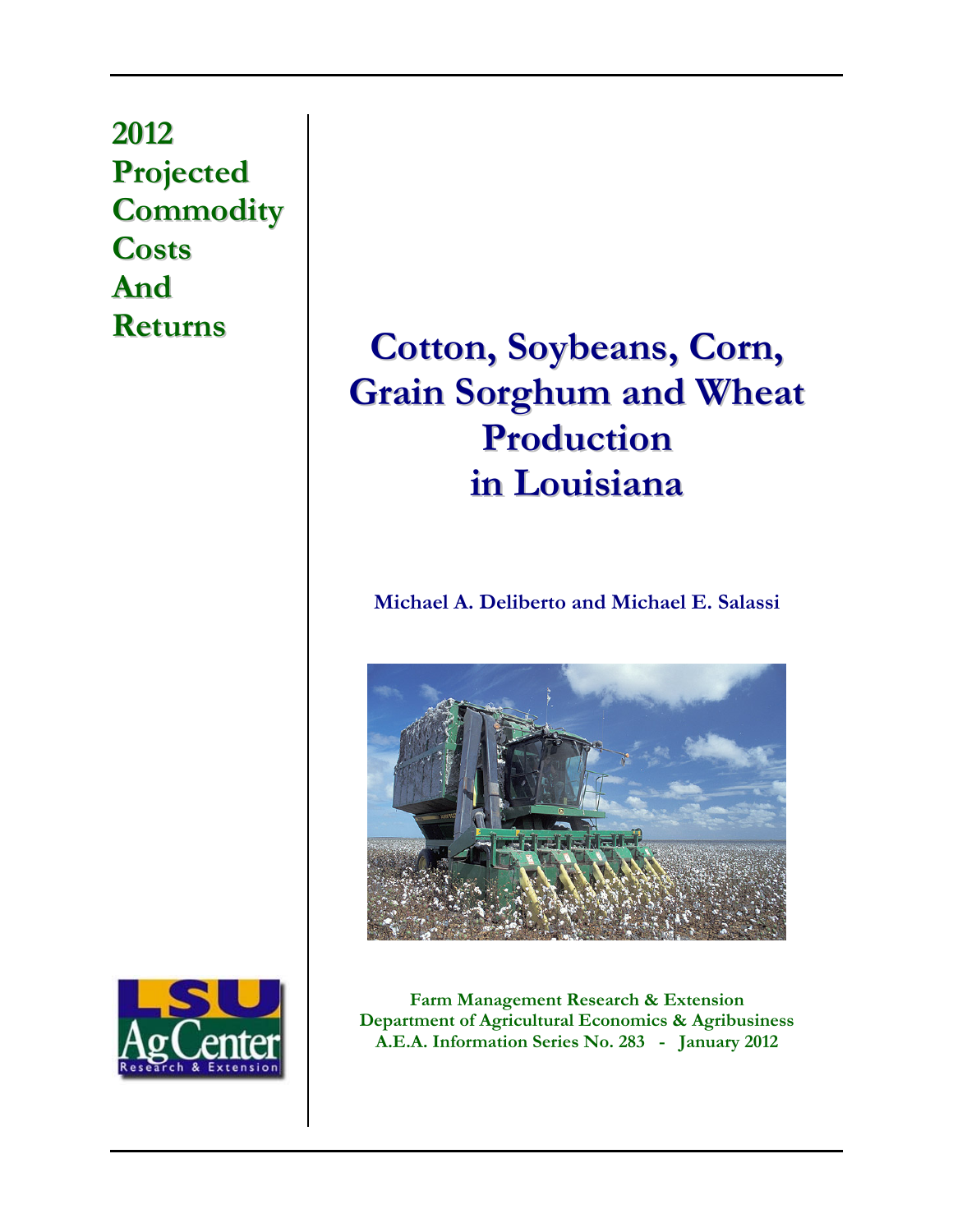## **PROJECTED COSTS AND RETURNS COTTON, SOYBEANS, CORN, GRAIN SORGHUM, AND WHEAT, LOUISIANA, 2012**

by

**Michael A. Deliberto and Michael E. Salassi** 



**Louisiana State University Agricultural Center**  William B. Richardson, Chancellor

**Louisiana Agricultural Experiment Station**  John S. Russin, Vice-Chancellor and Director

**Department of Agricultural Economics and Agribusiness**  Gail L. Cramer, Head

The Louisiana Agricultural Experiment Station follows a nondiscriminatory policy in programs and employment.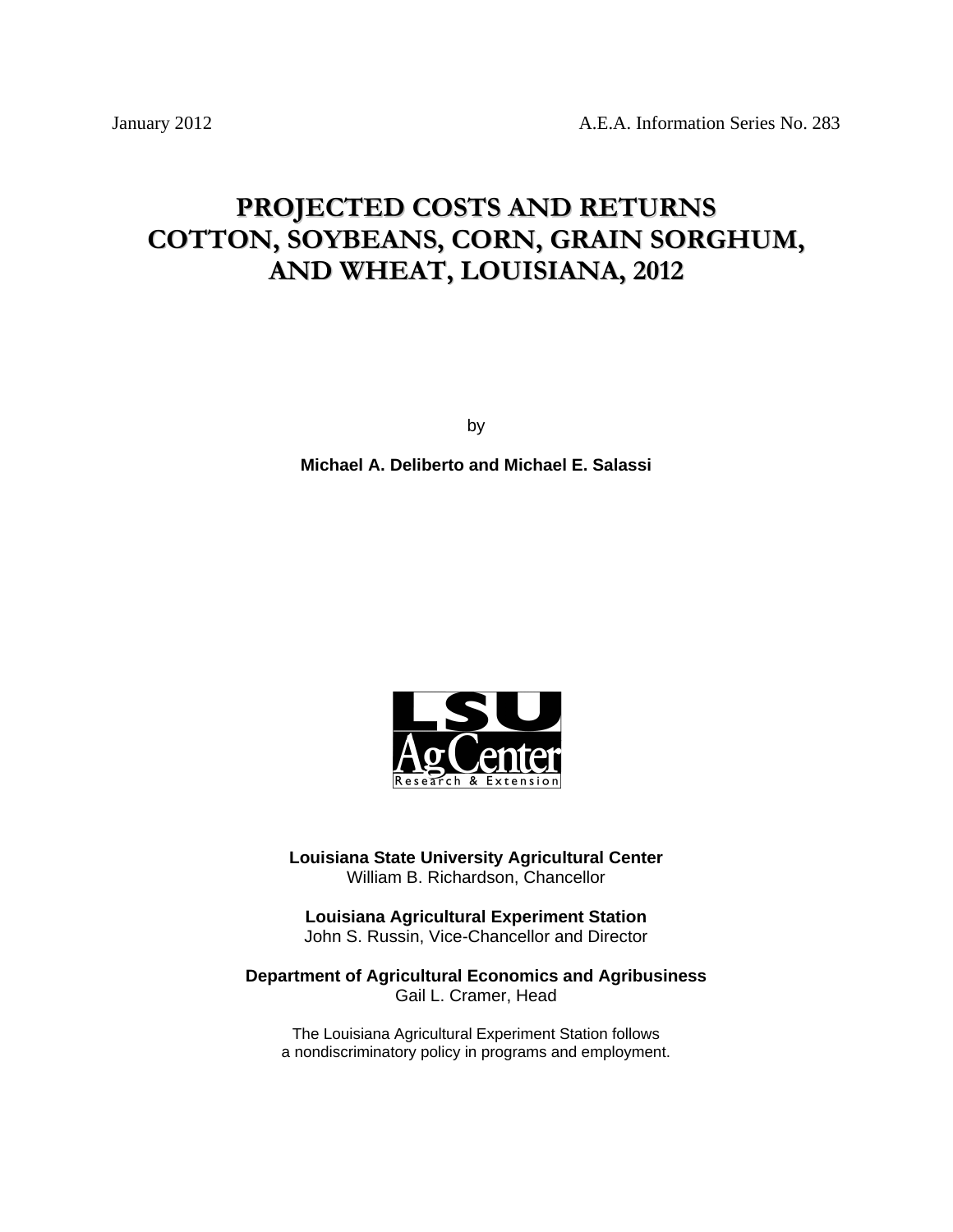## **TABLE OF CONTENTS**

## **LIST OF TABLES**

| <b>TABLE</b>   |                                                                            | <b>PAGE</b> |
|----------------|----------------------------------------------------------------------------|-------------|
| $\mathbf{1}$   | Estimated Annual Costs, Representative Poly Pipe Furrow Irrigation System, |             |
| $\overline{2}$ | Estimated Annual Costs, Representative Center Pivot Irrigation System,     |             |
| 3              | A Summary of Projected Costs and Returns Per Acre for Cotton Production,   |             |
| $\overline{4}$ | A Summary of Projected Costs and Returns Per Acre for Soybean Production,  |             |
| 5              | A Summary of Projected Costs and Returns Per Acre for Corn, Grain Sorghum, |             |

## en de la provincia de la provincia de la provincia de la provincia de la provincia de la provincia de la provi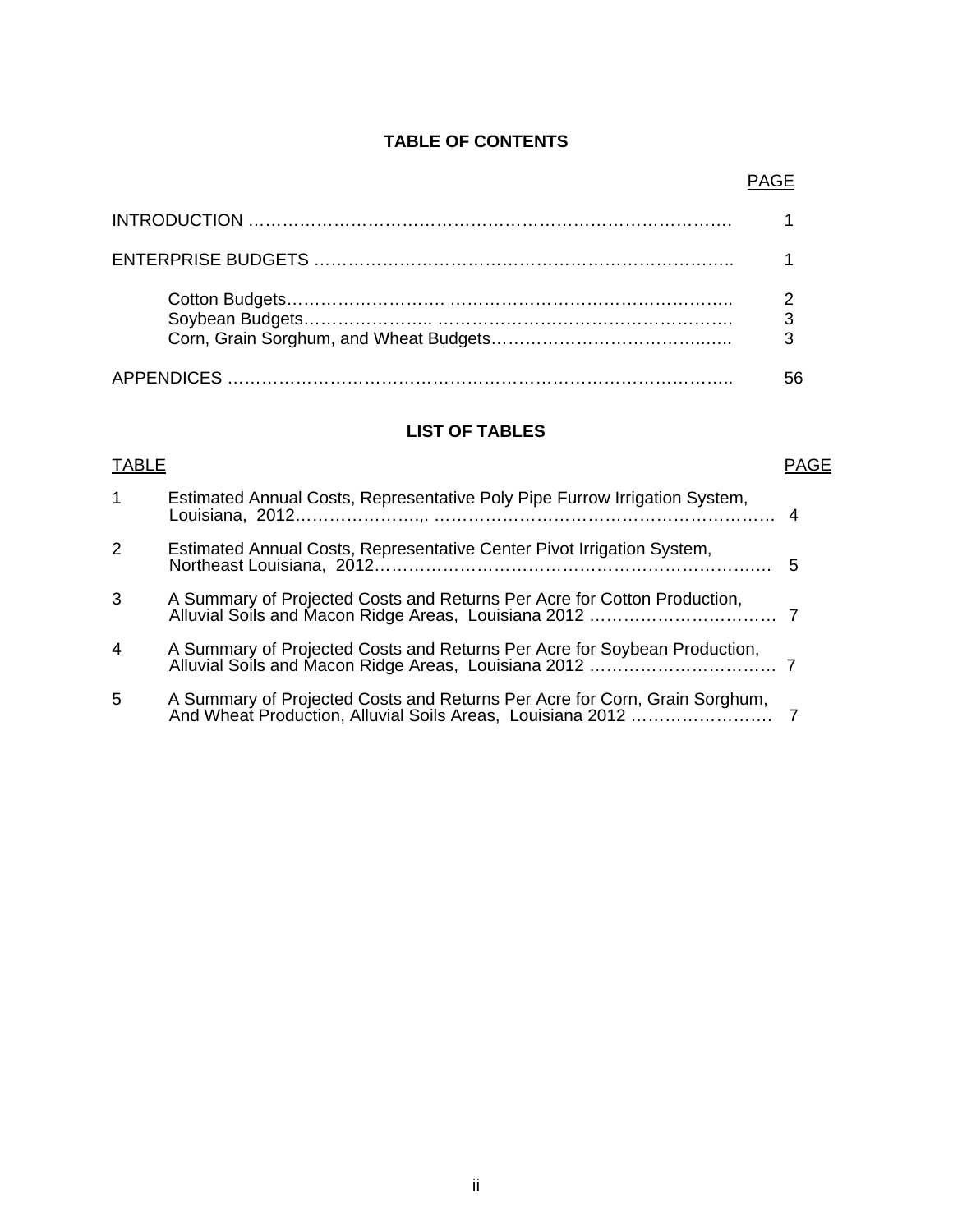## **LIST OF TABLES**

| <b>TABLE</b> |                                                                                                                                   | <b>PAGE</b> |
|--------------|-----------------------------------------------------------------------------------------------------------------------------------|-------------|
| 6A-6D        | Summary of Estiamted Costs per Acre, B2/RRFlex Cotton,<br>Sandy Soil, 8-row Equipment, Alluvial Soils, Louisiana, 2012            | $8 - 10$    |
| 7A-7D        | Summary of Estiamted Costs per Acre, B2/RRFlex Cotton,<br>Sandy Soil, 8-row Equipment, Irrigated, Solid Planted, Alluvial         | $11 - 13$   |
| 8A-8D        | Summary of Estiamted Costs per Acre, B2/RRFlex Cotton,<br>8-row Equipment, Irrigated, Macon Ridge Area, Louisiana, 2012           | $14 - 16$   |
| 9A-9D        | Summary of Estiamted Costs per Acre, B2/RRFlex Cotton,<br>Sandy Soil, 12-row Equipment, Irrigated, Solid Planted, Alluvial Soils, | $17 - 19$   |
| 10A-10D      | Summary of Estiamted Costs per Acre, RR Soybeans,<br>8-row Equipment, Stale Seedbed, Alluvial Soils, Louisiana, 2012              | $20 - 22$   |
| 11A-11D      | Summary of Estiamted Costs per Acre, RR Soybeans,<br>8-row Equipment, Irrigated, Alluvial Soils, Louisiana, 2012                  | 23-25       |
| 12A-12D      | Summary of Estiamted Costs per Acre, RR Soybeans,<br>12-row Equipment, 20 inch rows, Alluvial Soils, Louisiana, 2012              | 26-28       |
| 13A-13D      | Summary of Estiamted Costs per Acre, RR Soybeans,<br>12-row Equipment, 20 inch rows, Irrigated, Alluvial Soils,                   | 29-31       |
| 14A-14D      | Summary of Estiamted Costs per Acre, RR Soybeans,<br>Silty Soils, 8-row Equipment, 38 inch rows, Irrigated,                       | 32-34       |
| 15A-15D      | Summary of Estiamted Costs per Acre, RR Corn,<br>Sandy Soils, 8-row Equipment, 38 inch rows, Non-Irrigated,                       | 35-37       |
| 16A-16D      | Summary of Estiamted Costs per Acre, RR Corn,<br>Sandy Soils, 8-row Equipment, 38 inch rows, Irrigated,                           | 38-40       |
| 17A-17D      | Summary of Estiamted Costs per Acre, BtRR Corn,<br>8-row Equipment, 38 inch rows, Alluvial Soils, Louisiana, 2012                 | 41-43       |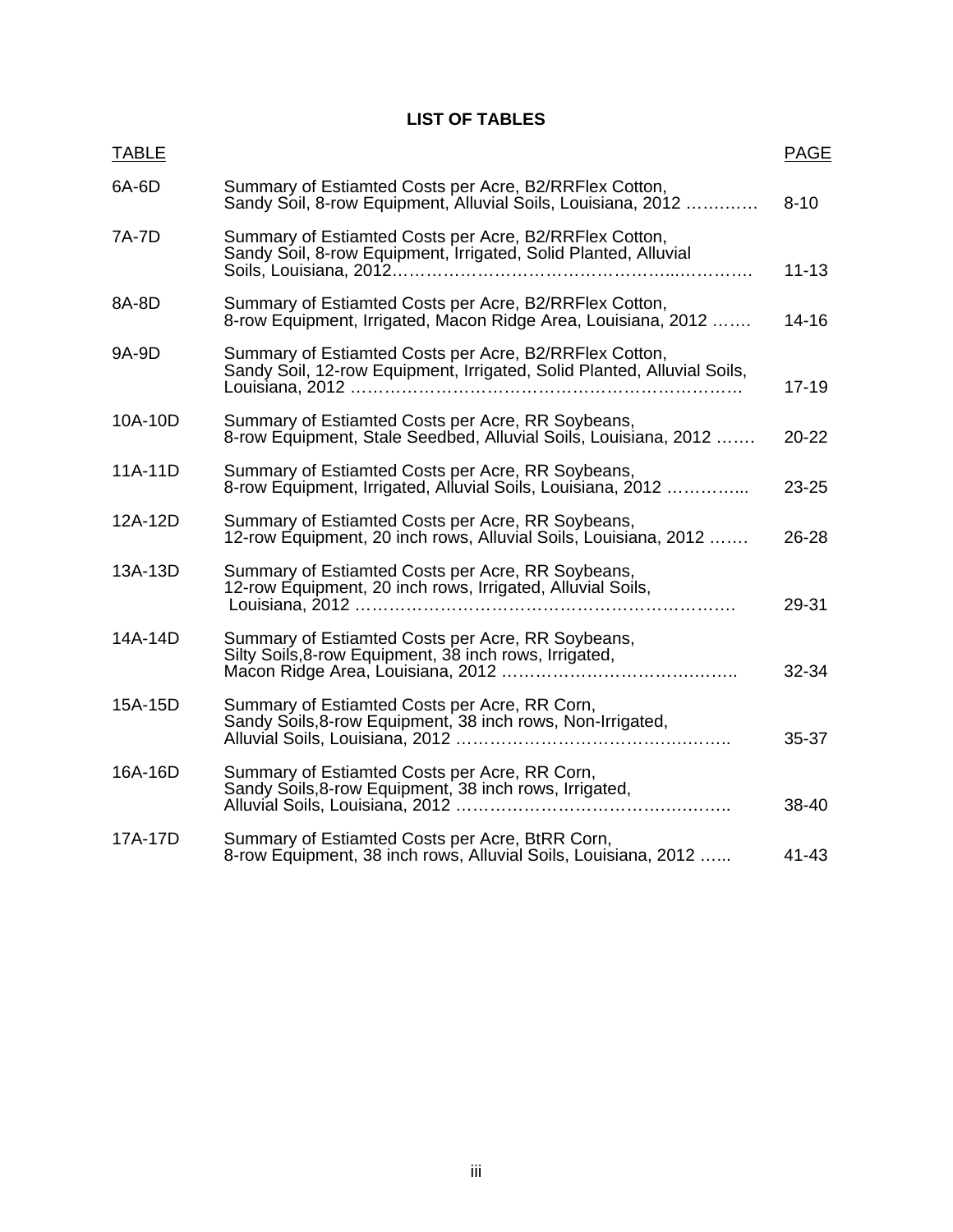## **LIST OF TABLES (continued)**

| <b>TABLE</b> |                                                                                                                | PAGE  |
|--------------|----------------------------------------------------------------------------------------------------------------|-------|
| 18A-18D      | Summary of Estiamted Costs per Acre, BtRR Corn,<br>8-row Equipment, 38 inch rows, Irrigated,                   | 44-46 |
| 19A-19D      | Summary of Estiamted Costs per Acre, Grain Sorghum,<br>8-row Equipment, 38 inch rows, Alluvial Soils and       | 47-49 |
| 20A-20D      | Summary of Estiamted Costs per Acre, Wheat,<br>8-row Equipment, Drill Planted, Alluvial Soils, Louisiana, 2012 | 50-52 |
| 21A-21D      | Summary of Estiamted Costs per Acre, Wheat and<br>Irrigated Soybeans, Double Crop, 8-row Equipment,            | 53-55 |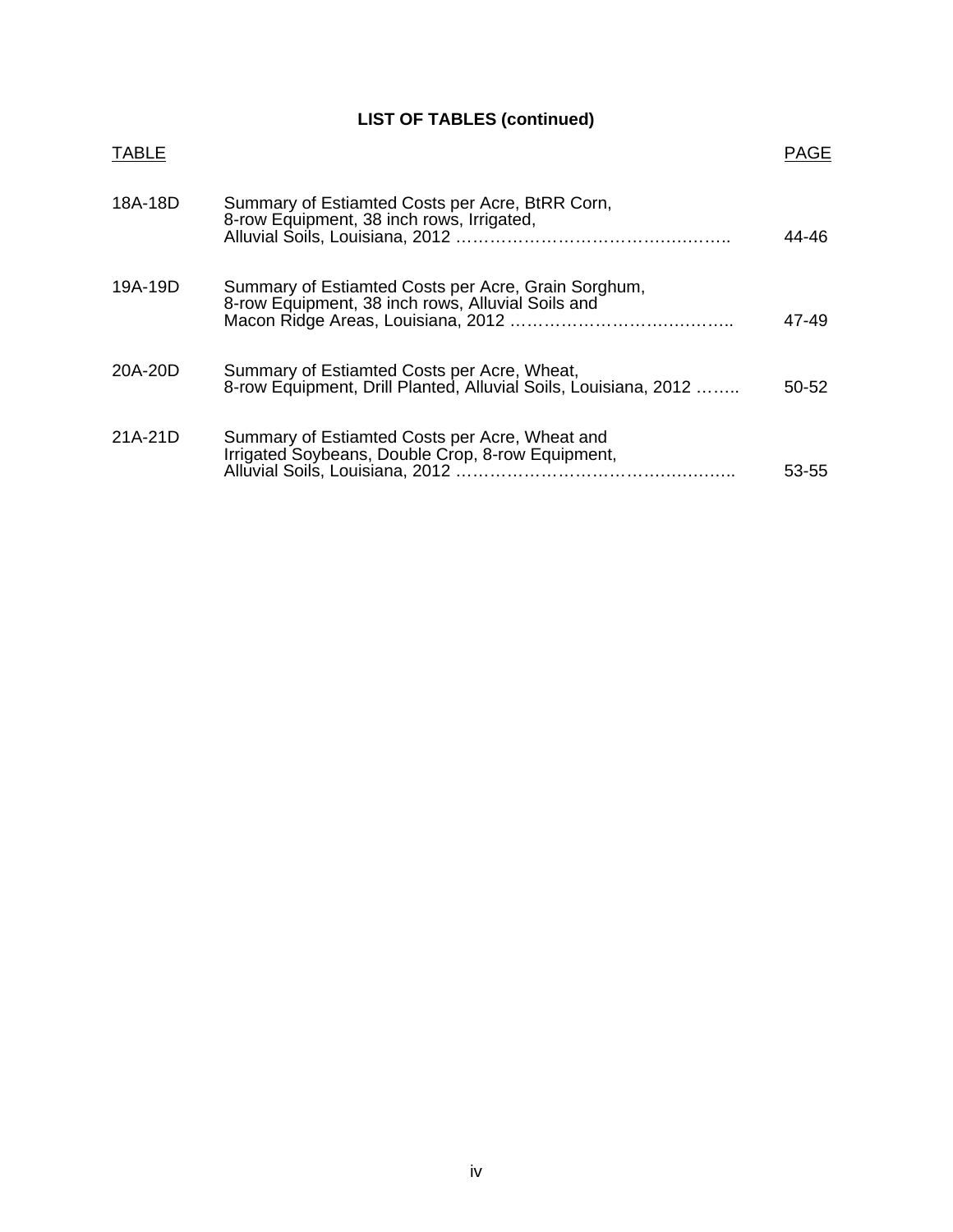### **APPENDIX TABLES**

| <b>TABLE</b>   |                                                                                                                                                  | PAGE  |
|----------------|--------------------------------------------------------------------------------------------------------------------------------------------------|-------|
|                |                                                                                                                                                  | 56-58 |
| 2              | Tractors: estimated useful life, annual use, purchase price, repair cost,<br>fuel consumption rate, and direct and fixed cost per hour,          | 59    |
| 3              | Self-Propelled: estimated useful life, performance rate, annual use,<br>purchase price, repair cost, fuel consumption rate, and direct and fixed | 60    |
| $\overline{4}$ | Implements: estimated useful life, performance rate, annual use,<br>purchase price, repair cost, and direct and fixed cost per hour,             | 61-65 |

### **ACKNOWLEDGMENTS**

 Many persons were instrumental in making this report possible. The authors are particularly indebted to the following: Dr. Kenneth Paxton for guiding the format of this publication, Department of Agricultural Economics, Mississippi State University for developing and sharing input cost data for budget development, Farmers for cooperation in providing the survey information essential for this report; Departmental Farm Management Committee, State Extension Service Personnel, and Scientists in the Louisiana Agricultural Experiment Station for assistance in preparation of this report.

### **INTERNET ACCESS**

 This publication, along with 2012 projected costs and returns for other commodities as well as other farm management publications, is available on the Internet on the LSU Ag Center web page under "Money and Business - Farm and Business - Budgets". The web address for the LSU Ag Center is: **www.lsuagcenter.com**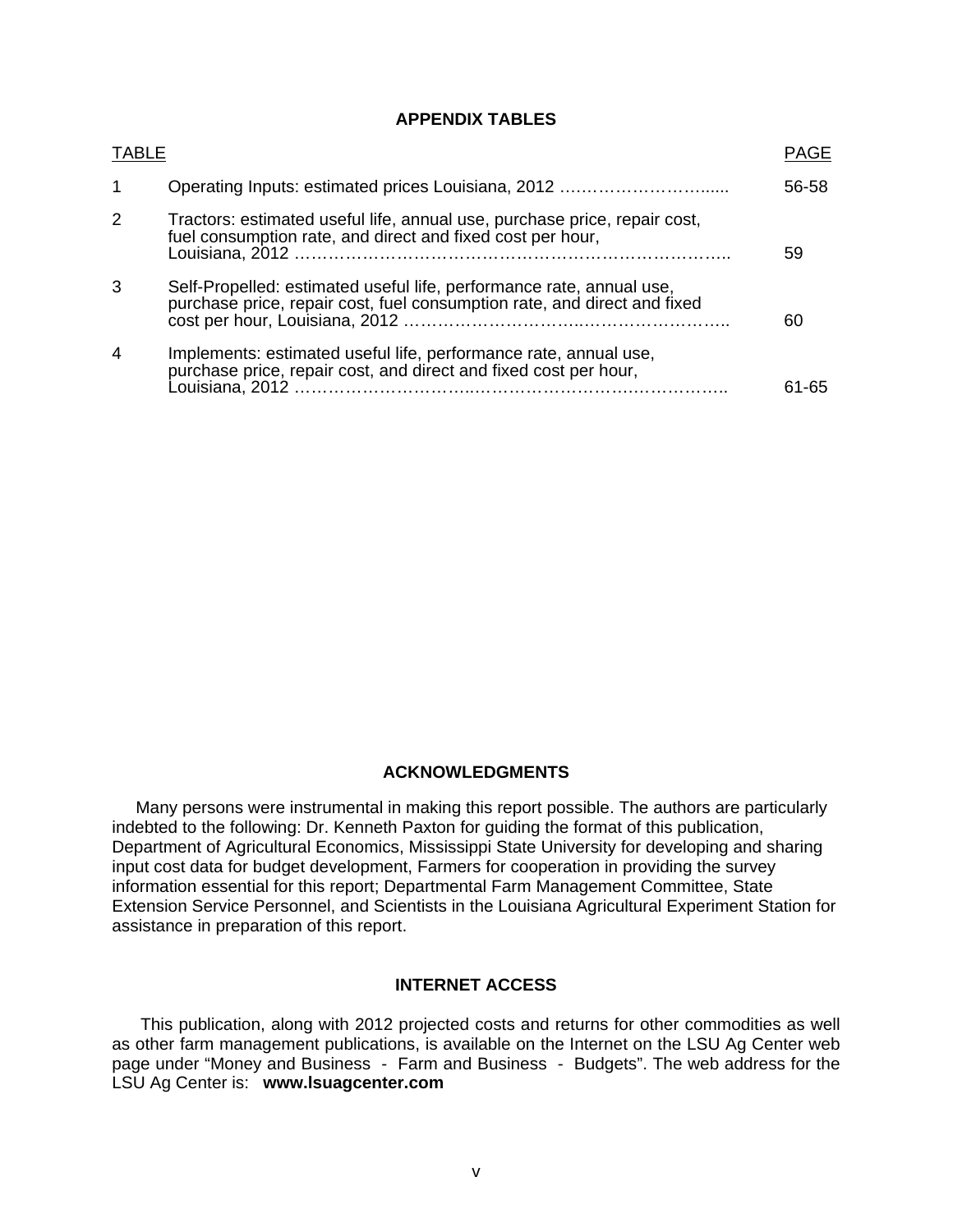## **PROJECTED COSTS AND RETURNS -- COTTON, SOYBEANS, CORN, GRAIN SORGHUM, AND WHEAT, LOUISIANA, 2012**

by

Michael A. Deliberto and Michael E. Salassi<sup>1</sup>

### **INTRODUCTION**

Producers need reliable information upon which to base critical management decisions. These decisions include the use of various inputs in the production process as well as alternative enterprises. Given the events of the past year and the resultant changes in input costs, production decisions are likely to be even more critical in 2012. Estimating production costs is a critical first step in developing a marketing plan and the budgets presented here provide a framework for making those estimates. While the budgets presented here are based on our best estimate of representative production practices, they will not fit every situation. Individuals utilizing these budgets should modify them to reflect data for their own operation. In addition to producers, extension agents, financial institution, and other researchers should find the information in this report useful.

### ENTERPRISE BUDGETS

The enterprise budget information is presented in four formats. One format is a listing of costs associated with various inputs for the enterprise. This format presents costs by broad categories such as herbicides, insecticides, etc. with a listing of items within each category. A second format presents a detailed listing of the operations, the equipment size and the associated power unit along with the date performed and the associated costs for tractor, machinery and materials. Together these formats provide the detailed information necessary to adjust budgets to individual situations. Two additional output formats are included for each enterprise budget. These outputs show breakeven prices required to cover variable and total costs. In addition, the appendix to this report contains detailed cost estimates for an extensive list of equipment and operating inputs. These may also be used to modify budgets contained in this report or construct new enterprise budgets.

It should be noted that the enterprise budgets presented do not address the tenancy issue. Most enterprises are produced under some type of rental arrangement. Users of these budgets must make adjustments to account for details of their particular rental arrangement. For example, if a portion of the crop is paid for land rent, then the revenue component must be adjusted. If a cash rent is paid, or if expenses are shared, the variable costs of the enterprise should be modified to reflect those changes.

 $\overline{a}$ 

<sup>&</sup>lt;sup>1</sup> Research Associate and Professor, Department of Agricultural Economics and Agribusiness, Louisiana Agricultural Experiment Station, LSU Agricultural Center, Baton Rouge, LA.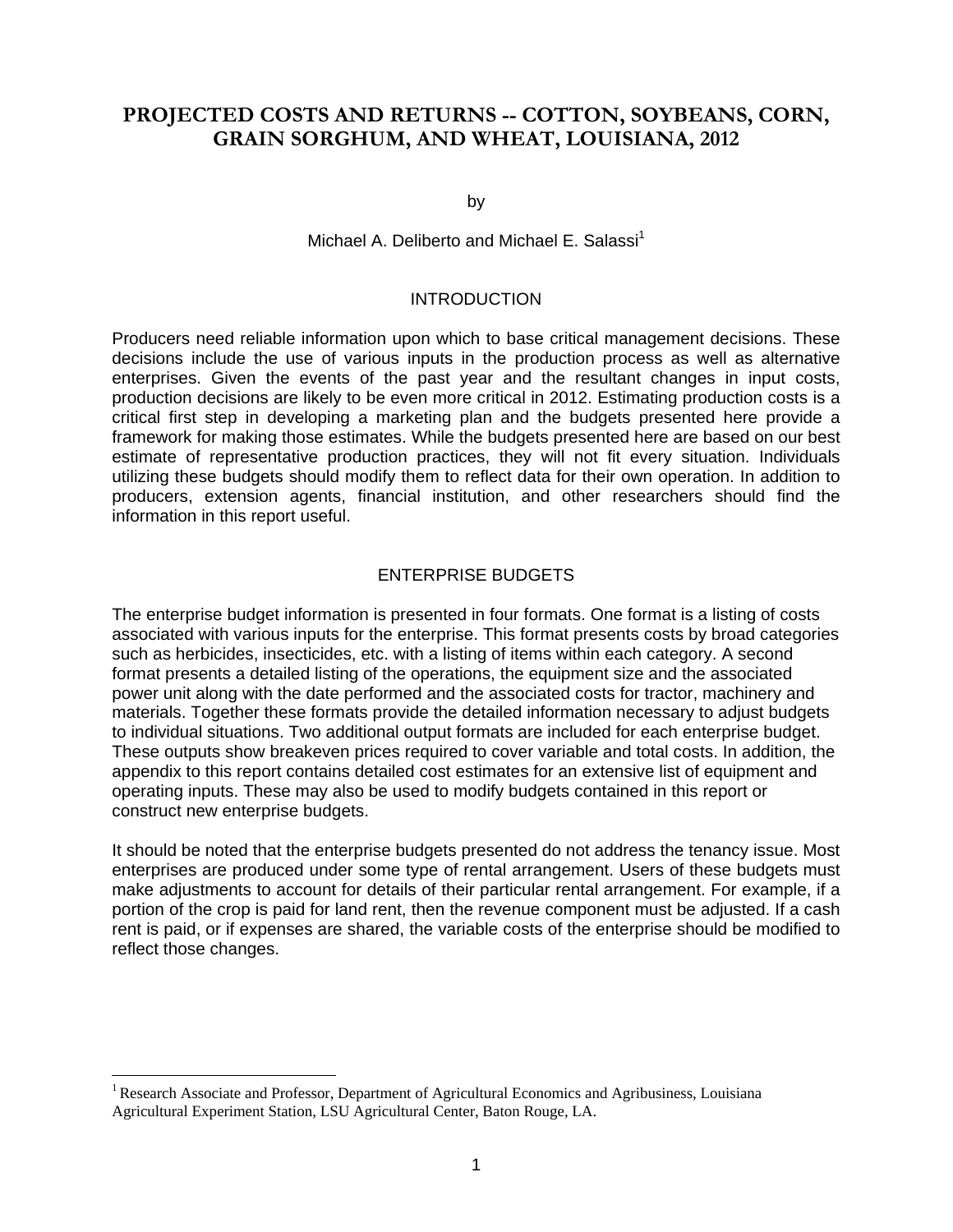## Overhead Costs

General farm overhead costs are not included in individual enterprise budgets in this report. Estimates of general farm overhead costs are periodically estimated by the USDA/ERS. Methodology and detailed information on overhead costs can be found on the ERS website at http://www.ers.usda.gov. Since overhead costs apply to the whole farm, they do not affect the relationship among enterprises. Overhead costs are not shown as a specified cost in the budgets included in this report. The relative profitability of enterprises is the primary focus of this report.

## Cotton Budgets

This report presents cotton budgets showing projected costs and returns for 2012 for the alluvial soil areas of Louisiana and the Macon Ridge. Budgets presented are based primarily on conservation tillage practices. Because virtually all cotton planted in the state utilizes some form of herbicide tolerance technology, most producers follow conservation tillage practices. Most budgets presented here assume a continuous cropping pattern. While it is recognized that many producers employ crop rotations, no attempt has been made to account for rotational effects in budgets included in this report.

Budgets are presented primarily for 8-row equipment based on a 38 inch row spacing. A limited number of budgets for alternate row spacing and equipment sizes are also included. Both irrigated and non-irrigated cotton budgets are included in this report. Since the budget tables presented here only include costs, users should make necessary adjustments for a response to irrigation for their individual farm. The cotton budgets presented here are based on survey data as well as input from state specialists for each crop and represent the best available information at the time of publication.

## Irrigation Costs

Irrigation costs shown in the cotton budget are based on a poly-pipe irrigation system. A 160 acre poly-pipe system was used to develop irrigation costs. The system includes a 120 foot deep well with 8-inch casing with a 6-inch discharge. Details of system costs are shown in Table 1. It was assumed that the poly-pipe (furrow) system would be used three times per year to apply a total of 10 acre-inches of water. A summary of cost items for a center pivot system are shown in Table 2. It was assumed that the system would be used three times per year and apply a total of 7.5 acre-inches of water.

## Boll Weevil Eradication

A boll weevil eradication (BWE) program is currently in place throughout the state. The eradication phase of the program has been completed and currently cotton producers pay an annual assessment for maintenance. The assessment is currently set at \$1.50 per acre. Cotton budgets in this publication include the assessment as a cost of producing cotton for 2012.

## Cotton Harvesting/Ginning

Harvesting costs shown in the budgets are based on using four-row cotton pickers. While fourrow pickers continue to account for the dominant share of picking capacity in the state, six-row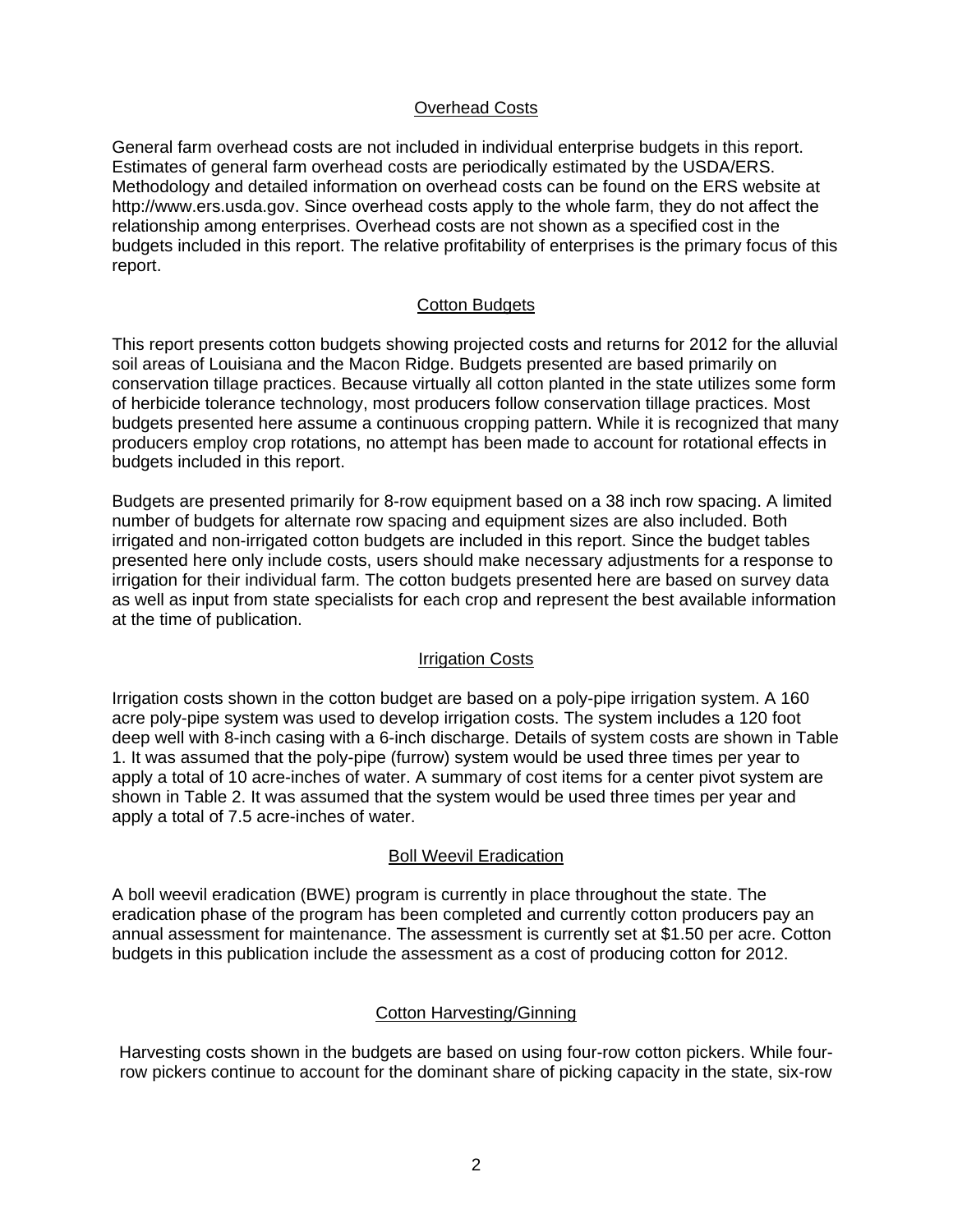pickers account for a significant share. In addition, there are a limited number of cotton harvesters employing the "on-board module" technology. Data on costs associated with owning and operating both four- and six-row cotton pickers are presented in the appendix to this report. These data indicate that the cost of owning and operating a six-row picker are approximately \$73 per acre compared to about \$88 for a four-row picker. These costs assume that the six-row machine is used on approximately 1,200 acres while the four-row picker is used on 800 acres. If the rate of use is less, then these costs would be higher. The enterprise budgets reflect onceover harvest for cotton. The decision to "scrap" cotton should be based on the potential profitability of the operation comparing the value of the cotton harvested with the cost of operating the cotton picker and associated equipment.

Other components of the harvest equipment are assumed to include a module builder and boll buggy. All harvested cotton is assumed to be placed in modules with the boll buggy used to facilitate the transfer of seedcotton from the picker to the module builder. The cost of hauling the module from the farm to the gin is generally included in the cost of ginning the seedcotton. Since the budgets presented here are cost only budgets, they do not include a cost for ginning because the gins generally take the seed as payment for ginning. In recent years seed prices have increased significantly and gins have been offering rebates. These seed rebates may account for a significant source of income from the cotton enterprise. The size and certainty of these rebates is highly variable and depend on a number of factors. These include the price of cotton seed, the relationship of the producer with the gin, competing gins, and other factors. One of the major other factor in recent years has been the significant decrease in cotton acreage and the resulting decline in the volume of cotton ginned at each gin. Because of the difficulty of making a reasonable estimate of the gin rebate (if any), revenue from rebates is not included in budgets presented here. Users should make the appropriate adjustment based on their individual expectation regarding gin rebates.

## Soybean Budgets

Budgets showing projected costs for 2012 are presented for the alluvial soil area for two equipment size (8 and 12 row). The 8-row budgets are based on a 38 inch row while the 12-row budgets are based on a 20 inch row width. Soybean budgets for the Macon Ridge area are presented for silty soil type with 8-row equipment. One budget is presented for double-crop wheat and soybeans. Budgets are presented for producing soybeans utilizing the Roundup Ready 7 technology. Budgets for irrigated soybean production are included for both the alluvial and Macon Ridge areas of Louisiana. Response to irrigation is highly variable and users should adjust enterprise budgets to reflect their expected response to irrigation.

## Corn, Grain Sorghum, and Wheat Budgets

A budget showing projected costs and returns for 2012 corn in the alluvial soil areas is presented for sandy soil with 8-row equipment. Both a non-irrigated and irrigated budget is presented for the alluvial areas of Louisiana. An irrigated corn budget for the Macon Ridge area is also presented. Budgets for grain sorghum are presented for non-irrigated situations.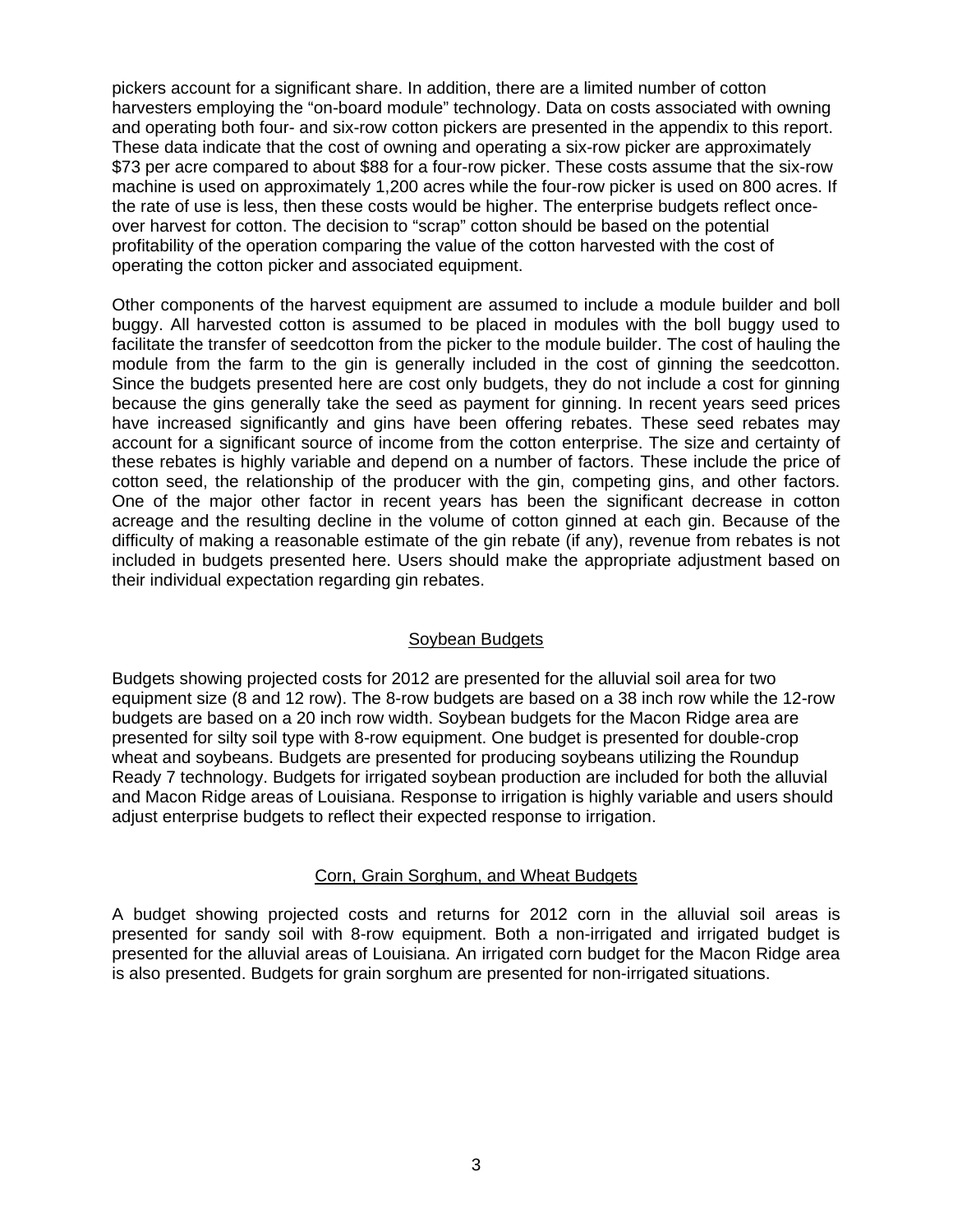| Table 1 Estimated costs per Acre                            |
|-------------------------------------------------------------|
| Poly pipe irrigation system, 160 acres                      |
| applying 10.5 inches in three applications Louisiana, 2012. |

| <b>ITEM</b>              | <b>UNIT</b> | PRICE   | OUANTITY | AMOUNT  | YOUR FARM |
|--------------------------|-------------|---------|----------|---------|-----------|
|                          |             | dollars |          | dollars |           |
| DIRECT EXPENSES          |             |         |          |         |           |
| IRRIGATION SUPPLIES      |             |         |          |         |           |
| Roll-Out Pipe            | ft.         | 0.20    | 33,0000  | 6.60    |           |
| IRRIGATION LABOR         |             |         |          |         |           |
| Implements               | hour        | 9.60    | 0.0062   | 0.06    |           |
| LA Hired Labor           |             |         |          |         |           |
| Tractors                 | hour        | 9.60    | 0.2930   | 2.81    |           |
| LA Irrigation Labor      |             |         |          |         |           |
| Special Labor            | hour        | 9.60    | 0.1500   | 1.44    |           |
| DIESEL FUEL              |             |         |          |         |           |
| Tractors                 | gal         | 3.50    | 2.8274   | 9.90    |           |
| Engine, RPF, 75          | qal         | 3.50    | 8.5535   | 29.94   |           |
| REPAIR & MAINTENANCE     |             |         |          |         |           |
| Implements               | Acre        | 0.40    | 1,0000   | 0.40    |           |
| Tractors                 | Acre        | 1.16    | 1,0000   | 1.16    |           |
| Well & Pump, Furrow      | each        | 390.00  | 0.0062   | 2.44    |           |
| Engine, RPF, 75          | ac-in       | 0.31    | 10.5000  | 3.33    |           |
| INTEREST ON OP. CAP.     | Acre        | 0.84    | 1,0000   | 0.84    |           |
|                          |             |         |          |         |           |
| TOTAL DIRECT EXPENSES    |             |         |          | 58.92   |           |
| FIXED EXPENSES           |             |         |          |         |           |
| Implements               | Acre        | 1.10    | 1,0000   | 1.10    |           |
| Tractors                 | Acre        | 7.39    | 1,0000   | 7.39    |           |
| Well & Pump, Furrow      | each        | 1182.03 | 0.0062   | 7.39    |           |
| Main Line Pipe           | each        | 825.75  | 0.0062   | 5.16    |           |
| Land Forming (\$300)     | each        | 28.36   | 1,0000   | 28.37   |           |
| Engine, RPF, 75          | each        | 1163.72 | 0.0062   | 7.27    |           |
| TOTAL FIXED EXPENSES     |             |         |          | 56.68   |           |
| TOTAL SPECIFIED EXPENSES |             |         |          | 115.60  |           |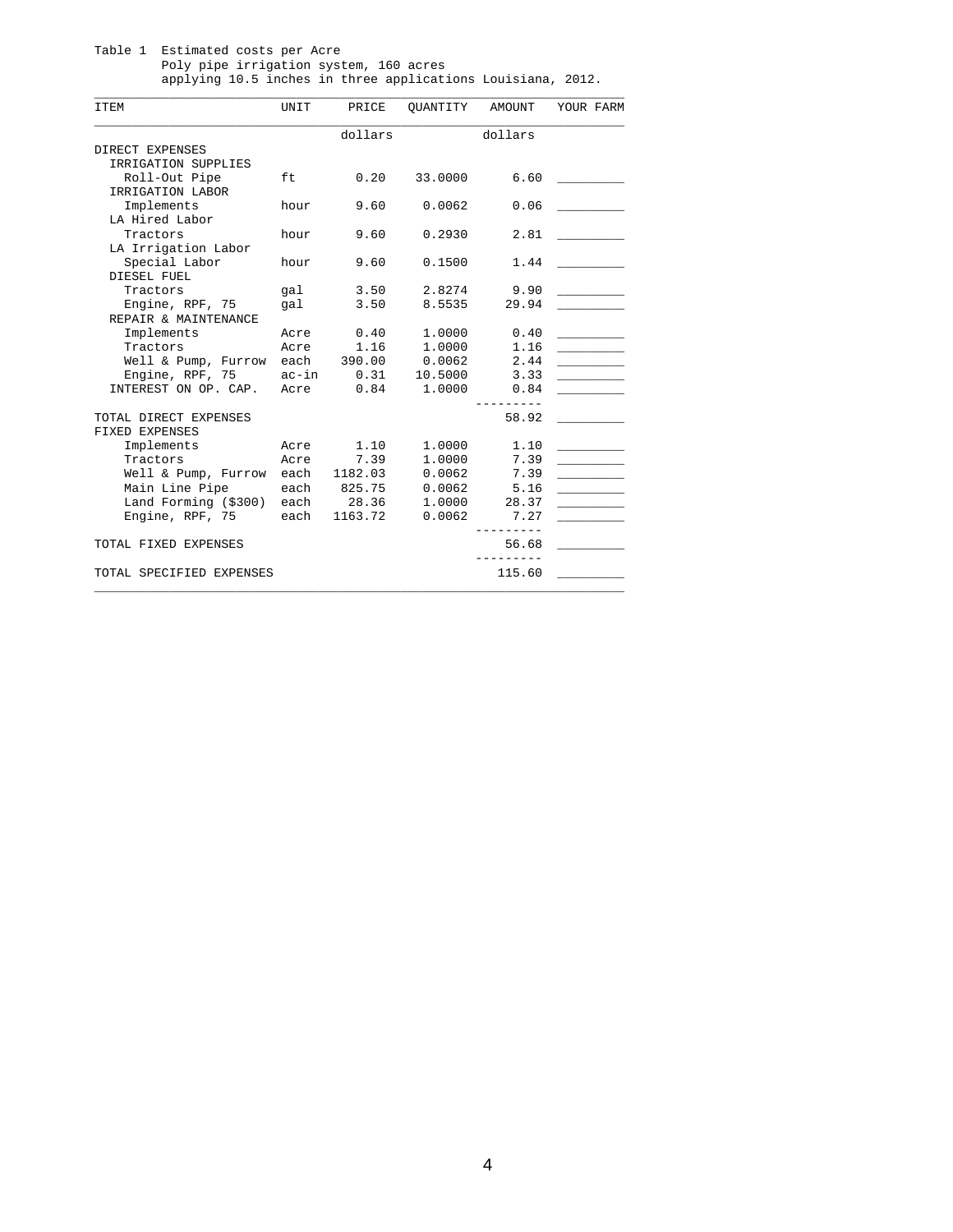Table 2 Estimated costs per Acre Center pivot irrigation system, 1/4 mile applying 7.5 inchwa in three applications Louisiana, 2012.

| <b>ITEM</b>                             | UNIT  | PRICE          | QUANTITY | AMOUNT         | YOUR FARM |
|-----------------------------------------|-------|----------------|----------|----------------|-----------|
|                                         |       | dollars        |          | dollars        |           |
| DIRECT EXPENSES                         |       |                |          |                |           |
| LA Hired Labor                          |       |                |          |                |           |
| Special Labor                           | hour  | 9.60           | 0.2036   | 1.95           |           |
| DIESEL FUEL                             |       |                |          |                |           |
| Engine, $1/4$ CP, $65$                  | qal   | 3.50           | 11.2011  | 39.20          |           |
| REPAIR & MAINTENANCE                    |       |                |          |                |           |
| Well & Pump, $1/4$ CP                   |       | each 390.00    |          | 0.0074 2.89    |           |
| Engine, $1/4$ CP, $65$                  |       | $ac-in$ $0.41$ |          | 7.5000 3.10    |           |
| Pivot, 1/4 CP                           | 1320' | 1620.00        |          | $0.0074$ 12.00 |           |
| INTEREST ON OP. CAP.                    | Acre  | 0.94           | 1,0000   | 0.94           |           |
| TOTAL DIRECT EXPENSES<br>FIXED EXPENSES |       |                |          | 60.08          |           |
| Well & Pump, 1/4 CP each 1182.03        |       |                |          | $0.0074$ 8.76  |           |
| Engine, $1/4$ CP, $65$                  |       | each 917.86    |          | $0.0074$ 6.80  |           |
| Pivot, 1/4 CP each                      |       | 6638.13        | 0.0074   | 49.17          |           |
| TOTAL FIXED EXPENSES                    |       |                |          | 64.73          |           |
| TOTAL SPECIFIED EXPENSES                |       |                |          | 124.81         |           |

Tables 3 through 5 present summaries of projected costs for cotton, soybeans, corn, grain sorghum, and wheat respectively. A summary of projected costs for cotton production situations included in this report is presented in Table 3. Cotton production costs for 2012 include the use of a module builder for all the cotton harvested. A mandatory checkoff charge of \$2.56 per bale was included in the 2012 cotton budgets. This charge was based on a flat charge of one dollar per bale plus 0.5 percent of the value of a 480 pound bale. A summary of breakeven selling prices necessary to recover direct expenses as well as total costs is shown in tables accompanying the enterprise budgets. Breakeven selling prices are shown for five yield levels.

A summary of projected costs for soybean production situations included in this report is presented in Table 4. Soybeans produced on clay soils required slightly different production practices than soybeans produced on sandy soil. Thus, slight differences in production costs could be expected between soybeans produced on sandy soils and soybeans produced on clay soils within areas.

Table 5 presents a summary of projected costs for corn, grain sorghum, and wheat budgets included in this report. Total costs for corn production were higher than for soybean, wheat and grain sorghum production. Corn budgets were developed for both Roundup Ready and BtRR technology.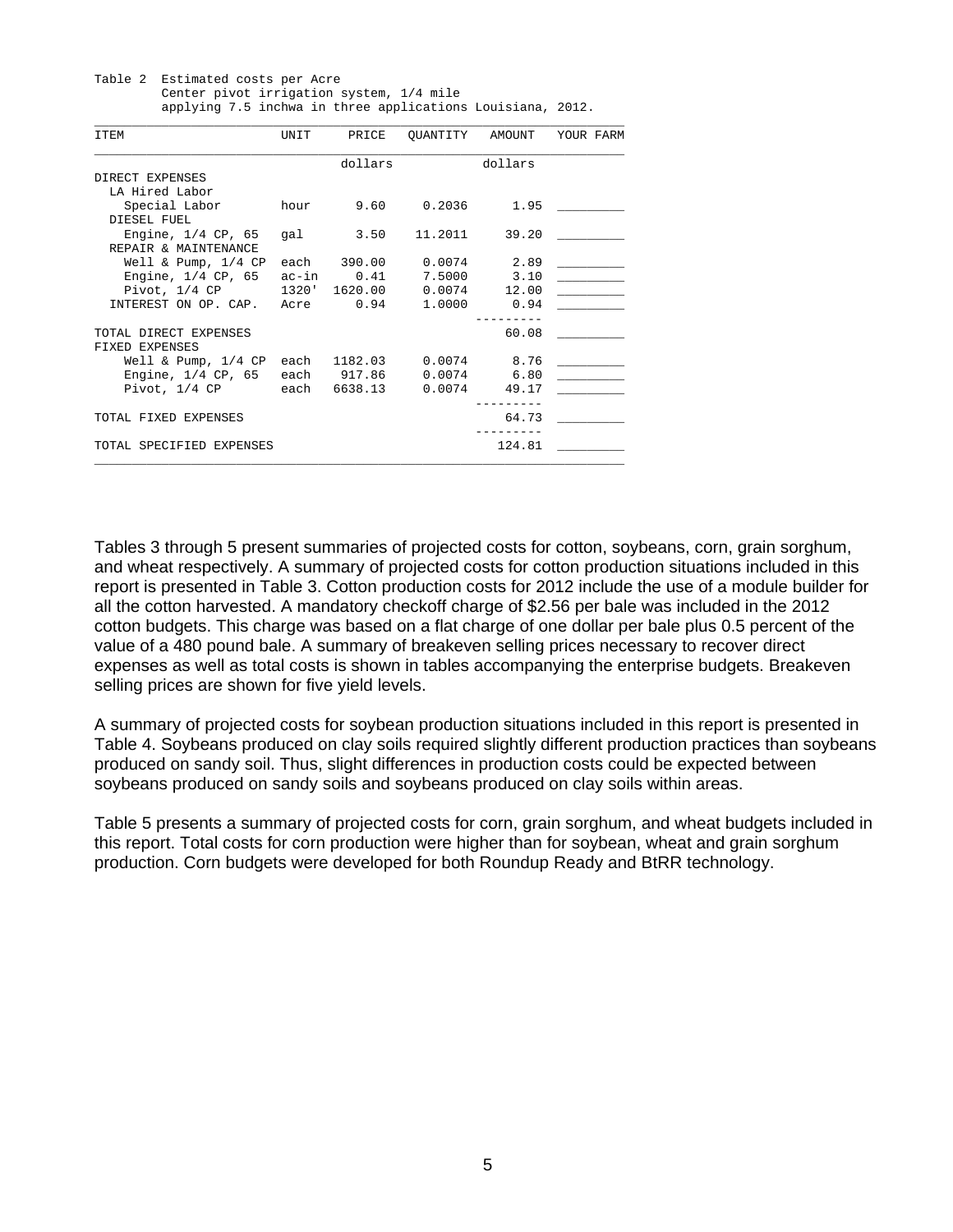"Breakeven" selling prices have been included in this report for five production levels for each crop situation budgeted. The breakeven selling price represents the cost per unit of output at that particular yield level. Thus, a price higher than the breakeven price would have to be received before the operator would receive a returnabove the specified costs. "Breakeven" prices have been presented for "direct expenses" (a close approximation of cash costs for most producers) and for "total specified expenses", which represents all costs except overhead, land, and risk costs for the business. Therefore, owneroperators would need a price above the total specified breakeven cost before a return to land would be incurred. For example, if the breakeven selling price above total specified expenses for soybeans at a yield of 40 bushels per acre is \$4.50 and the expected selling price is \$5.50 per bushel, then the producer could expect \$1.00 per bushel or \$40.00 returns per acre to land and risk.

The appendix tables present detailed cost estimates for various farm equipment, irrigation systems and operating inputs. These data may be used to adjust budgets to individual situations.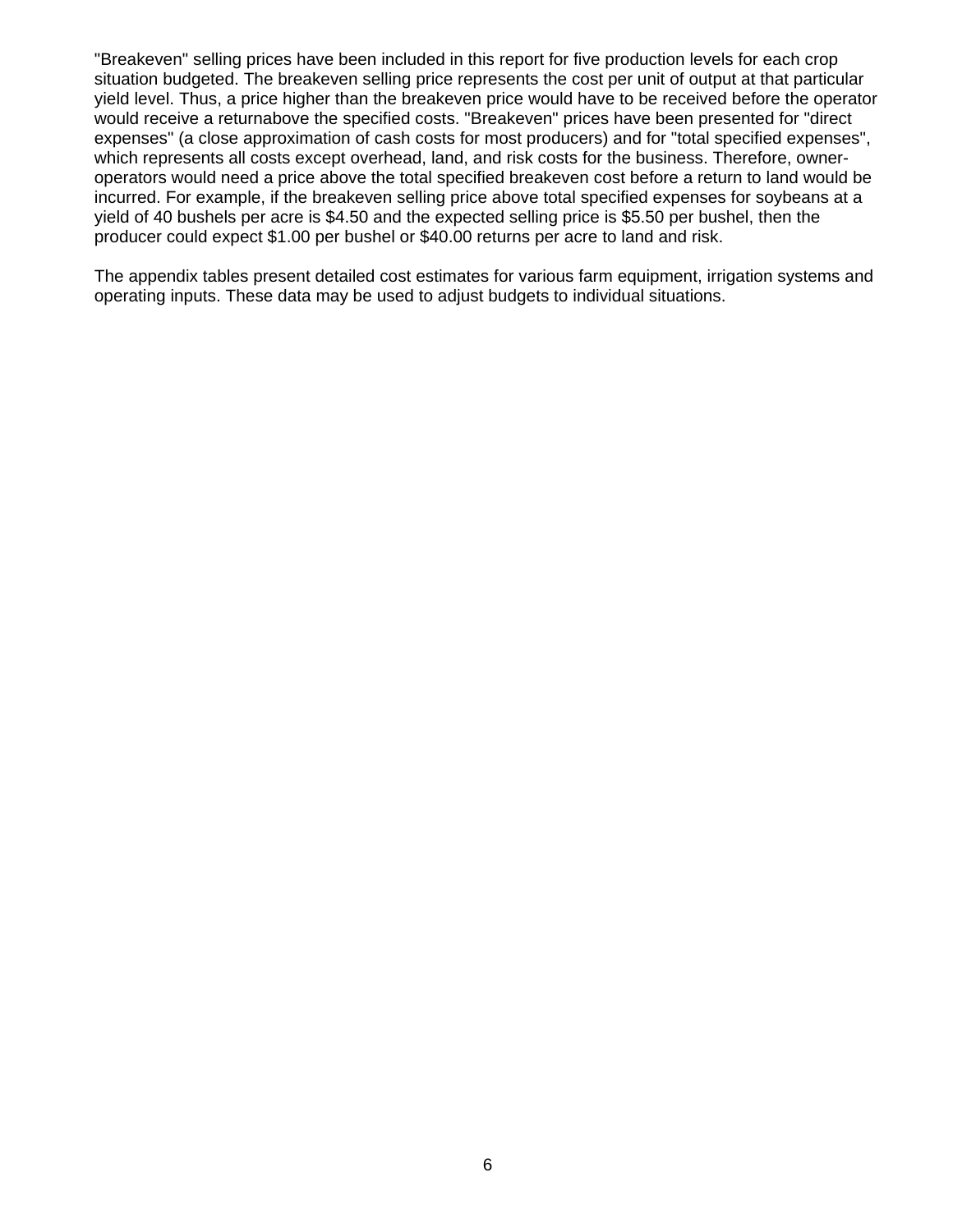Table 3. A summary of projected costs and returns per acre for cotton production, Northeast Louisiana, 2012.A

| Crop Description                    | Yield<br>per<br>Acre | Unit      | Total<br>Income | Total<br>Direct<br>Expenses | Returns<br>Above<br>Direct<br><b>Expenses</b> | Total<br>Fixed<br><b>Expenses</b> | Total<br>Specified<br>Expensesc | Returns<br>Above<br>Specified<br><b>Expenses</b> |
|-------------------------------------|----------------------|-----------|-----------------|-----------------------------|-----------------------------------------------|-----------------------------------|---------------------------------|--------------------------------------------------|
| <b>Alluvial Areas</b>               |                      |           |                 |                             |                                               |                                   |                                 |                                                  |
| Cotton, 8-row, B2/RRF, Dryland      | 850                  | Lbs. lint | 773.50          | 544.05                      | 229.45                                        | 109.66                            | 653.71                          | 119.79                                           |
| Cotton, 8-row, B2/RRF, Irrigated    | 1100                 | Lbs lint  | 1001.00         | 608.27                      | 392.73                                        | 166.74                            | 775.01                          | 225.99                                           |
| Cotton, 12-row, BGII/RRF, Irrigated | 100                  | Lbs. lint | 1001.00         | 584.83                      | 416.17                                        | 162.74                            | 747.57                          | 253.43                                           |
| <b>Macon Ridge Area</b>             |                      |           |                 |                             |                                               |                                   |                                 |                                                  |
| Cotton, 8-row, BGII/RRF, Irrigated, | 1000                 | Lbs. lint | 910.00          | 574.20                      | 335.80                                        | 163.03                            | 737.23                          | 172.77                                           |

ACotton lint price of \$0.91 per pound was used.

BCottonseed revenue assumed to cover cost of ginning.

CFarm overhead charges are not included in total specified expenses. Land costs are not included.

Table 4. A summary of projected costs and returns per acre for soybean production, Northeast Louisiana, 2012.A

| Crop Description                    | Yield<br>per<br>Acre | Unit | Total<br>Income | Total<br>Direct<br>Expenses | Returns<br>Above<br>Direct<br><b>Expenses</b> | Total<br>Fixed<br>Expenses | Total<br>Specified<br>Expenses | Returns<br>Above<br>Specified<br><b>Expenses</b> |
|-------------------------------------|----------------------|------|-----------------|-----------------------------|-----------------------------------------------|----------------------------|--------------------------------|--------------------------------------------------|
| <b>Alluvial Areas</b>               |                      |      |                 |                             |                                               |                            |                                |                                                  |
| Soybeans, 8-row, RR                 | 40                   | bu   | 480.00          | 307.42                      | 172.58                                        | 27.11                      | 334.53                         | 145.47                                           |
| Soybeans, 8-row, RR, Irrigated      | 50                   | bu   | 600.00          | 352.13                      | 247.87                                        | 83.66                      | 435.79                         | 164.21                                           |
| Soybeans, 12-20"-row, RR            | 40                   | bu   | 480.00          | 304.65                      | 175.35                                        | 25.97                      | 330.62                         | 149.38                                           |
| Soybeans, 12-20"-row, RR, Irrigated | 50                   | bu   | 600.00          | 351.22                      | 248.78                                        | 83.72                      | 434.94                         | 165.06                                           |
| <b>Macon Ridge Area</b>             |                      |      |                 |                             |                                               |                            |                                |                                                  |
| Soybeans, 8-row, Irrigated          | 45                   | bu   | 540.00          | 336.89                      | 203.11                                        | 83.97                      | 420.86                         | 119.14                                           |

ASoybean price of \$12.00 per bushel was used.

BFarm overhead charges are not included in total specified expenses. Land costs are not included.

Table 5. A summary of projected costs and returns per acre for Corn, Grain sorghum, and Wheat production, Northeast Louisiana, 2012.A

| <b>Crop Description</b>            | Yield<br>per<br>Acre | Unit | Total<br>Income | Total<br>Direct<br>Expenses | Returns<br>Above<br>Direct | <b>Total Fixed</b><br>Expenses | Total<br>Specified<br>Expenses | Returns<br>Above<br>Specified |
|------------------------------------|----------------------|------|-----------------|-----------------------------|----------------------------|--------------------------------|--------------------------------|-------------------------------|
|                                    |                      |      |                 |                             | <b>Expenses</b>            |                                |                                | Expenses                      |
| Corn grain, 8-row, RR, Dryland     | 150                  | bu   | 840.00          | 471.11                      | 368.89                     | 34.33                          | 505.44                         | 334.56                        |
| Corn grain, 8-row, RR, Irrigated   | 180                  | bu   | 1008.00         | 558.04                      | 449.96                     | 91.25                          | 649.29                         | 358.71                        |
| Corn grain, 8-row, BtRR, Dryland   | 150                  | bu   | 840.00          | 459.08                      | 380.92                     | 34.33                          | 493.41                         | 346.59                        |
| Corn grain, 8-row, BtRR, Irrigated | 180                  | bu   | 1008.00         | 557.15                      | 450.85                     | 91.01                          | 648.16                         | 359.84                        |
| Grain sorghum, 8-row,              | 100                  | bu   | 448.00          | 299.14                      | 148.86                     | 24.85                          | 323.99                         | 124.01                        |
| Wheat, 8-row, Drilled              | 60                   | bu   | 378.00          | 227.00                      | 151.00                     | 24.06                          | 251.06                         | 126.94                        |
| Soybean-Wheat (dbl. crop), Owner   | $45 + 50$            | bu   | 855.00          | 542.77                      | 312.23                     | 101.58                         | 644.35                         | 210.65                        |

A Crop prices used were: \$5.60 per bushel for corn, \$4.48 per bushel for grain sorghum, \$6.30 per bushel for wheat, and of \$12.00 per bushel for soybeans.

BFarm overhead charges are not included in total specified expenses. Land costs are not included.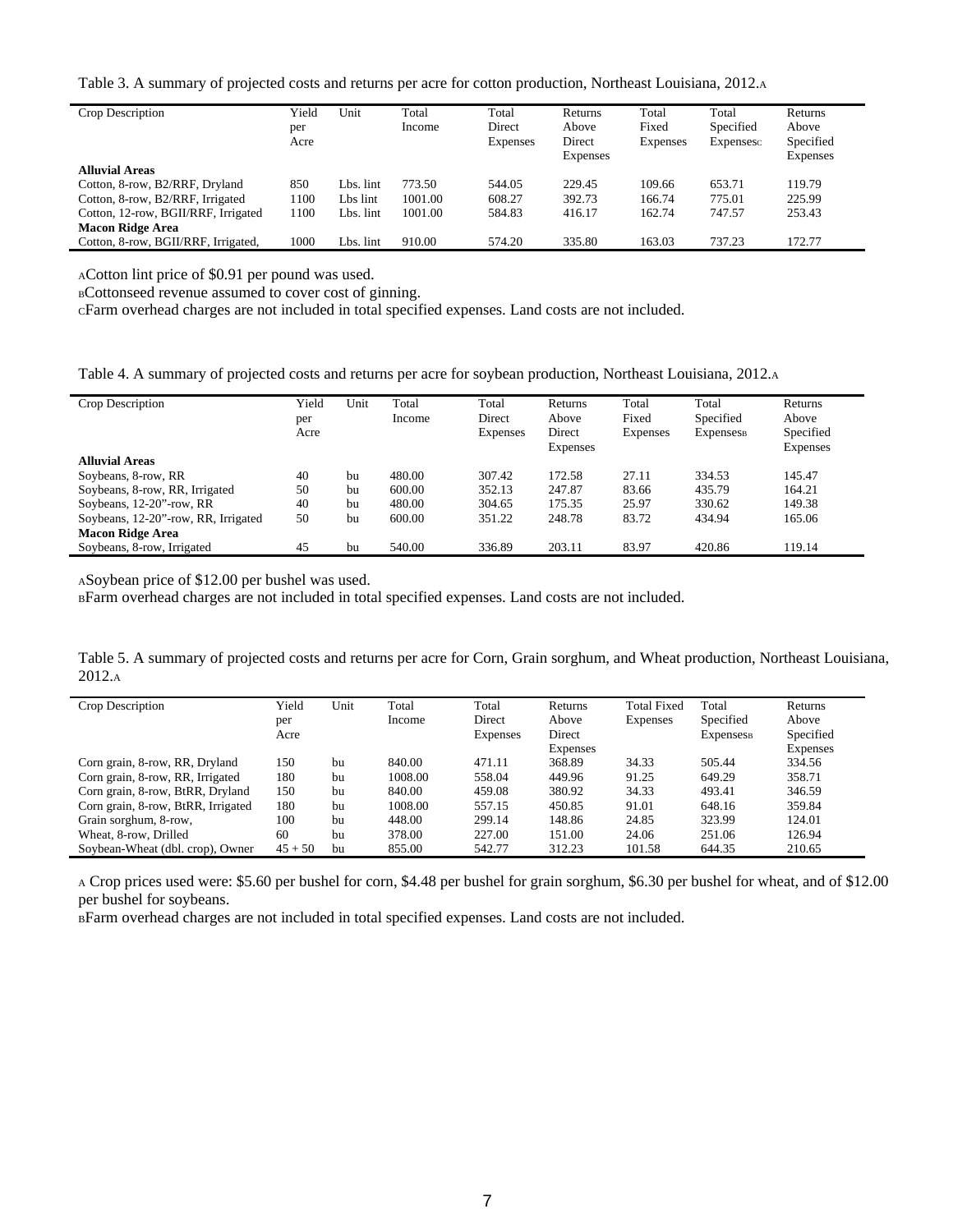| Table 6.A Estimated costs per Acre |  |  |  |                                                                             |  |
|------------------------------------|--|--|--|-----------------------------------------------------------------------------|--|
|                                    |  |  |  | B2/RRFlex Cotton, 8-Row Equipment, Dryland, Alluvial Soil, Louisiana, 2012. |  |

|                            | dollars                                                                                                                                                                                                      |                                                                                                                                                                       | dollars                                                                                                                                                                                                  |                                                                                                                                                                                                                 |
|----------------------------|--------------------------------------------------------------------------------------------------------------------------------------------------------------------------------------------------------------|-----------------------------------------------------------------------------------------------------------------------------------------------------------------------|----------------------------------------------------------------------------------------------------------------------------------------------------------------------------------------------------------|-----------------------------------------------------------------------------------------------------------------------------------------------------------------------------------------------------------------|
|                            |                                                                                                                                                                                                              |                                                                                                                                                                       |                                                                                                                                                                                                          |                                                                                                                                                                                                                 |
|                            |                                                                                                                                                                                                              |                                                                                                                                                                       |                                                                                                                                                                                                          |                                                                                                                                                                                                                 |
| appl                       | 4.50                                                                                                                                                                                                         |                                                                                                                                                                       | 22.50                                                                                                                                                                                                    |                                                                                                                                                                                                                 |
| appl                       | 5.75                                                                                                                                                                                                         |                                                                                                                                                                       |                                                                                                                                                                                                          |                                                                                                                                                                                                                 |
| $\circ z$                  | 1.74                                                                                                                                                                                                         | 1.2000                                                                                                                                                                | 2.09                                                                                                                                                                                                     |                                                                                                                                                                                                                 |
| pt                         | 3.00                                                                                                                                                                                                         | 1.3300                                                                                                                                                                | 3.99                                                                                                                                                                                                     |                                                                                                                                                                                                                 |
| pt                         | 7.92                                                                                                                                                                                                         | 0.7500                                                                                                                                                                | 5.94                                                                                                                                                                                                     |                                                                                                                                                                                                                 |
|                            |                                                                                                                                                                                                              |                                                                                                                                                                       |                                                                                                                                                                                                          |                                                                                                                                                                                                                 |
|                            |                                                                                                                                                                                                              |                                                                                                                                                                       |                                                                                                                                                                                                          |                                                                                                                                                                                                                 |
|                            |                                                                                                                                                                                                              |                                                                                                                                                                       |                                                                                                                                                                                                          |                                                                                                                                                                                                                 |
|                            |                                                                                                                                                                                                              |                                                                                                                                                                       |                                                                                                                                                                                                          |                                                                                                                                                                                                                 |
| $\mathtt{OZ}$              | 0.21                                                                                                                                                                                                         | 88.0000                                                                                                                                                               | 18.48                                                                                                                                                                                                    |                                                                                                                                                                                                                 |
| pt                         | 2.01                                                                                                                                                                                                         | 1.0000                                                                                                                                                                | 2.01                                                                                                                                                                                                     |                                                                                                                                                                                                                 |
| $\circ z$                  | 4.23                                                                                                                                                                                                         | 1.5000                                                                                                                                                                | 6.35                                                                                                                                                                                                     |                                                                                                                                                                                                                 |
| pt                         | 4.69                                                                                                                                                                                                         | 1.2000                                                                                                                                                                | 5.63                                                                                                                                                                                                     | <u> 1990 - Jan Jawa</u>                                                                                                                                                                                         |
|                            |                                                                                                                                                                                                              |                                                                                                                                                                       |                                                                                                                                                                                                          |                                                                                                                                                                                                                 |
| qt                         |                                                                                                                                                                                                              | 1.0000                                                                                                                                                                |                                                                                                                                                                                                          |                                                                                                                                                                                                                 |
|                            |                                                                                                                                                                                                              |                                                                                                                                                                       |                                                                                                                                                                                                          |                                                                                                                                                                                                                 |
| $\circ z$                  | 0.92                                                                                                                                                                                                         | 1.2800                                                                                                                                                                | 1.18                                                                                                                                                                                                     |                                                                                                                                                                                                                 |
| pt                         | 5.50                                                                                                                                                                                                         | 0.4000                                                                                                                                                                | 2.20                                                                                                                                                                                                     |                                                                                                                                                                                                                 |
| $\mathtt{\circ}\mathtt{z}$ | 3.58                                                                                                                                                                                                         | 4.0000                                                                                                                                                                | 14.32                                                                                                                                                                                                    |                                                                                                                                                                                                                 |
| $\circ z$                  | 2.73                                                                                                                                                                                                         | 6.3900                                                                                                                                                                | 17.44                                                                                                                                                                                                    | $\overline{\phantom{a}}$                                                                                                                                                                                        |
| lb                         | 3.25                                                                                                                                                                                                         | 1.1500                                                                                                                                                                | 3.74                                                                                                                                                                                                     |                                                                                                                                                                                                                 |
| pt                         | 16.28                                                                                                                                                                                                        | 0.7500                                                                                                                                                                | 12.21                                                                                                                                                                                                    |                                                                                                                                                                                                                 |
| $\circ z$                  | 0.91                                                                                                                                                                                                         | 12.0000                                                                                                                                                               | 10.92                                                                                                                                                                                                    |                                                                                                                                                                                                                 |
|                            |                                                                                                                                                                                                              |                                                                                                                                                                       |                                                                                                                                                                                                          |                                                                                                                                                                                                                 |
|                            |                                                                                                                                                                                                              |                                                                                                                                                                       |                                                                                                                                                                                                          |                                                                                                                                                                                                                 |
|                            |                                                                                                                                                                                                              |                                                                                                                                                                       |                                                                                                                                                                                                          |                                                                                                                                                                                                                 |
|                            |                                                                                                                                                                                                              |                                                                                                                                                                       |                                                                                                                                                                                                          |                                                                                                                                                                                                                 |
| $\circ z$                  | 0.28                                                                                                                                                                                                         | 16.0000                                                                                                                                                               | 4.48                                                                                                                                                                                                     |                                                                                                                                                                                                                 |
|                            |                                                                                                                                                                                                              |                                                                                                                                                                       |                                                                                                                                                                                                          |                                                                                                                                                                                                                 |
|                            |                                                                                                                                                                                                              |                                                                                                                                                                       |                                                                                                                                                                                                          |                                                                                                                                                                                                                 |
|                            |                                                                                                                                                                                                              |                                                                                                                                                                       |                                                                                                                                                                                                          |                                                                                                                                                                                                                 |
| ton                        | 44.00                                                                                                                                                                                                        | 0.3300                                                                                                                                                                | 14.52                                                                                                                                                                                                    |                                                                                                                                                                                                                 |
|                            |                                                                                                                                                                                                              |                                                                                                                                                                       |                                                                                                                                                                                                          |                                                                                                                                                                                                                 |
|                            |                                                                                                                                                                                                              |                                                                                                                                                                       |                                                                                                                                                                                                          |                                                                                                                                                                                                                 |
| hour                       | 9.60                                                                                                                                                                                                         | 0.2930                                                                                                                                                                | 2.79                                                                                                                                                                                                     |                                                                                                                                                                                                                 |
|                            |                                                                                                                                                                                                              |                                                                                                                                                                       |                                                                                                                                                                                                          |                                                                                                                                                                                                                 |
| hour                       | 9.60                                                                                                                                                                                                         | 0.4491                                                                                                                                                                | 4.30                                                                                                                                                                                                     |                                                                                                                                                                                                                 |
| hour                       | 9.60                                                                                                                                                                                                         | 1.2626                                                                                                                                                                | 12.12                                                                                                                                                                                                    |                                                                                                                                                                                                                 |
|                            |                                                                                                                                                                                                              |                                                                                                                                                                       |                                                                                                                                                                                                          |                                                                                                                                                                                                                 |
| gal                        |                                                                                                                                                                                                              | 11.8146                                                                                                                                                               | 41.37                                                                                                                                                                                                    |                                                                                                                                                                                                                 |
|                            |                                                                                                                                                                                                              |                                                                                                                                                                       |                                                                                                                                                                                                          |                                                                                                                                                                                                                 |
|                            |                                                                                                                                                                                                              |                                                                                                                                                                       |                                                                                                                                                                                                          |                                                                                                                                                                                                                 |
|                            |                                                                                                                                                                                                              |                                                                                                                                                                       |                                                                                                                                                                                                          |                                                                                                                                                                                                                 |
|                            |                                                                                                                                                                                                              |                                                                                                                                                                       |                                                                                                                                                                                                          |                                                                                                                                                                                                                 |
|                            |                                                                                                                                                                                                              |                                                                                                                                                                       |                                                                                                                                                                                                          |                                                                                                                                                                                                                 |
|                            |                                                                                                                                                                                                              |                                                                                                                                                                       |                                                                                                                                                                                                          |                                                                                                                                                                                                                 |
|                            |                                                                                                                                                                                                              |                                                                                                                                                                       | ------                                                                                                                                                                                                   |                                                                                                                                                                                                                 |
|                            |                                                                                                                                                                                                              |                                                                                                                                                                       |                                                                                                                                                                                                          |                                                                                                                                                                                                                 |
|                            |                                                                                                                                                                                                              |                                                                                                                                                                       |                                                                                                                                                                                                          |                                                                                                                                                                                                                 |
|                            |                                                                                                                                                                                                              |                                                                                                                                                                       |                                                                                                                                                                                                          |                                                                                                                                                                                                                 |
|                            |                                                                                                                                                                                                              |                                                                                                                                                                       |                                                                                                                                                                                                          |                                                                                                                                                                                                                 |
|                            |                                                                                                                                                                                                              |                                                                                                                                                                       |                                                                                                                                                                                                          |                                                                                                                                                                                                                 |
|                            |                                                                                                                                                                                                              |                                                                                                                                                                       |                                                                                                                                                                                                          |                                                                                                                                                                                                                 |
|                            |                                                                                                                                                                                                              |                                                                                                                                                                       | 109.66                                                                                                                                                                                                   |                                                                                                                                                                                                                 |
|                            |                                                                                                                                                                                                              |                                                                                                                                                                       | 653.71                                                                                                                                                                                                   |                                                                                                                                                                                                                 |
|                            | lb<br>lb<br>lb<br>pt<br>Cotton Seed BGII/RRF thous<br>BGII/RRF Cot Tech Fe cap/ac<br>acre<br>acre<br>bale<br>hour<br>gal<br>Acre<br>Acre<br>Acre<br>Acre<br>Acre<br>Acre<br>Acre<br>TOTAL SPECIFIED EXPENSES | 0.70<br>0.51<br>0.63<br>12.25<br>12.75<br>0.61<br>69.25<br>1.50<br>5.00<br>2.56<br>15.30<br>3.50<br>3.50<br>10.07<br>5.10<br>14.74<br>9.37<br>16.74<br>32.42<br>60.50 | 5.0000<br>1.0000<br>60.0000<br>60.0000<br>90.0000<br>1.0000<br>52.5000<br>1.0000<br>1.0000<br>1.0000<br>1.7700<br>0.3283<br>5.3686<br>1.0000<br>1.0000<br>1.0000<br>1.0000<br>1.0000<br>1.0000<br>1.0000 | 5.75<br>42.00<br>30.60<br>56.70<br>12.25<br>12.75<br>32.03<br>69.25<br>1.50<br>5.00<br>4.53<br>5.02<br>18.81<br>10.07<br>5.10<br>14.74<br>9.37<br>544.05<br>16.74<br>32.42<br>60.50<br>----------<br>---------- |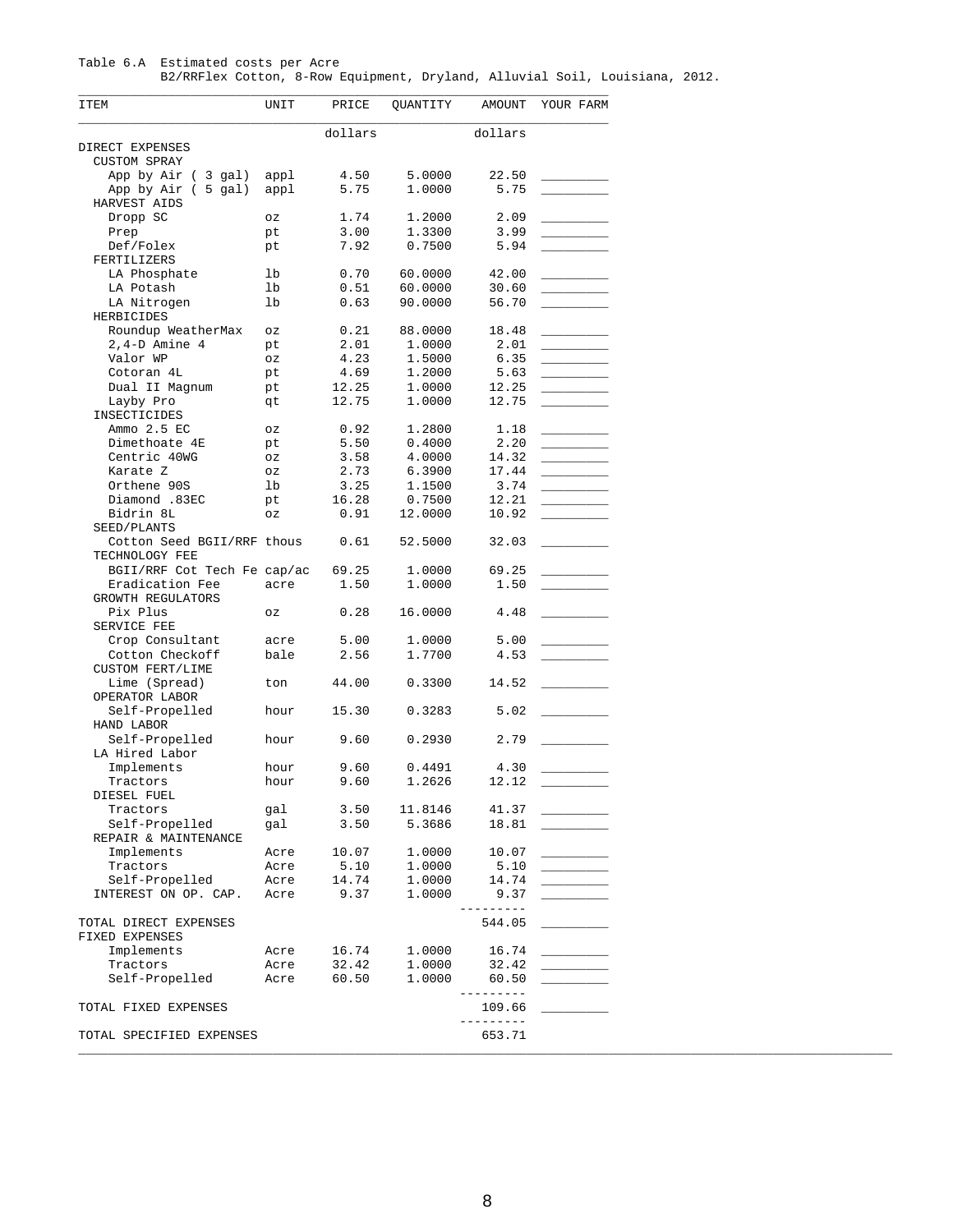## Table 6.B Estimated resource use and costs for field operations, per Acre<br>B2/RRFlex Cotton, 8-Row Equipment, Dryland<br>Alluvial Soil, Louisiana, 2012.

|                                                            |                      |                       |                |                            |            | POWER UNIT COST      |              |                                | EQUIPMENT COST |              | ALLOC LABOR  | OPERATING/DURABLE INPUT | -------------- |                           |                       |
|------------------------------------------------------------|----------------------|-----------------------|----------------|----------------------------|------------|----------------------|--------------|--------------------------------|----------------|--------------|--------------|-------------------------|----------------|---------------------------|-----------------------|
| OPERATION/<br>OPERATING INPUT                              | SIZE/<br>UNIT        | POWER UNIT<br>SIZE    |                | PERF TIMES                 |            | RATE OVER MTH DIRECT | FTXED        | DIRECT                         | FIXED HOURS    |              | COST         | AMOUNT PRICE            |                | COST                      | TOTAL<br>COST         |
|                                                            |                      |                       |                |                            |            |                      |              | ------------dollars----------- |                |              | dollars      |                         |                | ---------dollars--------- |                       |
| Land Plane                                                 | $40'$ x $10'$        | MFWD 190              |                | $0.242 \quad 0.20$         | Oct        | 1.85                 | 1.24         | 0.06                           | 0.16           | 0.04         | 0.47         |                         |                |                           | 3.78                  |
| Paratill & Bed Fold. 8R-38<br>Fert Appl (Liquid)           | $8R - 38$            | MFWD 225<br>MFWD 190  | 0.080<br>0.077 | 0.50<br>1.00               | Nov<br>Nov | 1.88<br>2.97         | 1.54<br>1.98 | 0.79<br>0.90                   | 1.39<br>1.03   | 0.04<br>0.11 | 0.39<br>1.12 |                         |                |                           | 5.99<br>8.00          |
| LA Phosphate                                               | 1 <sub>b</sub>       |                       |                |                            |            |                      |              |                                |                |              |              | 60.0000                 | 0.70           | 42.00                     | 42.00                 |
| LA Potash                                                  | 1 <sub>b</sub>       |                       |                |                            |            |                      |              |                                |                |              |              | 60.0000                 | 0.51           | 30.60                     | 30.60                 |
| Lime (Spread)<br>Disk Bed (Hipper)Rdg 8R-38                | ton                  | MFWD 190              | 0.074          | 0.33<br>1.00               | Nov<br>Nov | 2.84                 | 1.89         | 0.28                           | 0.75           | 0.07         | 0.71         | 0.3300 44.00            |                | 14.52                     | 14.52<br>6.47         |
| Row Cond (Harrow)                                          | 27'                  | MFWD 190              | 0.057          | 1.00                       | Nov        | 2.20                 | 1.46         | 0.17                           | 0.71           | 0.05         | 0.55         |                         |                |                           | 5.09                  |
| Roller                                                     | 32'                  | MFWD 170              | 0.046          | 1.00                       | Nov        | 1.63                 | 1.26         | 0.10                           | 0.56           | 0.04         | 0.45         |                         |                |                           | 4.00                  |
| Ditcher<br>Sprayer( 600-750Gal)                            |                      | 2WD 130<br>60'        |                | 0.020 1.00<br>$0.017$ 1.00 | Nov<br>Mar | 0.53<br>0.79         | 0.37<br>0.97 | 0.04                           | 0.05           | 0.02<br>0.02 | 0.19<br>0.35 |                         |                |                           | 1.18<br>2.11          |
| Roundup WeatherMax                                         | OZ                   |                       |                |                            |            |                      |              |                                |                |              |              | 22.0000                 | 0.21           | 4.62                      | 4.62                  |
| $2, 4-D$ Amine 4                                           | pt                   |                       |                |                            |            |                      |              |                                |                |              |              | 1.0000                  | 2.01           | 2.01                      | 2.01                  |
| Valor WP<br>Plant & Pre Folding                            | OZ<br>$8R - 38$      | MFWD 170              |                | 0.080 1.00 Apr             |            | 2.80                 | 2.17         | 1.21                           | 2.35           | 0.16         | 1.54         | 1.5000                  | 4.23           | 6.35                      | 6.35<br>10.07         |
| Cotoran 4L                                                 | pt                   |                       |                |                            |            |                      |              |                                |                |              |              | 1.2000                  | 4.69           | 5.63                      | 5.63                  |
| Cotton Seed BGII/RRF thous                                 |                      |                       |                |                            |            |                      |              |                                |                |              |              | 52.5000                 | 0.61           | 32.03                     | 32.03                 |
| Ammo 2.5 EC                                                | OZ                   |                       |                |                            |            |                      |              |                                |                |              |              | 1.2800                  | 0.92           | 1.18                      | 1.18<br>69.25         |
| BGII/RRF Cot Tech Fe cap/ac<br>Ditcher                     |                      | 2WD 130               |                | $0.020$ 1.00               | Apr        | 0.53                 | 0.37         | 0.04                           | 0.05           | 0.02         | 0.19         | 1.0000                  | 69.25          | 69.25                     | 1.18                  |
| Fert Appl (Liquid)                                         | $8R - 38$            | MFWD 190              | 0.077          | 1.00                       | Apr        | 2.97                 | 1.98         | 0.90                           | 1.03           | 0.11         | 1.12         |                         |                |                           | 8.00                  |
| LA Nitrogen                                                | 1 <sub>b</sub>       |                       |                |                            |            |                      |              |                                |                |              |              | 90.0000                 | 0.63           | 56.70                     | 56.70                 |
| Sprayer( 600-750Gal)<br>Dimethoate 4E                      | pt                   | 60'                   |                | $0.017$ 1.00               | May        | 0.79                 | 0.97         |                                |                | 0.02         | 0.35         | 0.4000                  | 5.50           | 2.20                      | 2.11<br>2.20          |
| Roundup WeatherMax                                         | OZ                   |                       |                |                            |            |                      |              |                                |                |              |              | 22.0000                 | 0.21           | 4.62                      | 4.62                  |
| Dual II Magnum                                             | pt                   |                       |                |                            |            |                      |              |                                |                |              |              | 1.0000                  | 12.25          | 12.25                     | 12.25                 |
| Sprayer( 600-750Gal)                                       |                      | 60'                   |                | $0.017$ 1.00 May           |            | 0.79                 | 0.97         |                                |                | 0.02         | 0.35         |                         |                |                           | 2.11                  |
| Roundup WeatherMax<br>Centric 40WG                         | OZ<br>OZ             |                       |                |                            |            |                      |              |                                |                |              |              | 22.0000<br>2.0000       | 0.21<br>3.58   | 4.62<br>7.16              | 4.62<br>7.16          |
| Sprayer( 600-750Gal)                                       |                      | 60'                   |                | $0.017$ 1.00               | Jun        | 0.79                 | 0.97         |                                |                | 0.02         | 0.35         |                         |                |                           | 2.11                  |
| Roundup WeatherMax                                         | OZ                   |                       |                |                            |            |                      |              |                                |                |              |              | 22.0000                 | 0.21           | 4.62                      | 4.62                  |
| App by Air ( 3 gal) appl<br>Centric 40WG                   | OZ                   |                       |                | 1.00                       | Jun        |                      |              |                                |                |              |              | 1.0000<br>2.0000        | 4.50<br>3.58   | 4.50<br>7.16              | 4.50<br>7.16          |
| Pix Plus                                                   | OZ                   |                       |                |                            |            |                      |              |                                |                |              |              | 4.0000                  | 0.28           | 1.12                      | 1.12                  |
| Spray (Direct/Layby) 8R-38                                 |                      | MFWD 170              | 0.066          | 1.00                       | Jun        | 2.33                 | 1.81         | 0.35                           | 0.43           | 0.10         | 0.96         |                         |                |                           | 5.88                  |
| Layby Pro                                                  | αt                   |                       |                |                            |            |                      |              |                                |                |              |              | 1.0000                  | 12.75<br>1.50  | 12.75<br>1.50             | 12.75                 |
| Eradication Fee<br>App by Air ( 3 gal)                     | acre<br>appl         |                       |                | 1.00<br>1.00               | Jul<br>Jul |                      |              |                                |                |              |              | 1.0000<br>1.0000        | 4.50           | 4.50                      | 1.50<br>4.50          |
| Karate Z                                                   | OZ                   |                       |                |                            |            |                      |              |                                |                |              |              | 2.1300                  | 2.73           | 5.81                      | 5.81                  |
| Orthene 90S                                                | 1 <sub>b</sub>       |                       |                |                            |            |                      |              |                                |                |              |              | 0.6000                  | 3.25           | 1.95                      | 1.95                  |
| Diamond .83EC<br>App by Air ( 3 gal)                       | pt<br>appl           |                       |                | 1.00 Aug                   |            |                      |              |                                |                |              |              | 0.3750<br>1.0000        | 16.28<br>4.50  | 6.11<br>4.50              | 6.11<br>4.50          |
| Karate Z                                                   | OZ                   |                       |                |                            |            |                      |              |                                |                |              |              | 2.1300                  | 2.73           | 5.81                      | 5.81                  |
| Bidrin 8L                                                  | OZ                   |                       |                |                            |            |                      |              |                                |                |              |              | 6.0000                  | 0.91           | 5.46                      | 5.46                  |
| Pix Plus<br>App by Air ( 3 gal)                            | OZ                   |                       |                | 1.00 Aug                   |            |                      |              |                                |                |              |              | 12.0000<br>1.0000       | 0.28<br>4.50   | 3.36<br>4.50              | 3.36<br>4.50          |
| Bidrin 8L                                                  | appl<br>OZ           |                       |                |                            |            |                      |              |                                |                |              |              | 6.0000                  | 0.91           | 5.46                      | 5.46                  |
| Diamond .83EC                                              | pt                   |                       |                |                            |            |                      |              |                                |                |              |              | 0.3750                  | 16.28          | 6.11                      | 6.11                  |
| App by Air ( 3 gal)                                        | appl                 |                       |                | 1.00                       | Aug        |                      |              |                                |                |              |              | 1.0000                  | 4.50           | 4.50                      | 4.50                  |
| Orthene 90S<br>Karate Z                                    | 1 <sub>b</sub><br>OZ |                       |                |                            |            |                      |              |                                |                |              |              | 0.5500<br>2.1300        | 3.25<br>2.73   | 1.79<br>5.81              | 1.79<br>5.81          |
| App by Air ( 5 gal)                                        | appl                 |                       |                | 1.00 Sep                   |            |                      |              |                                |                |              |              | 1.0000                  | 5.75           | 5.75                      | 5.75                  |
| Dropp SC                                                   | OZ                   |                       |                |                            |            |                      |              |                                |                |              |              | 1.2000                  | 1.74           | 2.09                      | 2.09                  |
| Prep<br>Def/Folex                                          | pt<br>pt             |                       |                |                            |            |                      |              |                                |                |              |              | 1.3300<br>0.7500        | 3.00<br>7.92   | 3.99<br>5.94              | 3.99<br>5.94          |
| Cotton Picker-1st-BB                                       |                      | 4R38"325hp 0.257 1.00 |                |                            | Sep        | 30.39                | 56.62        |                                |                | 0.51         | 6.41         |                         |                |                           | 93.42                 |
| Module Builder-1st                                         | $4R-38(325)$         | MFWD 190              | 0.257          | 1.00                       | Sep        | 9.85                 | 6.57         | 1.97                           | 4.07           | 0.51         | 4.94         |                         |                |                           | 27.40                 |
| Boll Buggy-1st pick 4R38"325hp<br>Stalk Shredder-Flail 12' |                      | MFWD 190<br>MFWD 150  |                | $0.257$ 1.00<br>0.137 1.00 | Sep<br>Nov | 9.85<br>4.24         | 6.57<br>3.21 | 1.48<br>1.78                   | 3.07<br>1.09   | 0.25<br>0.13 | 2.47<br>1.32 |                         |                |                           | 23.44<br>11.64        |
| Crop Consultant                                            | acre                 |                       |                | 1.00                       | Nov        |                      |              |                                |                |              |              | 1.0000                  | 5.00           | 5.00                      | 5.00                  |
| Cotton Checkoff                                            | bale                 |                       |                | 1.00                       | Nov        |                      |              |                                |                |              |              | 1.7700                  | 2.56           | 4.53                      | 4.53                  |
| TOTALS                                                     |                      |                       |                |                            |            | 80.02                | 92.92        | 10.07                          | 16.74          | 2.33         | 24.23        |                         |                | -------<br>420.36         | $- - - - -$<br>644.34 |
| INTEREST ON OPERATING CAPITAL                              |                      |                       |                |                            |            |                      |              |                                |                |              |              |                         |                |                           | 9.37                  |
| UNALLOCATED LABOR                                          |                      |                       |                |                            |            |                      |              |                                |                |              |              |                         |                |                           | 0.00                  |
| TOTAL SPECIFIED COST                                       |                      |                       |                |                            |            |                      |              |                                |                |              |              |                         |                |                           | 653.71                |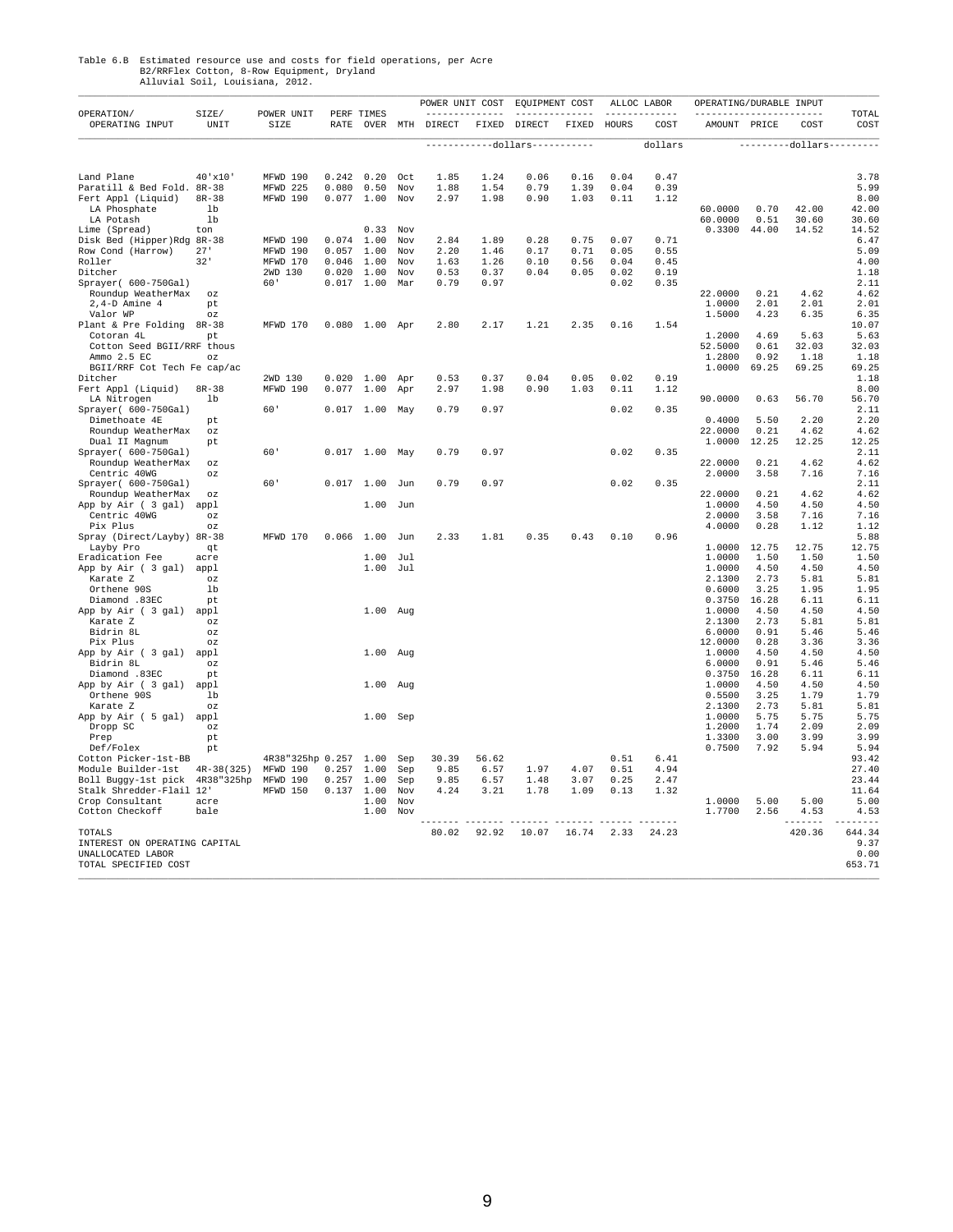|                                            |  |  |  |  | Table 6.C Breakeven price above direct expenses and net returns for price/yield combinations, per Acre |  |
|--------------------------------------------|--|--|--|--|--------------------------------------------------------------------------------------------------------|--|
| B2/RRFlex Cotton, 8-Row Equipment, Dryland |  |  |  |  |                                                                                                        |  |
| Alluvial Soil, Louisiana, 2012.            |  |  |  |  |                                                                                                        |  |

|             |             |      |                    |                    |                        |                          |                  | -BREAKEVEN PRICE-               |                    |                       |                    |                        |                |
|-------------|-------------|------|--------------------|--------------------|------------------------|--------------------------|------------------|---------------------------------|--------------------|-----------------------|--------------------|------------------------|----------------|
| Cotton Lint |             |      | 0.35               | 0.38               | 0.41                   | 0.44                     | 0.48             | 0.53                            | 0.59               | 0.67                  | 0.76               | 0.89                   | 1.07           |
| PERCENT     | YIELD       | UNIT |                    |                    |                        |                          |                  | --------------dollars---------- |                    |                       |                    |                        |                |
| 50          | 425.00      | lb   | $-304$             | $-293$             | $-280$                 | $-266$                   | $-249$           | $-228$                          | $-202$             | $-171$                | $-130$             | $-76$                  | $\overline{0}$ |
| 60          | 510.00      | lb   | $-414$<br>$-273$   | $-403$<br>$-260$   | $-390$<br>$-245$       | $-375$<br>$-228$         | $-358$<br>$-207$ | $-337$<br>$-182$                | $-312$<br>$-152$   | $-280$<br>$-114$      | $-240$<br>$-65$    | $-185$<br>$\mathbf{0}$ | $-109$<br>91   |
| 70          | 595.00      | lb   | $-383$<br>$-243$   | $-370$<br>$-228$   | $-355$<br>$-210$       | $-337$<br>$-190$         | $-317$<br>$-166$ | $-292$<br>$-136$                | $-261$<br>$-101$   | $-223$<br>$-57$       | $-174$<br>$\Omega$ | $-109$<br>76           | $-18$<br>182   |
|             |             |      | $-353$             | $-337$             | $-320$                 | $-299$                   | $-275$           | $-246$                          | $-211$             | $-166$                | $-109$             | $-33$                  | 72             |
| 80          | 680.00      | lb   | $-213$<br>$-322$   | $-195$<br>$-305$   | $-175$<br>$-285$       | $-152$<br>$-261$         | $-124$<br>$-234$ | $-91$<br>$-200$                 | $-50$<br>$-160$    | $\Omega$<br>$-109$    | 65<br>$-44$        | 152<br>42              | 273<br>164     |
| 90          | 765.00      | 1b   | $-182$<br>$-292$   | $-163$<br>$-272$   | $-140$<br>$-250$       | $-114$<br>$-223$         | $-83$<br>$-192$  | $-45$<br>$-155$                 | $\Omega$<br>$-109$ | 57<br>$-52$           | 130<br>20          | 228<br>118             | 365<br>255     |
| 100         | 850.00      | lb   | $-152$<br>$-261$   | $-130$<br>$-240$   | $-105$                 | $-76$                    | $-41$<br>$-151$  | $\Omega$<br>$-109$              | 50<br>$-58$        | 114<br>$\overline{4}$ | 195<br>86          | 304<br>194             | 456<br>346     |
| 110         | 935.00      | lb   | $-121$             | $-97$              | $-215$<br>$-70$        | $-185$<br>$-38$          | $\mathbf 0$      | 45                              | 101                | 171                   | 260                | 380                    | 547            |
| 120         | 1020.00     | lb   | $-231$<br>$-91$    | $-207$<br>$-65$    | $-179$<br>$-35$        | $-147$<br>$\overline{0}$ | $-109$<br>41     | $-64$<br>91                     | $-8$<br>152        | 61<br>228             | 151<br>326         | 270<br>456             | 438<br>639     |
| 130         | 1105.00     | lb   | $-200$<br>$-60$    | $-174$<br>$-32$    | $-144$<br>$\mathbf{0}$ | $-109$<br>38             | $-68$<br>83      | $-18$<br>136                    | 42<br>202          | 118<br>285            | 216<br>391         | 346<br>532             | 529<br>730     |
|             |             |      | $-170$             | $-142$             | $-109$                 | $-71$                    | $-26$            | 27                              | 93                 | 175                   | 281                | 422                    | 620            |
|             | 140 1190.00 | lb   | $-30$<br>$-140$    | $\Omega$<br>$-109$ | 35<br>$-74$            | 76<br>$-33$              | 124<br>14        | 182<br>72                       | 253<br>143         | 342<br>232            | 456<br>346         | 608<br>499             | 821<br>712     |
|             | 150 1275.00 | lb   | $\Omega$<br>$-109$ | 32<br>$-77$        | 70<br>$-39$            | 114<br>$\overline{4}$    | 166<br>56        | 228<br>118                      | 304<br>194         | 399<br>289            | 521<br>412         | 684<br>575             | 913<br>803     |

The top number in each cell is Returns Above Direct Expenses.

The bottom number in each cell is Returns Above Total Specified Expenses.

Only the product listed has been varied to calculate net returns.

Table 6.D Breakeven price above total expenses and net returns for price/yield combinations, per Acre B2/RRFlex Cotton, 8-Row Equipment, Dryland Alluvial Soil, Louisiana, 2012.

|             |         |                |             |             |              |          |                 | -BREAKEVEN PRICE |              |          |          |             |                |
|-------------|---------|----------------|-------------|-------------|--------------|----------|-----------------|------------------|--------------|----------|----------|-------------|----------------|
| Cotton Lint |         |                | 0.44        | 0.47        | 0.51         | 0.55     | 0.60            | 0.66             | 0.74         | 0.83     | 0.95     | 1.11        | 1.33           |
| PERCENT     | YIELD   | <b>UNIT</b>    |             |             |              |          | -------dollars- |                  |              |          |          |             |                |
| 50          | 425.00  | 1b             | $-267$      | $-254$      | $-238$       | $-220$   | $-199$          | $-173$           | $-141$       | $-102$   | $-52$    | 15          | 109            |
|             |         |                | $-377$      | $-363$      | $-348$       | $-330$   | $-308$          | $-283$           | $-251$       | $-212$   | $-161$   | $-94$       | $\overline{0}$ |
| 60          | 510.00  | 1b             | $-230$      | $-213$      | $-195$       | $-173$   | $-147$          | $-116$           | $-79$        | $-31$    | 28       | 109         | 222            |
|             |         |                | $-339$      | $-323$      | $-304$       | $-283$   | $-257$          | $-226$           | $-188$       | $-141$   | $-80$    | $\mathbf 0$ | 113            |
| 70          | 595.00  | 1b             | $-192$      | $-173$      | $-151$       | $-126$   | $-96$           | $-60$            | $-16$        | 38       | 109      | 204         | 336            |
|             |         |                | $-301$      | $-283$      | $-261$       | $-235$   | $-205$          | $-169$           | $-125$       | $-70$    | $\Omega$ | 94          | 226            |
| 80          | 680.00  | 1 <sub>b</sub> | $-154$      | $-133$      | $-108$       | $-79$    | $-44$           | $-3$             | 46           | 109      | 190      | 298         | 449            |
|             |         |                | $-264$      | $-242$      | $-217$       | $-188$   | $-154$          | $-113$           | $-62$        | $\Omega$ | 80       | 188         | 339            |
| 90          | 765.00  | 1 <sub>b</sub> | $-116$      | $-92$       | $-64$        | $-31$    | -6              | 53               | 109          | 180      | 271      | 392         | 562            |
|             |         |                | $-226$      | $-202$      | $-174$       | $-141$   | $-102$          | $-56$            | $\mathbf{0}$ | 70       | 161      | 283         | 452            |
| 100         | 850.00  | 1b             | $-79$       | $-52$       | $-21$        | 15       | 58              | 109              | 172          | 251      | 352      | 487         | 675            |
|             |         |                | $-188$      | $-161$      | $-130$       | $-94$    | $-51$           | $\mathbf 0$      | 62           | 141      | 242      | 377         | 566            |
| 110         | 935.00  | 1 <sub>b</sub> | $-41$       | $-11$       | 22           | 62       | 109             | 166              | 235          | 321      | 433      | 581         | 789            |
|             |         |                | $-150$      | $-121$      | $-87$        | $-47$    | $\mathbf{0}$    | 56               | 125          | 212      | 323      | 471         | 679            |
| 120         | 1020.00 | 1b             | $-3$        | 28          | 66           | 109      | 161             | 222              | 298          | 392      | 514      | 675         | 902            |
|             |         |                | $-113$      | $-80$       | $-43$        | $\Omega$ | 51              | 113              | 188          | 283      | 404      | 566         | 792            |
| 130         | 1105.00 | 1b             | 34          | 69          | 109          | 156      | 212             | 279              | 361          | 463      | 594      | 770         | 1015           |
|             |         |                | $-75$       | $-40$       | $\mathbf{0}$ | 47       | 102             | 169              | 251          | 353      | 485      | 660         | 905            |
| 140         | 1190.00 | 1b             | 71          | 109         | 153          | 204      | 264             | 336              | 424          | 534      | 675      | 864         | 1128           |
|             |         |                | $-37$       | $\mathbf 0$ | 43           | 94       | 154             | 226              | 314          | 424      | 566      | 754         | 1019           |
| 150         | 1275.00 | 1b             | 109         | 150         | 196          | 251      | 315             | 392              | 487          | 605      | 756      | 958         | 1242           |
|             |         |                | $\mathbf 0$ | 40          | 87           | 141      | 205             | 283              | 377          | 495      | 647      | 849         | 1132           |

\_\_\_\_\_\_\_\_\_\_\_\_\_\_\_\_\_\_\_\_\_\_\_\_\_\_\_\_\_\_\_\_\_\_\_\_\_\_\_\_\_\_\_\_\_\_\_\_\_\_\_\_\_\_\_\_\_\_\_\_\_\_\_\_\_\_\_\_\_\_\_\_\_\_\_\_\_\_\_\_\_\_\_\_\_\_\_\_\_\_\_\_\_\_\_\_\_\_\_\_\_\_\_\_\_\_\_\_\_\_\_\_\_\_\_\_\_\_\_\_ The top number in each cell is Returns Above Direct Expenses. The bottom number in each cell is Returns Above Total Specified Expenses.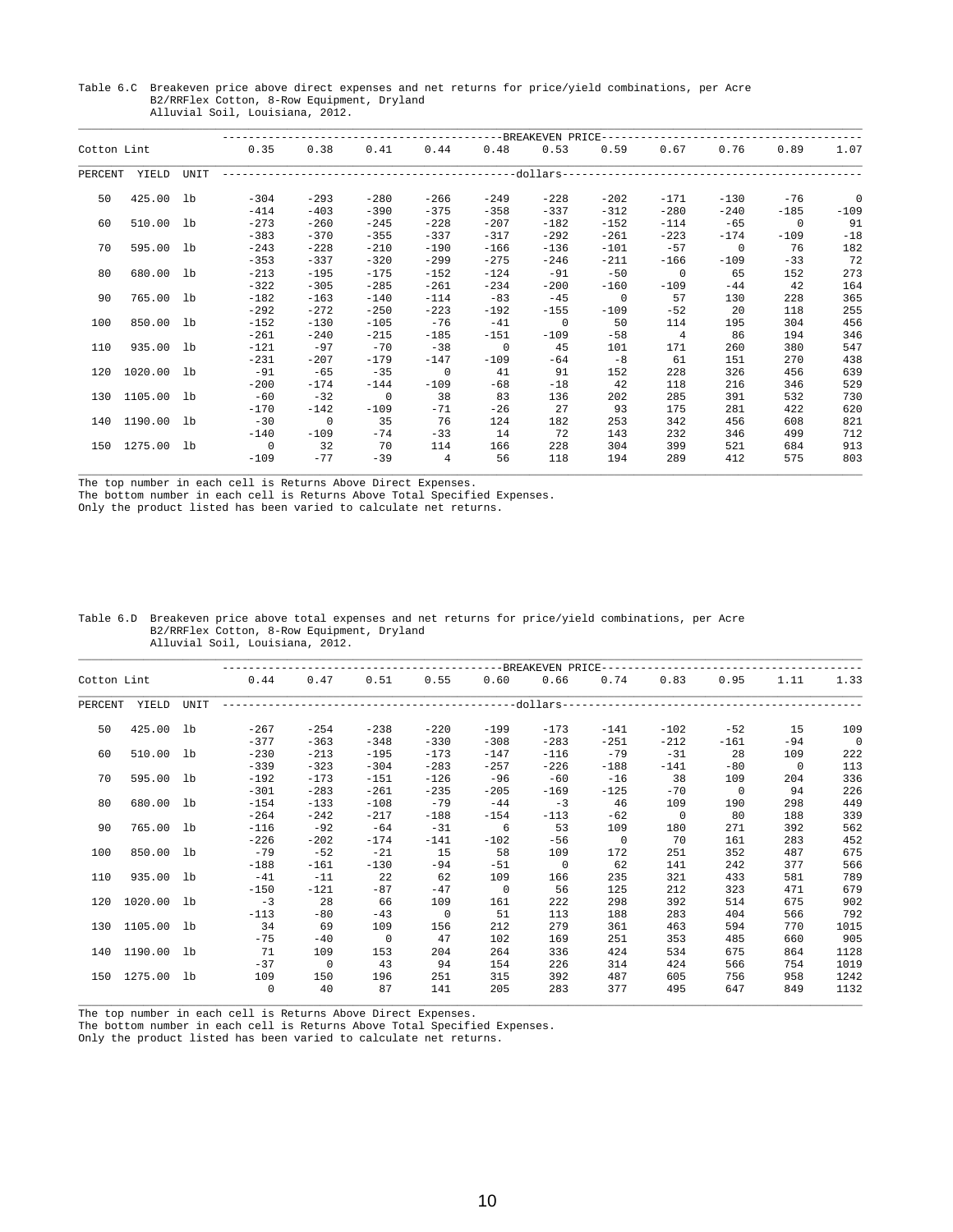Table 7.A Estimated costs per Acre B2/RRFlex Cotton, Sandy Soil, 8-Row Equipment,Irrigated, Alluvial Soil, Louisiana, 2012.

| ITEM                                | UNIT         | PRICE        | QUANTITY         | AMOUNT   | YOUR FARM |
|-------------------------------------|--------------|--------------|------------------|----------|-----------|
|                                     |              | dollars      |                  | dollars  |           |
| DIRECT EXPENSES                     |              |              |                  |          |           |
| <b>CUSTOM SPRAY</b>                 |              |              |                  | 22.50    |           |
| App by Air (3 gal)                  | appl<br>appl | 4.50<br>5.75 | 5.0000<br>1.0000 | 5.75     |           |
| App by Air ( 5 gal)<br>HARVEST AIDS |              |              |                  |          |           |
| Dropp SC                            | OZ           | 1.74         | 1,2000           | 2.09     |           |
| Prep                                | pt           | 3.00         | 1.3300           | 3.99     |           |
| Def/Folex                           | pt           | 7.92         | 0.7500           | 5.94     |           |
| FERTILIZERS                         |              |              |                  |          |           |
| LA Phosphate                        | lb           | 0.70         | 60.0000          | 42.00    |           |
| LA Potash                           | 1b           | 0.51         | 60.0000          | 30.60    |           |
| LA Nitrogen                         | lb           | 0.63         | 90.0000          | 56.70    |           |
| HERBICIDES                          |              |              |                  |          |           |
| Roundup WeatherMax                  | OZ           | 0.21         | 88.0000          | 18.48    |           |
| $2, 4-D$ Amine $4$                  | pt           | 2.01         | 1.0000           | 2.01     |           |
| Valor WP                            | OZ           | 4.23         | 1.5000           | 6.35     |           |
| Cotoran 4L                          | pt           | 4.69         | 1.2000           | 5.63     |           |
| Dual II Magnum                      | pt           | 12.25        | 1.0000           | 12.25    |           |
| Layby Pro                           | qt           | 12.75        | 1.0000           | 12.75    |           |
| INSECTICIDES                        |              |              |                  |          |           |
| Ammo $2.5$ EC                       | ΟZ           | 0.92         | 1.2800           | 1.18     |           |
| Dimethoate 4E                       | pt           | 5.50         | 0.4000           | 2.20     |           |
| Orthene 90S                         | lb           | 3.25         | 1.8000           | 5.85     |           |
| Centric 40WG                        | OZ           | 3.58         | 4.0000           | 14.32    |           |
| Karate Z                            | OZ           | 2.73         | 6.3900           | 17.44    |           |
| Bidrin 8L                           | OZ           | 0.91         | 12.0000          | 10.92    |           |
| Diamond .83EC                       | pt           | 16.28        | 0.7500           | 12.21    |           |
| IRRIGATION SUPPLIES                 |              |              |                  |          |           |
| Roll-Out Pipe                       | ft           | 0.20         | 33.0000          | 6.60     |           |
| SEED/PLANTS                         |              |              |                  |          |           |
| Cotton Seed BGII/RRF thous          |              | 0.61         | 52.5000          | 32.03    |           |
| TECHNOLOGY FEE                      |              |              |                  |          |           |
| BGII/RRF Cot Tech Fe cap/ac         |              | 69.25        | 1.0000           | 69.25    |           |
| Eradication Fee                     | acre         | 1.50         | 1.0000           | 1.50     |           |
| GROWTH REGULATORS                   |              |              |                  |          |           |
| Pix Plus                            | OZ           | 0.28         | 24.0000          | 6.72     |           |
| SERVICE FEE                         |              |              |                  |          |           |
| Crop Consultant                     | acre         | 5.00         | 1.0000           | 5.00     |           |
| Cotton Checkoff                     | bale         | 2.56         | 2.2900           | 5.86     |           |
| CUSTOM FERT/LIME                    |              |              |                  |          |           |
| Lime (Spread)                       | ton          | 44.00        | 0.3300           | 14.52    |           |
| OPERATOR LABOR                      |              |              |                  |          |           |
| Self-Propelled                      | hour         | 15.30        | 0.3283           | 5.02     |           |
| IRRIGATION LABOR                    |              |              |                  |          |           |
| Implements                          | hour         | 9.60         | 0.0062           | 0.06     |           |
| HAND LABOR                          |              |              |                  |          |           |
| Self-Propelled                      | hour         | 9.60         | 0.2930           | 2.79     |           |
| LA Hired Labor                      |              |              |                  |          |           |
| Implements                          | hour         | 9.60         | 0.4491           | 4.30     |           |
| Tractors                            | hour         | 9.60         | 1.5375           | 14.76    |           |
| LA Irrigation Labor                 |              |              |                  |          |           |
| Special Labor                       | hour         | 9.60         | 0.1500           | 1.44     |           |
| DIESEL FUEL                         |              |              |                  |          |           |
| Tractors                            | gal          | 3.50         | 14.5355          | 50.89    |           |
| Self-Propelled                      | gal          | 3.50         | 5.3686           | 18.81    |           |
| Roll-Out Pipe Irr.                  | gal          | 3.50         | 8.5535           | 29.94    |           |
| REPAIR & MAINTENANCE                |              |              |                  |          |           |
| Implements                          | Acre         | 10.57        | 1.0000           | 10.57    |           |
| Tractors                            | Acre         | 6.26         | 1.0000           | 6.26     |           |
| Self-Propelled                      | Acre         | 14.74        | 1.0000           | 14.74    |           |
| Roll-Out Pipe Irr.                  | Acre         | 5.77         | 1.0000           | 5.77     |           |
| INTEREST ON OP. CAP.                | Acre         | 10.28        | 1.0000           | 10.28    |           |
|                                     |              |              |                  |          |           |
| TOTAL DIRECT EXPENSES               |              |              |                  | 608.27   |           |
| FIXED EXPENSES                      |              |              |                  |          |           |
| Implements                          | Acre         | 18.20        | 1.0000           | 18.20    |           |
| Tractors                            | Acre         | 39.85        | 1.0000           | 39.85    |           |
| Self-Propelled                      | Acre         | 60.50        | 1.0000           | 60.50    |           |
| Roll-Out Pipe Irr.                  | Acre         | 48.19        | 1.0000           | 48.19    |           |
|                                     |              |              |                  | -------- |           |
| TOTAL FIXED EXPENSES                |              |              |                  | 166.74   |           |
|                                     |              |              |                  | -------- |           |
| TOTAL SPECIFIED EXPENSES            |              |              |                  | 775.01   |           |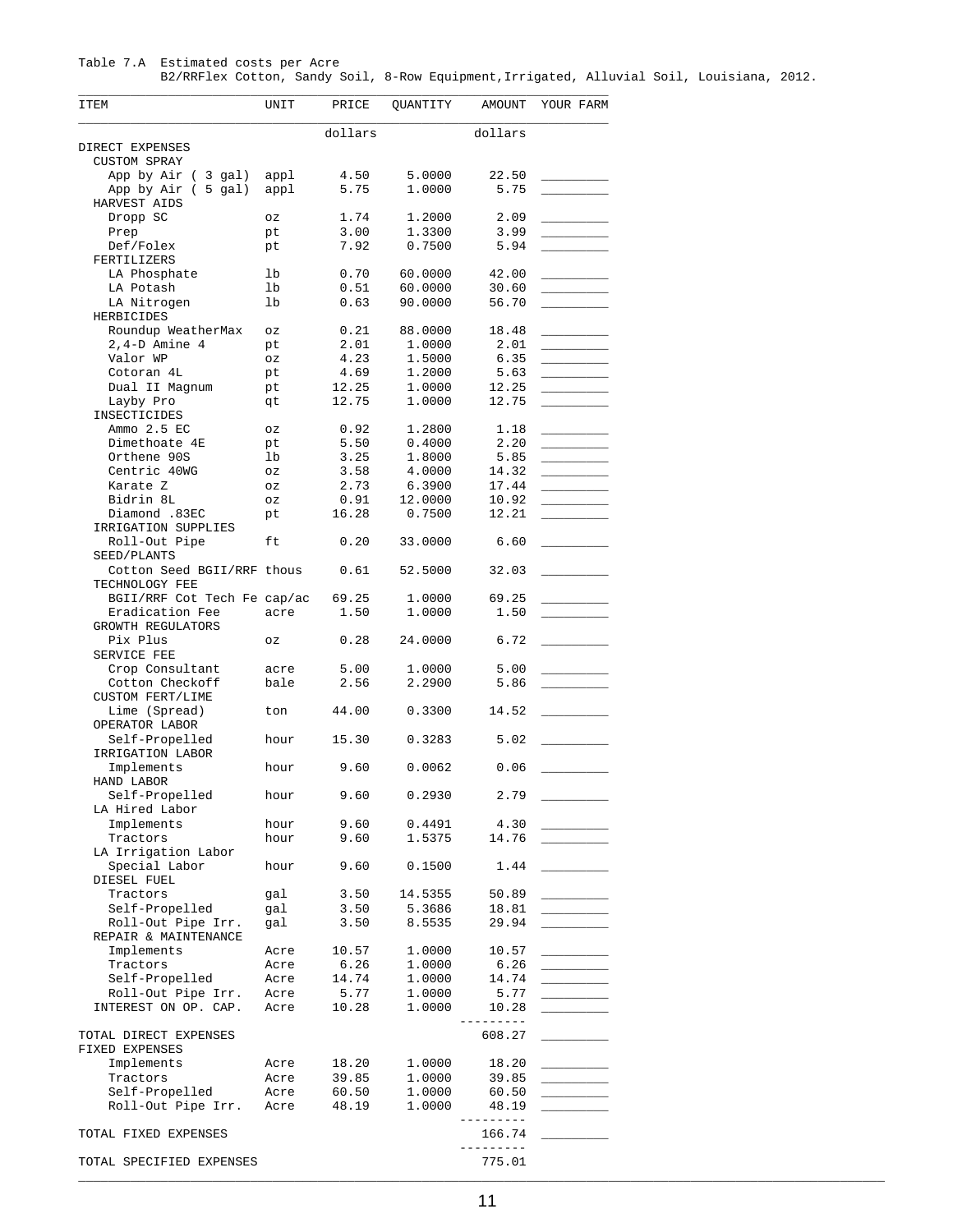# Table 7.B Estimated resource use and costs for field operations, per Acre<br>B2/RRFlex Cotton, Sandy Soil, 8-Row Equipment,<br>Irrigated, Alluvial Soil, Louisiana, 2012.

|                                                 |                        |                      |                |                    |            | POWER UNIT COST          |              | EQUIPMENT COST                 |              |              | ALLOC LABOR           | OPERATING/DURABLE INPUT                 |               |                   |                           |
|-------------------------------------------------|------------------------|----------------------|----------------|--------------------|------------|--------------------------|--------------|--------------------------------|--------------|--------------|-----------------------|-----------------------------------------|---------------|-------------------|---------------------------|
| OPERATION/<br>OPERATING INPUT                   | SIZE/<br>UNIT          | POWER UNIT<br>SIZE   | RATE           | PERF TIMES<br>OVER | MTH        | --------------<br>DIRECT | FIXED        | --------------<br>DIRECT       | FIXED        | HOURS        | -------------<br>COST | -----------------------<br>AMOUNT PRICE |               | COST              | TOTAL<br>COST             |
|                                                 |                        |                      |                |                    |            |                          |              | ------------dollars----------- |              |              | dollars               |                                         |               |                   | ---------dollars--------- |
| Land Plane                                      | $40'$ x $10'$          | MFWD 190             | 0.242          | 0.20               | Oct        | 1.85                     | 1.24         | 0.06                           | 0.16         | 0.04         | 0.47                  |                                         |               |                   | 3.78                      |
| Paratill & Bed Fold. 8R-38<br>Lime (Spread)     | ton                    | MFWD 225             | 0.080          | 0.50<br>0.33       | Nov<br>Nov | 1.88                     | 1.54         | 0.79                           | 1.39         | 0.04         | 0.39                  | 0.3300                                  | 44.00         | 14.52             | 5.99<br>14.52             |
| Fert Appl (Liquid)                              | $8R - 38$              | MFWD 190             | 0.077          | 1.00               | Nov        | 2.97                     | 1.98         | 0.90                           | 1.03         | 0.11         | 1.12                  |                                         |               |                   | 8.00                      |
| LA Phosphate                                    | lb                     |                      |                |                    |            |                          |              |                                |              |              |                       | 60.0000                                 | 0.70          | 42.00             | 42.00                     |
| LA Potash                                       | 1 <sub>b</sub>         |                      |                |                    |            |                          |              |                                |              |              |                       | 60.0000                                 | 0.51          | 30.60             | 30.60                     |
| Disk Bed (Hipper)Fld 8R-38<br>Row Cond (Harrow) | 38'                    | MFWD 190<br>MFWD 225 | 0.074<br>0.039 | 1.00<br>1.00       | Nov<br>Nov | 2.84<br>1.82             | 1.89<br>1.50 | 0.33<br>0.22                   | 0.88<br>0.94 | 0.07<br>0.03 | 0.71<br>0.38          |                                         |               |                   | 6.65<br>4.86              |
| Roller                                          | 32'                    | MFWD 170             | 0.046          | 1.00               | Nov        | 1.63                     | 1.26         | 0.10                           | 0.56         | 0.04         | 0.45                  |                                         |               |                   | 4.00                      |
| Ditcher                                         |                        | 2WD 130              | 0.020          | 1.00               | Nov        | 0.53                     | 0.37         | 0.04                           | 0.05         | 0.02         | 0.19                  |                                         |               |                   | 1.18                      |
| Sprayer( 600-750Gal)                            |                        | 60'                  | 0.017          | 1.00               | Mar        | 0.79                     | 0.97         |                                |              | 0.02         | 0.35                  |                                         |               |                   | 2.11                      |
| Roundup WeatherMax<br>$2, 4-D$ Amine $4$        | OZ<br>pt               |                      |                |                    |            |                          |              |                                |              |              |                       | 22.0000<br>1.0000                       | 0.21<br>2.01  | 4.62<br>2.01      | 4.62<br>2.01              |
| Valor WP                                        | OZ                     |                      |                |                    |            |                          |              |                                |              |              |                       | 1.5000                                  | 4.23          | 6.35              | 6.35                      |
| Plant & Pre Folding                             | $8R - 38$              | MFWD 170             |                | $0.080$ 1.00 Apr   |            | 2.80                     | 2.17         | 1.21                           | 2.35         | 0.16         | 1.54                  |                                         |               |                   | 10.07                     |
| Cotoran 4L<br>Cotton Seed BGII/RRF thous        | pt                     |                      |                |                    |            |                          |              |                                |              |              |                       | 1.2000<br>52.5000                       | 4.69<br>0.61  | 5.63<br>32.03     | 5.63<br>32.03             |
| Ammo 2.5 EC                                     | OZ                     |                      |                |                    |            |                          |              |                                |              |              |                       | 1.2800                                  | 0.92          | 1.18              | 1.18                      |
| BGII/RRF Cot Tech Fe cap/ac                     |                        |                      |                |                    |            |                          |              |                                |              |              |                       | 1.0000                                  | 69.25         | 69.25             | 69.25                     |
| Ditcher                                         |                        | 2WD 130              |                | $0.020$ 1.00       | Apr        | 0.53                     | 0.37         | 0.04                           | 0.05         | 0.02         | 0.19                  |                                         |               |                   | 1.18                      |
| Fert Appl (Liquid)<br>LA Nitrogen               | $8R - 38$<br>lb        | MFWD 190             | 0.077          | 1.00               | Apr        | 2.97                     | 1.98         | 0.90                           | 1.03         | 0.11         | 1.12                  | 90.0000                                 | 0.63          | 56.70             | 8.00<br>56.70             |
| Sprayer( 600-750Gal)                            |                        | 60'                  | $0.017$ 1.00   |                    | May        | 0.79                     | 0.97         |                                |              | 0.02         | 0.35                  |                                         |               |                   | 2.11                      |
| Dimethoate 4E                                   | pt                     |                      |                |                    |            |                          |              |                                |              |              |                       | 0.4000                                  | 5.50          | 2.20              | 2.20                      |
| Roundup WeatherMax                              | OZ                     |                      |                |                    |            |                          |              |                                |              |              |                       | 22.0000                                 | 0.21          | 4.62              | 4.62                      |
| Dual II Magnum<br>Sprayer( 600-750Gal)          | pt                     | 60'                  | $0.017$ 1.00   |                    | May        | 0.79                     | 0.97         |                                |              | 0.02         | 0.35                  | 1.0000                                  | 12.25         | 12.25             | 12.25<br>2.11             |
| Roundup WeatherMax                              | 0.7                    |                      |                |                    |            |                          |              |                                |              |              |                       | 22.0000                                 | 0.21          | 4.62              | 4.62                      |
| Sprayer( 600-750Gal)                            |                        | 60'                  | $0.017$ 1.00   |                    | Jun        | 0.79                     | 0.97         |                                |              | 0.02         | 0.35                  |                                         |               |                   | 2.11                      |
| Roundup WeatherMax                              | OZ                     |                      |                |                    |            |                          |              |                                |              |              |                       | 22.0000                                 | 0.21          | 4.62              | 4.62                      |
| Orthene 90S<br>Centric 40WG                     | 1 <sub>b</sub><br>OZ   |                      |                |                    |            |                          |              |                                |              |              |                       | 0.6000<br>2.0000                        | 3.25<br>3.58  | 1.95<br>7.16      | 1.95<br>7.16              |
| App by Air ( 3 gal)                             | appl                   |                      |                | 1.00               | Jun        |                          |              |                                |              |              |                       | 1.0000                                  | 4.50          | 4.50              | 4.50                      |
| Centric 40WG                                    | OZ                     |                      |                |                    |            |                          |              |                                |              |              |                       | 2.0000                                  | 3.58          | 7.16              | 7.16                      |
| Pix Plus                                        | OZ                     |                      |                |                    |            |                          |              |                                |              |              |                       | 12.0000                                 | 0.28          | 3.36              | 3.36                      |
| Spray (Direct/Layby) 8R-38<br>Layby Pro         | qt                     | MFWD 170             | $0.066$ 1.00   |                    | Jun        | 2.33                     | 1.81         | 0.35                           | 0.43         | 0.10         | 0.96                  | 1.0000                                  | 12.75         | 12.75             | 5.88<br>12.75             |
| Eradication Fee                                 | acre                   |                      |                | 1.00               | Jul        |                          |              |                                |              |              |                       | 1.0000                                  | 1.50          | 1.50              | 1.50                      |
| App by Air ( 3 gal)                             | appl                   |                      |                | 1.00               | Jul        |                          |              |                                |              |              |                       | 1.0000                                  | 4.50          | 4.50              | 4.50                      |
| Karate Z                                        | OZ                     |                      |                |                    |            |                          |              |                                |              |              |                       | 2.1300                                  | 2.73          | 5.81              | 5.81                      |
| Bidrin 8L<br>Pix Plus                           | OZ<br>OZ               |                      |                |                    |            |                          |              |                                |              |              |                       | 6.0000<br>12.0000                       | 0.91<br>0.28  | 5.46<br>3.36      | 5.46<br>3.36              |
| App by Air ( 3 gal)                             | appl                   |                      |                | 1.00 Aug           |            |                          |              |                                |              |              |                       | 1.0000                                  | 4.50          | 4.50              | 4.50                      |
| Karate Z                                        | OZ                     |                      |                |                    |            |                          |              |                                |              |              |                       | 2.1300                                  | 2.73          | 5.81              | 5.81                      |
| Bidrin 8L                                       | OZ                     |                      |                |                    |            |                          |              |                                |              |              |                       | 6.0000                                  | 0.91          | 5.46              | 5.46                      |
| Diamond .83EC<br>App by Air ( 3 gal)            | pt<br>appl             |                      |                | 1.00 Aug           |            |                          |              |                                |              |              |                       | 0.3750<br>1.0000                        | 16.28<br>4.50 | 6.11<br>4.50      | 6.11<br>4.50              |
| Orthene 90S                                     | 1 <sub>b</sub>         |                      |                |                    |            |                          |              |                                |              |              |                       | 0.6000                                  | 3.25          | 1.95              | 1.95                      |
| Karate Z                                        | $\circ z$              |                      |                |                    |            |                          |              |                                |              |              |                       | 2.1300                                  | 2.73          | 5.81              | 5.81                      |
| Diamond .83EC                                   | pt                     |                      |                |                    |            |                          |              |                                |              |              |                       | 0.3750<br>1.0000                        | 16.28<br>4.50 | 6.11<br>4.50      | 6.11<br>4.50              |
| App by Air ( 3 gal)<br>Orthene 90S              | appl<br>1 <sub>b</sub> |                      |                | 1.00               | Aug        |                          |              |                                |              |              |                       | 0.6000                                  | 3.25          | 1.95              | 1.95                      |
| App by Air ( 5 gal)                             | appl                   |                      |                | 1.00 Sep           |            |                          |              |                                |              |              |                       | 1.0000                                  | 5.75          | 5.75              | 5.75                      |
| Dropp SC                                        | OZ                     |                      |                |                    |            |                          |              |                                |              |              |                       | 1.2000                                  | 1.74          | 2.09              | 2.09                      |
| Prep<br>Def/Folex                               | pt                     |                      |                |                    |            |                          |              |                                |              |              |                       | 1.3300<br>0.7500                        | 3.00<br>7.92  | 3.99<br>5.94      | 3.99<br>5.94              |
| Cotton Picker-1st-BB                            | $\operatorname{pt}$    | 4R38"325hp 0.257     |                | 1.00               | Sep        | 30.39                    | 56.62        |                                |              | 0.51         | 6.41                  |                                         |               |                   | 93.42                     |
| Module Builder-1st                              | $4R-38(325)$           | MFWD 190             | 0.257          | 1.00               | Sep        | 9.85                     | 6.57         | 1.97                           | 4.07         | 0.51         | 4.94                  |                                         |               |                   | 27.40                     |
| Boll Buggy-1st pick 4R38"325hp                  |                        | MFWD 190             | 0.257          | 1.00               | Sep        | 9.85                     | 6.57         | 1.48                           | 3.07         | 0.25         | 2.47                  |                                         |               |                   | 23.44                     |
| Stalk Shredder-Flail 12'<br>Crop Consultant     | acre                   | MFWD 150             | 0.137 1.00     | 1.00               | Nov<br>Nov | 4.24                     | 3.21         | 1.78                           | 1.09         | 0.13         | 1.32                  | 1.0000                                  | 5.00          | 5.00              | 11.64<br>5.00             |
| Cotton Checkoff                                 | bale                   |                      |                | 1.00               | Nov        |                          |              |                                |              |              |                       | 2.2900                                  | 2.56          | 5.86              | 5.86                      |
| Roll-Out Pipe Irr.                              | Acre                   |                      |                |                    | Jul        | 11.06                    | 7.39         | 36.11                          | 49.29        | 0.44         | 4.31                  | 1.0000                                  |               | 6.60              | 114.76                    |
| TOTALS                                          |                        |                      |                |                    |            |                          | 90.70 100.35 | 46.28                          | 66.39        | 2.76         | 28.37                 |                                         |               | -------<br>432.64 | -------<br>764.73         |
| INTEREST ON OPERATING CAPITAL                   |                        |                      |                |                    |            |                          |              |                                |              |              |                       |                                         |               |                   | 10.28                     |
| UNALLOCATED LABOR                               |                        |                      |                |                    |            |                          |              |                                |              |              |                       |                                         |               |                   | 0.00                      |
| TOTAL SPECIFIED COST                            |                        |                      |                |                    |            |                          |              |                                |              |              |                       |                                         |               |                   | 775.01                    |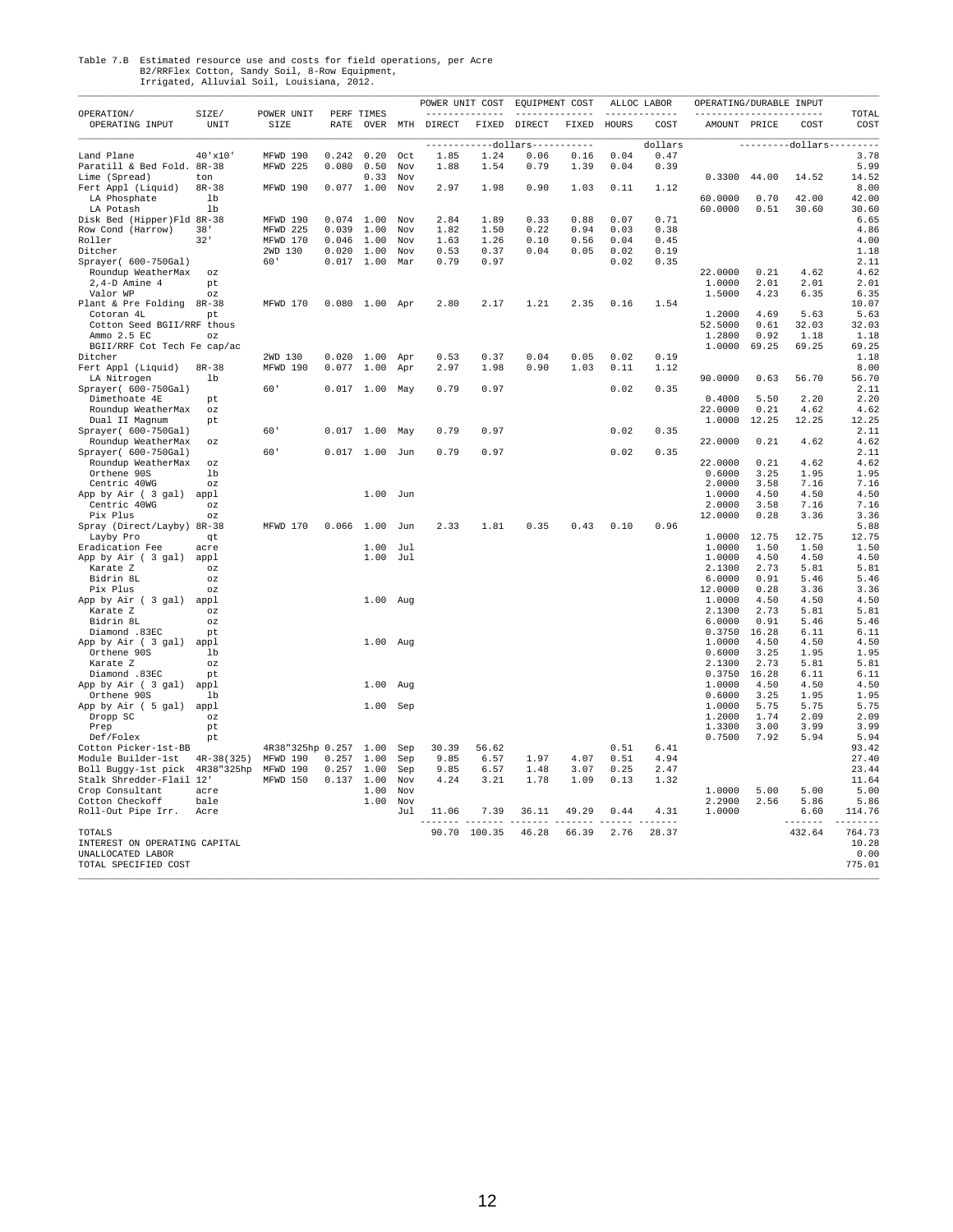Table 7.C Breakeven price above direct expenses and net returns for price/yield combinations, per Acre B2/RRFlex Cotton, Sandy Soil, 8-Row Equipment, Irrigated, Alluvial Soil, Louisiana, 2012.

|             |             |             |                |                |                |                |              | --BREAKEVEN PRICE-         |          |          |          |          |                |
|-------------|-------------|-------------|----------------|----------------|----------------|----------------|--------------|----------------------------|----------|----------|----------|----------|----------------|
| Cotton Lint |             |             | 0.30           | 0.32           | 0.34           | 0.37           | 0.41         | 0.45                       | 0.50     | 0.56     | 0.64     | 0.75     | 0.90           |
| PERCENT     | YIELD       | <b>UNIT</b> |                |                |                |                |              | ---------dollars---------- |          |          |          |          |                |
| 50          | 550.00      | lb          | $-330$         | $-319$         | $-305$         | $-289$         | $-270$       | $-248$                     | $-220$   | $-186$   | $-141$   | $-82$    | $\overline{0}$ |
|             |             |             | $-497$         | $-485$         | $-472$         | $-456$         | $-437$       | $-414$                     | $-387$   | $-352$   | $-308$   | $-249$   | $-166$         |
| 60          | 660.00      | lb          | $-297$         | $-283$         | $-267$         | $-248$         | $-225$       | $-198$                     | $-165$   | $-124$   | $-70$    | $\Omega$ | 99             |
|             |             |             | $-464$         | $-450$         | $-433$         | $-414$         | $-392$       | $-365$                     | $-332$   | $-290$   | $-237$   | $-166$   | $-67$          |
| 70          | 770.00      | lb          | $-264$         | $-248$         | $-229$         | $-206$         | $-180$       | $-148$                     | $-110$   | $-62$    | $\Omega$ | 82       | 198            |
|             |             |             | $-431$         | $-414$         | $-395$         | $-373$         | $-347$       | $-315$                     | $-277$   | $-228$   | $-166$   | $-84$    | 31             |
| 80          | 880.00      | lb          | $-231$         | $-212$         | $-190$         | $-165$         | $-135$       | $-99$                      | $-55$    | $\Omega$ | 70       | 165      | 297            |
|             |             |             | $-398$         | $-379$         | $-357$         | $-332$         | $-302$       | $-265$                     | $-221$   | $-166$   | $-95$    | $-1$     | 131            |
| 90          | 990.00      | - 1 b       | $-198$         | $-177$         | $-152$         | $-124$         | $-90$        | $-49$                      | $\Omega$ | 62       | 141      | 248      | 397            |
|             |             |             | $-365$         | $-343$         | $-319$         | $-290$         | $-256$       | $-216$                     | $-166$   | $-104$   | $-24$    | 81       | 230            |
| 100         | 1100.00     | lb          | $-165$         | $-141$         | $-114$         | $-82$          | $-45$        | $\mathbf 0$                | 55       | 124      | 212      | 330      | 496            |
|             |             |             | $-332$         | $-308$         | $-281$         | $-249$         | $-211$       | $-166$                     | $-111$   | $-42$    | 45       | 164      | 329            |
| 110         | 1210.00     | lb          | $-132$         | $-106$         | $-76$          | $-41$          | $\mathbf{0}$ | 49                         | 110      | 186      | 283      | 413      | 595            |
|             |             |             | $-299$         | $-273$         | $-243$         | $-208$         | $-166$       | $-117$                     | $-56$    | 19       | 116      | 246      | 428            |
| 120         | 1320.00     | lb          | $-99$          | $-70$          | $-38$          | $\overline{0}$ | 45           | 99                         | 165      | 248      | 354      | 496      | 694            |
|             |             |             | $-265$         | $-237$         | $-204$         | $-166$         | $-121$       | $-67$                      | $-1$     | 81       | 187      | 329      | 528            |
|             | 130 1430.00 | lb          | $-66$          | $-35$          | $\overline{0}$ | 41             | 90           | 148                        | 220      | 310      | 425      | 578      | 794            |
|             |             |             | $-232$         | $-202$         | $-166$         | $-125$         | $-76$        | $-17$                      | 53       | 143      | 258      | 412      | 627            |
| 140         | 1540.00     | lb          | $-33$          | $\overline{0}$ | 38             | 82             | 135          | 198                        | 275      | 372      | 496      | 661      | 893            |
|             |             |             | $-199$         | $-166$         | $-128$         | $-84$          | $-31$        | 31                         | 108      | 205      | 329      | 494      | 726            |
| 150         | 1650.00     | lb          | $\overline{0}$ | 35             | 76             | 124            | 180          | 248                        | 330      | 434      | 567      | 744      | 992            |
|             |             |             | $-166$         | $-131$         | $-90$          | $-42$          | 13           | 81                         | 164      | 267      | 400      | 577      | 825            |

\_\_\_\_\_\_\_\_\_\_\_\_\_\_\_\_\_\_\_\_\_\_\_\_\_\_\_\_\_\_\_\_\_\_\_\_\_\_\_\_\_\_\_\_\_\_\_\_\_\_\_\_\_\_\_\_\_\_\_\_\_\_\_\_\_\_\_\_\_\_\_\_\_\_\_\_\_\_\_\_\_\_\_\_\_\_\_\_\_\_\_\_\_\_\_\_\_\_\_\_\_\_\_\_\_\_\_\_\_\_\_\_\_\_\_\_\_\_\_\_ The top number in each cell is Returns Above Direct Expenses.

The bottom number in each cell is Returns Above Total Specified Expenses.

Only the product listed has been varied to calculate net returns.

#### Table 7.D Breakeven price above total expenses and net returns for price/yield combinations, per Acre B2/RRFlex Cotton, Sandy Soil, 8-Row Equipment, Irrigated, Alluvial Soil, Louisiana, 2012.

|             |         |             |             |                |             |                |                | -BREAKEVEN PRICE-           |                |            |          |          |                |
|-------------|---------|-------------|-------------|----------------|-------------|----------------|----------------|-----------------------------|----------------|------------|----------|----------|----------------|
| Cotton Lint |         |             | 0.40        | 0.43           | 0.46        | 0.50           | 0.54           | 0.60                        | 0.66           | 0.75       | 0.86     | 1.00     | 1.20           |
| PERCENT     | YIELD   | <b>UNIT</b> |             |                |             |                |                | --------------dollars------ |                |            |          |          |                |
| 50          | 550.00  | lb          | $-275$      | $-259$         | $-241$      | $-220$         | $-194$         | $-164$                      | $-127$         | $-81$      | $-22$    | 56       | 166            |
|             |         |             | $-442$      | $-426$         | $-408$      | $-386$         | $-361$         | $-331$                      | $-294$         | $-248$     | $-189$   | $-110$   | $\overline{0}$ |
| 60          | 660.00  | 1b          | $-231$      | $-212$         | $-190$      | $-164$         | $-134$         | $-98$                       | $-54$          | $\Omega$   | 72       | 166      | 299            |
|             |         |             | $-397$      | $-378$         | $-357$      | $-331$         | $-301$         | $-265$                      | $-221$         | $-165$     | $-94$    | $\Omega$ | 132            |
| 70          | 770.00  | lb          | $-186$      | $-164$         | $-139$      | $-109$         | $-74$          | $-32$                       | 19             | 83         | 166      | 277      | 431            |
|             |         |             | $-353$      | $-331$         | $-306$      | $-276$         | $-241$         | $-198$                      | $-147$         | $-82$      | $\Omega$ | 110      | 265            |
| 80          | 880.00  | - 1 b       | $-142$      | $-117$         | $-88$       | $-54$          | $-14$          | 34                          | 93             | 166        | 261      | 387      | 564            |
|             |         |             | $-309$      | $-284$         | $-255$      | $-221$         | $-180$         | $-132$                      | $-73$          | $\bigcirc$ | 94       | 221      | 397            |
| 90          | 990.00  | lb          | $-98$       | $-70$          | $-37$       | $\overline{0}$ | 46             | 100                         | 166            | 249        | 356      | 498      | 697            |
|             |         |             | $-265$      | $-236$         | $-204$      | $-165$         | $-120$         | $-66$                       | $\overline{0}$ | 82         | 189      | 331      | 530            |
| 100         | 1100.00 | lb          | $-54$       | $-22$          | 13          | 56             | 106            | 166                         | 240            | 332        | 450      | 608      | 829            |
|             |         |             | $-221$      | $-189$         | $-153$      | $-110$         | $-60$          | $\overline{0}$              | 73             | 165        | 284      | 442      | 663            |
| 110         | 1210.00 | 1b          | $-10$       | 24             | 64          | 111            | 166            | 233                         | 314            | 415        | 545      | 719      | 962            |
|             |         |             | $-176$      | $-142$         | $-102$      | $-55$          | $\overline{0}$ | 66                          | 147            | 248        | 378      | 552      | 795            |
| 120         | 1320.00 | lb          | 34          | 72             | 115         | 166            | 227            | 299                         | 387            | 498        | 640      | 829      | 1094           |
|             |         |             | $-132$      | $-94$          | $-51$       | $\overline{0}$ | 60             | 132                         | 221            | 331        | 473      | 663      | 928            |
| 130         | 1430.00 | 1b          | 78          | 119            | 166         | 221            | 287            | 365                         | 461            | 581        | 735      | 940      | 1227           |
|             |         |             | $-88$       | $-47$          | $\mathbf 0$ | 55             | 120            | 198                         | 294            | 414        | 568      | 773      | 1060           |
| 140         | 1540.00 | 1b          | 122         | 166            | 217         | 277            | 347            | 431                         | 535            | 663        | 829      | 1050     | 1360           |
|             |         |             | $-44$       | $\overline{0}$ | 51          | 110            | 180            | 265                         | 368            | 497        | 663      | 884      | 1193           |
| 150         | 1650.00 | lb          | 166         | 214            | 268         | 332            | 407            | 498                         | 608            | 746        | 924      | 1161     | 1492           |
|             |         |             | $\mathbf 0$ | 47             | 102         | 165            | 241            | 331                         | 442            | 580        | 757      | 994      | 1326           |

The top number in each cell is Returns Above Direct Expenses.

The bottom number in each cell is Returns Above Total Specified Expenses.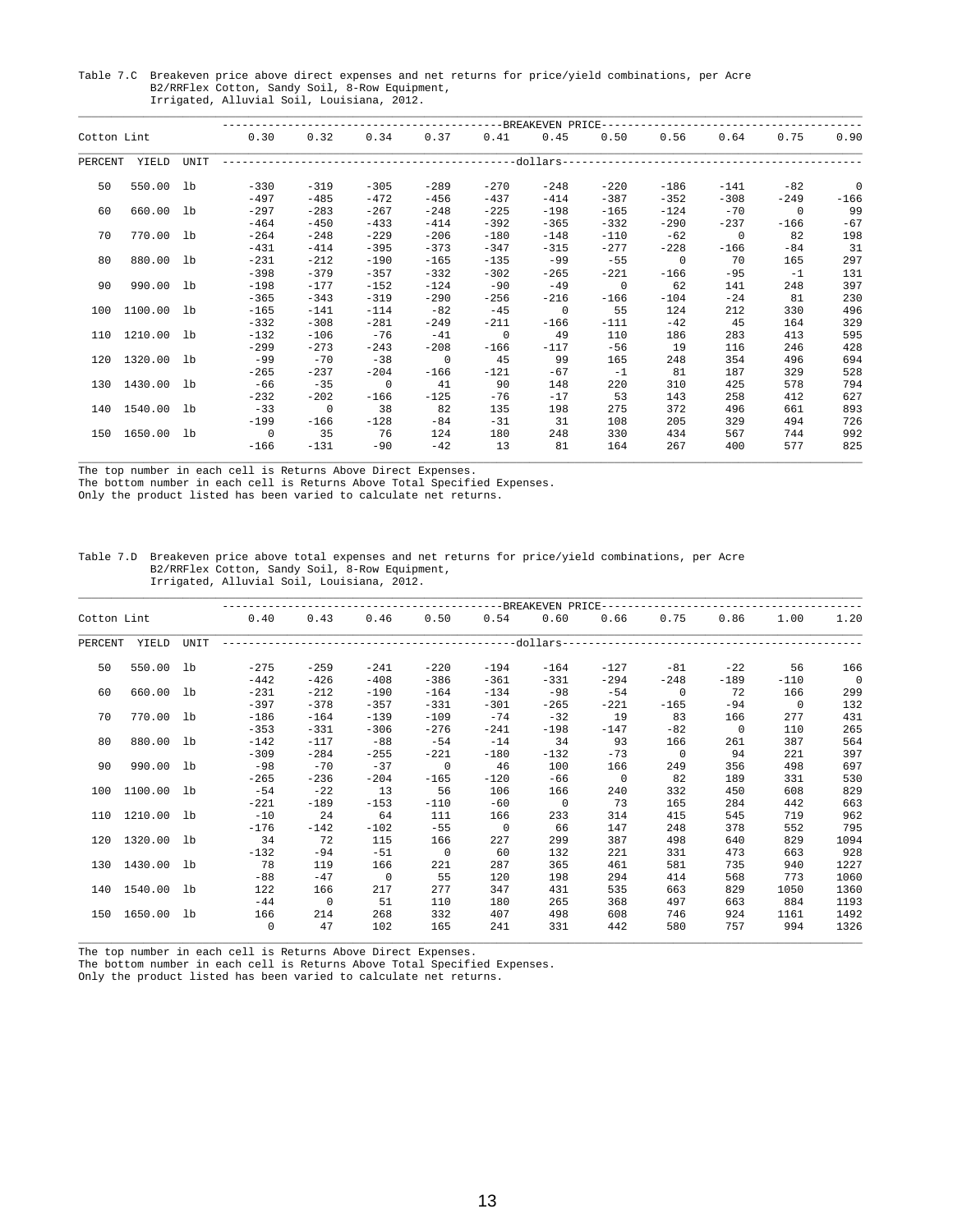| Table 8.A Estimated costs per Acre |  |  |                                                                                        |  |
|------------------------------------|--|--|----------------------------------------------------------------------------------------|--|
|                                    |  |  | B2/RRFlex Cotton, Silty Soil, 8-Row Equipment, Irrigated, Macon Ridge Louisiana, 2012. |  |

| ITEM                                         | UNIT         | PRICE        | QUANTITY         | AMOUNT          | YOUR FARM |
|----------------------------------------------|--------------|--------------|------------------|-----------------|-----------|
|                                              |              | dollars      |                  | dollars         |           |
| DIRECT EXPENSES                              |              |              |                  |                 |           |
| <b>CUSTOM SPRAY</b>                          |              |              |                  |                 |           |
| App by Air (3 gal)<br>App by Air ( 5 gal)    | appl<br>appl | 4.50<br>5.75 | 5.0000<br>1.0000 | 22.50<br>5.75   |           |
| HARVEST AIDS                                 |              |              |                  |                 |           |
| Dropp SC                                     | OZ           | 1.74         | 1.2000           | 2.09            |           |
| Prep                                         | pt           | 3.00         | 1.3300           | 3.99            |           |
| Def/Folex                                    | pt           | 7.92         | 0.7500           | 5.94            |           |
| FERTILIZERS                                  |              |              |                  |                 |           |
| LA Phosphate                                 | lb           | 0.70         | 50.0000          | 35.00           |           |
| LA Potash                                    | 1b           | 0.51         | 60.0000          | 30.60           |           |
| LA Nitrogen                                  | lb           | 0.63         | 90.0000          | 56.70           |           |
| HERBICIDES                                   |              |              |                  |                 |           |
| Roundup WeatherMax                           | OZ           | 0.21         | 88.0000          | 18.48           |           |
| $2, 4-D$ Amine $4$                           | pt           | 2.01         | 1.0000           | 2.01            |           |
| Valor WP                                     | OZ           | 4.23         | 1.5000           | 6.35            |           |
| Cotoran 4L                                   | pt           | 4.69         | 1.2000           | 5.63            |           |
| Dual II Magnum                               | pt           | 12.25        | 1.0000           | 12.25<br>12.75  |           |
| Layby Pro<br>INSECTICIDES                    | qt           | 12.75        | 1.0000           |                 |           |
| Ammo $2.5$ EC                                | ΟZ           | 0.92         | 1.2800           | 1.18            |           |
| Dimethoate 4E                                | pt           | 5.50         | 0.4000           | 2.20            |           |
| Orthene 90S                                  | lb           | 3.25         | 1.8000           | 5.85            |           |
| Centric 40WG                                 | OZ           | 3.58         | 4.0000           | 14.32           |           |
| Karate Z                                     | OZ           | 2.73         | 6.3900           | 17.44           |           |
| Bidrin 8L                                    | ΟZ           | 0.91         | 12.0000          | 10.92           |           |
| Diamond .83EC                                | pt           | 16.28        | 0.3750           | 6.11            |           |
| IRRIGATION SUPPLIES                          |              |              |                  |                 |           |
| Roll-Out Pipe<br>SEED/PLANTS                 | ft           | 0.20         | 33.0000          | 6.60            |           |
| Cotton Seed BGII/RRF thous<br>TECHNOLOGY FEE |              | 0.61         | 52.5000          | 32.03           |           |
| BGII/RRF Cot Tech Fe cap/ac                  |              | 69.25        | 1.0000           | 69.25           |           |
| Eradication Fee                              | acre         | 1.50         | 1.0000           | 1.50            |           |
| GROWTH REGULATORS                            |              |              |                  |                 |           |
| Pix Plus<br>SERVICE FEE                      | OZ           | 0.28         | 24.0000          | 6.72            |           |
| Crop Consultant                              | acre         | 5.00         | 1.0000           | 5.00            |           |
| Cotton Checkoff<br>OPERATOR LABOR            | bale         | 2.56         | 2.0800           | 5.32            |           |
| Self-Propelled<br>IRRIGATION LABOR           | hour         | 15.30        | 0.3283           | 5.02            |           |
| Implements                                   | hour         | 9.60         | 0.0062           | 0.06            |           |
| HAND LABOR<br>Self-Propelled                 | hour         | 9.60         | 0.2930           | 2.79            |           |
| LA Hired Labor                               |              |              |                  |                 |           |
| Implements                                   | hour         | 9.60         | 0.3636           | 3.48            |           |
| Tractors                                     | hour         | 9.60         | 1.4449           | 13.86           |           |
| LA Irrigation Labor<br>Special Labor         | hour         | 9.60         | 0.1500           | 1.44            |           |
| DIESEL FUEL                                  |              |              |                  |                 |           |
| Tractors                                     | gal          | 3.50         | 13.7263          | 48.06           |           |
| Self-Propelled                               | qal          | 3.50         | 5.3686           | 18.81           |           |
| Roll-Out Pipe Irr.<br>REPAIR & MAINTENANCE   | gal          | 3.50         | 8.5535           | 29.94           |           |
| Implements                                   | Acre         | 9.79         | 1.0000           | 9.79            |           |
| Tractors                                     | Acre         | 5.89         | 1.0000           | 5.89            |           |
| Self-Propelled                               | Acre         | 14.74        | 1.0000           | 14.74           |           |
| Roll-Out Pipe Irr.                           | Acre         | 5.77         | 1.0000           | 5.77            |           |
| INTEREST ON OP. CAP.                         | Acre         | 10.08        | 1.0000           | 10.08           |           |
| TOTAL DIRECT EXPENSES<br>FIXED EXPENSES      |              |              |                  | 574.20          |           |
| Implements                                   | Acre         | 16.85        | 1.0000           | 16.85           |           |
| Tractors                                     | Acre         | 37.49        | 1.0000           | 37.49           |           |
| Self-Propelled                               | Acre         | 60.50        | 1.0000           | 60.50           |           |
| Roll-Out Pipe Irr.                           | Acre         | 48.19        | 1.0000           | 48.19           |           |
| TOTAL FIXED EXPENSES                         |              |              |                  | 163.03<br>$- -$ |           |
| TOTAL SPECIFIED EXPENSES                     |              |              |                  | 737.23          |           |

\_\_\_\_\_\_\_\_\_\_\_\_\_\_\_\_\_\_\_\_\_\_\_\_\_\_\_\_\_\_\_\_\_\_\_\_\_\_\_\_\_\_\_\_\_\_\_\_\_\_\_\_\_\_\_\_\_\_\_\_\_\_\_\_\_\_\_\_\_\_\_\_\_\_\_\_\_\_\_\_\_\_\_\_\_\_\_\_\_\_\_\_\_\_\_\_\_\_\_\_\_\_\_\_\_\_\_\_\_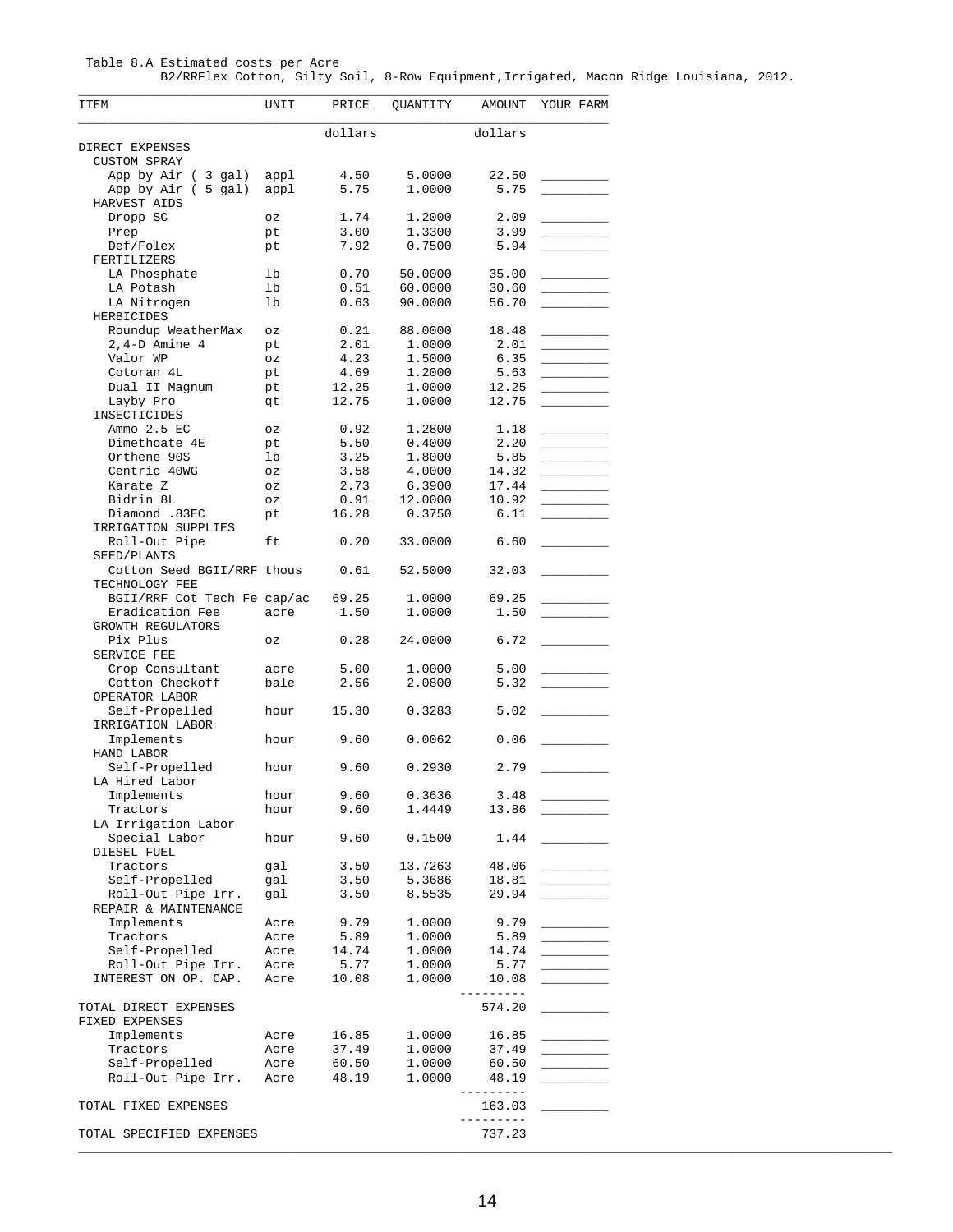## Table 8.B Estimated resource use and costs for field operations, per Acre<br>B2/RRFlex Cotton, Silty Soil, 8-Row Equipment,<br>Irrigated, Macon Ridge Louisiana, 2012.

| PERF TIMES<br>-----------------------<br>--------------<br>--------------<br>-------------<br>COST<br>OPERATING INPUT<br>UNIT<br>SIZE<br>RATE<br><b>OVER</b><br>MTH<br>DIRECT<br>FIXED<br>DIRECT<br>FIXED<br>HOURS<br>COST<br>AMOUNT PRICE<br>COST<br>------------dollars-----------<br>dollars<br>---------dollars----<br>$- - - -$<br>Disk Harrow<br>28'<br>MFWD 225<br>$0.070$ 1.00<br>Sep<br>3.26<br>2.68<br>0.76<br>1.64<br>0.07<br>0.67<br>9.01<br>Land Plane<br>$40'$ x $10'$<br>MFWD 190<br>0.242<br>0.20<br>Oct<br>1.85<br>1.24<br>0.06<br>0.16<br>0.04<br>0.47<br>3.78<br>$8R - 38$<br>2.97<br>0.11<br>8.00<br>Fert Appl (Liquid)<br>MFWD 190<br>0.077<br>1.00<br>Nov<br>1.98<br>0.90<br>1.03<br>1.12<br>1 <sub>b</sub><br>50.0000<br>0.70<br>35.00<br>LA Phosphate<br>35.00<br>60.0000<br>30.60<br>1 <sub>b</sub><br>0.51<br>30.60<br>LA Potash<br>MFWD 190<br>$0.074$ 1.00<br>2.84<br>1.89<br>0.33<br>0.88<br>0.07<br>0.71<br>6.65<br>Disk Bed (Hipper)Fld 8R-38<br>Nov<br>Row Cond (Harrow)<br>27'<br>MFWD 190<br>0.057<br>1.00<br>Nov<br>2.20<br>1.46<br>0.17<br>0.71<br>0.05<br>0.55<br>5.09<br>32'<br>MFWD 170<br>0.046<br>1.00<br>1.63<br>0.10<br>0.56<br>0.04<br>0.45<br>4.00<br>Roller<br>Nov<br>1.26<br>Ditcher<br>2WD 130<br>0.020<br>1.00<br>0.53<br>0.37<br>0.04<br>0.05<br>0.02<br>0.19<br>1.18<br>Nov<br>60'<br>0.79<br>0.97<br>0.02<br>2.11<br>Sprayer( 600-750Gal)<br>$0.017$ 1.00<br>Mar<br>0.35<br>22.0000<br>0.21<br>4.62<br>4.62<br>Roundup WeatherMax<br>OZ<br>2.01<br>2.01<br>$2, 4-D$ Amine $4$<br>pt<br>1.0000<br>2.01<br>Valor WP<br>1.5000<br>4.23<br>6.35<br>6.35<br>OZ<br>10.07<br>Plant & Pre Folding<br>$8R - 38$<br>MFWD 170<br>$0.080$ 1.00 Apr<br>2.80<br>2.17<br>1.21<br>2.35<br>0.16<br>1.54<br>1.2000<br>4.69<br>5.63<br>5.63<br>Cotoran 4L<br>pt<br>0.61<br>32.03<br>32.03<br>52.5000<br>Cotton Seed BGII/RRF thous<br>0.92<br>1.18<br>Ammo 2.5 EC<br>1.2800<br>1.18<br>OZ<br>1.0000<br>69.25<br>69.25<br>BGII/RRF Cot Tech Fe cap/ac<br>69.25<br>0.53<br>Ditcher<br>2WD 130<br>0.020<br>1.00<br>Apr<br>0.37<br>0.04<br>0.05<br>0.02<br>0.19<br>1.18<br>$8R - 38$<br>MFWD 190<br>0.077<br>1.00<br>2.97<br>0.90<br>1.03<br>0.11<br>8.00<br>Fert Appl (Liquid)<br>Apr<br>1.98<br>1.12<br>90.0000<br>0.63<br>56.70<br>56.70<br>LA Nitrogen<br>lb<br>Sprayer( 600-750Gal)<br>60'<br>1.00<br>0.79<br>0.97<br>0.02<br>0.35<br>2.11<br>0.017<br>May<br>0.4000<br>5.50<br>2.20<br>2.20<br>Dimethoate 4E<br>pt<br>4.62<br>22.0000<br>0.21<br>Roundup WeatherMax<br>4.62<br>OZ<br>1.0000<br>Dual II Magnum<br>12.25<br>12.25<br>12.25<br>pt<br>Sprayer( 600-750Gal)<br>60'<br>$0.017$ 1.00<br>0.79<br>0.97<br>0.02<br>0.35<br>2.11<br>May<br>22.0000<br>0.21<br>4.62<br>4.62<br>Roundup WeatherMax<br>OZ<br>2.11<br>Sprayer( 600-750Gal)<br>60'<br>$0.017$ 1.00<br>0.79<br>0.97<br>0.02<br>0.35<br>Jun<br>Roundup WeatherMax<br>22.0000<br>0.21<br>4.62<br>4.62<br>07<br>1.95<br>3.25<br>1.95<br>Orthene 90S<br>1 <sub>b</sub><br>0.6000<br>7.16<br>2.0000<br>3.58<br>7.16<br>Centric 40WG<br>OZ<br>App by Air ( 3 gal)<br>1.00<br>Jun<br>1.0000<br>4.50<br>4.50<br>4.50<br>appl<br>Centric 40WG<br>2.0000<br>3.58<br>7.16<br>7.16<br>OZ<br>Pix Plus<br>12.0000<br>0.28<br>3.36<br>3.36<br>OZ<br>Spray (Direct/Layby) 8R-38<br>MFWD 170<br>$0.066$ 1.00<br>2.33<br>1.81<br>0.35<br>0.43<br>0.10<br>0.96<br>5.88<br>ារោ<br>1.0000<br>12.75<br>12.75<br>12.75<br>Layby Pro<br>qt<br>1.0000<br>1.50<br>1.50<br>Eradication Fee<br>1.00<br>Jul<br>1.50<br>acre<br>App by Air ( 3 gal)<br>1.00<br>Jul<br>1.0000<br>4.50<br>4.50<br>4.50<br>appl<br>Karate Z<br>2.1300<br>2.73<br>5.81<br>5.81<br>OZ<br>Bidrin 8L<br>5.46<br>5.46<br>OZ<br>6.0000<br>0.91<br>Pix Plus<br>12.0000<br>0.28<br>3.36<br>3.36<br>OZ<br>1.0000<br>4.50<br>4.50<br>4.50<br>App by Air ( 3 gal)<br>1.00 Aug<br>appl<br>5.81<br>5.81<br>2.1300<br>2.73<br>Karate Z<br>OZ<br>5.46<br>5.46<br>Bidrin 8L<br>6.0000<br>0.91<br>OZ<br>16.28<br>6.11<br>6.11<br>Diamond .83EC<br>pt<br>0.3750<br>App by Air ( 3 gal)<br>1.00 Aug<br>1.0000<br>4.50<br>4.50<br>4.50<br>appl<br>1.95<br>Orthene 90S<br>1 <sub>b</sub><br>0.6000<br>3.25<br>1.95<br>2.1300<br>2.73<br>5.81<br>5.81<br>Karate Z<br>0.7<br>4.50<br>1.0000<br>4.50<br>4.50<br>App by Air ( 3 gal)<br>1.00<br>appl<br>Aug<br>1.95<br>0.6000<br>3.25<br>1.95<br>Orthene 90S<br>1b<br>5.75<br>5.75<br>5.75<br>App by Air ( 5 gal)<br>appl<br>1.00<br>Sep<br>1.0000<br>2.09<br>Dropp SC<br>1.2000<br>1.74<br>2.09<br>OZ<br>Prep<br>1.3300<br>3.00<br>3.99<br>3.99<br>pt<br>0.7500<br>7.92<br>5.94<br>5.94<br>Def/Folex<br>pt<br>93.42<br>Cotton Picker-1st-BB<br>4R38"325hp 0.257 1.00<br>Sep<br>30.39<br>56.62<br>0.51<br>6.41<br>2.72<br>18.31<br>MFWD 190<br>0.172 1.00<br>6.59<br>4.39<br>0.34<br>3.30<br>Module Builder-1st<br>6R-38(325)<br>Sep<br>1.31<br>0.25<br>23.44<br>MFWD 190<br>0.257<br>1.00<br>Sep<br>9.85<br>6.57<br>1.48<br>3.07<br>Boll Buggy-1st pick 4R38"325hp<br>2.47<br>MFWD 150<br>2.54<br>0.08<br>8.07<br>Stalk Shredder-Flail 20'<br>$0.082$ 1.00<br>Nov<br>1.93<br>1.74<br>1.07<br>0.79<br>5.00<br>Crop Consultant<br>1.00<br>Nov<br>1.0000<br>5.00<br>5.00<br>acre<br>2.0800<br>2.56<br>5.32<br>5.32<br>Cotton Checkoff<br>bale<br>1.00<br>Nov<br>Roll-Out Pipe Irr.<br>Jul<br>11.06<br>7.39<br>36.11<br>49.29<br>0.44<br>4.31<br>1.0000<br>6.60<br>114.76<br>Acre<br>$- - - - -$<br>-------<br>727.15<br><b>TOTALS</b><br>87.50<br>97.99<br>26.65<br>404.47<br>45.50<br>65.04<br>2.58 |            |       |            |  | POWER UNIT COST | EQUIPMENT COST |  | ALLOC LABOR | OPERATING/DURABLE INPUT |  |       |
|----------------------------------------------------------------------------------------------------------------------------------------------------------------------------------------------------------------------------------------------------------------------------------------------------------------------------------------------------------------------------------------------------------------------------------------------------------------------------------------------------------------------------------------------------------------------------------------------------------------------------------------------------------------------------------------------------------------------------------------------------------------------------------------------------------------------------------------------------------------------------------------------------------------------------------------------------------------------------------------------------------------------------------------------------------------------------------------------------------------------------------------------------------------------------------------------------------------------------------------------------------------------------------------------------------------------------------------------------------------------------------------------------------------------------------------------------------------------------------------------------------------------------------------------------------------------------------------------------------------------------------------------------------------------------------------------------------------------------------------------------------------------------------------------------------------------------------------------------------------------------------------------------------------------------------------------------------------------------------------------------------------------------------------------------------------------------------------------------------------------------------------------------------------------------------------------------------------------------------------------------------------------------------------------------------------------------------------------------------------------------------------------------------------------------------------------------------------------------------------------------------------------------------------------------------------------------------------------------------------------------------------------------------------------------------------------------------------------------------------------------------------------------------------------------------------------------------------------------------------------------------------------------------------------------------------------------------------------------------------------------------------------------------------------------------------------------------------------------------------------------------------------------------------------------------------------------------------------------------------------------------------------------------------------------------------------------------------------------------------------------------------------------------------------------------------------------------------------------------------------------------------------------------------------------------------------------------------------------------------------------------------------------------------------------------------------------------------------------------------------------------------------------------------------------------------------------------------------------------------------------------------------------------------------------------------------------------------------------------------------------------------------------------------------------------------------------------------------------------------------------------------------------------------------------------------------------------------------------------------------------------------------------------------------------------------------------------------------------------------------------------------------------------------------------------------------------------------------------------------------------------------------------------------------------------------------------------------------------------------------------------------------------------------------------------------------------------------------------------------------------------------------------------------------------------------------------------------------------------------------------------------------------------------------------------------------------------------------------------------------------------------------------------------------------------------------------------------------------------------------------------------------------------------------------------------------------------------------------------------------------------------------------------------------------------------------------------------------------------------------------------------------------------------------------------------------------------------------------|------------|-------|------------|--|-----------------|----------------|--|-------------|-------------------------|--|-------|
|                                                                                                                                                                                                                                                                                                                                                                                                                                                                                                                                                                                                                                                                                                                                                                                                                                                                                                                                                                                                                                                                                                                                                                                                                                                                                                                                                                                                                                                                                                                                                                                                                                                                                                                                                                                                                                                                                                                                                                                                                                                                                                                                                                                                                                                                                                                                                                                                                                                                                                                                                                                                                                                                                                                                                                                                                                                                                                                                                                                                                                                                                                                                                                                                                                                                                                                                                                                                                                                                                                                                                                                                                                                                                                                                                                                                                                                                                                                                                                                                                                                                                                                                                                                                                                                                                                                                                                                                                                                                                                                                                                                                                                                                                                                                                                                                                                                                                                                                                                                                                                                                                                                                                                                                                                                                                                                                                                                                                                                                            | OPERATION/ | SIZE/ | POWER UNIT |  |                 |                |  |             |                         |  | TOTAL |
|                                                                                                                                                                                                                                                                                                                                                                                                                                                                                                                                                                                                                                                                                                                                                                                                                                                                                                                                                                                                                                                                                                                                                                                                                                                                                                                                                                                                                                                                                                                                                                                                                                                                                                                                                                                                                                                                                                                                                                                                                                                                                                                                                                                                                                                                                                                                                                                                                                                                                                                                                                                                                                                                                                                                                                                                                                                                                                                                                                                                                                                                                                                                                                                                                                                                                                                                                                                                                                                                                                                                                                                                                                                                                                                                                                                                                                                                                                                                                                                                                                                                                                                                                                                                                                                                                                                                                                                                                                                                                                                                                                                                                                                                                                                                                                                                                                                                                                                                                                                                                                                                                                                                                                                                                                                                                                                                                                                                                                                                            |            |       |            |  |                 |                |  |             |                         |  |       |
|                                                                                                                                                                                                                                                                                                                                                                                                                                                                                                                                                                                                                                                                                                                                                                                                                                                                                                                                                                                                                                                                                                                                                                                                                                                                                                                                                                                                                                                                                                                                                                                                                                                                                                                                                                                                                                                                                                                                                                                                                                                                                                                                                                                                                                                                                                                                                                                                                                                                                                                                                                                                                                                                                                                                                                                                                                                                                                                                                                                                                                                                                                                                                                                                                                                                                                                                                                                                                                                                                                                                                                                                                                                                                                                                                                                                                                                                                                                                                                                                                                                                                                                                                                                                                                                                                                                                                                                                                                                                                                                                                                                                                                                                                                                                                                                                                                                                                                                                                                                                                                                                                                                                                                                                                                                                                                                                                                                                                                                                            |            |       |            |  |                 |                |  |             |                         |  |       |
|                                                                                                                                                                                                                                                                                                                                                                                                                                                                                                                                                                                                                                                                                                                                                                                                                                                                                                                                                                                                                                                                                                                                                                                                                                                                                                                                                                                                                                                                                                                                                                                                                                                                                                                                                                                                                                                                                                                                                                                                                                                                                                                                                                                                                                                                                                                                                                                                                                                                                                                                                                                                                                                                                                                                                                                                                                                                                                                                                                                                                                                                                                                                                                                                                                                                                                                                                                                                                                                                                                                                                                                                                                                                                                                                                                                                                                                                                                                                                                                                                                                                                                                                                                                                                                                                                                                                                                                                                                                                                                                                                                                                                                                                                                                                                                                                                                                                                                                                                                                                                                                                                                                                                                                                                                                                                                                                                                                                                                                                            |            |       |            |  |                 |                |  |             |                         |  |       |
|                                                                                                                                                                                                                                                                                                                                                                                                                                                                                                                                                                                                                                                                                                                                                                                                                                                                                                                                                                                                                                                                                                                                                                                                                                                                                                                                                                                                                                                                                                                                                                                                                                                                                                                                                                                                                                                                                                                                                                                                                                                                                                                                                                                                                                                                                                                                                                                                                                                                                                                                                                                                                                                                                                                                                                                                                                                                                                                                                                                                                                                                                                                                                                                                                                                                                                                                                                                                                                                                                                                                                                                                                                                                                                                                                                                                                                                                                                                                                                                                                                                                                                                                                                                                                                                                                                                                                                                                                                                                                                                                                                                                                                                                                                                                                                                                                                                                                                                                                                                                                                                                                                                                                                                                                                                                                                                                                                                                                                                                            |            |       |            |  |                 |                |  |             |                         |  |       |
|                                                                                                                                                                                                                                                                                                                                                                                                                                                                                                                                                                                                                                                                                                                                                                                                                                                                                                                                                                                                                                                                                                                                                                                                                                                                                                                                                                                                                                                                                                                                                                                                                                                                                                                                                                                                                                                                                                                                                                                                                                                                                                                                                                                                                                                                                                                                                                                                                                                                                                                                                                                                                                                                                                                                                                                                                                                                                                                                                                                                                                                                                                                                                                                                                                                                                                                                                                                                                                                                                                                                                                                                                                                                                                                                                                                                                                                                                                                                                                                                                                                                                                                                                                                                                                                                                                                                                                                                                                                                                                                                                                                                                                                                                                                                                                                                                                                                                                                                                                                                                                                                                                                                                                                                                                                                                                                                                                                                                                                                            |            |       |            |  |                 |                |  |             |                         |  |       |
|                                                                                                                                                                                                                                                                                                                                                                                                                                                                                                                                                                                                                                                                                                                                                                                                                                                                                                                                                                                                                                                                                                                                                                                                                                                                                                                                                                                                                                                                                                                                                                                                                                                                                                                                                                                                                                                                                                                                                                                                                                                                                                                                                                                                                                                                                                                                                                                                                                                                                                                                                                                                                                                                                                                                                                                                                                                                                                                                                                                                                                                                                                                                                                                                                                                                                                                                                                                                                                                                                                                                                                                                                                                                                                                                                                                                                                                                                                                                                                                                                                                                                                                                                                                                                                                                                                                                                                                                                                                                                                                                                                                                                                                                                                                                                                                                                                                                                                                                                                                                                                                                                                                                                                                                                                                                                                                                                                                                                                                                            |            |       |            |  |                 |                |  |             |                         |  |       |
|                                                                                                                                                                                                                                                                                                                                                                                                                                                                                                                                                                                                                                                                                                                                                                                                                                                                                                                                                                                                                                                                                                                                                                                                                                                                                                                                                                                                                                                                                                                                                                                                                                                                                                                                                                                                                                                                                                                                                                                                                                                                                                                                                                                                                                                                                                                                                                                                                                                                                                                                                                                                                                                                                                                                                                                                                                                                                                                                                                                                                                                                                                                                                                                                                                                                                                                                                                                                                                                                                                                                                                                                                                                                                                                                                                                                                                                                                                                                                                                                                                                                                                                                                                                                                                                                                                                                                                                                                                                                                                                                                                                                                                                                                                                                                                                                                                                                                                                                                                                                                                                                                                                                                                                                                                                                                                                                                                                                                                                                            |            |       |            |  |                 |                |  |             |                         |  |       |
|                                                                                                                                                                                                                                                                                                                                                                                                                                                                                                                                                                                                                                                                                                                                                                                                                                                                                                                                                                                                                                                                                                                                                                                                                                                                                                                                                                                                                                                                                                                                                                                                                                                                                                                                                                                                                                                                                                                                                                                                                                                                                                                                                                                                                                                                                                                                                                                                                                                                                                                                                                                                                                                                                                                                                                                                                                                                                                                                                                                                                                                                                                                                                                                                                                                                                                                                                                                                                                                                                                                                                                                                                                                                                                                                                                                                                                                                                                                                                                                                                                                                                                                                                                                                                                                                                                                                                                                                                                                                                                                                                                                                                                                                                                                                                                                                                                                                                                                                                                                                                                                                                                                                                                                                                                                                                                                                                                                                                                                                            |            |       |            |  |                 |                |  |             |                         |  |       |
|                                                                                                                                                                                                                                                                                                                                                                                                                                                                                                                                                                                                                                                                                                                                                                                                                                                                                                                                                                                                                                                                                                                                                                                                                                                                                                                                                                                                                                                                                                                                                                                                                                                                                                                                                                                                                                                                                                                                                                                                                                                                                                                                                                                                                                                                                                                                                                                                                                                                                                                                                                                                                                                                                                                                                                                                                                                                                                                                                                                                                                                                                                                                                                                                                                                                                                                                                                                                                                                                                                                                                                                                                                                                                                                                                                                                                                                                                                                                                                                                                                                                                                                                                                                                                                                                                                                                                                                                                                                                                                                                                                                                                                                                                                                                                                                                                                                                                                                                                                                                                                                                                                                                                                                                                                                                                                                                                                                                                                                                            |            |       |            |  |                 |                |  |             |                         |  |       |
|                                                                                                                                                                                                                                                                                                                                                                                                                                                                                                                                                                                                                                                                                                                                                                                                                                                                                                                                                                                                                                                                                                                                                                                                                                                                                                                                                                                                                                                                                                                                                                                                                                                                                                                                                                                                                                                                                                                                                                                                                                                                                                                                                                                                                                                                                                                                                                                                                                                                                                                                                                                                                                                                                                                                                                                                                                                                                                                                                                                                                                                                                                                                                                                                                                                                                                                                                                                                                                                                                                                                                                                                                                                                                                                                                                                                                                                                                                                                                                                                                                                                                                                                                                                                                                                                                                                                                                                                                                                                                                                                                                                                                                                                                                                                                                                                                                                                                                                                                                                                                                                                                                                                                                                                                                                                                                                                                                                                                                                                            |            |       |            |  |                 |                |  |             |                         |  |       |
|                                                                                                                                                                                                                                                                                                                                                                                                                                                                                                                                                                                                                                                                                                                                                                                                                                                                                                                                                                                                                                                                                                                                                                                                                                                                                                                                                                                                                                                                                                                                                                                                                                                                                                                                                                                                                                                                                                                                                                                                                                                                                                                                                                                                                                                                                                                                                                                                                                                                                                                                                                                                                                                                                                                                                                                                                                                                                                                                                                                                                                                                                                                                                                                                                                                                                                                                                                                                                                                                                                                                                                                                                                                                                                                                                                                                                                                                                                                                                                                                                                                                                                                                                                                                                                                                                                                                                                                                                                                                                                                                                                                                                                                                                                                                                                                                                                                                                                                                                                                                                                                                                                                                                                                                                                                                                                                                                                                                                                                                            |            |       |            |  |                 |                |  |             |                         |  |       |
|                                                                                                                                                                                                                                                                                                                                                                                                                                                                                                                                                                                                                                                                                                                                                                                                                                                                                                                                                                                                                                                                                                                                                                                                                                                                                                                                                                                                                                                                                                                                                                                                                                                                                                                                                                                                                                                                                                                                                                                                                                                                                                                                                                                                                                                                                                                                                                                                                                                                                                                                                                                                                                                                                                                                                                                                                                                                                                                                                                                                                                                                                                                                                                                                                                                                                                                                                                                                                                                                                                                                                                                                                                                                                                                                                                                                                                                                                                                                                                                                                                                                                                                                                                                                                                                                                                                                                                                                                                                                                                                                                                                                                                                                                                                                                                                                                                                                                                                                                                                                                                                                                                                                                                                                                                                                                                                                                                                                                                                                            |            |       |            |  |                 |                |  |             |                         |  |       |
|                                                                                                                                                                                                                                                                                                                                                                                                                                                                                                                                                                                                                                                                                                                                                                                                                                                                                                                                                                                                                                                                                                                                                                                                                                                                                                                                                                                                                                                                                                                                                                                                                                                                                                                                                                                                                                                                                                                                                                                                                                                                                                                                                                                                                                                                                                                                                                                                                                                                                                                                                                                                                                                                                                                                                                                                                                                                                                                                                                                                                                                                                                                                                                                                                                                                                                                                                                                                                                                                                                                                                                                                                                                                                                                                                                                                                                                                                                                                                                                                                                                                                                                                                                                                                                                                                                                                                                                                                                                                                                                                                                                                                                                                                                                                                                                                                                                                                                                                                                                                                                                                                                                                                                                                                                                                                                                                                                                                                                                                            |            |       |            |  |                 |                |  |             |                         |  |       |
|                                                                                                                                                                                                                                                                                                                                                                                                                                                                                                                                                                                                                                                                                                                                                                                                                                                                                                                                                                                                                                                                                                                                                                                                                                                                                                                                                                                                                                                                                                                                                                                                                                                                                                                                                                                                                                                                                                                                                                                                                                                                                                                                                                                                                                                                                                                                                                                                                                                                                                                                                                                                                                                                                                                                                                                                                                                                                                                                                                                                                                                                                                                                                                                                                                                                                                                                                                                                                                                                                                                                                                                                                                                                                                                                                                                                                                                                                                                                                                                                                                                                                                                                                                                                                                                                                                                                                                                                                                                                                                                                                                                                                                                                                                                                                                                                                                                                                                                                                                                                                                                                                                                                                                                                                                                                                                                                                                                                                                                                            |            |       |            |  |                 |                |  |             |                         |  |       |
|                                                                                                                                                                                                                                                                                                                                                                                                                                                                                                                                                                                                                                                                                                                                                                                                                                                                                                                                                                                                                                                                                                                                                                                                                                                                                                                                                                                                                                                                                                                                                                                                                                                                                                                                                                                                                                                                                                                                                                                                                                                                                                                                                                                                                                                                                                                                                                                                                                                                                                                                                                                                                                                                                                                                                                                                                                                                                                                                                                                                                                                                                                                                                                                                                                                                                                                                                                                                                                                                                                                                                                                                                                                                                                                                                                                                                                                                                                                                                                                                                                                                                                                                                                                                                                                                                                                                                                                                                                                                                                                                                                                                                                                                                                                                                                                                                                                                                                                                                                                                                                                                                                                                                                                                                                                                                                                                                                                                                                                                            |            |       |            |  |                 |                |  |             |                         |  |       |
|                                                                                                                                                                                                                                                                                                                                                                                                                                                                                                                                                                                                                                                                                                                                                                                                                                                                                                                                                                                                                                                                                                                                                                                                                                                                                                                                                                                                                                                                                                                                                                                                                                                                                                                                                                                                                                                                                                                                                                                                                                                                                                                                                                                                                                                                                                                                                                                                                                                                                                                                                                                                                                                                                                                                                                                                                                                                                                                                                                                                                                                                                                                                                                                                                                                                                                                                                                                                                                                                                                                                                                                                                                                                                                                                                                                                                                                                                                                                                                                                                                                                                                                                                                                                                                                                                                                                                                                                                                                                                                                                                                                                                                                                                                                                                                                                                                                                                                                                                                                                                                                                                                                                                                                                                                                                                                                                                                                                                                                                            |            |       |            |  |                 |                |  |             |                         |  |       |
|                                                                                                                                                                                                                                                                                                                                                                                                                                                                                                                                                                                                                                                                                                                                                                                                                                                                                                                                                                                                                                                                                                                                                                                                                                                                                                                                                                                                                                                                                                                                                                                                                                                                                                                                                                                                                                                                                                                                                                                                                                                                                                                                                                                                                                                                                                                                                                                                                                                                                                                                                                                                                                                                                                                                                                                                                                                                                                                                                                                                                                                                                                                                                                                                                                                                                                                                                                                                                                                                                                                                                                                                                                                                                                                                                                                                                                                                                                                                                                                                                                                                                                                                                                                                                                                                                                                                                                                                                                                                                                                                                                                                                                                                                                                                                                                                                                                                                                                                                                                                                                                                                                                                                                                                                                                                                                                                                                                                                                                                            |            |       |            |  |                 |                |  |             |                         |  |       |
|                                                                                                                                                                                                                                                                                                                                                                                                                                                                                                                                                                                                                                                                                                                                                                                                                                                                                                                                                                                                                                                                                                                                                                                                                                                                                                                                                                                                                                                                                                                                                                                                                                                                                                                                                                                                                                                                                                                                                                                                                                                                                                                                                                                                                                                                                                                                                                                                                                                                                                                                                                                                                                                                                                                                                                                                                                                                                                                                                                                                                                                                                                                                                                                                                                                                                                                                                                                                                                                                                                                                                                                                                                                                                                                                                                                                                                                                                                                                                                                                                                                                                                                                                                                                                                                                                                                                                                                                                                                                                                                                                                                                                                                                                                                                                                                                                                                                                                                                                                                                                                                                                                                                                                                                                                                                                                                                                                                                                                                                            |            |       |            |  |                 |                |  |             |                         |  |       |
|                                                                                                                                                                                                                                                                                                                                                                                                                                                                                                                                                                                                                                                                                                                                                                                                                                                                                                                                                                                                                                                                                                                                                                                                                                                                                                                                                                                                                                                                                                                                                                                                                                                                                                                                                                                                                                                                                                                                                                                                                                                                                                                                                                                                                                                                                                                                                                                                                                                                                                                                                                                                                                                                                                                                                                                                                                                                                                                                                                                                                                                                                                                                                                                                                                                                                                                                                                                                                                                                                                                                                                                                                                                                                                                                                                                                                                                                                                                                                                                                                                                                                                                                                                                                                                                                                                                                                                                                                                                                                                                                                                                                                                                                                                                                                                                                                                                                                                                                                                                                                                                                                                                                                                                                                                                                                                                                                                                                                                                                            |            |       |            |  |                 |                |  |             |                         |  |       |
|                                                                                                                                                                                                                                                                                                                                                                                                                                                                                                                                                                                                                                                                                                                                                                                                                                                                                                                                                                                                                                                                                                                                                                                                                                                                                                                                                                                                                                                                                                                                                                                                                                                                                                                                                                                                                                                                                                                                                                                                                                                                                                                                                                                                                                                                                                                                                                                                                                                                                                                                                                                                                                                                                                                                                                                                                                                                                                                                                                                                                                                                                                                                                                                                                                                                                                                                                                                                                                                                                                                                                                                                                                                                                                                                                                                                                                                                                                                                                                                                                                                                                                                                                                                                                                                                                                                                                                                                                                                                                                                                                                                                                                                                                                                                                                                                                                                                                                                                                                                                                                                                                                                                                                                                                                                                                                                                                                                                                                                                            |            |       |            |  |                 |                |  |             |                         |  |       |
|                                                                                                                                                                                                                                                                                                                                                                                                                                                                                                                                                                                                                                                                                                                                                                                                                                                                                                                                                                                                                                                                                                                                                                                                                                                                                                                                                                                                                                                                                                                                                                                                                                                                                                                                                                                                                                                                                                                                                                                                                                                                                                                                                                                                                                                                                                                                                                                                                                                                                                                                                                                                                                                                                                                                                                                                                                                                                                                                                                                                                                                                                                                                                                                                                                                                                                                                                                                                                                                                                                                                                                                                                                                                                                                                                                                                                                                                                                                                                                                                                                                                                                                                                                                                                                                                                                                                                                                                                                                                                                                                                                                                                                                                                                                                                                                                                                                                                                                                                                                                                                                                                                                                                                                                                                                                                                                                                                                                                                                                            |            |       |            |  |                 |                |  |             |                         |  |       |
|                                                                                                                                                                                                                                                                                                                                                                                                                                                                                                                                                                                                                                                                                                                                                                                                                                                                                                                                                                                                                                                                                                                                                                                                                                                                                                                                                                                                                                                                                                                                                                                                                                                                                                                                                                                                                                                                                                                                                                                                                                                                                                                                                                                                                                                                                                                                                                                                                                                                                                                                                                                                                                                                                                                                                                                                                                                                                                                                                                                                                                                                                                                                                                                                                                                                                                                                                                                                                                                                                                                                                                                                                                                                                                                                                                                                                                                                                                                                                                                                                                                                                                                                                                                                                                                                                                                                                                                                                                                                                                                                                                                                                                                                                                                                                                                                                                                                                                                                                                                                                                                                                                                                                                                                                                                                                                                                                                                                                                                                            |            |       |            |  |                 |                |  |             |                         |  |       |
|                                                                                                                                                                                                                                                                                                                                                                                                                                                                                                                                                                                                                                                                                                                                                                                                                                                                                                                                                                                                                                                                                                                                                                                                                                                                                                                                                                                                                                                                                                                                                                                                                                                                                                                                                                                                                                                                                                                                                                                                                                                                                                                                                                                                                                                                                                                                                                                                                                                                                                                                                                                                                                                                                                                                                                                                                                                                                                                                                                                                                                                                                                                                                                                                                                                                                                                                                                                                                                                                                                                                                                                                                                                                                                                                                                                                                                                                                                                                                                                                                                                                                                                                                                                                                                                                                                                                                                                                                                                                                                                                                                                                                                                                                                                                                                                                                                                                                                                                                                                                                                                                                                                                                                                                                                                                                                                                                                                                                                                                            |            |       |            |  |                 |                |  |             |                         |  |       |
|                                                                                                                                                                                                                                                                                                                                                                                                                                                                                                                                                                                                                                                                                                                                                                                                                                                                                                                                                                                                                                                                                                                                                                                                                                                                                                                                                                                                                                                                                                                                                                                                                                                                                                                                                                                                                                                                                                                                                                                                                                                                                                                                                                                                                                                                                                                                                                                                                                                                                                                                                                                                                                                                                                                                                                                                                                                                                                                                                                                                                                                                                                                                                                                                                                                                                                                                                                                                                                                                                                                                                                                                                                                                                                                                                                                                                                                                                                                                                                                                                                                                                                                                                                                                                                                                                                                                                                                                                                                                                                                                                                                                                                                                                                                                                                                                                                                                                                                                                                                                                                                                                                                                                                                                                                                                                                                                                                                                                                                                            |            |       |            |  |                 |                |  |             |                         |  |       |
|                                                                                                                                                                                                                                                                                                                                                                                                                                                                                                                                                                                                                                                                                                                                                                                                                                                                                                                                                                                                                                                                                                                                                                                                                                                                                                                                                                                                                                                                                                                                                                                                                                                                                                                                                                                                                                                                                                                                                                                                                                                                                                                                                                                                                                                                                                                                                                                                                                                                                                                                                                                                                                                                                                                                                                                                                                                                                                                                                                                                                                                                                                                                                                                                                                                                                                                                                                                                                                                                                                                                                                                                                                                                                                                                                                                                                                                                                                                                                                                                                                                                                                                                                                                                                                                                                                                                                                                                                                                                                                                                                                                                                                                                                                                                                                                                                                                                                                                                                                                                                                                                                                                                                                                                                                                                                                                                                                                                                                                                            |            |       |            |  |                 |                |  |             |                         |  |       |
|                                                                                                                                                                                                                                                                                                                                                                                                                                                                                                                                                                                                                                                                                                                                                                                                                                                                                                                                                                                                                                                                                                                                                                                                                                                                                                                                                                                                                                                                                                                                                                                                                                                                                                                                                                                                                                                                                                                                                                                                                                                                                                                                                                                                                                                                                                                                                                                                                                                                                                                                                                                                                                                                                                                                                                                                                                                                                                                                                                                                                                                                                                                                                                                                                                                                                                                                                                                                                                                                                                                                                                                                                                                                                                                                                                                                                                                                                                                                                                                                                                                                                                                                                                                                                                                                                                                                                                                                                                                                                                                                                                                                                                                                                                                                                                                                                                                                                                                                                                                                                                                                                                                                                                                                                                                                                                                                                                                                                                                                            |            |       |            |  |                 |                |  |             |                         |  |       |
|                                                                                                                                                                                                                                                                                                                                                                                                                                                                                                                                                                                                                                                                                                                                                                                                                                                                                                                                                                                                                                                                                                                                                                                                                                                                                                                                                                                                                                                                                                                                                                                                                                                                                                                                                                                                                                                                                                                                                                                                                                                                                                                                                                                                                                                                                                                                                                                                                                                                                                                                                                                                                                                                                                                                                                                                                                                                                                                                                                                                                                                                                                                                                                                                                                                                                                                                                                                                                                                                                                                                                                                                                                                                                                                                                                                                                                                                                                                                                                                                                                                                                                                                                                                                                                                                                                                                                                                                                                                                                                                                                                                                                                                                                                                                                                                                                                                                                                                                                                                                                                                                                                                                                                                                                                                                                                                                                                                                                                                                            |            |       |            |  |                 |                |  |             |                         |  |       |
|                                                                                                                                                                                                                                                                                                                                                                                                                                                                                                                                                                                                                                                                                                                                                                                                                                                                                                                                                                                                                                                                                                                                                                                                                                                                                                                                                                                                                                                                                                                                                                                                                                                                                                                                                                                                                                                                                                                                                                                                                                                                                                                                                                                                                                                                                                                                                                                                                                                                                                                                                                                                                                                                                                                                                                                                                                                                                                                                                                                                                                                                                                                                                                                                                                                                                                                                                                                                                                                                                                                                                                                                                                                                                                                                                                                                                                                                                                                                                                                                                                                                                                                                                                                                                                                                                                                                                                                                                                                                                                                                                                                                                                                                                                                                                                                                                                                                                                                                                                                                                                                                                                                                                                                                                                                                                                                                                                                                                                                                            |            |       |            |  |                 |                |  |             |                         |  |       |
|                                                                                                                                                                                                                                                                                                                                                                                                                                                                                                                                                                                                                                                                                                                                                                                                                                                                                                                                                                                                                                                                                                                                                                                                                                                                                                                                                                                                                                                                                                                                                                                                                                                                                                                                                                                                                                                                                                                                                                                                                                                                                                                                                                                                                                                                                                                                                                                                                                                                                                                                                                                                                                                                                                                                                                                                                                                                                                                                                                                                                                                                                                                                                                                                                                                                                                                                                                                                                                                                                                                                                                                                                                                                                                                                                                                                                                                                                                                                                                                                                                                                                                                                                                                                                                                                                                                                                                                                                                                                                                                                                                                                                                                                                                                                                                                                                                                                                                                                                                                                                                                                                                                                                                                                                                                                                                                                                                                                                                                                            |            |       |            |  |                 |                |  |             |                         |  |       |
|                                                                                                                                                                                                                                                                                                                                                                                                                                                                                                                                                                                                                                                                                                                                                                                                                                                                                                                                                                                                                                                                                                                                                                                                                                                                                                                                                                                                                                                                                                                                                                                                                                                                                                                                                                                                                                                                                                                                                                                                                                                                                                                                                                                                                                                                                                                                                                                                                                                                                                                                                                                                                                                                                                                                                                                                                                                                                                                                                                                                                                                                                                                                                                                                                                                                                                                                                                                                                                                                                                                                                                                                                                                                                                                                                                                                                                                                                                                                                                                                                                                                                                                                                                                                                                                                                                                                                                                                                                                                                                                                                                                                                                                                                                                                                                                                                                                                                                                                                                                                                                                                                                                                                                                                                                                                                                                                                                                                                                                                            |            |       |            |  |                 |                |  |             |                         |  |       |
|                                                                                                                                                                                                                                                                                                                                                                                                                                                                                                                                                                                                                                                                                                                                                                                                                                                                                                                                                                                                                                                                                                                                                                                                                                                                                                                                                                                                                                                                                                                                                                                                                                                                                                                                                                                                                                                                                                                                                                                                                                                                                                                                                                                                                                                                                                                                                                                                                                                                                                                                                                                                                                                                                                                                                                                                                                                                                                                                                                                                                                                                                                                                                                                                                                                                                                                                                                                                                                                                                                                                                                                                                                                                                                                                                                                                                                                                                                                                                                                                                                                                                                                                                                                                                                                                                                                                                                                                                                                                                                                                                                                                                                                                                                                                                                                                                                                                                                                                                                                                                                                                                                                                                                                                                                                                                                                                                                                                                                                                            |            |       |            |  |                 |                |  |             |                         |  |       |
|                                                                                                                                                                                                                                                                                                                                                                                                                                                                                                                                                                                                                                                                                                                                                                                                                                                                                                                                                                                                                                                                                                                                                                                                                                                                                                                                                                                                                                                                                                                                                                                                                                                                                                                                                                                                                                                                                                                                                                                                                                                                                                                                                                                                                                                                                                                                                                                                                                                                                                                                                                                                                                                                                                                                                                                                                                                                                                                                                                                                                                                                                                                                                                                                                                                                                                                                                                                                                                                                                                                                                                                                                                                                                                                                                                                                                                                                                                                                                                                                                                                                                                                                                                                                                                                                                                                                                                                                                                                                                                                                                                                                                                                                                                                                                                                                                                                                                                                                                                                                                                                                                                                                                                                                                                                                                                                                                                                                                                                                            |            |       |            |  |                 |                |  |             |                         |  |       |
|                                                                                                                                                                                                                                                                                                                                                                                                                                                                                                                                                                                                                                                                                                                                                                                                                                                                                                                                                                                                                                                                                                                                                                                                                                                                                                                                                                                                                                                                                                                                                                                                                                                                                                                                                                                                                                                                                                                                                                                                                                                                                                                                                                                                                                                                                                                                                                                                                                                                                                                                                                                                                                                                                                                                                                                                                                                                                                                                                                                                                                                                                                                                                                                                                                                                                                                                                                                                                                                                                                                                                                                                                                                                                                                                                                                                                                                                                                                                                                                                                                                                                                                                                                                                                                                                                                                                                                                                                                                                                                                                                                                                                                                                                                                                                                                                                                                                                                                                                                                                                                                                                                                                                                                                                                                                                                                                                                                                                                                                            |            |       |            |  |                 |                |  |             |                         |  |       |
|                                                                                                                                                                                                                                                                                                                                                                                                                                                                                                                                                                                                                                                                                                                                                                                                                                                                                                                                                                                                                                                                                                                                                                                                                                                                                                                                                                                                                                                                                                                                                                                                                                                                                                                                                                                                                                                                                                                                                                                                                                                                                                                                                                                                                                                                                                                                                                                                                                                                                                                                                                                                                                                                                                                                                                                                                                                                                                                                                                                                                                                                                                                                                                                                                                                                                                                                                                                                                                                                                                                                                                                                                                                                                                                                                                                                                                                                                                                                                                                                                                                                                                                                                                                                                                                                                                                                                                                                                                                                                                                                                                                                                                                                                                                                                                                                                                                                                                                                                                                                                                                                                                                                                                                                                                                                                                                                                                                                                                                                            |            |       |            |  |                 |                |  |             |                         |  |       |
|                                                                                                                                                                                                                                                                                                                                                                                                                                                                                                                                                                                                                                                                                                                                                                                                                                                                                                                                                                                                                                                                                                                                                                                                                                                                                                                                                                                                                                                                                                                                                                                                                                                                                                                                                                                                                                                                                                                                                                                                                                                                                                                                                                                                                                                                                                                                                                                                                                                                                                                                                                                                                                                                                                                                                                                                                                                                                                                                                                                                                                                                                                                                                                                                                                                                                                                                                                                                                                                                                                                                                                                                                                                                                                                                                                                                                                                                                                                                                                                                                                                                                                                                                                                                                                                                                                                                                                                                                                                                                                                                                                                                                                                                                                                                                                                                                                                                                                                                                                                                                                                                                                                                                                                                                                                                                                                                                                                                                                                                            |            |       |            |  |                 |                |  |             |                         |  |       |
|                                                                                                                                                                                                                                                                                                                                                                                                                                                                                                                                                                                                                                                                                                                                                                                                                                                                                                                                                                                                                                                                                                                                                                                                                                                                                                                                                                                                                                                                                                                                                                                                                                                                                                                                                                                                                                                                                                                                                                                                                                                                                                                                                                                                                                                                                                                                                                                                                                                                                                                                                                                                                                                                                                                                                                                                                                                                                                                                                                                                                                                                                                                                                                                                                                                                                                                                                                                                                                                                                                                                                                                                                                                                                                                                                                                                                                                                                                                                                                                                                                                                                                                                                                                                                                                                                                                                                                                                                                                                                                                                                                                                                                                                                                                                                                                                                                                                                                                                                                                                                                                                                                                                                                                                                                                                                                                                                                                                                                                                            |            |       |            |  |                 |                |  |             |                         |  |       |
|                                                                                                                                                                                                                                                                                                                                                                                                                                                                                                                                                                                                                                                                                                                                                                                                                                                                                                                                                                                                                                                                                                                                                                                                                                                                                                                                                                                                                                                                                                                                                                                                                                                                                                                                                                                                                                                                                                                                                                                                                                                                                                                                                                                                                                                                                                                                                                                                                                                                                                                                                                                                                                                                                                                                                                                                                                                                                                                                                                                                                                                                                                                                                                                                                                                                                                                                                                                                                                                                                                                                                                                                                                                                                                                                                                                                                                                                                                                                                                                                                                                                                                                                                                                                                                                                                                                                                                                                                                                                                                                                                                                                                                                                                                                                                                                                                                                                                                                                                                                                                                                                                                                                                                                                                                                                                                                                                                                                                                                                            |            |       |            |  |                 |                |  |             |                         |  |       |
|                                                                                                                                                                                                                                                                                                                                                                                                                                                                                                                                                                                                                                                                                                                                                                                                                                                                                                                                                                                                                                                                                                                                                                                                                                                                                                                                                                                                                                                                                                                                                                                                                                                                                                                                                                                                                                                                                                                                                                                                                                                                                                                                                                                                                                                                                                                                                                                                                                                                                                                                                                                                                                                                                                                                                                                                                                                                                                                                                                                                                                                                                                                                                                                                                                                                                                                                                                                                                                                                                                                                                                                                                                                                                                                                                                                                                                                                                                                                                                                                                                                                                                                                                                                                                                                                                                                                                                                                                                                                                                                                                                                                                                                                                                                                                                                                                                                                                                                                                                                                                                                                                                                                                                                                                                                                                                                                                                                                                                                                            |            |       |            |  |                 |                |  |             |                         |  |       |
|                                                                                                                                                                                                                                                                                                                                                                                                                                                                                                                                                                                                                                                                                                                                                                                                                                                                                                                                                                                                                                                                                                                                                                                                                                                                                                                                                                                                                                                                                                                                                                                                                                                                                                                                                                                                                                                                                                                                                                                                                                                                                                                                                                                                                                                                                                                                                                                                                                                                                                                                                                                                                                                                                                                                                                                                                                                                                                                                                                                                                                                                                                                                                                                                                                                                                                                                                                                                                                                                                                                                                                                                                                                                                                                                                                                                                                                                                                                                                                                                                                                                                                                                                                                                                                                                                                                                                                                                                                                                                                                                                                                                                                                                                                                                                                                                                                                                                                                                                                                                                                                                                                                                                                                                                                                                                                                                                                                                                                                                            |            |       |            |  |                 |                |  |             |                         |  |       |
|                                                                                                                                                                                                                                                                                                                                                                                                                                                                                                                                                                                                                                                                                                                                                                                                                                                                                                                                                                                                                                                                                                                                                                                                                                                                                                                                                                                                                                                                                                                                                                                                                                                                                                                                                                                                                                                                                                                                                                                                                                                                                                                                                                                                                                                                                                                                                                                                                                                                                                                                                                                                                                                                                                                                                                                                                                                                                                                                                                                                                                                                                                                                                                                                                                                                                                                                                                                                                                                                                                                                                                                                                                                                                                                                                                                                                                                                                                                                                                                                                                                                                                                                                                                                                                                                                                                                                                                                                                                                                                                                                                                                                                                                                                                                                                                                                                                                                                                                                                                                                                                                                                                                                                                                                                                                                                                                                                                                                                                                            |            |       |            |  |                 |                |  |             |                         |  |       |
|                                                                                                                                                                                                                                                                                                                                                                                                                                                                                                                                                                                                                                                                                                                                                                                                                                                                                                                                                                                                                                                                                                                                                                                                                                                                                                                                                                                                                                                                                                                                                                                                                                                                                                                                                                                                                                                                                                                                                                                                                                                                                                                                                                                                                                                                                                                                                                                                                                                                                                                                                                                                                                                                                                                                                                                                                                                                                                                                                                                                                                                                                                                                                                                                                                                                                                                                                                                                                                                                                                                                                                                                                                                                                                                                                                                                                                                                                                                                                                                                                                                                                                                                                                                                                                                                                                                                                                                                                                                                                                                                                                                                                                                                                                                                                                                                                                                                                                                                                                                                                                                                                                                                                                                                                                                                                                                                                                                                                                                                            |            |       |            |  |                 |                |  |             |                         |  |       |
|                                                                                                                                                                                                                                                                                                                                                                                                                                                                                                                                                                                                                                                                                                                                                                                                                                                                                                                                                                                                                                                                                                                                                                                                                                                                                                                                                                                                                                                                                                                                                                                                                                                                                                                                                                                                                                                                                                                                                                                                                                                                                                                                                                                                                                                                                                                                                                                                                                                                                                                                                                                                                                                                                                                                                                                                                                                                                                                                                                                                                                                                                                                                                                                                                                                                                                                                                                                                                                                                                                                                                                                                                                                                                                                                                                                                                                                                                                                                                                                                                                                                                                                                                                                                                                                                                                                                                                                                                                                                                                                                                                                                                                                                                                                                                                                                                                                                                                                                                                                                                                                                                                                                                                                                                                                                                                                                                                                                                                                                            |            |       |            |  |                 |                |  |             |                         |  |       |
|                                                                                                                                                                                                                                                                                                                                                                                                                                                                                                                                                                                                                                                                                                                                                                                                                                                                                                                                                                                                                                                                                                                                                                                                                                                                                                                                                                                                                                                                                                                                                                                                                                                                                                                                                                                                                                                                                                                                                                                                                                                                                                                                                                                                                                                                                                                                                                                                                                                                                                                                                                                                                                                                                                                                                                                                                                                                                                                                                                                                                                                                                                                                                                                                                                                                                                                                                                                                                                                                                                                                                                                                                                                                                                                                                                                                                                                                                                                                                                                                                                                                                                                                                                                                                                                                                                                                                                                                                                                                                                                                                                                                                                                                                                                                                                                                                                                                                                                                                                                                                                                                                                                                                                                                                                                                                                                                                                                                                                                                            |            |       |            |  |                 |                |  |             |                         |  |       |
|                                                                                                                                                                                                                                                                                                                                                                                                                                                                                                                                                                                                                                                                                                                                                                                                                                                                                                                                                                                                                                                                                                                                                                                                                                                                                                                                                                                                                                                                                                                                                                                                                                                                                                                                                                                                                                                                                                                                                                                                                                                                                                                                                                                                                                                                                                                                                                                                                                                                                                                                                                                                                                                                                                                                                                                                                                                                                                                                                                                                                                                                                                                                                                                                                                                                                                                                                                                                                                                                                                                                                                                                                                                                                                                                                                                                                                                                                                                                                                                                                                                                                                                                                                                                                                                                                                                                                                                                                                                                                                                                                                                                                                                                                                                                                                                                                                                                                                                                                                                                                                                                                                                                                                                                                                                                                                                                                                                                                                                                            |            |       |            |  |                 |                |  |             |                         |  |       |
|                                                                                                                                                                                                                                                                                                                                                                                                                                                                                                                                                                                                                                                                                                                                                                                                                                                                                                                                                                                                                                                                                                                                                                                                                                                                                                                                                                                                                                                                                                                                                                                                                                                                                                                                                                                                                                                                                                                                                                                                                                                                                                                                                                                                                                                                                                                                                                                                                                                                                                                                                                                                                                                                                                                                                                                                                                                                                                                                                                                                                                                                                                                                                                                                                                                                                                                                                                                                                                                                                                                                                                                                                                                                                                                                                                                                                                                                                                                                                                                                                                                                                                                                                                                                                                                                                                                                                                                                                                                                                                                                                                                                                                                                                                                                                                                                                                                                                                                                                                                                                                                                                                                                                                                                                                                                                                                                                                                                                                                                            |            |       |            |  |                 |                |  |             |                         |  |       |
|                                                                                                                                                                                                                                                                                                                                                                                                                                                                                                                                                                                                                                                                                                                                                                                                                                                                                                                                                                                                                                                                                                                                                                                                                                                                                                                                                                                                                                                                                                                                                                                                                                                                                                                                                                                                                                                                                                                                                                                                                                                                                                                                                                                                                                                                                                                                                                                                                                                                                                                                                                                                                                                                                                                                                                                                                                                                                                                                                                                                                                                                                                                                                                                                                                                                                                                                                                                                                                                                                                                                                                                                                                                                                                                                                                                                                                                                                                                                                                                                                                                                                                                                                                                                                                                                                                                                                                                                                                                                                                                                                                                                                                                                                                                                                                                                                                                                                                                                                                                                                                                                                                                                                                                                                                                                                                                                                                                                                                                                            |            |       |            |  |                 |                |  |             |                         |  |       |
|                                                                                                                                                                                                                                                                                                                                                                                                                                                                                                                                                                                                                                                                                                                                                                                                                                                                                                                                                                                                                                                                                                                                                                                                                                                                                                                                                                                                                                                                                                                                                                                                                                                                                                                                                                                                                                                                                                                                                                                                                                                                                                                                                                                                                                                                                                                                                                                                                                                                                                                                                                                                                                                                                                                                                                                                                                                                                                                                                                                                                                                                                                                                                                                                                                                                                                                                                                                                                                                                                                                                                                                                                                                                                                                                                                                                                                                                                                                                                                                                                                                                                                                                                                                                                                                                                                                                                                                                                                                                                                                                                                                                                                                                                                                                                                                                                                                                                                                                                                                                                                                                                                                                                                                                                                                                                                                                                                                                                                                                            |            |       |            |  |                 |                |  |             |                         |  |       |
|                                                                                                                                                                                                                                                                                                                                                                                                                                                                                                                                                                                                                                                                                                                                                                                                                                                                                                                                                                                                                                                                                                                                                                                                                                                                                                                                                                                                                                                                                                                                                                                                                                                                                                                                                                                                                                                                                                                                                                                                                                                                                                                                                                                                                                                                                                                                                                                                                                                                                                                                                                                                                                                                                                                                                                                                                                                                                                                                                                                                                                                                                                                                                                                                                                                                                                                                                                                                                                                                                                                                                                                                                                                                                                                                                                                                                                                                                                                                                                                                                                                                                                                                                                                                                                                                                                                                                                                                                                                                                                                                                                                                                                                                                                                                                                                                                                                                                                                                                                                                                                                                                                                                                                                                                                                                                                                                                                                                                                                                            |            |       |            |  |                 |                |  |             |                         |  |       |
|                                                                                                                                                                                                                                                                                                                                                                                                                                                                                                                                                                                                                                                                                                                                                                                                                                                                                                                                                                                                                                                                                                                                                                                                                                                                                                                                                                                                                                                                                                                                                                                                                                                                                                                                                                                                                                                                                                                                                                                                                                                                                                                                                                                                                                                                                                                                                                                                                                                                                                                                                                                                                                                                                                                                                                                                                                                                                                                                                                                                                                                                                                                                                                                                                                                                                                                                                                                                                                                                                                                                                                                                                                                                                                                                                                                                                                                                                                                                                                                                                                                                                                                                                                                                                                                                                                                                                                                                                                                                                                                                                                                                                                                                                                                                                                                                                                                                                                                                                                                                                                                                                                                                                                                                                                                                                                                                                                                                                                                                            |            |       |            |  |                 |                |  |             |                         |  |       |
|                                                                                                                                                                                                                                                                                                                                                                                                                                                                                                                                                                                                                                                                                                                                                                                                                                                                                                                                                                                                                                                                                                                                                                                                                                                                                                                                                                                                                                                                                                                                                                                                                                                                                                                                                                                                                                                                                                                                                                                                                                                                                                                                                                                                                                                                                                                                                                                                                                                                                                                                                                                                                                                                                                                                                                                                                                                                                                                                                                                                                                                                                                                                                                                                                                                                                                                                                                                                                                                                                                                                                                                                                                                                                                                                                                                                                                                                                                                                                                                                                                                                                                                                                                                                                                                                                                                                                                                                                                                                                                                                                                                                                                                                                                                                                                                                                                                                                                                                                                                                                                                                                                                                                                                                                                                                                                                                                                                                                                                                            |            |       |            |  |                 |                |  |             |                         |  |       |
|                                                                                                                                                                                                                                                                                                                                                                                                                                                                                                                                                                                                                                                                                                                                                                                                                                                                                                                                                                                                                                                                                                                                                                                                                                                                                                                                                                                                                                                                                                                                                                                                                                                                                                                                                                                                                                                                                                                                                                                                                                                                                                                                                                                                                                                                                                                                                                                                                                                                                                                                                                                                                                                                                                                                                                                                                                                                                                                                                                                                                                                                                                                                                                                                                                                                                                                                                                                                                                                                                                                                                                                                                                                                                                                                                                                                                                                                                                                                                                                                                                                                                                                                                                                                                                                                                                                                                                                                                                                                                                                                                                                                                                                                                                                                                                                                                                                                                                                                                                                                                                                                                                                                                                                                                                                                                                                                                                                                                                                                            |            |       |            |  |                 |                |  |             |                         |  |       |
|                                                                                                                                                                                                                                                                                                                                                                                                                                                                                                                                                                                                                                                                                                                                                                                                                                                                                                                                                                                                                                                                                                                                                                                                                                                                                                                                                                                                                                                                                                                                                                                                                                                                                                                                                                                                                                                                                                                                                                                                                                                                                                                                                                                                                                                                                                                                                                                                                                                                                                                                                                                                                                                                                                                                                                                                                                                                                                                                                                                                                                                                                                                                                                                                                                                                                                                                                                                                                                                                                                                                                                                                                                                                                                                                                                                                                                                                                                                                                                                                                                                                                                                                                                                                                                                                                                                                                                                                                                                                                                                                                                                                                                                                                                                                                                                                                                                                                                                                                                                                                                                                                                                                                                                                                                                                                                                                                                                                                                                                            |            |       |            |  |                 |                |  |             |                         |  |       |
| 10.08<br>INTEREST ON OPERATING CAPITAL                                                                                                                                                                                                                                                                                                                                                                                                                                                                                                                                                                                                                                                                                                                                                                                                                                                                                                                                                                                                                                                                                                                                                                                                                                                                                                                                                                                                                                                                                                                                                                                                                                                                                                                                                                                                                                                                                                                                                                                                                                                                                                                                                                                                                                                                                                                                                                                                                                                                                                                                                                                                                                                                                                                                                                                                                                                                                                                                                                                                                                                                                                                                                                                                                                                                                                                                                                                                                                                                                                                                                                                                                                                                                                                                                                                                                                                                                                                                                                                                                                                                                                                                                                                                                                                                                                                                                                                                                                                                                                                                                                                                                                                                                                                                                                                                                                                                                                                                                                                                                                                                                                                                                                                                                                                                                                                                                                                                                                     |            |       |            |  |                 |                |  |             |                         |  |       |
| UNALLOCATED LABOR<br>0.00                                                                                                                                                                                                                                                                                                                                                                                                                                                                                                                                                                                                                                                                                                                                                                                                                                                                                                                                                                                                                                                                                                                                                                                                                                                                                                                                                                                                                                                                                                                                                                                                                                                                                                                                                                                                                                                                                                                                                                                                                                                                                                                                                                                                                                                                                                                                                                                                                                                                                                                                                                                                                                                                                                                                                                                                                                                                                                                                                                                                                                                                                                                                                                                                                                                                                                                                                                                                                                                                                                                                                                                                                                                                                                                                                                                                                                                                                                                                                                                                                                                                                                                                                                                                                                                                                                                                                                                                                                                                                                                                                                                                                                                                                                                                                                                                                                                                                                                                                                                                                                                                                                                                                                                                                                                                                                                                                                                                                                                  |            |       |            |  |                 |                |  |             |                         |  |       |
| TOTAL SPECIFIED COST<br>737.23                                                                                                                                                                                                                                                                                                                                                                                                                                                                                                                                                                                                                                                                                                                                                                                                                                                                                                                                                                                                                                                                                                                                                                                                                                                                                                                                                                                                                                                                                                                                                                                                                                                                                                                                                                                                                                                                                                                                                                                                                                                                                                                                                                                                                                                                                                                                                                                                                                                                                                                                                                                                                                                                                                                                                                                                                                                                                                                                                                                                                                                                                                                                                                                                                                                                                                                                                                                                                                                                                                                                                                                                                                                                                                                                                                                                                                                                                                                                                                                                                                                                                                                                                                                                                                                                                                                                                                                                                                                                                                                                                                                                                                                                                                                                                                                                                                                                                                                                                                                                                                                                                                                                                                                                                                                                                                                                                                                                                                             |            |       |            |  |                 |                |  |             |                         |  |       |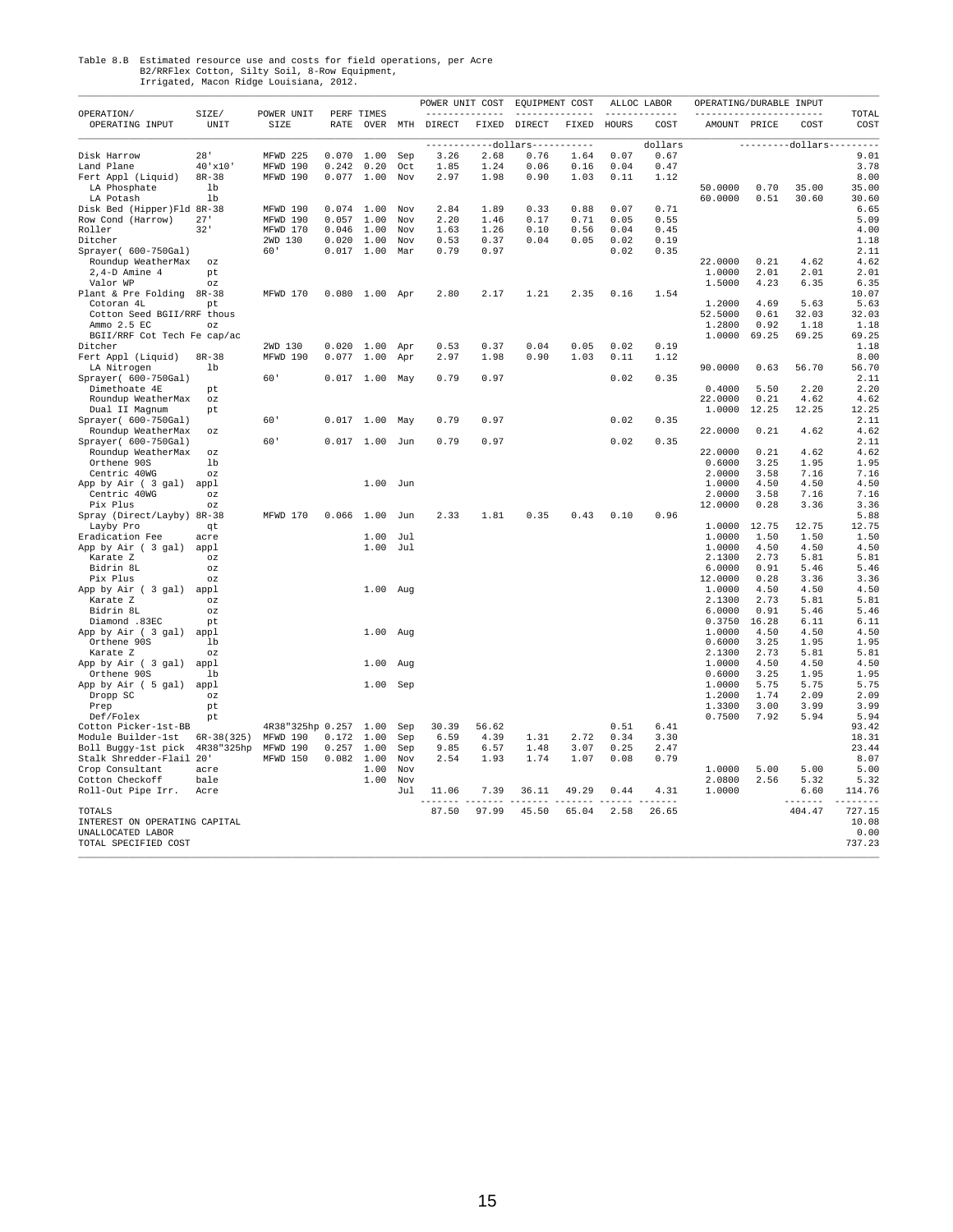Table 8.C Breakeven price above direct expenses and net returns for price/yield combinations, per Acre B2/RRFlex Cotton, Silty Soil, 8-Row Equipment, Irrigated, Macon Ridge Louisiana, 2012.

|             |         |       |              |            |          |                |             | --BREAKEVEN PRICE- |          |             |          |                |                |
|-------------|---------|-------|--------------|------------|----------|----------------|-------------|--------------------|----------|-------------|----------|----------------|----------------|
| Cotton Lint |         |       | 0.31         | 0.33       | 0.36     | 0.39           | 0.42        | 0.47               | 0.52     | 0.59        | 0.67     | 0.78           | 0.94           |
| PERCENT     | YIELD   | UNIT  |              |            |          |                |             | $----dollars---$   |          |             |          |                |                |
| 50          | 500.00  | lb    | $-315$       | $-303$     | $-290$   | $-275$         | $-257$      | $-236$             | $-210$   | $-177$      | $-135$   | $-78$          | $\overline{0}$ |
|             |         |       | $-478$       | $-466$     | $-453$   | $-438$         | $-420$      | $-399$             | $-373$   | $-340$      | $-298$   | $-2.41$        | $-163$         |
| 60          | 600.00  | lb    | $-283$       | $-270$     | $-254$   | $-236$         | $-214$      | $-189$             | $-157$   | $-118$      | $-67$    | $\overline{0}$ | 94             |
|             |         |       | $-446$       | $-433$     | $-417$   | $-399$         | $-377$      | $-352$             | $-320$   | $-281$      | $-230$   | $-163$         | $-68$          |
| 70          | 700.00  | lb    | $-252$       | $-236$     | $-218$   | $-196$         | $-171$      | $-141$             | $-105$   | $-59$       | $\Omega$ | 78             | 189            |
|             |         |       | $-415$       | $-399$     | $-381$   | $-359$         | $-334$      | $-304$             | $-268$   | $-222$      | $-163$   | $-84$          | 26             |
| 80          | 800.00  | lb    | $-220$       | $-202$     | $-181$   | $-157$         | $-128$      | $-94$              | $-52$    | $\mathbf 0$ | 67       | 157            | 283            |
|             |         |       | $-383$       | $-365$     | $-344$   | $-320$         | $-291$      | $-257$             | $-215$   | $-163$      | $-95$    | $-5$           | 120            |
| 90          | 900.00  | - 1 b | $-189$       | $-168$     | $-145$   | $-118$         | $-85$       | $-47$              | $\Omega$ | 59          | 135      | 236            | 378            |
|             |         |       | $-352$       | $-331$     | $-308$   | $-281$         | $-248$      | $-210$             | $-163$   | $-103$      | $-27$    | 73             | 215            |
| 100         | 1000.00 | lb    | $-157$       | $-135$     | $-109$   | $-78$          | $-42$       | $\mathbf 0$        | 52       | 118         | 202      | 315            | 472            |
|             |         |       | $-320$       | $-298$     | $-272$   | $-241$         | $-206$      | $-163$             | $-110$   | $-44$       | 39       | 152            | 309            |
| 110         | 1100.00 | lb    | $-126$       | $-101$     | $-72$    | $-39$          | $\mathbf 0$ | 47                 | 105      | 177         | 270      | 393            | 567            |
|             |         |       | $-289$       | $-264$     | $-235$   | $-202$         | $-163$      | $-115$             | $-57$    | 14          | 107      | 230            | 404            |
| 120         | 1200.00 | lb    | $-94$        | $-67$      | $-36$    | $\overline{0}$ | 42          | 94                 | 157      | 236         | 337      | 472            | 661            |
|             |         |       | $-257$       | $-230$     | $-199$   | $-163$         | $-120$      | $-68$              | $-5$     | 73          | 174      | 309            | 498            |
| 130         | 1300.00 | lb    | $-63$        | $-33$      | $\Omega$ | 39             | 85          | 141                | 210      | 295         | 405      | 551            | 756            |
|             |         |       | $-226$       | $-196$     | $-163$   | $-123$         | $-77$       | $-21$              | 47       | 132         | 242      | 388            | 593            |
| 140         | 1400.00 | lb    | $-31$        | $\bigcirc$ | 36       | 78             | 128         | 189                | 262      | 354         | 472      | 630            | 850            |
|             |         |       | $-194$       | $-163$     | $-126$   | $-84$          | $-34$       | 26                 | 99       | 191         | 309      | 467            | 687            |
| 150         | 1500.00 | lb    | $\mathbf{0}$ | 33         | 72       | 118            | 171         | 236                | 315      | 413         | 540      | 709            | 945            |
|             |         |       | $-163$       | $-129$     | $-90$    | $-44$          | 8           | 73                 | 152      | 250         | 377      | 546            | 782            |

\_\_\_\_\_\_\_\_\_\_\_\_\_\_\_\_\_\_\_\_\_\_\_\_\_\_\_\_\_\_\_\_\_\_\_\_\_\_\_\_\_\_\_\_\_\_\_\_\_\_\_\_\_\_\_\_\_\_\_\_\_\_\_\_\_\_\_\_\_\_\_\_\_\_\_\_\_\_\_\_\_\_\_\_\_\_\_\_\_\_\_\_\_\_\_\_\_\_\_\_\_\_\_\_\_\_\_\_\_\_\_\_\_\_\_\_\_\_\_\_ The top number in each cell is Returns Above Direct Expenses.

The bottom number in each cell is Returns Above Total Specified Expenses.

Only the product listed has been varied to calculate net returns.

Table 8.D Breakeven price above total expenses and net returns for price/yield combinations, per Acre B2/RRFlex Cotton, Silty Soil, 8-Row Equipment, Irrigated, Macon Ridge Louisiana, 2012.

|             |         |                |             |                |             |                |                | -BREAKEVEN PRICE-                 |              |                |          |             |                |
|-------------|---------|----------------|-------------|----------------|-------------|----------------|----------------|-----------------------------------|--------------|----------------|----------|-------------|----------------|
| Cotton Lint |         |                | 0.42        | 0.45           | 0.48        | 0.52           | 0.57           | 0.63                              | 0.70         | 0.79           | 0.90     | 1.05        | 1.27           |
| PERCENT     | YIELD   | <b>UNIT</b>    |             |                |             |                |                | ---------------dollars----------- |              |                |          |             |                |
| 50          | 500.00  | lb             | $-260$      | $-245$         | $-228$      | $-207$         | $-183$         | $-154$                            | $-119$       | $-75$          | $-18$    | 57          | 163            |
|             |         |                | $-423$      | $-408$         | $-391$      | $-370$         | $-346$         | $-317$                            | $-282$       | $-238$         | $-181$   | $-105$      | $\overline{0}$ |
| 60          | 600.00  | 1 <sub>b</sub> | $-218$      | $-200$         | $-179$      | $-154$         | $-125$         | $-91$                             | $-48$        | $\overline{4}$ | 72       | 163         | 290            |
|             |         |                | $-381$      | $-363$         | $-342$      | $-317$         | $-288$         | $-254$                            | $-211$       | $-158$         | $-90$    | $\mathbf 0$ | 127            |
| 70          | 700.00  | 1b             | $-176$      | $-154$         | $-130$      | $-101$         | $-68$          | $-27$                             | 21           | 83             | 163      | 268         | 417            |
|             |         |                | $-339$      | $-317$         | $-293$      | $-264$         | $-231$         | $-190$                            | $-141$       | $-79$          | $\Omega$ | 105         | 254            |
| 80          | 800.00  | - 1 b          | $-133$      | $-109$         | $-81$       | $-48$          | $-10$          | 35                                | 92           | 163            | 253      | 374         | 544            |
|             |         |                | $-296$      | $-272$         | $-244$      | $-211$         | $-173$         | $-127$                            | $-70$        | $\Omega$       | 90       | 211         | 381            |
| 90          | 900.00  | lb             | $-91$       | $-64$          | $-32$       | $\overline{4}$ | 47             | 99                                | 163          | 242            | 344      | 480         | 671            |
|             |         |                | $-254$      | $-227$         | $-195$      | $-158$         | $-115$         | $-63$                             | $\mathbf{0}$ | 79             | 181      | 317         | 508            |
| 100         | 1000.00 | 1 <sub>b</sub> | $-48$       | $-18$          | 16          | 57             | 105            | 163                               | 233          | 321            | 435      | 586         | 798            |
|             |         |                | $-211$      | $-181$         | $-146$      | $-105$         | $-57$          | $\overline{0}$                    | 70           | 158            | 272      | 423         | 635            |
| 110         | 1100.00 | 1 <sub>b</sub> | $-6$        | 26             | 65          | 110            | 163            | 226                               | 304          | 401            | 526      | 692         | 925            |
|             |         |                | $-169$      | $-136$         | $-97$       | $-52$          | $\overline{0}$ | 63                                | 141          | 238            | 363      | 529         | 762            |
| 120         | 1200.00 | 1b             | 35          | 72             | 114         | 163            | 220            | 290                               | 374          | 480            | 617      | 798         | 1053           |
|             |         |                | $-127$      | $-90$          | $-48$       | $\Omega$       | 57             | 127                               | 211          | 317            | 454      | 635         | 890            |
| 130         | 1300.00 | 1b             | 78          | 117            | 163         | 216            | 278            | 353                               | 445          | 560            | 707      | 904         | 1180           |
|             |         |                | $-84$       | $-45$          | $\mathbf 0$ | 52             | 115            | 190                               | 282          | 397            | 544      | 741         | 1017           |
| 140         | 1400.00 | 1b             | 120         | 163            | 211         | 268            | 336            | 417                               | 516          | 639            | 798      | 1010        | 1307           |
|             |         |                | $-42$       | $\overline{0}$ | 48          | 105            | 173            | 254                               | 353          | 476            | 635      | 847         | 1144           |
| 150         | 1500.00 | 1b             | 163         | 208            | 260         | 321            | 394            | 480                               | 586          | 719            | 889      | 1116        | 1434           |
|             |         |                | $\mathbf 0$ | 45             | 97          | 158            | 231            | 317                               | 423          | 556            | 726      | 953         | 1271           |

The top number in each cell is Returns Above Direct Expenses.

The bottom number in each cell is Returns Above Total Specified Expenses.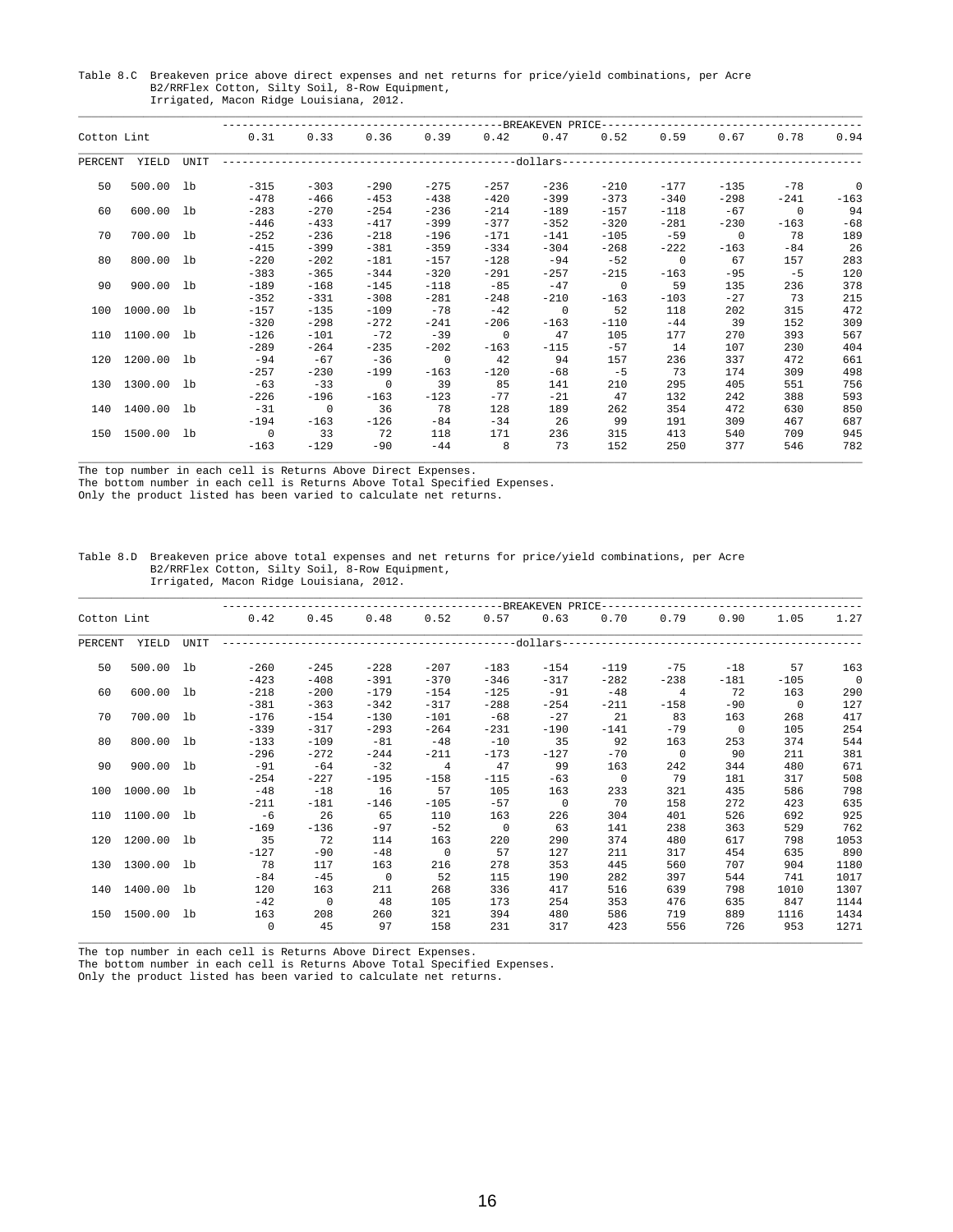Table 9.A Estimated costs per Acre B2/RRFlex Cotton, Sandy Soil, 12-Row Equipment,Irrigated, Alluvial Soil, Louisiana, 2012.

| ITEM                                 | UNIT                     | PRICE         | QUANTITY          | AMOUNT          | YOUR FARM                  |
|--------------------------------------|--------------------------|---------------|-------------------|-----------------|----------------------------|
|                                      |                          | dollars       |                   | dollars         |                            |
| DIRECT EXPENSES                      |                          |               |                   |                 |                            |
| <b>CUSTOM SPRAY</b>                  |                          |               |                   |                 |                            |
| App by Air ( 3 gal)                  | appl                     | 4.50          | 5.0000            | 22.50           |                            |
| App by Air ( 5 gal)                  | appl                     | 5.75          | 1.0000            | 5.75            |                            |
| HARVEST AIDS<br>Dropp SC             | $\mathsf{O}\,\mathbf{Z}$ | 1.74          | 1.2000            | 2.09            |                            |
| Prep                                 | pt                       | 3.00          | 1.3300            | 3.99            |                            |
| Def/Folex                            | pt                       | 7.92          | 0.7500            | 5.94            |                            |
| FERTILIZERS                          |                          |               |                   |                 |                            |
| LA Phosphate                         | lb                       | 0.70          | 60.0000           | 42.00           |                            |
| LA Potash                            | lb                       | 0.51          | 60.0000           | 30.60           |                            |
| LA Nitrogen                          | lb                       | 0.63          | 90.0000           | 56.70           |                            |
| HERBICIDES                           |                          |               |                   |                 |                            |
| Roundup WeatherMax                   | $\mathtt{OZ}$            | 0.21          | 88.0000           | 18.48           |                            |
| $2, 4-D$ Amine 4                     | pt                       | 2.01          | 1.0000            | 2.01            |                            |
| Valor WP                             | $\circ z$                | 4.23          | 1.5000            | 6.35            |                            |
| Cotoran 4L                           | pt                       | 4.69          | 1.2000            | 5.63            |                            |
| Dual II Magnum                       | pt                       | 12.25         | 1.0000            | 12.25           |                            |
| Layby Pro                            | qt                       | 12.75         | 1.0000            | 12.75           |                            |
| INSECTICIDES                         |                          |               |                   |                 |                            |
| Ammo 2.5 EC                          | $\circ z$                | 0.92          | 1.2800            | 1.18            |                            |
| Dimethoate 4E                        | pt                       | 5.50          | 0.4000            | 2.20            |                            |
| Orthene 90S                          | lb                       | 3.25          | 1.8000            | 5.85            |                            |
| Centric 40WG                         | $\circ z$                | 3.58          | 4.0000            | 14.32           |                            |
| Karate Z<br>Bidrin 8L                | $\circ z$                | 2.73          | 6.3900            | 17.44           |                            |
| Diamond .83EC                        | $\circ z$                | 0.91<br>16.28 | 12.0000<br>0.7500 | 10.92<br>12.21  |                            |
| IRRIGATION SUPPLIES                  | pt                       |               |                   |                 |                            |
| Roll-Out Pipe                        | ft                       | 0.20          | 33.0000           | 6.60            |                            |
| SEED/PLANTS                          |                          |               |                   |                 |                            |
| Cotton Seed BGII/RRF thous           |                          | 0.61          | 52.5000           | 32.03           |                            |
| TECHNOLOGY FEE                       |                          |               |                   |                 |                            |
| BGII/RRF Cot Tech Fe cap/ac          |                          | 69.25         | 1.0000            | 69.25           |                            |
| Eradication Fee                      | acre                     | 1.50          | 1.0000            | 1.50            |                            |
| GROWTH REGULATORS                    |                          |               |                   |                 |                            |
| Pix Plus                             | OZ                       | 0.28          | 24.0000           | 6.72            |                            |
| SERVICE FEE                          |                          |               |                   |                 |                            |
| Crop Consultant                      | acre                     | 5.00          | 1.0000            | 5.00            |                            |
| Cotton Checkoff                      | bale                     | 2.56          | 2.2900            | 5.86            |                            |
| OPERATOR LABOR                       |                          |               |                   |                 |                            |
| Self-Propelled                       | hour                     | 15.30         | 0.3283            | 5.02            |                            |
| IRRIGATION LABOR                     |                          |               |                   |                 |                            |
| Implements                           | hour                     | 9.60          | 0.0062            | 0.06            |                            |
| HAND LABOR                           |                          |               |                   |                 |                            |
| Self-Propelled                       | hour                     | 9.60          | 0.2930            | 2.79            |                            |
| LA Hired Labor                       |                          |               |                   |                 |                            |
| Implements                           | hour                     | 9.60          | 0.3851            | 3.69            |                            |
| Tractors                             | hour                     | 9.60          | 1.3431            | 12.89           |                            |
| LA Irrigation Labor                  |                          |               |                   |                 |                            |
| Special Labor                        | hour                     | 9.60          | 0.1500            | 1.44            |                            |
| DIESEL FUEL                          |                          |               |                   |                 |                            |
| Tractors                             | gal                      | 3.50          | 13.1045           | 45.87           |                            |
| Self-Propelled                       | gal                      | 3.50          | 5.3686            | 18.81           |                            |
| Roll-Out Pipe Irr.                   | gal                      | 3.50          | 8.5535            | 29.94           |                            |
| REPAIR & MAINTENANCE                 |                          |               |                   |                 |                            |
| Implements<br>Tractors               | Acre                     | 9.84          | 1.0000            | 9.84            |                            |
|                                      | Acre                     | 5.74<br>14.74 | 1.0000            | 5.74<br>14.74   | $\overline{\phantom{a}}$   |
| Self-Propelled<br>Roll-Out Pipe Irr. | Acre<br>Acre             | 5.77          | 1.0000<br>1.0000  | 5.77            |                            |
| INTEREST ON OP. CAP.                 | Acre                     | 10.11         | 1.0000            | 10.11           | <u> 1999 - Jan Jan Jan</u> |
|                                      |                          |               |                   | $- - - - - - -$ |                            |
| TOTAL DIRECT EXPENSES                |                          |               |                   | 584.83          |                            |
| FIXED EXPENSES                       |                          |               |                   |                 |                            |
| Implements                           | Acre                     | 17.44         | 1.0000            | 17.44           |                            |
| Tractors                             | Acre                     | 36.61         | 1.0000            | 36.61           |                            |
| Self-Propelled                       | Acre                     | 60.50         | 1.0000            | 60.50           |                            |
| Roll-Out Pipe Irr.                   | Acre                     | 48.19         | 1.0000            | 48.19           |                            |
|                                      |                          |               |                   | $- - - - - - -$ |                            |
| TOTAL FIXED EXPENSES                 |                          |               |                   | 162.74          |                            |
|                                      |                          |               |                   | ----------      |                            |
| TOTAL SPECIFIED EXPENSES             |                          |               |                   | 747.57          |                            |
|                                      |                          |               |                   |                 |                            |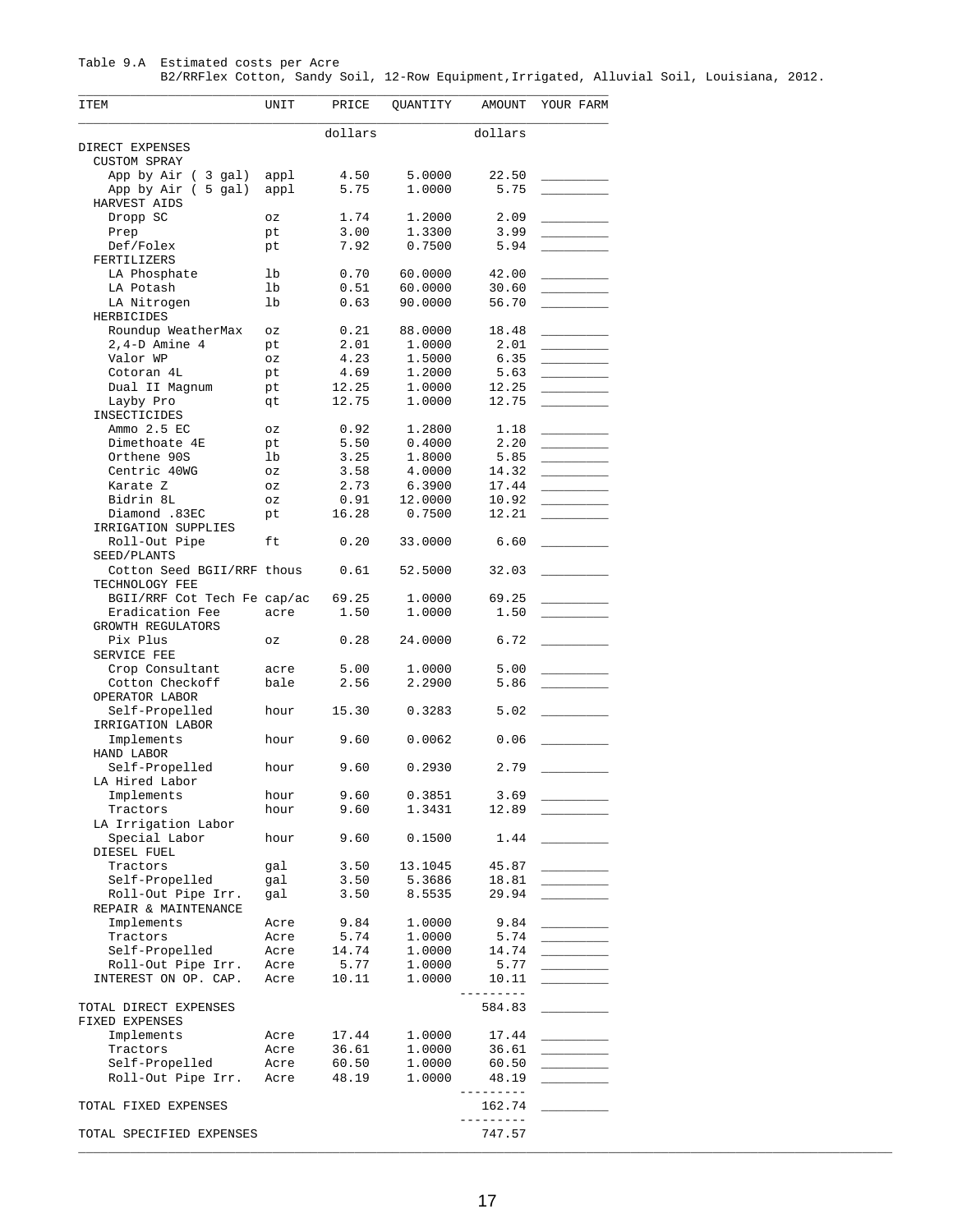# Table 9.B Estimated resource use and costs for field operations, per Acre<br>B2/RRFlex Cotton, Sandy Soil, 12-Row Equipment,<br>Irrigated, Alluvial Soil, Louisiana, 2012.

|                                            |                |                              |                     |                    |            | POWER UNIT COST |               | EQUIPMENT COST                 |              |              | ALLOC LABOR  | OPERATING/DURABLE INPUT |               |                      |                   |
|--------------------------------------------|----------------|------------------------------|---------------------|--------------------|------------|-----------------|---------------|--------------------------------|--------------|--------------|--------------|-------------------------|---------------|----------------------|-------------------|
| OPERATION/<br>OPERATING INPUT              | SIZE/<br>UNIT  | POWER UNIT<br>SIZE           | RATE                | PERF TIMES<br>OVER | MTH        | DIRECT          | FIXED         | DIRECT                         | FIXED        | HOURS        | COST         | AMOUNT PRICE            |               | COST                 | TOTAL<br>COST     |
|                                            |                |                              |                     |                    |            |                 |               | ------------dollars----------- |              |              | dollars      |                         |               | ---------dollars---- | $- - - - -$       |
| Land Plane                                 | $40'$ x $10'$  | MFWD 190                     | 0.242               | 0.20               | Oct        | 1.85            | 1.24          | 0.06                           | 0.16         | 0.04         | 0.47         |                         |               |                      | 3.78              |
| Paratill & Bed Fold. 12R-38                |                | MFWD 225                     | 0.053               | 0.50               | Nov        | 1.25            | 1.03          | 0.67                           | 1.19         | 0.02         | 0.26         |                         |               |                      | 4.40              |
| Fert Appl (Liquid)                         | $12R - 38$     | MFWD 225                     | 0.051               | 1.00               | Nov        | 2.41            | 1.97          | 0.57                           | 0.66         | 0.07         | 0.75         |                         |               |                      | 6.36              |
| LA Phosphate                               | lb<br>lb       |                              |                     |                    |            |                 |               |                                |              |              |              | 60.0000<br>60.0000      | 0.70<br>0.51  | 42.00<br>30.60       | 42.00<br>30.60    |
| LA Potash<br>Disk Bed (Hipper)             | $12R - 38$     | MFWD 225                     | 0.049               | 1.00               | Nov        | 2.29            | 1.88          | 0.34                           | 0.92         | 0.04         | 0.47         |                         |               |                      | 5.90              |
| Row Cond (Harrow)                          | 38'            | MFWD 225                     | 0.039               | 1.00               | Nov        | 1.82            | 1.50          | 0.22                           | 0.94         | 0.03         | 0.38         |                         |               |                      | 4.86              |
| Roller                                     | 32'            | MFWD 170                     | 0.046               | 1.00               | Nov        | 1.63            | 1.26          | 0.10                           | 0.56         | 0.04         | 0.45         |                         |               |                      | 4.00              |
| Ditcher                                    |                | 2WD 130                      | 0.020               | 1.00               | Nov        | 0.53            | 0.37          | 0.04                           | 0.05         | 0.02         | 0.19         |                         |               |                      | 1.18              |
| Sprayer( 600-750Gal)                       |                | 60'                          | $0.017$ 1.00        |                    | Mar        | 0.79            | 0.97          |                                |              | 0.02         | 0.35         |                         |               |                      | 2.11              |
| Roundup WeatherMax                         | OZ             |                              |                     |                    |            |                 |               |                                |              |              |              | 22.0000<br>1.0000       | 0.21<br>2.01  | 4.62<br>2.01         | 4.62<br>2.01      |
| $2, 4-D$ Amine $4$<br>Valor WP             | pt<br>OZ       |                              |                     |                    |            |                 |               |                                |              |              |              | 1.5000                  | 4.23          | 6.35                 | 6.35              |
| Plant & Pre Folding                        | $12R - 38$     | MFWD 190                     | $0.053$ 1.00        |                    | Apr        | 2.04            | 1.36          | 1.29                           | 2.51         | 0.10         | 1.02         |                         |               |                      | 8.22              |
| Cotoran 4L                                 | pt             |                              |                     |                    |            |                 |               |                                |              |              |              | 1.2000                  | 4.69          | 5.63                 | 5.63              |
| Cotton Seed BGII/RRF thous                 |                |                              |                     |                    |            |                 |               |                                |              |              |              | 52.5000                 | 0.61          | 32.03                | 32.03             |
| Ammo 2.5 EC                                | OZ             |                              |                     |                    |            |                 |               |                                |              |              |              | 1.2800                  | 0.92          | 1.18                 | 1.18              |
| BGII/RRF Cot Tech Fe cap/ac                |                |                              |                     |                    |            |                 |               |                                |              |              |              | 1.0000                  | 69.25         | 69.25                | 69.25             |
| Ditcher<br>Fert Appl (Liquid)              | $12R - 38$     | 2WD 130<br>MFWD 225          | 0.020 1.00<br>0.051 | 1.00               | Apr<br>Apr | 0.53<br>2.41    | 0.37<br>1.97  | 0.04<br>0.57                   | 0.05<br>0.66 | 0.02<br>0.07 | 0.19<br>0.75 |                         |               |                      | 1.18<br>6.36      |
| LA Nitrogen                                | 1b             |                              |                     |                    |            |                 |               |                                |              |              |              | 90.0000                 | 0.63          | 56.70                | 56.70             |
| Sprayer( 600-750Gal)                       |                | 60'                          |                     | 0.017 1.00 May     |            | 0.79            | 0.97          |                                |              | 0.02         | 0.35         |                         |               |                      | 2.11              |
| Dimethoate 4E                              | pt             |                              |                     |                    |            |                 |               |                                |              |              |              | 0.4000                  | 5.50          | 2.20                 | 2.20              |
| Roundup WeatherMax                         | OZ             |                              |                     |                    |            |                 |               |                                |              |              |              | 22.0000                 | 0.21          | 4.62                 | 4.62              |
| Dual II Magnum                             | pt             |                              |                     |                    |            |                 |               |                                |              |              |              | 1.0000                  | 12.25         | 12.25                | 12.25             |
| Sprayer( 600-750Gal)                       |                | 60'                          |                     | $0.017$ 1.00       | May        | 0.79            | 0.97          |                                |              | 0.02         | 0.35         |                         |               |                      | 2.11              |
| Roundup WeatherMax<br>Sprayer( 600-750Gal) | OZ             | 60'                          | $0.017$ 1.00        |                    | Jun        | 0.79            | 0.97          |                                |              | 0.02         | 0.35         | 22.0000                 | 0.21          | 4.62                 | 4.62<br>2.11      |
| Roundup WeatherMax                         | 0.7            |                              |                     |                    |            |                 |               |                                |              |              |              | 22.0000                 | 0.21          | 4.62                 | 4.62              |
| Orthene 90S                                | 1 <sub>b</sub> |                              |                     |                    |            |                 |               |                                |              |              |              | 0.6000                  | 3.25          | 1.95                 | 1.95              |
| Centric 40WG                               | OZ             |                              |                     |                    |            |                 |               |                                |              |              |              | 2.0000                  | 3.58          | 7.16                 | 7.16              |
| App by Air ( 3 gal)                        | appl           |                              |                     | 1.00 Jun           |            |                 |               |                                |              |              |              | 1.0000                  | 4.50          | 4.50                 | 4.50              |
| Centric 40WG                               | OZ             |                              |                     |                    |            |                 |               |                                |              |              |              | 2.0000                  | 3.58          | 7.16                 | 7.16              |
| Pix Plus                                   | OZ             | MFWD 170                     | $0.044$ 1.00        |                    | Jun        | 1.55            | 1.20          | 0.35                           | 0.43         | 0.06         | 0.64         | 12.0000                 | 0.28          | 3.36                 | 3.36<br>4.17      |
| Spray (Direct/Layby) 12R-38<br>Layby Pro   | qt             |                              |                     |                    |            |                 |               |                                |              |              |              | 1.0000                  | 12.75         | 12.75                | 12.75             |
| Eradication Fee                            | acre           |                              |                     | 1.00               | Jul        |                 |               |                                |              |              |              | 1.0000                  | 1.50          | 1.50                 | 1.50              |
| App by Air ( 3 gal)                        | appl           |                              |                     | 1.00               | Jul        |                 |               |                                |              |              |              | 1,0000                  | 4.50          | 4.50                 | 4.50              |
| Karate Z                                   | OZ             |                              |                     |                    |            |                 |               |                                |              |              |              | 2.1300                  | 2.73          | 5.81                 | 5.81              |
| Bidrin 8L                                  | OZ             |                              |                     |                    |            |                 |               |                                |              |              |              | 6.0000                  | 0.91          | 5.46                 | 5.46              |
| Pix Plus                                   | OZ             |                              |                     |                    |            |                 |               |                                |              |              |              | 12.0000                 | 0.28          | 3.36                 | 3.36<br>4.50      |
| App by Air (3 gal)<br>Karate Z             | appl<br>OZ     |                              |                     | 1.00               | Aug        |                 |               |                                |              |              |              | 1.0000<br>2.1300        | 4.50<br>2.73  | 4.50<br>5.81         | 5.81              |
| Bidrin 8L                                  | OZ             |                              |                     |                    |            |                 |               |                                |              |              |              | 6.0000                  | 0.91          | 5.46                 | 5.46              |
| Diamond .83EC                              | pt             |                              |                     |                    |            |                 |               |                                |              |              |              | 0.3750                  | 16.28         | 6.11                 | 6.11              |
| App by Air ( 3 gal)                        | appl           |                              |                     | 1.00               | Aug        |                 |               |                                |              |              |              | 1.0000                  | 4.50          | 4.50                 | 4.50              |
| Orthene 90S                                | lb             |                              |                     |                    |            |                 |               |                                |              |              |              | 0.6000                  | 3.25          | 1.95                 | 1.95              |
| Karate Z                                   | OZ             |                              |                     |                    |            |                 |               |                                |              |              |              | 2.1300<br>0.3750        | 2.73<br>16.28 | 5.81<br>6.11         | 5.81<br>6.11      |
| Diamond .83EC<br>App by Air ( 3 gal)       | pt<br>appl     |                              |                     | 1.00               | Aug        |                 |               |                                |              |              |              | 1.0000                  | 4.50          | 4.50                 | 4.50              |
| Orthene 90S                                | 1b             |                              |                     |                    |            |                 |               |                                |              |              |              | 0.6000                  | 3.25          | 1.95                 | 1.95              |
| App by Air ( 5 gal)                        | appl           |                              |                     | 1.00               | Sep        |                 |               |                                |              |              |              | 1.0000                  | 5.75          | 5.75                 | 5.75              |
| Dropp SC                                   | $\circ z$      |                              |                     |                    |            |                 |               |                                |              |              |              | 1.2000                  | 1.74          | 2.09                 | 2.09              |
| Prep                                       | pt             |                              |                     |                    |            |                 |               |                                |              |              |              | 1.3300                  | 3.00          | 3.99                 | 3.99              |
| Def/Folex                                  | pt             |                              |                     |                    |            |                 |               |                                |              |              |              | 0.7500                  | 7.92          | 5.94                 | 5.94              |
| Cotton Picker-1st-BB<br>Module Builder-1st | $4R-38(325)$   | 4R38"325hp 0.257<br>MFWD 190 | 0.257               | 1.00<br>1.00       | Sep<br>Sep | 30.39<br>9.85   | 56.62<br>6.57 | 1.97                           | 4.07         | 0.51<br>0.51 | 6.41<br>4.94 |                         |               |                      | 93.42<br>27.40    |
| Boll Buggy-1st pick 4R38"325hp             |                | MFWD 190                     | 0.257               | 1.00               | Sep        | 9.85            | 6.57          | 1.48                           | 3.07         | 0.25         | 2.47         |                         |               |                      | 23.44             |
| Stalk Shredder-Flail 20'                   |                | MFWD 150                     | 0.082 1.00          |                    | Nov        | 2.54            | 1.93          | 1.74                           | 1.07         | 0.08         | 0.79         |                         |               |                      | 8.07              |
| Crop Consultant                            | acre           |                              |                     | 1.00               | Nov        |                 |               |                                |              |              |              | 1,0000                  | 5.00          | 5.00                 | 5.00              |
| Cotton Checkoff                            | bale           |                              |                     | 1.00               | Nov        |                 |               |                                |              |              |              | 2.2900                  | 2.56          | 5.86                 | 5.86              |
| Roll-Out Pipe Irr.                         | Acre           |                              |                     |                    | Jul        | 11.06           | 7.39          | 36.11                          | 49.29        | 0.44         | 4.31         | 1.0000                  |               | 6.60                 | 114.76            |
| TOTALS                                     |                |                              |                     |                    |            | 85.16           | 97.11         | 45.55                          | 65.63        | 2.50         | 25.89        |                         |               | -------<br>418.12    | -------<br>737.46 |
| INTEREST ON OPERATING CAPITAL              |                |                              |                     |                    |            |                 |               |                                |              |              |              |                         |               |                      | 10.11             |
| UNALLOCATED LABOR                          |                |                              |                     |                    |            |                 |               |                                |              |              |              |                         |               |                      | 0.00              |
| TOTAL SPECIFIED COST                       |                |                              |                     |                    |            |                 |               |                                |              |              |              |                         |               |                      | 747.57            |
|                                            |                |                              |                     |                    |            |                 |               |                                |              |              |              |                         |               |                      |                   |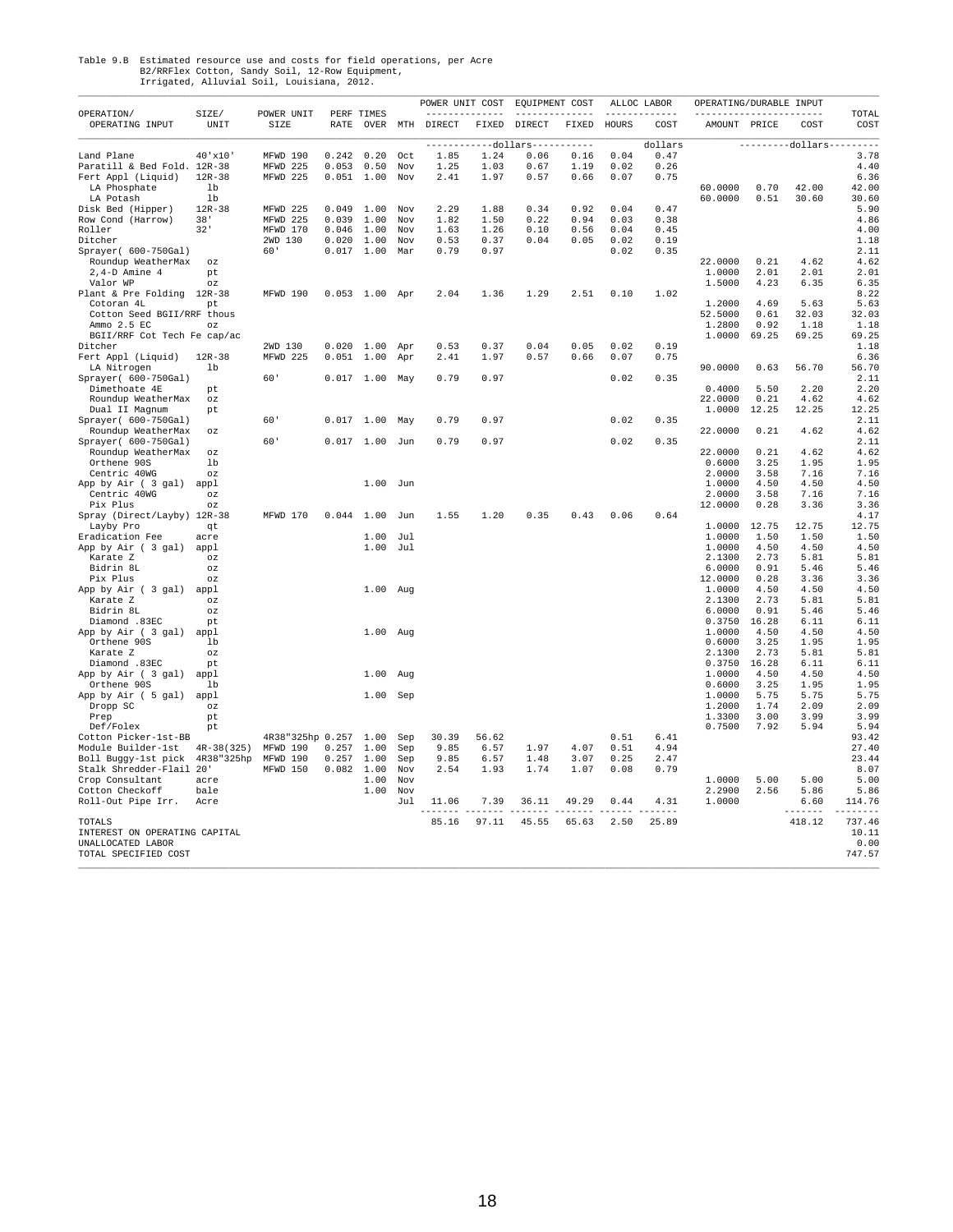Table 9.C Breakeven price above direct expenses and net returns for price/yield combinations, per Acre B2/RRFlex Cotton, Sandy Soil, 12-Row Equipment, Irrigated, Alluvial Soil, Louisiana, 2012.

|             |             |       |                          |                  |                    |                  |                  | --BREAKEVEN PRICE-                 |                  |                    |                 |                          |                |
|-------------|-------------|-------|--------------------------|------------------|--------------------|------------------|------------------|------------------------------------|------------------|--------------------|-----------------|--------------------------|----------------|
| Cotton Lint |             |       | 0.28                     | 0.30             | 0.33               | 0.35             | 0.39             | 0.42                               | 0.47             | 0.53               | 0.61            | 0.71                     | 0.85           |
| PERCENT     | YIELD       | UNIT  |                          |                  |                    |                  |                  | ---------------dollars------------ |                  |                    |                 |                          |                |
| 50          | 550.00      | lb    | $-315$                   | $-303$           | $-290$             | $-275$           | $-257$           | $-236$                             | $-210$           | $-177$             | $-135$          | $-78$                    | $\overline{0}$ |
| 60          | 660.00      | - 1b  | $-477$<br>$-283$         | $-466$<br>$-270$ | $-453$<br>$-254$   | $-438$<br>$-236$ | $-420$<br>$-214$ | $-399$<br>$-189$                   | $-372$<br>$-157$ | $-340$<br>$-118$   | $-297$<br>$-67$ | $-241$<br>$\overline{0}$ | $-162$<br>94   |
|             |             |       | $-446$                   | $-432$           | $-417$             | $-399$           | $-377$           | $-351$                             | $-320$           | $-280$             | $-230$          | $-162$                   | $-68$          |
| 70          | 770.00      | - 1b  | $-252$                   | $-236$           | $-218$             | $-197$           | $-171$           | $-141$                             | $-105$           | $-59$              | $\Omega$        | 78                       | 189            |
| 80          | 880.00      | lb    | $-414$<br>$-220$         | $-399$<br>$-202$ | $-380$<br>$-181$   | $-359$<br>$-157$ | $-334$<br>$-128$ | $-304$<br>$-94$                    | $-267$<br>$-52$  | $-221$<br>$\Omega$ | $-162$<br>67    | $-83$<br>157             | 26<br>283      |
|             |             |       | $-383$                   | $-365$           | $-344$             | $-320$           | $-291$           | $-257$                             | $-215$           | $-162$             | $-95$           | $-5$                     | 120            |
| 90          | 990.00      | - 1 b | $-189$                   | $-168$           | $-145$             | $-118$           | $-85$            | $-47$                              | $\Omega$         | 59                 | 135             | 236                      | 378            |
|             |             |       | $-351$                   | $-331$           | $-308$             | $-280$           | $-248$           | $-210$                             | $-162$           | $-103$             | $-27$           | 73                       | 215            |
| 100         | 1100.00     | lb    | $-157$<br>$-320$         | $-135$<br>$-297$ | $-109$<br>$-271$   | $-78$<br>$-241$  | $-42$<br>$-205$  | $\Omega$<br>$-162$                 | 52<br>$-110$     | 118<br>$-44$       | 202<br>39       | 315<br>152               | 472<br>310     |
| 110         | 1210.00     | lb    | $-126$                   | $-101$           | $-72$              | $-39$            | $\mathbf{0}$     | 47                                 | 105              | 177                | 270             | 394                      | 567            |
|             |             |       | $-288$                   | $-264$           | $-235$             | $-202$           | $-162$           | $-115$                             | $-57$            | 14                 | 107             | 231                      | 404            |
| 120         | 1320.00     | lb    | $-94$                    | $-67$            | $-36$              | $\overline{0}$   | 42               | 94                                 | 157              | 236                | 337             | 472                      | 661            |
|             | 130 1430.00 | lb    | $-257$<br>$-63$          | $-230$<br>$-33$  | $-199$<br>$\Omega$ | $-162$<br>39     | $-119$<br>85     | $-68$<br>141                       | $-5$<br>210      | 73<br>295          | 174<br>405      | 310<br>551               | 499<br>756     |
|             |             |       | $-225$                   | $-196$           | $-162$             | $-123$           | $-76$            | $-20$                              | 47               | 132                | 242             | 388                      | 593            |
| 140         | 1540.00     | lb    | $-31$                    | $\Omega$         | 36                 | 78               | 128              | 189                                | 262              | 354                | 472             | 630                      | 851            |
|             |             |       | $-194$                   | $-162$           | $-126$             | $-83$            | $-33$            | 26                                 | 99               | 191                | 310             | 467                      | 688            |
| 150         | 1650.00     | lb    | $\overline{0}$<br>$-162$ | 33<br>$-128$     | 72<br>$-89$        | 118<br>$-44$     | 171<br>9         | 236<br>73                          | 315<br>152       | 413<br>250         | 540<br>377      | 709<br>546               | 945<br>782     |

\_\_\_\_\_\_\_\_\_\_\_\_\_\_\_\_\_\_\_\_\_\_\_\_\_\_\_\_\_\_\_\_\_\_\_\_\_\_\_\_\_\_\_\_\_\_\_\_\_\_\_\_\_\_\_\_\_\_\_\_\_\_\_\_\_\_\_\_\_\_\_\_\_\_\_\_\_\_\_\_\_\_\_\_\_\_\_\_\_\_\_\_\_\_\_\_\_\_\_\_\_\_\_\_\_\_\_\_\_\_\_\_\_\_\_\_\_\_\_\_ The top number in each cell is Returns Above Direct Expenses. The bottom number in each cell is Returns Above Total Specified Expenses.

Only the product listed has been varied to calculate net returns.

Table 9.D Breakeven price above total expenses and net returns for price/yield combinations, per Acre B2/RRFlex Cotton, Sandy Soil, 12-Row Equipment, Irrigated, Alluvial Soil, Louisiana, 2012.

|             |             |                |                  |                  |                  |                          |                       | -BREAKEVEN PRICE- |                     |                 |                 |                     |                       |
|-------------|-------------|----------------|------------------|------------------|------------------|--------------------------|-----------------------|-------------------|---------------------|-----------------|-----------------|---------------------|-----------------------|
| Cotton Lint |             |                | 0.38             | 0.41             | 0.44             | 0.48                     | 0.52                  | 0.57              | 0.64                | 0.72            | 0.82            | 0.96                | 1.15                  |
| PERCENT     | YIELD       | UNIT           |                  |                  |                  |                          | $----dollars-$        |                   |                     |                 |                 |                     |                       |
| 50          | 550.00      | 1b             | $-260$<br>$-423$ | $-245$<br>$-408$ | $-228$<br>$-391$ | $-208$<br>$-370$         | $-183$<br>$-346$      | $-155$<br>$-317$  | $-119$<br>$-282$    | $-75$<br>$-238$ | $-18$<br>$-181$ | 56<br>$-105$        | 162<br>$\overline{0}$ |
| 60          | 660.00      | 1 <sub>b</sub> | $-218$<br>$-381$ | $-200$<br>$-363$ | $-179$<br>$-342$ | $-155$<br>$-317$         | $-126$<br>$-288$      | $-91$<br>$-254$   | $-49$<br>$-211$     | 3<br>$-158$     | 71<br>$-90$     | 162<br>$\mathbf{0}$ | 289<br>127            |
| 70          | 770.00      | 1 <sub>b</sub> | $-176$<br>$-338$ | $-155$<br>$-317$ | $-130$<br>$-293$ | $-102$<br>$-264$         | $-68$<br>$-231$       | $-27$<br>$-190$   | 2.1<br>$-141$       | 83<br>$-79$     | 162<br>$\Omega$ | 268<br>105          | 416<br>254            |
| 80          | 880.00      | 1b             | $-133$<br>$-296$ | $-109$<br>$-272$ | $-81$<br>$-244$  | $-49$<br>$-211$          | $-10$<br>$-173$       | 35<br>$-127$      | 92<br>$-70$         | 162<br>$\Omega$ | 253<br>90       | 374<br>211          | 544<br>381            |
| 90          | 990.00      | 1 <sub>b</sub> | $-91$<br>$-254$  | $-64$<br>$-226$  | $-32$<br>$-195$  | $\overline{3}$<br>$-158$ | 47<br>$-115$          | 99<br>$-63$       | 162<br>$\mathbf{0}$ | 242<br>79       | 344<br>181      | 480<br>317          | 671<br>508            |
| 100         | 1100.00     | 1b             | $-49$<br>$-211$  | $-18$<br>$-181$  | 16<br>$-146$     | 56<br>$-105$             | 104<br>$-57$          | 162<br>$\Omega$   | 233<br>70           | 321<br>158      | 435<br>272      | 586<br>423          | 798<br>635            |
| 110         | 1210.00     | 1b             | $-6$<br>$-169$   | 26<br>$-136$     | 64<br>$-97$      | 109<br>$-52$             | 162<br>$\overline{0}$ | 226<br>63         | 303<br>141          | 401<br>238      | 525<br>363      | 692<br>529          | 925<br>762            |
| 120         | 1320.00     | lb             | 35<br>$-127$     | 71<br>$-90$      | 113<br>$-48$     | 162<br>$\overline{0}$    | 220<br>57             | 289<br>127        | 374<br>211          | 480<br>317      | 616<br>453      | 798<br>635          | 1052<br>889           |
|             | 130 1430.00 | 1b             | 77<br>$-84$      | 117<br>$-45$     | 162<br>$\Omega$  | 215<br>52                | 278<br>115            | 353<br>190        | 445<br>282          | 559<br>397      | 707<br>544      | 904<br>741          | 1179<br>1016          |
|             | 140 1540.00 | 1b             | 120<br>$-42$     | 162<br>$\Omega$  | 211<br>48        | 268<br>105               | 336<br>173            | 416<br>254        | 515<br>353          | 639<br>476      | 798<br>635      | 1010<br>847         | 1306<br>1144          |
| 150         | 1650.00     | 1b             | 162<br>0         | 208<br>45        | 260<br>97        | 321<br>158               | 393<br>231            | 480<br>317        | 586<br>423          | 718<br>556      | 889<br>726      | 1116<br>953         | 1433<br>1271          |

\_\_\_\_\_\_\_\_\_\_\_\_\_\_\_\_\_\_\_\_\_\_\_\_\_\_\_\_\_\_\_\_\_\_\_\_\_\_\_\_\_\_\_\_\_\_\_\_\_\_\_\_\_\_\_\_\_\_\_\_\_\_\_\_\_\_\_\_\_\_\_\_\_\_\_\_\_\_\_\_\_\_\_\_\_\_\_\_\_\_\_\_\_\_\_\_\_\_\_\_\_\_\_\_\_\_\_\_\_\_\_\_\_\_\_\_\_\_\_\_ The top number in each cell is Returns Above Direct Expenses.

The bottom number in each cell is Returns Above Total Specified Expenses. Only the product listed has been varied to calculate net returns.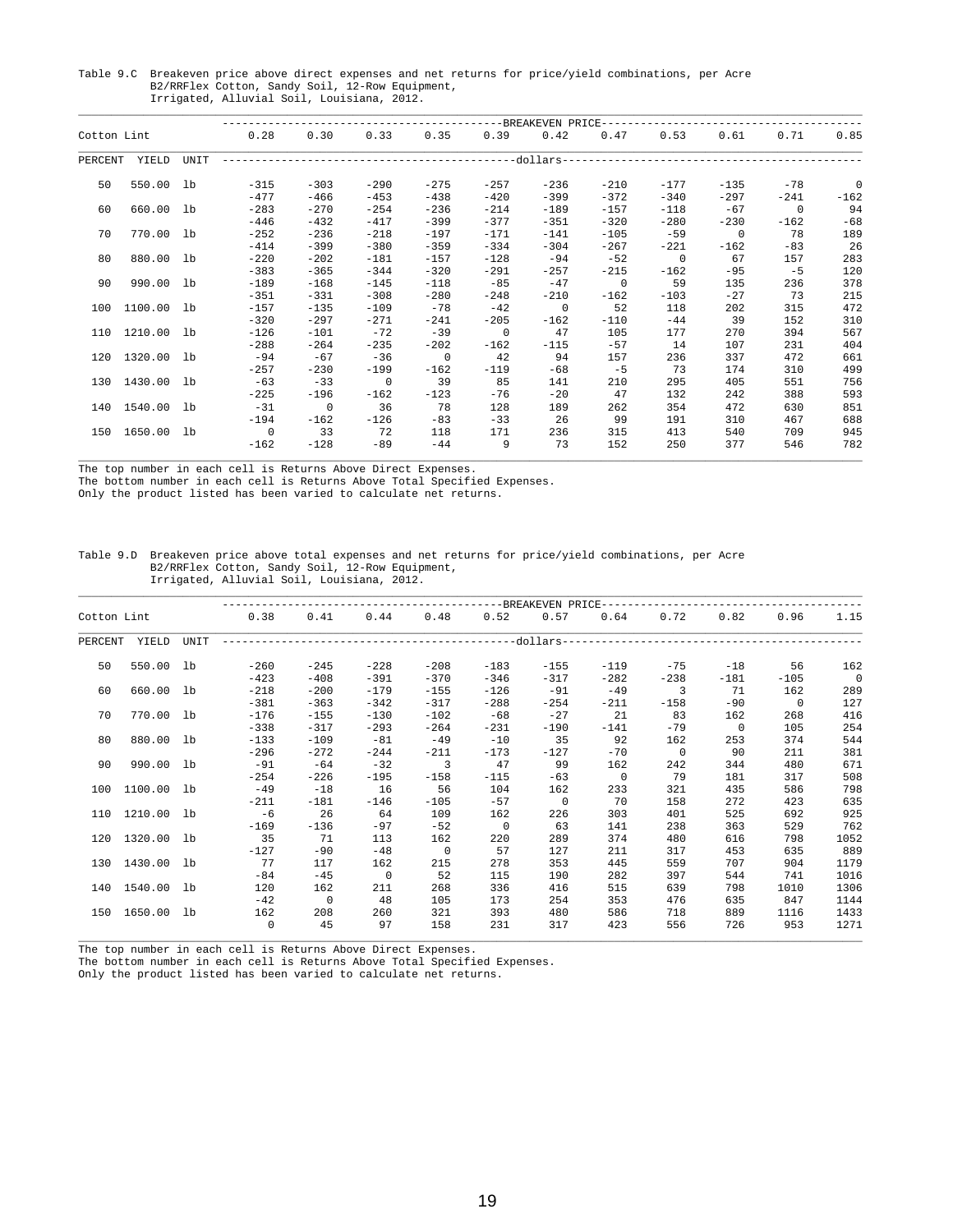#### Table 10.A Estimated costs per Acre RR Soybeans, Stale Seedbed, 8- 38"Row Equipment Alluvial Soils, Louisiana, 2012.

| <b>ITEM</b>              | UNIT                       | PRICE   | QUANTITY | AMOUNT       | YOUR FARM |
|--------------------------|----------------------------|---------|----------|--------------|-----------|
|                          |                            | dollars |          | dollars      |           |
| DIRECT EXPENSES          |                            |         |          |              |           |
| <b>CUSTOM SPRAY</b>      |                            |         |          |              |           |
| App by Air ( 5 gal)      | appl                       | 5.75    | 3.0000   | 17.25        |           |
| App by Air ( 3 gal)      | appl                       | 4.50    | 3.0000   | 13.50        |           |
| HARVEST AIDS             |                            |         |          |              |           |
| Gramoxone Inteon         | OZ                         | 0.25    | 16.0000  | 4.00         |           |
| FERTILIZERS              |                            |         |          |              |           |
| LA Phosphate             | lb                         | 0.70    | 50.0000  | 35.00        |           |
|                          | lb                         |         |          |              |           |
| LA Potash                |                            | 0.51    | 50.0000  | 25.50        |           |
| FUNGICIDES               |                            |         |          |              |           |
| Quadris                  | ΟZ                         | 2.24    | 6.0000   | 13.44        |           |
| Stratego                 | pt                         | 19.31   | 0.6250   | 12.07        |           |
| HERBICIDES               |                            |         |          |              |           |
| Roundup WeatherMax       | $\mathtt{\circ}\mathtt{z}$ | 0.21    | 66.0000  | 13.86        |           |
| $2, 4-D$ Amine 4         | pt                         | 2.01    | 1.0000   | 2.01         |           |
| Valor WP                 | $\circ z$                  | 4.23    | 2.0000   | 8.46         |           |
| Dual II Magnum           | pt                         | 12.25   | 1.0000   | 12.25        |           |
| Flexstar HL              | pt                         | 15.63   | 1.0000   | 15.63        |           |
| INSECTICIDES             |                            |         |          |              |           |
| Brigade EC               | pt                         | 15.10   | 0.7500   | 11.33        |           |
| Orthene 90S              | 1b                         | 3.25    | 0.6000   | 1.95         |           |
| Intrepid 2F              | $\mathtt{\circ}\mathtt{z}$ | 1.79    | 6.0000   | 10.74        |           |
| SEED/PLANTS              |                            |         |          |              |           |
| Soybean Seed RR          | lb                         | 0.98    | 50.0000  | 49.00        |           |
| <b>ADJUVANTS</b>         |                            |         |          |              |           |
| Surfactant               | pt                         | 2.62    | 1.0000   | 2.62         |           |
| <b>CUSTOM FERT/LIME</b>  |                            |         |          |              |           |
| Lime (Spread)            | ton                        | 44.00   | 0.3300   | 14.52        |           |
|                          |                            |         |          |              |           |
| CUSTOM HARVEST/HAUL      |                            |         |          |              |           |
| Haul Soybeans            | bu                         | 0.16    | 40.0000  | 6.40         |           |
| OPERATOR LABOR           |                            |         |          |              |           |
| Harvesters               | hour                       | 15.30   | 0.0851   | 1.30         |           |
| LA Hired Labor           |                            |         |          |              |           |
| Implements               | hour                       | 9.60    | 0.1345   | 1.29         |           |
| Tractors                 | hour                       | 9.60    | 0.4272   | 4.11         |           |
| DIESEL FUEL              |                            |         |          |              |           |
| Tractors                 | gal                        | 3.50    | 4.0612   | 14.22        |           |
| Harvesters               | gal                        | 3.50    | 1.2047   | 4.22         |           |
| REPAIR & MAINTENANCE     |                            |         |          |              |           |
| Implements               | Acre                       | 3.89    | 1.0000   | 3.89         |           |
| Tractors                 | Acre                       | 1.83    | 1.0000   | 1.83         |           |
| Harvesters               | Acre                       | 2.14    | 1.0000   | 2.14         |           |
|                          |                            | 4.90    |          |              |           |
| INTEREST ON OP. CAP.     | Acre                       |         | 1.0000   | 4.90<br>---- |           |
|                          |                            |         |          |              |           |
| TOTAL DIRECT EXPENSES    |                            |         |          | 307.42       |           |
| FIXED EXPENSES           |                            |         |          |              |           |
| Implements               | Acre                       | 6.87    | 1.0000   | 6.87         |           |
| Tractors                 | Acre                       | 11.68   | 1.0000   | 11.68        |           |
| Harvesters               | Acre                       | 8.56    | 1.0000   | 8.56         |           |
|                          |                            |         |          | -----        |           |
| TOTAL FIXED EXPENSES     |                            |         |          | 27.11        |           |
|                          |                            |         |          | ---------    |           |
| TOTAL SPECIFIED EXPENSES |                            |         |          | 334.53       |           |
|                          |                            |         |          |              |           |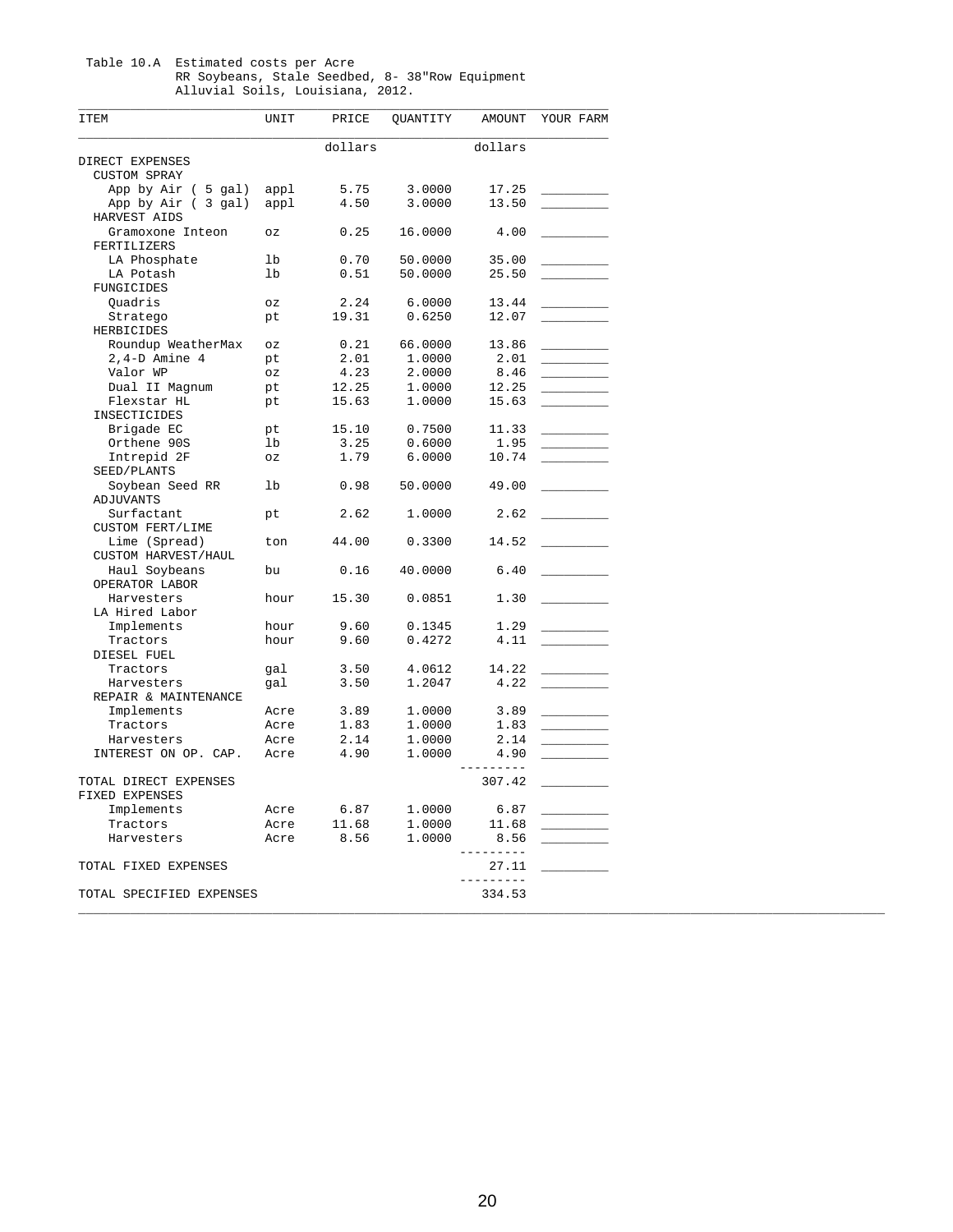## Table 10.B Estimated resource use and costs for field operations, per Acre<br>RR Soybeans, Stale Seedbed, 8- 38 Row Equipment<br>Alluvial Soils, Louisiana, 2012.

|                               |                |                    |              |                           |     | POWER UNIT COST |       | EQUIPMENT COST        |       |       | ALLOC LABOR | OPERATING/DURABLE INPUT |       |                 |                     |
|-------------------------------|----------------|--------------------|--------------|---------------------------|-----|-----------------|-------|-----------------------|-------|-------|-------------|-------------------------|-------|-----------------|---------------------|
| OPERATION/<br>OPERATING INPUT | SIZE/<br>UNIT  | POWER UNIT<br>SIZE | RATE         | PERF TIMES<br><b>OVER</b> | MTH | DIRECT          | FIXED | DIRECT                | FIXED | HOURS | COST        | AMOUNT PRICE            |       | COST            | TOTAL<br>COST       |
|                               |                |                    |              |                           |     |                 |       |                       |       |       |             |                         |       |                 |                     |
|                               |                |                    |              |                           |     |                 |       | ---dollars----------- |       |       | dollars     |                         |       | $-----dollars-$ | -----               |
| Fert Appl (Liquid)            | $8R - 38$      | MFWD 190           | 0.077        | 1.00                      | Oct | 2.97            | 1.98  | 0.90                  | 1.03  | 0.11  | 1.12        |                         |       |                 | 8.00                |
| LA Phosphate                  | lb             |                    |              |                           |     |                 |       |                       |       |       |             | 50.0000                 | 0.70  | 35.00           | 35.00               |
| LA Potash                     | 1 <sub>b</sub> |                    |              |                           |     |                 |       |                       |       |       |             | 50.0000                 | 0.51  | 25.50           | 25.50               |
| Lime (Spread)                 | ton            |                    |              | 0.33                      | Oct |                 |       |                       |       |       |             | 0.3300                  | 44.00 | 14.52           | 14.52               |
| Disk Harrow                   | 28'            | MFWD 225           | 0.070        | 1.00                      | Oct | 3.26            | 2.68  | 0.76                  | 1.64  | 0.07  | 0.67        |                         |       |                 | 9.01                |
| Land Plane                    | $40'$ x $10'$  | MFWD 190           | 0.242        | 0.20                      | Oct | 1.85            | 1.24  | 0.06                  | 0.16  | 0.04  | 0.47        |                         |       |                 | 3.78                |
| Disk Bed (Hipper)Fld 8R-38    |                | MFWD 190           | 0.074        | 1.00                      | Oct | 2.84            | 1.89  | 0.33                  | 0.88  | 0.07  | 0.71        |                         |       |                 | 6.65                |
| Ditcher                       |                | 2WD 130            | 0.020        | 1.00                      | Oct | 0.53            | 0.37  | 0.04                  | 0.05  | 0.02  | 0.19        |                         |       |                 | 1.18                |
| App by Air ( 5 gal)           | appl           |                    |              | 1.00                      | Mar |                 |       |                       |       |       |             | 1,0000                  | 5.75  | 5.75            | 5.75                |
| Roundup WeatherMax            | $\circ z$      |                    |              |                           |     |                 |       |                       |       |       |             | 22.0000                 | 0.21  | 4.62            | 4.62                |
| $2, 4-D$ Amine $4$            | pt             |                    |              |                           |     |                 |       |                       |       |       |             | 1,0000                  | 2.01  | 2.01            | 2.01                |
| Valor WP                      | $\circ z$      |                    |              |                           |     |                 |       |                       |       |       |             | 2.0000                  | 4.23  | 8.46            | 8.46                |
| Plant - Folding               | $8R - 38$      | MFWD 170           |              | $0.074$ 1.00              | May | 2.59            | 2.01  | 0.98                  | 1.91  | 0.14  | 1.44        |                         |       |                 | 8.93                |
| Soybean Seed RR               | lb             |                    |              |                           |     |                 |       |                       |       |       |             | 50.0000                 | 0.98  | 49.00           | 49.00               |
| Ditcher                       |                | 2WD 130            | 0.020        | 1.00                      | May | 0.53            | 0.37  | 0.04                  | 0.05  | 0.02  | 0.19        |                         |       |                 | 1.18                |
| Spray (Broadcast)             | 40'            | MFWD 170           | 0.042        | 1.00                      | May | 1.48            | 1.14  | 0.13                  | 0.15  | 0.06  | 0.61        |                         |       |                 | 3.51                |
| Roundup WeatherMax            | OZ             |                    |              |                           |     |                 |       |                       |       |       |             | 22,0000                 | 0.21  | 4.62            | 4.62                |
| Dual II Magnum                | pt             |                    |              |                           |     |                 |       |                       |       |       |             | 1.0000                  | 12.25 | 12.25           | 12.25               |
| App by Air ( 5 gal)           | appl           |                    |              | 1.00                      | Jun |                 |       |                       |       |       |             | 1,0000                  | 5.75  | 5.75            | 5.75                |
| Roundup WeatherMax            | OZ             |                    |              |                           |     |                 |       |                       |       |       |             | 22.0000                 | 0.21  | 4.62            | 4.62                |
| Flexstar HL                   | pt             |                    |              |                           |     |                 |       |                       |       |       |             | 1.0000                  | 15.63 | 15.63           | 15.63               |
| App by Air (3 gal)            | appl           |                    |              | $1.00$ Jul                |     |                 |       |                       |       |       |             | 1.0000                  | 4.50  | 4.50            | 4.50                |
| Brigade EC                    | pt             |                    |              |                           |     |                 |       |                       |       |       |             | 0.3750                  | 15.10 | 5.66            | 5.66                |
| Ouadris                       | OZ             |                    |              |                           |     |                 |       |                       |       |       |             | 6,0000                  | 2.24  | 13.44           | 13.44               |
| App by Air (3 gal)            | appl           |                    |              | 1.00 Aug                  |     |                 |       |                       |       |       |             | 1.0000                  | 4.50  | 4.50            | 4.50                |
| Orthene 90S                   | 1 <sub>b</sub> |                    |              |                           |     |                 |       |                       |       |       |             | 0.6000                  | 3.25  | 1.95            | 1.95                |
| Stratego                      | pt             |                    |              |                           |     |                 |       |                       |       |       |             | 0.6250                  | 19.31 | 12.07           | 12.07               |
| App by Air ( 3 gal)           | appl           |                    |              | 1.00                      | Aug |                 |       |                       |       |       |             | 1,0000                  | 4.50  | 4.50            | 4.50                |
| Brigade EC                    | pt             |                    |              |                           |     |                 |       |                       |       |       |             | 0.3750                  | 15.10 | 5.66            | 5.66                |
| Intrepid 2F                   | OZ             |                    |              |                           |     |                 |       |                       |       |       |             | 6.0000                  | 1.79  | 10.74           | 10.74               |
| App by Air ( 5 gal)           | appl           |                    |              | 1.00                      | Sep |                 |       |                       |       |       |             | 1.0000                  | 5.75  | 5.75            | 5.75                |
| Gramoxone Inteon              | OZ             |                    |              |                           |     |                 |       |                       |       |       |             | 16,0000                 | 0.25  | 4.00            | 4.00                |
| Surfactant                    | pt             |                    |              |                           |     |                 |       |                       |       |       |             | 1.0000                  | 2.62  | 2.62            | 2.62                |
| Header - Soybean              | 30' Flex       | 275hp              | $0.085$ 1.00 |                           | Oct | 6.36            | 8.56  | 0.65                  | 1.00  | 0.08  | 1.30        |                         |       |                 | 17.87               |
| Haul Soybeans                 | bu             |                    |              | 1.00                      | Oct |                 |       |                       |       |       |             | 40.0000                 | 0.16  | 6.40<br>------- | 6.40<br>$- - - - -$ |
| TOTALS                        |                |                    |              |                           |     | 22.41           | 20.24 | 3.89                  | 6.87  | 0.64  | 6.70        |                         |       | 269.52          | 329.63              |
| INTEREST ON OPERATING CAPITAL |                |                    |              |                           |     |                 |       |                       |       |       |             |                         |       |                 | 4.90                |
| UNALLOCATED LABOR             |                |                    |              |                           |     |                 |       |                       |       |       |             |                         |       |                 | 0.00                |
| TOTAL SPECIFIED COST          |                |                    |              |                           |     |                 |       |                       |       |       |             |                         |       |                 | 334.53              |
|                               |                |                    |              |                           |     |                 |       |                       |       |       |             |                         |       |                 |                     |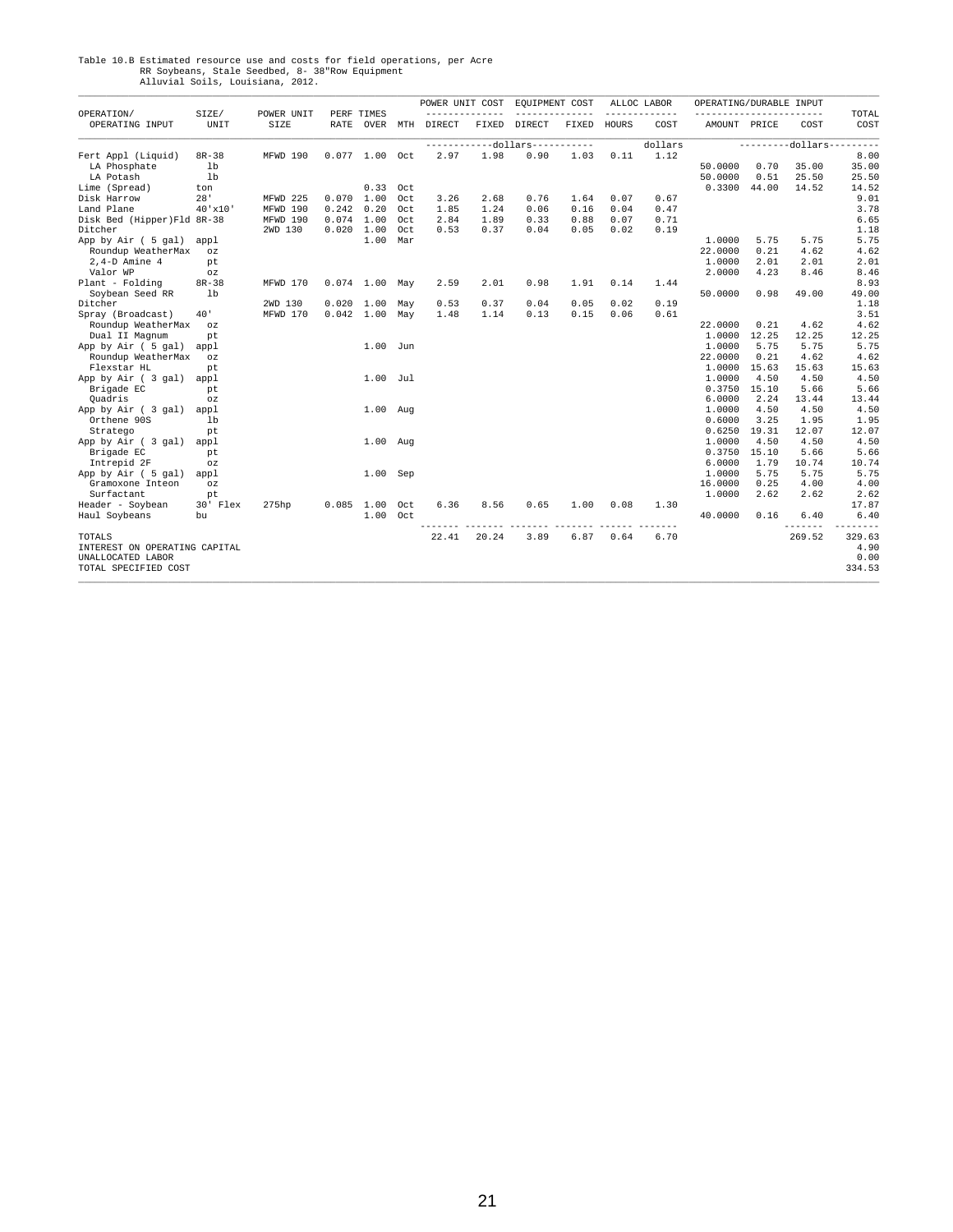Table 10.C Breakeven price above direct expenses and net returns for price/yield combinations, per Acre RR Soybeans, Stale Seedbed, 8- 38"Row Equipment Alluvial Soils, Louisiana, 2012.

|          |          |      |                  |                  |                  |                  |                                | -BREAKEVEN PRICE- |                  |                 |                |                      |                |
|----------|----------|------|------------------|------------------|------------------|------------------|--------------------------------|-------------------|------------------|-----------------|----------------|----------------------|----------------|
| Soybeans |          |      | 5.17             | 5.53             | 5.94             | 6.43             | 7.00                           | 7.68              | 8.52             | 9.56            | 10.91          | 12.70                | 15.20          |
| PERCENT  | YIELD    | UNIT |                  |                  |                  |                  | -------------dollars---------- |                   |                  |                 |                |                      |                |
| 50       | 20.00    | bu   | $-200$           | $-193$           | $-185$           | $-175$           | $-164$                         | $-150$            | $-133$           | $-112$          | $-85$          | $-50$                | $\overline{0}$ |
|          |          |      | $-227$           | $-220$           | $-212$           | $-202$           | $-191$                         | $-177$            | $-160$           | $-139$          | $-113$         | $-77$                | $-27$          |
| 60       | 24.00    | bu   | $-180$<br>$-207$ | $-171$<br>$-199$ | $-162$<br>$-189$ | $-150$<br>$-177$ | $-136$<br>$-163$               | $-120$<br>$-147$  | $-100$<br>$-127$ | $-75$<br>$-102$ | $-42$<br>$-70$ | $\mathbf 0$<br>$-27$ | 60<br>33       |
| 70       | 28.00    | bu   | $-160$           | $-150$           | $-138$           | $-125$           | $-109$                         | $-90$             | $-66$            | $-37$           | $\Omega$       | 50                   | 120            |
|          |          |      | $-187$           | $-177$           | $-166$           | $-152$           | $-136$                         | $-117$            | $-93$            | $-64$           | $-27$          | 23                   | 93             |
| 80       | 32.00    | bu   | $-140$           | $-128$           | $-115$           | $-100$           | $-82$                          | $-60$             | $-33$            | $\mathbf 0$     | 42             | 100                  | 180            |
|          |          |      | $-167$           | $-156$           | $-142$           | $-127$           | $-109$                         | $-87$             | $-60$            | $-27$           | 15             | 73                   | 153            |
| 90       | 36.00    | bu   | $-120$           | $-107$           | $-92$            | $-75$            | $-54$                          | $-30$             | $\mathbf{0}$     | 37              | 85             | 150                  | 240            |
|          |          |      | $-147$           | $-134$           | $-119$           | $-102$           | $-81$                          | $-57$             | $-27$            | 10              | 58             | 123                  | 213            |
| 100      | 40.00    | bu   | $-100$           | $-85$            | $-69$            | $-50$            | $-27$                          | $\Omega$          | 33               | 75              | 128            | 200                  | 300            |
|          |          |      | $-127$           | $-113$           | $-96$            | $-77$            | $-54$                          | $-27$             | 6                | 48              | 101            | 173                  | 273            |
| 110      | 44.00    | bu   | $-80$            | $-64$            | $-46$            | $-25$            | $\mathbf 0$                    | 30                | 66               | 112             | 171            | 250                  | 361            |
|          |          |      | $-107$           | $-91$            | $-73$            | $-52$            | $-27$                          | $\overline{a}$    | 39               | 85              | 144            | 223                  | 334            |
| 120      | 48.00    | bu   | $-60$            | $-42$            | $-23$            | $\mathbf 0$      | 27                             | 60                | 100              | 150             | 214            | 300                  | 421            |
|          |          |      | $-87$            | $-70$            | $-50$            | $-27$            | 0                              | 33                | 73               | 123             | 187            | 273                  | 394            |
| 130      | 52.00    | bu   | $-40$            | $-21$            | $\Omega$         | 25               | 54                             | 90                | 133              | 188             | 257            | 351                  | 481            |
|          |          |      | $-67$            | $-48$            | $-27$            | $-2$             | 27                             | 63                | 106              | 160             | 230            | 324                  | 454            |
| 140      | 56.00    | bu   | $-20$            | $\Omega$         | 23               | 50               | 82                             | 120               | 167              | 225             | 300            | 401                  | 541            |
|          |          |      | $-47$            | $-27$            | $-3$             | 23               | 54                             | 93                | 140              | 198             | 273            | 374                  | 514            |
| 150      | 60.00 bu |      | $\mathbf 0$      | 21               | 46               | 75               | 109                            | 150               | 200              | 263             | 343            | 451                  | 601            |
|          |          |      | $-27$            | $-5$             | 19               | 48               | 82                             | 123               | 173              | 236             | 316            | 424                  | 574            |

\_\_\_\_\_\_\_\_\_\_\_\_\_\_\_\_\_\_\_\_\_\_\_\_\_\_\_\_\_\_\_\_\_\_\_\_\_\_\_\_\_\_\_\_\_\_\_\_\_\_\_\_\_\_\_\_\_\_\_\_\_\_\_\_\_\_\_\_\_\_\_\_\_\_\_\_\_\_\_\_\_\_\_\_\_\_\_\_\_\_\_\_\_\_\_\_\_\_\_\_\_\_\_\_\_\_\_\_\_\_\_\_\_\_\_\_\_\_\_\_ The top number in each cell is Returns Above Direct Expenses. The bottom number in each cell is Returns Above Total Specified Expenses.

Only the product listed has been varied to calculate net returns.

Table 10.D Breakeven price above total expenses and net returns for price/yield combinations, per Acre RR Soybeans, Stale Seedbed, 8- 38"Row Equipment Alluvial Soils, Louisiana, 2012.

|          |          |      |                   |                  |                       |                  |                   | -BREAKEVEN PRICE  |                    |                   |                |                |                    |
|----------|----------|------|-------------------|------------------|-----------------------|------------------|-------------------|-------------------|--------------------|-------------------|----------------|----------------|--------------------|
| Soybeans |          |      | 5.62              | 6.01             | 6.47                  | 6.99             | 7.61              | 8.36              | 9.27               | 10.41             | 11.87          | 13.83          | 16.56              |
| PERCENT  | YIELD    | UNIT |                   |                  |                       |                  | $----dollars--$   |                   |                    |                   |                |                |                    |
| 50       | 20.00 bu |      | $-191$<br>$-218$  | $-183$<br>$-210$ | $-174$<br>$-201$      | $-164$<br>$-191$ | $-151$<br>$-178$  | $-136$<br>$-164$  | $-118$<br>$-145$   | $-95$<br>$-123$   | $-66$<br>$-93$ | $-27$<br>$-54$ | 27<br>$\mathbf{0}$ |
| 60       | 24.00    | bu   | $-169$<br>$-196$  | $-160$<br>$-187$ | $-149$<br>$-176$      | $-136$<br>$-164$ | $-122$<br>$-149$  | $-104$<br>$-131$  | $-82$<br>$-109$    | $-54$<br>$-82$    | $-19$<br>$-46$ | 27<br>0        | 92<br>65           |
| 70       | 28.00    | bu   | $-147$<br>$-174$  | $-136$<br>$-164$ | $-124$<br>$-151$      | $-109$<br>$-136$ | $-92$<br>$-119$   | $-71$<br>$-98$    | $-45$<br>$-72$     | $-13$<br>$-41$    | 27<br>$\Omega$ | 81<br>54       | 158<br>131         |
| 80       | 32.00    | bu   | $-125$<br>$-153$  | $-113$<br>$-140$ | $-99$<br>$-126$       | $-82$<br>$-109$  | $-62$<br>$-89$    | $-38$<br>$-65$    | $-9$<br>$-36$      | 27<br>$\mathbf 0$ | 73<br>46       | 136<br>109     | 223<br>196         |
| 90       | 36.00 bu |      | $-104$<br>$-131$  | $-90$<br>$-117$  | $-73$<br>$-100$       | $-54$<br>$-82$   | $-32$<br>$-59$    | $-5$<br>$-32$     | 27<br>$\mathbf{0}$ | 68<br>41          | 120<br>93      | 191<br>164     | 289<br>262         |
| 100      | 40.00    | bu   | $-82$<br>$-109$   | $-66$<br>$-93$   | $-48$<br>$-75$        | $-27$<br>$-54$   | $-2$<br>$-29$     | 27<br>$\mathbf 0$ | 63<br>36           | 109<br>82         | 167<br>140     | 245<br>218     | 355<br>328         |
| 110      | 44.00    | bu   | $-60$<br>$-87$    | $-43$<br>$-70$   | $-23$<br>$-50$        | $-0$<br>$-27$    | 27<br>$\mathbf 0$ | 59<br>32          | 100<br>72          | 150<br>123        | 214<br>187     | 300<br>273     | 420<br>393         |
| 120      | 48.00 bu |      | $-38$<br>$-65$    | $-19$<br>$-46$   | $\mathbf{1}$<br>$-25$ | 27<br>$\Omega$   | 56<br>29          | 92<br>65          | 136<br>109         | 191<br>164        | 261<br>234     | 355<br>328     | 486<br>459         |
| 130      | 52.00 bu |      | $-16$<br>$-43$    | 3<br>$-23$       | 27<br>$\mathbf 0$     | 54<br>27         | 86<br>59          | 125<br>98         | 172<br>145         | 232<br>205        | 308<br>281     | 409<br>382     | 552<br>524         |
| 140      | 56.00    | bu   | 5<br>$-21$        | 27<br>$\Omega$   | 52<br>25              | 81<br>54         | 116<br>89         | 158<br>131        | 209<br>182         | 273<br>246        | 355<br>328     | 464<br>437     | 617<br>590         |
| 150      | 60.00 bu |      | 27<br>$\mathbf 0$ | 50<br>23         | 77<br>50              | 109<br>82        | 146<br>119        | 191<br>164        | 245<br>218         | 314<br>287        | 402<br>374     | 519<br>492     | 683<br>656         |

\_\_\_\_\_\_\_\_\_\_\_\_\_\_\_\_\_\_\_\_\_\_\_\_\_\_\_\_\_\_\_\_\_\_\_\_\_\_\_\_\_\_\_\_\_\_\_\_\_\_\_\_\_\_\_\_\_\_\_\_\_\_\_\_\_\_\_\_\_\_\_\_\_\_\_\_\_\_\_\_\_\_\_\_\_\_\_\_\_\_\_\_\_\_\_\_\_\_\_\_\_\_\_\_\_\_\_\_\_\_\_\_\_\_\_\_\_\_\_\_ The top number in each cell is Returns Above Direct Expenses. The bottom number in each cell is Returns Above Total Specified Expenses.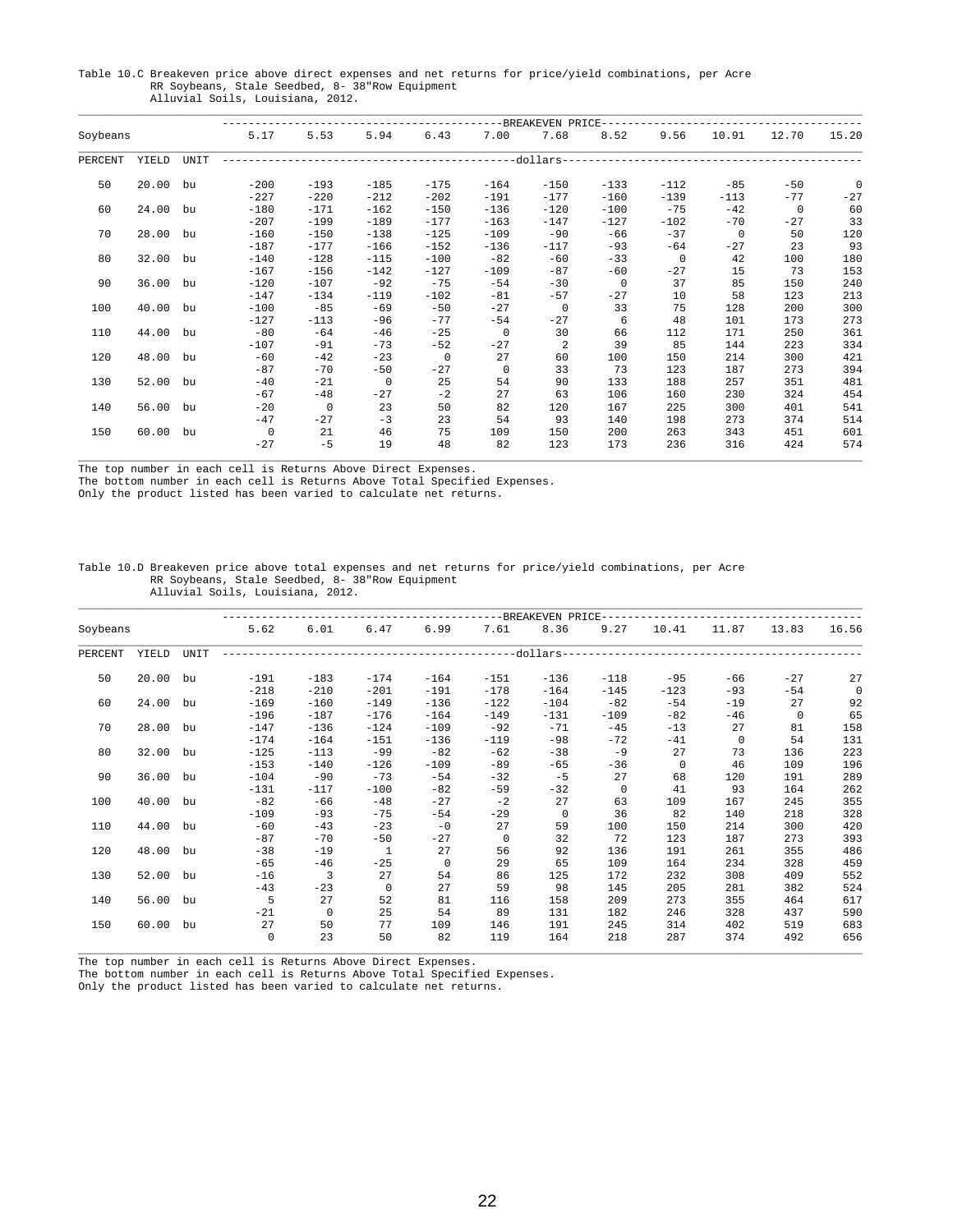#### Table 11.A Estimated costs per Acre RR Soybeans, Stale Seedbed, 8-38" Row Equipment Irrigated, Alluvial Soils, Louisiana, 2012.

| UNIT                       | PRICE                                                                                                                                                                                 | QUANTITY                                                                                                                                             | AMOUNT                                                                                                                                                                                | YOUR FARM                                                                                                                                                                                                                                   |
|----------------------------|---------------------------------------------------------------------------------------------------------------------------------------------------------------------------------------|------------------------------------------------------------------------------------------------------------------------------------------------------|---------------------------------------------------------------------------------------------------------------------------------------------------------------------------------------|---------------------------------------------------------------------------------------------------------------------------------------------------------------------------------------------------------------------------------------------|
|                            |                                                                                                                                                                                       |                                                                                                                                                      |                                                                                                                                                                                       |                                                                                                                                                                                                                                             |
|                            |                                                                                                                                                                                       |                                                                                                                                                      |                                                                                                                                                                                       |                                                                                                                                                                                                                                             |
|                            |                                                                                                                                                                                       |                                                                                                                                                      |                                                                                                                                                                                       |                                                                                                                                                                                                                                             |
| appl                       | 5.75                                                                                                                                                                                  | 2.0000                                                                                                                                               | 11.50                                                                                                                                                                                 |                                                                                                                                                                                                                                             |
| appl                       | 4.50                                                                                                                                                                                  |                                                                                                                                                      |                                                                                                                                                                                       |                                                                                                                                                                                                                                             |
| $\mathtt{\circ}\mathtt{z}$ | 0.25                                                                                                                                                                                  | 16.0000                                                                                                                                              | 4.00                                                                                                                                                                                  |                                                                                                                                                                                                                                             |
|                            |                                                                                                                                                                                       |                                                                                                                                                      |                                                                                                                                                                                       |                                                                                                                                                                                                                                             |
| lb                         |                                                                                                                                                                                       | 50.0000                                                                                                                                              |                                                                                                                                                                                       |                                                                                                                                                                                                                                             |
| lb                         |                                                                                                                                                                                       |                                                                                                                                                      |                                                                                                                                                                                       |                                                                                                                                                                                                                                             |
|                            |                                                                                                                                                                                       |                                                                                                                                                      |                                                                                                                                                                                       |                                                                                                                                                                                                                                             |
|                            |                                                                                                                                                                                       |                                                                                                                                                      |                                                                                                                                                                                       |                                                                                                                                                                                                                                             |
|                            |                                                                                                                                                                                       |                                                                                                                                                      |                                                                                                                                                                                       |                                                                                                                                                                                                                                             |
|                            |                                                                                                                                                                                       |                                                                                                                                                      |                                                                                                                                                                                       |                                                                                                                                                                                                                                             |
|                            |                                                                                                                                                                                       |                                                                                                                                                      |                                                                                                                                                                                       |                                                                                                                                                                                                                                             |
|                            |                                                                                                                                                                                       |                                                                                                                                                      |                                                                                                                                                                                       |                                                                                                                                                                                                                                             |
|                            |                                                                                                                                                                                       |                                                                                                                                                      |                                                                                                                                                                                       |                                                                                                                                                                                                                                             |
|                            |                                                                                                                                                                                       |                                                                                                                                                      |                                                                                                                                                                                       |                                                                                                                                                                                                                                             |
|                            |                                                                                                                                                                                       |                                                                                                                                                      |                                                                                                                                                                                       |                                                                                                                                                                                                                                             |
|                            |                                                                                                                                                                                       |                                                                                                                                                      |                                                                                                                                                                                       |                                                                                                                                                                                                                                             |
|                            |                                                                                                                                                                                       |                                                                                                                                                      |                                                                                                                                                                                       |                                                                                                                                                                                                                                             |
|                            |                                                                                                                                                                                       |                                                                                                                                                      |                                                                                                                                                                                       |                                                                                                                                                                                                                                             |
|                            |                                                                                                                                                                                       |                                                                                                                                                      |                                                                                                                                                                                       |                                                                                                                                                                                                                                             |
|                            |                                                                                                                                                                                       |                                                                                                                                                      |                                                                                                                                                                                       |                                                                                                                                                                                                                                             |
|                            |                                                                                                                                                                                       |                                                                                                                                                      |                                                                                                                                                                                       |                                                                                                                                                                                                                                             |
|                            |                                                                                                                                                                                       |                                                                                                                                                      |                                                                                                                                                                                       |                                                                                                                                                                                                                                             |
|                            |                                                                                                                                                                                       |                                                                                                                                                      |                                                                                                                                                                                       |                                                                                                                                                                                                                                             |
|                            |                                                                                                                                                                                       |                                                                                                                                                      |                                                                                                                                                                                       |                                                                                                                                                                                                                                             |
|                            |                                                                                                                                                                                       |                                                                                                                                                      |                                                                                                                                                                                       |                                                                                                                                                                                                                                             |
| ton                        |                                                                                                                                                                                       |                                                                                                                                                      |                                                                                                                                                                                       |                                                                                                                                                                                                                                             |
|                            |                                                                                                                                                                                       |                                                                                                                                                      |                                                                                                                                                                                       |                                                                                                                                                                                                                                             |
| bu                         |                                                                                                                                                                                       |                                                                                                                                                      |                                                                                                                                                                                       |                                                                                                                                                                                                                                             |
|                            |                                                                                                                                                                                       |                                                                                                                                                      |                                                                                                                                                                                       |                                                                                                                                                                                                                                             |
| hour                       | 15.30                                                                                                                                                                                 | 0.0851                                                                                                                                               | 1.30                                                                                                                                                                                  |                                                                                                                                                                                                                                             |
|                            |                                                                                                                                                                                       |                                                                                                                                                      |                                                                                                                                                                                       |                                                                                                                                                                                                                                             |
| hour                       | 9.60                                                                                                                                                                                  | 0.0062                                                                                                                                               | 0.06                                                                                                                                                                                  |                                                                                                                                                                                                                                             |
|                            |                                                                                                                                                                                       |                                                                                                                                                      |                                                                                                                                                                                       |                                                                                                                                                                                                                                             |
| hour                       | 9.60                                                                                                                                                                                  | 0.1345                                                                                                                                               | 1.29                                                                                                                                                                                  |                                                                                                                                                                                                                                             |
| hour                       | 9.60                                                                                                                                                                                  | 0.7203                                                                                                                                               | 6.92                                                                                                                                                                                  |                                                                                                                                                                                                                                             |
|                            |                                                                                                                                                                                       |                                                                                                                                                      |                                                                                                                                                                                       |                                                                                                                                                                                                                                             |
| hour                       | 9.60                                                                                                                                                                                  | 0.1500                                                                                                                                               | 1.44                                                                                                                                                                                  |                                                                                                                                                                                                                                             |
|                            |                                                                                                                                                                                       |                                                                                                                                                      |                                                                                                                                                                                       |                                                                                                                                                                                                                                             |
| gal                        | 3.50                                                                                                                                                                                  | 6.8886                                                                                                                                               | 24.12                                                                                                                                                                                 |                                                                                                                                                                                                                                             |
| gal                        | 3.50                                                                                                                                                                                  | 1.2047                                                                                                                                               | 4.22                                                                                                                                                                                  |                                                                                                                                                                                                                                             |
| gal                        | 3.50                                                                                                                                                                                  | 4.8877                                                                                                                                               | 17.10                                                                                                                                                                                 |                                                                                                                                                                                                                                             |
|                            |                                                                                                                                                                                       |                                                                                                                                                      |                                                                                                                                                                                       |                                                                                                                                                                                                                                             |
| Acre                       | 4.24                                                                                                                                                                                  | 1.0000                                                                                                                                               |                                                                                                                                                                                       |                                                                                                                                                                                                                                             |
| Acre                       | 2.99                                                                                                                                                                                  |                                                                                                                                                      |                                                                                                                                                                                       |                                                                                                                                                                                                                                             |
| Acre                       | 2.14                                                                                                                                                                                  | 1.0000                                                                                                                                               | 2.14                                                                                                                                                                                  |                                                                                                                                                                                                                                             |
| Acre                       | 4.36                                                                                                                                                                                  | 1.0000                                                                                                                                               | 4.36                                                                                                                                                                                  |                                                                                                                                                                                                                                             |
| Acre                       | 5.48                                                                                                                                                                                  | 1.0000                                                                                                                                               | 5.48                                                                                                                                                                                  |                                                                                                                                                                                                                                             |
|                            |                                                                                                                                                                                       |                                                                                                                                                      |                                                                                                                                                                                       |                                                                                                                                                                                                                                             |
|                            |                                                                                                                                                                                       |                                                                                                                                                      | 352.13                                                                                                                                                                                |                                                                                                                                                                                                                                             |
|                            |                                                                                                                                                                                       |                                                                                                                                                      |                                                                                                                                                                                       |                                                                                                                                                                                                                                             |
| Acre                       | 7.84                                                                                                                                                                                  | 1.0000                                                                                                                                               | 7.84                                                                                                                                                                                  |                                                                                                                                                                                                                                             |
| Acre                       | 19.07                                                                                                                                                                                 | 1.0000                                                                                                                                               | 19.07                                                                                                                                                                                 |                                                                                                                                                                                                                                             |
| Acre                       | 8.56                                                                                                                                                                                  | 1.0000                                                                                                                                               | 8.56                                                                                                                                                                                  |                                                                                                                                                                                                                                             |
| Acre                       | 48.19                                                                                                                                                                                 | 1.0000                                                                                                                                               | 48.19                                                                                                                                                                                 |                                                                                                                                                                                                                                             |
|                            |                                                                                                                                                                                       |                                                                                                                                                      |                                                                                                                                                                                       |                                                                                                                                                                                                                                             |
|                            |                                                                                                                                                                                       |                                                                                                                                                      |                                                                                                                                                                                       |                                                                                                                                                                                                                                             |
|                            |                                                                                                                                                                                       |                                                                                                                                                      |                                                                                                                                                                                       |                                                                                                                                                                                                                                             |
|                            |                                                                                                                                                                                       |                                                                                                                                                      |                                                                                                                                                                                       |                                                                                                                                                                                                                                             |
|                            | $\circ z$<br>pt<br>$\mathtt{\circ}\mathtt{z}$<br>pt<br>$\mathtt{\circ}\mathtt{z}$<br>pt<br>pt<br>pt<br>lb<br>$\mathtt{\circ}\mathtt{z}$<br>ft<br>lb<br>pt<br>TOTAL SPECIFIED EXPENSES | dollars<br>0.70<br>0.51<br>2.24<br>19.31<br>0.21<br>2.01<br>4.23<br>12.25<br>15.63<br>15.10<br>3.25<br>1.79<br>0.20<br>0.98<br>2.62<br>44.00<br>0.16 | 4.0000<br>50.0000<br>6.0000<br>0.6250<br>66.0000<br>1.0000<br>2.0000<br>1.0000<br>1.0000<br>0.7500<br>0.6000<br>6.0000<br>33.0000<br>50.0000<br>1.0000<br>0.3300<br>50.0000<br>1,0000 | dollars<br>18.00<br>35.00<br>25.50<br>13.44<br>12.07<br>13.86<br>2.01<br>8.46<br>12.25<br>15.63<br>11.33<br>1.95<br>10.74<br>6.60<br>49.00<br>2.62<br>14.52<br>8.00<br>4.24<br>2.99<br>---------<br>----------<br>83.66<br>------<br>435.79 |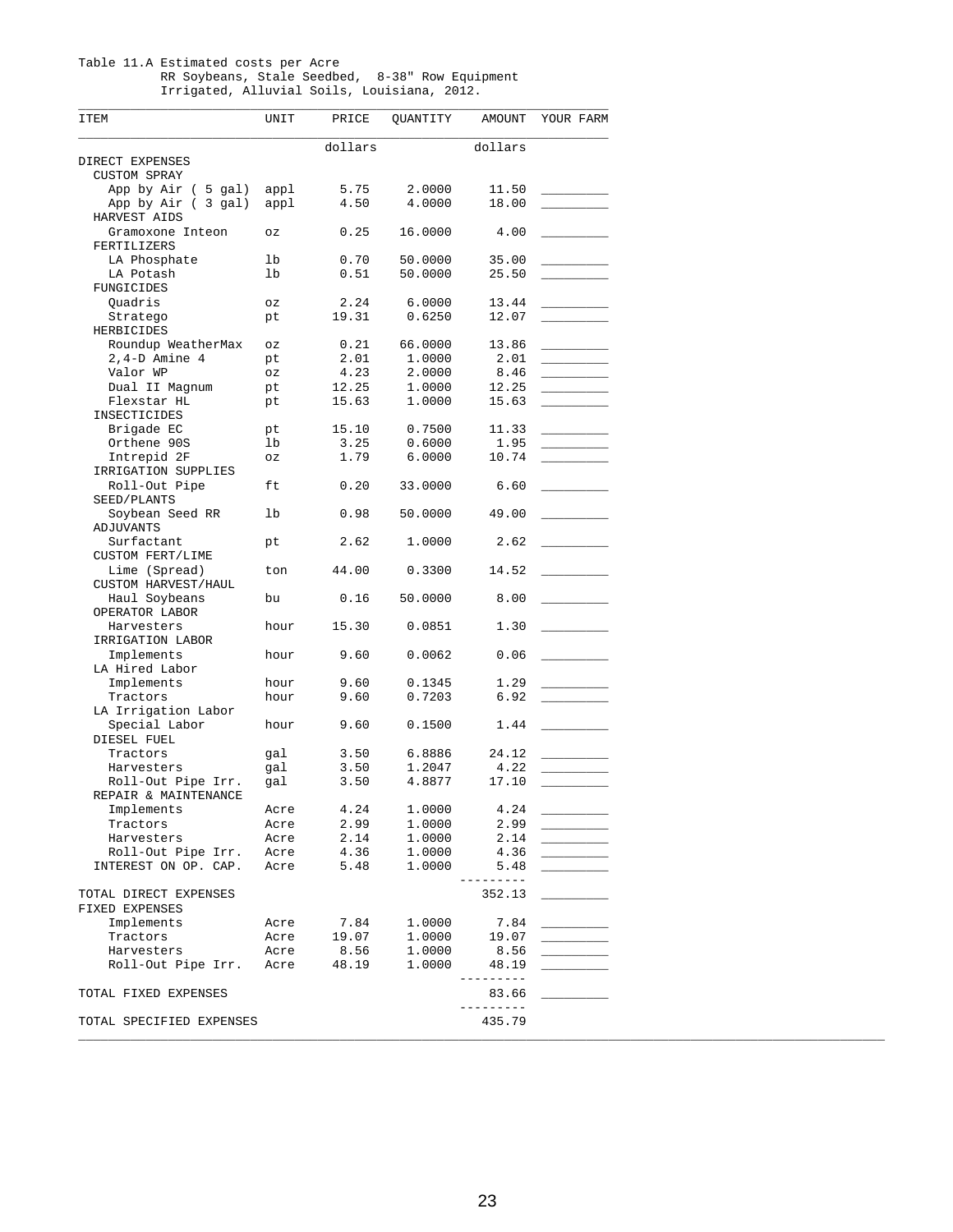# Table 11.B Estimated resource use and costs for field operations, per Acre<br>RR Soybeans, Stale Seedbed, 8-38" Row Equipment<br>Irrigated, Alluvial Soils, Louisiana, 2012.

|                                                              |                |            |              |            |     | POWER UNIT COST |       | EQUIPMENT COST                 |       |       | ALLOC LABOR   | OPERATING/DURABLE INPUT |                    |                   |                        |
|--------------------------------------------------------------|----------------|------------|--------------|------------|-----|-----------------|-------|--------------------------------|-------|-------|---------------|-------------------------|--------------------|-------------------|------------------------|
| OPERATION/                                                   | SIZE/          | POWER UNIT |              | PERF TIMES |     |                 |       |                                |       |       |               |                         | ------------------ |                   | TOTAL                  |
| OPERATING INPUT                                              | UNIT           | SIZE       | RATE         | OVER       | MTH | DIRECT          | FIXED | DIRECT                         | FIXED | HOURS | COST          | AMOUNT PRICE            |                    | COST              | COST                   |
|                                                              |                |            |              |            |     |                 |       | ------------dollars----------- |       |       | dollars       |                         |                    | $-----dollars---$ | $- - - - -$            |
| Lime (Spread)                                                | ton            |            |              | 0.33       | Oct |                 |       |                                |       |       |               | 0.3300                  | 44.00              | 14.52             | 14.52                  |
| Fert Appl (Liquid)                                           | $8R - 38$      | MFWD 190   | 0.077        | 1.00       | Oct | 2.97            | 1.98  | 0.90                           | 1.03  | 0.11  | 1.12          |                         |                    |                   | 8.00                   |
| LA Phosphate                                                 | 1 <sub>b</sub> |            |              |            |     |                 |       |                                |       |       |               | 50.0000                 | 0.70               | 35.00             | 35.00                  |
| LA Potash                                                    | 1 <sub>b</sub> |            |              |            |     |                 |       |                                |       |       |               | 50.0000                 | 0.51               | 25.50             | 25.50                  |
| Disk Harrow                                                  | 28'            | MFWD 225   | 0.070        | 1.00       | Oct | 3.26            | 2.68  | 0.76                           | 1.64  | 0.07  | 0.67          |                         |                    |                   | 9.01                   |
| Land Plane                                                   | 40'x10'        | MFWD 190   | 0.242        | 0.20       | Oct | 1.85            | 1.24  | 0.06                           | 0.16  | 0.04  | 0.47          |                         |                    |                   | 3.78                   |
| Disk Bed (Hipper)Rdg 8R-38                                   |                | MFWD 190   | 0.074        | 1.00       | Oct | 2.84            | 1.89  | 0.28                           | 0.75  | 0.07  | 0.71          |                         |                    |                   | 6.47                   |
| Ditcher                                                      |                | 2WD 130    | 0.020        | 1.00       | Oct | 0.53            | 0.37  | 0.04                           | 0.05  | 0.02  | 0.19          |                         |                    |                   | 1.18                   |
| App by Air ( 5 gal)                                          | appl           |            |              | 1.00       | Mar |                 |       |                                |       |       |               | 1,0000                  | 5.75               | 5.75              | 5.75                   |
| Roundup WeatherMax                                           | OZ             |            |              |            |     |                 |       |                                |       |       |               | 22.0000                 | 0.21               | 4.62              | 4.62                   |
| $2, 4-D$ Amine $4$                                           | pt             |            |              |            |     |                 |       |                                |       |       |               | 1.0000                  | 2.01               | 2.01              | 2.01                   |
| Valor WP                                                     | $\circ z$      |            |              |            |     |                 |       |                                |       |       |               | 2.0000                  | 4.23               | 8.46              | 8.46                   |
| Plant - Folding                                              | $8R - 38$      | MFWD 170   | $0.074$ 1.00 |            | May | 2.59            | 2.01  | 0.98                           | 1.91  | 0.14  | 1.44          |                         |                    |                   | 8.93                   |
| Soybean Seed RR                                              | lb             |            |              |            |     |                 |       |                                |       |       |               | 50.0000                 | 0.98               | 49.00             | 49.00                  |
| Ditcher                                                      |                | 2WD 130    | 0.020        | 1.00       | May | 0.53            | 0.37  | 0.04                           | 0.05  | 0.02  | 0.19          |                         |                    |                   | 1.18                   |
| Spray (Broadcast)                                            | 40'            | MFWD 170   | 0.042        | 1.00       | May | 1.48            | 1.14  | 0.13                           | 0.15  | 0.06  | 0.61          |                         |                    |                   | 3.51                   |
| Roundup WeatherMax                                           | OZ             |            |              |            |     |                 |       |                                |       |       |               | 22,0000                 | 0.21               | 4.62              | 4.62                   |
| Dual II Magnum                                               | pt             |            |              |            |     |                 |       |                                |       |       |               | 1,0000                  | 12.25              | 12.25             | 12.25                  |
| App by Air ( 5 gal)                                          | appl           |            |              | 1.00       | Jun |                 |       |                                |       |       |               | 1,0000                  | 5.75               | 5.75              | 5.75                   |
| Roundup WeatherMax                                           | OZ             |            |              |            |     |                 |       |                                |       |       |               | 22.0000                 | 0.21               | 4.62              | 4.62                   |
| Flexstar HL                                                  | pt             |            |              |            |     |                 |       |                                |       |       |               | 1.0000                  | 15.63              | 15.63             | 15.63                  |
| App by Air (3 gal)                                           | appl           |            |              | 1.00       | Jul |                 |       |                                |       |       |               | 1.0000                  | 4.50               | 4.50              | 4.50                   |
| Brigade EC                                                   | pt             |            |              |            |     |                 |       |                                |       |       |               | 0.3750                  | 15.10              | 5.66              | 5.66                   |
| Ouadris                                                      | OZ             |            |              |            |     |                 |       |                                |       |       |               | 6,0000                  | 2.24               | 13.44             | 13.44                  |
| App by Air ( 3 gal)                                          | appl           |            |              | 1.00 Aug   |     |                 |       |                                |       |       |               | 1,0000                  | 4.50               | 4.50              | 4.50                   |
| Orthene 90S                                                  | 1 <sub>b</sub> |            |              |            |     |                 |       |                                |       |       |               | 0.6000                  | 3.25               | 1.95              | 1.95                   |
| Stratego                                                     | pt             |            |              |            |     |                 |       |                                |       |       |               | 0.6250                  | 19.31              | 12.07             | 12.07                  |
| App by Air ( 3 gal)                                          | appl           |            |              | $1.00$ Aug |     |                 |       |                                |       |       |               | 1.0000                  | 4.50               | 4.50              | 4.50                   |
| Brigade EC                                                   | pt             |            |              |            |     |                 |       |                                |       |       |               | 0.3750                  | 15.10              | 5.66              | 5.66                   |
| Intrepid 2F                                                  | OZ             |            |              |            |     |                 |       |                                |       |       |               | 6.0000                  | 1.79               | 10.74             | 10.74                  |
| App by Air ( 3 gal)                                          | appl           |            |              | 1.00       | Sep |                 |       |                                |       |       |               | 1,0000                  | 4.50               | 4.50              | 4.50                   |
| Gramoxone Inteon                                             | OZ             |            |              |            |     |                 |       |                                |       |       |               | 16.0000                 | 0.25               | 4.00              | 4.00                   |
| Surfactant                                                   | pt             |            |              |            |     |                 |       |                                |       |       |               | 1.0000                  | 2.62               | 2.62              | 2.62                   |
| Header - Soybean                                             | 30' Flex       | 275hp      | $0.085$ 1.00 |            | Oct | 6.36            | 8.56  | 0.65                           | 1.00  | 0.08  | 1.30          |                         |                    |                   | 17.87                  |
| Haul Soybeans                                                | bu             |            |              | 1.00       | Oct |                 |       |                                |       |       |               | 50.0000                 | 0.16               | 8.00              | 8.00                   |
| Roll-Out Pipe Irr.                                           | Acre           |            |              |            | Jul | 11.06           | 7.39  | 21.86                          | 49.29 | 0.44  | 4.31<br>----- | 1,0000                  |                    | 6.60<br>-------   | 100.51<br>$- - - -$    |
| TOTALS<br>INTEREST ON OPERATING CAPITAL<br>UNALLOCATED LABOR |                |            |              |            |     | 33.47           | 27.63 | 25.70                          | 56.03 | 1.09  | 11.01         |                         |                    | 276.47            | 430.31<br>5.48<br>0.00 |
| TOTAL SPECIFIED COST                                         |                |            |              |            |     |                 |       |                                |       |       |               |                         |                    |                   | 435.79                 |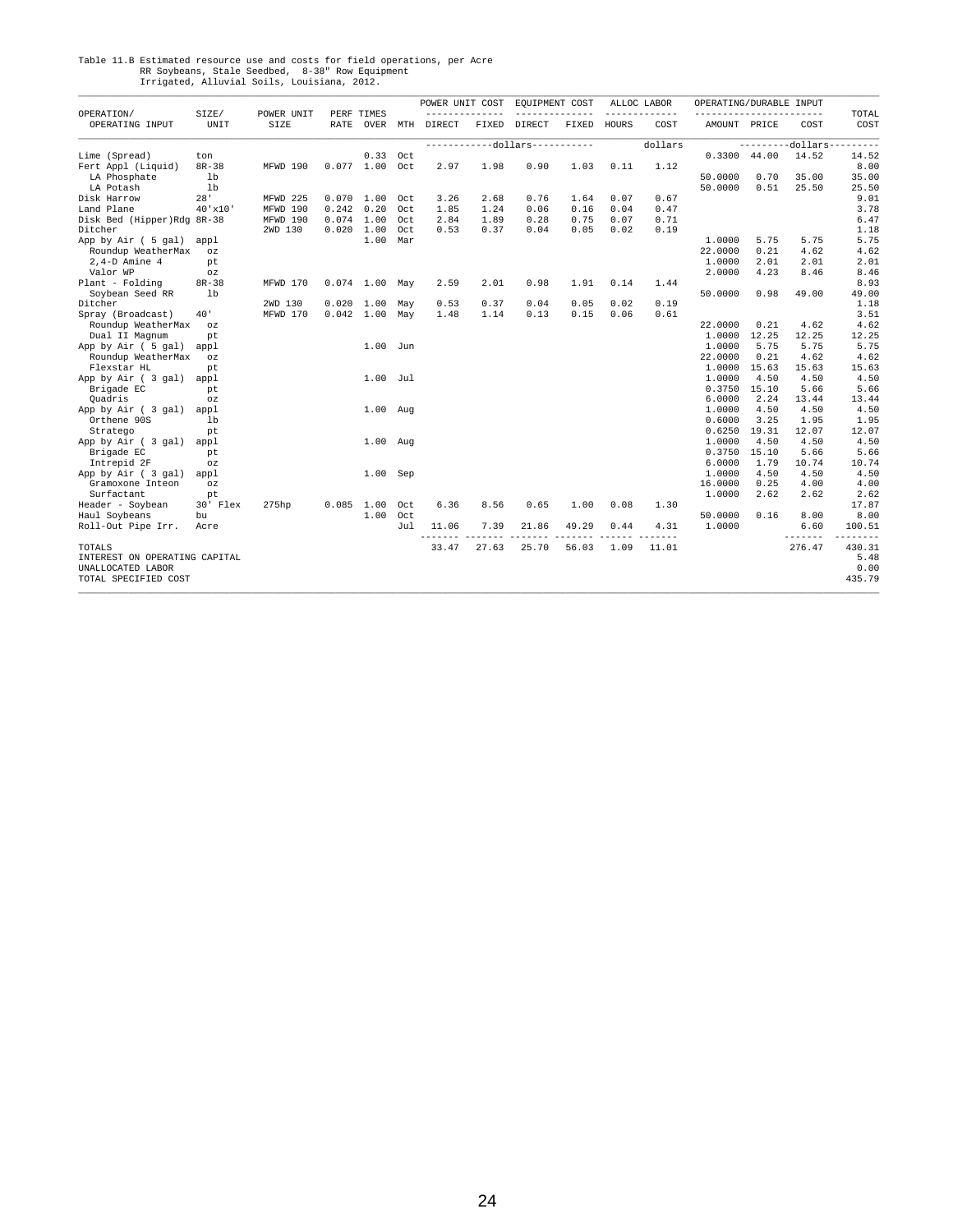Table 11.C Breakeven price above direct expenses and net returns for price/yield combinations, per Acre RR Soybeans, Stale Seedbed, 8-38" Row Equipment Irrigated, Alluvial Soils, Louisiana, 2012.

|          |          |      |                |                |                |                |                | -BREAKEVEN PRICE- |              |                |          |             |                |
|----------|----------|------|----------------|----------------|----------------|----------------|----------------|-------------------|--------------|----------------|----------|-------------|----------------|
| Soybeans |          |      | 4.74           | 5.07           | 5.45           | 5.89           | 6.41           | 7.04              | 7.80         | 8.76           | 9.99     | 11.63       | 13.92          |
| PERCENT  | YIELD    | UNIT |                |                |                |                | $- - - - - -$  | -dollars-         |              |                |          |             |                |
| 50       | 25.00    | bu   | $-229$         | $-221$         | $-211$         | $-200$         | $-187$         | $-172$            | $-152$       | $-129$         | $-98$    | $-57$       | $\overline{0}$ |
|          |          |      | $-313$         | $-304$         | $-295$         | $-284$         | $-2.71$        | $-255$            | $-236$       | $-212$         | $-181$   | $-141$      | $-83$          |
| 60       | 30.00    | bu   | $-206$         | $-196$         | $-185$         | $-172$         | $-156$         | $-137$            | $-114$       | $-86$          | $-49$    | $\mathbf 0$ | 68             |
|          |          |      | $-290$         | $-280$         | $-268$         | $-255$         | $-240$         | $-221$            | $-198$       | $-169$         | $-132$   | $-83$       | $-14$          |
| 70       | 35.00    | bu   | $-183$         | $-172$         | $-158$         | $-143$         | $-125$         | $-103$            | $-76$        | $-43$          | $\Omega$ | 57          | 137            |
|          |          |      | $-267$         | $-255$         | $-242$         | $-227$         | $-208$         | $-186$            | $-160$       | $-126$         | $-83$    | $-26$       | 53             |
| 80       | 40.00    | bu   | $-160$         | $-147$         | $-132$         | $-114$         | $-93$          | $-68$             | $-38$        | $\mathbf 0$    | 49       | 114         | 206            |
|          |          |      | $-244$         | $-231$         | $-215$         | $-198$         | $-177$         | $-152$            | $-121$       | $-83$          | $-34$    | 31          | 122            |
| 90       | 45.00    | bu   | $-137$         | $-122$         | $-105$         | $-86$          | $-62$          | $-34$             | $\mathbf{0}$ | 43             | 98       | 172         | 275            |
|          |          |      | $-221$         | $-206$         | $-189$         | $-169$         | $-146$         | $-118$            | $-83$        | $-40$          | 14       | 88          | 191            |
| 100      | 50.00    | bu   | $-114$         | $-98$          | $-79$          | $-57$          | $-31$          | $\mathbf 0$       | 38           | 86             | 147      | 229         | 344            |
|          |          |      | $-198$         | $-181$         | $-163$         | $-141$         | $-114$         | $-83$             | $-45$        | $\mathfrak{D}$ | 63       | 145         | 260            |
| 110      | 55.00    | bu   | $-91$          | $-73$          | $-52$          | $-28$          | $\overline{0}$ | 34                | 76           | 129            | 196      | 286         | 412            |
|          |          |      | $-175$         | $-157$         | $-136$         | $-112$         | $-83$          | $-49$             | $-7$         | 45             | 112      | 203         | 329            |
| 120      | 60.00    | bu   | $-68$          | $-49$          | $-26$          | $\Omega$       | 31             | 68                | 114          | 172            | 245      | 344         | 481            |
|          |          |      | $-152$         | $-132$         | $-110$         | $-83$          | $-52$          | $-14$             | 31           | 88             | 162      | 260         | 398            |
| 130      | 65.00    | bu   | $-45$          | $-24$          | $\overline{0}$ | 28             | 62             | 103               | 152          | 215            | 294      | 401         | 550            |
|          |          |      | $-129$         | $-108$         | $-83$          | $-54$          | $-21$          | 19                | 69           | 131            | 211      | 317         | 466            |
| 140      | 70.00 bu |      | $-22$          | $\overline{0}$ | 26             | 57             | 93             | 137               | 191          | 258            | 344      | 458         | 619            |
|          |          |      | $-106$         | $-83$          | $-57$          | $-26$          | 10             | 53                | 107          | 174            | 260      | 375         | 535            |
| 150      | 75.00    | bu   | $\overline{0}$ | 24             | 52             | 86             | 125            | 172               | 229          | 301            | 393      | 516         | 688            |
|          |          |      | $-83$          | $-59$          | $-30$          | $\overline{a}$ | 41             | 88                | 145          | 217            | 309      | 432         | 604            |

\_\_\_\_\_\_\_\_\_\_\_\_\_\_\_\_\_\_\_\_\_\_\_\_\_\_\_\_\_\_\_\_\_\_\_\_\_\_\_\_\_\_\_\_\_\_\_\_\_\_\_\_\_\_\_\_\_\_\_\_\_\_\_\_\_\_\_\_\_\_\_\_\_\_\_\_\_\_\_\_\_\_\_\_\_\_\_\_\_\_\_\_\_\_\_\_\_\_\_\_\_\_\_\_\_\_\_\_\_\_\_\_\_\_\_\_\_\_\_\_ The top number in each cell is Returns Above Direct Expenses.

The bottom number in each cell is Returns Above Total Specified Expenses.

Only the product listed has been varied to calculate net returns.

### Table 11.D Breakeven price above total expenses and net returns for price/yield combinations, per Acre RR Soybeans, Stale Seedbed, 8-38" Row Equipment

Irrigated, Alluvial Soils, Louisiana, 2012.

|          |          |             |             |             |             |          |        | -BREAKEVEN PRICE-            |              |             |          |             |                |
|----------|----------|-------------|-------------|-------------|-------------|----------|--------|------------------------------|--------------|-------------|----------|-------------|----------------|
| Soybeans |          |             | 5.86        | 6.27        | 6.74        | 7.29     | 7.93   | 8.71                         | 9.66         | 10.85       | 12.38    | 14.41       | 17.27          |
| PERCENT  | YIELD    | <b>UNIT</b> |             |             |             |          |        | ---------------dollars------ |              |             |          |             |                |
| 50       | 25.00    | bu          | $-201$      | $-191$      | $-179$      | $-165$   | $-149$ | $-130$                       | $-106$       | $-76$       | $-38$    | 12          | 83             |
|          |          |             | $-285$      | $-274$      | $-263$      | $-249$   | $-233$ | $-213$                       | $-190$       | $-160$      | $-122$   | $-71$       | $\overline{0}$ |
| 60       | 30.00    | bu          | $-172$      | $-160$      | $-146$      | $-130$   | $-110$ | $-87$                        | $-58$        | $-23$       | 22       | 83          | 169            |
|          |          |             | $-256$      | $-244$      | $-230$      | $-213$   | $-194$ | $-171$                       | $-142$       | $-106$      | $-61$    | $\mathbf 0$ | 85             |
| 70       | 35.00    | bu          | $-144$      | $-130$      | $-113$      | $-94$    | $-71$  | $-44$                        | $-11$        | 30          | 83       | 154         | 254            |
|          |          |             | $-228$      | $-213$      | $-197$      | $-178$   | $-155$ | $-128$                       | $-95$        | $-53$       | $\Omega$ | 71          | 171            |
| 80       | 40.00 bu |             | $-115$      | $-99$       | $-80$       | $-58$    | $-32$  | $-1$                         | 36           | 83          | 144      | 226         | 340            |
|          |          |             | $-199$      | $-183$      | $-164$      | $-142$   | $-116$ | $-85$                        | $-47$        | $\mathbf 0$ | 61       | 142         | 256            |
| 90       | 45.00    | bu          | $-87$       | $-69$       | $-47$       | $-23$    | 5      | 40                           | 83           | 137         | 205      | 297         | 425            |
|          |          |             | $-171$      | $-152$      | $-131$      | $-106$   | $-77$  | $-42$                        | $\mathbf{0}$ | 53          | 122      | 213         | 342            |
| 100      | 50.00    | bu          | $-58$       | $-38$       | $-15$       | 12       | 44     | 83                           | 131          | 190         | 266      | 368         | 511            |
|          |          |             | $-142$      | $-122$      | $-98$       | $-71$    | $-38$  | $\circ$                      | 47           | 106         | 183      | 285         | 427            |
| 110      | 55.00    | bu          | $-30$       | $-7$        | 17          | 48       | 83     | 126                          | 178          | 244         | 328      | 440         | 596            |
|          |          |             | $-114$      | $-91$       | $-65$       | $-35$    | 0      | 42                           | 95           | 160         | 244      | 356         | 513            |
| 120      | 60.00    | bu          | $-1$        | 22          | 50          | 83       | 122    | 169                          | 226          | 297         | 389      | 511         | 682            |
|          |          |             | $-85$       | $-61$       | $-32$       | $\Omega$ | 38     | 85                           | 142          | 213         | 305      | 427         | 598            |
| 130      | 65.00    | bu          | 26          | 53          | 83          | 119      | 161    | 211                          | 273          | 350         | 450      | 582         | 768            |
|          |          |             | $-57$       | $-30$       | $\mathbf 0$ | 35       | 77     | 128                          | 190          | 267         | 366      | 499         | 684            |
| 140      | 70.00    | bu          | 55          | 83          | 116         | 154      | 200    | 254                          | 321          | 404         | 511      | 653         | 853            |
|          |          |             | $-28$       | $\mathbf 0$ | 32          | 71       | 116    | 171                          | 237          | 320         | 427      | 570         | 769            |
| 150      | 75.00    | bu          | 83          | 114         | 149         | 190      | 239    | 297                          | 368          | 457         | 572      | 725         | 939            |
|          |          |             | $\mathbf 0$ | 30          | 65          | 106      | 155    | 213                          | 285          | 374         | 488      | 641         | 855            |

The top number in each cell is Returns Above Direct Expenses.

The bottom number in each cell is Returns Above Total Specified Expenses.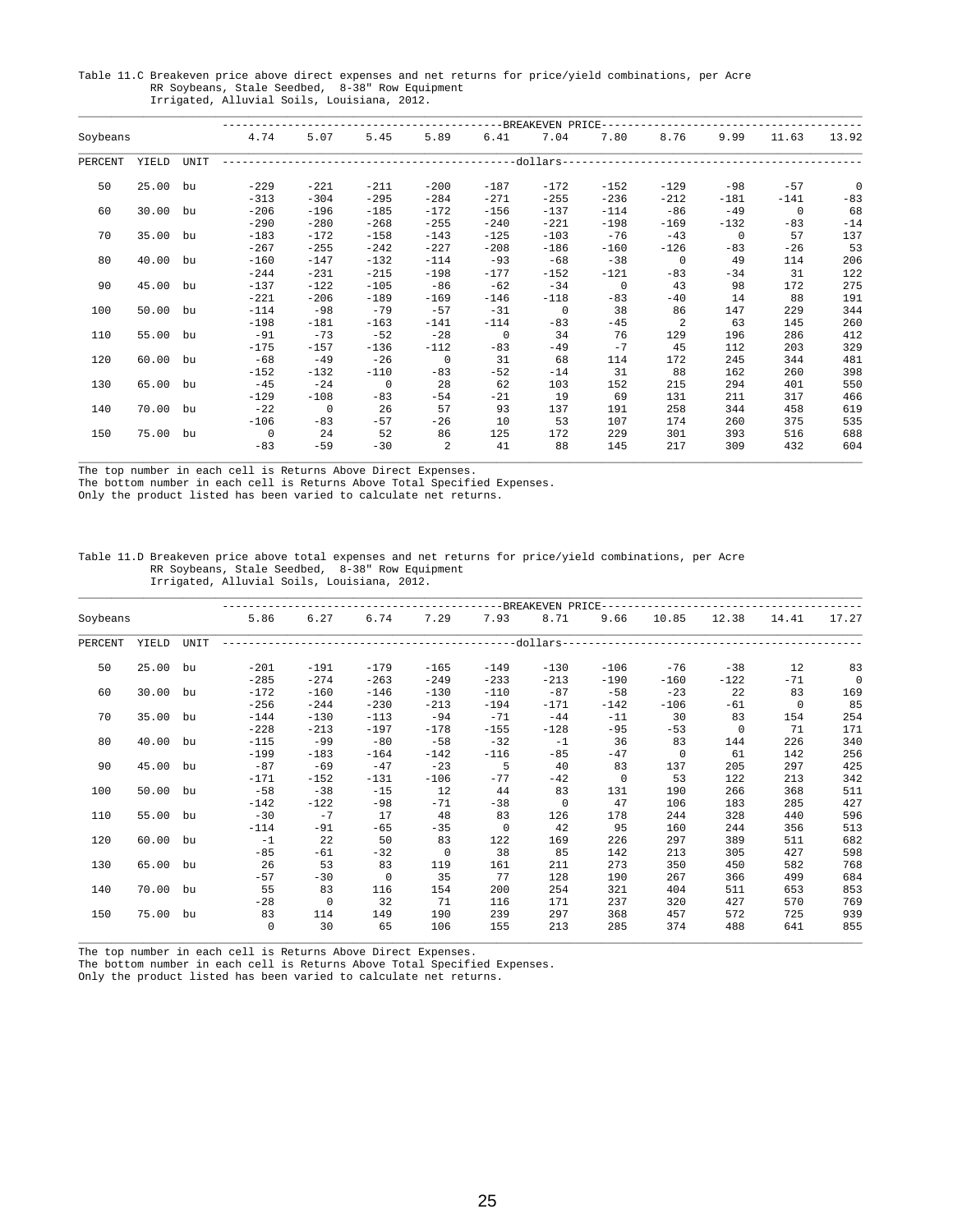#### Table 12.A Estimated costs per Acre RR Soybeans, Stale Seedbed, 12-20"Row Equipment Alluvial Soils, Louisiana, 2012.

| <b>ITEM</b>               | UNIT                                       | PRICE   | QUANTITY | AMOUNT    | YOUR FARM |
|---------------------------|--------------------------------------------|---------|----------|-----------|-----------|
|                           |                                            | dollars |          | dollars   |           |
| DIRECT EXPENSES           |                                            |         |          |           |           |
| <b>CUSTOM SPRAY</b>       |                                            |         |          |           |           |
| App by Air ( 5 gal)       | appl                                       | 5.75    | 3.0000   | 17.25     |           |
| App by Air (3 gal)        | appl                                       | 4.50    | 3.0000   | 13.50     |           |
| HARVEST AIDS              |                                            |         |          |           |           |
| Gramoxone Inteon          | $\mathsf{O}\,\mathbf{Z}$                   | 0.25    | 16.0000  | 4.00      |           |
| FERTILIZERS               |                                            |         |          |           |           |
|                           | lb                                         | 0.70    | 50.0000  | 35.00     |           |
| LA Phosphate<br>LA Potash | 1 <sub>b</sub>                             | 0.51    | 50.0000  | 25.50     |           |
|                           |                                            |         |          |           |           |
| FUNGICIDES                |                                            |         |          |           |           |
| Quadris                   | $\overline{\text{O}}\,\overline{\text{Z}}$ | 2.24    | 6.0000   | 13.44     |           |
| Stratego                  | pt                                         | 19.31   | 0.6250   | 12.07     |           |
| HERBICIDES                |                                            |         |          |           |           |
| Roundup WeatherMax        | $\mathsf{O}\,\mathbf{Z}$                   | 0.21    | 66.0000  | 13.86     |           |
| $2, 4-D$ Amine $4$        | pt                                         | 2.01    | 1.0000   | 2.01      |           |
| Valor WP                  | $\circ z$                                  | 4.23    | 2.0000   | 8.46      |           |
| Dual II Magnum            | pt                                         | 12.25   | 1.0000   | 12.25     |           |
| Flexstar HL               | pt                                         | 15.63   | 1.0000   | 15.63     |           |
| INSECTICIDES              |                                            |         |          |           |           |
| Brigade EC                | pt                                         | 15.10   | 0.7500   | 11.33     |           |
| Orthene 90S               | 1b                                         | 3.25    | 0.6000   | 1.95      |           |
| Intrepid 2F               | $\circ z$                                  | 1.79    | 6.0000   | 10.74     |           |
| SEED/PLANTS               |                                            |         |          |           |           |
| Soybean Seed RR           | lb                                         | 0.98    | 50.0000  | 49.00     |           |
| ADJUVANTS                 |                                            |         |          |           |           |
| Surfactant                | pt                                         | 2.62    | 1.0000   | 2.62      |           |
| <b>CUSTOM FERT/LIME</b>   |                                            |         |          |           |           |
|                           |                                            |         |          |           |           |
| Lime (Spread)             | ton                                        | 44.00   | 0.3300   | 14.52     |           |
| CUSTOM HARVEST/HAUL       |                                            |         |          |           |           |
| Haul Soybeans             | bu                                         | 0.16    | 40.0000  | 6.40      |           |
| OPERATOR LABOR            |                                            |         |          |           |           |
| Harvesters                | hour                                       | 15.30   | 0.0851   | 1.30      |           |
| LA Hired Labor            |                                            |         |          |           |           |
| Implements                | hour                                       | 9.60    | 0.1586   | 1.52      |           |
| Tractors                  | hour                                       | 9.60    | 0.3542   | 3.40      |           |
| DIESEL FUEL               |                                            |         |          |           |           |
| Tractors                  | gal                                        | 3.50    | 3.4392   | 12.04     |           |
| Harvesters                | gal                                        | 3.50    | 1.2047   | 4.22      |           |
| REPAIR & MAINTENANCE      |                                            |         |          |           |           |
| Implements                | Acre                                       | 4.08    | 1.0000   | 4.08      |           |
|                           | Acre                                       | 1.54    |          |           |           |
| Tractors                  |                                            |         | 1.0000   | 1.54      |           |
| Harvesters                | Acre                                       | 2.14    | 1.0000   | 2.14      |           |
| INTEREST ON OP. CAP.      | Acre                                       | 4.92    | 1,0000   | 4.92      |           |
|                           |                                            |         |          | $------$  |           |
| TOTAL DIRECT EXPENSES     |                                            |         |          | 304.68    |           |
| FIXED EXPENSES            |                                            |         |          |           |           |
| Implements                | Acre                                       | 7.60    | 1.0000   | 7.60      |           |
| Tractors                  | Acre                                       | 9.81    | 1.0000   | 9.81      |           |
| Harvesters                | Acre                                       | 8.56    | 1.0000   | 8.56      |           |
|                           |                                            |         |          | $- - - -$ |           |
| TOTAL FIXED EXPENSES      |                                            |         |          | 25.97     |           |
|                           |                                            |         |          | ------    |           |
| TOTAL SPECIFIED EXPENSES  |                                            |         |          | 330.65    |           |
|                           |                                            |         |          |           |           |
|                           |                                            |         |          |           |           |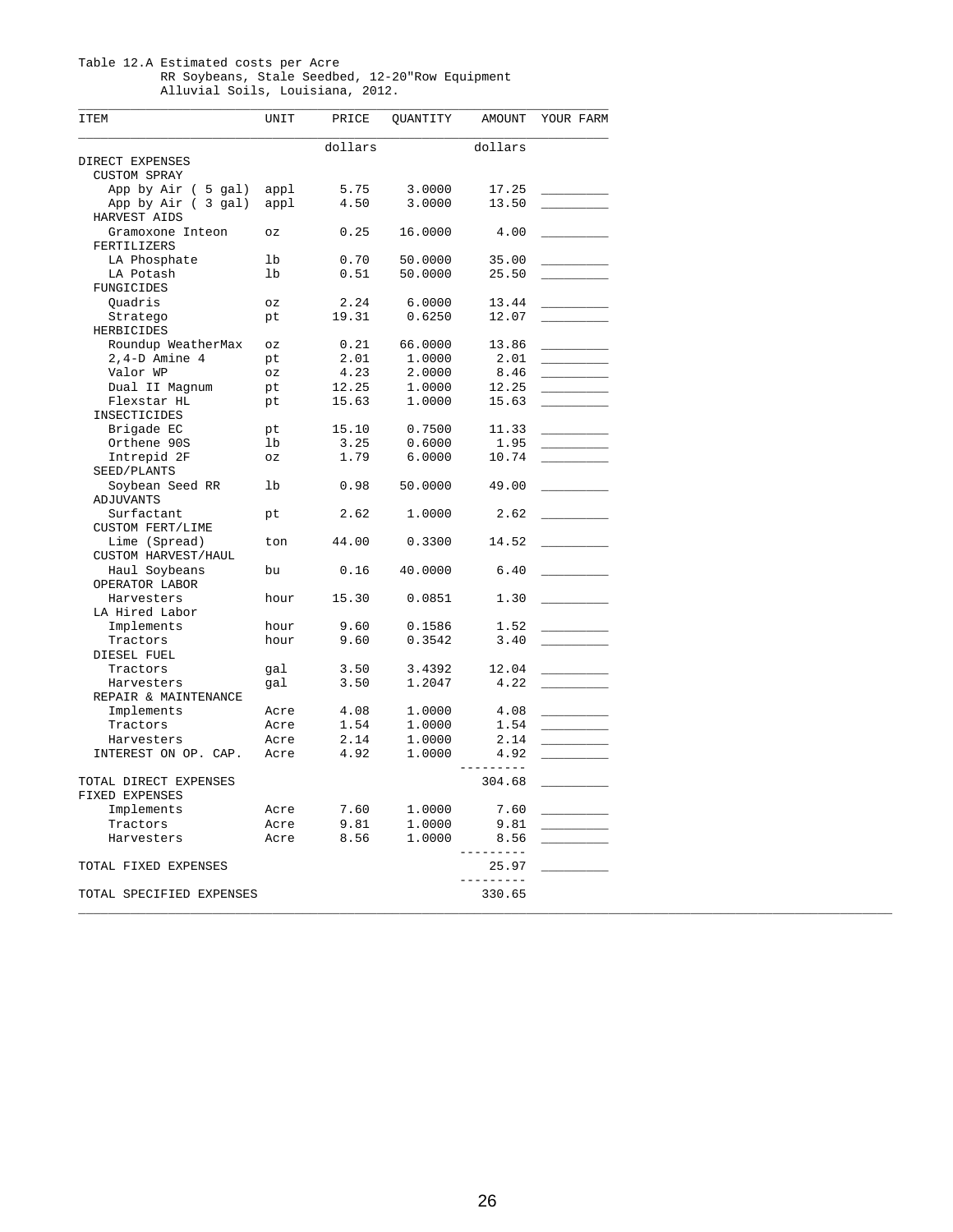# Table 12.B Estimated resource use and costs for field operations, per Acre<br>RR Soybeans, Stale Seedbed, 12-20"Row Equipment<br>Alluvial Soils, Louisiana, 2012.

|                               |                |                    |       |                        |     | POWER UNIT COST |       | EQUIPMENT COST                 |       |       | ALLOC LABOR | OPERATING/DURABLE INPUT |       |                  |                     |
|-------------------------------|----------------|--------------------|-------|------------------------|-----|-----------------|-------|--------------------------------|-------|-------|-------------|-------------------------|-------|------------------|---------------------|
| OPERATION/<br>OPERATING INPUT | SIZE/<br>UNIT  | POWER UNIT<br>SIZE | RATE  | PERF TIMES<br>OVER MTH |     | DIRECT          | FIXED | DIRECT                         | FIXED | HOURS | COST        | AMOUNT PRICE            |       | COST             | TOTAL<br>COST       |
|                               |                |                    |       |                        |     |                 |       | ------------dollars----------- |       |       | dollars     |                         |       | $------dollars-$ | --------            |
| Fert Appl (Liquid)            | $12R - 30$     | MFWD 225           | 0.078 | 1.00                   | Oct | 3.65            | 3.00  | 0.97                           | 1.11  | 0.11  | 1.13        |                         |       |                  | 9.86                |
| LA Phosphate                  | 1 <sub>b</sub> |                    |       |                        |     |                 |       |                                |       |       |             | 50.0000                 | 0.70  | 35.00            | 35.00               |
| LA Potash                     | 1 <sub>b</sub> |                    |       |                        |     |                 |       |                                |       |       |             | 50.0000                 | 0.51  | 25.50            | 25.50               |
| Lime (Spread)                 | ton            |                    |       | $0.33$ Oct             |     |                 |       |                                |       |       |             | 0.3300                  | 44.00 | 14.52            | 14.52               |
| Field Cultivate               | 32'            | MFWD 190           | 0.046 | 1.00                   | Oct | 1.79            | 1.19  | 0.38                           | 1.64  | 0.04  | 0.45        |                         |       |                  | 5.45                |
| Land Plane                    | 40'x10'        | MFWD 190           | 0.242 | 0.20                   | Oct | 1.85            | 1.24  | 0.06                           | 0.16  | 0.04  | 0.47        |                         |       |                  | 3.78                |
| Ditcher                       |                | 2WD 130            | 0.020 | 1.00                   | Oct | 0.53            | 0.37  | 0.04                           | 0.05  | 0.02  | 0.19        |                         |       |                  | 1.18                |
| App by Air ( 5 gal)           | appl           |                    |       | 1.00                   | Mar |                 |       |                                |       |       |             | 1,0000                  | 5.75  | 5.75             | 5.75                |
| Roundup WeatherMax            | OZ             |                    |       |                        |     |                 |       |                                |       |       |             | 22.0000                 | 0.21  | 4.62             | 4.62                |
| $2, 4-D$ Amine $4$            | pt             |                    |       |                        |     |                 |       |                                |       |       |             | 1.0000                  | 2.01  | 2.01             | 2.01                |
| Valor WP                      | $\circ z$      |                    |       |                        |     |                 |       |                                |       |       |             | 2.0000                  | 4.23  | 8.46             | 8.46                |
| NT Plant-Rigid                | $12R - 20$     | MFWD 190           | 0.098 | 1.00                   | May | 3.75            | 2.50  | 1.67                           | 3.26  | 0.19  | 1.88        |                         |       |                  | 13.06               |
| Soybean Seed RR               | 1 <sub>b</sub> |                    |       |                        |     |                 |       |                                |       |       |             | 50.0000                 | 0.98  | 49.00            | 49.00               |
| Ditcher                       |                | 2WD 130            | 0.020 | 1.00                   | May | 0.53            | 0.37  | 0.04                           | 0.05  | 0.02  | 0.19        |                         |       |                  | 1.18                |
| Spray (Bcast/HB)              | 40' Fold       | MFWD 170           | 0.042 | 1.00                   | May | 1.48            | 1.14  | 0.27                           | 0.33  | 0.06  | 0.61        |                         |       |                  | 3.83                |
| Roundup WeatherMax            | OZ             |                    |       |                        |     |                 |       |                                |       |       |             | 22,0000                 | 0.21  | 4.62             | 4.62                |
| Dual II Magnum                | pt             |                    |       |                        |     |                 |       |                                |       |       |             | 1,0000                  | 12.25 | 12.25            | 12.25               |
| App by Air ( 5 gal)           | appl           |                    |       | 1.00                   | Jun |                 |       |                                |       |       |             | 1,0000                  | 5.75  | 5.75             | 5.75                |
| Roundup WeatherMax            | OZ             |                    |       |                        |     |                 |       |                                |       |       |             | 22.0000                 | 0.21  | 4.62             | 4.62                |
| Flexstar HL                   | pt             |                    |       |                        |     |                 |       |                                |       |       |             | 1,0000                  | 15.63 | 15.63            | 15.63               |
| App by Air (3 gal)            | appl           |                    |       | $1.00$ Jul             |     |                 |       |                                |       |       |             | 1.0000                  | 4.50  | 4.50             | 4.50                |
| Brigade EC                    | pt             |                    |       |                        |     |                 |       |                                |       |       |             | 0.3750                  | 15.10 | 5.66             | 5.66                |
| Ouadris                       | OZ             |                    |       |                        |     |                 |       |                                |       |       |             | 6,0000                  | 2.24  | 13.44            | 13.44               |
| App by Air ( 3 gal)           | appl           |                    |       | 1.00 Aug               |     |                 |       |                                |       |       |             | 1.0000                  | 4.50  | 4.50             | 4.50                |
| Orthene 90S                   | 1b             |                    |       |                        |     |                 |       |                                |       |       |             | 0.6000                  | 3.25  | 1.95             | 1.95                |
| Stratego                      | pt             |                    |       |                        |     |                 |       |                                |       |       |             | 0.6250                  | 19.31 | 12.07            | 12.07               |
| App by Air ( 3 gal)           | appl           |                    |       | 1.00 Aug               |     |                 |       |                                |       |       |             | 1.0000                  | 4.50  | 4.50             | 4.50                |
| Brigade EC                    | pt             |                    |       |                        |     |                 |       |                                |       |       |             | 0.3750                  | 15.10 | 5.66             | 5.66                |
| Intrepid 2F                   | OZ             |                    |       |                        |     |                 |       |                                |       |       |             | 6,0000                  | 1.79  | 10.74            | 10.74               |
| App by Air ( 5 gal)           | appl           |                    |       | 1.00 Sep               |     |                 |       |                                |       |       |             | 1,0000                  | 5.75  | 5.75             | 5.75                |
| Gramoxone Inteon              | OZ             |                    |       |                        |     |                 |       |                                |       |       |             | 16,0000                 | 0.25  | 4.00             | 4.00                |
| Surfactant                    | pt             |                    |       |                        |     |                 |       |                                |       |       |             | 1.0000                  | 2.62  | 2.62             | 2.62                |
| Header - Soybean              | 30' Flex       | 275hp              | 0.085 | 1.00                   | Oct | 6.36            | 8.56  | 0.65                           | 1.00  | 0.08  | 1.30        |                         |       |                  | 17.87               |
| Haul Soybeans                 | bu             |                    |       | 1.00                   | Oct |                 |       |                                |       |       | $- - - -$   | 40.0000                 | 0.16  | 6.40<br>-------  | 6.40<br>$- - - - -$ |
| <b>TOTALS</b>                 |                |                    |       |                        |     | 19.94           | 18.37 | 4.08                           | 7.60  | 0.59  | 6.22        |                         |       | 269.52           | 325.73              |
| INTEREST ON OPERATING CAPITAL |                |                    |       |                        |     |                 |       |                                |       |       |             |                         |       |                  | 4.92                |
| UNALLOCATED LABOR             |                |                    |       |                        |     |                 |       |                                |       |       |             |                         |       |                  | 0.00                |
| TOTAL SPECIFIED COST          |                |                    |       |                        |     |                 |       |                                |       |       |             |                         |       |                  | 330.65              |
|                               |                |                    |       |                        |     |                 |       |                                |       |       |             |                         |       |                  |                     |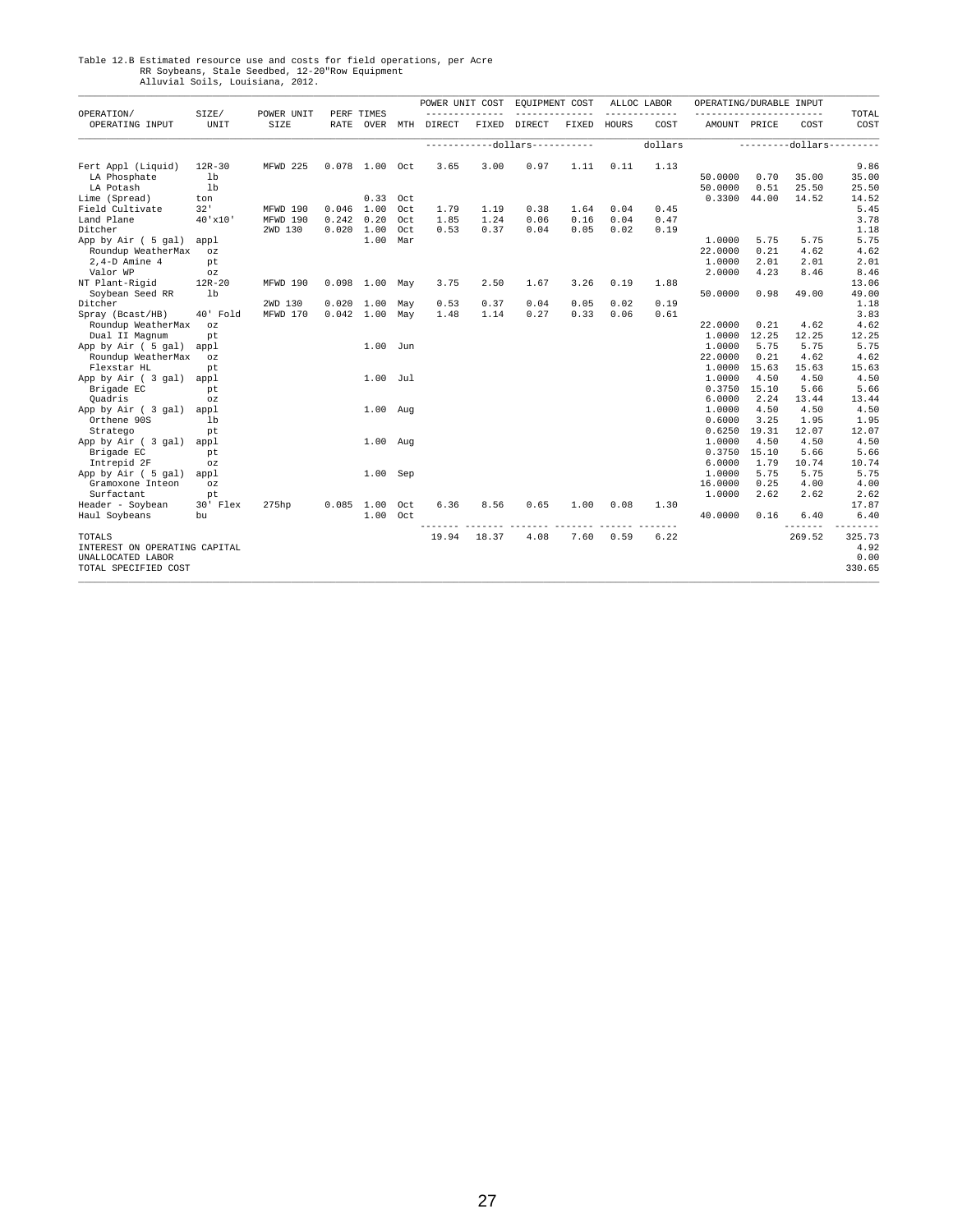Table 12.C Breakeven price above direct expenses and net returns for price/yield combinations, per Acre RR Soybeans, Stale Seedbed, 12-20"Row Equipment Alluvial Soils, Louisiana, 2012.

|          |          |             |             |                |             |          |              | -BREAKEVEN PRICE |                |             |          |       |                |
|----------|----------|-------------|-------------|----------------|-------------|----------|--------------|------------------|----------------|-------------|----------|-------|----------------|
| Soybeans |          |             | 5.13        | 5.48           | 5.89        | 6.37     | 6.93         | 7.61             | 8.44           | 9.48        | 10.81    | 12.58 | 15.07          |
| PERCENT  | YIELD    | <b>UNIT</b> |             |                |             |          |              | -dollars-        |                |             |          |       |                |
| 50       | 20.00 bu |             | $-198$      | $-191$         | $-183$      | $-173$   | $-162$       | $-149$           | $-132$         | $-111$      | $-85$    | $-49$ | $\overline{0}$ |
|          |          |             | $-224$      | $-217$         | $-209$      | $-199$   | $-188$       | $-175$           | $-158$         | $-137$      | $-111$   | $-75$ | $-25$          |
| 60       | 24.00    | bu          | $-178$      | $-170$         | $-160$      | $-149$   | $-135$       | $-119$           | $-99$          | $-74$       | $-42$    | 0     | 59             |
|          |          |             | $-204$      | $-196$         | $-186$      | $-175$   | $-161$       | $-145$           | $-125$         | $-100$      | $-68$    | $-25$ | 33             |
| 70       | 28.00    | bu          | $-159$      | $-149$         | $-137$      | $-124$   | $-108$       | $-89$            | $-66$          | $-37$       | $\Omega$ | 49    | 119            |
|          |          |             | $-185$      | $-175$         | $-163$      | $-150$   | $-134$       | $-115$           | $-92$          | $-63$       | $-25$    | 23    | 93             |
| 80       | 32.00    | bu          | $-139$      | $-127$         | $-114$      | $-99$    | $-81$        | $-59$            | $-33$          | $\mathbf 0$ | 42       | 99    | 178            |
|          |          |             | $-165$      | $-153$         | $-140$      | $-125$   | $-107$       | $-85$            | $-59$          | $-25$       | 16       | 73    | 152            |
| 90       | 36.00    | bu          | $-119$      | $-106$         | $-91$       | $-74$    | $-54$        | $-29$            | $\mathbf{0}$   | 37          | 85       | 149   | 238            |
|          |          |             | $-145$      | $-132$         | $-117$      | $-100$   | $-80$        | $-55$            | $-25$          | 11          | 59       | 123   | 212            |
| 100      | 40.00    | bu          | $-99$       | $-85$          | $-68$       | $-49$    | $-27$        | $\circ$          | 33             | 74          | 127      | 198   | 298            |
|          |          |             | $-125$      | $-111$         | $-94$       | $-75$    | $-53$        | $-25$            | $\overline{7}$ | 48          | 101      | 172   | 272            |
| 110      | 44.00    | bu          | $-79$       | $-63$          | $-45$       | $-24$    | $\mathbf 0$  | 29               | 66             | 111         | 170      | 248   | 357            |
|          |          |             | $-105$      | $-89$          | $-71$       | $-50$    | $-25$        | 3                | 40             | 85          | 144      | 222   | 331            |
| 120      | 48.00    | bu          | $-59$       | $-42$          | $-22$       | $\Omega$ | 27           | 59               | 99             | 149         | 213      | 298   | 417            |
|          |          |             | $-85$       | $-68$          | $-48$       | $-25$    | $\mathbf{1}$ | 33               | 73             | 123         | 187      | 272   | 391            |
| 130      | 52.00    | bu          | $-39$       | $-21$          | $\mathbf 0$ | 24       | 54           | 89               | 132            | 186         | 255      | 347   | 477            |
|          |          |             | $-65$       | $-47$          | $-25$       | $-1$     | 28           | 63               | 106            | 160         | 229      | 321   | 451            |
| 140      | 56.00 bu |             | $-19$       | $\overline{0}$ | 22          | 49       | 81           | 119              | 165            | 223         | 298      | 397   | 536            |
|          |          |             | $-45$       | $-25$          | $-3$        | 23       | 55           | 93               | 139            | 197         | 272      | 371   | 510            |
| 150      | 60.00 bu |             | $\mathbf 0$ | 21             | 45          | 74       | 108          | 149              | 198            | 260         | 340      | 447   | 596            |
|          |          |             | $-25$       | $-4$           | 19          | 48       | 82           | 123              | 172            | 234         | 314      | 421   | 570            |

\_\_\_\_\_\_\_\_\_\_\_\_\_\_\_\_\_\_\_\_\_\_\_\_\_\_\_\_\_\_\_\_\_\_\_\_\_\_\_\_\_\_\_\_\_\_\_\_\_\_\_\_\_\_\_\_\_\_\_\_\_\_\_\_\_\_\_\_\_\_\_\_\_\_\_\_\_\_\_\_\_\_\_\_\_\_\_\_\_\_\_\_\_\_\_\_\_\_\_\_\_\_\_\_\_\_\_\_\_\_\_\_\_\_\_\_\_\_\_\_ The top number in each cell is Returns Above Direct Expenses.

The bottom number in each cell is Returns Above Total Specified Expenses.

Only the product listed has been varied to calculate net returns.

### Table 12.D Breakeven price above total expenses and net returns for price/yield combinations, per Acre RR Soybeans, Stale Seedbed, 12-20"Row Equipment Alluvial Soils, Louisiana, 2012.

|          |          |             |                |          |              |          |          | -BREAKEVEN PRICE               |              |             |          |             |          |
|----------|----------|-------------|----------------|----------|--------------|----------|----------|--------------------------------|--------------|-------------|----------|-------------|----------|
| Soybeans |          |             | 5.56           | 5.95     | 6.39         | 6.91     | 7.52     | 8.26                           | 9.16         | 10.29       | 11.73    | 13.66       | 16.37    |
| PERCENT  | YIELD    | <b>UNIT</b> |                |          |              |          |          | --------------dollars--------- |              |             |          |             |          |
| 50       | 20.00    | bu          | $-190$         | $-182$   | $-173$       | $-163$   | $-150$   | $-136$                         | $-118$       | $-95$       | $-66$    | $-28$       | 25       |
|          |          |             | $-216$         | $-208$   | $-199$       | $-189$   | $-176$   | $-162$                         | $-144$       | $-121$      | $-92$    | $-54$       | $\Omega$ |
| 60       | 24.00    | bu          | $-168$         | $-159$   | $-148$       | $-136$   | $-121$   | $-103$                         | $-82$        | $-55$       | $-20$    | 25          | 90       |
|          |          |             | $-194$         | $-185$   | $-174$       | $-162$   | $-147$   | $-129$                         | $-108$       | $-81$       | $-46$    | $\mathbf 0$ | 64       |
| 70       | 28.00    | bu          | $-146$         | $-136$   | $-123$       | $-109$   | $-91$    | $-71$                          | $-46$        | $-14$       | 25       | 80          | 155      |
|          |          |             | $-172$         | $-162$   | $-149$       | $-135$   | $-117$   | $-97$                          | $-72$        | $-40$       | $\Omega$ | 54          | 129      |
| 80       | 32.00 bu |             | $-125$         | $-112$   | $-98$        | $-82$    | $-62$    | $-38$                          | $-10$        | 25          | 72       | 134         | 220      |
|          |          |             | $-151$         | $-138$   | $-124$       | $-108$   | $-88$    | $-64$                          | $-36$        | $\mathbf 0$ | 46       | 108         | 194      |
| 90       | 36.00 bu |             | $-103$         | $-89$    | $-73$        | $-55$    | $-32$    | $-6$                           | 25           | 66          | 118      | 188         | 285      |
|          |          |             | $-129$         | $-115$   | $-99$        | $-81$    | $-58$    | $-32$                          | $\mathbf{0}$ | 40          | 92       | 162         | 259      |
| 100      | 40.00    | bu          | $-82$          | $-66$    | $-48$        | $-28$    | $-3$     | 25                             | 61           | 107         | 164      | 242         | 350      |
|          |          |             | $-108$         | $-92$    | $-74$        | $-54$    | $-29$    | $\Omega$                       | 36           | 81          | 138      | 216         | 324      |
| 110      | 44.00    | bu          | $-60$          | $-43$    | $-23$        | $-1$     | 25       | 58                             | 98           | 147         | 211      | 296         | 415      |
|          |          |             | $-86$          | $-69$    | $-49$        | $-27$    | $\Omega$ | 32                             | 72           | 121         | 185      | 270         | 389      |
| 120      | 48.00    | bu          | $-38$          | $-20$    | $\mathbf{1}$ | 25       | 55       | 90                             | 134          | 188         | 257      | 350         | 479      |
|          |          |             | $-64$          | $-46$    | $-24$        | $\Omega$ | 29       | 64                             | 108          | 162         | 231      | 324         | 453      |
| 130      | 52.00    | bu          | $-17$          | 2        | 25           | 52       | 84       | 123                            | 170          | 228         | 303      | 404         | 544      |
|          |          |             | $-43$          | $-23$    | $\Omega$     | 27       | 58       | 97                             | 144          | 202         | 277      | 378         | 518      |
| 140      | 56.00 bu |             | $\overline{4}$ | 25       | 50           | 80       | 114      | 155                            | 206          | 269         | 350      | 458         | 609      |
|          |          |             | $-21$          | $\Omega$ | 24           | 54       | 88       | 129                            | 180          | 243         | 324      | 432         | 583      |
| 150      | 60.00 bu |             | 25             | 49       | 75           | 107      | 143      | 188                            | 242          | 309         | 396      | 512         | 674      |
|          |          |             | 0              | 23       | 49           | 81       | 117      | 162                            | 216          | 283         | 370      | 486         | 648      |

The top number in each cell is Returns Above Direct Expenses.

The bottom number in each cell is Returns Above Total Specified Expenses.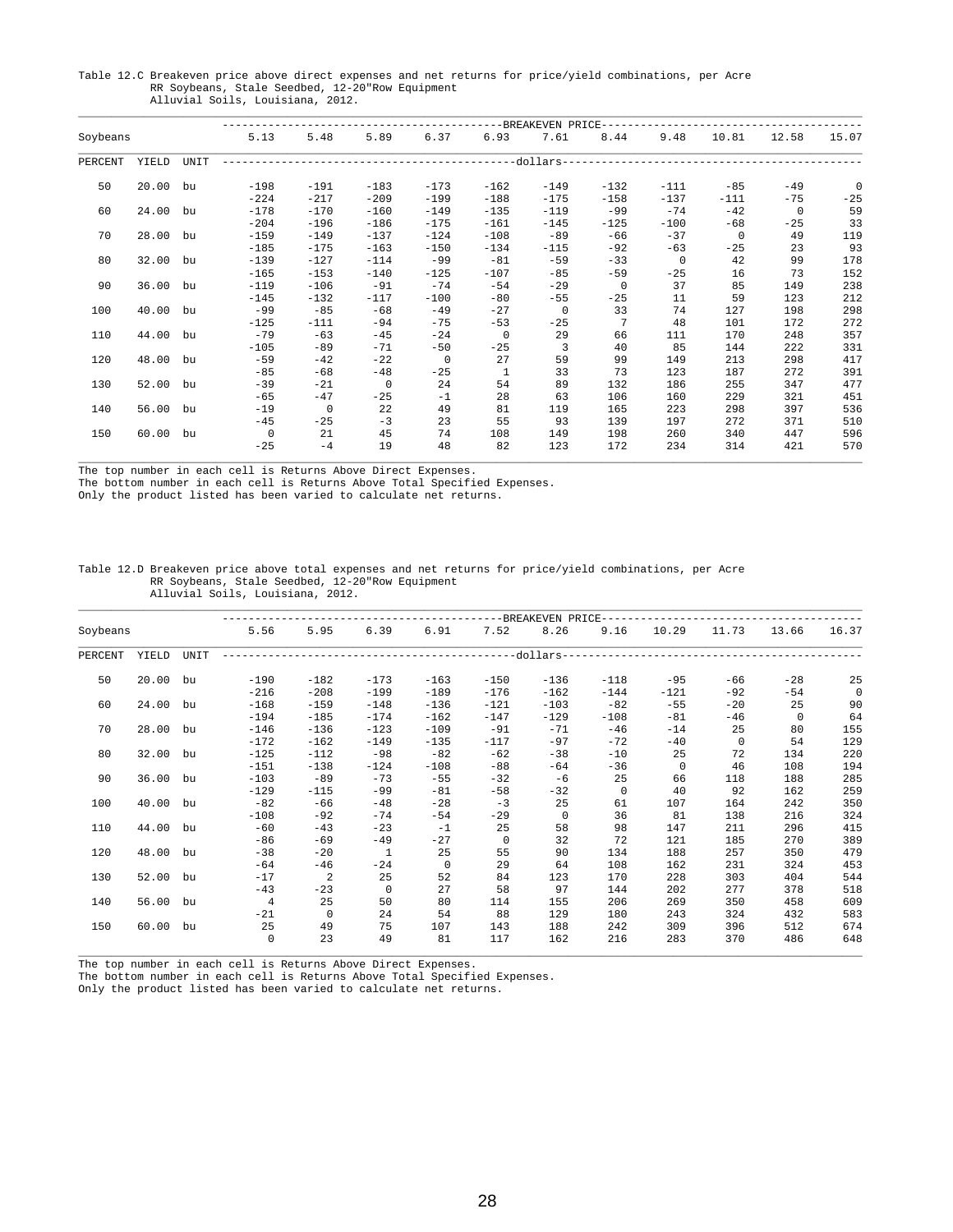#### Table 13.A Estimated costs per Acre RR Soybeans, Stale Seedbed, 12- 20"Row Equipment Irrigated, Alluvial Soils, Louisiana, 2012.

| ITEM                               | UNIT                       | PRICE   | QUANTITY | AMOUNT    | YOUR FARM |
|------------------------------------|----------------------------|---------|----------|-----------|-----------|
|                                    |                            | dollars |          | dollars   |           |
| DIRECT EXPENSES                    |                            |         |          |           |           |
| <b>CUSTOM SPRAY</b>                |                            |         |          |           |           |
| App by Air ( 5 gal)                | appl                       | 5.75    | 3.0000   | 17.25     |           |
| App by Air (3 gal)<br>HARVEST AIDS | appl                       | 4.50    | 3.0000   | 13.50     |           |
| Gramoxone Inteon                   | $\mathtt{\circ}\mathtt{z}$ | 0.25    | 16.0000  | 4.00      |           |
| FERTILIZERS                        |                            |         |          |           |           |
| LA Phosphate                       | lb                         | 0.70    | 50.0000  | 35.00     |           |
| LA Potash                          | lb                         | 0.51    | 50.0000  | 25.50     |           |
| FUNGICIDES                         |                            |         |          |           |           |
| Quadris                            | $\circ z$                  | 2.24    | 6.0000   | 13.44     |           |
| Stratego                           | pt                         | 19.31   | 0.6250   | 12.07     |           |
| HERBICIDES                         |                            |         |          |           |           |
| Roundup WeatherMax                 | $\mathtt{\circ}\mathtt{z}$ | 0.21    | 66.0000  | 13.86     |           |
| $2, 4-D$ Amine 4                   | pt                         | 2.01    | 1.0000   | 2.01      |           |
| Valor WP                           | $\mathtt{\circ}\mathtt{z}$ | 4.23    | 2.0000   | 8.46      |           |
| Dual II Magnum                     | pt                         | 12.25   | 1.0000   | 12.25     |           |
| Flexstar HL                        | pt                         | 15.63   | 1.0000   | 15.63     |           |
| <b>INSECTICIDES</b>                |                            |         |          |           |           |
| Brigade EC                         | pt                         | 15.10   | 0.7500   | 11.33     |           |
| Orthene 90S                        | lb                         | 3.25    | 0.6000   | 1.95      |           |
| Intrepid 2F                        | $\mathtt{\circ}\mathtt{z}$ | 1.79    | 6.0000   | 10.74     |           |
| IRRIGATION SUPPLIES                |                            |         |          | 6.60      |           |
| Roll-Out Pipe                      | ft                         | 0.20    | 33.0000  |           |           |
| SEED/PLANTS                        |                            |         |          | 49.00     |           |
| Soybean Seed RR<br>ADJUVANTS       | lb                         | 0.98    | 50.0000  |           |           |
| Surfactant                         | pt                         | 2.62    | 1.0000   | 2.62      |           |
| <b>CUSTOM FERT/LIME</b>            |                            |         |          |           |           |
| Lime (Spread)                      | ton                        | 44.00   | 0.3300   | 14.52     |           |
| CUSTOM HARVEST/HAUL                |                            |         |          |           |           |
| Haul Soybeans                      | bu                         | 0.16    | 50.0000  | 8.00      |           |
| OPERATOR LABOR                     |                            |         |          |           |           |
| Harvesters                         | hour                       | 15.30   | 0.0851   | 1.30      |           |
| IRRIGATION LABOR                   |                            |         |          |           |           |
| Implements                         | hour                       | 9.60    | 0.0062   | 0.06      |           |
| LA Hired Labor                     |                            |         |          |           |           |
| Implements                         | hour                       | 9.60    | 0.1586   | 1.52      |           |
| Tractors                           | hour                       | 9.60    | 0.6473   | 6.21      |           |
| LA Irrigation Labor                |                            |         |          |           |           |
| Special Labor                      | hour                       | 9.60    | 0.1500   | 1.44      |           |
| DIESEL FUEL                        |                            |         |          |           |           |
| Tractors                           | gal                        | 3.50    | 6.2667   | 21.94     |           |
| Harvesters                         | gal                        | 3.50    | 1.2047   | 4.22      |           |
| Roll-Out Pipe Irr.                 | gal                        | 3.50    | 4.8877   | 17.10     |           |
| REPAIR & MAINTENANCE               |                            |         |          |           |           |
| Implements                         | Acre                       | 4.98    | 1.0000   | 4.98      |           |
| Tractors                           | Acre                       | 2.70    | 1.0000   | 2.70      |           |
| Harvesters                         | Acre                       | 2.14    | 1.0000   | 2.14      |           |
| Roll-Out Pipe Irr.                 | Acre                       | 4.36    | 1.0000   | 4.36      |           |
| INTEREST ON OP. CAP.               | Acre                       | 5.53    | 1.0000   | 5.53      |           |
|                                    |                            |         |          | --------- |           |
| TOTAL DIRECT EXPENSES              |                            |         |          | 351.22    |           |
| FIXED EXPENSES                     |                            |         |          |           |           |
| Implements                         | Acre                       | 9.77    | 1,0000   | 9.77      |           |
| Tractors                           | Acre                       | 17.20   | 1.0000   | 17.20     |           |
| Harvesters                         | Acre                       | 8.56    | 1.0000   | 8.56      |           |
| Roll-Out Pipe Irr.                 | Acre                       | 48.19   | 1.0000   | 48.19     |           |
|                                    |                            |         |          | --------- |           |
| TOTAL FIXED EXPENSES               |                            |         |          | 83.72     |           |
|                                    |                            |         |          | ------    |           |
| TOTAL SPECIFIED EXPENSES           |                            |         |          | 434.94    |           |
|                                    |                            |         |          |           |           |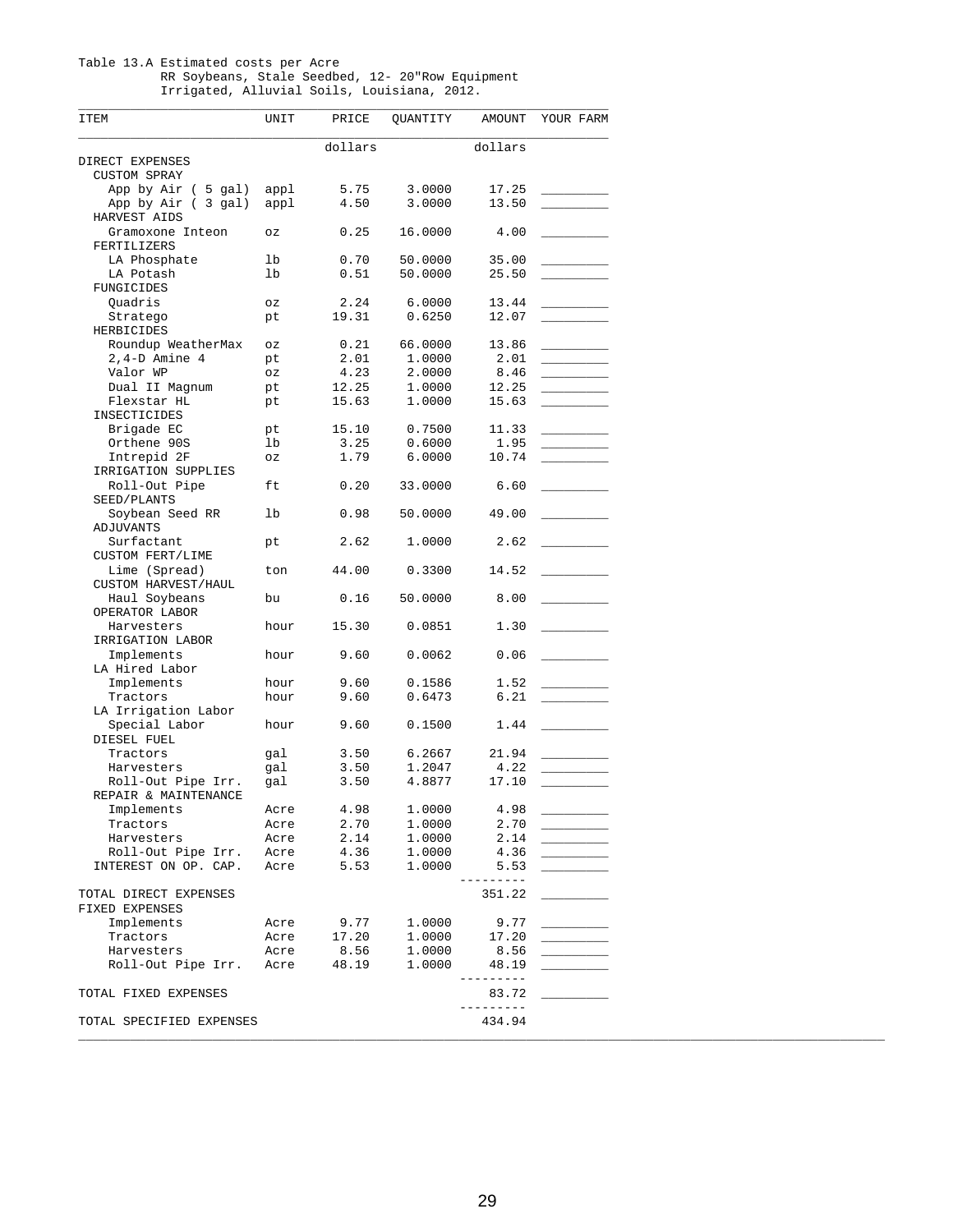# Table 13.B Estimated resource use and costs for field operations, per Acre<br>RR Soybeans, Stale Seedbed, 12- 20"Row Equipment<br>Irrigated, Alluvial Soils, Louisiana, 2012.

|                                                              |                |                    |              |                    |     | POWER UNIT COST |       | EQUIPMENT COST           |       |       | ALLOC LABOR | OPERATING/DURABLE INPUT |       |                 |                        |
|--------------------------------------------------------------|----------------|--------------------|--------------|--------------------|-----|-----------------|-------|--------------------------|-------|-------|-------------|-------------------------|-------|-----------------|------------------------|
| OPERATION/<br>OPERATING INPUT                                | SIZE/<br>UNIT  | POWER UNIT<br>SIZE | RATE         | PERF TIMES<br>OVER | MTH | DIRECT          | FIXED | DIRECT                   | FIXED | HOURS | COST        | AMOUNT PRICE            |       | COST            | TOTAL<br>COST          |
|                                                              |                |                    |              |                    |     |                 |       | $- -$ dollars----------- |       |       | dollars     |                         |       | -dollars--      | -----                  |
| Fert Appl (Liquid)                                           | $12R - 30$     | MFWD 225           | 0.078        | 1.00               | Oct | 3.65            | 3.00  | 0.97                     | 1.11  | 0.11  | 1.13        |                         |       |                 | 9.86                   |
| LA Phosphate                                                 | 1 <sub>b</sub> |                    |              |                    |     |                 |       |                          |       |       |             | 50.0000                 | 0.70  | 35.00           | 35.00                  |
| LA Potash                                                    | 1 <sub>b</sub> |                    |              |                    |     |                 |       |                          |       |       |             | 50.0000                 | 0.51  | 25.50           | 25.50                  |
| Lime (Spread)                                                | ton            |                    |              | $0.33$ Oct         |     |                 |       |                          |       |       |             | 0.3300                  | 44.00 | 14.52           | 14.52                  |
| Field Cultivate                                              | 32'            | MFWD 190           | 0.046        | 1.00               | Oct | 1.79            | 1.19  | 0.38                     | 1.64  | 0.04  | 0.45        |                         |       |                 | 5.45                   |
| Land Plane                                                   | 40'x10'        | MFWD 190           | 0.242        | 0.20               | Oct | 1.85            | 1.24  | 0.06                     | 0.16  | 0.04  | 0.47        |                         |       |                 | 3.78                   |
| Ditcher                                                      |                | 2WD 130            | 0.020        | 1.00               | Oct | 0.53            | 0.37  | 0.04                     | 0.05  | 0.02  | 0.19        |                         |       |                 | 1.18                   |
| App by Air ( 5 gal)                                          | appl           |                    |              | 1.00               | Mar |                 |       |                          |       |       |             | 1.0000                  | 5.75  | 5.75            | 5.75                   |
| Roundup WeatherMax                                           | OZ             |                    |              |                    |     |                 |       |                          |       |       |             | 22.0000                 | 0.21  | 4.62            | 4.62                   |
| $2, 4-D$ Amine $4$                                           | pt             |                    |              |                    |     |                 |       |                          |       |       |             | 1.0000                  | 2.01  | 2.01            | 2.01                   |
| Valor WP                                                     | $\circ z$      |                    |              |                    |     |                 |       |                          |       |       |             | 2.0000                  | 4.23  | 8.46            | 8.46                   |
| NT Plant-Folding                                             | $12R - 20$     | MFWD 190           | 0.098        | 1.00               | May | 3.75            | 2.50  | 2.31                     | 4.51  | 0.19  | 1.88        |                         |       |                 | 14.95                  |
| Soybean Seed RR                                              | 1 <sub>b</sub> |                    |              |                    |     |                 |       |                          |       |       |             | 50.0000                 | 0.98  | 49.00           | 49.00                  |
| Ditcher                                                      |                | 2WD 130            | 0.020        | 1.00               | May | 0.53            | 0.37  | 0.04                     | 0.05  | 0.02  | 0.19        |                         |       |                 | 1.18                   |
| Spray (Broadcast)                                            | 40'            | MFWD 170           | 0.042        | 1.00               | May | 1.48            | 1.14  | 0.13                     | 0.15  | 0.06  | 0.61        |                         |       |                 | 3.51                   |
| Roundup WeatherMax                                           | OZ             |                    |              |                    |     |                 |       |                          |       |       |             | 22,0000                 | 0.21  | 4.62            | 4.62                   |
| Dual II Magnum                                               | pt             |                    |              |                    |     |                 |       |                          |       |       |             | 1,0000                  | 12.25 | 12.25           | 12.25                  |
| App by Air ( 5 gal)                                          | appl           |                    |              | 1.00               | Jun |                 |       |                          |       |       |             | 1,0000                  | 5.75  | 5.75            | 5.75                   |
| Roundup WeatherMax                                           | OZ             |                    |              |                    |     |                 |       |                          |       |       |             | 22.0000                 | 0.21  | 4.62            | 4.62                   |
| Flexstar HL                                                  | pt             |                    |              |                    |     |                 |       |                          |       |       |             | 1,0000                  | 15.63 | 15.63           | 15.63                  |
| App by Air ( 3 gal)                                          | appl           |                    |              | 1.00               | Jul |                 |       |                          |       |       |             | 1.0000                  | 4.50  | 4.50            | 4.50                   |
| Brigade EC                                                   | pt             |                    |              |                    |     |                 |       |                          |       |       |             | 0.3750                  | 15.10 | 5.66            | 5.66                   |
| Ouadris                                                      | OZ             |                    |              |                    |     |                 |       |                          |       |       |             | 6.0000                  | 2.24  | 13.44           | 13.44                  |
| App by Air ( 3 gal)                                          | appl           |                    |              | 1.00               | Aug |                 |       |                          |       |       |             | 1.0000                  | 4.50  | 4.50            | 4.50                   |
| Orthene 90S                                                  | 1 <sub>b</sub> |                    |              |                    |     |                 |       |                          |       |       |             | 0.6000                  | 3.25  | 1.95            | 1.95                   |
| Stratego                                                     | pt             |                    |              |                    |     |                 |       |                          |       |       |             | 0.6250                  | 19.31 | 12.07           | 12.07                  |
| App by Air ( 3 gal)                                          | appl           |                    |              | 1.00               | Aug |                 |       |                          |       |       |             | 1,0000                  | 4.50  | 4.50            | 4.50                   |
| Brigade EC                                                   | pt             |                    |              |                    |     |                 |       |                          |       |       |             | 0.3750                  | 15.10 | 5.66            | 5.66                   |
| Intrepid 2F                                                  | OZ             |                    |              |                    |     |                 |       |                          |       |       |             | 6.0000                  | 1.79  | 10.74           | 10.74                  |
| App by Air ( 5 gal)                                          | appl           |                    |              | 1.00 Sep           |     |                 |       |                          |       |       |             | 1,0000                  | 5.75  | 5.75            | 5.75                   |
| Gramoxone Inteon                                             | OZ             |                    |              |                    |     |                 |       |                          |       |       |             | 16.0000                 | 0.25  | 4.00            | 4.00                   |
| Surfactant                                                   | pt             |                    |              |                    |     |                 |       |                          |       |       |             | 1.0000                  | 2.62  | 2.62            | 2.62                   |
| Header - Soybean                                             | 30' Flex       | 275hp              | $0.085$ 1.00 |                    | Oct | 6.36            | 8.56  | 0.65                     | 1.00  | 0.08  | 1.30        |                         |       |                 | 17.87                  |
| Haul Soybeans                                                | bu             |                    |              | 1.00               | Oct |                 |       |                          |       |       |             | 50.0000                 | 0.16  | 8.00            | 8.00                   |
| Roll-Out Pipe Irr.                                           | Acre           |                    |              |                    | Jul | 11.06           | 7.39  | 21.86                    | 49.29 | 0.44  | 4.31        | 1,0000                  |       | 6.60<br>------- | 100.51                 |
| TOTALS<br>INTEREST ON OPERATING CAPITAL<br>UNALLOCATED LABOR |                |                    |              |                    |     | 31.00           | 25.76 | 26.44                    | 57.96 | 1.04  | 10.53       |                         |       | 277.72          | 429.41<br>5.53<br>0.00 |
| TOTAL SPECIFIED COST                                         |                |                    |              |                    |     |                 |       |                          |       |       |             |                         |       |                 | 434.94                 |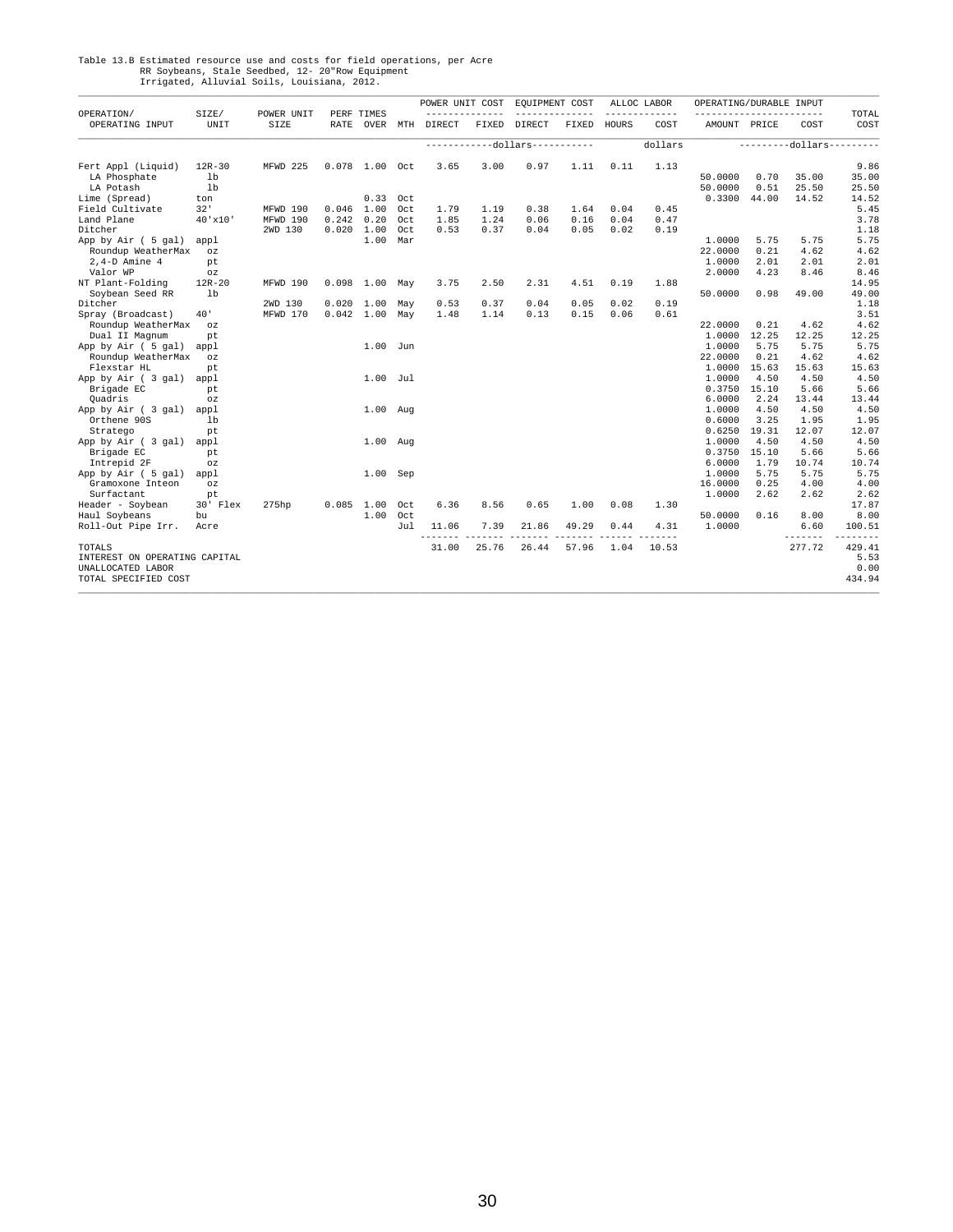Table 13.C Breakeven price above direct expenses and net returns for price/yield combinations, per Acre RR Soybeans, Stale Seedbed, 12- 20"Row Equipment Irrigated, Alluvial Soils, Louisiana, 2012.

|          |          |      |                |          |          |                |             | -BREAKEVEN PRICE                  |              |                |          |              |                |
|----------|----------|------|----------------|----------|----------|----------------|-------------|-----------------------------------|--------------|----------------|----------|--------------|----------------|
| Soybeans |          |      | 4.73           | 5.06     | 5.44     | 5.88           | 6.40        | 7.02                              | 7.78         | 8.74           | 9.96     | 11.59        | 13.88          |
| PERCENT  | YIELD    | UNIT |                |          |          |                |             | --------------dollars------------ |              |                |          |              |                |
| 50       | 25.00 bu |      | $-228$         | $-220$   | $-211$   | $-200$         | $-187$      | $-171$                            | $-152$       | $-128$         | $-98$    | $-57$        | $\overline{0}$ |
|          |          |      | $-312$         | $-304$   | $-294$   | $-283$         | $-270$      | $-255$                            | $-236$       | $-212$         | $-181$   | $-140$       | $-83$          |
| 60       | 30.00 bu |      | $-205$         | $-196$   | $-184$   | $-171$         | $-1.55$     | $-137$                            | $-114$       | $-85$          | $-49$    | $\mathbf{0}$ | 68             |
|          |          |      | $-289$         | $-279$   | $-268$   | $-255$         | $-239$      | $-220$                            | $-198$       | $-169$         | $-132$   | $-83$        | $-15$          |
| 70       | 35.00 bu |      | $-183$         | $-171$   | $-158$   | $-142$         | $-124$      | $-102$                            | $-76$        | $-42$          | $\Omega$ | 57           | 137            |
|          |          |      | $-266$         | $-255$   | $-242$   | $-226$         | $-208$      | $-186$                            | $-159$       | $-126$         | $-83$    | $-26$        | 53             |
| 80       | 40.00    | bu   | $-160$         | $-147$   | $-131$   | $-114$         | $-93$       | $-68$                             | $-38$        | $\mathbf 0$    | 49       | 114          | 205            |
|          |          |      | $-243$         | $-230$   | $-215$   | $-198$         | $-177$      | $-152$                            | $-121$       | $-83$          | $-34$    | 30           | 122            |
| 90       | 45.00 bu |      | $-137$         | $-122$   | $-105$   | $-85$          | $-62$       | $-34$                             | $\mathbf{0}$ | 42             | 98       | 171          | 274            |
|          |          |      | $-220$         | $-206$   | $-189$   | $-169$         | $-146$      | $-118$                            | $-83$        | $-40$          | 14       | 87           | 190            |
| 100      | 50.00 bu |      | $-114$         | $-98$    | $-79$    | $-57$          | $-31$       | $\Omega$                          | 38           | 85             | 147      | 228          | 343            |
|          |          |      | $-198$         | $-181$   | $-162$   | $-140$         | $-114$      | $-83$                             | $-45$        | $\overline{a}$ | 63       | 145          | 259            |
| 110      | 55.00    | bu   | $-91$          | $-73$    | $-52$    | $-28$          | $\mathbf 0$ | 34                                | 76           | 128            | 196      | 285          | 411            |
|          |          |      | $-175$         | $-157$   | $-136$   | $-112$         | $-83$       | $-49$                             | $-7$         | 44             | 112      | 202          | 328            |
| 120      | 60.00 bu |      | $-68$          | $-49$    | $-26$    | $\Omega$       | 31          | 68                                | 114          | 171            | 245      | 343          | 480            |
|          |          |      | $-152$         | $-132$   | $-110$   | $-83$          | $-52$       | $-15$                             | 30           | 87             | 161      | 259          | 396            |
| 130      | 65.00 bu |      | $-45$          | $-24$    | $\Omega$ | 28             | 62          | 102                               | 152          | 214            | 294      | 400          | 549            |
|          |          |      | $-129$         | $-108$   | $-83$    | $-55$          | $-21$       | 19                                | 68           | 130            | 210      | 316          | 465            |
| 140      | 70.00    | bu   | $-22$          | $\Omega$ | 26       | 57             | 93          | 137                               | 190          | 257            | 343      | 457          | 617            |
|          |          |      | $-106$         | $-83$    | $-57$    | $-26$          | 9           | 53                                | 106          | 173            | 259      | 373          | 533            |
| 150      | 75.00 bu |      | $\overline{0}$ | 24       | 52       | 85             | 124         | 171                               | 228          | 300            | 392      | 514          | 686            |
|          |          |      | $-83$          | $-59$    | $-30$    | $\overline{a}$ | 41          | 87                                | 145          | 216            | 308      | 431          | 602            |

\_\_\_\_\_\_\_\_\_\_\_\_\_\_\_\_\_\_\_\_\_\_\_\_\_\_\_\_\_\_\_\_\_\_\_\_\_\_\_\_\_\_\_\_\_\_\_\_\_\_\_\_\_\_\_\_\_\_\_\_\_\_\_\_\_\_\_\_\_\_\_\_\_\_\_\_\_\_\_\_\_\_\_\_\_\_\_\_\_\_\_\_\_\_\_\_\_\_\_\_\_\_\_\_\_\_\_\_\_\_\_\_\_\_\_\_\_\_\_\_ The top number in each cell is Returns Above Direct Expenses. The bottom number in each cell is Returns Above Total Specified Expenses.

Only the product listed has been varied to calculate net returns.

Table 13.D Breakeven price above total expenses and net returns for price/yield combinations, per Acre RR Soybeans, Stale Seedbed, 12- 20"Row Equipment Irrigated, Alluvial Soils, Louisiana, 2012.

|          |          |      |                   |                  |                  |                   |                   | -BREAKEVEN PRICE              |                    |                   |                 |                   |                    |
|----------|----------|------|-------------------|------------------|------------------|-------------------|-------------------|-------------------------------|--------------------|-------------------|-----------------|-------------------|--------------------|
| Soybeans |          |      | 5.85              | 6.25             | 6.72             | 7.27              | 7.92              | 8.69                          | 9.64               | 10.83             | 12.35           | 14.39             | 17.23              |
| PERCENT  | YIELD    | UNIT |                   |                  |                  |                   |                   | --------------dollars-------- |                    |                   |                 |                   |                    |
| 50       | 25.00    | bu   | $-200$<br>$-284$  | $-190$<br>$-274$ | $-178$<br>$-262$ | $-165$<br>$-249$  | $-149$<br>$-232$  | $-129$<br>$-213$              | $-106$<br>$-189$   | $-76$<br>$-160$   | $-38$<br>$-121$ | 12<br>$-71$       | 83<br>$\mathbf{0}$ |
| 60       | 30.00 bu |      | $-172$<br>$-256$  | $-160$<br>$-243$ | $-146$<br>$-229$ | $-129$<br>$-213$  | $-110$<br>$-194$  | $-87$<br>$-170$               | $-58$<br>$-142$    | $-23$<br>$-106$   | 22<br>$-60$     | 83<br>$\mathbf 0$ | 169<br>85          |
| 70       | 35.00    | bu   | $-143$<br>$-227$  | $-129$<br>$-213$ | $-113$<br>$-197$ | $-94$<br>$-177$   | $-71$<br>$-155$   | $-44$<br>$-128$               | $-11$<br>$-94$     | 30<br>$-53$       | 83<br>$\Omega$  | 154<br>71         | 254<br>170         |
| 80       | 40.00    | bu   | $-115$<br>$-199$  | $-99$<br>$-182$  | $-80$<br>$-164$  | $-58$<br>$-142$   | $-32$<br>$-116$   | $-1$<br>$-85$                 | 36<br>$-47$        | 83<br>$\mathbf 0$ | 144<br>60       | 226<br>142        | 339<br>256         |
| 90       | 45.00 bu |      | $-87$<br>$-170$   | $-68$<br>$-152$  | $-47$<br>$-131$  | $-23$<br>$-106$   | 6<br>$-77$        | 41<br>$-42$                   | 83<br>$\mathbf{0}$ | 137<br>53         | 205<br>121      | 297<br>213        | 425<br>341         |
| 100      | 50.00    | bu   | $-58$<br>$-142$   | $-38$<br>$-121$  | $-14$<br>$-98$   | 12<br>$-71$       | 44<br>$-38$       | 83<br>$\mathbf 0$             | 131<br>47          | 190<br>106        | 266<br>182      | 368<br>284        | 510<br>426         |
| 110      | 55.00    | bu   | $-30$<br>$-113$   | $-7$<br>$-91$    | 18<br>$-65$      | 48<br>$-35$       | 83<br>$\mathbf 0$ | 126<br>42                     | 178<br>94          | 243<br>160        | 327<br>243      | 439<br>355        | 595<br>512         |
| 120      | 60.00 bu |      | $-1$<br>$-85$     | 22<br>$-60$      | 50<br>$-32$      | 83<br>$\mathbf 0$ | 122<br>38         | 169<br>85                     | 226<br>142         | 297<br>213        | 388<br>304      | 510<br>426        | 681<br>597         |
| 130      | 65.00    | bu   | 26<br>$-56$       | 53<br>$-30$      | 83<br>$\Omega$   | 119<br>35         | 161<br>77         | 211<br>128                    | 273<br>189         | 350<br>266        | 449<br>365      | 581<br>498        | 766<br>683         |
| 140      | 70.00    | bu   | 55<br>$-28$       | 83<br>$\Omega$   | 116<br>32        | 154<br>71         | 200<br>116        | 254<br>170                    | 320<br>237         | 403<br>320        | 510<br>426      | 652<br>569        | 852<br>768         |
| 150      | 75.00 bu |      | 83<br>$\mathbf 0$ | 114<br>30        | 149<br>65        | 190<br>106        | 238<br>155        | 297<br>213                    | 368<br>284         | 457<br>373        | 571<br>487      | 724<br>640        | 937<br>853         |

\_\_\_\_\_\_\_\_\_\_\_\_\_\_\_\_\_\_\_\_\_\_\_\_\_\_\_\_\_\_\_\_\_\_\_\_\_\_\_\_\_\_\_\_\_\_\_\_\_\_\_\_\_\_\_\_\_\_\_\_\_\_\_\_\_\_\_\_\_\_\_\_\_\_\_\_\_\_\_\_\_\_\_\_\_\_\_\_\_\_\_\_\_\_\_\_\_\_\_\_\_\_\_\_\_\_\_\_\_\_\_\_\_\_\_\_\_\_\_\_ The top number in each cell is Returns Above Direct Expenses. The bottom number in each cell is Returns Above Total Specified Expenses.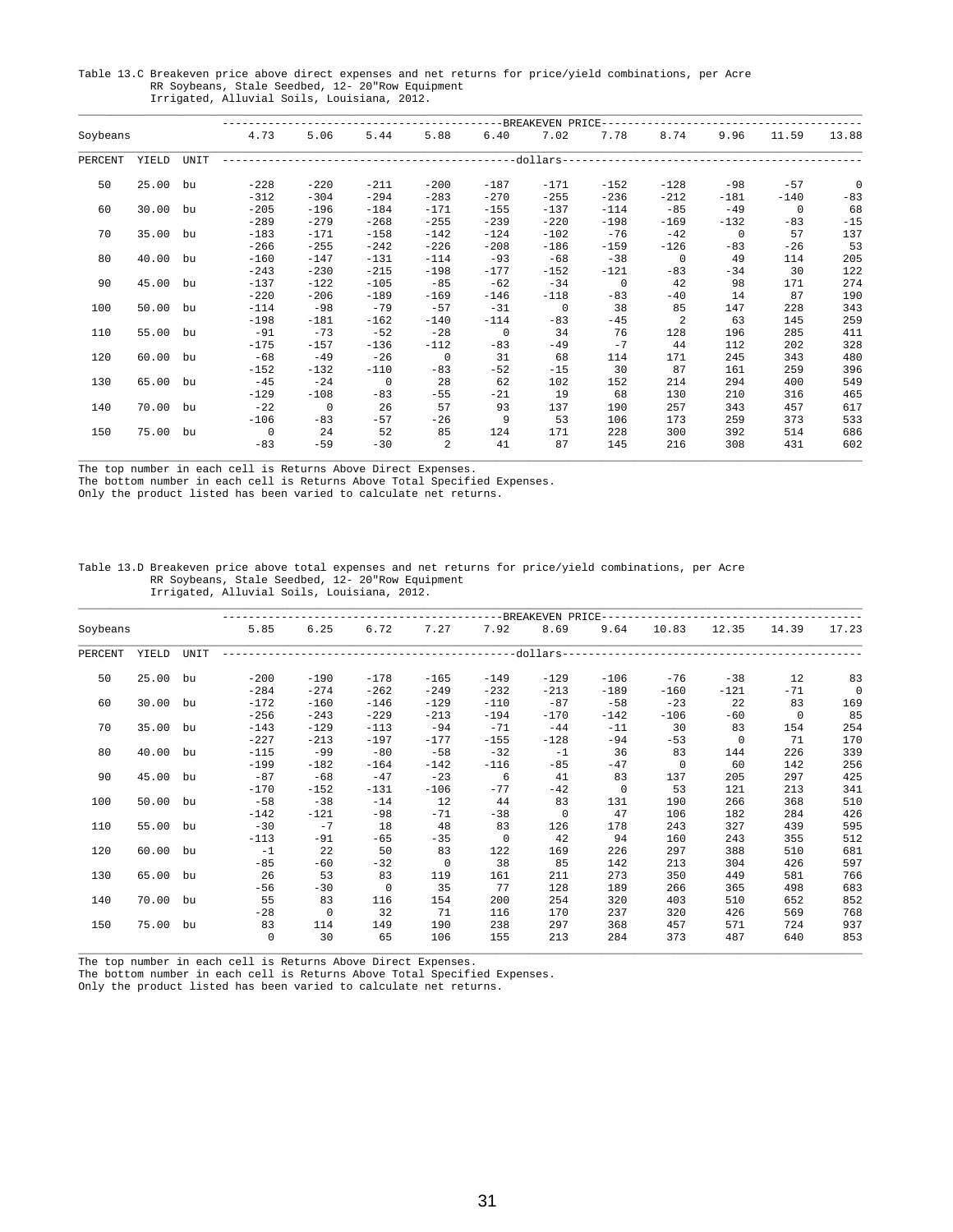#### Table 14.A Estimated costs per Acre RR Soybeans, Stale Seedbed, 8- 38"Row Equipment Irrigated, Macon Ridge, Louisiana, 2012.

| ITEM                             | UNIT                       | PRICE   | QUANTITY | AMOUNT  | YOUR FARM |
|----------------------------------|----------------------------|---------|----------|---------|-----------|
|                                  |                            | dollars |          | dollars |           |
| DIRECT EXPENSES                  |                            |         |          |         |           |
| CUSTOM SPRAY                     |                            |         |          |         |           |
| App by Air ( 5 gal)              | appl                       | 5.75    | 2.0000   | 11.50   |           |
| App by Air (3 gal)               | appl                       | 4.50    | 4.0000   | 18.00   |           |
| HARVEST AIDS<br>Gramoxone Inteon | OZ                         | 0.25    | 16.0000  | 4.00    |           |
| FERTILIZERS                      |                            |         |          |         |           |
| LA Phosphate                     | lb                         | 0.70    | 50.0000  | 35.00   |           |
| LA Potash                        | lb                         | 0.51    | 50.0000  | 25.50   |           |
| FUNGICIDES                       |                            |         |          |         |           |
| Quadris                          | $\circ z$                  | 2.24    | 6.0000   | 13.44   |           |
| Stratego                         | pt                         | 19.31   | 0.6250   | 12.07   |           |
| HERBICIDES                       |                            |         |          |         |           |
| Roundup WeatherMax               | $\mathtt{\circ}\mathtt{z}$ | 0.21    | 66.0000  | 13.86   |           |
| $2, 4-D$ Amine $4$               | pt                         | 2.01    | 1.0000   | 2.01    |           |
| Valor WP                         | OZ                         | 4.23    | 2.0000   | 8.46    |           |
| Dual II Magnum                   | pt                         | 12.25   | 1.0000   | 12.25   |           |
| Flexstar HL                      | pt                         | 15.63   | 1.0000   | 15.63   |           |
| INSECTICIDES                     |                            |         |          |         |           |
| Brigade EC                       | pt                         | 15.10   | 0.7500   | 11.33   |           |
| Orthene 90S                      | lb                         | 3.25    | 0.6000   | 1.95    |           |
| Intrepid 2F                      | $\mathtt{\circ}\mathtt{z}$ | 1.79    | 6.0000   | 10.74   |           |
| IRRIGATION SUPPLIES              |                            |         |          |         |           |
| Roll-Out Pipe                    | ft                         | 0.20    | 33.0000  | 6.60    |           |
| SEED/PLANTS                      |                            |         |          |         |           |
| Soybean Seed RR                  | lb                         | 0.98    | 50.0000  | 49.00   |           |
| ADJUVANTS                        |                            |         |          |         |           |
| Surfactant                       | pt                         | 2.62    | 1.0000   | 2.62    |           |
| CUSTOM HARVEST/HAUL              |                            |         |          |         |           |
| Haul Soybeans                    | bu                         | 0.16    | 45.0000  | 7.20    |           |
| OPERATOR LABOR                   |                            |         |          |         |           |
| Harvesters                       | hour                       | 15.30   | 0.0851   | 1.30    |           |
| IRRIGATION LABOR                 | hour                       |         | 0.0062   | 0.06    |           |
| Implements<br>LA Hired Labor     |                            | 9.60    |          |         |           |
| Implements                       | hour                       | 9.60    | 0.1345   | 1.29    |           |
| Tractors                         | hour                       | 9.60    | 0.7203   | 6.92    |           |
| LA Irrigation Labor              |                            |         |          |         |           |
| Special Labor                    | hour                       | 9.60    | 0.1500   | 1.44    |           |
| DIESEL FUEL                      |                            |         |          |         |           |
| Tractors                         | gal                        | 3.50    | 6.8886   | 24.12   |           |
| Harvesters                       | gal                        | 3.50    | 1.2047   | 4.22    |           |
| Roll-Out Pipe Irr.               | gal                        | 3.50    | 4.8877   | 17.10   |           |
| REPAIR & MAINTENANCE             |                            |         |          |         |           |
| Implements                       | Acre                       | 4.43    | 1.0000   | 4.43    |           |
| Tractors                         | Acre                       | 2.99    | 1,0000   | 2.99    |           |
| Harvesters                       | Acre                       | 2.14    | 1.0000   | 2.14    |           |
| Roll-Out Pipe Irr.               | Acre                       | 4.36    | 1.0000   | 4.36    |           |
| INTEREST ON OP. CAP.             | Acre                       | 5.37    | 1.0000   | 5.37    |           |
|                                  |                            |         |          | $---$   |           |
| TOTAL DIRECT EXPENSES            |                            |         |          | 336.89  |           |
| FIXED EXPENSES                   |                            |         |          |         |           |
| Implements                       | Acre                       | 8.15    | 1.0000   | 8.15    |           |
| Tractors                         | Acre                       | 19.07   | 1.0000   | 19.07   |           |
| Harvesters                       | Acre                       | 8.56    | 1.0000   | 8.56    |           |
| Roll-Out Pipe Irr.               | Acre                       | 48.19   | 1.0000   | 48.19   |           |
|                                  |                            |         |          | ------- |           |
| TOTAL FIXED EXPENSES             |                            |         |          | 83.97   |           |
|                                  |                            |         |          | ------- |           |
| TOTAL SPECIFIED EXPENSES         |                            |         |          | 420.86  |           |
|                                  |                            |         |          |         |           |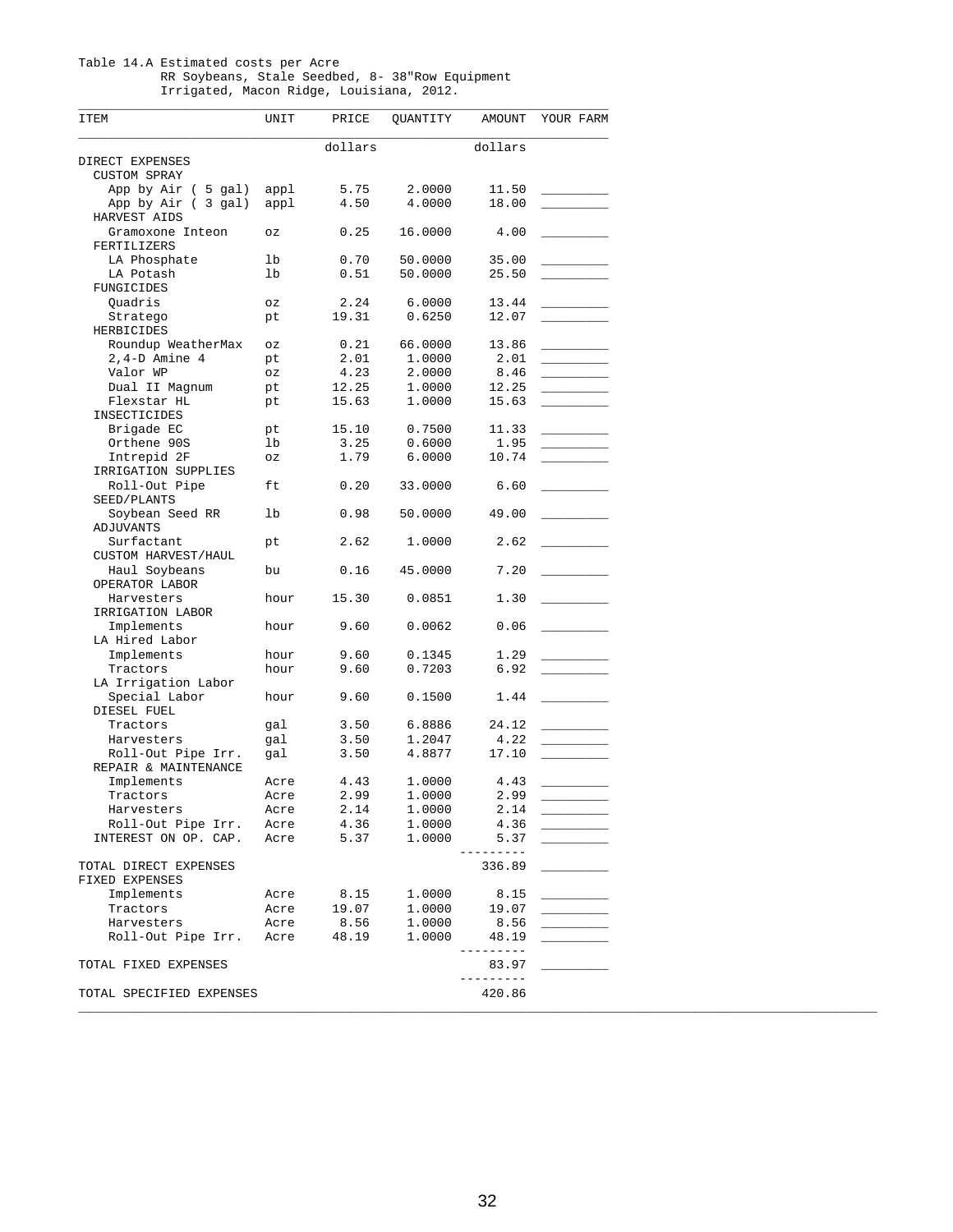# Table 14.B Estimated resource use and costs for field operations, per Acre<br>RR Soybeans, Stale Seedbed, 8- 38 Row Equipment<br>Irrigated, Macon Ridge, Louisiana, 2012.

|                               |                |            |              |            |     | POWER UNIT COST |       | EQUIPMENT COST  |       |       | ALLOC LABOR        | OPERATING/DURABLE INPUT |       |                   |                 |
|-------------------------------|----------------|------------|--------------|------------|-----|-----------------|-------|-----------------|-------|-------|--------------------|-------------------------|-------|-------------------|-----------------|
| OPERATION/                    | SIZE/          | POWER UNIT |              | PERF TIMES |     |                 |       |                 |       |       |                    |                         |       |                   | TOTAL           |
| OPERATING INPUT               | UNIT           | SIZE       | <b>RATE</b>  | OVER       | MTH | DIRECT          | FIXED | DIRECT          | FIXED | HOURS | COST               | AMOUNT PRICE            |       | COST              | COST            |
|                               |                |            |              |            |     | ---------       |       | $-dollars-----$ |       |       | dollars            |                         |       | $-----dollars-$   | -----           |
| Fert Appl (Liquid)            | $8R - 38$      | MFWD 190   | 0.077        | 1.00       | Oct | 2.97            | 1.98  | 0.90            | 1.03  | 0.11  | 1.12               |                         |       |                   | 8.00            |
| LA Phosphate                  | lb             |            |              |            |     |                 |       |                 |       |       |                    | 50.0000                 | 0.70  | 35.00             | 35.00           |
| LA Potash                     | 1 <sub>b</sub> |            |              |            |     |                 |       |                 |       |       |                    | 50.0000                 | 0.51  | 25.50             | 25.50           |
| Disk Harrow                   | 28'            | MFWD 225   | 0.070        | 1.00       | Oct | 3.26            | 2.68  | 0.76            | 1.64  | 0.07  | 0.67               |                         |       |                   | 9.01            |
| Land Plane                    | 40'x10'        | MFWD 190   | 0.242        | 0.20       | Oct | 1.85            | 1.24  | 0.06            | 0.16  | 0.04  | 0.47               |                         |       |                   | 3.78            |
| Disk Bed (Hipper)Fld 8R-38    |                | MFWD 190   | 0.074        | 1.00       | Oct | 2.84            | 1.89  | 0.33            | 0.88  | 0.07  | 0.71               |                         |       |                   | 6.65            |
| Ditcher                       |                | 2WD 130    | 0.020        | 1.00       | Oct | 0.53            | 0.37  | 0.04            | 0.05  | 0.02  | 0.19               |                         |       |                   | 1.18            |
| App by Air ( 5 gal)           | appl           |            |              | 1.00       | Mar |                 |       |                 |       |       |                    | 1,0000                  | 5.75  | 5.75              | 5.75            |
| Roundup WeatherMax            | OZ             |            |              |            |     |                 |       |                 |       |       |                    | 22.0000                 | 0.21  | 4.62              | 4.62            |
| $2, 4-D$ Amine $4$            | pt             |            |              |            |     |                 |       |                 |       |       |                    | 1.0000                  | 2.01  | 2.01              | 2.01            |
| Valor WP                      | $\circ z$      |            |              |            |     |                 |       |                 |       |       |                    | 2.0000                  | 4.23  | 8.46              | 8.46            |
| Plant - Folding               | $8R - 38$      | MFWD 170   | $0.074$ 1.00 |            | May | 2.59            | 2.01  | 0.98            | 1.91  | 0.14  | 1.44               |                         |       |                   | 8.93            |
| Soybean Seed RR               | 1 <sub>b</sub> |            |              |            |     |                 |       |                 |       |       |                    | 50.0000                 | 0.98  | 49.00             | 49.00           |
| Ditcher                       |                | 2WD 130    | 0.020        | 1.00       | May | 0.53            | 0.37  | 0.04            | 0.05  | 0.02  | 0.19               |                         |       |                   | 1.18            |
| Spray (Bcast/HB)              | 40' Fold       | MFWD 170   | 0.042        | 1.00       | May | 1.48            | 1.14  | 0.27            | 0.33  | 0.06  | 0.61               |                         |       |                   | 3.83            |
| Roundup WeatherMax            | OZ             |            |              |            |     |                 |       |                 |       |       |                    | 22.0000                 | 0.21  | 4.62              | 4.62            |
| Dual II Magnum                | pt             |            |              |            |     |                 |       |                 |       |       |                    | 1.0000                  | 12.25 | 12.25             | 12.25           |
| App by Air ( 5 gal)           | appl           |            |              | 1.00       | Jun |                 |       |                 |       |       |                    | 1.0000                  | 5.75  | 5.75              | 5.75            |
| Roundup WeatherMax            | OZ             |            |              |            |     |                 |       |                 |       |       |                    | 22.0000                 | 0.21  | 4.62              | 4.62            |
| Flexstar HL                   | pt             |            |              |            |     |                 |       |                 |       |       |                    | 1.0000                  | 15.63 | 15.63             | 15.63           |
| App by Air ( 3 gal)           | appl           |            |              | 1.00       | Jul |                 |       |                 |       |       |                    | 1,0000                  | 4.50  | 4.50              | 4.50            |
| Brigade EC                    | pt             |            |              |            |     |                 |       |                 |       |       |                    | 0.3750                  | 15.10 | 5.66              | 5.66            |
| Ouadris                       | OZ             |            |              |            |     |                 |       |                 |       |       |                    | 6,0000                  | 2.24  | 13.44             | 13.44           |
| App by Air ( 3 gal)           | appl           |            |              | 1.00       | Aug |                 |       |                 |       |       |                    | 1.0000                  | 4.50  | 4.50              | 4.50            |
| Orthene 90S                   | 1 <sub>b</sub> |            |              |            |     |                 |       |                 |       |       |                    | 0.6000                  | 3.25  | 1.95              | 1.95            |
| Stratego                      | pt             |            |              |            |     |                 |       |                 |       |       |                    | 0.6250                  | 19.31 | 12.07             | 12.07           |
| App by Air ( 3 gal)           | appl           |            |              | 1.00 Aug   |     |                 |       |                 |       |       |                    | 1.0000                  | 4.50  | 4.50              | 4.50            |
| Brigade EC                    | pt             |            |              |            |     |                 |       |                 |       |       |                    | 0.3750                  | 15.10 | 5.66              | 5.66            |
| Intrepid 2F                   | OZ             |            |              |            |     |                 |       |                 |       |       |                    | 6.0000                  | 1.79  | 10.74             | 10.74           |
| App by Air ( 3 gal)           | appl           |            |              | 1.00 Sep   |     |                 |       |                 |       |       |                    | 1.0000                  | 4.50  | 4.50              | 4.50            |
| Gramoxone Inteon              | OZ             |            |              |            |     |                 |       |                 |       |       |                    | 16.0000                 | 0.25  | 4.00              | 4.00            |
| Surfactant                    | pt             |            |              |            |     |                 |       |                 |       |       |                    | 1.0000                  | 2.62  | 2.62              | 2.62            |
| Header - Soybean              | 30' Flex       | 275hp      | 0.085        | 1.00       | Oct | 6.36            | 8.56  | 0.65            | 1.00  | 0.08  | 1.30               |                         |       |                   | 17.87           |
| Haul Soybeans                 | bu             |            |              | 1.00       | Oct |                 |       |                 |       |       |                    | 45.0000                 | 0.16  | 7.20              | 7.20            |
| Roll-Out Pipe Irr.            | Acre           |            |              |            | Jul | 11.06           | 7.39  | 21.86           | 49.29 | 0.44  | 4.31               | 1.0000                  |       | 6.60              | 100.51          |
| TOTALS                        |                |            |              |            |     | 33.47           | 27.63 | 25.89           | 56.34 | 1.09  | $- - - -$<br>11.01 |                         |       | -------<br>261.15 | -----<br>415.49 |
| INTEREST ON OPERATING CAPITAL |                |            |              |            |     |                 |       |                 |       |       |                    |                         |       |                   | 5.37            |
| UNALLOCATED LABOR             |                |            |              |            |     |                 |       |                 |       |       |                    |                         |       |                   | 0.00            |
| TOTAL SPECIFIED COST          |                |            |              |            |     |                 |       |                 |       |       |                    |                         |       |                   | 420.86          |
|                               |                |            |              |            |     |                 |       |                 |       |       |                    |                         |       |                   |                 |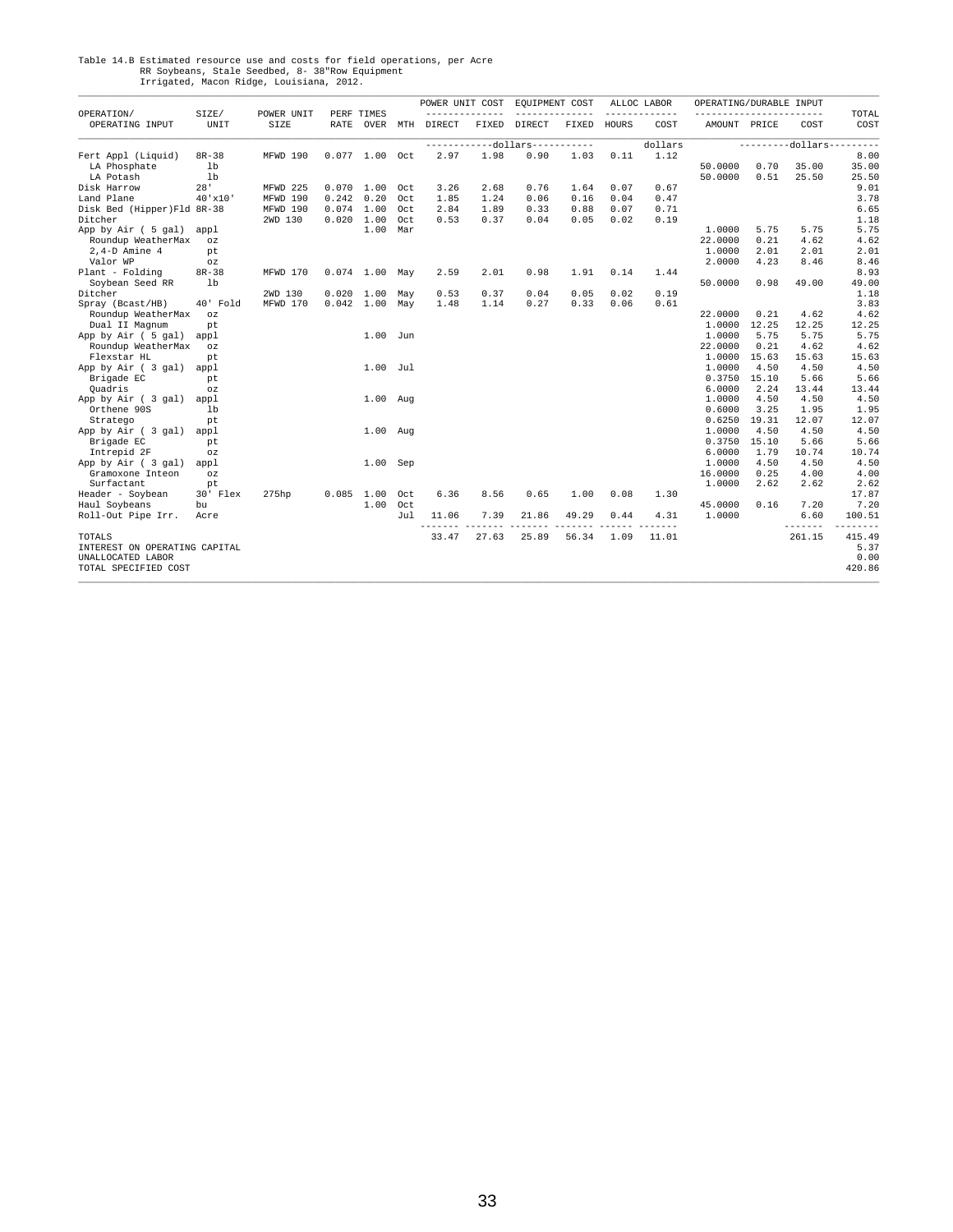Table 14.C Breakeven price above direct expenses and net returns for price/yield combinations, per Acre RR Soybeans, Stale Seedbed, 8- 38"Row Equipment Irrigated, Macon Ridge, Louisiana, 2012.

|          |          |             |              |                |              |          |                | -BREAKEVEN PRICE- |          |             |          |             |                |
|----------|----------|-------------|--------------|----------------|--------------|----------|----------------|-------------------|----------|-------------|----------|-------------|----------------|
| Soybeans |          |             | 5.04         | 5.39           | 5.79         | 6.26     | 6.82           | 7.48              | 8.30     | 9.31        | 10.62    | 12.37       | 14.81          |
| PERCENT  | YIELD    | <b>UNIT</b> |              |                |              |          | $----dollars-$ |                   |          |             |          |             |                |
| 50       | 22.50    | bu          | $-219$       | $-211$         | $-202$       | $-192$   | $-179$         | $-164$            | $-146$   | $-123$      | $-94$    | $-54$       | $\overline{0}$ |
|          |          |             | $-303$       | $-295$         | $-286$       | $-276$   | $-263$         | $-248$            | $-230$   | $-207$      | $-178$   | $-138$      | $-83$          |
| 60       | 27.00    | bu          | $-197$       | $-188$         | $-177$       | $-164$   | $-149$         | $-131$            | $-109$   | $-82$       | $-47$    | $\mathbf 0$ | 65             |
|          |          |             | $-281$       | $-272$         | $-261$       | $-248$   | $-233$         | $-215$            | $-193$   | $-166$      | $-131$   | $-83$       | $-18$          |
| 70       | 31.50    | bu          | $-175$       | $-164$         | $-152$       | $-137$   | $-119$         | $-98$             | $-73$    | $-41$       | $\Omega$ | 54          | 131            |
|          |          |             | $-259$       | $-248$         | $-236$       | $-221$   | $-203$         | $-182$            | $-157$   | $-125$      | $-83$    | $-29$       | 47             |
| 80       | 36.00    | bu          | $-153$       | $-141$         | $-126$       | $-109$   | $-89$          | $-65$             | $-36$    | $\mathbf 0$ | 47       | 109         | 197            |
|          |          |             | $-237$       | $-225$         | $-210$       | $-193$   | $-173$         | $-149$            | $-120$   | $-83$       | $-36$    | 25          | 113            |
| 90       | 40.50    | bu          | $-131$       | $-117$         | $-101$       | $-82$    | $-59$          | $-32$             | $\Omega$ | 41          | 94       | 164         | 263            |
|          |          |             | $-215$       | $-201$         | $-185$       | $-166$   | $-143$         | $-116$            | $-83$    | $-42$       | 10       | 80          | 179            |
| 100      | 45.00    | bu          | $-109$       | $-94$          | $-76$        | $-54$    | $-29$          | $\overline{0}$    | 36       | 82          | 141      | 219         | 329            |
|          |          |             | $-193$       | $-178$         | $-160$       | $-138$   | $-113$         | $-83$             | $-47$    | $-1$        | 57       | 135         | 245            |
| 110      | 49.50    | bu          | $-87$        | $-70$          | $-50$        | $-27$    | $\mathbf 0$    | 32                | 73       | 123         | 188      | 274         | 395            |
|          |          |             | $-171$       | $-154$         | $-134$       | $-111$   | $-83$          | $-51$             | $-10$    | 39          | 104      | 190         | 311            |
| 120      | 54.00    | bu          | $-65$        | $-47$          | $-25$        | $\Omega$ | 29             | 65                | 109      | 164         | 235      | 329         | 461            |
|          |          |             | $-149$       | $-131$         | $-109$       | $-83$    | $-54$          | $-18$             | 25       | 80          | 151      | 245         | 377            |
| 130      | 58.50    | bu          | $-43$        | $-23$          | $\mathbf{0}$ | 27       | 59             | 98                | 146      | 206         | 282      | 384         | 527            |
|          |          |             | $-127$       | $-107$         | $-83$        | $-56$    | $-24$          | 14                | 62       | 122         | 198      | 300         | 443            |
| 140      | 63.00    | bu          | $-21$        | $\overline{0}$ | 25           | 54       | 89             | 131               | 183      | 247         | 329      | 439         | 593            |
|          |          |             | $-105$       | $-83$          | $-58$        | $-29$    | 5              | 47                | 99       | 163         | 245      | 355         | 509            |
| 150      | 67.50 bu |             | $\mathbf{0}$ | 23             | 50           | 82       | 119            | 164               | 219      | 288         | 376      | 494         | 659            |
|          |          |             | $-83$        | $-60$          | $-33$        | $-1$     | 35             | 80                | 135      | 204         | 292      | 410         | 575            |

\_\_\_\_\_\_\_\_\_\_\_\_\_\_\_\_\_\_\_\_\_\_\_\_\_\_\_\_\_\_\_\_\_\_\_\_\_\_\_\_\_\_\_\_\_\_\_\_\_\_\_\_\_\_\_\_\_\_\_\_\_\_\_\_\_\_\_\_\_\_\_\_\_\_\_\_\_\_\_\_\_\_\_\_\_\_\_\_\_\_\_\_\_\_\_\_\_\_\_\_\_\_\_\_\_\_\_\_\_\_\_\_\_\_\_\_\_\_\_\_ The top number in each cell is Returns Above Direct Expenses.

The bottom number in each cell is Returns Above Total Specified Expenses.

Only the product listed has been varied to calculate net returns.

### Table 14.D Breakeven price above total expenses and net returns for price/yield combinations, per Acre RR Soybeans, Stale Seedbed, 8- 38"Row Equipment Irrigated, Macon Ridge, Louisiana, 2012.

|          |          |             |              |                |             |          |                                 | -BREAKEVEN PRICE |             |          |          |             |                |
|----------|----------|-------------|--------------|----------------|-------------|----------|---------------------------------|------------------|-------------|----------|----------|-------------|----------------|
| Soybeans |          |             | 6.28         | 6.72           | 7.23        | 7.82     | 8.51                            | 9.35             | 10.37       | 11.65    | 13.29    | 15.48       | 18.54          |
| PERCENT  | YIELD    | <b>UNIT</b> |              |                |             |          | --------------dollars---------- |                  |             |          |          |             |                |
| 50       | 22.50 bu |             | $-191$       | $-181$         | $-170$      | $-157$   | $-141$                          | $-122$           | $-99$       | $-71$    | $-34$    | 15          | 83             |
|          |          |             | $-275$       | $-265$         | $-254$      | $-241$   | $-225$                          | $-206$           | $-183$      | $-155$   | $-118$   | $-68$       | $\overline{0}$ |
| 60       | 27.00    | bu          | $-164$       | $-152$         | $-138$      | $-122$   | $-104$                          | $-81$            | $-53$       | $-19$    | 24       | 83          | 166            |
|          |          |             | $-248$       | $-236$         | $-222$      | $-206$   | $-188$                          | $-165$           | $-137$      | $-103$   | $-59$    | $\mathbf 0$ | 82             |
| 70       | 31.50 bu |             | $-136$       | $-122$         | $-106$      | $-88$    | $-66$                           | $-40$            | $-7$        | 32       | 83       | 152         | 249            |
|          |          |             | $-220$       | $-206$         | $-190$      | $-172$   | $-150$                          | $-124$           | $-91$       | $-51$    | $\Omega$ | 68          | 165            |
| 80       | 36.00 bu |             | $-109$       | $-93$          | $-75$       | $-53$    | $-28$                           | $\overline{1}$   | 38          | 83       | 143      | 221         | 332            |
|          |          |             | $-193$       | $-177$         | $-159$      | $-137$   | $-112$                          | $-82$            | $-45$       | $\Omega$ | 59       | 137         | 248            |
| 90       | 40.50 bu |             | $-81$        | $-63$          | $-43$       | $-19$    | 8                               | 42               | 83          | 135      | 202      | 290         | 414            |
|          |          |             | $-165$       | $-147$         | $-127$      | $-103$   | $-75$                           | $-41$            | $\mathbf 0$ | 51       | 118      | 206         | 330            |
| 100      | 45.00    | bu          | $-53$        | $-34$          | $-11$       | 15       | 46                              | 83               | 129         | 187      | 261      | 359         | 497            |
|          |          |             | $-137$       | $-118$         | $-95$       | $-68$    | $-37$                           | $\circ$          | 45          | 103      | 177      | 275         | 413            |
| 110      | 49.50    | bu          | $-26$        | $-4$           | 20          | 49       | 83                              | 125              | 175         | 239      | 320      | 428         | 580            |
|          |          |             | $-110$       | $-88$          | $-63$       | $-34$    | $\mathbf 0$                     | 41               | 91          | 155      | 236      | 344         | 496            |
| 120      | 54.00    | bu          | $\mathbf{1}$ | 24             | 52          | 83       | 121                             | 166              | 221         | 290      | 379      | 497         | 663            |
|          |          |             | $-82$        | $-59$          | $-31$       | $\Omega$ | 37                              | 82               | 137         | 206      | 295      | 413         | 579            |
| 130      | 58.50 bu |             | 28           | 54             | 83          | 118      | 159                             | 208              | 267         | 342      | 438      | 566         | 745            |
|          |          |             | $-55$        | $-29$          | $\mathbf 0$ | 34       | 75                              | 124              | 183         | 258      | 354      | 482         | 661            |
| 140      | 63.00 bu |             | 56           | 83             | 115         | 152      | 196                             | 249              | 313         | 394      | 497      | 635         | 828            |
|          |          |             | $-27$        | $\overline{0}$ | 31          | 68       | 112                             | 165              | 229         | 310      | 413      | 551         | 744            |
| 150      | 67.50 bu |             | 83           | 113            | 147         | 187      | 234                             | 290              | 359         | 445      | 556      | 704         | 911            |
|          |          |             | 0            | 29             | 63          | 103      | 150                             | 206              | 275         | 361      | 472      | 620         | 827            |

The top number in each cell is Returns Above Direct Expenses.

The bottom number in each cell is Returns Above Total Specified Expenses.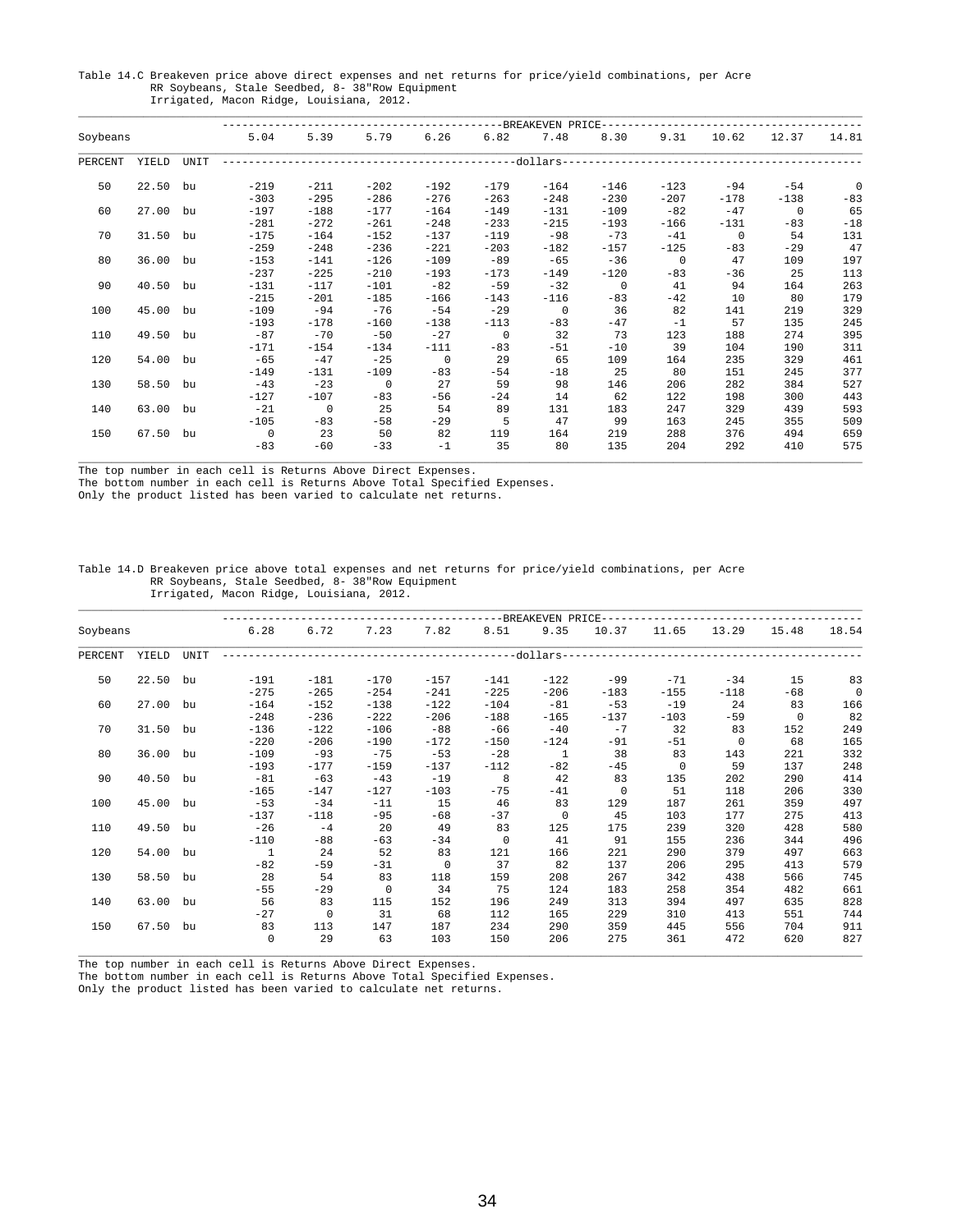#### Table 15.A Estimated costs per Acre Corn, Stale Sedbed, RR, Non-Irrigated, 8-Row 38" Alluvial Soil, Louisiana, 2012.

| <b>ITEM</b>                | UNIT                       | PRICE   | QUANTITY | AMOUNT    | YOUR FARM |
|----------------------------|----------------------------|---------|----------|-----------|-----------|
|                            |                            | dollars |          | dollars   |           |
| DIRECT EXPENSES            |                            |         |          |           |           |
| CUSTOM SPRAY               |                            |         |          |           |           |
| App by Air ( 5 gal)        | appl                       | 5.75    | 4.0000   | 23.00     |           |
| App by Air (3 gal)         | appl                       | 4.50    | 1.0000   | 4.50      |           |
| GIN/DRY                    |                            |         |          |           |           |
| Dry Corn                   | bu                         | 0.19    | 150.0000 | 28.50     |           |
| FERTILIZERS                |                            |         |          |           |           |
| LA Phosphate               | lb                         | 0.70    | 30.0000  | 21.00     |           |
| LA Potash                  | lb                         | 0.51    | 60.0000  | 30.60     |           |
| LA Nitrogen                | lb                         | 0.63    | 180.0000 | 113.40    |           |
| HERBICIDES                 |                            |         |          |           |           |
| Glyphosate Plus 4L         | pt                         | 3.19    | 2.0000   | 6.38      |           |
| $2, 4-D$ Amine 4           | pt                         | 2.01    | 1.0000   | 2.01      |           |
| Valor WP                   | $\circ z$                  | 4.23    | 1.0000   | 4.23      |           |
| Roundup WeatherMax         | $\mathtt{\circ}\mathtt{z}$ | 0.21    | 66.0000  | 13.86     |           |
| Atrazine 4L                | pt                         | 2.04    | 5.0000   | 10.20     |           |
|                            |                            |         |          |           |           |
| Select 2EC<br>INSECTICIDES | ΟZ                         | 1.53    | 6.0000   | 9.18      |           |
|                            |                            |         |          |           |           |
| Karate Z                   | $\mathtt{\circ}\mathtt{z}$ | 2.73    | 2.1300   | 5.81      |           |
| Intrepid 2F                | OZ                         | 1.79    | 6.0000   | 10.74     |           |
| Baythroid 2                | OZ                         | 2.19    | 2.1300   | 4.66      |           |
| SEED/PLANTS                |                            |         |          |           |           |
| Corn Seed RR               | thous                      | 2.78    | 32.0000  | 88.96     |           |
| <b>CUSTOM FERT/LIME</b>    |                            |         |          |           |           |
| Lime (Spread)              | ton                        | 44.00   | 0.3300   | 14.52     |           |
| CUSTOM HARVEST/HAUL        |                            |         |          |           |           |
| Haul Corn                  | bu                         | 0.16    | 150.0000 | 24.00     |           |
| OPERATOR LABOR             |                            |         |          |           |           |
| Harvesters                 | hour                       | 15.30   | 0.1344   | 2.06      |           |
| LA Hired Labor             |                            |         |          |           |           |
| Implements                 | hour                       | 9.60    | 0.1611   | 1.54      |           |
| Tractors                   | hour                       | 9.60    | 0.5819   | 5.58      |           |
| DIESEL FUEL                |                            |         |          |           |           |
| Tractors                   | gal                        | 3.50    | 5.3318   | 18.67     |           |
| Harvesters                 | gal                        | 3.50    | 1.6602   | 5.81      |           |
| REPAIR & MAINTENANCE       |                            |         |          |           |           |
| Implements                 | Acre                       | 6.59    | 1.0000   | 6.59      |           |
| Tractors                   | Acre                       | 2.42    | 1.0000   | 2.42      |           |
| Harvesters                 | Acre                       | 2.26    | 1.0000   | 2.26      |           |
| INTEREST ON OP. CAP.       | Acre                       | 10.63   | 1.0000   | 10.63     |           |
|                            |                            |         |          | $- - - -$ |           |
| TOTAL DIRECT EXPENSES      |                            |         |          | 471.11    |           |
| FIXED EXPENSES             |                            |         |          |           |           |
| Implements                 | Acre                       | 9.94    | 1.0000   | 9.94      |           |
| Tractors                   | Acre                       | 15.33   | 1.0000   | 15.33     |           |
| Harvesters                 | Acre                       | 9.06    | 1.0000   | 9.06      |           |
|                            |                            |         |          | ------    |           |
| TOTAL FIXED EXPENSES       |                            |         |          | 34.33     |           |
|                            |                            |         |          | -------   |           |
|                            |                            |         |          |           |           |
| TOTAL SPECIFIED EXPENSES   |                            |         |          | 505.44    |           |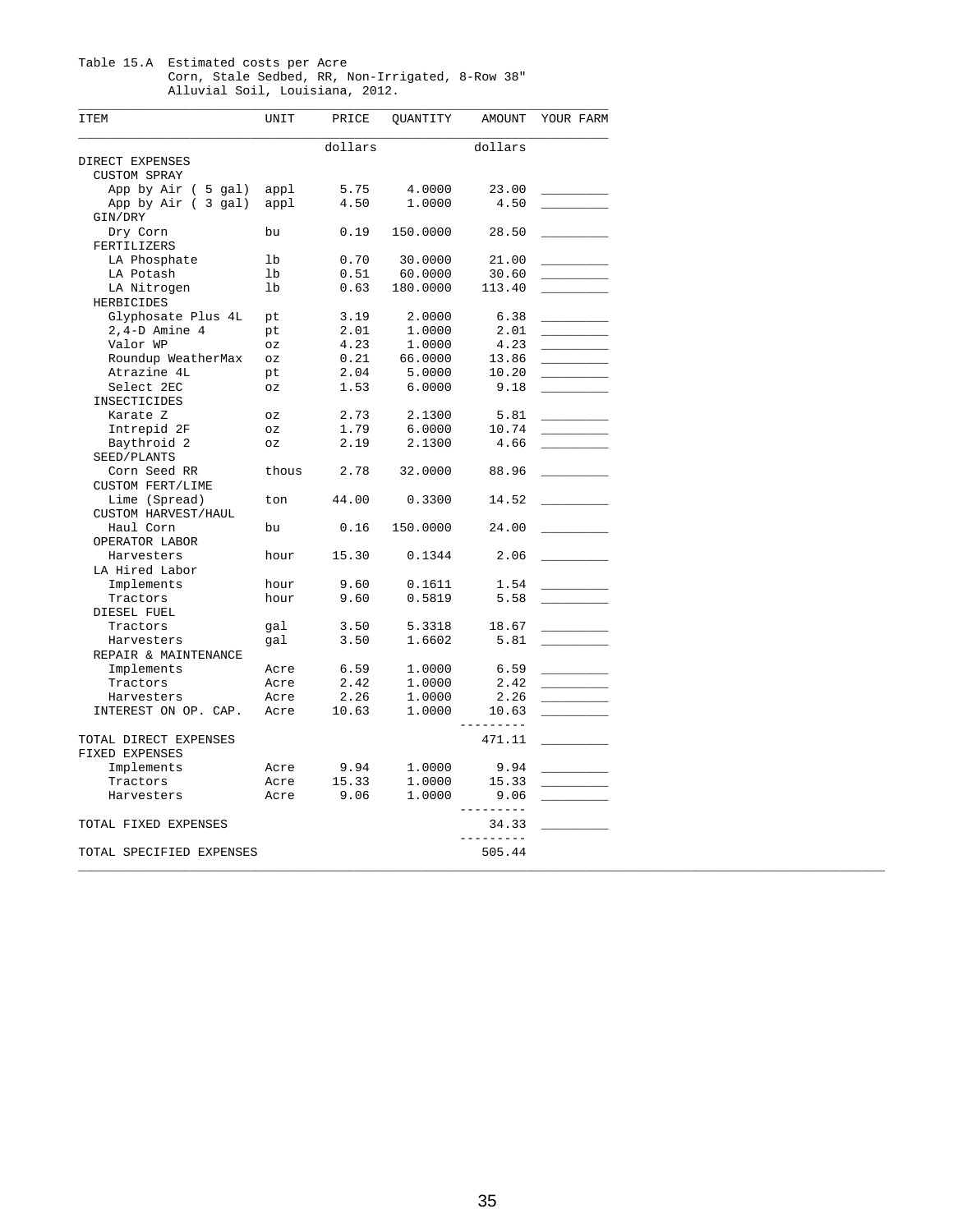# Table 15.B Estimated resource use and costs for field operations, per Acre<br>Corn, Stale Sedbed, RR, Non-Irrigated, 8-Row 38"<br>Alluvial Soil, Louisiana, 2012.

|                                           |                |                    |              |                           |     | POWER UNIT COST |       | EQUIPMENT COST                 |       |       | ALLOC LABOR | OPERATING/DURABLE INPUT |              |                   |               |
|-------------------------------------------|----------------|--------------------|--------------|---------------------------|-----|-----------------|-------|--------------------------------|-------|-------|-------------|-------------------------|--------------|-------------------|---------------|
| OPERATION/<br>OPERATING INPUT             | SIZE/<br>UNIT  | POWER UNIT<br>SIZE | <b>RATE</b>  | PERF TIMES<br><b>OVER</b> | MTH | DIRECT          | FIXED | DIRECT                         | FIXED | HOURS | COST        | AMOUNT PRICE            |              | COST              | TOTAL<br>COST |
|                                           |                |                    |              |                           |     |                 |       | ------------dollars----------- |       |       | dollars     |                         |              | $-----dollars---$ | ------        |
| Lime (Spread)                             | ton            |                    |              | 0.33                      | Sep |                 |       |                                |       |       |             | 0.3300                  | 44.00        | 14.52             | 14.52         |
| Spin Spreader                             | 5 ton          | MFWD 190           | 0.042 1.00   |                           | Sep | 1.61            | 1.07  | 0.27                           | 0.55  | 0.08  | 0.80        |                         |              |                   | 4.30          |
| LA Phosphate                              | lb             |                    |              |                           |     |                 |       |                                |       |       |             | 30,0000                 | 0.70         | 21.00             | 21.00         |
| LA Potash                                 | 1 <sub>b</sub> |                    |              |                           |     |                 |       |                                |       |       |             | 60.0000                 | 0.51         | 30.60             | 30.60         |
| Disk Harrow                               | 28'            | MFWD 225           | 0.070        | 1.00                      | Sep | 3.26            | 2.68  | 0.76                           | 1.64  | 0.07  | 0.67        |                         |              |                   | 9.01          |
| Disk Bed (Hipper)Rdg 8R-38                |                | MFWD 190           | 0.074        | 1.00                      | Oct | 2.84            | 1.89  | 0.28                           | 0.75  | 0.07  | 0.71        |                         |              |                   | 6.47          |
| Land Plane                                | 40'x10'        | MFWD 190           | 0.242        | 0.20                      | Oct | 1.85            | 1.24  | 0.06                           | 0.16  | 0.04  | 0.47        |                         |              |                   | 3.78          |
| Ditcher                                   |                | 2WD 130            | 0.020        | 1.00                      | Oct | 0.53            | 0.37  | 0.04                           | 0.05  | 0.02  | 0.19        |                         |              |                   | 1.18          |
| App by Air ( 5 gal)                       | appl           |                    |              | 1.00                      | Feb |                 |       |                                |       |       |             | 1.0000                  | 5.75         | 5.75              | 5.75          |
| Glyphosate Plus 4L                        | pt             |                    |              |                           |     |                 |       |                                |       |       |             | 2.0000                  | 3.19         | 6.38              | 6.38          |
| $2, 4-D$ Amine $4$                        | pt             |                    |              |                           |     |                 |       |                                |       |       |             | 1.0000                  | 2.01         | 2.01              | 2.01          |
| Valor WP                                  | OZ             |                    |              |                           |     |                 |       |                                |       |       |             | 1.0000                  | 4.23         | 4.23              | 4.23          |
| Ditcher                                   |                | 2WD 130            | 0.020        | 1.00                      | Mar | 0.53            | 0.37  | 0.04                           | 0.05  | 0.02  | 0.19        |                         |              |                   | 1.18          |
| Roller                                    | 32'            | MFWD 170           | 0.046        | 1.00                      | Mar | 1.63            | 1.26  | 0.10                           | 0.56  | 0.04  | 0.45        |                         |              |                   | 4.00          |
| Plant & Pre Rigid                         | $8R - 38$      | MFWD 170           | 0.080        | 1.00                      | Mar | 2.80            | 2.17  | 1.00                           | 1.95  | 0.16  | 1.54        |                         |              |                   | 9.46          |
| Corn Seed RR                              | thous          |                    |              |                           |     |                 |       |                                |       |       |             | 32.0000                 | 2.78         | 88.96             | 88.96         |
| LA Nitrogen                               | 1 <sub>b</sub> |                    |              |                           |     |                 |       |                                |       |       |             | 30.0000                 | 0.63         | 18.90             | 18.90         |
| Ditcher                                   |                | 2WD 130            | 0.020        | 1.00                      | Mar | 0.53            | 0.37  | 0.04                           | 0.05  | 0.02  | 0.19        |                         |              |                   | 1.18          |
| Fert Appl (Liquid)                        | $8R - 38$      | MFWD 190           | 0.077        | 1.00                      | Apr | 2.97            | 1.98  | 0.90                           | 1.03  | 0.11  | 1.12        |                         |              |                   | 8.00          |
| LA Nitrogen                               | lb             |                    |              |                           |     |                 |       |                                |       |       |             | 150.0000                | 0.63         | 94.50             | 94.50         |
| App by Air ( 5 gal)                       | appl           |                    |              | 1.00 Apr                  |     |                 |       |                                |       |       |             | 1.0000<br>22,0000       | 5.75<br>0.21 | 5.75<br>4.62      | 5.75<br>4.62  |
| Roundup WeatherMax<br>Dual 8E             | OZ             |                    |              |                           |     |                 |       |                                |       |       |             |                         |              |                   |               |
|                                           | pt             |                    |              |                           |     |                 |       |                                |       |       |             | 1,0000                  |              |                   |               |
| Atrazine 4L<br>Karate Z                   | pt             |                    |              |                           |     |                 |       |                                |       |       |             | 3.0000<br>2.1300        | 2.04<br>2.73 | 6.12<br>5.81      | 6.12<br>5.81  |
|                                           | OZ             |                    |              | 1.00                      |     |                 |       |                                |       |       |             | 1,0000                  | 5.75         | 5.75              | 5.75          |
| App by Air ( 5 gal)<br>Roundup WeatherMax | appl<br>OZ     |                    |              |                           | May |                 |       |                                |       |       |             | 22.0000                 | 0.21         | 4.62              | 4.62          |
| Atrazine 4L                               | pt             |                    |              |                           |     |                 |       |                                |       |       |             | 2.0000                  | 2.04         | 4.08              | 4.08          |
| Intrepid 2F                               | OZ             |                    |              |                           |     |                 |       |                                |       |       |             | 6.0000                  | 1.79         | 10.74             | 10.74         |
| App by Air ( 3 gal)                       | appl           |                    |              | 1.00                      | Jun |                 |       |                                |       |       |             | 1.0000                  | 4.50         | 4.50              | 4.50          |
| Baythroid 2                               | OZ             |                    |              |                           |     |                 |       |                                |       |       |             | 2.1300                  | 2.19         | 4.66              | 4.66          |
| Header - Corn                             | 6R38"          | 240hp              | $0.134$ 1.00 |                           | Aug | 8.07            | 9.06  | 1.36                           | 2.08  | 0.13  | 2.06        |                         |              |                   | 22.63         |
| Dry Corn                                  | bu             |                    |              |                           |     |                 |       |                                |       |       |             | 150.0000                | 0.19         | 28.50             | 28.50         |
| Haul Corn                                 | bu             |                    |              | 1.00                      | Aug |                 |       |                                |       |       |             | 150.0000                | 0.16         | 24.00             | 24.00         |
| Stalk Shredder-Flail 20'                  |                | MFWD 150           | 0.082 1.00   |                           | Sep | 2.54            | 1.93  | 1.74                           | 1.07  | 0.08  | 0.79        |                         |              |                   | 8.07          |
| App by Air ( 5 gal)                       | appl           |                    |              | 1.00                      | Sep |                 |       |                                |       |       |             | 1,0000                  | 5.75         | 5.75              | 5.75          |
| Roundup WeatherMax                        | OZ             |                    |              |                           |     |                 |       |                                |       |       |             | 22.0000                 | 0.21         | 4.62              | 4.62          |
| Select 2EC                                | OZ             |                    |              |                           |     |                 |       |                                |       |       |             | 6.0000                  | 1.53         | 9.18              | 9.18          |
| TOTALS                                    |                |                    |              |                           |     | 29.16           | 24.39 | 6.59                           | 9.94  | 0.87  | 9.18        |                         |              | -------<br>415.55 | 494.81        |
| INTEREST ON OPERATING CAPITAL             |                |                    |              |                           |     |                 |       |                                |       |       |             |                         |              |                   | 10.63         |
| UNALLOCATED LABOR                         |                |                    |              |                           |     |                 |       |                                |       |       |             |                         |              |                   | 0.00          |
| TOTAL SPECIFIED COST                      |                |                    |              |                           |     |                 |       |                                |       |       |             |                         |              |                   | 505.44        |
|                                           |                |                    |              |                           |     |                 |       |                                |       |       |             |                         |              |                   |               |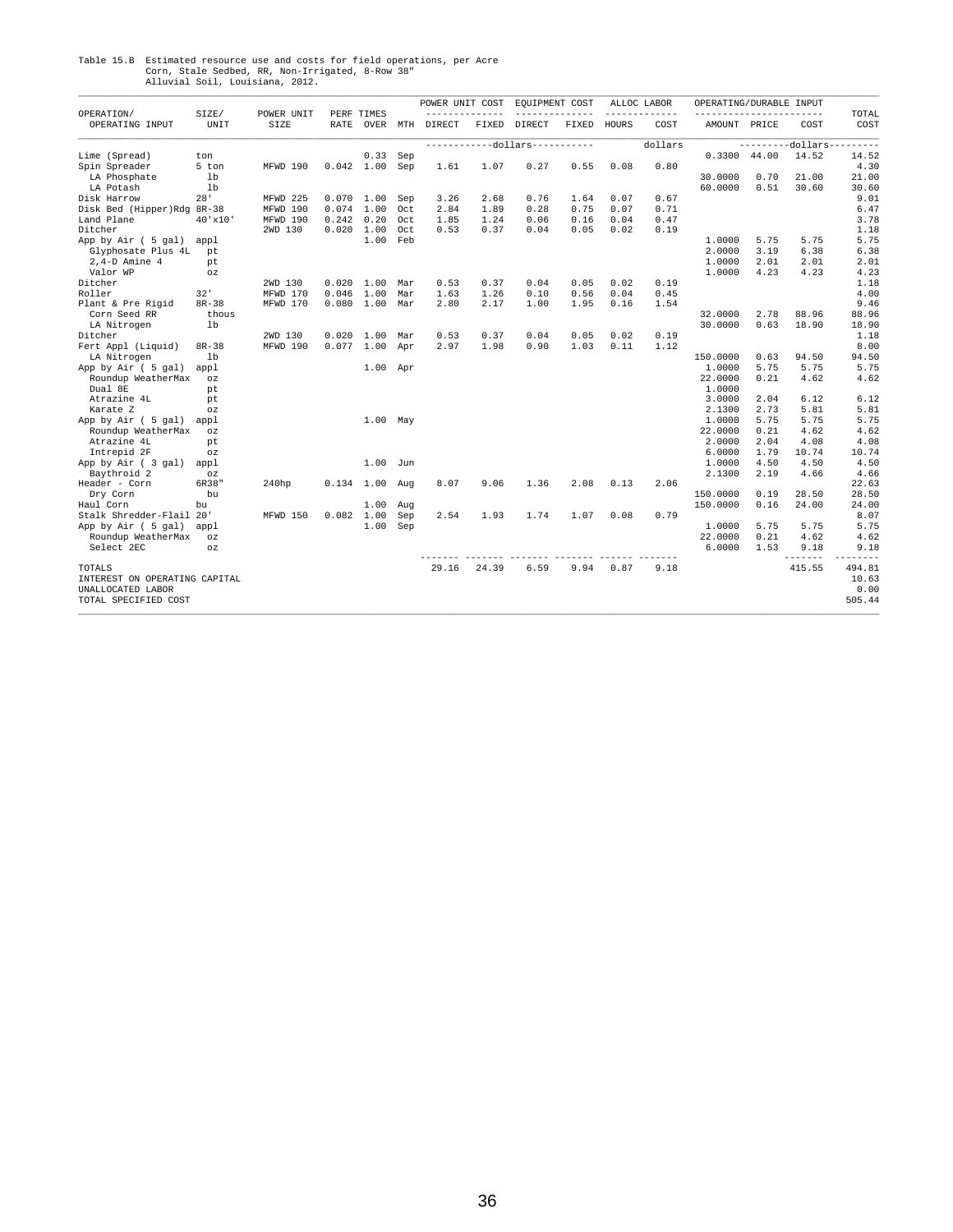Table 15.C Breakeven price above direct expenses and net returns for price/yield combinations, per Acre Corn, Stale Sedbed, RR, Non-Irrigated, 8-Row 38" Alluvial Soil, Louisiana, 2012.

|         |        |             |                |          |          |          |              | -BREAKEVEN PRICE |          |             |          |          |                |
|---------|--------|-------------|----------------|----------|----------|----------|--------------|------------------|----------|-------------|----------|----------|----------------|
| Corn    |        |             | 2.21           | 2.34     | 2.49     | 2.67     | 2.88         | 3.14             | 3.45     | 3.83        | 4.33     | 4.99     | 5.92           |
| PERCENT | YIELD  | <b>UNIT</b> |                |          |          |          |              | -----dollars-    |          |             |          |          |                |
| 50      | 75.00  | bu          | $-278$         | $-268$   | $-257$   | $-243$   | $-227$       | $-208$           | $-185$   | $-156$      | $-119$   | $-69$    | $\overline{0}$ |
|         |        |             | $-312$         | $-302$   | $-291$   | $-278$   | $-262$       | $-243$           | $-220$   | $-191$      | $-153$   | $-103$   | $-34$          |
| 60      | 90.00  | bu          | $-250$         | $-238$   | $-225$   | $-208$   | $-189$       | $-167$           | $-139$   | $-104$      | $-59$    | $\Omega$ | 83             |
|         |        |             | $-285$         | $-273$   | $-259$   | $-243$   | $-224$       | $-201$           | $-173$   | $-138$      | $-94$    | $-34$    | 49             |
| 70      | 105.00 | bu          | $-222$         | $-208$   | $-192$   | $-174$   | $-151$       | $-125$           | $-92$    | $-52$       | $\Omega$ | 69       | 167            |
|         |        |             | $-257$         | $-243$   | $-227$   | $-208$   | $-186$       | $-159$           | $-127$   | $-86$       | $-34$    | 35       | 132            |
| 80      | 120.00 | bu          | $-195$         | $-179$   | $-160$   | $-139$   | $-113$       | $-83$            | $-46$    | $\mathbf 0$ | 59       | 139      | 250            |
|         |        |             | $-229$         | $-213$   | $-195$   | $-173$   | $-148$       | $-117$           | $-80$    | $-34$       | 25       | 104      | 216            |
| 90      | 135.00 | bu          | $-167$         | $-149$   | $-128$   | $-104$   | $-75$        | $-41$            | $\Omega$ | 52          | 119      | 208      | 334            |
|         |        |             | $-201$         | $-183$   | $-162$   | $-138$   | $-110$       | $-76$            | $-34$    | 17          | 85       | 174      | 299            |
| 100     | 150.00 | bu          | $-139$         | $-119$   | $-96$    | $-69$    | $-37$        | $\mathbf 0$      | 46       | 104         | 179      | 278      | 417            |
|         |        |             | $-173$         | $-153$   | $-130$   | $-103$   | $-72$        | $-34$            | 12       | 70          | 144      | 244      | 383            |
| 110     | 165.00 | bu          | $-111$         | $-89$    | $-64$    | $-34$    | $\mathbf{0}$ | 41               | 92       | 156         | 238      | 348      | 501            |
|         |        |             | $-145$         | $-123$   | $-98$    | $-69$    | $-34$        | 7                | 58       | 122         | 204      | 313      | 467            |
| 120     | 180.00 | bu          | $-83$          | $-59$    | $-32$    | $\Omega$ | 37           | 83               | 139      | 208         | 298      | 417      | 585            |
|         |        |             | $-117$         | $-94$    | $-66$    | $-34$    | 3            | 49               | 104      | 174         | 264      | 383      | 550            |
| 130     | 195.00 | bu          | $-55$          | $-29$    | $\Omega$ | 34       | 75           | 125              | 185      | 261         | 358      | 487      | 668            |
|         |        |             | $-90$          | $-64$    | $-34$    | $\Omega$ | 41           | 91               | 151      | 226         | 323      | 453      | 634            |
| 140     | 210.00 | bu          | $-27$          | $\Omega$ | 32       | 69       | 113          | 167              | 232      | 313         | 417      | 557      | 752            |
|         |        |             | $-62$          | $-34$    | $-2$     | 35       | 79           | 132              | 197      | 279         | 383      | 522      | 717            |
| 150     | 225.00 | bu          | $\overline{0}$ | 29       | 64       | 104      | 151          | 208              | 278      | 365         | 477      | 626      | 835            |
|         |        |             | $-34$          | $-4$     | 29       | 70       | 117          | 174              | 244      | 331         | 443      | 592      | 801            |

\_\_\_\_\_\_\_\_\_\_\_\_\_\_\_\_\_\_\_\_\_\_\_\_\_\_\_\_\_\_\_\_\_\_\_\_\_\_\_\_\_\_\_\_\_\_\_\_\_\_\_\_\_\_\_\_\_\_\_\_\_\_\_\_\_\_\_\_\_\_\_\_\_\_\_\_\_\_\_\_\_\_\_\_\_\_\_\_\_\_\_\_\_\_\_\_\_\_\_\_\_\_\_\_\_\_\_\_\_\_\_\_\_\_\_\_\_\_\_\_ The top number in each cell is Returns Above Direct Expenses.

The bottom number in each cell is Returns Above Total Specified Expenses.

Only the product listed has been varied to calculate net returns.

Table 15.D Breakeven price above total expenses and net returns for price/yield combinations, per Acre Corn, Stale Sedbed, RR, Non-Irrigated, 8-Row 38" Alluvial Soil, Louisiana, 2012.

|         |        |      |                |          |                |          |              | -BREAKEVEN PRICE-         |             |             |          |             |              |
|---------|--------|------|----------------|----------|----------------|----------|--------------|---------------------------|-------------|-------------|----------|-------------|--------------|
| Corn    |        |      | 2.36           | 2.50     | 2.67           | 2.86     | 3.09         | 3.36                      | 3.70        | 4.12        | 4.66     | 5.37        | 6.38         |
| PERCENT | YIELD  | UNIT |                |          |                |          |              | --------dollars---------- |             |             |          |             |              |
| 50      | 75.00  | bu   | $-267$         | $-256$   | $-243$         | $-229$   | $-212$       | $-191$                    | $-166$      | $-135$      | $-94$    | $-41$       | 34           |
|         |        |      | $-301$         | $-290$   | $-278$         | $-263$   | $-246$       | $-226$                    | $-200$      | $-169$      | $-129$   | $-75$       | $\mathbf{0}$ |
| 60      | 90.00  | bu   | $-236$         | $-224$   | $-209$         | $-191$   | $-171$       | $-146$                    | $-116$      | $-78$       | $-30$    | 34          | 124          |
|         |        |      | $-271$         | $-258$   | $-243$         | $-226$   | $-205$       | $-180$                    | $-150$      | $-113$      | $-64$    | $\mathbf 0$ | 90           |
| 70      | 105.00 | bu   | $-206$         | $-191$   | $-174$         | $-154$   | $-130$       | $-101$                    | $-66$       | $-22$       | 34       | 109         | 215          |
|         |        |      | $-241$         | $-226$   | $-208$         | $-188$   | $-164$       | $-135$                    | $-100$      | $-56$       | $\Omega$ | 75          | 180          |
| 80      | 120.00 | bu   | $-176$         | $-159$   | $-139$         | $-116$   | $-88$        | $-56$                     | $-15$       | 34          | 98       | 185         | 305          |
|         |        |      | $-211$         | $-193$   | $-173$         | $-150$   | $-123$       | $-90$                     | $-50$       | $\mathbf 0$ | 64       | 150         | 271          |
| 90      | 135.00 | bu   | $-146$         | $-127$   | $-104$         | $-78$    | $-47$        | $-10$                     | 34          | 90          | 163      | 260         | 396          |
|         |        |      | $-180$         | $-161$   | $-139$         | $-113$   | $-82$        | $-45$                     | $\mathbf 0$ | 56          | 129      | 226         | 361          |
| 100     | 150.00 | bu   | $-116$         | $-94$    | $-70$          | $-41$    | $-6$         | 34                        | 84          | 147         | 228      | 335         | 486          |
|         |        |      | $-150$         | $-129$   | $-104$         | $-75$    | $-41$        | $\circ$                   | 50          | 113         | 193      | 301         | 452          |
| 110     | 165.00 | bu   | $-86$          | $-62$    | $-35$          | $-3$     | 34           | 79                        | 134         | 203         | 292      | 411         | 576          |
|         |        |      | $-120$         | $-96$    | $-69$          | $-37$    | $\mathbf{0}$ | 45                        | 100         | 169         | 258      | 376         | 542          |
| 120     | 180.00 | bu   | $-56$          | $-30$    | $-0$           | 34       | 75           | 124                       | 185         | 260         | 357      | 486         | 667          |
|         |        |      | $-90$          | $-64$    | $-34$          | $\Omega$ | 41           | 90                        | 150         | 226         | 323      | 452         | 633          |
| 130     | 195.00 | bu   | $-25$          | 2        | 34             | 72       | 116          | 169                       | 235         | 316         | 421      | 561         | 757          |
|         |        |      | $-60$          | $-32$    | $\overline{0}$ | 37       | 82           | 135                       | 200         | 282         | 387      | 527         | 723          |
| 140     | 210.00 | bu   | $\overline{4}$ | 34       | 69             | 109      | 157          | 215                       | 285         | 373         | 486      | 637         | 848          |
|         |        |      | $-30$          | $\Omega$ | 34             | 75       | 123          | 180                       | 251         | 339         | 452      | 602         | 813          |
| 150     | 225.00 | bu   | 34             | 66       | 103            | 147      | 198          | 260                       | 335         | 430         | 551      | 712         | 938          |
|         |        |      | $\mathbf 0$    | 32       | 69             | 113      | 164          | 226                       | 301         | 395         | 516      | 678         | 904          |

The top number in each cell is Returns Above Direct Expenses.

The bottom number in each cell is Returns Above Total Specified Expenses.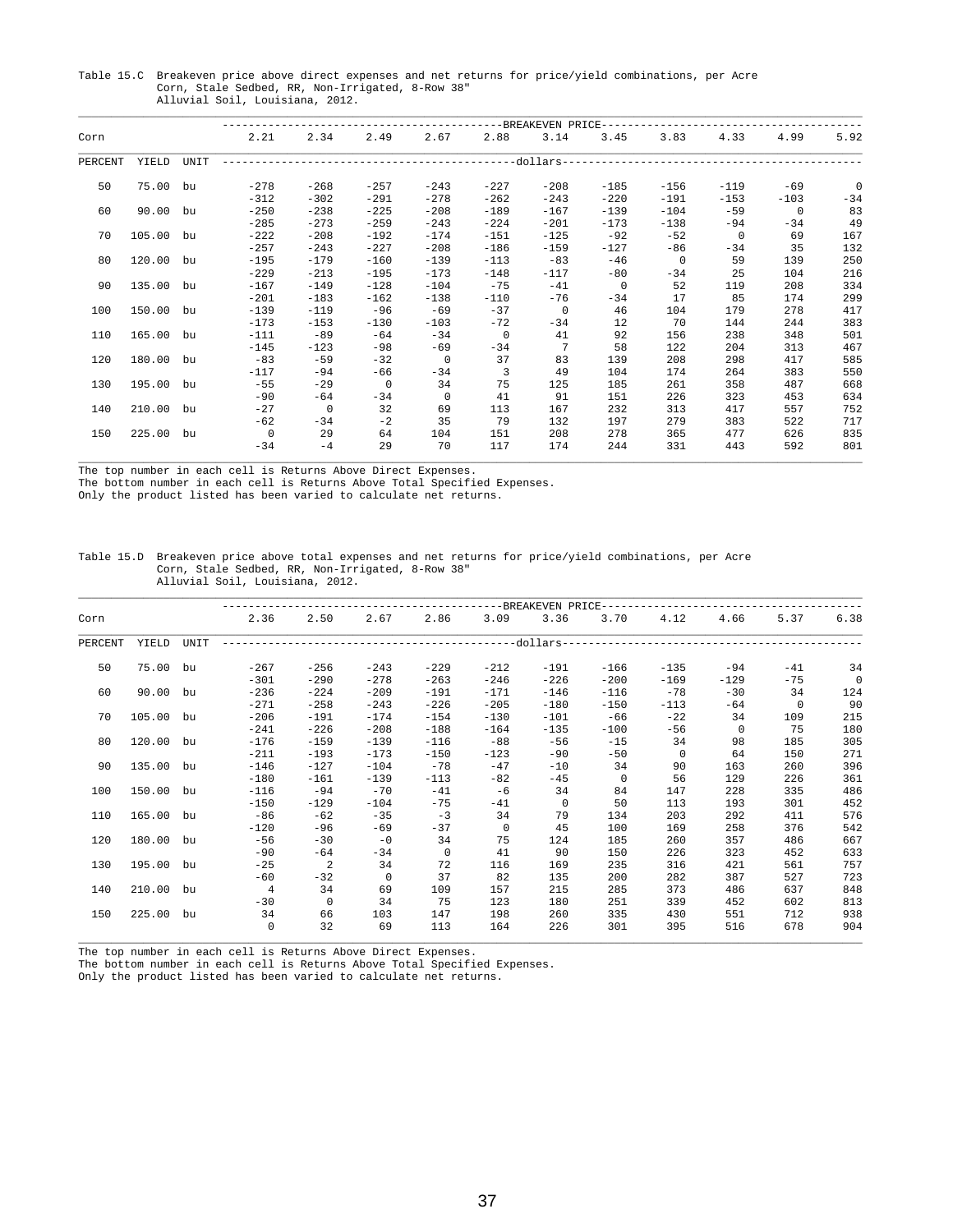#### Table 16.A Estimated costs per Acre Corn, Stale Sedbed, RR, Irrigated, 8-Row 38" Alluvial Soil, Louisiana, 2012.

| ITEM                     | UNIT                       | PRICE   | QUANTITY | AMOUNT     | YOUR FARM |
|--------------------------|----------------------------|---------|----------|------------|-----------|
|                          |                            | dollars |          | dollars    |           |
| DIRECT EXPENSES          |                            |         |          |            |           |
|                          |                            |         |          |            |           |
| <b>CUSTOM SPRAY</b>      |                            |         |          |            |           |
| App by Air ( 5 gal)      | appl                       | 5.75    | 4.0000   | 23.00      |           |
| App by Air (3 gal)       | appl                       | 4.50    | 1.0000   | 4.50       |           |
| GIN/DRY                  |                            |         |          |            |           |
| Dry Corn                 | bu                         | 0.19    | 180.0000 | 34.20      |           |
| FERTILIZERS              |                            |         |          |            |           |
| LA Phosphate             | lb                         | 0.70    | 30.0000  | 21.00      |           |
| LA Potash                | lb                         | 0.51    | 60.0000  | 30.60      |           |
| LA Nitrogen              | lb                         | 0.63    | 210.0000 | 132.30     |           |
| HERBICIDES               |                            |         |          |            |           |
| Glyphosate Plus 4L       | pt                         | 3.19    | 2.0000   | 6.38       |           |
| $2, 4-D$ Amine 4         | pt                         | 2.01    | 1.0000   | 2.01       |           |
| Valor WP                 | $\mathtt{\circ}\mathtt{z}$ | 4.23    | 1.0000   | 4.23       |           |
| Roundup WeatherMax       | $\circ z$                  | 0.21    | 66.0000  | 13.86      |           |
|                          |                            |         |          |            |           |
| Atrazine 4L              | pt                         | 2.04    | 5.0000   | 10.20      |           |
| Select 2EC               | $\mathtt{\circ}\mathtt{z}$ | 1.53    | 6.0000   | 9.18       |           |
| INSECTICIDES             |                            |         |          |            |           |
| Karate Z                 | ΟZ                         | 2.73    | 2.1300   | 5.81       |           |
| Baythroid 2              | ΟZ                         | 2.19    | 2.1300   | 4.66       |           |
| IRRIGATION SUPPLIES      |                            |         |          |            |           |
| Roll-Out Pipe            | ft                         | 0.20    | 33.0000  | 6.60       |           |
| SEED/PLANTS              |                            |         |          |            |           |
| Corn Seed RR             | thous                      | 2.78    | 35.0000  | 97.30      |           |
| <b>CUSTOM FERT/LIME</b>  |                            |         |          |            |           |
| Lime (Spread)            | ton                        | 44.00   | 0.3300   | 14.52      |           |
|                          |                            |         |          |            |           |
| CUSTOM HARVEST/HAUL      |                            |         |          |            |           |
| Haul Corn                | bu                         | 0.16    | 180.0000 | 28.80      |           |
| OPERATOR LABOR           |                            |         |          |            |           |
| Harvesters               | hour                       | 15.30   | 0.1344   | 2.06       |           |
| IRRIGATION LABOR         |                            |         |          |            |           |
| Implements               | hour                       | 9.60    | 0.0062   | 0.06       |           |
| LA Hired Labor           |                            |         |          |            |           |
| Implements               | hour                       | 9.60    | 0.1611   | 1.54       |           |
| Tractors                 | hour                       | 9.60    | 0.8812   | 8.45       |           |
| LA Irrigation Labor      |                            |         |          |            |           |
| Special Labor            | hour                       | 9.60    | 0.1500   | 1.44       |           |
| DIESEL FUEL              |                            |         |          |            |           |
|                          |                            |         |          |            |           |
| Tractors                 | gal                        | 3.50    | 8.2204   | 28.78      |           |
| Harvesters               | gal                        | 3.50    | 1.6602   | 5.81       |           |
| Roll-Out Pipe Irr.       | gal                        | 3.50    | 8.5535   | 29.94      |           |
| REPAIR & MAINTENANCE     |                            |         |          |            |           |
| Implements               | Acre                       | 7.04    | 1.0000   | 7.04       |           |
| Tractors                 | Acre                       | 3.60    | 1.0000   | 3.60       |           |
| Harvesters               | Acre                       | 2.26    | 1,0000   | 2.26       |           |
| Roll-Out Pipe Irr.       | Acre                       | 5.77    | 1.0000   | 5.77       |           |
| INTEREST ON OP. CAP.     | Acre                       | 12.14   | 1.0000   | 12.14      |           |
|                          |                            |         |          | ---------- |           |
| TOTAL DIRECT EXPENSES    |                            |         |          | 558.04     |           |
|                          |                            |         |          |            |           |
| FIXED EXPENSES           |                            |         |          |            |           |
| Implements               | Acre                       | 11.12   | 1.0000   | 11.12      |           |
| Tractors                 | Acre                       | 22.88   | 1.0000   | 22.88      |           |
| Harvesters               | Acre                       | 9.06    | 1.0000   | 9.06       |           |
| Roll-Out Pipe Irr.       | Acre                       | 48.19   | 1.0000   | 48.19      |           |
|                          |                            |         |          | ------     |           |
| TOTAL FIXED EXPENSES     |                            |         |          | 91.25      |           |
|                          |                            |         |          | -------    |           |
| TOTAL SPECIFIED EXPENSES |                            |         |          | 649.29     |           |
|                          |                            |         |          |            |           |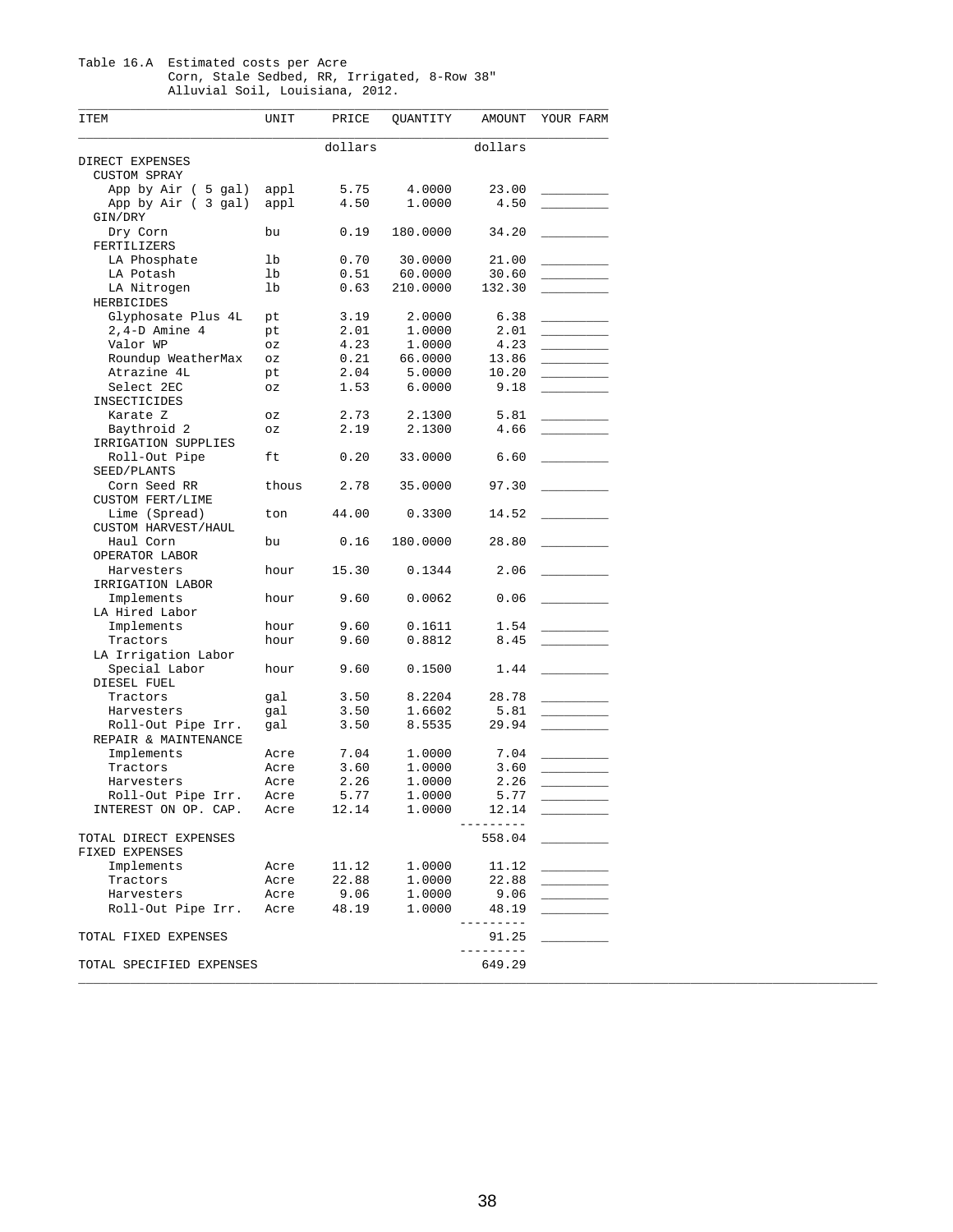## Table 16.B Estimated resource use and costs for field operations, per Acre<br>Corn, Stale Sedbed, RR, Irrigated, 8-Row 38"<br>Alluvial Soil, Louisiana, 2012.

|                                           |                         |                    |       |                    |     | POWER UNIT COST |       | EQUIPMENT COST                 |       |       | ALLOC LABOR       | OPERATING/DURABLE INPUT |       |                           |                     |
|-------------------------------------------|-------------------------|--------------------|-------|--------------------|-----|-----------------|-------|--------------------------------|-------|-------|-------------------|-------------------------|-------|---------------------------|---------------------|
| OPERATION/<br>OPERATING INPUT             | SIZE/<br>UNIT           | POWER UNIT<br>SIZE | RATE  | PERF TIMES<br>OVER | MTH | DIRECT          | FIXED | DIRECT                         | FIXED | HOURS | COST              | AMOUNT PRICE            |       | COST                      | TOTAL<br>COST       |
|                                           |                         |                    |       |                    |     |                 |       | ------------dollars----------- |       |       | dollars           |                         |       | ---------dollars--------- |                     |
| Lime (Spread)                             | ton                     |                    |       | 0.33               | Sep |                 |       |                                |       |       |                   | 0.3300                  | 44.00 | 14.52                     | 14.52               |
| Spin Spreader                             | 5 ton                   | MFWD 190           | 0.042 | 1.00               | Sep | 1.61            | 1.07  | 0.27                           | 0.55  | 0.08  | 0.80              |                         |       |                           | 4.30                |
| LA Phosphate                              | 1 <sub>b</sub>          |                    |       |                    |     |                 |       |                                |       |       |                   | 30.0000                 | 0.70  | 21.00                     | 21.00               |
| LA Potash                                 | 1 <sub>b</sub>          |                    |       |                    |     |                 |       |                                |       |       |                   | 60.0000                 | 0.51  | 30.60                     | 30.60               |
| Disk Harrow                               | 28'                     | MFWD 225           | 0.070 | 1.00               | Sep | 3.26            | 2.68  | 0.76                           | 1.64  | 0.07  | 0.67              |                         |       |                           | 9.01                |
| Disk Bed (Hipper)Rdg 8R-38                |                         | MFWD 190           | 0.074 | 1.00               | Oct | 2.84            | 1.89  | 0.28                           | 0.75  | 0.07  | 0.71              |                         |       |                           | 6.47                |
| Land Plane                                | $40'$ x $10'$           | MFWD 190           | 0.242 | 0.20               | Oct | 1.85            | 1.24  | 0.06                           | 0.16  | 0.04  | 0.47              |                         |       |                           | 3.78                |
| Ditcher                                   |                         | 2WD 130            | 0.020 | 1.00               | Oct | 0.53            | 0.37  | 0.04                           | 0.05  | 0.02  | 0.19              |                         |       |                           | 1.18                |
| App by Air ( 5 gal)                       | appl                    |                    |       | 1.00               | Feb |                 |       |                                |       |       |                   | 1,0000                  | 5.75  | 5.75                      | 5.75                |
| Glyphosate Plus 4L                        | pt                      |                    |       |                    |     |                 |       |                                |       |       |                   | 2,0000                  | 3.19  | 6.38                      | 6.38                |
| $2, 4-D$ Amine $4$                        | pt                      |                    |       |                    |     |                 |       |                                |       |       |                   | 1.0000                  | 2.01  | 2.01                      | 2.01                |
| Valor WP                                  | OZ                      |                    |       |                    |     |                 |       |                                |       |       |                   | 1.0000                  | 4.23  | 4.23                      | 4.23                |
| Ditcher                                   |                         | 2WD 130            | 0.020 | 1.00               | Mar | 0.53            | 0.37  | 0.04                           | 0.05  | 0.02  | 0.19              |                         |       |                           | 1.18                |
| Roller                                    | 32'                     | MFWD 170           | 0.046 | 1.00               | Mar | 1.63            | 1.26  | 0.10                           | 0.56  | 0.04  | 0.45              |                         |       |                           | 4.00                |
| Plant & Pre Rigid                         | $8R - 38$               | MFWD 170           | 0.080 | 1.00               | Mar | 2.80            | 2.17  | 1.00                           | 1.95  | 0.16  | 1.54              |                         | 2.78  | 97.30                     | 9.46<br>97.30       |
| Corn Seed RR                              | thous<br>1 <sub>b</sub> |                    |       |                    |     |                 |       |                                |       |       |                   | 35.0000<br>30,0000      | 0.63  | 18.90                     | 18.90               |
| LA Nitrogen<br>Ditcher                    |                         | 2WD 130            | 0.020 | 1.00               | Mar | 0.53            | 0.37  | 0.04                           | 0.05  | 0.02  | 0.19              |                         |       |                           | 1.18                |
| Fert Appl (Liquid)                        | $8R - 38$               | MFWD 190           | 0.077 | 1.00               | Apr | 2.97            | 1.98  | 0.90                           | 1.03  | 0.11  | 1.12              |                         |       |                           | 8.00                |
| LA Nitrogen                               | 1 <sub>b</sub>          |                    |       |                    |     |                 |       |                                |       |       |                   | 180.0000                | 0.63  | 113.40                    | 113.40              |
| App by Air ( 5 gal)                       | appl                    |                    |       | 1.00               | Apr |                 |       |                                |       |       |                   | 1,0000                  | 5.75  | 5.75                      | 5.75                |
| Roundup WeatherMax                        | OZ                      |                    |       |                    |     |                 |       |                                |       |       |                   | 22.0000                 | 0.21  | 4.62                      | 4.62                |
| Dual 8E                                   | pt                      |                    |       |                    |     |                 |       |                                |       |       |                   | 1,0000                  |       |                           |                     |
| Atrazine 4L                               | pt                      |                    |       |                    |     |                 |       |                                |       |       |                   | 3.0000                  | 2.04  | 6.12                      | 6.12                |
| Karate Z                                  | OZ                      |                    |       |                    |     |                 |       |                                |       |       |                   | 2.1300                  | 2.73  | 5.81                      | 5.81                |
| App by Air ( 5 gal)                       | appl                    |                    |       | 1.00               | May |                 |       |                                |       |       |                   | 1.0000                  | 5.75  | 5.75                      | 5.75                |
| Roundup WeatherMax                        | OZ                      |                    |       |                    |     |                 |       |                                |       |       |                   | 22.0000                 | 0.21  | 4.62                      | 4.62                |
| Atrazine 4L                               | pt                      |                    |       |                    |     |                 |       |                                |       |       |                   | 2,0000                  | 2.04  | 4.08                      | 4.08                |
| App by Air ( 3 gal)                       | appl                    |                    |       | 1.00               | Jun |                 |       |                                |       |       |                   | 1.0000                  | 4.50  | 4.50                      | 4.50                |
| Baythroid 2                               | OZ                      |                    |       |                    |     |                 |       |                                |       |       |                   | 2.1300                  | 2.19  | 4.66                      | 4.66                |
| Header - Corn                             | 6R38"                   | 240hp              | 0.134 | 1.00               | Aug | 8.07            | 9.06  | 1.36                           | 2.08  | 0.13  | 2.06              |                         |       |                           | 22.63               |
| Dry Corn                                  | bu                      |                    |       |                    |     |                 |       |                                |       |       |                   | 180.0000                | 0.19  | 34.20                     | 34.20               |
| Corn Grain Cart 8R40 700bu                |                         | MFWD 190           | 0.025 | 0.25               | Aug | 0.23            | 0.16  | 0.05                           | 0.08  | 0.00  | 0.06              |                         |       |                           | 0.58                |
| Haul Corn                                 | bu                      |                    |       | 1.00               | Aug |                 |       |                                |       |       |                   | 180,0000                | 0.16  | 28.80                     | 28.80               |
| Stalk Shredder-Flail 20'                  |                         | MFWD 150           | 0.082 | 1.00               | Sep | 2.54            | 1.93  | 1.74                           | 1.07  | 0.08  | 0.79              |                         |       |                           | 8.07                |
| App by Air ( 5 gal)                       | appl                    |                    |       | 1.00               | Sep |                 |       |                                |       |       |                   | 1.0000                  | 5.75  | 5.75                      | 5.75                |
| Roundup WeatherMax                        | OZ                      |                    |       |                    |     |                 |       |                                |       |       |                   | 22.0000                 | 0.21  | 4.62                      | 4.62                |
| Select 2EC                                | OZ                      |                    |       |                    |     |                 |       |                                |       |       |                   | 6.0000                  | 1.53  | 9.18                      | 9.18                |
| Roll-Out Pipe Irr.                        | Acre                    |                    |       |                    | Jul | 11.06           | 7.39  | 36.11                          | 49.29 | 0.44  | 4.31<br>$- - - -$ | 1.0000                  |       | 6.60<br>-------           | 114.76<br>$- - - -$ |
| TOTALS                                    |                         |                    |       |                    |     | 40.45           | 31.94 | 42.75                          | 59.31 | 1.33  | 13.55             |                         |       | 449.15                    | 637.15              |
| INTEREST ON OPERATING CAPITAL             |                         |                    |       |                    |     |                 |       |                                |       |       |                   |                         |       |                           | 12.14<br>0.00       |
| UNALLOCATED LABOR<br>TOTAL SPECIFIED COST |                         |                    |       |                    |     |                 |       |                                |       |       |                   |                         |       |                           | 649.29              |
|                                           |                         |                    |       |                    |     |                 |       |                                |       |       |                   |                         |       |                           |                     |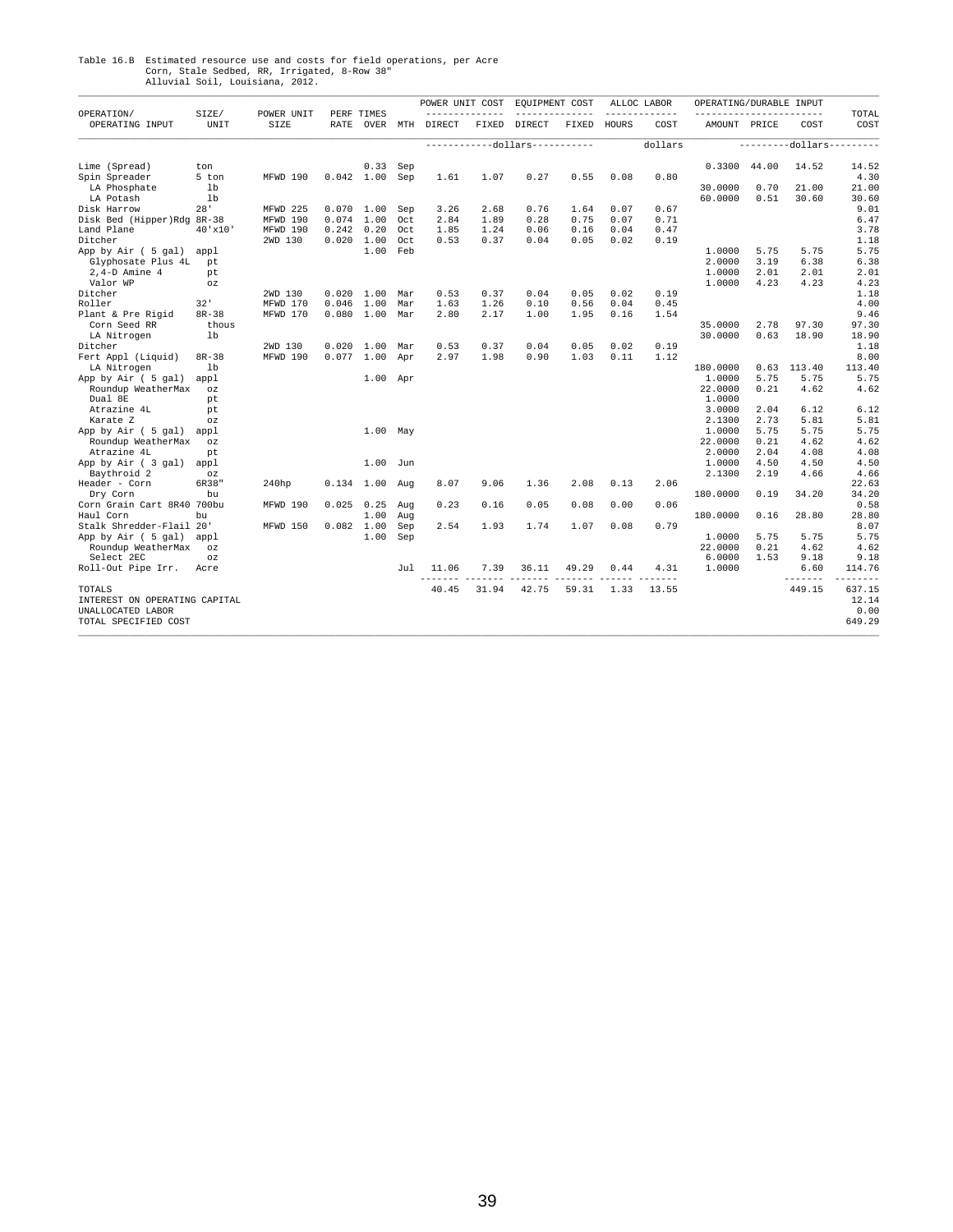Table 16.C Breakeven price above direct expenses and net returns for price/yield combinations, per Acre Corn, Stale Sedbed, RR, Irrigated, 8-Row 38" Alluvial Soil, Louisiana, 2012.

|         |        |      |                |                |          |          |                | -BREAKEVEN PRICE- |          |             |        |             |                |
|---------|--------|------|----------------|----------------|----------|----------|----------------|-------------------|----------|-------------|--------|-------------|----------------|
| Corn    |        |      | 2.18           | 2.31           | 2.46     | 2.64     | 2.85           | 3.10              | 3.40     | 3.78        | 4.27   | 4.93        | 5.84           |
| PERCENT | YIELD  | UNIT |                |                |          |          | $- - - - - -$  | -dollars-         |          |             |        |             |                |
| 50      | 90.00  | bu   | $-329$         | $-317$         | $-304$   | $-288$   | $-269$         | $-247$            | $-219$   | $-185$      | $-141$ | $-82$       | $\overline{0}$ |
|         |        |      | $-420$         | $-408$         | $-395$   | $-379$   | $-360$         | $-338$            | $-310$   | $-276$      | $-232$ | $-173$      | $-91$          |
| 60      | 108.00 | bu   | $-296$         | $-282$         | $-266$   | $-247$   | $-224$         | $-197$            | $-164$   | $-123$      | $-70$  | $\mathbf 0$ | 98             |
|         |        |      | $-387$         | $-373$         | $-357$   | $-338$   | $-315$         | $-288$            | $-255$   | $-214$      | $-161$ | $-91$       | $\overline{7}$ |
| 70      | 126.00 | bu   | $-263$         | $-247$         | $-228$   | $-205$   | $-179$         | $-148$            | $-109$   | $-61$       | $\cap$ | 82          | 197            |
|         |        |      | $-354$         | $-338$         | $-319$   | $-297$   | $-270$         | $-239$            | $-201$   | $-153$      | $-91$  | $-8$        | 106            |
| 80      | 144.00 | bu   | $-230$         | $-211$         | $-190$   | $-164$   | $-134$         | $-98$             | $-54$    | $\mathbf 0$ | 70     | 164         | 296            |
|         |        |      | $-321$         | $-303$         | $-281$   | $-255$   | $-226$         | $-190$            | $-146$   | $-91$       | $-20$  | 73          | 205            |
| 90      | 162.00 | bu   | $-197$         | $-176$         | $-152$   | $-123$   | $-89$          | $-49$             | $\Omega$ | 61          | 141    | 247         | 395            |
|         |        |      | $-288$         | $-267$         | $-243$   | $-214$   | $-181$         | $-140$            | $-91$    | $-29$       | 49     | 155         | 304            |
| 100     | 180.00 | bu   | $-164$         | $-141$         | $-114$   | $-82$    | $-44$          | $\mathbf 0$       | 54       | 123         | 211    | 329         | 494            |
|         |        |      | $-255$         | $-232$         | $-205$   | $-173$   | $-136$         | $-91$             | $-36$    | 32          | 120    | 238         | 402            |
| 110     | 198.00 | bu   | $-131$         | $-105$         | $-76$    | $-41$    | $\overline{0}$ | 49                | 109      | 185         | 282    | 411         | 592            |
|         |        |      | $-223$         | $-197$         | $-167$   | $-132$   | $-91$          | $-41$             | 18       | 94          | 191    | 320         | 501            |
| 120     | 216.00 | bu   | $-98$          | $-70$          | $-38$    | $\Omega$ | 44             | 98                | 164      | 247         | 352    | 494         | 691            |
|         |        |      | $-190$         | $-161$         | $-129$   | $-91$    | $-46$          | 7                 | 73       | 155         | 261    | 402         | 600            |
| 130     | 234.00 | bu   | $-65$          | $-35$          | $\Omega$ | 41       | 89             | 148               | 219      | 308         | 423    | 576         | 790            |
|         |        |      | $-157$         | $-126$         | $-91$    | $-50$    | $-1$           | 56                | 128      | 217         | 332    | 485         | 699            |
| 140     | 252.00 | bu   | $-32$          | $\overline{0}$ | 38       | 82       | 134            | 197               | 274      | 370         | 494    | 658         | 889            |
|         |        |      | $-124$         | $-91$          | $-53$    | $-8$     | 43             | 106               | 183      | 279         | 402    | 567         | 798            |
| 150     | 270.00 | bu   | $\overline{0}$ | 35             | 76       | 123      | 179            | 247               | 329      | 432         | 564    | 741         | 988            |
|         |        |      | $-91$          | $-55$          | $-15$    | 32       | 88             | 155               | 238      | 341         | 473    | 649         | 897            |

\_\_\_\_\_\_\_\_\_\_\_\_\_\_\_\_\_\_\_\_\_\_\_\_\_\_\_\_\_\_\_\_\_\_\_\_\_\_\_\_\_\_\_\_\_\_\_\_\_\_\_\_\_\_\_\_\_\_\_\_\_\_\_\_\_\_\_\_\_\_\_\_\_\_\_\_\_\_\_\_\_\_\_\_\_\_\_\_\_\_\_\_\_\_\_\_\_\_\_\_\_\_\_\_\_\_\_\_\_\_\_\_\_\_\_\_\_\_\_\_ The top number in each cell is Returns Above Direct Expenses.

The bottom number in each cell is Returns Above Total Specified Expenses.

Only the product listed has been varied to calculate net returns.

Table 16.D Breakeven price above total expenses and net returns for price/yield combinations, per Acre Corn, Stale Sedbed, RR, Irrigated, 8-Row 38" Alluvial Soil, Louisiana, 2012.

|         |        |      |             |                 |              |          |              | -BREAKEVEN PRICE-              |             |          |          |       |                |
|---------|--------|------|-------------|-----------------|--------------|----------|--------------|--------------------------------|-------------|----------|----------|-------|----------------|
| Corn    |        |      | 2.52        | 2.67            | 2.85         | 3.06     | 3.31         | 3.60                           | 3.96        | 4.42     | 5.00     | 5.77  | 6.85           |
| PERCENT | YIELD  | UNIT |             |                 |              |          |              | -------------dollars---------- |             |          |          |       |                |
| 50      | 90.00  | bu   | $-299$      | $-285$          | $-268$       | $-250$   | $-228$       | $-201$                         | $-168$      | $-128$   | $-76$    | -6    | 91             |
|         |        |      | $-390$      | $-376$          | $-360$       | $-341$   | $-319$       | $-292$                         | $-260$      | $-219$   | $-167$   | $-97$ | $\overline{0}$ |
| 60      | 108.00 | bu   | $-259$      | $-243$          | $-223$       | $-201$   | $-174$       | $-142$                         | $-103$      | $-55$    | 7        | 91    | 208            |
|         |        |      | $-351$      | $-334$          | $-315$       | $-292$   | $-266$       | $-234$                         | $-195$      | $-146$   | $-83$    | 0     | 117            |
| 70      | 126.00 | bu   | $-220$      | $-201$          | $-178$       | $-152$   | $-121$       | $-84$                          | $-38$       | 18       | 91       | 188   | 325            |
|         |        |      | $-312$      | $-292$          | $-270$       | $-243$   | $-212$       | $-175$                         | $-130$      | $-73$    | $\Omega$ | 97    | 234            |
| 80      | 144.00 | bu   | $-181$      | $-159$          | $-133$       | $-103$   | $-68$        | $-25$                          | 26          | 91       | 174      | 286   | 442            |
|         |        |      | $-273$      | $-250$          | $-225$       | $-195$   | $-159$       | $-117$                         | $-65$       | $\Omega$ | 83       | 195   | 351            |
| 90      | 162.00 | bu   | $-142$      | $-117$          | $-88$        | $-55$    | $-15$        | 32                             | 91          | 164      | 258      | 383   | 559            |
|         |        |      | $-234$      | $-209$          | $-180$       | $-146$   | $-106$       | $-58$                          | $\mathbf 0$ | 73       | 167      | 292   | 468            |
| 100     | 180.00 | bu   | $-103$      | $-76$           | $-43$        | $-6$     | 38           | 91                             | 156         | 237      | 342      | 481   | 676            |
|         |        |      | $-195$      | $-167$          | $-135$       | $-97$    | $-53$        | $\mathbf 0$                    | 65          | 146      | 250      | 390   | 585            |
| 110     | 198.00 | bu   | $-64$       | $-34$           | $\mathbf{1}$ | 42       | 91           | 149                            | 221         | 310      | 425      | 579   | 793            |
|         |        |      | $-156$      | $-125$          | $-90$        | $-48$    | $\mathbf{0}$ | 58                             | 130         | 219      | 334      | 487   | 702            |
| 120     | 216.00 | bu   | $-25$       | $7\phantom{.0}$ | 46           | 91       | 144          | 208                            | 286         | 383      | 509      | 676   | 910            |
|         |        |      | $-117$      | $-83$           | $-45$        | $\Omega$ | 53           | 117                            | 195         | 292      | 418      | 585   | 819            |
| 130     | 234.00 | bu   | 13          | 49              | 91           | 140      | 197          | 266                            | 351         | 457      | 593      | 774   | 1027           |
|         |        |      | $-78$       | $-41$           | $\mathbf 0$  | 48       | 106          | 175                            | 260         | 365      | 501      | 682   | 936            |
| 140     | 252.00 | bu   | 52          | 91              | 136          | 188      | 250          | 325                            | 416         | 530      | 676      | 871   | 1144           |
|         |        |      | $-39$       | $\mathbf{0}$    | 45           | 97       | 159          | 234                            | 325         | 439      | 585      | 780   | 1053           |
| 150     | 270.00 | bu   | 91          | 133             | 181          | 237      | 304          | 383                            | 481         | 603      | 760      | 969   | 1262           |
|         |        |      | $\mathbf 0$ | 41              | 90           | 146      | 212          | 292                            | 390         | 512      | 669      | 878   | 1170           |

The top number in each cell is Returns Above Direct Expenses.

The bottom number in each cell is Returns Above Total Specified Expenses.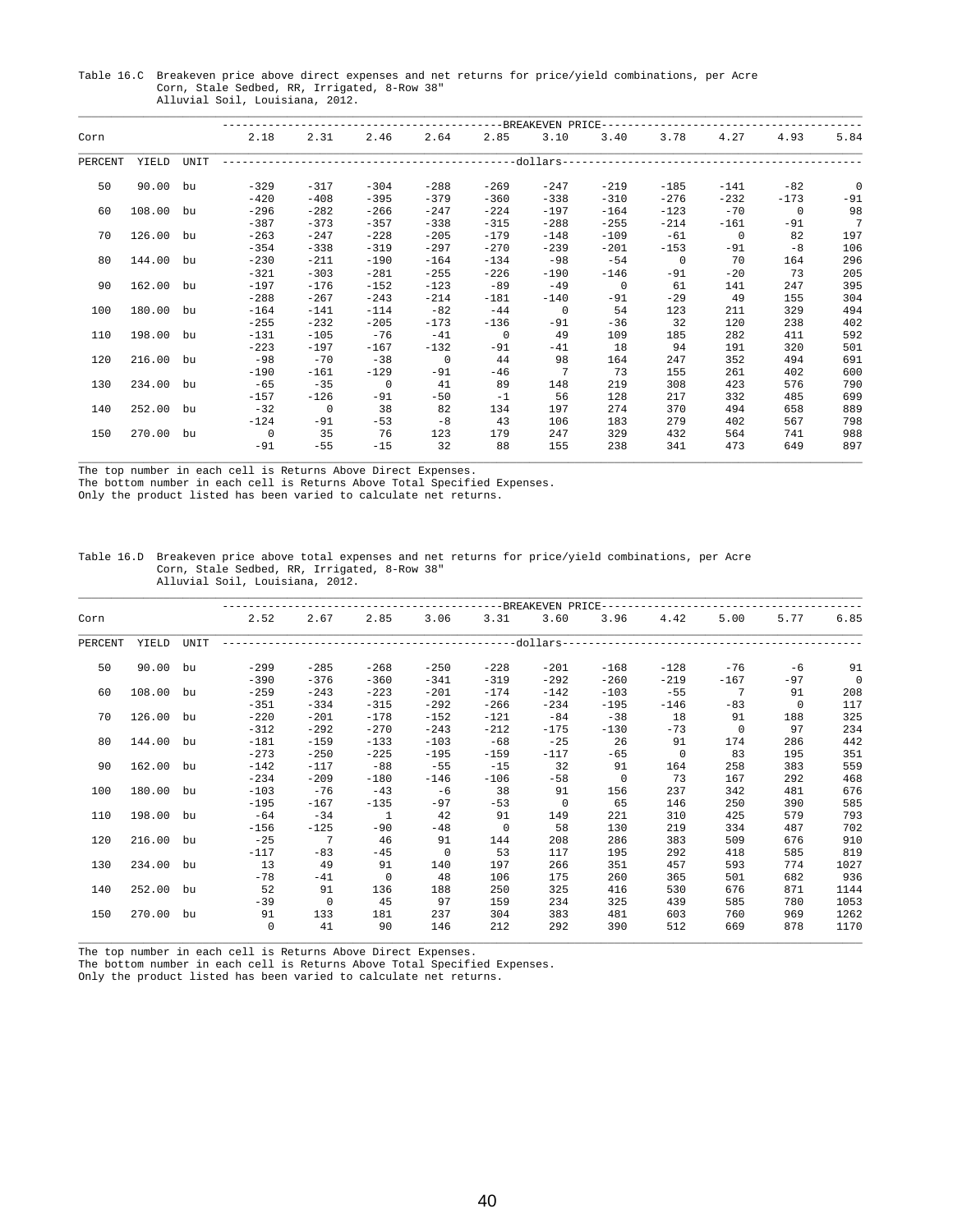#### Table 17.A Estimated costs per Acre

 Corn, Stale Sedbed, BtRR, Non-Irrigated, 8-Row 38" Alluvial Soil, Louisiana, 2012.

| ITEM                                 | UNIT                       | PRICE   | QUANTITY | AMOUNT              | YOUR FARM |
|--------------------------------------|----------------------------|---------|----------|---------------------|-----------|
|                                      |                            | dollars |          | dollars             |           |
| DIRECT EXPENSES                      |                            |         |          |                     |           |
| <b>CUSTOM SPRAY</b>                  |                            |         |          |                     |           |
| App by Air ( 5 gal)                  | appl                       | 5.75    | 4.0000   | 23.00               |           |
| App by Air ( 3 gal)                  | appl                       | 4.50    | 1.0000   | 4.50                |           |
| GIN/DRY                              |                            |         |          |                     |           |
| Dry Corn                             | bu                         | 0.19    | 150.0000 | 28.50               |           |
| FERTILIZERS                          |                            |         |          |                     |           |
| LA Phosphate                         | lb                         | 0.70    | 30.0000  | 21.00               |           |
| LA Potash                            | lb                         | 0.51    | 60.0000  | 30.60               |           |
| LA Nitrogen                          | lb                         | 0.63    | 180.0000 | 113.40              |           |
| HERBICIDES                           |                            |         |          |                     |           |
| Glyphosate Plus 4L                   | pt                         | 3.19    | 2.0000   | 6.38                |           |
| $2, 4-D$ Amine 4                     | pt                         | 2.01    | 1.0000   | 2.01                |           |
| Valor WP                             | OZ                         | 4.23    | 1.0000   | 4.23                |           |
| Roundup WeatherMax                   | OZ                         | 0.21    | 66.0000  | 13.86               |           |
| Atrazine 4L                          | pt                         | 2.04    | 5.0000   | 10.20               |           |
| Select 2EC                           | OZ                         | 1.53    | 6.0000   | 9.18                |           |
| INSECTICIDES                         |                            |         |          |                     |           |
| Baythroid 2<br>SEED/PLANTS           | $\mathtt{\circ}\mathtt{z}$ | 2.19    | 2.1300   | 4.66                |           |
| Corn Seed BtRR<br>CUSTOM FERT/LIME   | thous                      | 2.93    | 32.0000  | 93.76               |           |
| Lime (Spread)<br>CUSTOM HARVEST/HAUL | ton                        | 44.00   | 0.3300   | 14.52               |           |
| Haul Corn                            | bu                         | 0.16    | 150.0000 | 24.00               |           |
| OPERATOR LABOR                       |                            |         |          |                     |           |
| Harvesters                           | hour                       | 15.30   | 0.1344   | 2.06                |           |
| LA Hired Labor                       |                            |         |          |                     |           |
| Implements                           | hour                       | 9.60    | 0.1611   | 1.54                |           |
| Tractors                             | hour                       | 9.60    | 0.5819   | 5.58                |           |
| DIESEL FUEL                          |                            |         |          |                     |           |
| Tractors                             | gal                        | 3.50    | 5.3318   | 18.67               |           |
| Harvesters                           | gal                        | 3.50    | 1.6602   | 5.81                |           |
| REPAIR & MAINTENANCE                 |                            |         |          |                     |           |
| Implements                           | Acre                       | 6.59    | 1.0000   | 6.59                |           |
| Tractors                             | Acre                       | 2.42    | 1.0000   | 2.42                |           |
| Harvesters                           | Acre                       | 2.26    | 1.0000   | 2.26                |           |
| INTEREST ON OP. CAP.                 | Acre                       | 10.35   | 1.0000   | 10.35<br>---------- |           |
| TOTAL DIRECT EXPENSES                |                            |         |          | 459.08              |           |
| FIXED EXPENSES                       |                            |         |          |                     |           |
|                                      |                            |         |          | 9.94                |           |
| Implements                           | Acre                       | 9.94    | 1.0000   |                     |           |
| Tractors                             | Acre                       | 15.33   | 1.0000   | 15.33               |           |
| Harvesters                           | Acre                       | 9.06    | 1.0000   | 9.06<br>_________   |           |
| TOTAL FIXED EXPENSES                 |                            |         |          | 34.33<br>-------    |           |
| TOTAL SPECIFIED EXPENSES             |                            |         |          | 493.41              |           |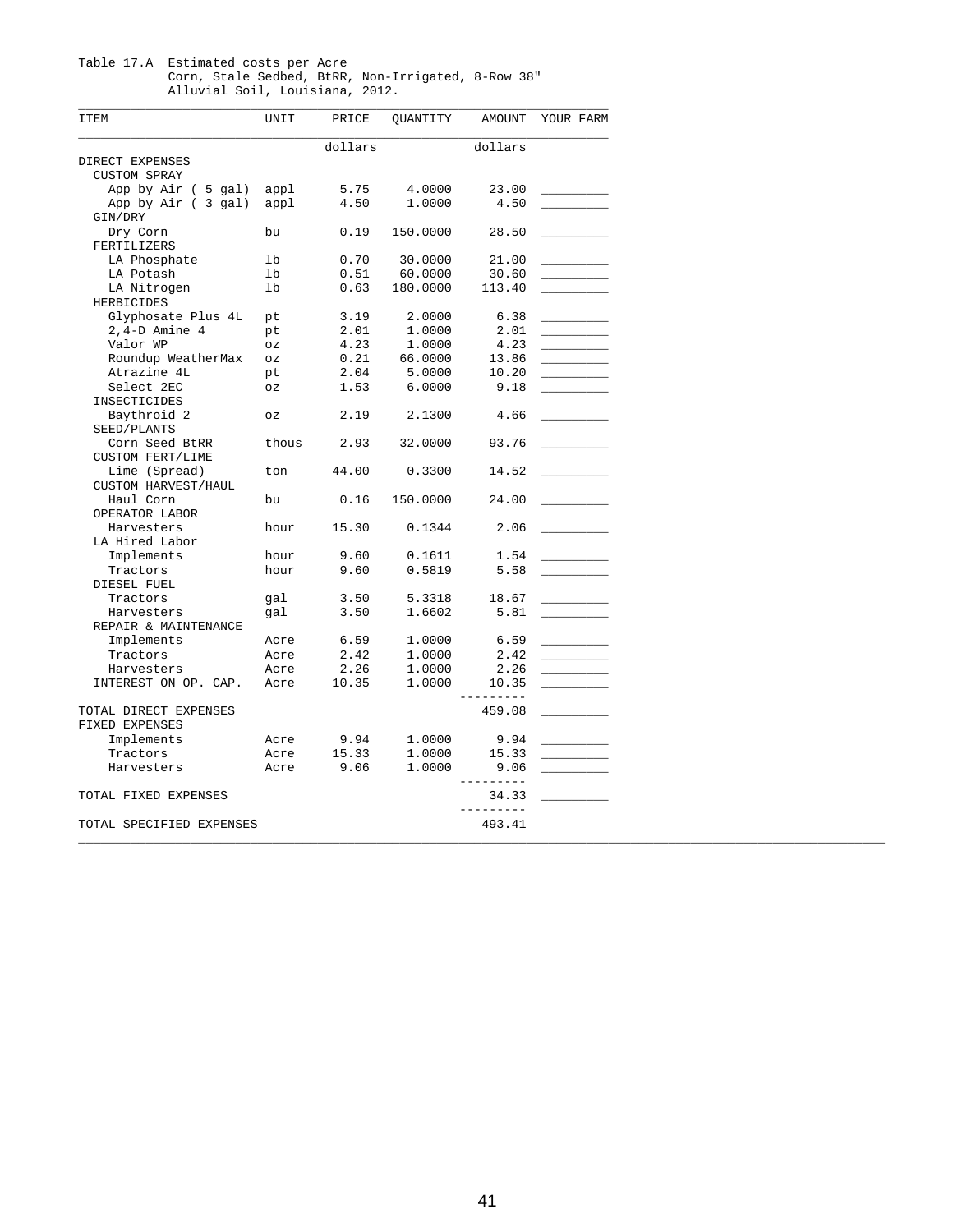# Table 17.B Estimated resource use and costs for field operations, per Acre<br>Corn, Stale Sedbed, BtRR, Non-Irrigated, 8-Row 38"<br>Alluvial Soil, Louisiana, 2012.

|                               |                |                    |              |                    |     | POWER UNIT COST |       | EQUIPMENT COST                 |       |       | ALLOC LABOR | OPERATING/DURABLE INPUT |       |                           |                   |
|-------------------------------|----------------|--------------------|--------------|--------------------|-----|-----------------|-------|--------------------------------|-------|-------|-------------|-------------------------|-------|---------------------------|-------------------|
| OPERATION/<br>OPERATING INPUT | SIZE/<br>UNIT  | POWER UNIT<br>SIZE | <b>RATE</b>  | PERF TIMES<br>OVER | MTH | DIRECT          | FIXED | DIRECT                         | FIXED | HOURS | COST        | AMOUNT                  | PRICE | COST                      | TOTAL<br>COST     |
|                               |                |                    |              |                    |     |                 |       | ------------dollars----------- |       |       | dollars     |                         |       | ---------dollars--------- |                   |
| Lime (Spread)                 | ton            |                    |              | 0.33               | Sep |                 |       |                                |       |       |             | 0.3300                  | 44.00 | 14.52                     | 14.52             |
| Spin Spreader                 | 5 ton          | MFWD 190           | $0.042$ 1.00 |                    | Sep | 1.61            | 1.07  | 0.27                           | 0.55  | 0.08  | 0.80        |                         |       |                           | 4.30              |
| LA Phosphate                  | 1 <sub>b</sub> |                    |              |                    |     |                 |       |                                |       |       |             | 30,0000                 | 0.70  | 21.00                     | 21.00             |
| LA Potash                     | 1 <sub>b</sub> |                    |              |                    |     |                 |       |                                |       |       |             | 60.0000                 | 0.51  | 30.60                     | 30.60             |
| Disk Harrow                   | 28'            | MFWD 225           | 0.070        | 1.00               | Sep | 3.26            | 2.68  | 0.76                           | 1.64  | 0.07  | 0.67        |                         |       |                           | 9.01              |
| Disk Bed (Hipper)Rdg 8R-38    |                | MFWD 190           | 0.074        | 1.00               | Oct | 2.84            | 1.89  | 0.28                           | 0.75  | 0.07  | 0.71        |                         |       |                           | 6.47              |
| Land Plane                    | $40'$ x $10'$  | MFWD 190           | 0.242        | 0.20               | Oct | 1.85            | 1.24  | 0.06                           | 0.16  | 0.04  | 0.47        |                         |       |                           | 3.78              |
| Ditcher                       |                | 2WD 130            | 0.020        | 1.00               | Oct | 0.53            | 0.37  | 0.04                           | 0.05  | 0.02  | 0.19        |                         |       |                           | 1.18              |
| App by Air ( 5 gal)           | appl           |                    |              | 1.00               | Feb |                 |       |                                |       |       |             | 1.0000                  | 5.75  | 5.75                      | 5.75              |
| Glyphosate Plus 4L            | pt             |                    |              |                    |     |                 |       |                                |       |       |             | 2.0000                  | 3.19  | 6.38                      | 6.38              |
| $2, 4-D$ Amine $4$            | pt             |                    |              |                    |     |                 |       |                                |       |       |             | 1.0000                  | 2.01  | 2.01                      | 2.01              |
| Valor WP                      | OZ             |                    |              |                    |     |                 |       |                                |       |       |             | 1,0000                  | 4.23  | 4.23                      | 4.23              |
| Ditcher                       |                | 2WD 130            | 0.020        | 1.00               | Mar | 0.53            | 0.37  | 0.04                           | 0.05  | 0.02  | 0.19        |                         |       |                           | 1.18              |
| Roller                        | 32'            | MFWD 170           | 0.046        | 1.00               | Mar | 1.63            | 1.26  | 0.10                           | 0.56  | 0.04  | 0.45        |                         |       |                           | 4.00              |
| Plant & Pre Rigid             | $8R - 38$      | MFWD 170           | 0.080        | 1.00               | Mar | 2.80            | 2.17  | 1.00                           | 1.95  | 0.16  | 1.54        |                         |       |                           | 9.46              |
| Corn Seed BtRR                | thous          |                    |              |                    |     |                 |       |                                |       |       |             | 32.0000                 | 2.93  | 93.76                     | 93.76             |
| LA Nitrogen                   | 1 <sub>b</sub> |                    |              |                    |     |                 |       |                                |       |       |             | 30.0000                 | 0.63  | 18.90                     | 18.90             |
| Ditcher                       |                | 2WD 130            | 0.020        | 1.00               | Mar | 0.53            | 0.37  | 0.04                           | 0.05  | 0.02  | 0.19        |                         |       |                           | 1.18              |
| Fert Appl (Liquid)            | $8R - 38$      | MFWD 190           | 0.077        | 1.00               | Apr | 2.97            | 1.98  | 0.90                           | 1.03  | 0.11  | 1.12        |                         |       |                           | 8.00              |
| LA Nitrogen                   | 1 <sub>b</sub> |                    |              |                    |     |                 |       |                                |       |       |             | 150,0000                | 0.63  | 94.50                     | 94.50             |
| App by Air ( 5 gal)           | appl           |                    |              | 1.00 Apr           |     |                 |       |                                |       |       |             | 1.0000                  | 5.75  | 5.75                      | 5.75              |
| Roundup WeatherMax            | $\circ z$      |                    |              |                    |     |                 |       |                                |       |       |             | 22.0000                 | 0.21  | 4.62                      | 4.62              |
| Dual 8E                       | pt             |                    |              |                    |     |                 |       |                                |       |       |             | 1,0000                  |       |                           |                   |
| Atrazine 4L                   | pt             |                    |              |                    |     |                 |       |                                |       |       |             | 3.0000                  | 2.04  | 6.12                      | 6.12              |
| App by Air ( 5 gal)           | appl           |                    |              | 1.00 May           |     |                 |       |                                |       |       |             | 1,0000                  | 5.75  | 5.75                      | 5.75              |
| Roundup WeatherMax            | $\circ z$      |                    |              |                    |     |                 |       |                                |       |       |             | 22.0000                 | 0.21  | 4.62                      | 4.62              |
| Atrazine 4L                   | pt             |                    |              |                    |     |                 |       |                                |       |       |             | 2.0000                  | 2.04  | 4.08                      | 4.08              |
| App by Air ( 3 gal)           | appl           |                    |              | 1.00               | Jun |                 |       |                                |       |       |             | 1.0000                  | 4.50  | 4.50                      | 4.50              |
| Baythroid 2                   | $\circ z$      |                    |              |                    |     |                 |       |                                |       |       |             | 2.1300                  | 2.19  | 4.66                      | 4.66              |
| Header - Corn                 | 6R38"          | 240hp              | $0.134$ 1.00 |                    | Aug | 8.07            | 9.06  | 1.36                           | 2.08  | 0.13  | 2.06        |                         |       |                           | 22.63             |
| Dry Corn                      | bu             |                    |              |                    |     |                 |       |                                |       |       |             | 150.0000                | 0.19  | 28.50                     | 28.50             |
| Haul Corn                     | bu             |                    |              | 1.00               | Aug |                 |       |                                |       |       |             | 150.0000                | 0.16  | 24.00                     | 24.00             |
| Stalk Shredder-Flail 20'      |                | MFWD 150           | 0.082 1.00   |                    | Sep | 2.54            | 1.93  | 1.74                           | 1.07  | 0.08  | 0.79        |                         |       |                           | 8.07              |
| App by Air (5 gal)            | appl           |                    |              | 1.00               | Sep |                 |       |                                |       |       |             | 1.0000                  | 5.75  | 5.75                      | 5.75              |
| Roundup WeatherMax            | $\circ z$      |                    |              |                    |     |                 |       |                                |       |       |             | 22.0000                 | 0.21  | 4.62                      | 4.62              |
| Select 2EC                    | 0Z             |                    |              |                    |     |                 |       |                                |       |       |             | 6.0000                  | 1.53  | 9.18<br>-------           | 9.18<br>$- - - -$ |
| TOTALS                        |                |                    |              |                    |     | 29.16           | 24.39 | 6.59                           | 9.94  | 0.87  | 9.18        |                         |       | 403.80                    | 483.06            |
| INTEREST ON OPERATING CAPITAL |                |                    |              |                    |     |                 |       |                                |       |       |             |                         |       |                           | 10.35             |
| UNALLOCATED LABOR             |                |                    |              |                    |     |                 |       |                                |       |       |             |                         |       |                           | 0.00              |
| TOTAL SPECIFIED COST          |                |                    |              |                    |     |                 |       |                                |       |       |             |                         |       |                           | 493.41            |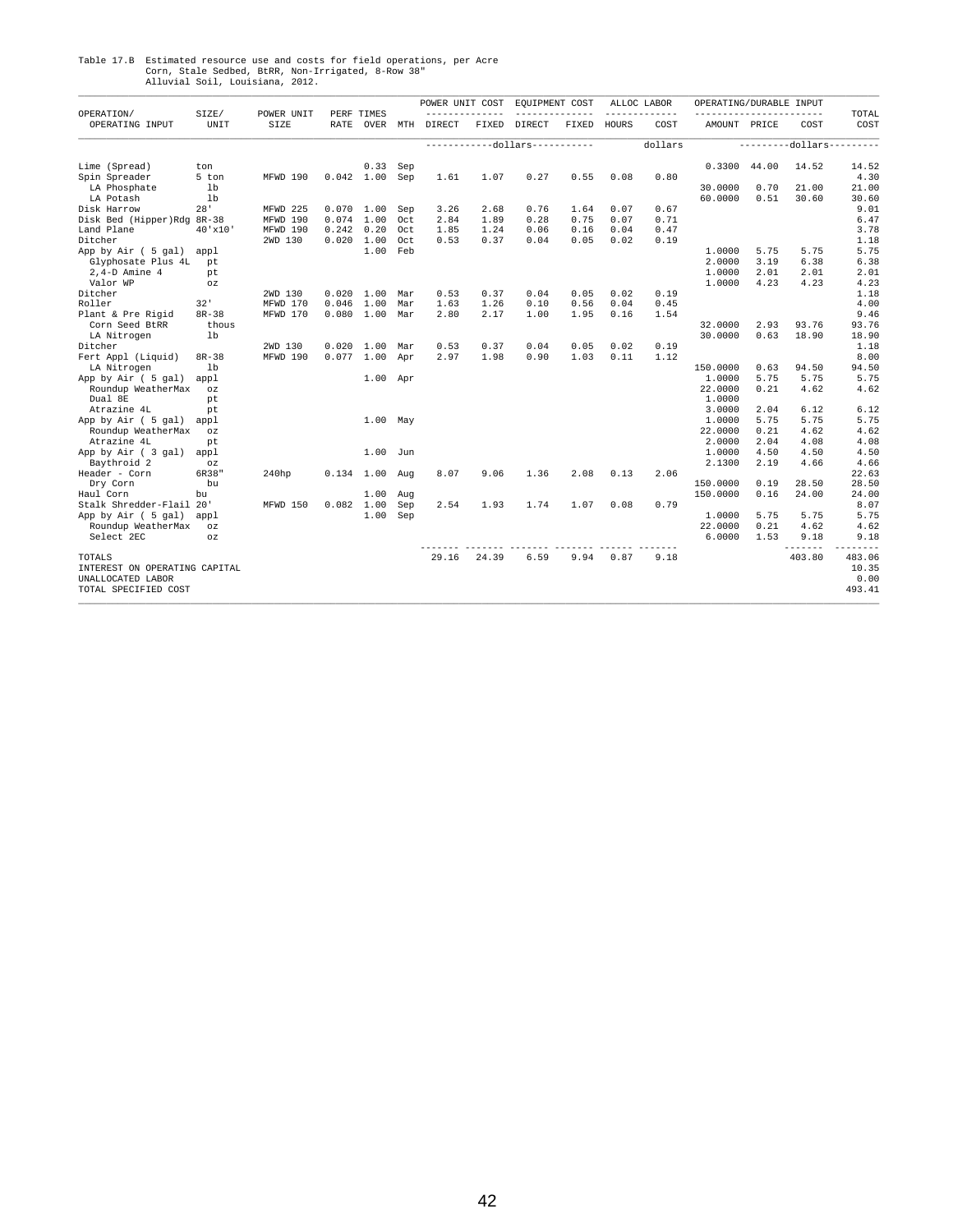Table 17.C Breakeven price above direct expenses and net returns for price/yield combinations, per Acre Corn, Stale Sedbed, BtRR, Non-Irrigated, 8-Row 38" Alluvial Soil, Louisiana, 2012.

|         |        |             |                |          |              |          |              | -BREAKEVEN PRICE |          |             |          |          |                |
|---------|--------|-------------|----------------|----------|--------------|----------|--------------|------------------|----------|-------------|----------|----------|----------------|
| Corn    |        |             | 2.15           | 2.28     | 2.43         | 2.60     | 2.81         | 3.06             | 3.36     | 3.73        | 4.22     | 4.86     | 5.76           |
| PERCENT | YIELD  | <b>UNIT</b> |                |          |              |          |              | -----dollars-    |          |             |          |          |                |
| 50      | 75.00  | bu          | $-270$         | $-260$   | $-249$       | $-236$   | $-221$       | $-202$           | $-180$   | $-152$      | $-115$   | $-67$    | $\overline{0}$ |
|         |        |             | $-304$         | $-295$   | $-284$       | $-271$   | $-255$       | $-237$           | $-214$   | $-186$      | $-150$   | $-101$   | $-34$          |
| 60      | 90.00  | bu          | $-243$         | $-231$   | $-218$       | $-202$   | $-184$       | $-162$           | $-135$   | $-101$      | $-57$    | $\Omega$ | 81             |
|         |        |             | $-277$         | $-266$   | $-252$       | $-237$   | $-218$       | $-196$           | $-169$   | $-135$      | $-92$    | $-34$    | 46             |
| 70      | 105.00 | bu          | $-216$         | $-202$   | $-187$       | $-169$   | $-147$       | $-121$           | $-90$    | $-50$       | $\Omega$ | 67       | 162            |
|         |        |             | $-250$         | $-237$   | $-221$       | $-203$   | $-181$       | $-156$           | $-124$   | $-85$       | $-34$    | 33       | 128            |
| 80      | 120.00 | bu          | $-189$         | $-173$   | $-156$       | $-135$   | $-110$       | $-81$            | $-45$    | $\mathbf 0$ | 57       | 135      | 243            |
|         |        |             | $-223$         | $-208$   | $-190$       | $-169$   | $-145$       | $-115$           | $-79$    | $-34$       | 23       | 100      | 209            |
| 90      | 135.00 | bu          | $-162$         | $-144$   | $-124$       | $-101$   | $-73$        | $-40$            | $\Omega$ | 50          | 115      | 202      | 324            |
|         |        |             | $-196$         | $-179$   | $-159$       | $-135$   | $-108$       | $-74$            | $-34$    | 16          | 81       | 168      | 290            |
| 100     | 150.00 | bu          | $-135$         | $-115$   | $-93$        | $-67$    | $-36$        | $\mathbf 0$      | 45       | 101         | 173      | 270      | 405            |
|         |        |             | $-169$         | $-150$   | $-127$       | $-101$   | $-71$        | $-34$            | 10       | 67          | 139      | 236      | 371            |
| 110     | 165.00 | bu          | $-108$         | $-86$    | $-62$        | $-33$    | $\mathbf{0}$ | 40               | 90       | 152         | 231      | 338      | 487            |
|         |        |             | $-142$         | $-121$   | $-96$        | $-68$    | $-34$        | 6                | 55       | 117         | 197      | 303      | 452            |
| 120     | 180.00 | bu          | $-81$          | $-57$    | $-31$        | $\Omega$ | 36           | 81               | 135      | 202         | 289      | 405      | 568            |
|         |        |             | $-115$         | $-92$    | $-65$        | $-34$    | 2            | 46               | 100      | 168         | 255      | 371      | 533            |
| 130     | 195.00 | bu          | $-54$          | $-28$    | $\mathbf{0}$ | 33       | 73           | 121              | 180      | 253         | 347      | 473      | 649            |
|         |        |             | $-88$          | $-63$    | $-34$        | $-0$     | 39           | 87               | 146      | 219         | 313      | 439      | 615            |
| 140     | 210.00 | bu          | $-27$          | $\Omega$ | 31           | 67       | 110          | 162              | 225      | 304         | 405      | 541      | 730            |
|         |        |             | $-61$          | $-34$    | $-3$         | 33       | 76           | 128              | 191      | 270         | 371      | 506      | 696            |
| 150     | 225.00 | bu          | $\overline{0}$ | 28       | 62           | 101      | 147          | 202              | 270      | 355         | 463      | 608      | 811            |
|         |        |             | $-34$          | $-5$     | 28           | 67       | 113          | 168              | 236      | 320         | 429      | 574      | 777            |

\_\_\_\_\_\_\_\_\_\_\_\_\_\_\_\_\_\_\_\_\_\_\_\_\_\_\_\_\_\_\_\_\_\_\_\_\_\_\_\_\_\_\_\_\_\_\_\_\_\_\_\_\_\_\_\_\_\_\_\_\_\_\_\_\_\_\_\_\_\_\_\_\_\_\_\_\_\_\_\_\_\_\_\_\_\_\_\_\_\_\_\_\_\_\_\_\_\_\_\_\_\_\_\_\_\_\_\_\_\_\_\_\_\_\_\_\_\_\_\_ The top number in each cell is Returns Above Direct Expenses.

The bottom number in each cell is Returns Above Total Specified Expenses.

Only the product listed has been varied to calculate net returns.

#### Table 17.D Breakeven price above total expenses and net returns for price/yield combinations, per Acre Corn, Stale Sedbed, BtRR, Non-Irrigated, 8-Row 38" Alluvial Soil, Louisiana, 2012.

|         |           |             |                |          |                |             |          | -BREAKEVEN PRICE         |              |             |          |             |                |
|---------|-----------|-------------|----------------|----------|----------------|-------------|----------|--------------------------|--------------|-------------|----------|-------------|----------------|
| Corn    |           |             | 2.31           | 2.45     | 2.61           | 2.80        | 3.02     | 3.28                     | 3.61         | 4.02        | 4.54     | 5.24        | 6.22           |
| PERCENT | YIELD     | <b>UNIT</b> |                |          |                |             |          | -------dollars---------- |              |             |          |             |                |
| 50      | 75.00     | bu          | $-259$         | $-248$   | $-236$         | $-222$      | $-205$   | $-185$                   | $-161$       | $-130$      | $-91$    | $-39$       | 34             |
|         |           |             | $-293$         | $-282$   | $-270$         | $-256$      | $-240$   | $-220$                   | $-195$       | $-165$      | $-125$   | $-73$       | $\overline{0}$ |
| 60      | 90.00     | bu          | $-229$         | $-217$   | $-202$         | $-185$      | $-165$   | $-141$                   | $-112$       | $-75$       | $-28$    | 34          | 122            |
|         |           |             | $-264$         | $-251$   | $-237$         | $-220$      | $-200$   | $-176$                   | $-146$       | $-110$      | $-62$    | $\mathbf 0$ | 88             |
| 70      | 105.00    | bu          | $-200$         | $-185$   | $-168$         | $-149$      | $-125$   | $-97$                    | $-63$        | $-20$       | 34       | 107         | 210            |
|         |           |             | $-234$         | $-220$   | $-203$         | $-183$      | $-160$   | $-132$                   | $-97$        | $-55$       | $\Omega$ | 73          | 176            |
| 80      | 120.00 bu |             | $-171$         | $-154$   | $-134$         | $-112$      | $-85$    | $-53$                    | $-14$        | 34          | 97       | 181         | 298            |
|         |           |             | $-205$         | $-188$   | $-169$         | $-146$      | $-120$   | $-88$                    | $-48$        | $\mathbf 0$ | 62       | 146         | 264            |
| 90      | 135.00 bu |             | $-141$         | $-122$   | $-101$         | $-75$       | $-45$    | $-9$                     | 34           | 89          | 160      | 254         | 386            |
|         |           |             | $-176$         | $-157$   | $-135$         | $-110$      | $-80$    | $-44$                    | $\mathbf{0}$ | 55          | 125      | 220         | 352            |
| 100     | 150.00    | bu          | $-112$         | $-91$    | $-67$          | $-39$       | $-5$     | 34                       | 83           | 144         | 222      | 327         | 474            |
|         |           |             | $-146$         | $-125$   | $-101$         | $-73$       | $-40$    | $\mathbf 0$              | 48           | 110         | 188      | 293         | 440            |
| 110     | 165.00    | bu          | $-83$          | $-59$    | $-33$          | $-2$        | 34       | 78                       | 132          | 199         | 285      | 401         | 562            |
|         |           |             | $-117$         | $-94$    | $-67$          | $-36$       | $\Omega$ | 44                       | 97           | 165         | 251      | 366         | 528            |
| 120     | 180.00    | bu          | $-53$          | $-28$    | $\overline{0}$ | 34          | 74       | 122                      | 181          | 254         | 348      | 474         | 650            |
|         |           |             | $-88$          | $-62$    | $-33$          | $\mathbf 0$ | 40       | 88                       | 146          | 220         | 314      | 440         | 616            |
| 130     | 195.00 bu |             | $-24$          | 2        | 34             | 71          | 114      | 166                      | 229          | 309         | 411      | 547         | 738            |
|         |           |             | $-58$          | $-31$    | $\mathbf 0$    | 36          | 80       | 132                      | 195          | 275         | 377      | 513         | 704            |
| 140     | 210.00 bu |             | $\overline{4}$ | 34       | 68             | 107         | 154      | 210                      | 278          | 364         | 474      | 621         | 826            |
|         |           |             | $-29$          | $\Omega$ | 33             | 73          | 120      | 176                      | 244          | 330         | 440      | 586         | 792            |
| 150     | 225.00    | bu          | 34             | 65       | 102            | 144         | 194      | 254                      | 327          | 419         | 537      | 694         | 914            |
|         |           |             | 0              | 31       | 67             | 110         | 160      | 220                      | 293          | 385         | 503      | 660         | 880            |

The top number in each cell is Returns Above Direct Expenses.

The bottom number in each cell is Returns Above Total Specified Expenses.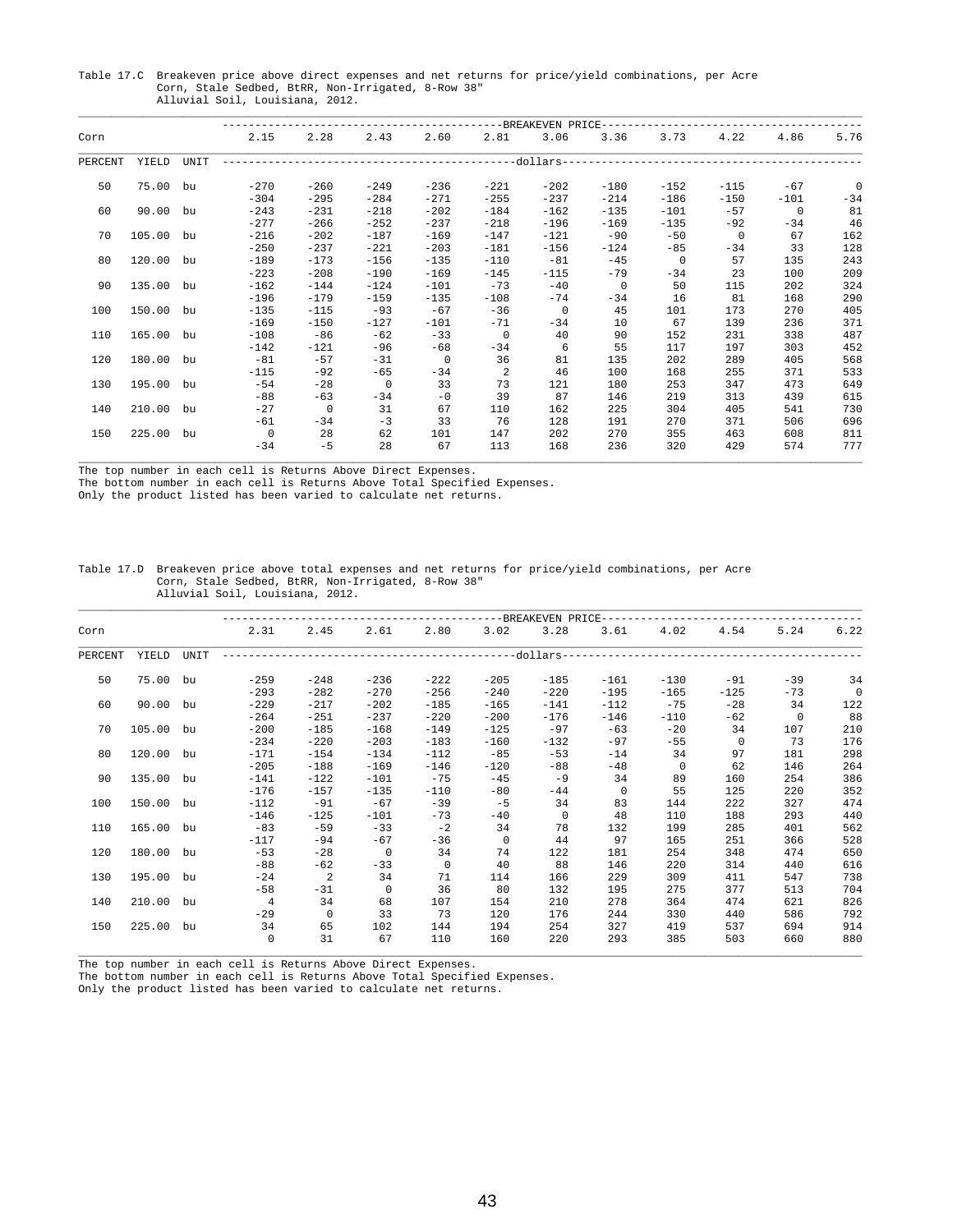#### Table 18.A Estimated costs per Acre Corn, Stale Sedbed, BtRR, Irrigated, 8-Row 38" Alluvial Soil, Louisiana, 2012.

| ITEM                     | UNIT                       | PRICE   | QUANTITY | AMOUNT    | YOUR FARM                                                                                                                                                                                                                            |
|--------------------------|----------------------------|---------|----------|-----------|--------------------------------------------------------------------------------------------------------------------------------------------------------------------------------------------------------------------------------------|
|                          |                            | dollars |          | dollars   |                                                                                                                                                                                                                                      |
| DIRECT EXPENSES          |                            |         |          |           |                                                                                                                                                                                                                                      |
| <b>CUSTOM SPRAY</b>      |                            |         |          |           |                                                                                                                                                                                                                                      |
| App by Air ( 5 gal)      | appl                       | 5.75    | 4.0000   | 23.00     |                                                                                                                                                                                                                                      |
| App by Air (3 gal)       | appl                       | 4.50    | 1.0000   | 4.50      |                                                                                                                                                                                                                                      |
| GIN/DRY                  |                            |         |          |           |                                                                                                                                                                                                                                      |
| Dry Corn                 | bu                         | 0.19    | 180.0000 | 34.20     |                                                                                                                                                                                                                                      |
| FERTILIZERS              |                            |         |          |           |                                                                                                                                                                                                                                      |
|                          | lb                         |         |          | 21.00     |                                                                                                                                                                                                                                      |
| LA Phosphate             |                            | 0.70    | 30.0000  |           |                                                                                                                                                                                                                                      |
| LA Potash                | lb                         | 0.51    | 60.0000  | 30.60     |                                                                                                                                                                                                                                      |
| LA Nitrogen              | lb                         | 0.63    | 210.0000 | 132.30    |                                                                                                                                                                                                                                      |
| HERBICIDES               |                            |         |          |           |                                                                                                                                                                                                                                      |
| Glyphosate Plus 4L       | pt                         | 3.19    | 2.0000   | 6.38      |                                                                                                                                                                                                                                      |
| $2, 4-D$ Amine 4         | pt                         | 2.01    | 1.0000   | 2.01      |                                                                                                                                                                                                                                      |
| Valor WP                 | $\mathtt{\circ}\mathtt{z}$ | 4.23    | 1.0000   | 4.23      |                                                                                                                                                                                                                                      |
| Roundup WeatherMax       | $\mathtt{\circ}\mathtt{z}$ | 0.21    | 66.0000  | 13.86     |                                                                                                                                                                                                                                      |
| Atrazine 4L              | pt                         | 2.04    | 5.0000   | 10.20     |                                                                                                                                                                                                                                      |
| Select 2EC               | $\mathtt{\circ}\mathtt{z}$ | 1.53    | 6.0000   | 9.18      |                                                                                                                                                                                                                                      |
| INSECTICIDES             |                            |         |          |           |                                                                                                                                                                                                                                      |
| Baythroid 2              | $\circ z$                  | 2.19    | 2.1300   | 4.66      |                                                                                                                                                                                                                                      |
| IRRIGATION SUPPLIES      |                            |         |          |           |                                                                                                                                                                                                                                      |
|                          |                            |         |          |           |                                                                                                                                                                                                                                      |
| Roll-Out Pipe            | ft                         | 0.20    | 33.0000  | 6.60      |                                                                                                                                                                                                                                      |
| SEED/PLANTS              |                            |         |          |           |                                                                                                                                                                                                                                      |
| Corn Seed BtRR           | thous                      | 2.93    | 35.0000  | 102.55    |                                                                                                                                                                                                                                      |
| CUSTOM FERT/LIME         |                            |         |          |           |                                                                                                                                                                                                                                      |
| Lime (Spread)            | ton                        | 44.00   | 0.3300   | 14.52     |                                                                                                                                                                                                                                      |
| CUSTOM HARVEST/HAUL      |                            |         |          |           |                                                                                                                                                                                                                                      |
| Haul Corn                | bu                         | 0.16    | 180.0000 | 28.80     |                                                                                                                                                                                                                                      |
| OPERATOR LABOR           |                            |         |          |           |                                                                                                                                                                                                                                      |
| Harvesters               | hour                       | 15.30   | 0.1344   | 2.06      |                                                                                                                                                                                                                                      |
| IRRIGATION LABOR         |                            |         |          |           |                                                                                                                                                                                                                                      |
| Implements               | hour                       | 9.60    | 0.0062   | 0.06      |                                                                                                                                                                                                                                      |
| LA Hired Labor           |                            |         |          |           |                                                                                                                                                                                                                                      |
| Implements               | hour                       | 9.60    | 0.1611   | 1.54      |                                                                                                                                                                                                                                      |
|                          |                            | 9.60    | 0.8750   | 8.39      |                                                                                                                                                                                                                                      |
| Tractors                 | hour                       |         |          |           |                                                                                                                                                                                                                                      |
| LA Irrigation Labor      |                            |         |          |           |                                                                                                                                                                                                                                      |
| Special Labor            | hour                       | 9.60    | 0.1500   | 1.44      |                                                                                                                                                                                                                                      |
| DIESEL FUEL              |                            |         |          |           |                                                                                                                                                                                                                                      |
| Tractors                 | gal                        | 3.50    | 8.1593   | 28.57     |                                                                                                                                                                                                                                      |
| Harvesters               | gal                        | 3.50    | 1.6602   | 5.81      |                                                                                                                                                                                                                                      |
| Roll-Out Pipe Irr.       | gal                        | 3.50    | 8.5535   | 29.94     |                                                                                                                                                                                                                                      |
| REPAIR & MAINTENANCE     |                            |         |          |           |                                                                                                                                                                                                                                      |
| Implements               | Acre                       | 6.99    | 1.0000   | 6.99      |                                                                                                                                                                                                                                      |
| Tractors                 | Acre                       | 3.58    | 1.0000   | 3.58      |                                                                                                                                                                                                                                      |
|                          |                            |         |          |           |                                                                                                                                                                                                                                      |
| Harvesters               | Acre                       | 2.26    | 1.0000   | 2.26      |                                                                                                                                                                                                                                      |
| Roll-Out Pipe Irr.       | Acre                       | 5.77    | 1.0000   | 5.77      |                                                                                                                                                                                                                                      |
| INTEREST ON OP. CAP.     | Acre                       | 12.15   | 1,0000   | 12.15     |                                                                                                                                                                                                                                      |
|                          |                            |         |          | --------- |                                                                                                                                                                                                                                      |
| TOTAL DIRECT EXPENSES    |                            |         |          | 557.15    |                                                                                                                                                                                                                                      |
| FIXED EXPENSES           |                            |         |          |           |                                                                                                                                                                                                                                      |
| Implements               | Acre                       | 11.04   | 1.0000   | 11.04     |                                                                                                                                                                                                                                      |
| Tractors                 | Acre                       | 22.72   | 1.0000   | 22.72     | <u>and the company of the company of the company of the company of the company of the company of the company of the company of the company of the company of the company of the company of the company of the company of the com</u> |
| Harvesters               | Acre                       | 9.06    | 1.0000   | 9.06      | $\overline{\phantom{a}}$                                                                                                                                                                                                             |
| Roll-Out Pipe Irr.       | Acre                       | 48.19   | 1.0000   | 48.19     |                                                                                                                                                                                                                                      |
|                          |                            |         |          | --------- |                                                                                                                                                                                                                                      |
|                          |                            |         |          |           |                                                                                                                                                                                                                                      |
| TOTAL FIXED EXPENSES     |                            |         |          | 91.01     |                                                                                                                                                                                                                                      |
|                          |                            |         |          | --------  |                                                                                                                                                                                                                                      |
| TOTAL SPECIFIED EXPENSES |                            |         |          | 648.16    |                                                                                                                                                                                                                                      |
|                          |                            |         |          |           |                                                                                                                                                                                                                                      |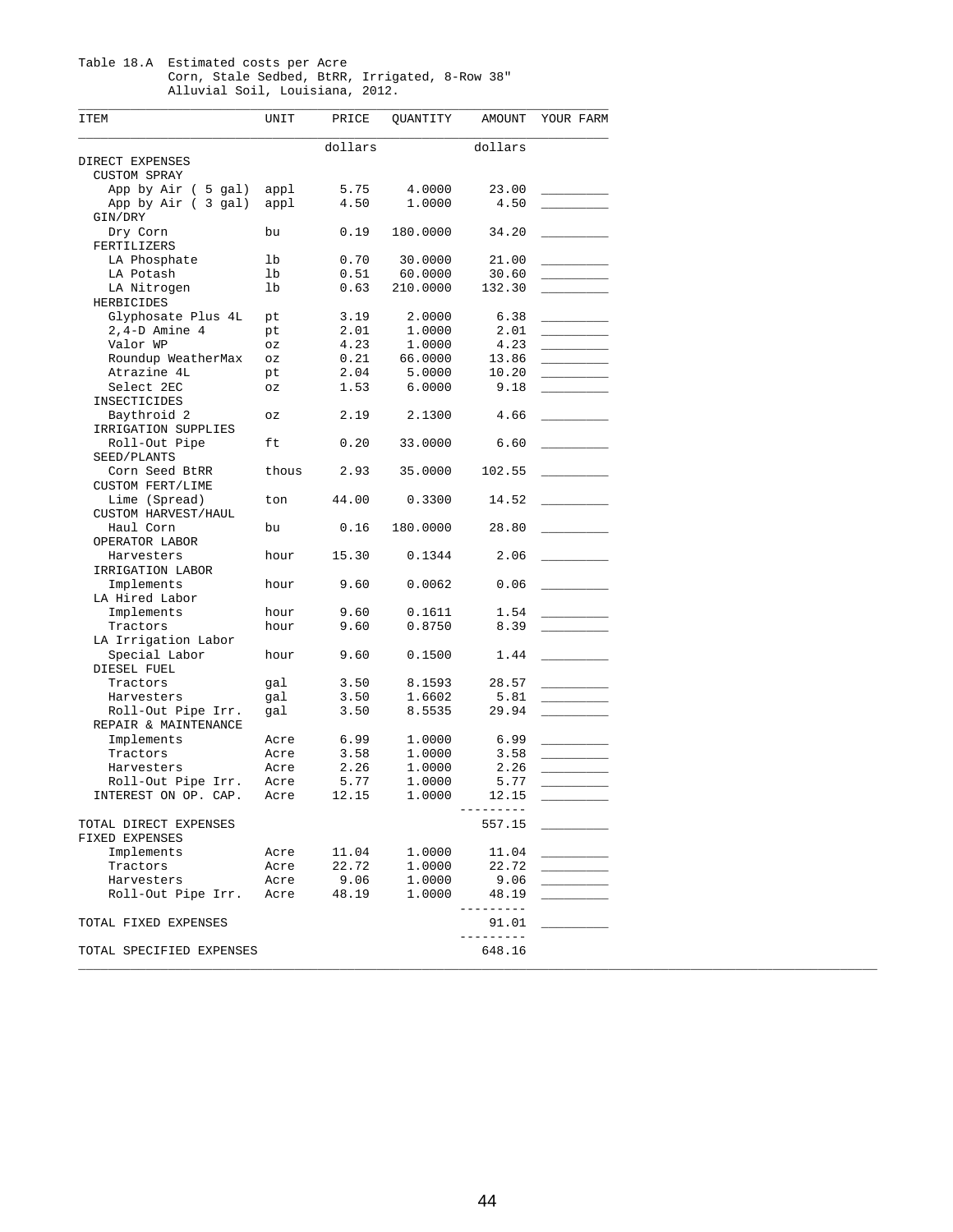## Table 18.B Estimated resource use and costs for field operations, per Acre<br>Corn, Stale Sedbed, BtRR, Irrigated, 8-Row 38"<br>Alluvial Soil, Louisiana, 2012.

|                               |                         |                    |       |                    |     | POWER UNIT COST |       | EQUIPMENT COST                 |       |       | ALLOC LABOR | OPERATING/DURABLE INPUT |              |                           |                 |
|-------------------------------|-------------------------|--------------------|-------|--------------------|-----|-----------------|-------|--------------------------------|-------|-------|-------------|-------------------------|--------------|---------------------------|-----------------|
| OPERATION/<br>OPERATING INPUT | SIZE/<br>UNIT           | POWER UNIT<br>SIZE | RATE  | PERF TIMES<br>OVER | MTH | DIRECT          | FIXED | DIRECT                         | FIXED | HOURS | COST        | AMOUNT PRICE            |              | COST                      | TOTAL<br>COST   |
|                               |                         |                    |       |                    |     |                 |       | ------------dollars----------- |       |       | dollars     |                         |              | ---------dollars--------- |                 |
| Lime (Spread)                 | ton                     |                    |       | 0.33               | Sep |                 |       |                                |       |       |             | 0.3300                  | 44.00        | 14.52                     | 14.52           |
| Spin Spreader                 | 5 ton                   | MFWD 190           | 0.042 | 1.00               | Sep | 1.61            | 1.07  | 0.27                           | 0.55  | 0.08  | 0.80        |                         |              |                           | 4.30            |
| LA Phosphate                  | 1 <sub>b</sub>          |                    |       |                    |     |                 |       |                                |       |       |             | 30.0000                 | 0.70         | 21.00                     | 21.00           |
| LA Potash                     | 1 <sub>b</sub>          |                    |       |                    |     |                 |       |                                |       |       |             | 60.0000                 | 0.51         | 30.60                     | 30.60           |
| Disk Harrow                   | 28'                     | MFWD 225           | 0.070 | 1.00               | Sep | 3.26            | 2.68  | 0.76                           | 1.64  | 0.07  | 0.67        |                         |              |                           | 9.01            |
| Disk Bed (Hipper)Rdg 8R-38    |                         | MFWD 190           | 0.074 | 1.00               | Oct | 2.84            | 1.89  | 0.28                           | 0.75  | 0.07  | 0.71        |                         |              |                           | 6.47            |
| Land Plane                    | $40'$ x $10'$           | MFWD 190           | 0.242 | 0.20               | Oct | 1.85            | 1.24  | 0.06                           | 0.16  | 0.04  | 0.47        |                         |              |                           | 3.78            |
| Ditcher                       |                         | 2WD 130            | 0.020 | 1.00               | Oct | 0.53            | 0.37  | 0.04                           | 0.05  | 0.02  | 0.19        |                         |              |                           | 1.18            |
| App by Air ( 5 gal)           | appl                    |                    |       | 1.00               | Feb |                 |       |                                |       |       |             | 1,0000                  | 5.75         | 5.75                      | 5.75            |
| Glyphosate Plus 4L            | pt                      |                    |       |                    |     |                 |       |                                |       |       |             | 2,0000                  | 3.19         | 6.38                      | 6.38            |
| $2, 4-D$ Amine $4$            | pt                      |                    |       |                    |     |                 |       |                                |       |       |             | 1,0000                  | 2.01         | 2.01                      | 2.01            |
| Valor WP                      | OZ                      |                    |       |                    |     |                 |       |                                |       |       |             | 1.0000                  | 4.23         | 4.23                      | 4.23            |
| Ditcher                       |                         | 2WD 130            | 0.020 | 1.00               | Mar | 0.53            | 0.37  | 0.04                           | 0.05  | 0.02  | 0.19        |                         |              |                           | 1.18            |
| Roller                        | 32'                     | MFWD 170           | 0.046 | 1.00               | Mar | 1.63            | 1.26  | 0.10                           | 0.56  | 0.04  | 0.45        |                         |              |                           | 4.00            |
| Plant & Pre Rigid             | $8R - 38$               | MFWD 170           | 0.080 | 1.00               | Mar | 2.80            | 2.17  | 1.00                           | 1.95  | 0.16  | 1.54        |                         |              |                           | 9.46            |
| Corn Seed BtRR<br>LA Nitrogen | thous<br>1 <sub>b</sub> |                    |       |                    |     |                 |       |                                |       |       |             | 35.0000<br>30.0000      | 2.93<br>0.63 | 102.55<br>18.90           | 102.55<br>18.90 |
| Ditcher                       |                         | 2WD 130            | 0.020 | 1.00               | Mar | 0.53            | 0.37  | 0.04                           | 0.05  | 0.02  | 0.19        |                         |              |                           | 1.18            |
| Fert Appl (Liquid)            | $8R - 38$               | MFWD 190           | 0.077 | 1.00               | Apr | 2.97            | 1.98  | 0.90                           | 1.03  | 0.11  | 1.12        |                         |              |                           | 8.00            |
| LA Nitrogen                   | 1 <sub>b</sub>          |                    |       |                    |     |                 |       |                                |       |       |             | 180,0000                | 0.63         | 113.40                    | 113.40          |
| App by Air ( 5 gal)           | appl                    |                    |       | 1.00 Apr           |     |                 |       |                                |       |       |             | 1,0000                  | 5.75         | 5.75                      | 5.75            |
| Roundup WeatherMax            | OZ                      |                    |       |                    |     |                 |       |                                |       |       |             | 22.0000                 | 0.21         | 4.62                      | 4.62            |
| Dual 8E                       | pt                      |                    |       |                    |     |                 |       |                                |       |       |             | 1,0000                  |              |                           |                 |
| Atrazine 4L                   | pt                      |                    |       |                    |     |                 |       |                                |       |       |             | 3,0000                  | 2.04         | 6.12                      | 6.12            |
| App by Air ( 5 gal)           | appl                    |                    |       | 1.00               | May |                 |       |                                |       |       |             | 1,0000                  | 5.75         | 5.75                      | 5.75            |
| Roundup WeatherMax            | OZ                      |                    |       |                    |     |                 |       |                                |       |       |             | 22.0000                 | 0.21         | 4.62                      | 4.62            |
| Atrazine 4L                   | pt                      |                    |       |                    |     |                 |       |                                |       |       |             | 2.0000                  | 2.04         | 4.08                      | 4.08            |
| App by Air ( 3 gal)           | appl                    |                    |       | 1.00               | Jun |                 |       |                                |       |       |             | 1.0000                  | 4.50         | 4.50                      | 4.50            |
| Baythroid 2                   | OZ                      |                    |       |                    |     |                 |       |                                |       |       |             | 2.1300                  | 2.19         | 4.66                      | 4.66            |
| Header - Corn                 | 6R38"                   | 240hp              | 0.134 | 1.00               | Aug | 8.07            | 9.06  | 1.36                           | 2.08  | 0.13  | 2.06        |                         |              |                           | 22.63           |
| Dry Corn                      | bu                      |                    |       |                    |     |                 |       |                                |       |       |             | 180.0000                | 0.19         | 34.20                     | 34.20           |
| Haul Corn                     | bu                      |                    |       | 1.00               | Aug |                 |       |                                |       |       |             | 180.0000                | 0.16         | 28.80                     | 28.80           |
| Stalk Shredder-Flail 20'      |                         | MFWD 150           | 0.082 | 1.00               | Sep | 2.54            | 1.93  | 1.74                           | 1.07  | 0.08  | 0.79        |                         |              |                           | 8.07            |
| App by Air ( 5 gal)           | appl                    |                    |       | 1.00               | Sep |                 |       |                                |       |       |             | 1.0000                  | 5.75         | 5.75                      | 5.75            |
| Roundup WeatherMax            | OZ                      |                    |       |                    |     |                 |       |                                |       |       |             | 22.0000                 | 0.21         | 4.62                      | 4.62            |
| Select 2EC                    | OZ                      |                    |       |                    |     |                 |       |                                |       |       |             | 6.0000                  | 1.53         | 9.18                      | 9.18            |
| Roll-Out Pipe Irr.            | Acre                    |                    |       |                    | Jul | 11.06           | 7.39  | 36.11                          | 49.29 | 0.44  | 4.31        | 1.0000                  |              | 6.60                      | 114.76          |
|                               |                         |                    |       |                    |     |                 |       |                                |       |       |             |                         |              | -------                   | $---$           |
| TOTALS                        |                         |                    |       |                    |     | 40.22           | 31.78 | 42.70                          | 59.23 | 1.32  | 13.49       |                         |              | 448.59                    | 636.01          |
| INTEREST ON OPERATING CAPITAL |                         |                    |       |                    |     |                 |       |                                |       |       |             |                         |              |                           | 12.15           |
| UNALLOCATED LABOR             |                         |                    |       |                    |     |                 |       |                                |       |       |             |                         |              |                           | 0.00            |
| TOTAL SPECIFIED COST          |                         |                    |       |                    |     |                 |       |                                |       |       |             |                         |              |                           | 648.16          |
|                               |                         |                    |       |                    |     |                 |       |                                |       |       |             |                         |              |                           |                 |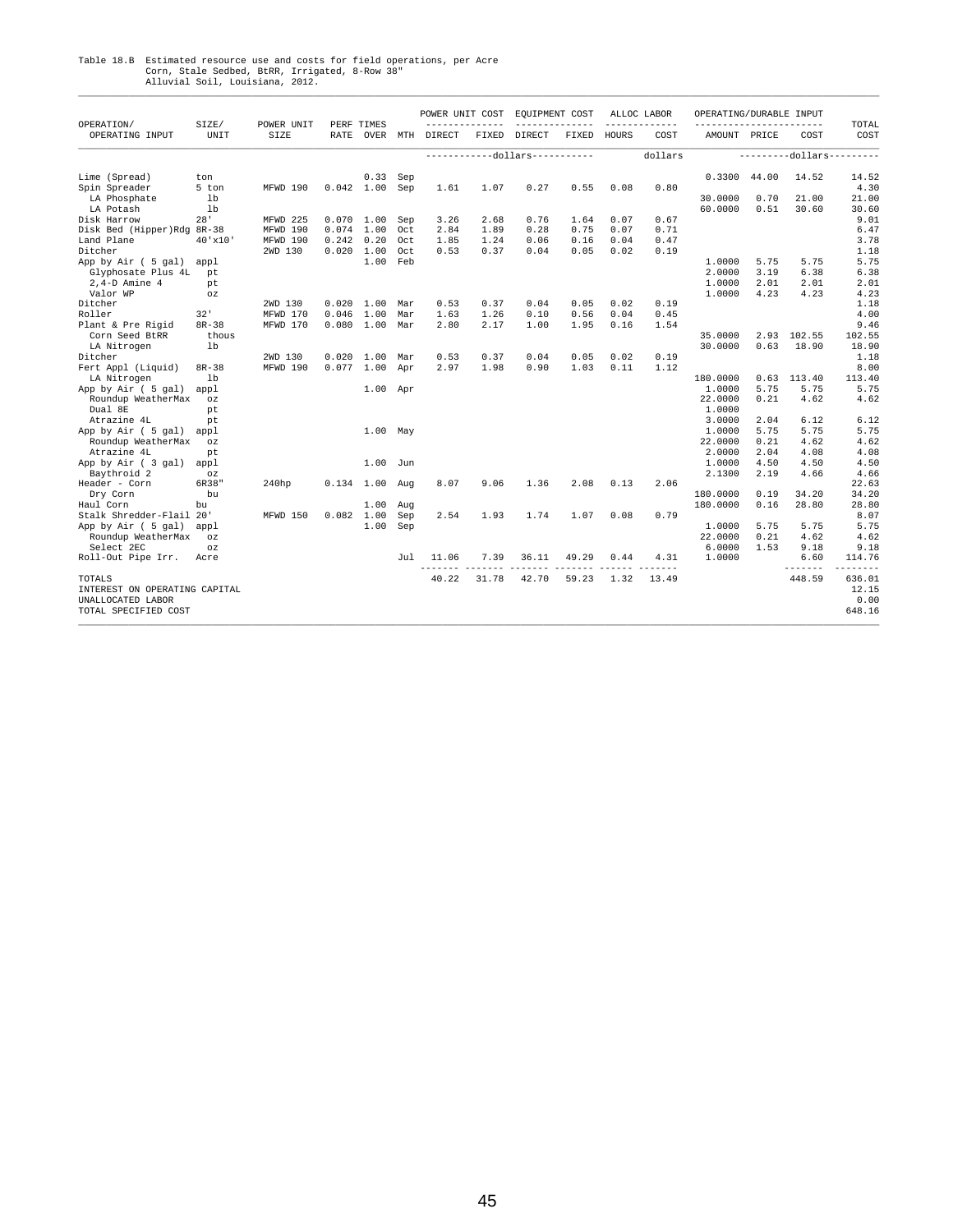Table 18.C Breakeven price above direct expenses and net returns for price/yield combinations, per Acre Corn, Stale Sedbed, BtRR, Irrigated, 8-Row 38" Alluvial Soil, Louisiana, 2012.

|         |        |      |                |                |          |          |                | -BREAKEVEN PRICE |          |             |          |          |                 |
|---------|--------|------|----------------|----------------|----------|----------|----------------|------------------|----------|-------------|----------|----------|-----------------|
| Corn    |        |      | 2.18           | 2.31           | 2.46     | 2.63     | 2.84           | 3.09             | 3.39     | 3.78        | 4.26     | 4.92     | 5.83            |
| PERCENT | YIELD  | UNIT |                |                |          |          | ------dollars- |                  |          |             |          |          |                 |
| 50      | 90.00  | bu   | $-328$         | $-317$         | $-303$   | $-287$   | $-269$         | $-246$           | $-219$   | $-184$      | $-140$   | $-82$    | $\overline{0}$  |
|         |        |      | $-419$         | $-408$         | $-394$   | $-378$   | $-360$         | $-337$           | $-310$   | $-275$      | $-231$   | $-173$   | $-91$           |
| 60      | 108.00 | bu   | $-295$         | $-281$         | $-265$   | $-246$   | $-224$         | $-197$           | $-164$   | $-123$      | $-70$    | $\Omega$ | 98              |
|         |        |      | $-386$         | $-372$         | $-356$   | $-337$   | $-315$         | $-288$           | $-255$   | $-214$      | $-161$   | $-91$    | $7\phantom{.0}$ |
| 70      | 126.00 | bu   | $-263$         | $-246$         | $-227$   | $-205$   | $-179$         | $-147$           | $-109$   | $-61$       | $\Omega$ | 82       | 197             |
|         |        |      | $-354$         | $-337$         | $-318$   | $-296$   | $-270$         | $-238$           | $-200$   | $-152$      | $-91$    | $-8$     | 106             |
| 80      | 144.00 | bu   | $-230$         | $-211$         | $-189$   | $-164$   | $-134$         | $-98$            | $-54$    | $\mathbf 0$ | 70       | 164      | 295             |
|         |        |      | $-321$         | $-302$         | $-280$   | $-255$   | $-225$         | $-189$           | $-145$   | $-91$       | $-20$    | 73       | 204             |
| 90      | 162.00 | bu   | $-197$         | $-176$         | $-151$   | $-123$   | $-89$          | $-49$            | $\Omega$ | 61          | 140      | 246      | 394             |
|         |        |      | $-288$         | $-267$         | $-242$   | $-214$   | $-180$         | $-140$           | $-91$    | $-29$       | 49       | 155      | 303             |
| 100     | 180.00 | bu   | $-164$         | $-140$         | $-113$   | $-82$    | $-44$          | $\mathbf 0$      | 54       | 123         | 211      | 328      | 493             |
|         |        |      | $-255$         | $-231$         | $-204$   | $-173$   | $-135$         | $-91$            | $-36$    | 32          | 120      | 237      | 402             |
| 110     | 198.00 | bu   | $-131$         | $-105$         | $-75$    | $-41$    | $\mathbf{0}$   | 49               | 109      | 184         | 281      | 411      | 591             |
|         |        |      | $-222$         | $-196$         | $-166$   | $-132$   | $-91$          | $-41$            | 18       | 93          | 190      | 320      | 500             |
| 120     | 216.00 | bu   | $-98$          | $-70$          | $-37$    | $\Omega$ | 44             | 98               | 164      | 246         | 352      | 493      | 690             |
|         |        |      | $-189$         | $-161$         | $-128$   | $-91$    | $-46$          | 7                | 73       | 155         | 261      | 402      | 599             |
| 130     | 234.00 | bu   | $-65$          | $-35$          | $\Omega$ | 41       | 89             | 147              | 219      | 308         | 422      | 575      | 789             |
|         |        |      | $-156$         | $-126$         | $-91$    | $-49$    | $-1$           | 56               | 128      | 217         | 331      | 484      | 698             |
| 140     | 252.00 | bu   | $-32$          | $\overline{0}$ | 37       | 82       | 134            | 197              | 274      | 369         | 493      | 657      | 887             |
|         |        |      | $-123$         | $-91$          | $-53$    | $-8$     | 43             | 106              | 183      | 278         | 402      | 566      | 796             |
| 150     | 270.00 | bu   | $\overline{0}$ | 35             | 75       | 123      | 179            | 246              | 328      | 431         | 563      | 739      | 986             |
|         |        |      | $-91$          | $-55$          | $-15$    | 32       | 88             | 155              | 237      | 340         | 472      | 648      | 895             |

\_\_\_\_\_\_\_\_\_\_\_\_\_\_\_\_\_\_\_\_\_\_\_\_\_\_\_\_\_\_\_\_\_\_\_\_\_\_\_\_\_\_\_\_\_\_\_\_\_\_\_\_\_\_\_\_\_\_\_\_\_\_\_\_\_\_\_\_\_\_\_\_\_\_\_\_\_\_\_\_\_\_\_\_\_\_\_\_\_\_\_\_\_\_\_\_\_\_\_\_\_\_\_\_\_\_\_\_\_\_\_\_\_\_\_\_\_\_\_\_ The top number in each cell is Returns Above Direct Expenses.

The bottom number in each cell is Returns Above Total Specified Expenses.

Only the product listed has been varied to calculate net returns.

#### Table 18.D Breakeven price above total expenses and net returns for price/yield combinations, per Acre Corn, Stale Sedbed, BtRR, Irrigated, 8-Row 38" Alluvial Soil, Louisiana, 2012.

|         |           |             |        |                 |                |          |          | -BREAKEVEN PRICE         |              |          |          |       |                |
|---------|-----------|-------------|--------|-----------------|----------------|----------|----------|--------------------------|--------------|----------|----------|-------|----------------|
| Corn    |           |             | 2.51   | 2.67            | 2.85           | 3.05     | 3.30     | 3.60                     | 3.96         | 4.41     | 4.99     | 5.76  | 6.84           |
| PERCENT | YIELD     | <b>UNIT</b> |        |                 |                |          |          | -------dollars---------- |              |          |          |       |                |
| 50      | 90.00     | bu          | $-298$ | $-284$          | $-268$         | $-249$   | $-227$   | $-201$                   | $-168$       | $-128$   | $-75$    | -6    | 91             |
|         |           |             | $-389$ | $-375$          | $-359$         | $-340$   | $-318$   | $-292$                   | $-259$       | $-219$   | $-166$   | $-97$ | $\overline{0}$ |
| 60      | 108.00    | bu          | $-259$ | $-242$          | $-223$         | $-201$   | $-174$   | $-142$                   | $-103$       | $-55$    | 7        | 91    | 207            |
|         |           |             | $-350$ | $-333$          | $-314$         | $-292$   | $-265$   | $-233$                   | $-194$       | $-146$   | $-83$    | 0     | 116            |
| 70      | 126.00    | bu          | $-220$ | $-201$          | $-178$         | $-152$   | $-121$   | $-84$                    | $-38$        | 17       | 91       | 188   | 324            |
|         |           |             | $-311$ | $-292$          | $-269$         | $-243$   | $-212$   | $-175$                   | $-129$       | $-73$    | $\Omega$ | 97    | 233            |
| 80      | 144.00 bu |             | $-181$ | $-159$          | $-133$         | $-103$   | $-68$    | $-25$                    | 26           | 91       | 174      | 285   | 441            |
|         |           |             | $-272$ | $-250$          | $-224$         | $-194$   | $-159$   | $-116$                   | $-64$        | $\Omega$ | 83       | 194   | 350            |
| 90      | 162.00 bu |             | $-142$ | $-117$          | $-88$          | $-55$    | $-15$    | 32                       | 91           | 164      | 257      | 383   | 558            |
|         |           |             | $-233$ | $-208$          | $-179$         | $-146$   | $-106$   | $-58$                    | $\mathbf{0}$ | 73       | 166      | 292   | 467            |
| 100     | 180.00    | bu          | $-103$ | $-75$           | $-43$          | $-6$     | 37       | 91                       | 155          | 237      | 341      | 480   | 675            |
|         |           |             | $-194$ | $-166$          | $-134$         | $-97$    | $-53$    | $\mathbf 0$              | 64           | 146      | 250      | 389   | 584            |
| 110     | 198.00    | bu          | $-64$  | $-34$           | $\mathbf{1}$   | 42       | 91       | 149                      | 220          | 310      | 424      | 577   | 792            |
|         |           |             | $-155$ | $-125$          | $-89$          | $-48$    | $\Omega$ | 58                       | 129          | 219      | 333      | 486   | 701            |
| 120     | 216.00    | bu          | $-25$  | $7\phantom{.0}$ | 46             | 91       | 144      | 207                      | 285          | 383      | 508      | 675   | 908            |
|         |           |             | $-116$ | $-83$           | $-44$          | $\Omega$ | 53       | 116                      | 194          | 292      | 417      | 584   | 817            |
| 130     | 234.00    | bu          | 13     | 49              | 91             | 139      | 197      | 266                      | 350          | 456      | 591      | 772   | 1025           |
|         |           |             | $-77$  | $-41$           | $\overline{0}$ | 48       | 106      | 175                      | 259          | 365      | 500      | 681   | 934            |
| 140     | 252.00 bu |             | 52     | 91              | 135            | 188      | 250      | 324                      | 415          | 529      | 675      | 870   | 1142           |
|         |           |             | $-38$  | $\circ$         | 44             | 97       | 159      | 233                      | 324          | 438      | 584      | 779   | 1051           |
| 150     | 270.00 bu |             | 91     | 132             | 180            | 237      | 303      | 383                      | 480          | 602      | 758      | 967   | 1259           |
|         |           |             | 0      | 41              | 89             | 146      | 212      | 292                      | 389          | 511      | 667      | 876   | 1168           |

The top number in each cell is Returns Above Direct Expenses.

The bottom number in each cell is Returns Above Total Specified Expenses.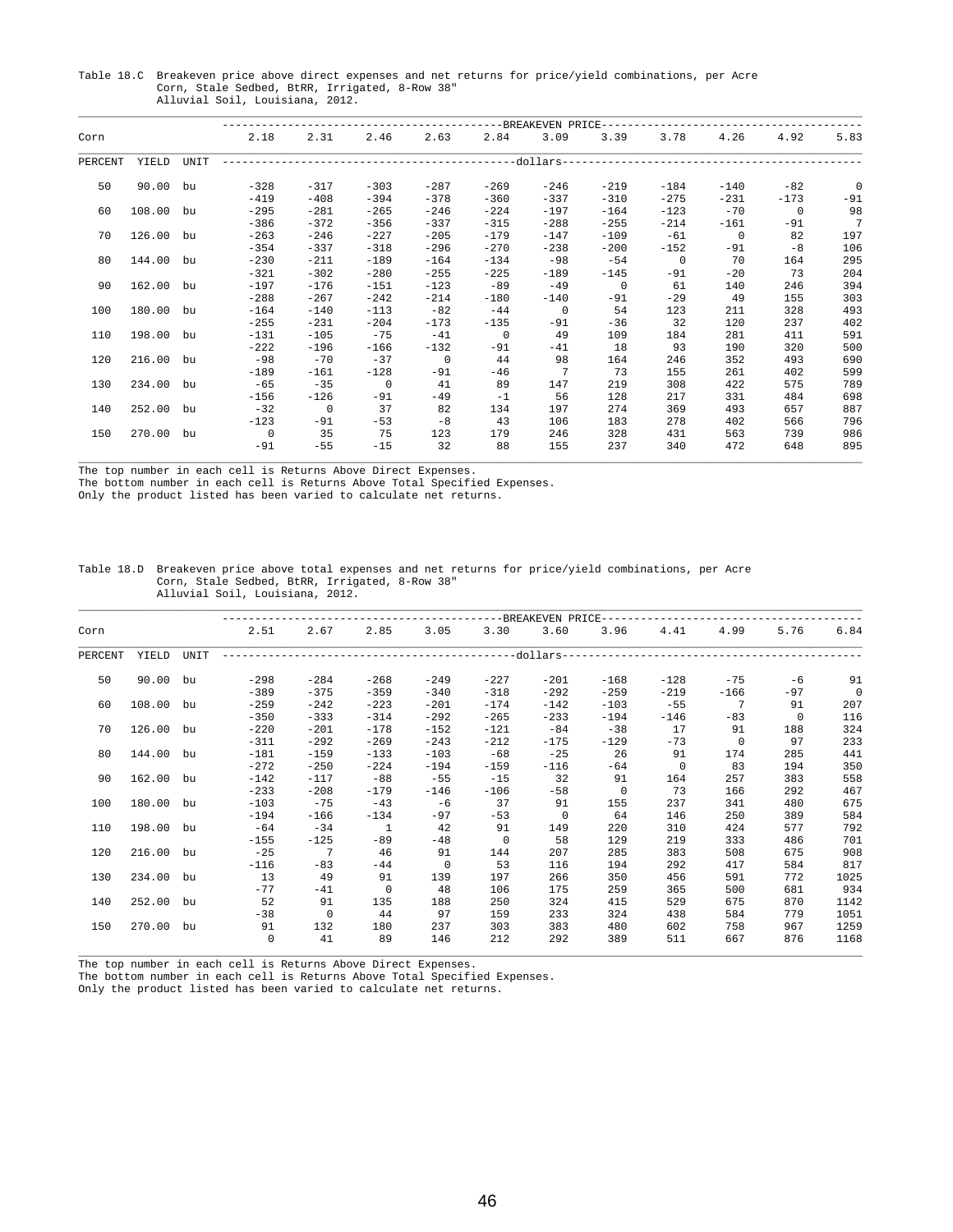#### Table 19.A Estimated costs per Acre Grain Sorghum, 8-Row Equipment (38" Rows), Louisiana, 2012.

| ITEM                     | UNIT                       | PRICE   | QUANTITY | AMOUNT            | YOUR FARM |
|--------------------------|----------------------------|---------|----------|-------------------|-----------|
|                          |                            | dollars |          | dollars           |           |
| DIRECT EXPENSES          |                            |         |          |                   |           |
| <b>CUSTOM SPRAY</b>      |                            |         |          |                   |           |
| App by Air ( 5 gal)      | appl                       | 5.75    | 1.5000   | 8.63              |           |
| App by Air (3 gal)       | appl                       | 4.50    | 2.0000   | 9.00              |           |
| FERTILIZERS              |                            |         |          |                   |           |
| LA Nitrogen              | lb                         | 0.63    | 110.0000 | 69.30             |           |
| LA Phosphate             | lb                         | 0.70    | 40.0000  | 28.00             |           |
| LA Potash                | 1b                         | 0.51    | 40.0000  | 20.40             |           |
| FUNGICIDES               |                            |         |          |                   |           |
| Cruiser 5FS              | $\mathtt{\circ}\mathtt{z}$ | 17.38   | 1.2800   | 22.25             |           |
| HERBICIDES               |                            |         |          |                   |           |
| Roundup WeatherMax       | $\circ z$                  | 0.21    | 55.0000  | 11.55             |           |
| $2, 4-D$ Amine 4         | pt                         | 2.01    | 2.0000   | 4.02              |           |
| Atrazine 4L              | pt                         | 2.04    | 4.0000   | 8.16              |           |
| Dual II Magnum           | pt                         | 12.25   | 1.0000   | 12.25             |           |
| INSECTICIDES             |                            |         |          |                   |           |
| Karate Z                 | OZ                         | 2.73    | 4.2600   | 11.63             |           |
| Lannate LV               | pt                         | 9.56    | 1.5000   | 14.34             |           |
| SEED/PLANTS              |                            |         |          |                   |           |
| Sorghum Concept          | lb                         | 1.82    | 6.0000   | 10.92             |           |
| <b>CUSTOM FERT/LIME</b>  |                            |         |          |                   |           |
| Lime (Spread)            | ton                        | 44.00   | 0.3300   | 14.52             |           |
| CUSTOM HARVEST/HAUL      |                            |         |          |                   |           |
| Haul Sorghum             | bu                         | 0.16    | 100.0000 | 16.00             |           |
| OPERATOR LABOR           |                            |         |          |                   |           |
| Harvesters               | hour                       | 15.30   | 0.0851   | 1.30              |           |
| LA Hired Labor           |                            |         |          |                   |           |
| Implements               | hour                       | 9.60    | 0.1190   | 1.14              |           |
| Tractors                 | hour                       | 9.60    | 0.4011   | 3.85              |           |
| DIESEL FUEL              |                            |         |          |                   |           |
| Tractors                 |                            | 3.50    | 3.4993   | 12.26             |           |
| Harvesters               | gal<br>gal                 | 3.50    | 1.2047   | 4.22              |           |
| REPAIR & MAINTENANCE     |                            |         |          |                   |           |
| Implements               | Acre                       | 4.66    | 1.0000   | 4.66              |           |
| Tractors                 | Acre                       | 1.58    | 1.0000   | 1.58              |           |
| Harvesters               | Acre                       | 2.14    | 1.0000   | 2.14              |           |
| INTEREST ON OP. CAP.     | Acre                       | 7.03    | 1.0000   | 7.03              |           |
|                          |                            |         |          | -----             |           |
| TOTAL DIRECT EXPENSES    |                            |         |          | 299.14            |           |
| FIXED EXPENSES           |                            |         |          |                   |           |
| Implements               | Acre                       | 6.32    | 1.0000   | 6.32              |           |
| Tractors                 | Acre                       | 9.97    | 1.0000   | 9.97              |           |
| Harvesters               |                            | 8.56    | 1.0000   | 8.56              |           |
|                          | Acre                       |         |          | --------          |           |
| TOTAL FIXED EXPENSES     |                            |         |          | 24.85<br>-------- |           |
| TOTAL SPECIFIED EXPENSES |                            |         |          | 323.99            |           |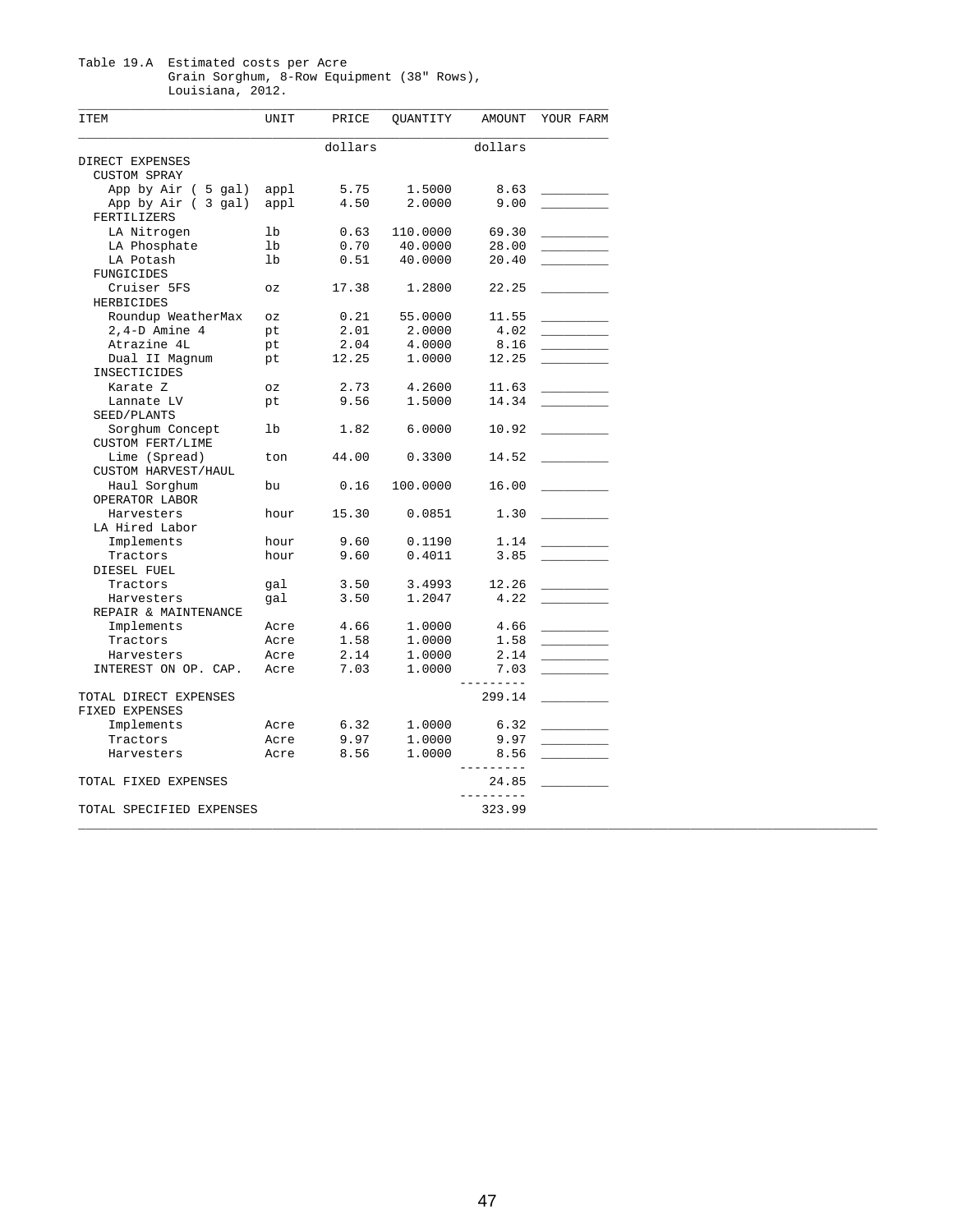Table 19.B Estimated resource use and costs for field operations, per Acre<br>Grain Sorghum, 8-Row Equipment (38" Rows),<br>Louisiana, 2012.

|                                           |                |                    |                  |                           |     | POWER UNIT COST |       | EQUIPMENT COST                 |       |       | ALLOC LABOR         | OPERATING/DURABLE INPUT |          |           |                     |
|-------------------------------------------|----------------|--------------------|------------------|---------------------------|-----|-----------------|-------|--------------------------------|-------|-------|---------------------|-------------------------|----------|-----------|---------------------|
| OPERATION/<br>OPERATING INPUT             | SIZE/<br>UNIT  | POWER UNIT<br>SIZE | <b>RATE</b>      | PERF TIMES<br><b>OVER</b> | MTH | DIRECT          | FIXED | DIRECT                         | FIXED | HOURS | COST                | AMOUNT                  | PRICE    | COST      | TOTAL<br>COST       |
|                                           |                |                    |                  |                           |     |                 |       | ------------dollars----------- |       |       | dollars             |                         | -------- | -dollars- | -----               |
| Lime (Spread)                             | ton            |                    |                  | 0.33                      | Oct |                 |       |                                |       |       |                     | $0.3300$ 44.00          |          | 14.52     | 14.52               |
| Disk Bed (Hipper)Rdg 8R-38                |                | MFWD 190           | 0.074            | 1.00                      | Oct | 2.84            | 1.89  | 0.28                           | 0.75  | 0.07  | 0.71                |                         |          |           | 6.47                |
| Roller                                    | 32'            | MFWD 170           | 0.046            | 1.00                      | Oct | 1.63            | 1.26  | 0.10                           | 0.56  | 0.04  | 0.45                |                         |          |           | 4.00                |
| Ditcher                                   |                | 2WD 130            | 0.020            | 1.00                      | Oct | 0.53            | 0.37  | 0.04                           | 0.05  | 0.02  | 0.19                |                         |          |           | 1.18                |
| App by Air ( 5 gal)                       | appl           |                    |                  | 1.00                      | Mar |                 |       |                                |       |       |                     | 1.0000                  | 5.75     | 5.75      | 5.75                |
| Roundup WeatherMax                        | OZ             |                    |                  |                           |     |                 |       |                                |       |       |                     | 22.0000                 | 0.21     | 4.62      | 4.62                |
| $2, 4-D$ Amine $4$                        | pt             |                    |                  |                           |     |                 |       |                                |       |       |                     | 2.0000                  | 2.01     | 4.02      | 4.02                |
| Ditcher                                   |                | 2WD 130            | 0.020            | 1.00                      | Apr | 0.53            | 0.37  | 0.04                           | 0.05  | 0.02  | 0.19                |                         |          |           | 1.18                |
| Plant & Pre Rigid                         | $8R - 38$      | MFWD 170           | 0.080            | 1.00                      | Apr | 2.80            | 2.17  | 1.00                           | 1.95  | 0.16  | 1.54                |                         |          |           | 9.46                |
| Sorghum Concept                           | 1 <sub>b</sub> |                    |                  |                           |     |                 |       |                                |       |       |                     | 6.0000                  | 1.82     | 10.92     | 10.92               |
| Cruiser 5FS                               | OZ             |                    |                  |                           |     |                 |       |                                |       |       |                     | 1.2800                  | 17.38    | 22.25     | 22.25               |
| Fert Appl (Liquid)                        | $8R - 38$      | MFWD 190           | $0.077$ 1.00 Apr |                           |     | 2.97            | 1.98  | 0.90                           | 1.03  | 0.11  | 1.12                |                         |          |           | 8.00                |
| LA Nitrogen                               | 1 <sub>b</sub> |                    |                  |                           |     |                 |       |                                |       |       |                     | 110.0000                | 0.63     | 69.30     | 69.30               |
| LA Phosphate                              | lb             |                    |                  |                           |     |                 |       |                                |       |       |                     | 40.0000                 | 0.70     | 28.00     | 28.00               |
| LA Potash                                 | 1b             |                    |                  |                           |     |                 |       |                                |       |       |                     | 40.0000                 | 0.51     | 20.40     | 20.40               |
| Atrazine 4L                               | pt             |                    |                  | 1.00 Apr                  |     |                 |       |                                |       |       |                     | 4.0000                  | 2.04     | 8.16      | 8.16                |
| Roundup WeatherMax                        | OZ             |                    |                  |                           |     |                 |       |                                |       |       |                     | 22.0000                 | 0.21     | 4.62      | 4.62                |
| Dual II Magnum                            | pt             |                    |                  |                           |     |                 |       |                                |       |       |                     | 1,0000                  | 12.25    | 12.25     | 12.25               |
| App by Air ( 3 gal)                       | appl           |                    |                  | $1.00$ Jun                |     |                 |       |                                |       |       |                     | 1.0000                  | 4.50     | 4.50      | 4.50                |
| Karate Z                                  | OZ             |                    |                  |                           |     |                 |       |                                |       |       |                     | 2.1300                  | 2.73     | 5.81      | 5.81                |
| App by Air ( 3 gal)                       | appl           |                    |                  | $1.00$ Jul                |     |                 |       |                                |       |       |                     | 1.0000                  | 4.50     | 4.50      | 4.50                |
| Karate Z                                  | OZ             |                    |                  |                           |     |                 |       |                                |       |       |                     | 2.1300                  | 2.73     | 5.81      | 5.81                |
| Lannate LV                                | pt             |                    |                  |                           |     |                 |       |                                |       |       |                     | 1.5000                  | 9.56     | 14.34     | 14.34               |
| App by Air ( 5 gal)                       | appl           |                    |                  | $0.50$ Aug                |     |                 |       |                                |       |       |                     | 0.5000                  | 5.75     | 2.88      | 2.88                |
| Roundup WeatherMax                        | OZ             |                    |                  |                           |     |                 |       |                                |       |       |                     | 11.0000                 | 0.21     | 2.31      | 2.31                |
| Header Wheat/Sorghum 30'                  | Rigid          | 275hp              | 0.085            | 1.00                      | Aug | 6.36            | 8.56  | 0.56                           | 0.86  | 0.08  | 1.30                |                         |          |           | 17.64               |
| Haul Sorghum                              | bu             |                    |                  | 1.00                      | Aug |                 |       |                                |       |       |                     | 100.0000                | 0.16     | 16.00     | 16.00               |
| Stalk Shredder-Flail 20'                  |                | MFWD 150           | 0.082            | 1.00                      | Sep | 2.54            | 1.93  | 1.74                           | 1.07  | 0.08  | 0.79<br>$- - - - -$ |                         |          | ------    | 8.07<br>$- - - - -$ |
| TOTALS<br>INTEREST ON OPERATING CAPITAL   |                |                    |                  |                           |     | 20.20           | 18.53 | 4.66                           | 6.32  | 0.60  | 6.29                |                         |          | 260.96    | 316.96<br>7.03      |
| UNALLOCATED LABOR<br>TOTAL SPECIFIED COST |                |                    |                  |                           |     |                 |       |                                |       |       |                     |                         |          |           | 0.00<br>323.99      |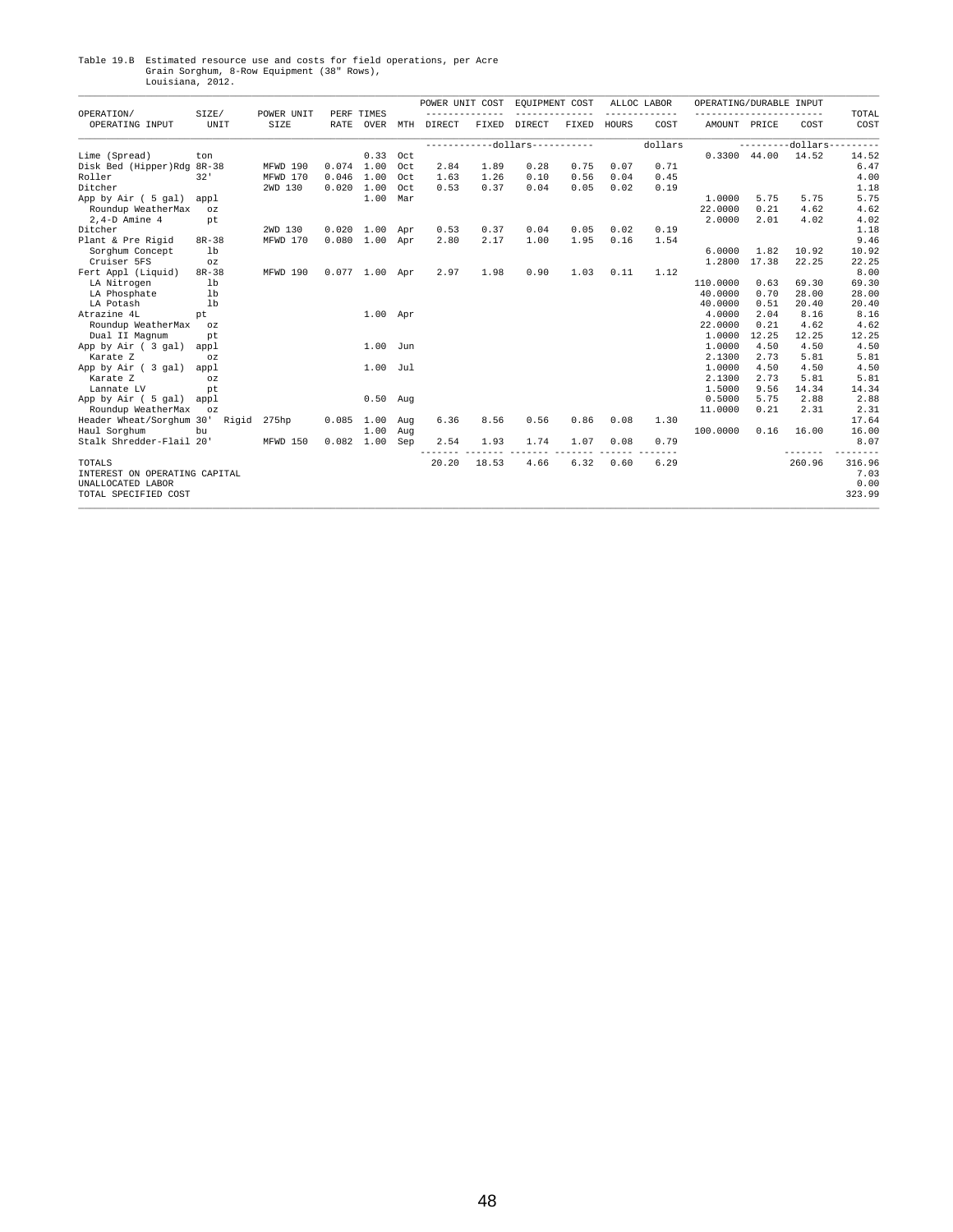| Table 19.C Breakeven price above direct expenses and net returns for price/yield combinations, per Acre |  |  |  |  |  |
|---------------------------------------------------------------------------------------------------------|--|--|--|--|--|
| Grain Sorghum, 8-Row Equipment (38" Rows),                                                              |  |  |  |  |  |
| Louisiana, 2012.                                                                                        |  |  |  |  |  |

|               |        |             |                |          |             |          |             | -BREAKEVEN PRICE |          |             |          |       |                |
|---------------|--------|-------------|----------------|----------|-------------|----------|-------------|------------------|----------|-------------|----------|-------|----------------|
| Grain Sorghum |        |             | 2.04           | 2.18     | 2.33        | 2.51     | 2.73        | 2.99             | 3.30     | 3.69        | 4.20     | 4.87  | 5.82           |
| PERCENT       | YIELD  | <b>UNIT</b> |                |          |             |          |             | -dollars-        |          |             |          |       |                |
| 50            | 50.00  | bu          | $-188$         | $-181$   | $-174$      | $-165$   | $-154$      | $-141$           | $-125$   | $-106$      | $-80$    | $-47$ | $\overline{0}$ |
|               |        |             | $-213$         | $-206$   | $-198$      | $-189$   | $-179$      | $-166$           | $-150$   | $-130$      | $-105$   | $-72$ | $-24$          |
| 60            | 60.00  | bu          | $-169$         | $-161$   | $-152$      | $-141$   | $-128$      | $-113$           | $-94$    | $-70$       | $-40$    | 0     | 56             |
|               |        |             | $-194$         | $-186$   | $-177$      | $-166$   | $-153$      | $-138$           | $-119$   | $-95$       | $-65$    | $-24$ | 31             |
| 70            | 70.00  | bu          | $-150$         | $-141$   | $-130$      | $-117$   | $-102$      | $-84$            | $-62$    | $-35$       | $\Omega$ | 47    | 113            |
|               |        |             | $-175$         | $-166$   | $-155$      | $-142$   | $-127$      | $-109$           | $-87$    | $-60$       | $-24$    | 22    | 88             |
| 80            | 80.00  | bu          | $-132$         | $-121$   | $-108$      | $-94$    | $-77$       | $-56$            | $-31$    | $\mathbf 0$ | 40       | 94    | 169            |
|               |        |             | $-156$         | $-146$   | $-133$      | $-119$   | $-102$      | $-81$            | $-56$    | $-24$       | 15       | 69    | 144            |
| 90            | 90.00  | bu          | $-113$         | $-101$   | $-87$       | $-70$    | $-51$       | $-28$            | $\Omega$ | 35          | 80       | 141   | 226            |
|               |        |             | $-138$         | $-125$   | $-111$      | $-95$    | $-76$       | $-53$            | $-24$    | 10          | 55       | 116   | 201            |
| 100           | 100.00 | bu          | $-94$          | $-80$    | $-65$       | $-47$    | $-25$       | $\circ$          | 31       | 70          | 121      | 188   | 282            |
|               |        |             | $-119$         | $-105$   | $-90$       | $-72$    | $-50$       | $-24$            | 6        | 45          | 96       | 163   | 258            |
| 110           | 110.00 | bu          | $-75$          | $-60$    | $-43$       | $-23$    | $\mathbf 0$ | 28               | 62       | 106         | 161      | 235   | 339            |
|               |        |             | $-100$         | $-85$    | $-68$       | $-48$    | $-24$       | 3                | 38       | 81          | 136      | 210   | 314            |
| 120           | 120.00 | bu          | $-56$          | $-40$    | $-21$       | $\Omega$ | 25          | 56               | 94       | 141         | 202      | 282   | 396            |
|               |        |             | $-81$          | $-65$    | $-46$       | $-24$    | $\mathbf 0$ | 31               | 69       | 116         | 177      | 258   | 371            |
| 130           | 130.00 | bu          | $-37$          | $-20$    | $\mathbf 0$ | 23       | 51          | 84               | 125      | 176         | 242      | 330   | 452            |
|               |        |             | $-62$          | $-45$    | $-24$       | $-1$     | 26          | 60               | 100      | 151         | 217      | 305   | 427            |
| 140           | 140.00 | bu          | $-18$          | $\Omega$ | 21          | 47       | 77          | 113              | 157      | 212         | 282      | 377   | 509            |
|               |        |             | $-43$          | $-24$    | $-3$        | 22       | 52          | 88               | 132      | 187         | 258      | 352   | 484            |
| 150           | 150.00 | bu          | $\overline{0}$ | 20       | 43          | 70       | 102         | 141              | 188      | 247         | 323      | 424   | 565            |
|               |        |             | $-24$          | $-4$     | 18          | 45       | 78          | 116              | 163      | 222         | 298      | 399   | 540            |

\_\_\_\_\_\_\_\_\_\_\_\_\_\_\_\_\_\_\_\_\_\_\_\_\_\_\_\_\_\_\_\_\_\_\_\_\_\_\_\_\_\_\_\_\_\_\_\_\_\_\_\_\_\_\_\_\_\_\_\_\_\_\_\_\_\_\_\_\_\_\_\_\_\_\_\_\_\_\_\_\_\_\_\_\_\_\_\_\_\_\_\_\_\_\_\_\_\_\_\_\_\_\_\_\_\_\_\_\_\_\_\_\_\_\_\_\_\_\_\_ The top number in each cell is Returns Above Direct Expenses.

The bottom number in each cell is Returns Above Total Specified Expenses.

Only the product listed has been varied to calculate net returns.

### Table 19.D Breakeven price above total expenses and net returns for price/yield combinations, per Acre Grain Sorghum, 8-Row Equipment (38" Rows), Louisiana, 2012.

|               |           |             |                |          |              |          |          | -BREAKEVEN PRICE         |              |             |          |             |          |
|---------------|-----------|-------------|----------------|----------|--------------|----------|----------|--------------------------|--------------|-------------|----------|-------------|----------|
| Grain Sorghum |           |             | 2.21           | 2.36     | 2.52         | 2.72     | 2.96     | 3.23                     | 3.58         | 4.00        | 4.55     | 5.29        | 6.31     |
| PERCENT       | YIELD     | <b>UNIT</b> |                |          |              |          |          | --------dollars--------- |              |             |          |             |          |
| 50            | 50.00     | bu          | $-180$         | $-172$   | $-164$       | $-154$   | $-143$   | $-129$                   | $-111$       | $-90$       | $-63$    | $-26$       | 24       |
|               |           |             | $-205$         | $-197$   | $-189$       | $-179$   | $-167$   | $-153$                   | $-136$       | $-115$      | $-87$    | $-51$       | $\Omega$ |
| 60            | 60.00     | bu          | $-159$         | $-151$   | $-140$       | $-129$   | $-115$   | $-98$                    | $-77$        | $-52$       | $-19$    | 24          | 86       |
|               |           |             | $-184$         | $-175$   | $-165$       | $-153$   | $-139$   | $-123$                   | $-102$       | $-76$       | $-43$    | $\mathbf 0$ | 61       |
| 70            | 70.00     | bu          | $-139$         | $-129$   | $-117$       | $-103$   | $-87$    | $-67$                    | $-43$        | $-13$       | 24       | 76          | 147      |
|               |           |             | $-164$         | $-153$   | $-142$       | $-128$   | $-111$   | $-92$                    | $-68$        | $-38$       | $\Omega$ | 51          | 123      |
| 80            | 80.00 bu  |             | $-118$         | $-107$   | $-93$        | $-77$    | $-59$    | $-36$                    | $-9$         | 24          | 68       | 127         | 209      |
|               |           |             | $-143$         | $-131$   | $-118$       | $-102$   | $-83$    | $-61$                    | $-34$        | $\mathbf 0$ | 43       | 102         | 184      |
| 90            | 90.00     | bu          | $-98$          | $-85$    | $-69$        | $-52$    | $-31$    | $-5$                     | 24           | 63          | 112      | 178         | 271      |
|               |           |             | $-123$         | $-109$   | $-94$        | $-76$    | $-55$    | $-30$                    | $\mathbf{0}$ | 38          | 87       | 153         | 246      |
| 100           | 100.00    | bu          | $-77$          | $-63$    | $-46$        | $-26$    | $-3$     | 24                       | 59           | 101         | 156      | 230         | 332      |
|               |           |             | $-102$         | $-87$    | $-71$        | $-51$    | $-27$    | $\Omega$                 | 34           | 76          | 131      | 205         | 307      |
| 110           | 110.00    | bu          | $-57$          | $-41$    | $-22$        | $-0$     | 24       | 55                       | 93           | 140         | 200      | 281         | 394      |
|               |           |             | $-82$          | $-65$    | $-47$        | $-25$    | $\Omega$ | 30                       | 68           | 115         | 175      | 256         | 369      |
| 120           | 120.00    | bu          | $-36$          | $-19$    | $\mathbf{1}$ | 24       | 52       | 86                       | 127          | 178         | 244      | 332         | 455      |
|               |           |             | $-61$          | $-43$    | $-23$        | $\Omega$ | 27       | 61                       | 102          | 153         | 219      | 307         | 430      |
| 130           | 130.00    | bu          | $-16$          | 2        | 24           | 50       | 80       | 117                      | 161          | 217         | 288      | 383         | 517      |
|               |           |             | $-41$          | $-21$    | $\mathbf 0$  | 25       | 55       | 92                       | 136          | 192         | 263      | 359         | 492      |
| 140           | 140.00 bu |             | $\overline{4}$ | 24       | 48           | 76       | 108      | 147                      | 195          | 255         | 332      | 435         | 578      |
|               |           |             | $-20$          | $\Omega$ | 23           | 51       | 83       | 123                      | 170          | 230         | 307      | 410         | 553      |
| 150           | 150.00    | bu          | 24             | 46       | 72           | 101      | 136      | 178                      | 230          | 294         | 376      | 486         | 640      |
|               |           |             | 0              | 21       | 47           | 76       | 111      | 153                      | 205          | 269         | 351      | 461         | 615      |

The top number in each cell is Returns Above Direct Expenses.

The bottom number in each cell is Returns Above Total Specified Expenses. Only the product listed has been varied to calculate net returns.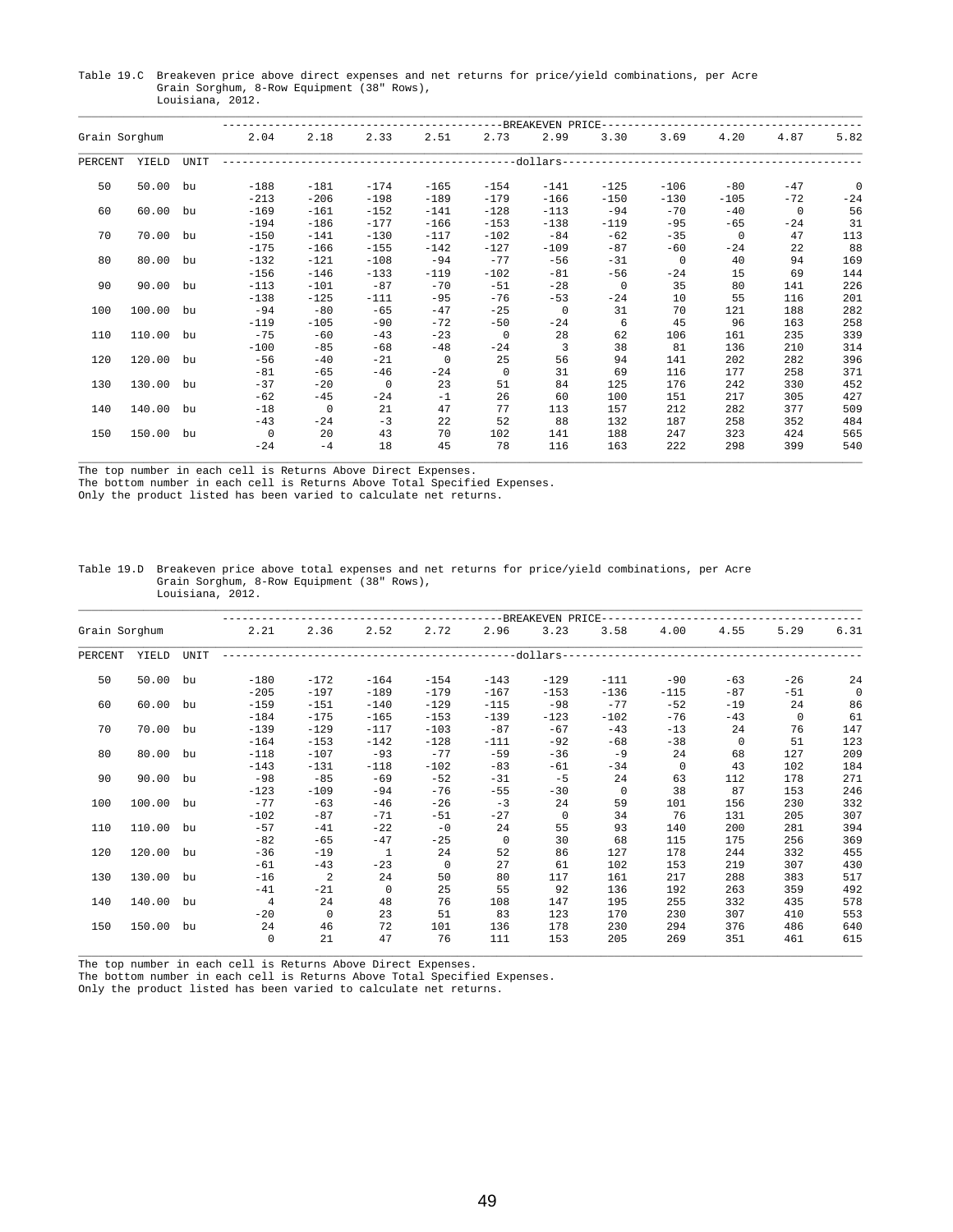#### Table 20.A Estimated costs per Acre Wheat, 8-Row Equipment, Drill Plant, Alluvial Soil, Louisiana, 2012.

| ITEM                       | UNIT                       | PRICE   | QUANTITY | AMOUNT                   | YOUR FARM |
|----------------------------|----------------------------|---------|----------|--------------------------|-----------|
|                            |                            | dollars |          | dollars                  |           |
| DIRECT EXPENSES            |                            |         |          |                          |           |
| <b>CUSTOM SPRAY</b>        |                            |         |          |                          |           |
| App by Air ( 5 gal)        | appl                       | 5.75    | 1,0000   | 5.75                     |           |
| App by Air (3 gal)         | appl                       | 4.50    | 2.0000   | 9.00                     |           |
| FERTILIZERS                |                            |         |          |                          |           |
| LA Phosphate               | lb                         | 0.70    | 40.0000  | 28.00                    |           |
| LA Potash                  | lb                         | 0.51    | 40.0000  | 20.40                    |           |
| LA Nitrogen                | lb                         | 0.63    | 90.0000  | 56.70                    |           |
| HERBICIDES                 |                            |         |          |                          |           |
| Harmony Extra              | $\mathtt{\circ}\mathtt{z}$ | 12.50   | 0.4500   | 5.63                     |           |
| INSECTICIDES               |                            |         |          |                          |           |
| Mustang Max                | $\mathtt{\circ}\mathtt{z}$ | 1.43    | 4.0000   | 5.72                     |           |
| Karate Z                   | 0Z                         | 2.73    | 2.1300   | 5.81                     |           |
| SEED/PLANTS                |                            |         |          |                          |           |
| Wheat Seed Private         | lb                         | 0.32    | 90.0000  | 28.80                    |           |
| Cotton Seed BGII/RRF thous |                            | 0.61    | 0.4000   | 0.24                     |           |
| ADJUVANTS                  |                            |         |          |                          |           |
| Surfactant                 | pt                         | 2.62    | 0.2000   | 0.52                     |           |
| <b>CUSTOM FERT/LIME</b>    |                            |         |          |                          |           |
| Lime (Spread)              | ton                        | 44.00   | 0.3300   | 14.52                    |           |
| App Fert by Air(Min) appl  |                            | 6.25    | 1,0000   | 6.25                     |           |
| CUSTOM HARVEST/HAUL        |                            |         |          |                          |           |
| Haul Wheat                 | bu                         | 0.16    | 60.0000  | 9.60                     |           |
| OPERATOR LABOR             |                            |         |          |                          |           |
| Harvesters                 | hour                       | 15.30   | 0.0851   | 1.30                     |           |
| LA Hired Labor             |                            |         |          |                          |           |
| Implements                 | hour                       | 9.60    | 0.1097   | 1.05                     |           |
| Tractors                   | hour                       | 9.60    | 0.2785   | 2.66                     |           |
| DIESEL FUEL                |                            |         |          |                          |           |
| Tractors                   | qal                        | 3.50    | 2.9104   | 10.18                    |           |
| Harvesters                 | gal                        | 3.50    | 1.2047   | 4.22                     |           |
| REPAIR & MAINTENANCE       |                            |         |          |                          |           |
| Implements                 | Acre                       | 3.30    | 1.0000   | 3.30                     |           |
| Tractors                   | Acre                       | 1.36    | 1.0000   | 1.36                     |           |
|                            |                            | 2.14    |          |                          |           |
| Harvesters                 | Acre                       |         | 1.0000   | 2.14                     |           |
| INTEREST ON OP. CAP.       | Acre                       | 3.85    | 1.0000   | 3.85<br>-----            |           |
| TOTAL DIRECT EXPENSES      |                            |         |          | 227.00                   |           |
| FIXED EXPENSES             |                            |         |          |                          |           |
| Implements                 | Acre                       | 6.79    | 1.0000   | 6.79                     |           |
| Tractors                   | Acre                       | 8.71    | 1.0000   | 8.71                     |           |
| Harvesters                 | Acre                       | 8.56    | 1.0000   | 8.56                     |           |
|                            |                            |         |          | --------                 |           |
| TOTAL FIXED EXPENSES       |                            |         |          | 24.06<br>$- - - - - - -$ |           |
| TOTAL SPECIFIED EXPENSES   |                            |         |          | 251.06                   |           |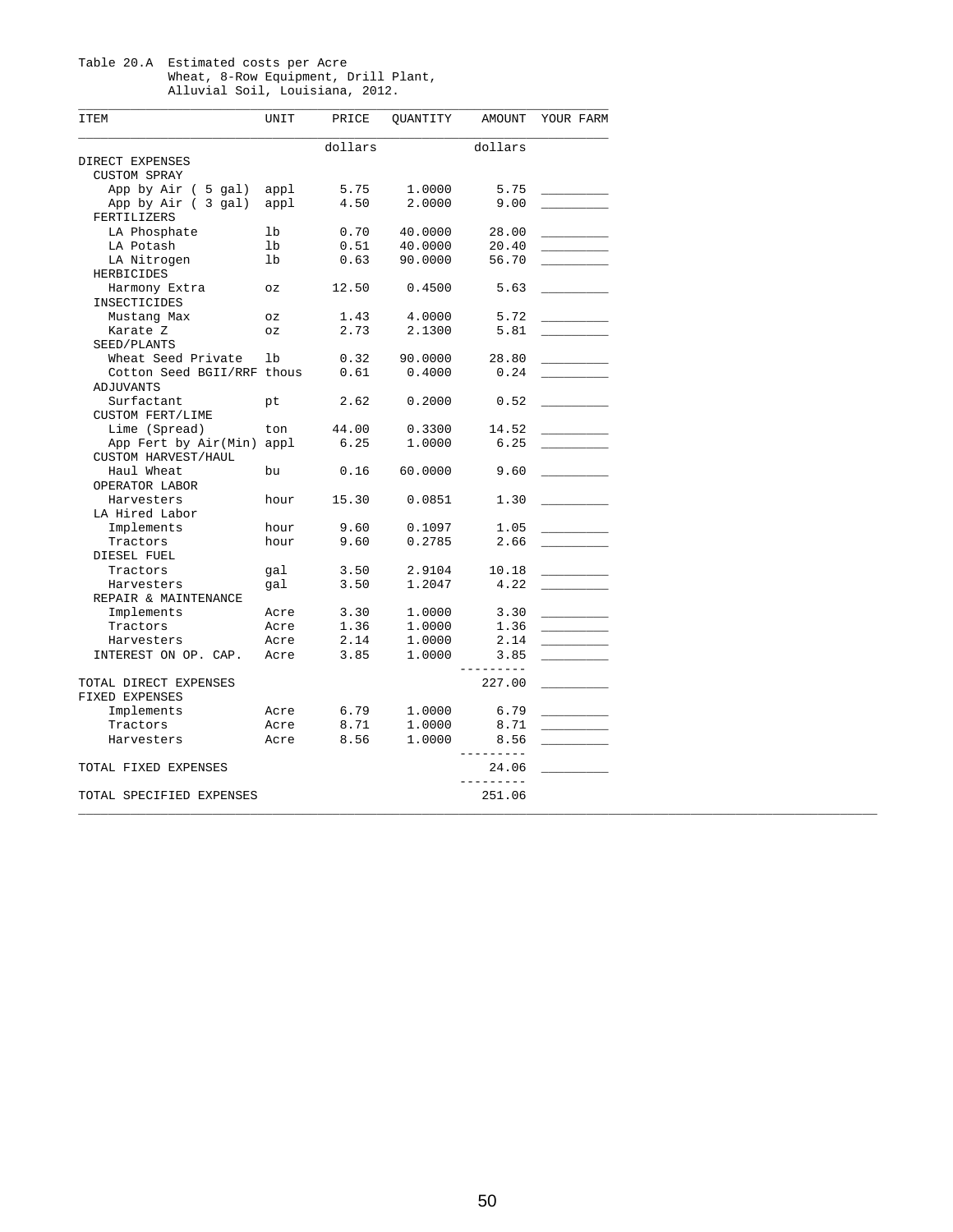# Table 20.B Estimated resource use and costs for field operations, per Acre<br>Wheat, 8-Row Equipment, Drill Plant,<br>Alluvial Soil, Louisiana, 2012.

|                               |                |                    |             |                           |     | POWER UNIT COST |       | EQUIPMENT COST                 |       |       | ALLOC LABOR | OPERATING/DURABLE INPUT |       |                  |               |
|-------------------------------|----------------|--------------------|-------------|---------------------------|-----|-----------------|-------|--------------------------------|-------|-------|-------------|-------------------------|-------|------------------|---------------|
| OPERATION/<br>OPERATING INPUT | SIZE/<br>UNIT  | POWER UNIT<br>SIZE | <b>RATE</b> | PERF TIMES<br><b>OVER</b> | MTH | DIRECT          | FIXED | DIRECT                         | FIXED | HOURS | COST        | AMOUNT                  | PRICE | COST             | TOTAL<br>COST |
|                               |                |                    |             |                           |     |                 |       | ------------dollars----------- |       |       | dollars     |                         |       | $------d$ ollars | $- - - - -$   |
| Spin Spreader                 | 5 ton          | MFWD 190           |             | $0.042$ 1.00 Oct          |     | 1.61            | 1.07  | 0.27                           | 0.55  | 0.08  | 0.80        |                         |       |                  | 4.30          |
| LA Phosphate                  | 1 <sub>b</sub> |                    |             |                           |     |                 |       |                                |       |       |             | 40.0000                 | 0.70  | 28.00            | 28.00         |
| LA Potash                     | 1 <sub>b</sub> |                    |             |                           |     |                 |       |                                |       |       |             | 40.0000                 | 0.51  | 20.40            | 20.40         |
| Lime (Spread)                 | ton            |                    |             | 0.33                      | Oct |                 |       |                                |       |       |             | 0.3300                  | 44.00 | 14.52            | 14.52         |
| Disk Harrow                   | 28'            | MFWD 225           | 0.070       | 1.00                      | Oct | 3.26            | 2.68  | 0.76                           | 1.64  | 0.07  | 0.67        |                         |       |                  | 9.01          |
| Row Cond (Plant)              | 27'            | MFWD 190           | 0.078       | 1.00                      | Oct | 3.00            | 2.00  | 0.19                           | 0.80  | 0.07  | 0.75        |                         |       |                  | 6.74          |
| Ditcher                       |                | 2WD 130            | 0.020       | 1.00                      | Oct | 0.53            | 0.37  | 0.04                           | 0.05  | 0.02  | 0.19        |                         |       |                  | 1.18          |
| Grain Drill & Pre             | 30'            | MFWD 225           | 0.067       | 1.00                      | Dec | 3.14            | 2.59  | 1.48                           | 2.89  | 0.13  | 1.30        |                         |       |                  | 11.40         |
| Wheat Seed Private            | 1 <sub>b</sub> |                    |             |                           |     |                 |       |                                |       |       |             | 90,0000                 | 0.32  | 28.80            | 28.80         |
| Cotton Seed BGII/RRF thous    |                |                    |             |                           |     |                 |       |                                |       |       |             | 0.4000                  | 0.61  | 0.24             | 0.24          |
| App by Air ( 5 gal)           | appl           |                    |             | 1.00 Dec                  |     |                 |       |                                |       |       |             | 1,0000                  | 5.75  | 5.75             | 5.75          |
| Harmony Extra                 | OZ             |                    |             |                           |     |                 |       |                                |       |       |             | 0.4500                  | 12.50 | 5.63             | 5.63          |
| Surfactant                    | pt             |                    |             |                           |     |                 |       |                                |       |       |             | 0.2000                  | 2.62  | 0.52             | 0.52          |
| App Fert by Air(Min) appl     |                |                    |             | 1.00 Feb                  |     |                 |       |                                |       |       |             | 1,0000                  | 6.25  | 6.25             | 6.25          |
| LA Nitrogen                   | 1 <sub>b</sub> |                    |             |                           |     |                 |       |                                |       |       |             | 90.0000                 | 0.63  | 56.70            | 56.70         |
| App by Air ( 3 gal)           | appl           |                    |             | 1.00 Feb                  |     |                 |       |                                |       |       |             | 1,0000                  | 4.50  | 4.50             | 4.50          |
| Mustang Max                   | OZ             |                    |             |                           |     |                 |       |                                |       |       |             | 4.0000                  | 1.43  | 5.72             | 5.72          |
| App by Air ( 3 gal)           | appl           |                    |             | 1.00 Apr                  |     |                 |       |                                |       |       |             | 1,0000                  | 4.50  | 4.50             | 4.50          |
| Karate Z                      | OZ             |                    |             |                           |     |                 |       |                                |       |       |             | 2.1300                  | 2.73  | 5.81             | 5.81          |
| Header Wheat/Sorghum 30'      |                | Rigid<br>275hp     | 0.085       | 1.00                      | May | 6.36            | 8.56  | 0.56                           | 0.86  | 0.08  | 1.30        |                         |       |                  | 17.64         |
| Haul Wheat                    | bu             |                    |             | 1.00                      | May |                 |       |                                |       |       |             | 60.0000                 | 0.16  | 9.60             | 9.60          |
| TOTALS                        |                |                    |             |                           |     | 17.90           | 17.27 | 3.30                           | 6.79  | 0.47  | 5.01        |                         |       | 196.94           | 247.21        |
| INTEREST ON OPERATING CAPITAL |                |                    |             |                           |     |                 |       |                                |       |       |             |                         |       |                  | 3.85          |
| UNALLOCATED LABOR             |                |                    |             |                           |     |                 |       |                                |       |       |             |                         |       |                  | 0.00          |
| TOTAL SPECIFIED COST          |                |                    |             |                           |     |                 |       |                                |       |       |             |                         |       |                  | 251.06        |
|                               |                |                    |             |                           |     |                 |       |                                |       |       |             |                         |       |                  |               |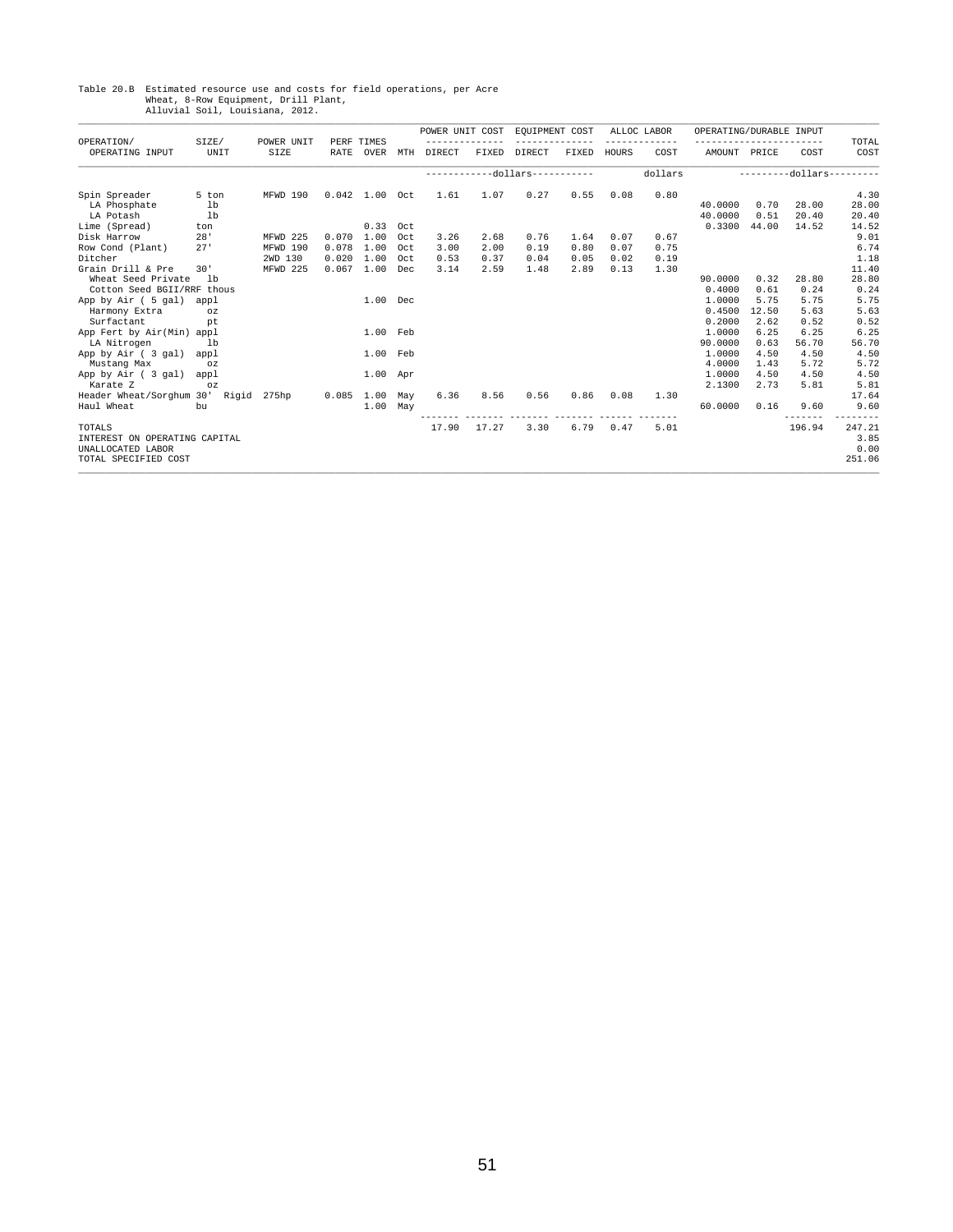|          |          |      | Alluvial Soil, Louisiana, 2012. |        |              |              |                |                   |              |            |          |              |                |
|----------|----------|------|---------------------------------|--------|--------------|--------------|----------------|-------------------|--------------|------------|----------|--------------|----------------|
|          |          |      |                                 |        |              |              |                | -BREAKEVEN PRICE- |              |            |          |              |                |
| LA Wheat |          |      | 2.57                            | 2.74   | 2.94         | 3.18         | 3.45           | 3.78              | 4.18         | 4.68       | 5.33     | 6.19         | 7.40           |
| PERCENT  | YIELD    | UNIT |                                 |        |              | ------------ |                | -dollars--        |              |            |          |              |                |
| 50       | 30.00 bu |      | $-144$                          | $-139$ | $-133$       | $-126$       | $-118$         | $-108$            | $-96$        | $-81$      | $-62$    | $-36$        | $\overline{0}$ |
|          |          |      | $-168$                          | $-163$ | $-157$       | $-150$       | $-142$         | $-132$            | $-120$       | $-105$     | $-86$    | $-60$        | $-24$          |
| 60       | 36.00    | bu   | $-130$                          | $-124$ | $-116$       | $-108$       | $-98$          | $-86$             | $-72$        | $-54$      | $-31$    | $\mathbf{0}$ | 43             |
|          |          |      | $-154$                          | $-148$ | $-140$       | $-132$       | $-122$         | $-110$            | $-96$        | $-78$      | $-55$    | $-24$        | 19             |
| 70       | 42.00    | bu   | $-115$                          | $-108$ | $-100$       | $-90$        | $-78$          | $-65$             | $-48$        | $-27$      | $\Omega$ | 36           | 86             |
|          |          |      | $-139$                          | $-132$ | $-124$       | $-114$       | $-103$         | $-89$             | $-72$        | $-51$      | $-24$    | 12           | 62             |
| 80       | 48.00    | bu   | $-101$                          | $-93$  | $-83$        | $-72$        | $-59$          | $-43$             | $-24$        | $^{\circ}$ | 31       | 72           | 130            |
|          |          |      | $-125$                          | $-117$ | $-107$       | $-96$        | $-83$          | $-67$             | $-48$        | $-24$      | 6        | 48           | 106            |
| 90       | 54.00    | bu   | $-86$                           | $-77$  | $-66$        | $-54$        | $-39$          | $-21$             | $\mathbf{0}$ | 27         | 62       | 108          | 173            |
|          |          |      | $-110$                          | $-101$ | $-90$        | $-78$        | $-63$          | $-45$             | $-24$        | 3          | 37       | 84           | 149            |
| 100      | 60.00    | bu   | $-72$                           | $-62$  | $-50$        | $-36$        | $-19$          | $\mathbf 0$       | 24           | 54         | 93       | 144          | 217            |
|          |          |      | $-96$                           | $-86$  | $-74$        | $-60$        | $-43$          | $-24$             | $\mathbf 0$  | 30         | 69       | 120          | 193            |
| 110      | 66.00    | bu   | $-57$                           | $-46$  | $-33$        | $-18$        | $\overline{0}$ | 21                | 48           | 81         | 124      | 180          | 260            |
|          |          |      | $-81$                           | $-70$  | $-57$        | $-42$        | $-24$          | $-2$              | 24           | 57         | 100      | 156          | 236            |
| 120      | 72.00    | bu   | $-43$                           | $-31$  | $-16$        | $\mathbf 0$  | 19             | 43                | 72           | 108        | 155      | 217          | 304            |
|          |          |      | $-67$                           | $-55$  | $-40$        | $-24$        | $-4$           | 19                | 48           | 84         | 131      | 193          | 279            |
| 130      | 78.00    | bu   | $-28$                           | $-15$  | $\mathbf{0}$ | 18           | 39             | 65                | 96           | 135        | 186      | 253          | 347            |
|          |          |      | $-53$                           | $-39$  | $-24$        | $-5$         | 15             | 41                | 72           | 111        | 162      | 229          | 323            |

 140 84.00 bu -14 0 16 36 59 86 120 162 217 289 390 -38 -24 -7 12 35 62 96 138 193 265 366 150 90.00 bu 0 15 33 54 78 108 144 190 248 325 434 -24 -8 9 30 54 84 120 165 224 301 410

### Table 20.C Breakeven price above direct expenses and net returns for price/yield combinations, per Acre Wheat, 8-Row Equipment, Drill Plant,

\_\_\_\_\_\_\_\_\_\_\_\_\_\_\_\_\_\_\_\_\_\_\_\_\_\_\_\_\_\_\_\_\_\_\_\_\_\_\_\_\_\_\_\_\_\_\_\_\_\_\_\_\_\_\_\_\_\_\_\_\_\_\_\_\_\_\_\_\_\_\_\_\_\_\_\_\_\_\_\_\_\_\_\_\_\_\_\_\_\_\_\_\_\_\_\_\_\_\_\_\_\_\_\_\_\_\_\_\_\_\_\_\_\_\_\_\_\_\_\_ The top number in each cell is Returns Above Direct Expenses. The bottom number in each cell is Returns Above Total Specified Expenses.

Only the product listed has been varied to calculate net returns.

### Table 20.D Breakeven price above total expenses and net returns for price/yield combinations, per Acre Wheat, 8-Row Equipment, Drill Plant, Alluvial Soil, Louisiana, 2012.

|          |          |             |                 |              |          |          |                 | -BREAKEVEN PRICE |          |             |          |             |                |
|----------|----------|-------------|-----------------|--------------|----------|----------|-----------------|------------------|----------|-------------|----------|-------------|----------------|
| LA Wheat |          |             | 2.84            | 3.03         | 3.25     | 3.51     | 3.81            | 4.18             | 4.63     | 5.18        | 5.90     | 6.86        | 8.20           |
| PERCENT  | YIELD    | <b>UNIT</b> |                 |              |          |          | -------dollars- |                  |          |             |          |             |                |
| 50       | 30.00    | bu          | $-136$          | $-131$       | $-124$   | $-116$   | $-107$          | $-96$            | $-83$    | $-66$       | $-44$    | $-16$       | 24             |
|          |          |             | $-160$          | $-155$       | $-148$   | $-140$   | $-131$          | $-120$           | $-107$   | $-90$       | $-68$    | $-40$       | $\overline{0}$ |
| 60       | 36.00    | bu          | $-120$          | $-113$       | $-105$   | $-96$    | $-85$           | $-72$            | $-56$    | $-36$       | $-10$    | 24          | 72             |
|          |          |             | $-144$          | $-137$       | $-129$   | $-120$   | $-109$          | $-96$            | $-80$    | $-60$       | $-34$    | $\mathbf 0$ | 48             |
| 70       | 42.00    | bu          | $-104$          | $-96$        | $-87$    | $-76$    | $-63$           | $-48$            | $-29$    | $-6$        | 24       | 64          | 120            |
|          |          |             | $-128$          | $-120$       | $-111$   | $-100$   | $-87$           | $-72$            | $-53$    | $-30$       | $\Omega$ | 40          | 96             |
| 80       | 48.00    | bu          | $-88$           | $-79$        | $-68$    | $-56$    | $-41$           | $-24$            | $-2$     | 24          | 58       | 104         | 168            |
|          |          |             | $-112$          | $-103$       | $-92$    | $-80$    | $-65$           | $-48$            | $-26$    | $\mathbf 0$ | 34       | 80          | 144            |
| 90       | 54.00    | bu          | $-72$           | $-62$        | $-50$    | $-36$    | $-19$           | $-0$             | 24       | 54          | 92       | 144         | 217            |
|          |          |             | $-96$           | $-86$        | $-74$    | $-60$    | $-43$           | $-24$            | $\Omega$ | 30          | 68       | 120         | 192            |
| 100      | 60.00    | bu          | $-56$           | $-44$        | $-31$    | $-16$    | $\overline{a}$  | 24               | 50       | 84          | 127      | 184         | 265            |
|          |          |             | $-80$           | $-68$        | $-55$    | $-40$    | $-21$           | $\mathbf 0$      | 26       | 60          | 103      | 160         | 241            |
| 110      | 66.00 bu |             | $-40$           | $-27$        | $-13$    | 3        | 24              | 48               | 77       | 114         | 161      | 225         | 313            |
|          |          |             | $-64$           | $-51$        | $-37$    | $-20$    | 0               | 24               | 53       | 90          | 137      | 201         | 289            |
| 120      | 72.00    | bu          | $-24$           | $-10$        | 5        | 24       | 45              | 72               | 104      | 144         | 196      | 265         | 361            |
|          |          |             | $-48$           | $-34$        | $-18$    | $\Omega$ | 21              | 48               | 80       | 120         | 172      | 241         | 337            |
| 130      | 78.00    | bu          | $-8$            | 6            | 24       | 44       | 67              | 96               | 131      | 174         | 230      | 305         | 410            |
|          |          |             | $-32$           | $-17$        | $\Omega$ | 20       | 43              | 72               | 107      | 150         | 206      | 281         | 385            |
| 140      | 84.00 bu |             | $7\phantom{.0}$ | 24           | 42       | 64       | 89              | 120              | 158      | 204         | 265      | 345         | 458            |
|          |          |             | $-16$           | $\mathbf{0}$ | 18       | 40       | 65              | 96               | 134      | 180         | 241      | 321         | 434            |
| 150      | 90.00    | bu          | 24              | 41           | 61       | 84       | 111             | 144              | 184      | 235         | 299      | 385         | 506            |
|          |          |             | $\mathbf 0$     | 17           | 37       | 60       | 87              | 120              | 160      | 211         | 275      | 361         | 482            |

\_\_\_\_\_\_\_\_\_\_\_\_\_\_\_\_\_\_\_\_\_\_\_\_\_\_\_\_\_\_\_\_\_\_\_\_\_\_\_\_\_\_\_\_\_\_\_\_\_\_\_\_\_\_\_\_\_\_\_\_\_\_\_\_\_\_\_\_\_\_\_\_\_\_\_\_\_\_\_\_\_\_\_\_\_\_\_\_\_\_\_\_\_\_\_\_\_\_\_\_\_\_\_\_\_\_\_\_\_\_\_\_\_\_\_\_\_\_\_\_ The top number in each cell is Returns Above Direct Expenses. The bottom number in each cell is Returns Above Total Specified Expenses.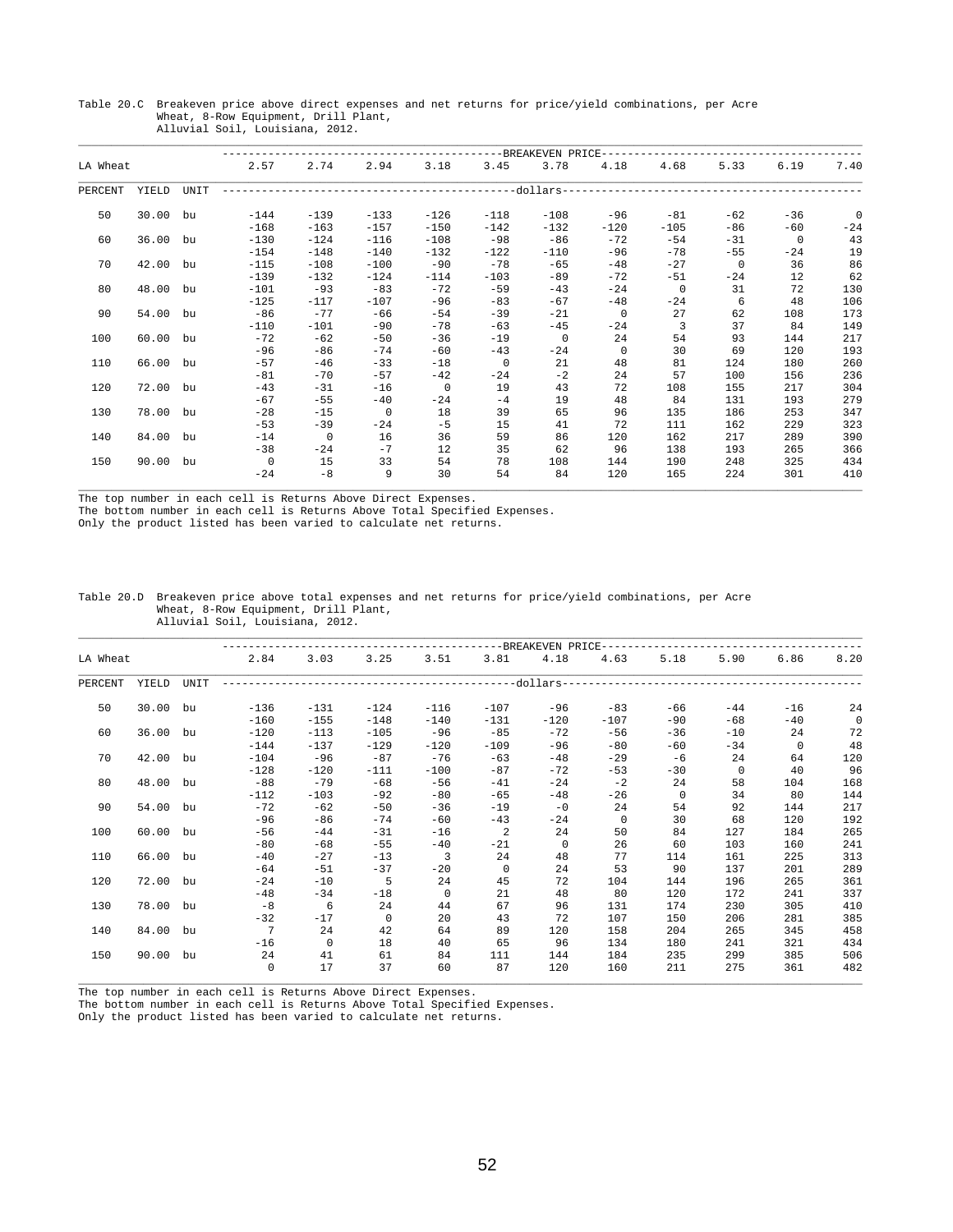#### Table 21.A Estimated costs per Acre Wheat and Irrigated Soybeans, (double crop), Alluvial Soil, Louisiana, 2012.

| ITEM                                       | UNIT                       | PRICE   | QUANTITY | AMOUNT              | YOUR FARM                |
|--------------------------------------------|----------------------------|---------|----------|---------------------|--------------------------|
|                                            |                            | dollars |          | dollars             |                          |
| DIRECT EXPENSES                            |                            |         |          |                     |                          |
| <b>CUSTOM SPRAY</b>                        |                            |         |          |                     |                          |
| App by Air ( 5 gal)                        | appl                       | 5.75    | 5.0000   | 28.75               |                          |
| App by Air (3 gal)<br>FERTILIZERS          | appl                       | 4.50    | 5.0000   | 22.50               |                          |
| LA Phosphate                               | lb                         | 0.70    | 50.0000  | 35.00               |                          |
| LA Potash                                  | lb                         | 0.51    | 50.0000  | 25.50               |                          |
| LA Nitrogen<br>FUNGICIDES                  | lb                         | 0.63    | 80.0000  | 50.40               |                          |
| Quadris                                    | OZ                         | 2.24    | 6.0000   | 13.44               |                          |
| Stratego<br>HERBICIDES                     | pt                         | 19.31   | 0.6300   | 12.17               |                          |
| Sencor DF                                  | lb                         | 14.85   | 0.1900   | 2.82                |                          |
| Roundup WeatherMax                         | $\mathtt{\circ}\mathtt{z}$ | 0.21    | 66.0000  | 13.86               |                          |
| Valor WP                                   | $\mathtt{\circ}\mathtt{z}$ | 4.23    | 2.0000   | 8.46                |                          |
| Dual II Magnum                             | pt                         | 12.25   | 1.0000   | 12.25               |                          |
| Flexstar HL<br>INSECTICIDES                | pt                         | 15.63   | 1.0000   | 15.63               |                          |
| Karate Z                                   | $\circ z$                  | 2.73    | 2.1300   | 5.81                |                          |
| Orthene 90S                                | lb                         | 3.25    | 1.7500   | 5.69                |                          |
| Intrepid 2F<br>IRRIGATION SUPPLIES         | $\circ z$                  | 1.79    | 6.0000   | 10.74               |                          |
| Roll-Out Pipe<br>SEED/PLANTS               | ft                         | 0.20    | 33.0000  | 6.60                |                          |
| Wheat Seed Private                         | lb                         | 0.32    | 90.0000  | 28.80               |                          |
| Cotton Seed BGII/RRF thous                 |                            | 0.61    | 0.4000   | 0.24                |                          |
| Soybean Seed RR                            | lb                         | 0.98    | 50.0000  | 49.00               |                          |
| Corn Seed VT3Pro                           | thous                      | 3.12    | 12.0000  | 37.44               |                          |
| Cotton Seed Liberty<br>ADJUVANTS           | thous                      | 1.05    | 16.0000  | 16.80               |                          |
| Surfactant                                 | pt                         | 2.62    | 2.5000   | 6.55                |                          |
| <b>CUSTOM FERT/LIME</b><br>Lime (Spread)   | ton                        | 44.00   | 0.3300   | 14.52               |                          |
| App Fert by Air(Min) appl                  |                            | 6.25    | 1.0000   | 6.25                |                          |
| CUSTOM HARVEST/HAUL                        |                            |         |          |                     |                          |
| Haul Wheat                                 | bu                         | 0.16    | 50.0000  | 8.00                |                          |
| Haul Soybeans<br>OPERATOR LABOR            | bu                         | 0.16    | 45.0000  | 7.20                |                          |
| Harvesters<br>IRRIGATION LABOR             | hour                       | 15.30   | 0.1702   | 2.60                |                          |
| Implements<br>LA Hired Labor               | hour                       | 9.60    | 0.0062   | 0.06                |                          |
| Implements                                 | hour                       | 9.60    | 0.2318   | 2.22                |                          |
| Tractors                                   | hour                       | 9.60    | 0.8658   | 8.30                |                          |
| LA Irrigation Labor                        |                            |         |          |                     |                          |
| Special Labor<br>DIESEL FUEL               | hour                       | 9.60    | 0.1500   | 1.44                |                          |
| Tractors                                   | gal                        | 3.50    | 8.1334   | 28.48               |                          |
| Harvesters                                 | gal                        | 3.50    | 2.4094   | 8.44                |                          |
| Roll-Out Pipe Irr.<br>REPAIR & MAINTENANCE | gal                        | 3.50    | 4.8877   | 17.10               |                          |
| Implements                                 | Acre                       | 8.10    | 1.0000   | 8.10                |                          |
| Tractors                                   | Acre                       | 3.54    | 1.0000   |                     |                          |
| Harvesters                                 | Acre                       | 4.28    | 1.0000   | 4.28                |                          |
| Roll-Out Pipe Irr.                         | Acre                       | 4.36    | 1,0000   | 4.36                | $\overline{\phantom{a}}$ |
| INTEREST ON OP. CAP.                       | Acre                       | 9.43    | 1.0000   | 9.43                |                          |
| TOTAL DIRECT EXPENSES<br>FIXED EXPENSES    |                            |         |          | ---------<br>542.77 |                          |
| Implements                                 | Acre                       | 13.77   | 1.0000   | 13.77               |                          |
| Tractors                                   | Acre                       | 22.50   | 1.0000   | 22.50               |                          |
| Harvesters                                 | Acre                       | 17.12   | 1.0000   | 17.12               |                          |
| Roll-Out Pipe Irr.                         | Acre                       | 48.19   | 1.0000   | 48.19<br>---------  |                          |
| TOTAL FIXED EXPENSES                       |                            |         |          | 101.58<br>_________ |                          |
| TOTAL SPECIFIED EXPENSES                   |                            |         |          | 644.35              |                          |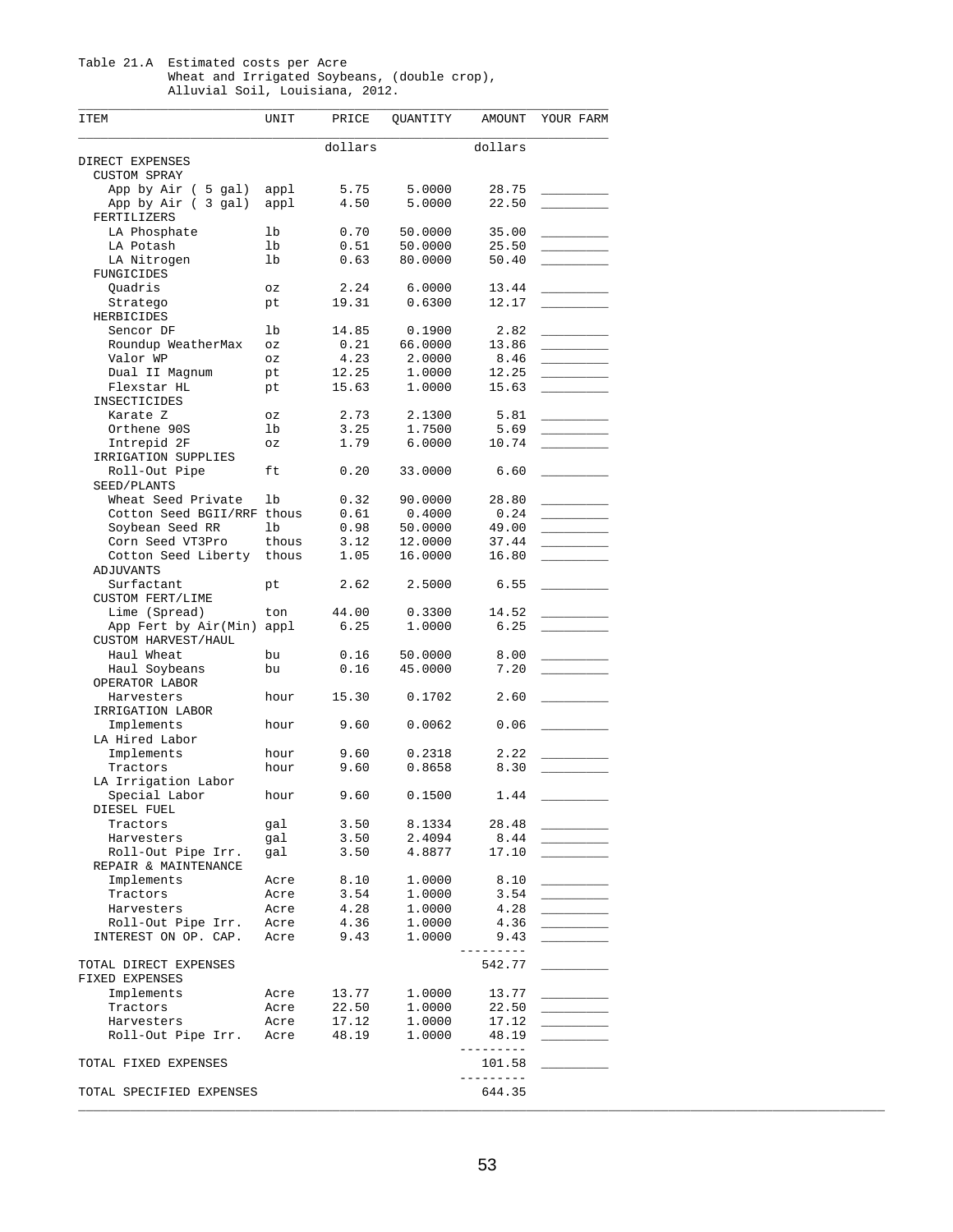## Table 21.B Estimated resource use and costs for field operations, per Acre<br>Wheat and Irrigated Soybeans, (double crop),<br>Alluvial Soil, Louisiana, 2012.

|                                          |                |                    |       |                    |     | POWER UNIT COST          |       | EQUIPMENT COST                 |       |                   | ALLOC LABOR       | OPERATING/DURABLE INPUT                  |               |                           |                    |
|------------------------------------------|----------------|--------------------|-------|--------------------|-----|--------------------------|-------|--------------------------------|-------|-------------------|-------------------|------------------------------------------|---------------|---------------------------|--------------------|
| OPERATION/<br>OPERATING INPUT            | SIZE/<br>UNIT  | POWER UNIT<br>SIZE | RATE  | PERF TIMES<br>OVER | MTH | --------------<br>DIRECT | FIXED | DIRECT                         | FIXED | --------<br>HOURS | $- - - -$<br>COST | ------------------------<br>AMOUNT PRICE |               | COST                      | TOTAL<br>COST      |
|                                          |                |                    |       |                    |     |                          |       | ------------dollars----------- |       |                   | dollars           |                                          |               | ---------dollars--------- |                    |
| Spin Spreader                            | 5 ton          | MFWD 190           | 0.042 | 1.00               | Sep | 1.61                     | 1.07  | 0.27                           | 0.55  | 0.08              | 0.80              |                                          |               |                           | 4.30               |
| LA Phosphate                             | 1 <sub>b</sub> |                    |       |                    |     |                          |       |                                |       |                   |                   | 50.0000                                  | 0.70          | 35.00                     | 35.00              |
| LA Potash                                | lb             |                    |       | 0.33               | Oct |                          |       |                                |       |                   |                   | 50.0000<br>0.3300                        | 0.51<br>44.00 | 25.50<br>14.52            | 25.50<br>14.52     |
| Lime (Spread)<br>Disk Harrow<br>28'      | ton            | MFWD 170           | 0.070 | 1.00               | Oct | 2.45                     | 1.89  | 0.76                           | 1.64  | 0.07              | 0.67              |                                          |               |                           | 7.41               |
| Land Plane                               | $40'$ x $10'$  | MFWD 190           | 0.242 | 0.20               | Oct | 1.85                     | 1.24  | 0.06                           | 0.16  | 0.04              | 0.47              |                                          |               |                           | 3.78               |
| Row Cond (Plant)<br>27'                  |                | MFWD 190           | 0.078 | 1.00               | Nov | 3.00                     | 2.00  | 0.19                           | 0.80  | 0.07              | 0.75              |                                          |               |                           | 6.74               |
| Ditcher                                  |                | 2WD 130            | 0.020 | 1.00               | Nov | 0.53                     | 0.37  | 0.04                           | 0.05  | 0.02              | 0.19              |                                          |               |                           | 1.18               |
| Grain Drill<br>30'                       |                | MFWD 225           | 0.062 | 1.00               | Nov | 2.93                     | 2.40  | 1.26                           | 2.45  | 0.12              | 1.20              |                                          |               |                           | 10.24              |
| Wheat Seed Private                       | lb             |                    |       |                    |     |                          |       |                                |       |                   |                   | 90.0000                                  | 0.32          | 28.80                     | 28.80              |
| App by Air ( 5 gal)                      | appl           |                    |       | 1.00               | Dec |                          |       |                                |       |                   |                   | 1.0000                                   | 5.75          | 5.75                      | 5.75               |
| Sencor DF                                | lb             |                    |       |                    |     |                          |       |                                |       |                   |                   | 0.1900                                   | 14.85         | 2.82                      | 2.82               |
| LA Nitrogen<br>lb                        |                |                    |       | 1.00               | Feb |                          |       |                                |       |                   |                   | 80.0000                                  | 0.63          | 50.40                     | 50.40              |
| App Fert by Air(Min) appl                |                |                    |       |                    |     |                          |       |                                |       |                   |                   | 1.0000                                   | 6.25          | 6.25                      | 6.25               |
| App by Air ( 5 gal) appl                 |                |                    |       | 1.00               | Feb |                          |       |                                |       |                   |                   | 1.0000                                   | 5.75          | 5.75                      | 5.75<br>0.24       |
| Cotton Seed BGII/RRF thous<br>Surfactant | pt             |                    |       |                    |     |                          |       |                                |       |                   |                   | 0.4000<br>1.5000                         | 0.61<br>2.62  | 0.24<br>3.93              | 3.93               |
| App by Air ( 3 gal) appl                 |                |                    |       | 1.00               | Mar |                          |       |                                |       |                   |                   | 1.0000                                   | 4.50          | 4.50                      | 4.50               |
| Karate Z                                 | OZ             |                    |       |                    |     |                          |       |                                |       |                   |                   | 2.1300                                   | 2.73          | 5.81                      | 5.81               |
| Header Wheat/Sorghum 30'                 | Rigid          | 275hp              | 0.085 | 1.00               | May | 6.36                     | 8.56  | 0.56                           | 0.86  | 0.08              | 1.30              |                                          |               |                           | 17.64              |
| Haul Wheat<br>bu                         |                |                    |       | 1.00               | May |                          |       |                                |       |                   |                   | 50.0000                                  | 0.16          | 8.00                      | 8.00               |
| Stalk Shredder-Flail 20                  |                | MFWD 150           | 0.082 | 1.00               | May | 2.54                     | 1.93  | 1.74                           | 1.07  | 0.08              | 0.79              |                                          |               |                           | 8.07               |
| Roundup WeatherMax<br>07                 |                |                    |       | 1.00               | May |                          |       |                                |       |                   |                   | 22.0000                                  | 0.21          | 4.62                      | 4.62               |
| App by Air ( 5 gal)                      | appl           |                    |       |                    |     |                          |       |                                |       |                   |                   | 1.0000                                   | 5.75          | 5.75                      | 5.75               |
| Valor WP                                 | OZ             |                    |       |                    |     |                          |       |                                |       |                   |                   | 2.0000                                   | 4.23          | 8.46                      | 8.46               |
| NT Plant&Pre-Rigid                       | $12R - 20$     | MFWD 190           | 0.105 | 1.00               | May | 4.04                     | 2.70  | 2.00                           | 3.89  | 0.21              | 2.04              |                                          |               |                           | 14.67              |
| Soybean Seed RR                          | 1 <sub>b</sub> |                    |       |                    |     |                          |       |                                |       |                   |                   | 50.0000                                  | 0.98          | 49.00                     | 49.00              |
| Ditcher                                  |                | 2WD 130            | 0.020 | 1.00               | May | 0.53                     | 0.37  | 0.04                           | 0.05  | 0.02              | 0.19              |                                          |               |                           | 1.18<br>5.75       |
| App by Air ( 5 gal)                      | appl<br>OZ     |                    |       | 1.00               | Jun |                          |       |                                |       |                   |                   | 1.0000<br>22.0000                        | 5.75<br>0.21  | 5.75<br>4.62              | 4.62               |
| Roundup WeatherMax<br>Dual II Magnum     | pt             |                    |       |                    |     |                          |       |                                |       |                   |                   | 1.0000                                   | 12.25         | 12.25                     | 12.25              |
| 40'<br>Spray (Broadcast)                 |                | MFWD 170           | 0.042 | 1.00               | Jul | 1.48                     | 1.14  | 0.13                           | 0.15  | 0.06              | 0.61              |                                          |               |                           | 3.51               |
| Roundup WeatherMax                       | OZ             |                    |       |                    |     |                          |       |                                |       |                   |                   | 22.0000                                  | 0.21          | 4.62                      | 4.62               |
| Flexstar HL                              | pt             |                    |       |                    |     |                          |       |                                |       |                   |                   | 1.0000                                   | 15.63         | 15.63                     | 15.63              |
| App by Air ( 3 gal)                      | appl           |                    |       | 1.00               | Jul |                          |       |                                |       |                   |                   | 1.0000                                   | 4.50          | 4.50                      | 4.50               |
| Corn Seed VT3Pro                         | thous          |                    |       |                    |     |                          |       |                                |       |                   |                   | 6.0000                                   | 3.12          | 18.72                     | 18.72              |
| Quadris                                  | OZ             |                    |       |                    |     |                          |       |                                |       |                   |                   | 6.0000                                   | 2.24          | 13.44                     | 13.44              |
| App by Air ( 3 gal)                      | appl           |                    |       | 1.00               | Jul |                          |       |                                |       |                   |                   | 1.0000                                   | 4.50          | 4.50                      | 4.50               |
| Orthene 90S                              | 1 <sub>b</sub> |                    |       |                    |     |                          |       |                                |       |                   |                   | 1.0000                                   | 3.25          | 3.25                      | 3.25               |
| App by Air ( 3 gal)                      | appl           |                    |       | 1.00               | Aug |                          |       |                                |       |                   |                   | 1.0000                                   | 4.50          | 4.50                      | 4.50               |
| Stratego                                 | pt             |                    |       |                    |     |                          |       |                                |       |                   |                   | 0.6300                                   | 19.31         | 12.17                     | 12.17              |
| Corn Seed VT3Pro                         | thous<br>appl  |                    |       |                    |     |                          |       |                                |       |                   |                   | 6.0000<br>1.0000                         | 3.12<br>4.50  | 18.72<br>4.50             | 18.72<br>4.50      |
| App by Air ( 3 gal)<br>Orthene 90S       | 1 <sub>b</sub> |                    |       | 1.00               | Aug |                          |       |                                |       |                   |                   | 0.7500                                   | 3.25          | 2.44                      | 2.44               |
| Intrepid 2F                              | OZ             |                    |       |                    |     |                          |       |                                |       |                   |                   | 6.0000                                   | 1.79          | 10.74                     | 10.74              |
| App by Air ( 5 gal)                      | appl           |                    |       | 1.00               | Sep |                          |       |                                |       |                   |                   | 1.0000                                   | 5.75          | 5.75                      | 5.75               |
| Cotton Seed Liberty                      | thous          |                    |       |                    |     |                          |       |                                |       |                   |                   | 16.0000                                  | 1.05          | 16.80                     | 16.80              |
| Surfactant                               | pt             |                    |       |                    |     |                          |       |                                |       |                   |                   | 1.0000                                   | 2.62          | 2.62                      | 2.62               |
| Header - Soybean                         | 30' Flex       | 275hp              | 0.085 | 1.00               | Oct | 6.36                     | 8.56  | 0.65                           | 1.00  | 0.08              | 1.30              |                                          |               |                           | 17.87              |
| Haul Soybeans<br>bu                      |                |                    |       | 1.00               | Oct |                          |       |                                |       |                   |                   | 45.0000                                  | 0.16          | 7.20                      | 7.20               |
| Roll-Out Pipe Irr.                       | Acre           |                    |       |                    | Jul | 11.06                    | 7.39  | 21.86                          | 49.29 | 0.44              | 4.31<br>$- - - -$ | 1.0000                                   |               | 6.60<br>-------           | 100.51<br>-------- |
| TOTALS                                   |                |                    |       |                    |     | 44.74                    | 39.62 | 29.56                          | 61.96 | 1.42              | 14.62             |                                          |               | 444.42                    | 634.92             |
| INTEREST ON OPERATING CAPITAL            |                |                    |       |                    |     |                          |       |                                |       |                   |                   |                                          |               |                           | 9.43               |
| UNALLOCATED LABOR                        |                |                    |       |                    |     |                          |       |                                |       |                   |                   |                                          |               |                           | 0.00               |
| TOTAL SPECIFIED COST                     |                |                    |       |                    |     |                          |       |                                |       |                   |                   |                                          |               |                           | 644.35             |
|                                          |                |                    |       |                    |     |                          |       |                                |       |                   |                   |                                          |               |                           |                    |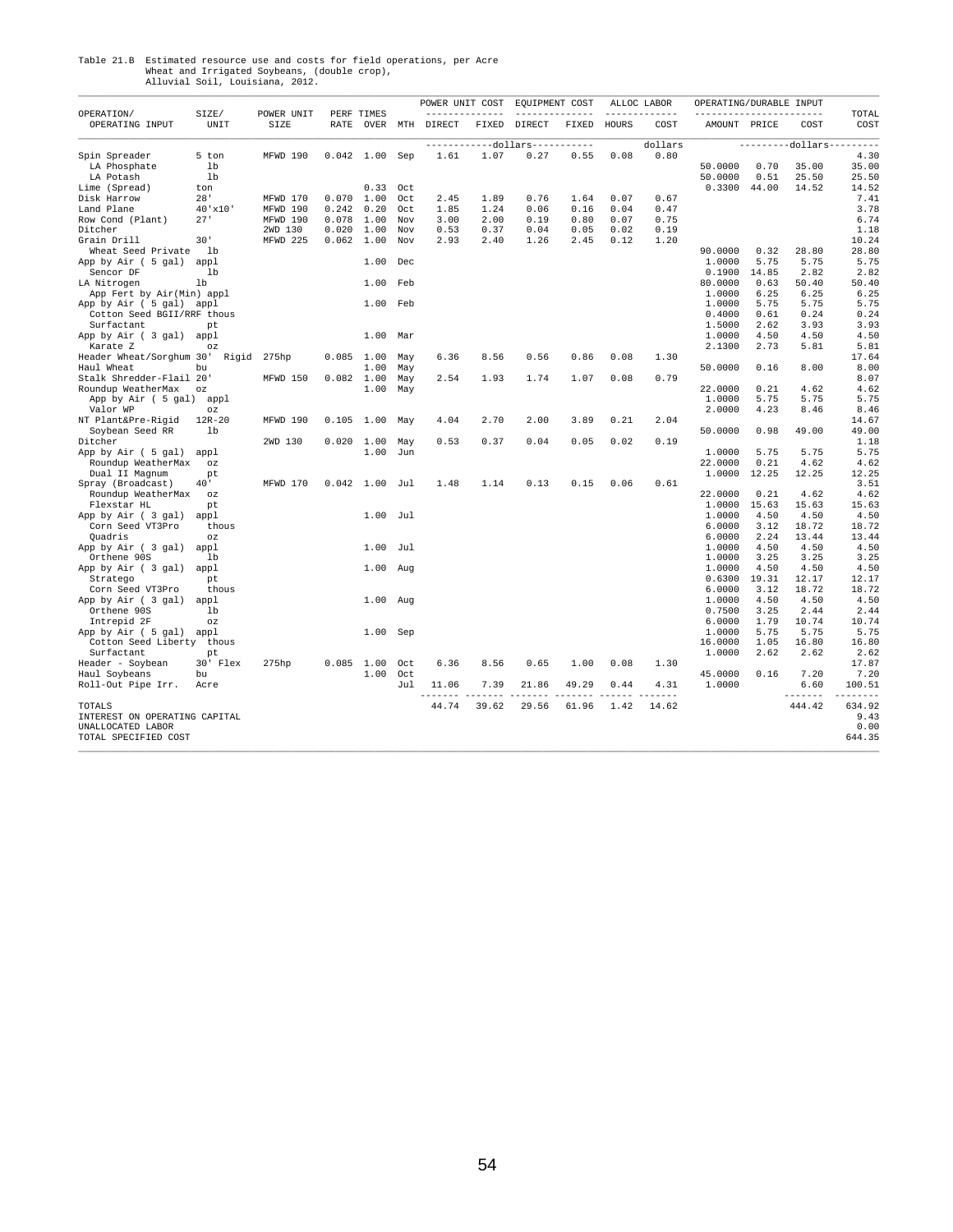|          |          |      |                         |                                  |                         |                         |                         | -----------BREAKEVEN PRICE------ |                |                         |                     |                          |                          |
|----------|----------|------|-------------------------|----------------------------------|-------------------------|-------------------------|-------------------------|----------------------------------|----------------|-------------------------|---------------------|--------------------------|--------------------------|
| LA Wheat |          |      | 0.22                    | 0.21                             | 0.21                    | 0.20                    | 0.19                    | 0.18                             | 0.16           | 0.14                    | 0.12                | 0.09                     | 0.05                     |
| PERCENT  | YIELD    | UNIT |                         |                                  |                         |                         |                         |                                  |                |                         |                     |                          |                          |
| 50       | 25.00 bu |      | $\overline{4}$          | $\overline{4}$                   | 3                       | $\overline{3}$          | $\overline{3}$          | $\overline{3}$                   | 2              | 2                       | $\overline{1}$      | <sup>1</sup>             | $\overline{\phantom{0}}$ |
|          |          |      | $-97$                   | $-97$                            | $-97$                   | $-97$                   | $-98$                   | $-98$                            | $-98$          | $-99$                   | $-99$               | $-100$                   | $-101$                   |
| 60       | 30.00 bu |      | $\overline{3}$<br>$-97$ | $\overline{\mathbf{3}}$<br>$-97$ | $\overline{3}$<br>$-98$ | $\overline{3}$<br>$-98$ | $\overline{2}$<br>$-98$ | $\overline{2}$<br>$-99$          | 2<br>$-99$     | $\overline{1}$<br>$-99$ | $\bigcap$<br>$-100$ | $\overline{0}$<br>$-101$ | $-1$<br>$-102$           |
| 70       | 35.00 bu |      | $\overline{3}$          | $\overline{3}$                   | $\overline{2}$          | $\overline{2}$          | $\overline{a}$          | $\overline{1}$                   | $\overline{1}$ | $\overline{0}$          | $\bigcap$           | $-1$                     | $-2$                     |
|          |          |      | $-98$                   | $-98$                            | $-98$                   | $-98$                   | $-99$                   | $-99$                            | $-100$         | $-100$                  | $-101$              | $-102$                   | $-104$                   |
| 80       | 40.00 bu |      | 2                       | $\overline{2}$                   | 2                       | $\overline{2}$          | $\mathbf{1}$            | $\overline{1}$                   | $\overline{0}$ | $\overline{0}$          | $-0$                | $-2$                     | $-3$                     |
|          |          |      | $-98$                   | $-98$                            | $-99$                   | $-99$                   | $-99$                   | $-100$                           | $-100$         | $-101$                  | $-102$              | $-103$                   | $-105$                   |
| 90       | 45.00 bu |      | $\overline{2}$          | $\overline{2}$                   | $\overline{1}$          | $\overline{1}$          | $\overline{1}$          | $\overline{0}$                   | $\overline{0}$ | $-0$                    | $-1$                | $-3$                     | $-5$                     |
|          |          |      | $-99$                   | $-99$                            | $-99$                   | $-99$                   | $-100$                  | $-100$                           | $-101$         | $-102$                  | $-103$              | $-104$                   | $-106$                   |
| 100      | 50.00 bu |      | 2                       | $\overline{1}$                   | $\overline{1}$          | $\overline{1}$          | $\bigcirc$              | $\Omega$                         | $-0$           | $-1$                    | $-2$                | $-4$                     | $-6$                     |
|          |          |      | $-99$                   | $-99$                            | $-100$                  | $-100$                  | $-101$                  | $-101$                           | $-102$         | $-103$                  | $-104$              | $-105$                   | $-107$                   |
| 110      | 55.00 bu |      | $\overline{1}$          | $\overline{1}$                   | $\overline{0}$          | $\overline{0}$          | $\overline{0}$          | $-0$                             | $-1$           | $-2$                    | $-3$                | $-5$                     | $-7$                     |
|          |          |      | $-99$                   | $-100$                           | $-100$                  | $-101$                  | $-101$                  | $-102$                           | $-102$         | $-103$                  | $-105$              | $-106$                   | $-109$                   |
| 120      | 60.00 bu |      | $\overline{1}$          | $\Omega$                         | $\overline{0}$          | $\overline{0}$          | $-0$                    | $-1$                             | $-2$           | $-3$                    | $-4$                | $-6$                     | $-8$                     |
|          |          |      | $-100$                  | $-100$                           | $-101$                  | $-101$                  | $-102$                  | $-102$                           | $-103$         | $-104$                  | $-106$              | $-107$                   | $-110$                   |
| 130      | 65.00 bu |      | $\Omega$                | $\bigcap$                        | $\bigcap$               | $-0$                    | $-1$                    | $-1$                             | $-2$           | $-3$                    | $-5$                | $-7$                     | $-10$                    |
|          |          |      | $-100$                  | $-101$                           | $-101$                  | $-102$                  | $-102$                  | $-103$                           | $-104$         | $-105$                  | $-107$              | $-109$                   | $-111$                   |
| 140      | 70.00 bu |      | $\Omega$                | $\overline{0}$                   | $-0$                    | $-1$                    | $-1$                    | $-2$                             | $-3$           | $-4$                    | $-6$                | $-8$                     | $-11$                    |
|          |          |      | $-101$                  | $-101$                           | $-102$                  | $-102$                  | $-103$                  | $-104$                           | $-105$         | $-106$                  | $-107$              | $-110$                   | $-113$                   |
| 150      | 75.00 bu |      | $\overline{0}$          | $-0$                             | $-0$                    | $-1$                    | $-2$                    | $-3$                             | $-4$           | $-5$                    | $-7$                | $-9$                     | $-12$                    |
|          |          |      | $-101$                  | $-102$                           | $-102$                  | $-103$                  | $-103$                  | $-104$                           | $-105$         | $-107$                  | $-108$              | $-111$                   | $-114$                   |

### Table 21.C Breakeven price above direct expenses and net returns for price/yield combinations, per Acre Wheat and Irrigated Soybeans, (double crop), Alluvial Soil, Louisiana, 2012.

\_\_\_\_\_\_\_\_\_\_\_\_\_\_\_\_\_\_\_\_\_\_\_\_\_\_\_\_\_\_\_\_\_\_\_\_\_\_\_\_\_\_\_\_\_\_\_\_\_\_\_\_\_\_\_\_\_\_\_\_\_\_\_\_\_\_\_\_\_\_\_\_\_\_\_\_\_\_\_\_\_\_\_\_\_\_\_\_\_\_\_\_\_\_\_\_\_\_\_\_\_\_\_\_\_\_\_\_\_\_\_\_\_\_\_\_\_\_\_\_ The top number in each cell is Returns Above Direct Expenses. The bottom number in each cell is Returns Above Total Specified Expenses.

Only the product listed has been varied to calculate net returns.

Table 21.D Breakeven price above total expenses and net returns for price/yield combinations, per Acre Wheat and Irrigated Soybeans, (double crop), Alluvial Soil, Louisiana, 2012.

|          |          |      |             |              |                 |          |          | -BREAKEVEN PRICE- |                |                |          |                |                |
|----------|----------|------|-------------|--------------|-----------------|----------|----------|-------------------|----------------|----------------|----------|----------------|----------------|
| LA Wheat |          |      | 1.57        | 1.66         | 1.77            | 1.89     | 2.03     | 2.21              | 2.42           | 2.68           | 3.02     | 3.48           | 4.11           |
| PERCENT  | YIELD    | UNIT |             |              |                 |          |          |                   |                |                |          |                |                |
| 50       | 25.00    | bu   | 38          | 40           | 42              | 46       | 49       | 53                | 59             | 65             | 74       | 85             | 101            |
|          |          |      | $-63$       | $-61$        | $-58$           | $-55$    | $-51$    | $-47$             | $-42$          | $-35$          | $-27$    | $-15$          | $\overline{0}$ |
| 60       | 30.00 bu |      | 44          | 47           | 50              | 53       | 58       | 63                | 69             | 77             | 87       | 101            | 120            |
|          |          |      | $-57$       | $-54$        | $-51$           | $-47$    | $-43$    | $-38$             | $-31$          | $-23$          | $-13$    | $\overline{0}$ | 19             |
| 70       | 35.00 bu |      | 50          | 53           | 57              | 61       | 66       | 73                | 80             | 89             | 101      | 117            | 139            |
|          |          |      | $-50$       | $-47$        | $-43$           | $-39$    | $-34$    | $-28$             | $-21$          | $-11$          | $\Omega$ | 15             | 38             |
| 80       | 40.00 bu |      | 57          | 60           | 64              | 69       | 75       | 82                | 91             | 101            | 115      | 133            | 158            |
|          |          |      | $-44$       | $-40$        | $-36$           | $-31$    | $-25$    | $-19$             | $-10$          | $\overline{0}$ | 13       | 31             | 57             |
| 90       | 45.00 bu |      | 63          | 67           | 72              | 77       | 84       | 92                | 101            | 113            | 128      | 149            | 177            |
|          |          |      | $-38$       | $-34$        | $-29$           | $-23$    | $-17$    | $-9$              | $\overline{0}$ | 11             | 27       | 47             | 76             |
| 100      | 50.00    | bu   | 69          | 74           | 79              | 85       | 92       | 101               | 112            | 125            | 142      | 165            | 196            |
|          |          |      | $-31$       | $-27$        | $-21$           | $-15$    | $-8$     | $\overline{0}$    | 10             | 23             | 40       | 63             | 95             |
| 110      | 55.00    | bu   | 76          | 81           | 86              | 93       | 101      | 111               | 122            | 137            | 155      | 180            | 215            |
|          |          |      | $-25$       | $-20$        | $-14$           | $-7$     | $\Omega$ | 9                 | 21             | 35             | 54       | 79             | 114            |
| 120      | 60.00 bu |      | 82          | 87           | 94              | 101      | 110      | 120               | 133            | 149            | 169      | 196            | 234            |
|          |          |      | $-19$       | $-13$        | $-7$            | $\Omega$ | 8        | 19                | 31             | 47             | 68       | 95             | 133            |
| 130      | 65.00 bu |      | 88          | 94           | 101             | 109      | 118      | 130               | 143            | 161            | 183      | 212            | 253            |
|          |          |      | $-12$       | $-6$         | $\Omega$        | 7        | 17       | 28                | 42             | 59             | 81       | 111            | 152            |
| 140      | 70.00 bu |      | 95          | 101          | 108             | 117      | 127      | 139               | 154            | 172            | 196      | 228            | 272            |
|          |          |      | $-6$        | $\mathbf{0}$ | $7\phantom{.0}$ | 15       | 25       | 38                | 52             | 71             | 95       | 126            | 171            |
| 150      | 75.00 bu |      | 101         | 108          | 116             | 125      | 136      | 149               | 165            | 184            | 210      | 244            | 291            |
|          |          |      | $\mathbf 0$ | 6            | 14              | 23       | 34       | 47                | 63             | 83             | 108      | 142            | 190            |

The top number in each cell is Returns Above Direct Expenses.

The bottom number in each cell is Returns Above Total Specified Expenses. Only the product listed has been varied to calculate net returns.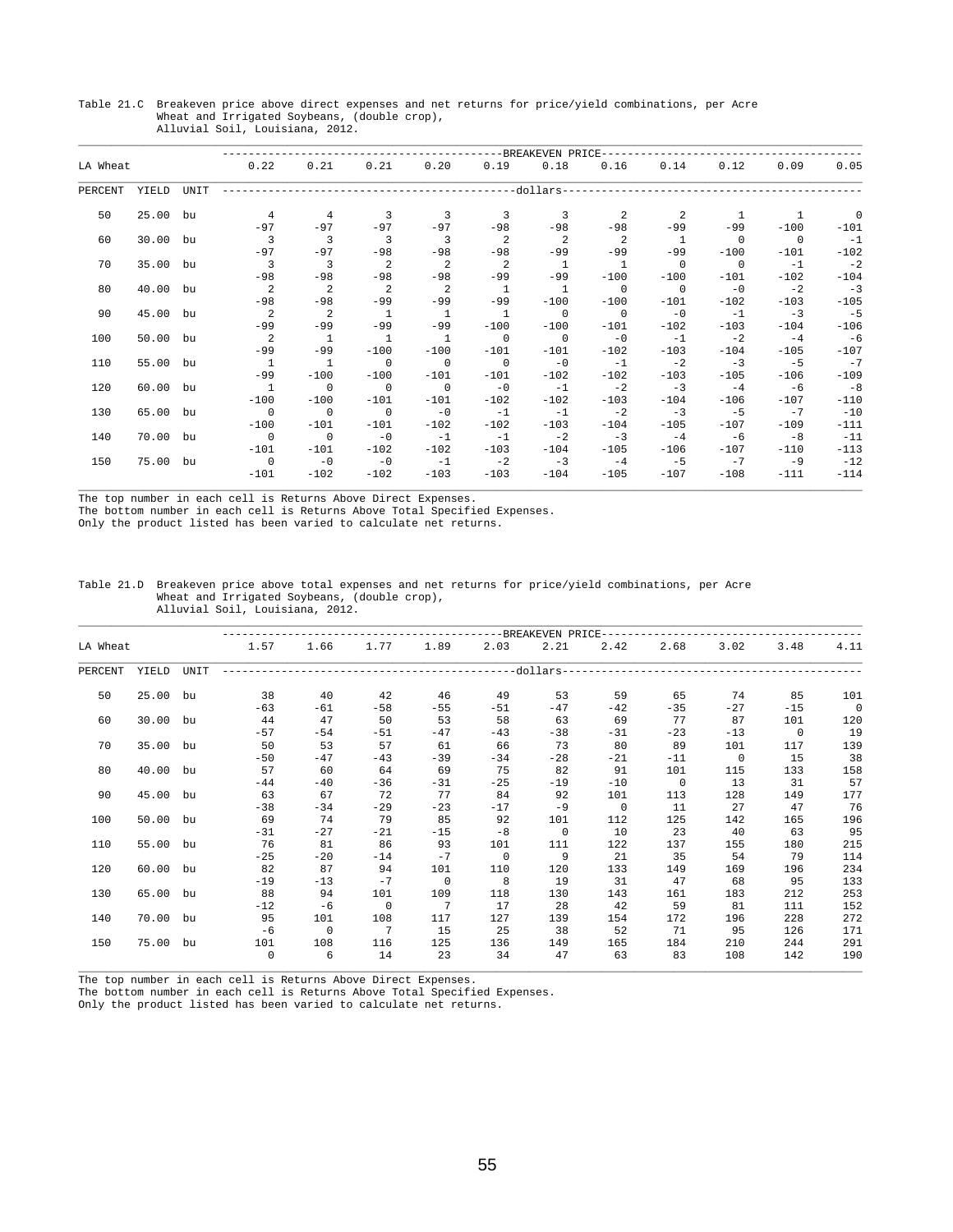| Appendix Table 1. Operating Inputs: Estimated Prices for 2012. |  |  |  |  |  |  |  |
|----------------------------------------------------------------|--|--|--|--|--|--|--|
|----------------------------------------------------------------|--|--|--|--|--|--|--|

| <b>ITEM NAME</b>                      | UNIT | PRICE   | <b>ITEM NAME</b>                     | UNIT |          | PRICE   |              |
|---------------------------------------|------|---------|--------------------------------------|------|----------|---------|--------------|
|                                       |      | dollars |                                      |      |          | dollars |              |
| <b>ADJUVANTS</b>                      |      |         | Stiletto                             |      | oz       |         | 0.56         |
| Crop Oil ( Seed Oil) pt               |      | 3.36    | Stratego                             |      | pt       |         | 19.31        |
| Crop Oil (Petroleum) pt               |      | 1.55    | Terrachlor Flowable<br>Terraclor 2EC |      | pt       |         | 4.74         |
| Surfactant<br><b>CUSTOM FERT/LIME</b> | pt   | 2.62    | Terraclor Super X EC                 |      | pt       |         | 1.87<br>3.95 |
| App Fert by Air                       | cwt  | 6.25    | Terraclor Super X G                  |      | pt<br>1b |         | 2.82         |
| App Fert by Air(Min) appl             |      | 6.25    | Tilt 3.6 EC                          |      | oz       |         | 1.25         |
| Custom Apply Fert                     | acre | 7.00    | Vitavax 200                          |      | oz       |         | 0.47         |
| Custom Spread (Truc                   | appl | 4.50    | Vitavax M Flowable                   |      | oz       |         | 1.06         |
| Lime (Spread)                         | ton  | 44.00   | Vitavax RTU-Thiram                   |      | oz       |         | 0.35         |
| <b>CUSTOM HARVEST/HAUL</b>            |      |         | Vitavax T-L                          |      | OZ.      |         | 0.29         |
| Haul Rice                             | bu   | 0.18    | <b>GIN/DRY</b>                       |      |          |         |              |
| Haul Rice (cwt)                       | cwt  | 0.25    | Dry Rice (cwt)                       |      | cwt      |         | 0.90         |
| Haul Sorghum                          | bu   | 0.16    | GROWTH REGULATORS                    |      |          |         |              |
| Haul Soybeans                         | bu   | 0.16    | Early Harvest PGR                    |      | oz       |         | 1.55         |
| Haul Wheat                            | bu   | 0.16    | LA Polado                            |      | OZ.      |         | 0.38         |
| LA Haul Rice                          | cwt  | 0.30    | Mepex                                |      | oz       |         | 0.08         |
| <b>CUSTOM PLANT</b>                   |      |         | PGR IV                               |      | oz       |         | 1.55         |
| LARice Air Plant NE cwt               |      | 5.50    | Pix Plus                             |      | oz       |         | 0.28         |
| LARice Air Plant SW                   | cwt  | 5.60    | Pix Ultra                            |      | oz       |         | 0.39         |
| <b>CUSTOM SPRAY</b>                   |      |         | HARVEST AIDS                         |      |          |         |              |
| App by Air ( 2 gal)                   | appl | 3.75    | Accelerate                           |      | pt       |         | 2.59         |
| App by Air (3 gal)                    | appl | 4.50    | Ammonium Sulfate                     |      | lb       |         | 0.14         |
| App by Air ( 5 gal)                   | appl | 5.75    | Boll'd                               |      | pt       |         | 7.01         |
| App by Air (10 gal)                   | appl | 7.72    | CottonQuik                           |      | pt       |         | 4.25         |
| LARice GPS Charge-SW acre             |      | 0.35    | Def 6                                |      | pt       |         | 7.34         |
| LARice GPS Charge NE acre             |      | 0.25    | Def/Folex                            |      | pt       |         | 7.92         |
| FERTILIZERS                           |      |         | Dropp 50 WP                          |      | 1b       |         | 45.45        |
| Amm Nitrate (34% N)                   | cwt  | 20.58   | Dropp SC                             |      | oz       |         | 1.74         |
| Amm Sulfate (21% N)                   | cwt  | 18.90   | Ethephon 6E                          |      | pt       |         | 3.55         |
| Fert 10-34-0                          | cwt  | 29.25   | Finish 6                             |      | pt       |         | 7.29         |
| Fert 41-0-0                           | cwt  | 21.88   | Folex 6EC                            |      | pt       |         | 8.49         |
| LA Nitrogen                           | 1b   | 0.63    | Ginstar EC                           |      | pt       |         | 27.36        |
| LA Phosphate                          | 1b   | 0.70    | Gramoxone Extra                      |      | pt       |         | 4.86         |
| LA Potash                             | 1b   | 0.51    | Gramoxone Inteon                     |      | oz       |         | 0.25         |
| Phosphorus (46% P205) cwt             |      | 28.65   | Gramoxone Max                        |      | pt       |         | 5.46         |
| Potash (60% K2O)                      | cwt  | 29.19   | Harvade 5F                           |      | oz       |         | 0.67         |
| Sulfur                                | 1b   | 0.30    | Leafless                             |      | pt       |         | 18.56        |
| UAN (32% N)                           | cwt  | 18.54   | Prep                                 |      | pt       |         | 3.00         |
| UAN + Sulfur (28% N) cwt              |      | 18.54   | Sodium Chlorate 3L                   |      | gal      |         | 3.00         |
| Urea, Solid (46% N)                   | cwt  | 22.29   | Solium Chlorate 6L                   |      | gal      |         | 5.95         |
| Zinc                                  | ıь   | 0.55    | Starfire                             |      | pt       |         | 0.00         |
| FUNGICIDES                            |      |         | <b>HERBICIDES</b>                    |      |          |         |              |
| Apron Maxx RTA                        | 0Z   | 0.83    | $2,4-D$ Amine 4                      |      | pt       |         | 2.01         |
| Apron XL                              | 0Z   | 8.51    | 2,4-D Ester                          |      | pt       |         | 2.31         |
| Apron XL LS                           | 0Z   | 8.51    | AAtrex 4L                            |      | pt       |         | 2.12         |
| Benlate 50 WP                         | lb   | 15.95   | AAtrex NINE-O                        |      | lb       |         | 4.60         |
| Captan 4L                             | pt   | 2.83    | Accent Gold                          |      | oz       |         | 6.12         |
| Captan 50 WP                          | lb   | 5.05    | Accent SP                            |      | oz       |         | 36.25        |
| Cruiser 5FS                           | oz   | 17.38   | Aim 2EC                              |      | oz       |         | 10.38        |
| Delta Coat AD                         | oz   | 3.75    | Aim DF                               |      | oz       |         | 9.65         |
| Dithane F-45                          | qt   | 8.13    | Arrosolo                             |      | qt       |         | 7.88         |
| Dithane Rainsheild                    | lb   | 2.25    | Assure II                            |      | oz       |         | 0.84         |
| Fungicide                             | lb   | 2.82    | Atrazine 4L                          |      | pt       |         | 2.04         |
| Gem 25 WG                             | ΟZ   | 3.70    | Atrazine 90DF                        |      | lb       |         | 4.25         |
| Manzate 75 DF                         | lb   | 3.49    | Authority 75DF                       |      | lb       |         | 26.95        |
| Manzate Flowable                      | pt   | 4.60    | Axiom 68DF                           |      | lb       |         | 25.74        |
| Moncut 70 DF                          | lb   | 24.85   | Backdraft                            |      | pt       |         | 2.40         |
| Orbit                                 | oz   | 2.75    | Banvel                               |      | pt       |         | 4.94         |
| Prevail                               | lb   | 28.25   | Basagran                             |      | pt       |         | 11.69        |
| Quadris                               | oz   | 2.24    | Basis Gold                           |      | lb       |         | 9.00         |
| Ridomil GoldPC 10G                    | lb   | 2.08    | Beacon 75% WSP                       |      | oz       |         | 34.87        |
| Ridomil Gold PC                       | lb   | 2.24    | Beyond                               |      | oz       |         | 4.20         |
| Ridomil Gold PC Liq                   | oz   | 6.25    | Bicep II Magnum                      |      | qt       |         | 11.01        |
| Rovral 4F                             | pt   | 16.88   | Bicep II zmsgnum                     |      | qt       |         | 11.01        |
| Rovral WG                             | lb   | 0.00    | Bladex 4L                            |      | qt       |         | 0.00         |
| Shelter                               | oz   | 8.50    | Bladex 90DF                          |      | lb       |         | 0.00         |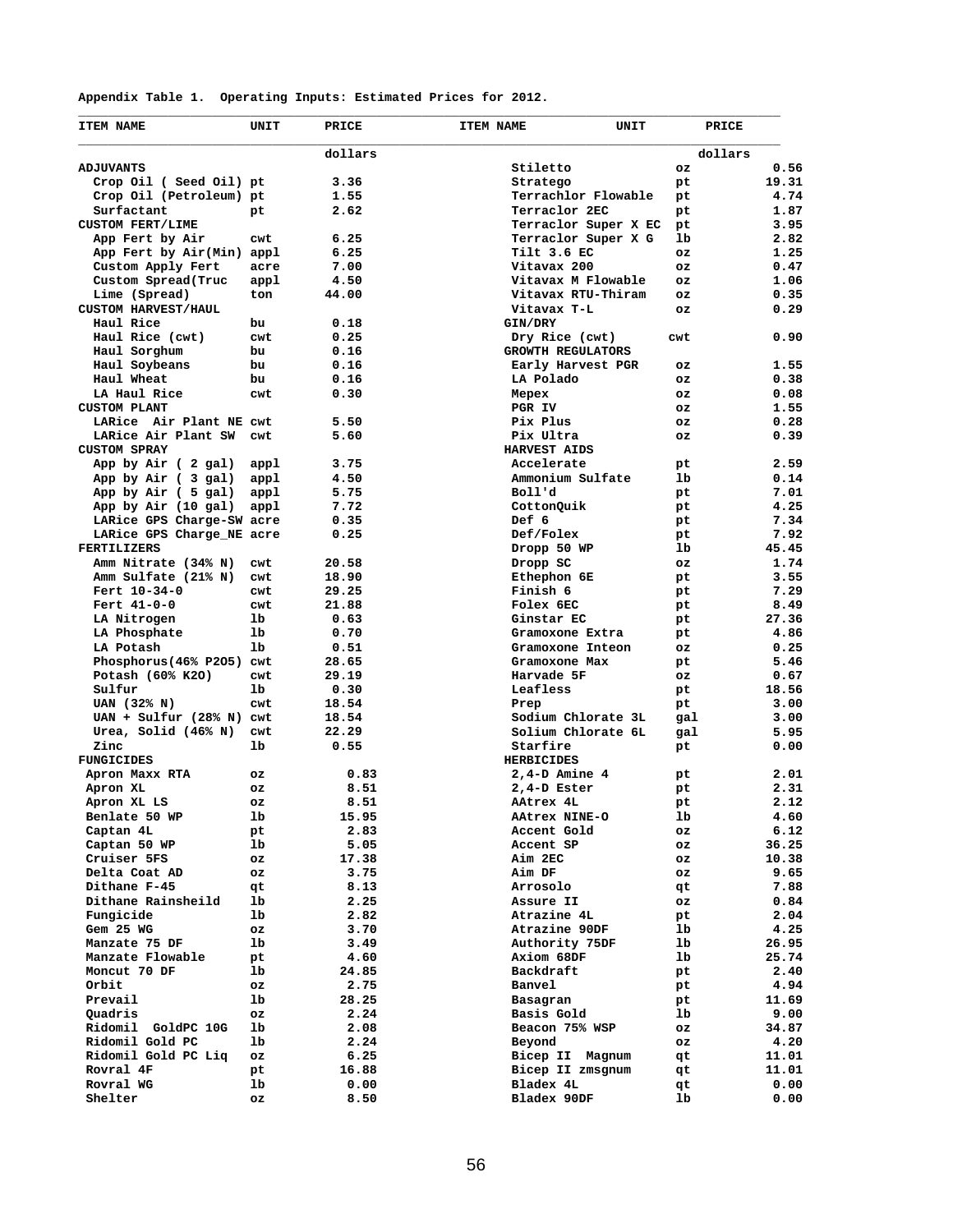| HERBICIDES (CON'T)                              |          |               | LA Weedmaster        | qt       | 7.50          |
|-------------------------------------------------|----------|---------------|----------------------|----------|---------------|
| Blazer 2L                                       | pt       | 0.00          | Lariat               | qt       | 5.71          |
| Blazer Ultra                                    | pt       | 8.94          | Lasso 4EC            | qt       | 6.60          |
| Boa                                             | pt       | 3.63          | Lasso II 15G         | lb       | 0.00          |
| Bolero 8EC                                      | pt       | 6.50          | Layby Pro            | qt       | 12.75         |
| Boundary                                        | pt       | 8.72          | Lexone 75DF          | lb       | 18.90         |
| Buctril 4EC                                     | pt       | 17.06         | Liberty<br>Lightning | pt       | 8.31<br>14.25 |
| Butoxone 175(2,4-DB)                            | pt       | 2.70<br>3.84  | Lightning            | 0Z       | 14.25         |
| Butoxone $200(2, 4-DB)$<br>Butyrac 175 (2,4-DB) | pt       | 2.71          | Linex 4L             | 0Z       | 8.87          |
|                                                 | pt       | 4.09          | Londax 60DF          | pt<br>OZ | 14.50         |
| Butyrac 200 (2,4-DB)                            | pt<br>oz | 3.13          | Lorox 50DF           | lb       | 18.83         |
| Canopy 75%<br>Canopy XL                         | oz       | 2.23          | Matador              | pt       | 0.00          |
| Caparol 4L                                      | pt       | 3.59          | MSMA 6.6             | pt       | 2.69          |
| Caparol Accu-Pak                                | 1b       | 0.00          | MSMA6 + Surfactant   | pt       | 2.81          |
| Celebrity Plus                                  | 1b       | 84.50         | Newpath 2SL          | 0Z       | 3.29          |
| Clarity                                         |          | 10.31         | Ordram 15-G          | lb       | 1.34          |
| Classic                                         | pt<br>ΟZ | 15.28         | Ordram 8-E           | pt       | 9.42          |
| Clincher EC                                     | ΟZ       | 1.97          | Outlook              | pt       | 20.63         |
| Cobra 2EC                                       | ΟZ       | 1.30          | Pendimax 3.3         | pt       | 2.47          |
| Command 3ME                                     | pt       | 14.75         | Permit 75DF          | oz       | 17.88         |
| Command XTRA                                    | pt       | 0.00          | Poast 1.53           | pt       | 10.22         |
| Conclude Ultra                                  | pt       | 0.00          | Poast Plus           | pt       | 7.84          |
| Conclude Ultra                                  |          | 0.00          | Propanil 4E          |          | 5.15          |
|                                                 | pt       |               | Prowl 3.3 EC         | qt       | 4.29          |
| Conclude XACT<br>Conclude XTRA                  | pt       | 11.32<br>8.32 | Pursuit DG           | pt       | 11.59         |
| Cornerstone                                     | pt       |               | Pursuit Plus EC      | 0Z       |               |
|                                                 | pt       | 1.50          |                      | pt       | 7.10          |
| Cotoran 4L                                      | pt       | 4.69          | Python WDG           | 0Z       | 12.44         |
| Cotoran DF                                      | 1b       | 7.92          | Raptor               | 0Z       | 4.62          |
| Cotton Pro Flowable                             | pt       | 3.44          | Reflex 2LC           | pt       | 15.44         |
| Crossbow                                        | pt       | 8.05          | Regiment 80WP        | 0Z       | 36.63         |
| Cy-Pro 4L                                       | qt       | 0.00          | Remedy               | pt       | 11.86         |
| Cypro 90DF                                      | 1b       | 0.00          | Resource .86EC       | pt       | 24.30         |
| Delta Goal                                      | pt       | 9.44          | Ricestar             | pt       | 20.59         |
| Denim 0.16 EC                                   | pt       | 24.06         | Roundup Original     | pt       | 6.00          |
| Detail                                          | pt       | 7.99          | Roundup Original Max | 0Z       | 0.38          |
| Direx 4L                                        | pt       | 3.00          | Roundup Power Max    | pt       | 2.28          |
| Direx 80 DF                                     | 1b       | 7.37          | Roundup Ultra MAX    | pt       | 5.97          |
| Diuron 4L                                       | pt       | 3.28          | Roundup Ultra Dry    | lb       | 6.14          |
| Diuron 80 DF                                    | lb       | 5.25          | Roundup WeatherMax   | OZ       | 0.21          |
| Domain 60DF                                     | 1b       | 12.75         | Scepter 70 DG        | oz       | 3.91          |
| DSMA 4                                          | pt       | 0.90          | Select 2EC           | ΟZ       | 1.53          |
| Dual 8E                                         | pt       | 0.00          | Sencor 4F            | pt       | 14.74         |
| Dual II Magnum                                  | pt       | 12.25         | Sencor DF            | lb       | 14.85         |
| Dual Magnum                                     | pt       | 12.25         | Squadron CE          | pt       | 4.55          |
| Duet                                            | pt       | 4.45          | Stam 4E              | qt       | 5.12          |
| Evik DF 80W                                     | 1b       | 9.75          | Stam 80 EDF          | lb       | 6.25          |
| Exceed                                          | ΟZ       | 10.71         | Staple 85%           | 0Z       | 16.01         |
| Exceed Custom Pak                               | ΟZ       | 11.50         | Staple Plus          | ΟZ       | 6.96          |
| Expert                                          | pt       | 3.69          | Steadfast            | ΟZ       | 23.95         |
| Facet 75DF                                      | lb       | 45.50         | Steel                | pt       | 10.28         |
| First Rate                                      | oz       | 38.60         | Storm                | pt       | 11.56         |
| Flexstar HL                                     | pt       | 15.63         | Strongarm            | oz       | 47.50         |
| FloMet 4L                                       | pt       | 4.74          | Superwham            | qt       | 8.62          |
| Freedom                                         | qt       | 2.51          | Suprend              | lb       | 11.50         |
| Front Row                                       | oz       | 21.92         | Surpass 20G          | lb       | 2.36          |
| Frontier 6.0                                    | oz       | 0.63          | Surpass EC           | qt       | 23.75         |
| Fultime                                         | pt       | 4.56          | Touchdown            | qt       | 9.32          |
| Fusion                                          | pt       | 24.13         | Touchdown 4 IQ       | pt       | 3.33          |
| Glyfos                                          | pt       | 1.66          | Touchdown Total      | qt       | 4.25          |
| Glyphomax                                       | pt       | 3.49          | Treflan HFP          | pt       | 3.12          |
| Glyphosate Plus 4L                              | pt       | 3.19          | Treflan TR-10        | lb       | 0.92          |
| Glystar Plus                                    | pt       | 1.56          | Tri-Scept            | pt       | 5.24          |
| Goal 2XL                                        | pt       | 9.31          | Trifluralin 4EC      | pt       | 3.19          |
| Gramoxone Extra                                 | pt       | 0.00          | Trilin 10G           | lb       | 0.79          |
| Gramoxone Max                                   | pt       | 5.46          | Trilin 4EC           | pt       | 2.12          |
| Gramoxone Max                                   | pt       | 5.46          | Typhoon              | qt       | 13.06         |
| Grandstand R                                    | qt       | 24.63         | Valor WP             | oz       | 4.23          |
| Guardsman                                       | pt       | 4.66          | Whip 360             | pt       | 25.08         |
| Guardsman Max                                   | pt       | 6.66          | Zorial Rapid 80DF    | lb       | 13.95         |
| Harmony Extra                                   | oz       | 12.50         | INSECTICIDES         |          |               |
| Hoelon 3EC                                      | pt       | 11.03         | Acephate 80SP        | lb       | 0.00          |
| Karmex DF                                       | lb       | 6.50          | Acephate 90SP        | lb       | 6.63          |
| LA Asulox/Asulam                                | gal      | 39.00         | Admire 2 Flowable    | oz       | 4.78          |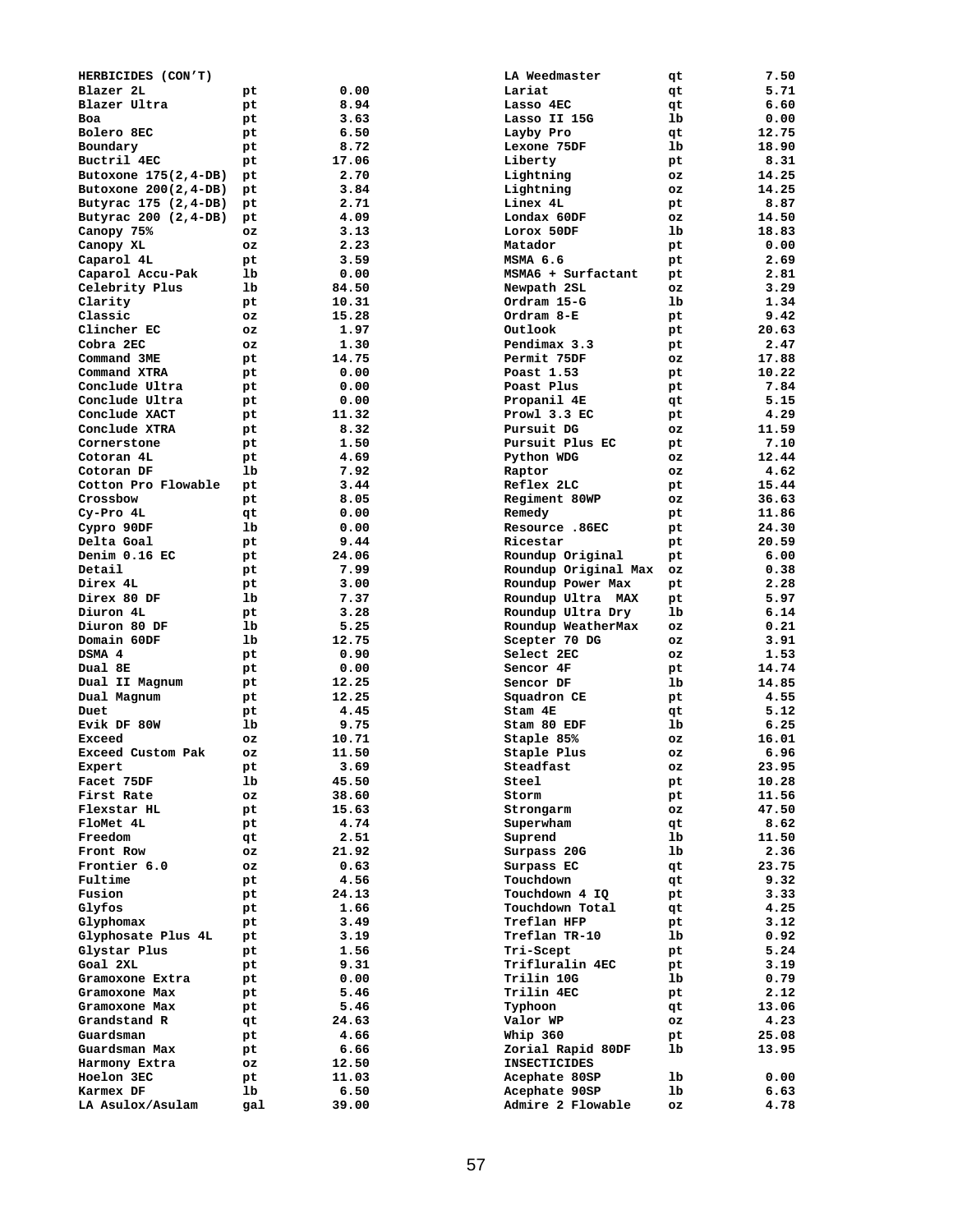| Ammo 2.5 EC                   | oz | 0.92  | Vydate C-LV          | oz     | 0.70   |
|-------------------------------|----|-------|----------------------|--------|--------|
| Asana .66 XL                  | ΟZ | 0.68  | Warrior Z            | 0Z     | 1.80   |
| INSECTICIDES (CON'T)          |    |       | Warrior ZT           | oz     | 1.88   |
| Aztec 2.1% G                  | lb | 2.65  | SEED/PLANTS          |        |        |
| Baythroid 2                   | ΟZ | 2.19  | Corn Seed Bt         | thous  | 0.00   |
| Bidrin 8L                     | ΟZ | 0.91  | Corn Seed BtRR       | thous  | 2.93   |
| Brigade EC                    | pt | 15.10 | Corn Seed Conv.      | thous  | 0.00   |
| Brigade WSB                   | lb | 21.00 | Corn Seed RR         | thous  | 2.78   |
| Capture 2EC                   | ΟZ | 1.76  | Corn Seed VT3        | thous  | 2.84   |
| Carbamate                     | ΟZ | 0.00  | Corn Seed VT3Pro     | thous  | 3.12   |
| Centric 40WG                  | ΟZ | 3.58  | Cotton Seed BG/RR    | thous  | 0.62   |
| Comite                        | pt | 6.00  | Cotton Seed BGII/RRF | thous  | 0.61   |
| Condor XL                     | pt | 0.00  | Cotton Seed Bt       | thoud  | 0.28   |
| Confirm 2F                    | ΟZ | 1.68  | Cotton Seed BtRR     | thous  | 0.46   |
| Counter 15G                   | 1b | 2.50  | Cotton Seed Bxn      | thous  | 0.00   |
| Counter CR                    | 1b | 2.65  | Cotton Seed Conv.    | thous  | 0.00   |
|                               |    |       |                      |        |        |
| Curacron 8E                   | pt | 10.78 | Cotton Seed Liberty  | thous  | 1.05   |
| Decis 1.5EC                   | ΟZ | 2.84  | Cotton Seed Liberty  | thous  | 1.05   |
| Declare                       | pt | 4.08  | Cotton Seed RR       | thous  | 0.57   |
| Denim 0.16EC                  | pt | 26.42 | Cotton Seed RR       | thous  | 0.57   |
| Di-Syston 15G                 | lb | 3.48  | Cotton Seed WS       | thous  | 0.49   |
| Di-Syston 8                   | pt | 14.32 | Cotton Seed WS/RR    | thous  | 0.00   |
| Diamond .83EC                 | pt | 16.28 | Cotton Seed WS/RRF   | thous  | 0.59   |
| Dimethoate 4E                 | pt | 5.50  | Rice Clearfield 161  | lb     | 0.94   |
| Dimilin 2L                    | oz | 1.76  | Rice Clearfield XL8  | lb     | 5.70   |
| Dipel DF                      | lb | 12.25 | Rice Seed (Levees)   | lb     | 0.36   |
| Dipel ES                      | pt | 4.56  | Rice Seed CF(Levees) | lb     | 0.89   |
| Force 3G                      | 1b | 4.85  | Rice Seed Conv.      | 1b     | 0.45   |
| Furadan 3G                    | lb | 0.00  | Rice Seed Hybrid     | lb     | 5.44   |
| Furadan 4F                    | pt | 9.81  | SC Cultured seedcane | acre   | 484.00 |
| Fury 1.5 EC                   | ΟZ | 1.30  | Sorghum Concept      | lb     | 1.82   |
| Gaucho 480                    | ΟZ | 8.56  | Sorghum Hybrid Sudax | lb     | 1.20   |
| Intrepid 2F                   | ΟZ | 1.79  | Sorghum NonConcept   | lb     | 1.18   |
| Intruder 70WP                 | ΟZ | 9.03  | Soybean Seed LL      | lb     | 0.89   |
| Karate Z                      | ΟZ | 2.73  | Soybean Seed Private | lb     | 0.38   |
| Lannate LV                    | pt | 9.56  | Soybean Seed Public  | 1b     | 0.00   |
| Lannate SP                    | ΟZ | 1.68  | Soybean Seed RR      | 1b     | 0.98   |
| Larvin 3.2                    | ΟZ | 0.60  | Soybean Seed Stack   | 1b     | 1.28   |
| Leverage 2.7                  | ΟZ | 1.33  | Wheat Seed Private   | 1b     | 0.32   |
| Lorsban 15G                   | lb | 1.85  | Wheat Seed Public    | 1b     | 0.00   |
| Lorsban 4E                    | pt | 5.00  | <b>SERVICE FEE</b>   |        |        |
| Malathion 57EC                | pt | 4.23  | Cotton Checkoff      | bale   | 2.56   |
| Malathion 8E                  |    | 5.50  | Cotton Storage       | bale   | 25.00  |
| Malathion ULV                 | pt | 4.93  |                      |        | 5.00   |
|                               | pt |       | Crop Consultant      | acre   | 7.00   |
| Mepichlor 4.2% Liq            | pt | 5.91  | Insect Scouting      | acre   |        |
| Methyl Parathion<br>Monitor 4 | pt | 4.44  | Rice Consultant      | acre   | 7.00   |
|                               | pt | 16.33 | SC Treating Charge   | acre   | 0.00   |
| Monitor 4                     | pt | 15.67 | Survey & Mark Levees | acre   | 4.50   |
| Mustang Max                   | oz | 1.43  | Survey & Mark Levees | acre   | 4.50   |
| Organophosphate               | ΟZ | 0.00  | BG Cot Tech Fee      | thous  | 0.28   |
| Orthene 90S                   | 1b | 3.25  | BG Cot Tech Fee      | cap/ac | 19.50  |
| Orthene 97                    | 1b | 10.59 | BG II Cot Tech Fee   | thous  | 0.76   |
| Ovasyn                        | pt | 0.00  | BG II Cot Tech Fee   | cap/ac | 35.25  |
| Ovicide                       | oz | 0.00  | BG II/RR Tech Fee    | thous  | 1.49   |
| Penncap M                     | pt | 4.59  | BG II/RR Tech Fee    | cap/ac | 39.25  |
| Phaser 3E                     | qt | 8.13  | BGII/RRF Cot Tech Fe | thous  | 1.49   |
| Pirate 3SC                    | oz | 0.00  | BGII/RRF Cot Tech Fe | cap/ac | 69.25  |
| Pounce 25WP                   | 1b | 10.63 | Eradication Fee      | acre   | 1.50   |
| Pounce 3.2 EC                 | ΟZ | 0.91  | Eradication Zone 1   | acre   | 2.00   |
| Provado 1.6F                  | oz | 1.94  | Eradication Zone 1A  | acre   | 2.00   |
| Scout X-TRA                   | oz | 0.00  | Eradication Zone 1B  | acre   | 2.00   |
| Sevin 80S                     | 1b | 7.35  | Eradication Zone 2   | acre   | 2.00   |
| Sevin XLR Plus                | qt | 11.13 | Eradication Zone 3   | acre   | 2.00   |
| Spintor 2SC                   | oz | 4.93  | Eradication Zone 4   | acre   | 2.00   |
| Steward                       | pt | 28.13 | RR Cotton Tech Fee   | thous  | 0.80   |
| Synthetic Pyrethroid          | OZ | 0.00  | RR Cotton Tech Fee   | cap/ac | 37.25  |
| Temik 15G Grit                | lb | 3.90  | RR Cotton Tech Fee   | thous  | 0.08   |
| Thimet 20-G                   | lb | 3.10  | RR Cotton Tech Fee   | cap/ac | 37.25  |
| Thionex 3EC                   | pt | 3.47  | RRF Cotton Tech Fee  | thous  | 1.04   |
| Thionex 50W                   | 1b | 8.20  | RRF Cotton Tech Fee  | cap/ac | 48.25  |
| Tracer                        | oz | 8.20  |                      |        |        |
| Trimax                        | ΟZ | 2.30  |                      |        |        |
|                               |    |       |                      |        |        |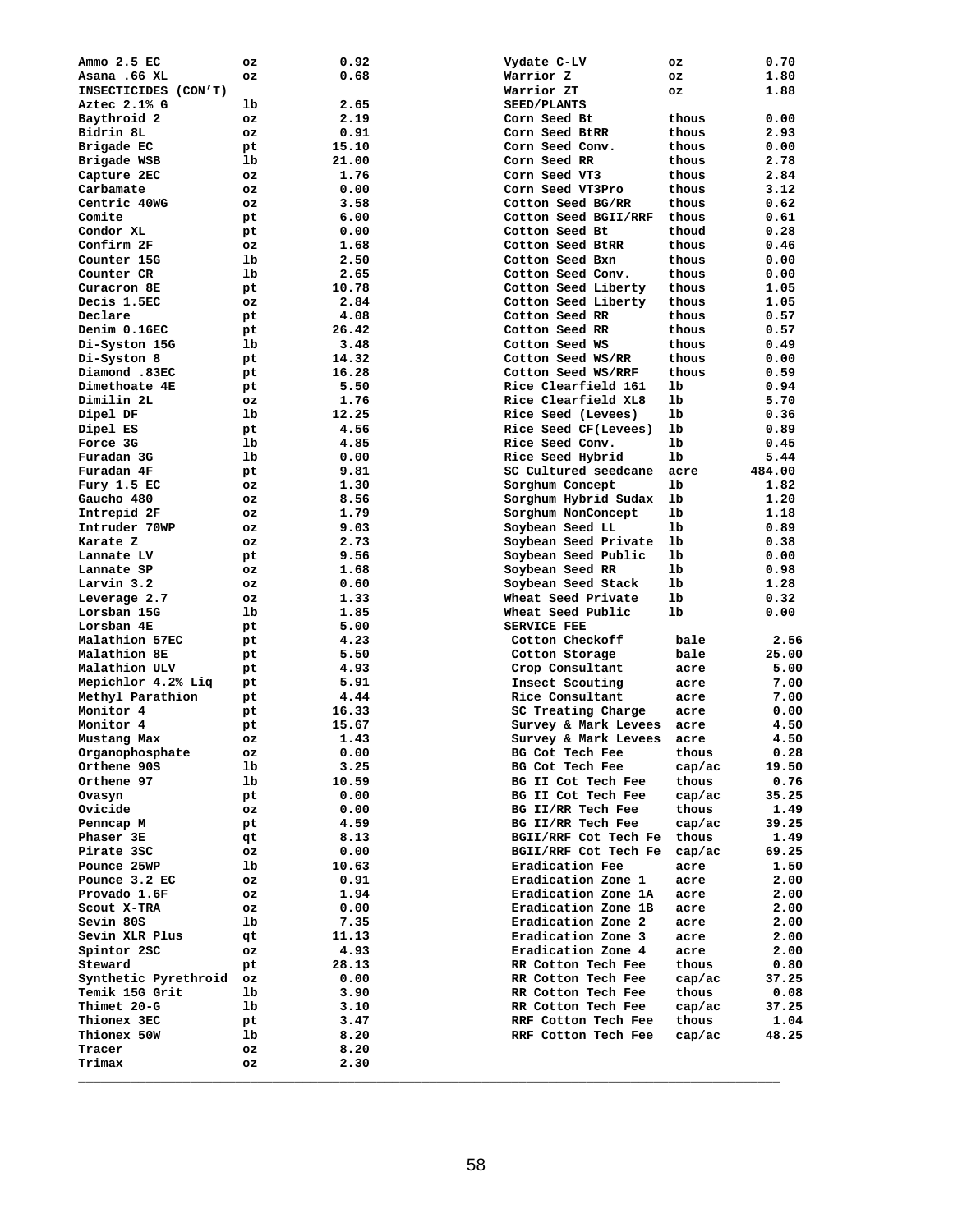| Appendix Table 2. Tractors: estimated purchase price, annual use, useful life, fuel use, |
|------------------------------------------------------------------------------------------|
| and direct and fixed cost per hour, Louisiana 2012.                                      |

|                                 |                   | Purchase Annual Useful |       | Life | Fuel         | Labor | Fuel              | <b>R&amp;M</b> |                                          | Total Fixed         | Total        |
|---------------------------------|-------------------|------------------------|-------|------|--------------|-------|-------------------|----------------|------------------------------------------|---------------------|--------------|
| Item Name                       | Size              | Price                  | Use   |      | Use          |       |                   |                | Direct                                   |                     | Cost         |
|                                 |                   | dollars                | hours |      | years gal/hr |       |                   |                | -----------------\$/hour---------------- |                     |              |
| Combine (170-199 hp)            | 190 <sub>hp</sub> | 0                      | 300   | 8    | 9.78         |       | 11.60 34.23       | 0.00           | 45.83                                    | 0.00                | 45.83        |
| Combine (200-249 hp)            | 240hp             | 161,548                | 300   | 8    | 12.35        |       | 11.60 43.22 16.82 |                | 71.65                                    |                     | 67.39 139.04 |
| Combine (225-274 hp)            | Track250hp        | 0                      | 300   | 8    | 12.87        |       | 11.60 45.04       | 0.00           | 56.64                                    | 0.00                | 56.64        |
| Combine (250-299 hp)            | 275hp             | 241,000                | 300   | 8    | 14.15        |       | 11.60 49.52 25.10 |                |                                          | 86.22 100.53 186.76 |              |
| Combine (250-299hp)             | Grass295hp        | 218,222                | 300   | 8    | 15.18        |       | 11.60 53.13 22.73 |                | 87.46                                    |                     | 91.03 178.49 |
| Combine (275-299 hp)            | Track290hp        | 0                      | 300   | 8    | 14.93        |       | 11.60 52.25       | 0.00           | 63.85                                    | 0.00                | 63.85        |
| Combine (300-349 hp)            | 325hp             | 269,000                | 300   | 8    | 16.73        |       | 11.60 58.55 28.02 |                |                                          | 98.17 112.22 210.39 |              |
| Combine (300-349hp)             | Track320hp        | 0                      | 300   | 8    | 16.47        |       | 11.60 57.64       | 0.00           | 69.24                                    | 0.00                | 69.24        |
| Combine (350-379 hp)            | 370hp             | 288,000                | 300   | 8    | 19.04        |       |                   |                | 11.60 66.64 30.00 108.24 120.14 228.38   |                     |              |
| Combine (350-379 hp)            | Track365hp        | 0                      | 300   | 8    | 18.79        |       | 11.60 65.76       | 0.00           | 77.36                                    | 0.00                | 77.36        |
| Cotton Stripper                 | 173hp             | 157,000                | 200   | 8    | 8.08         |       | 11.60 28.28 24.53 |                | 64.41                                    |                     | 98.24 162.65 |
| SC Tractor 93 MDR               | 93                | 46,683                 | 600   | 10   | 4.79         |       | 9.60 16.76        | 2.72           | 29.08                                    | 7.99                | 37.08        |
| SC Tractpr 68 MDR               | 68                | 27,049                 | 600   | 10   | 3.50         |       | 9.60 12.25        | 1.57           | 23.42                                    | 4.63                | 28.06        |
| Tractor( 40-59hp)Cab            | 2WD 50            | 31,500                 | 600   | 8    | 2.57         | 9.60  | 9.00              | 0.98           | 19.59                                    | 6.02                | 25.61        |
| Tractor( 40-59hp)Cab            | MFWD 50           | 32,900                 | 600   | 8    | 2.57         | 9.60  | 9.00              | 1.02           | 19.63                                    | 6.29                | 25.92        |
| Tractor( 40-59hp)RB             | 2WD 50            | 25,500                 | 600   | 8    | 2.57         | 9.60  | 9.00              | 0.79           | 19.40                                    | 4.87                | 24.28        |
| Tractor( 40-59hp)RB             | MFWD 50           | 30,100                 | 600   | 8    | 2.57         | 9.60  | 9.00              | 0.94           | 19.54                                    | 5.75                | 25.30        |
| Tractor( 60-89hp)CAB            | 2WD 75            | 42,100                 | 600   | 8    | 3.86         |       | 9.60 13.51        | 1.31           | 24.42                                    | 8.05                | 32.48        |
| Tractor( 60-89hp)CAB            | MFWD 75           | 46,600                 | 600   | 8    | 3.86         |       | 9.60 13.51        | 1.45           | 24.56                                    | 8.91                | 33.48        |
| Tractor( 60-89hp)RB             | 2WD 75            | 35,600                 | 600   | 8    | 3.86         |       | 9.60 13.51        | 1.11           | 24.22                                    | 6.80                | 31.03        |
| Tractor( 60-89hp)RB             | MFWD 75           | 39,300                 | 600   | 8    | 3.86         |       | 9.60 13.51        | 1.22           | 24.33                                    | 7.51                | 31.85        |
| $Tractor(90-119hp)CB$           | 2WD 105           | 65,300                 | 600   | 8    | 5.40         |       | 9.60 18.91        | 2.04           | 30.55                                    | 12.49               | 43.04        |
| Tractor( 90-119hp)CB            | MFWD 105          | 69,600                 | 600   | 8    | 5.40         |       | 9.60 18.91        | 2.17           | 30.69                                    | 13.31               | 44.00        |
| Tractor( 90-119hp)RB            | 2WD 105           | 52,700                 | 600   | 8    | 5.40         |       | 9.60 18.91        | 1.64           | 30.16                                    | 10.08               | 40.24        |
| Tractor( 90-119hp)RB            | MFWD 105          | 55,500                 | 600   | 8    | 5.40         |       | 9.60 18.91        | 1.73           | 30.25                                    | 10.61               | 40.86        |
| $Tractor(120-139hp)CB$          | 2WD 130           | 97,500                 | 600   | 8    | 6.69         |       | 9.60 23.41        | 3.04           | 36.06                                    | 18.65               | 54.71        |
| $Tractor(120-139hp)CB$          | MFWD 130          | 98,000                 | 600   | 8    | 6.69         |       | $9.60$ 23.41      | 3.06           | 36.08                                    | 18.74               | 54.82        |
| $Tractor(140-159hp)CB$          | 2WD 150           | 113,000                | 600   | 8    | 7.72         |       | 9.60 27.02        | 3.53           | 40.15                                    | 21.61               | 61.77        |
| Tractor(140-159hp)CB            | MFWD 150          | 122,000                | 600   | 8    | 7.72         |       | 9.60 27.02        | 3.81           | 40.43                                    | 23.33               | 63.77        |
| $Tractor(160-179hp)CB$          | 2WD 170           | 119,000                | 600   | 8    | 8.75         |       | 9.60 30.62        | 3.71           | 43.94                                    | 23.79               | 67.73        |
| $Tractor(160-179hp)CB$          | MFWD 170          | 135,000                | 600   | 8    | 8.75         |       | 9.60 30.62        | 4.21           | 44.44                                    | 26.99               | 71.43        |
| $Tractor(160-199hp)CB$          | Track 180         | 142,710                | 600   | 8    | 9.26         |       | 9.60 32.42        | 4.45           | 46.48                                    | 28.53               | 75.02        |
| $Tractor(180-199hp)CB$          | 2WD 190           | 143,000                | 600   | 8    | 9.77         |       | 9.60 34.22        | 4.46           | 48.29                                    | 28.59               | 76.88        |
| Tractor(180-199hp)CB            | MFWD 190          | 127,500                | 600   | 8    | 9.77         |       | 9.60 34.22        | 3.98           | 47.81                                    | 25.49               | 73.30        |
| $Tractor(200-249hp)CB$          | 4WD 225           | 147,066                | 600   | 8    | 11.58        |       | 9.60 40.53        | 4.59           | 54.73                                    | 29.40               | 84.13        |
| Tractor(200-249hp)CB            | MFWD 225          | 191,000                | 600   | 8    | 11.58        |       | 9.60 40.53        | 5.96           | 56.10                                    | 38.18               | 94.29        |
| $Tractor(200-249hp)CB$          | Track 225         | 212,000                | 600   | 8    | 11.58        |       | 9.60 40.53        | 6.62           | 56.75                                    | 42.38               | 99.14        |
| $Tractor(250-349hp)CB$          | 4WD 300           | 211,000                | 600   | 8    | 15.44        |       | 9.60 54.04        | 6.59           | 70.24                                    |                     | 42.18 112.42 |
| $\texttt{Tractor}(250-349hp)CB$ | Track 300         | 225,000                | 600   | 8    | 15.44        |       | 9.60 54.04        | 7.03           | 70.67                                    |                     | 44.98 115.66 |
| $Traction(350-449hp)CB$         | 4WD 400           | 245,000                | 600   | 8    | 20.58        |       | 9.60 72.06        | 7.65           | 89.31                                    |                     | 48.98 138.30 |
| $Tractor(350-449hp)CB$          | Track 400         | 305,000                | 600   | 8    | 20.58        |       | 9.60 72.06        | 9.53           | 91.19                                    |                     | 60.98 152.17 |
| Tractor (450-uphp)CB            | <b>TRACK-475</b>  | 279,879                | 600   | 8    | 24.44        |       | 9.60 85.57        |                | 8.74 103.91                              |                     | 55.95 159.87 |
|                                 |                   |                        |       |      |              |       |                   |                |                                          |                     |              |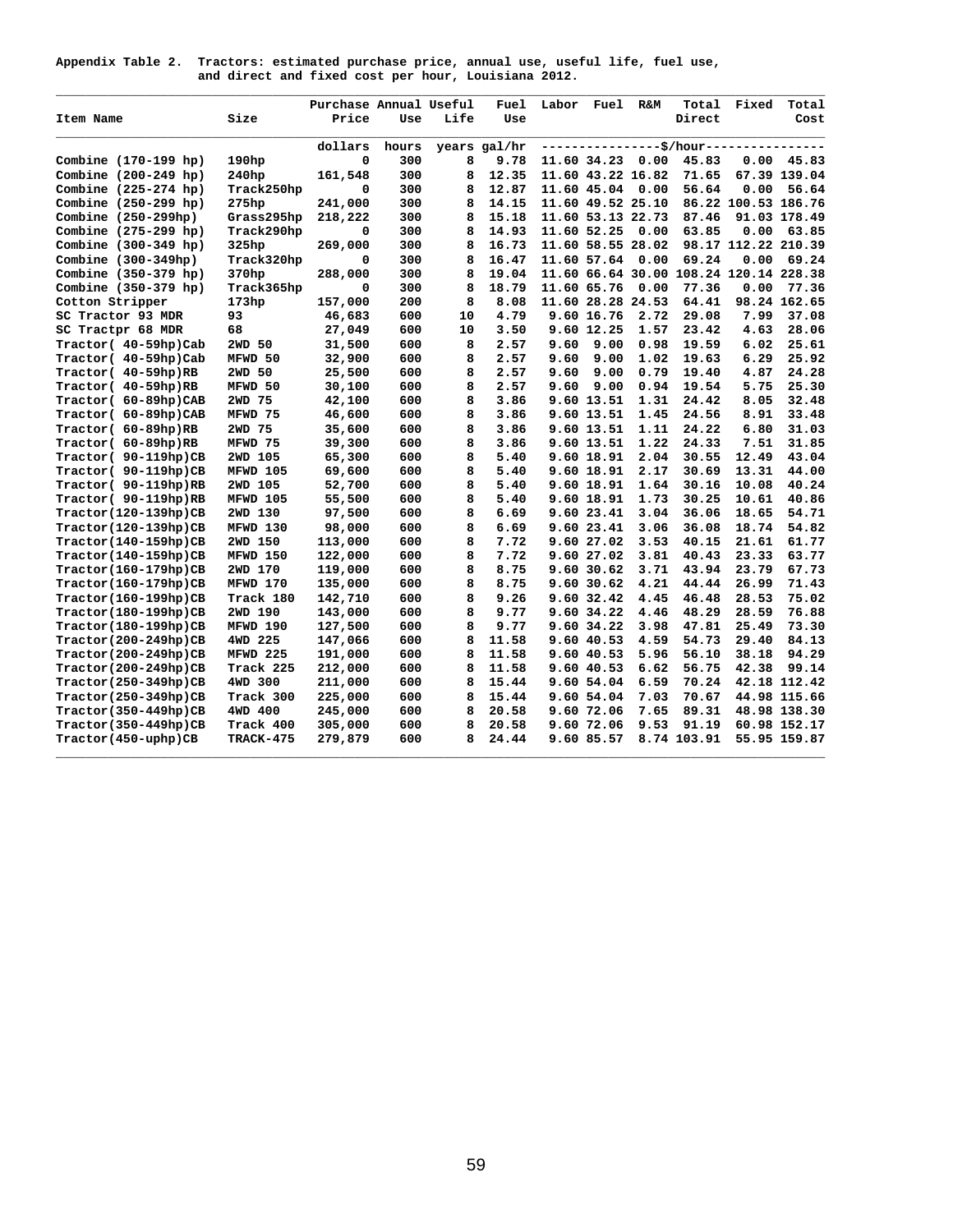| Appendix Table 3. Self-propelled machines: estimated purchase price, annual use, useful life, |
|-----------------------------------------------------------------------------------------------|
| fuel use, performance rate, and direct and fixed cost per acre, Louisiana 2012.               |

|                                              |            | Purchase Annual Useful |            |        | Fuel           |                | Perf Labor Fuel |                   | R&M           | Total Fixed                     |              | Total        |
|----------------------------------------------|------------|------------------------|------------|--------|----------------|----------------|-----------------|-------------------|---------------|---------------------------------|--------------|--------------|
| Item Name                                    | Size       | Price                  | Use        | Life   | Use            | Rate           |                 |                   |               | Direct                          |              | Cost         |
|                                              |            | dollars                | hours      |        | years gal/hr   | hr/ac          |                 |                   |               | ----------------\$/acre-------- |              |              |
| ATV - 4 Wheeler                              | 12'        | 0                      | 100        | 8      | 1.00           | 0.000          | 0.00            | 0.00              | 0.00          | 0.00                            | 0.00         | 0.00         |
| ATV - 4 Wheeler                              | ا 20       | 8,679                  | 100        | 8      | 1.00           | 0.200          | 2.32            | 0.70              | 0.43          | 3.45                            | 2.08         | 5.53         |
| Cotton Picker-1st-BB                         | 2R38"157hp | 144,912                | 200        | 8      | 8.08           | 0.519          |                 | 12.93 14.69 11.76 |               | 39.40                           | 47.12        | 86.52        |
| Cotton Picker-1st-BB                         | 4R2X1260hp | 317,399                | 200        | 8      | 13.33          | 0.172          | 4.29            | 8.03              | 8.54          | 20.87                           | 34.22        | 55.09        |
| Cotton Picker-1st-BB                         | 4R30"250hp | 262,000                | 200        | 8      | 12.86          | 0.327          |                 | 8.15 14.74 13.40  |               | 36.29                           | 53.67        | 89.97        |
| Cotton Picker-1st-BB                         | 4R30"325hp | 350,000                | 200        | 8      | 18.01          | 0.327          |                 | 8.15 20.63 17.90  |               | 46.69                           |              | 71.70 118.39 |
| Cotton Picker-1st-BB                         | 4R38"255hp | 267,000                | 200        | 8      | 13.12          | 0.257          |                 | 6.41 11.84 10.75  |               | 29.01                           | 43.06        | 72.08        |
| Cotton Picker-1st-BB                         | 4R38"325hp | 351,000                | 200        | 8      | 18.01          | 0.257          |                 | 6.41 16.24 14.13  |               | 36.80                           | 56.61        | 93.42        |
| Cotton Picker-1st-BB                         | 5R30"255hp | 285,000                | 200        | 8      | 12.86          | 0.261          |                 | 6.52 11.78 11.66  |               | 29.97                           | 46.70        | 76.67        |
| Cotton Picker-1st-BB                         | 5R38"250hp | 284,601                | 200        | 8      | 12.86          | 0.207          | 5.15            |                   | $9.33$ $9.21$ | 23.70                           | 36.90        | 60.60        |
| Cotton Picker-1st-BB                         | 6R30"325hp | 418,000                | 200        | 8      | 18.27          | 0.218          |                 | 5.43 13.95 14.25  |               | 33.64                           | 57.08        | 90.73        |
| Cotton Picker-1st-BB                         | 6R38"330hp | 417,000                | 200        | 8      | 18.27          | 0.172          |                 | 4.29 11.01 11.22  |               | 26.53                           | 44.96        | 71.49        |
| Cotton Picker-1st-Tr                         | 2R38"157hp | 144,912                | 200        | 8      | 8.08           | 0.519          |                 | 12.93 14.69 11.76 |               | 39.40                           | 47.12        | 86.52        |
| Cotton Picker-1st-Tr                         | 4R2X1255hp | 322,137                | 200        | 8      | 18.01          | 0.172          |                 | 4.29 10.86 8.67   |               | 23.82                           | 34.73        | 58.56        |
| Cotton Picker-1st-Tr                         | 4R30"250hp | 261,825                | 200        | 8      | 12.86          | 0.327          |                 | 8.15 14.74 13.39  |               | 36.28                           | 53.63        | 89.92        |
| Cotton Picker-1st-Tr                         | 4R30"325hp | 311,088                | 200        | 8      | 16.72          | 0.327          |                 | 8.15 19.16 15.91  |               | 43.23                           |              | 63.73 106.96 |
| Cotton Picker-1st-Tr                         | 4R38"255hp | 262,818                | 200        | 8      | 13.12          | 0.257          |                 | 6.41 11.84 10.58  |               | 28.84                           | 42.39        | 71.24        |
| Cotton Picker-1st-Tr                         | 4R38"325hp | 325,618                | 200        | 8      | 18.01          | 0.257          |                 | 6.41 16.24 13.11  |               | 35.78                           | 52.52        | 88.30        |
| Cotton Picker-1st-Tr                         | 5R30"255hp | 285,303                | 200        | 8      | 13.12          | 0.261          |                 | 6.52 12.03 11.67  |               | 30.22                           | 46.75        | 76.98        |
| Cotton Picker-1st-Tr                         | 5R38"250hp | 290,471                | 200        | 8      | 12.86          | 0.207          | 5.15            |                   | 9.33 9.40     | 23.89                           | 37.66        | 61.55        |
| Cotton Picker-1st-Tr                         | 6R30"325hp | 429,000                | 200        | 8      | 16.72          | 0.218          |                 | 5.43 12.77 14.62  |               | 32.84                           | 58.58        | 91.43        |
| Cotton Picker-1st-Tr                         | 6R38"330hp | 429,000                | 200        | 8      | 18.01          | 0.172          |                 | 4.29 10.86 11.55  |               | 26.70                           | 46.25        | 72.95        |
| Cotton Picker-2nd-BB                         | 2R38"157hp | 144,912                | 200        | 8      | 8.08           | 0.440          |                 | 10.96 12.44       | 9.96          | 33.37                           | 39.91        | 73.29        |
| Cotton Picker-2nd-BB                         | 4R2x1260hp | 322,187                | 200        | 8      | 18.01          | 0.145          | 3.63            | 9.20              | 7.34          | 20.18                           | 29.42        | 49.60        |
| Cotton Picker-2nd-BB                         | 4R30"250hp | 261,825                | 200        | 8      | 12.86          | 0.277          |                 | 6.90 12.48 11.34  |               | 30.73                           | 45.43        | 76.17        |
| Cotton Picker-2nd-BB                         | 4R30"325hp | 311,088                | 200        | 8      | 16.72          | 0.277          |                 | 6.90 16.23 13.47  |               | 36.62                           | 53.98        | 90.60        |
| Cotton Picker-2nd-BB                         | 4R38"255hp | 262,818                | 200        | 8      | 13.12          | 0.218          |                 | 5.43 10.03        | 8.96          | 24.43                           | 35.91        | 60.34        |
| Cotton Picker-2nd-BB                         | 4R38"325hp | 325,618                | 200        | 8      | 18.01          | 0.218          |                 | 5.43 13.76 11.10  |               | 30.30                           | 44.49        | 74.80        |
| Cotton Picker-2nd-BB                         | 5R30"255hp | 285,303                | 200        | 8      | 13.12          | 0.221          |                 | 5.52 10.19        | 9.88          | 25.60                           | 39.60        | 65.21        |
| Cotton Picker-2nd-BB                         | 5R38"250hp | 284,601                | 200        | 8      | 12.86          | 0.175          | 4.37            | 7.90              | 7.80          | 20.07                           | 31.25        | 51.33        |
| Cotton Picker-2nd-BB                         | 6R30"325hp | 405,906                | 200        | 8      | 18.01          | 0.184          |                 | 4.60 11.65 11.72  |               | 27.98                           | 46.95        | 74.93        |
| Cotton Picker-2nd-BB                         | 6R38"330hp | 404,462                | 200        | 8      | 18.01          | 0.145          | 3.63            | 9.19              | 9.22          | 22.05                           | 36.93        | 58.99        |
| Cotton Picker-2nd-Tr                         | 2R38"157hp | 144,912                | 200        | 8      | 8.08           | 0.440          |                 | 10.96 12.44       | 9.96          | 33.37                           | 39.91        | 73.29        |
| Cotton Picker-2nd-Tr                         | 4R2X1260hp | 322,137                | 200        | 8      | 18.01          | 0.145          | 3.63            | 9.20              | 7.34          | 20.18                           | 29.42        | 49.60        |
| Cotton Picker-2nd-Tr                         | 4R30"250hp | 261,825                | 200        | 8      | 12.86          | 0.277          |                 | 6.90 12.48 11.34  |               | 30.73                           | 45.43        | 76.17        |
| Cotton Picker-2nd-Tr                         | 4R30"325hp | 311,088                | 200        | 8      | 16.72          | 0.277          |                 | 6.90 16.23 13.47  |               | 36.62                           | 53.98        | 90.60        |
| Cotton Picker-2nd-Tr                         | 4R38"255hp | 262,818                | 200        | 8      | 13.12          | 0.218          |                 | 5.43 10.03        | 8.96          | 24.43                           | 35.91        | 60.34        |
| Cotton Picker-2nd-Tr                         | 4R38"325hp | 325,618                | 200        | 8      | 18.01          | 0.218          |                 | 5.43 13.76 11.10  |               | 30.30                           | 44.49        | 74.80        |
| Cotton Picker-2nd-Tr                         | 5R30"255hp | 285,303                | 200        | 8      | 13.12          | 0.221          |                 | 5.52 10.19        | 9.88          | 25.60                           | 39.60        | 65.21        |
| Cotton Picker-2nd-Tr                         | 5R38"250hp | 290,471                | 200        | 8      | 12.86          | 0.175          | 4.37            | 7.90              | 7.96          | 20.24                           | 31.90        | 52.14        |
| Cotton Picker-2nd-Tr                         | 6R30"325hp | 381,665                | 200        | 8      | 16.72          | 0.184          |                 | 4.60 10.82 11.02  |               | 26.45                           | 44.15        | 70.60        |
| Cotton Picker-2nd-Tr                         | 6R38"330hp | 404,462                | 200        | 8      | 18.01          | 0.145          | 3.63            | 9.19              | 9.22          | 22.05                           | 36.93        | 58.99        |
| LA Pickup Truck                              | $1/2$ ton  | 25,000                 | 800        | 5      | 2.50           | 1.000          | 9.60            | 8.75              | 2.81          | 21.16                           | 6.70         | 27.86        |
| LA Rice Combine                              | 25 ft      | 165,000                | 300        | 10     | 8.60           | 0.300          | 5.05            |                   |               | $9.03$ 13.21 27.30 20.35        |              | 47.65        |
| LA Rice Combine-2                            | 25 ft      | 165,000                | 300        | 10     | 8.60           | 0.300          | 5.05            |                   | 9.03 13.21    | 27.30                           | 20.35        | 47.65        |
| LARice Combine Med                           | 20 ft      | 150,000                | 300        | 10     | 7.10           | 0.210          | 3.53            | 5.22              | 8.40          | 17.15                           | 12.94        | 30.10        |
| Levee Sprayer                                | 27'        | 30,768                 | 350        | 8      | 2.57           | 0.038          | 0.61            | 0.34              | 0.06          | 1.02                            | 0.42         | 1.44         |
| Sprayer( 300-450Gal)<br>Sprayer( 300-450Gal) | 47'        | 0                      | 350        | 8      | 5.40           | 0.022          | 0.36            | 0.42              | 0.00          | 0.78                            | 0.00         | 0.78         |
|                                              | 60'        | 98,100                 | 350        | 8      | 5.66           | 0.017          | 0.28            | 0.34              | 0.09          | 0.72                            | 0.61         | 1.34         |
| Sprayer( 300-450Gal)                         | 80'        | 102,000                | 350        | 8      | 5.66           | 0.013          | 0.21            | 0.26              | 0.07          | 0.54                            | 0.48         | 1.02         |
| Sprayer( 600-750Gal)                         | 60'<br>80' | 154,000<br>154,000     | 350<br>350 | 8<br>8 | 10.29<br>10.29 | 0.017<br>0.013 | 0.28<br>0.21    | 0.63<br>0.47      | 0.14<br>0.10  | 1.06<br>0.79                    | 0.97<br>0.72 | 2.03<br>1.52 |
| Sprayer( 600-825Gal)<br>Sprayer( 600-825Gal) | ا 90       |                        |            | 8      | 10.29          | 0.011          |                 | 0.42              | 0.14          |                                 | 0.93         |              |
| Sprayer(1000-1400Gal                         | ا 90       | 223,000                | 350        | 8      | 14.15          | 0.014          | 0.18<br>0.22    | 0.69              | 0.19          | 0.75<br>1.11                    | 1.29         | 1.69         |
| Sprayer(1200PlusGal)                         | 120'       | 256,000<br>266,000     | 350<br>350 | 8      | 15.44          | 0.008          | 0.14            | 0.47              | 0.12          | 0.74                            | 0.83         | 2.41<br>1.58 |
|                                              |            |                        |            |        |                |                |                 |                   |               |                                 |              |              |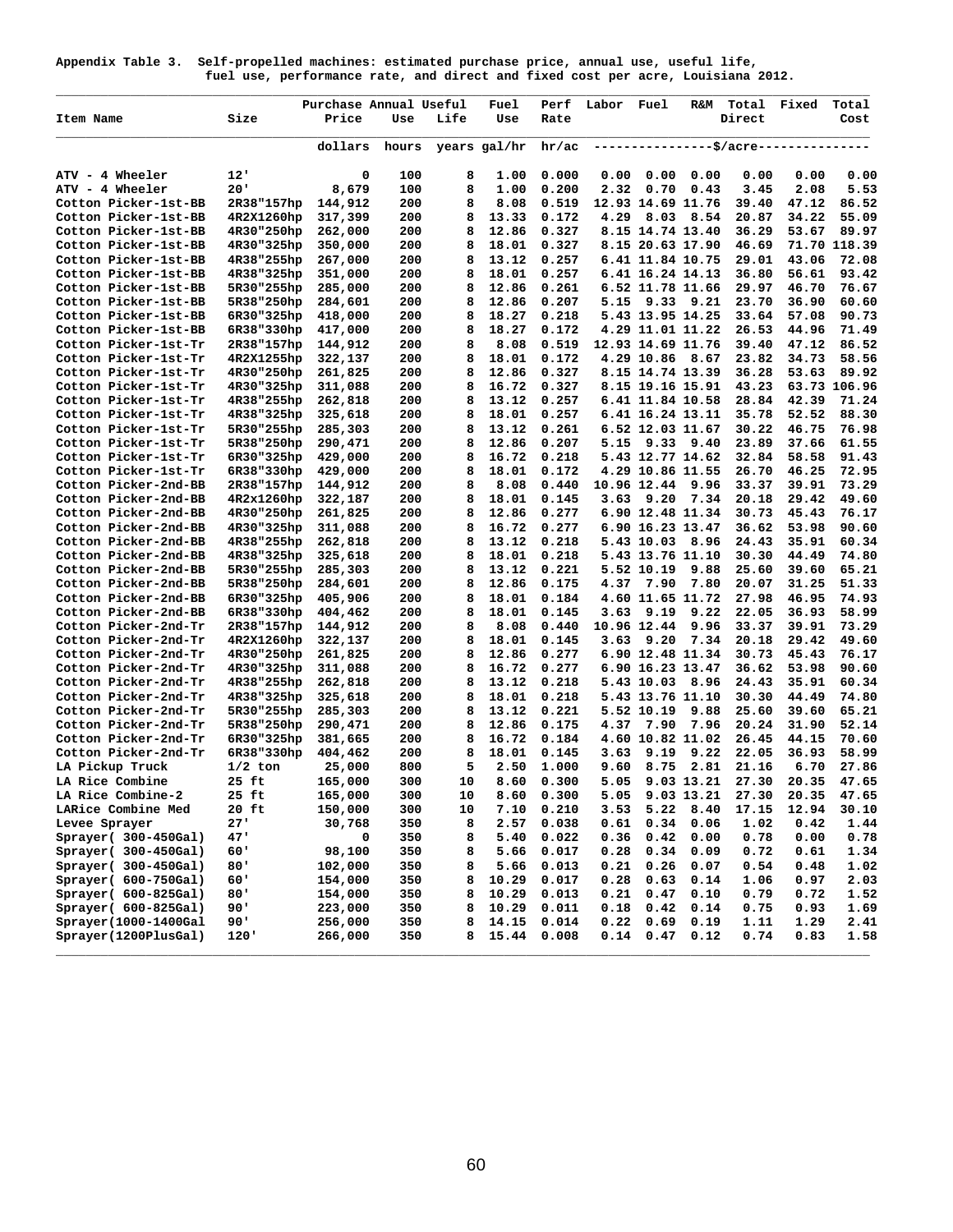**Appendix Table 4. Implements: estimated purchase price, annual use, useful life, performance rate, and direct and fixed cost per acre, Louisiana 2012.** 

| Item Name                                    | Size                       | Power<br>Unit        | Purchase Annual Useful<br>Price | Use         | Life     | Perf<br>Rate   | Labor Fuel   |              | Imp.         | ---R&M----   | Total<br>P.U. Direct         | Imp.         | --Fixed---<br>P.U. | Total<br>Cost  |
|----------------------------------------------|----------------------------|----------------------|---------------------------------|-------------|----------|----------------|--------------|--------------|--------------|--------------|------------------------------|--------------|--------------------|----------------|
|                                              |                            |                      |                                 |             |          |                |              |              |              |              |                              |              |                    |                |
|                                              |                            |                      | dollars                         | hours years |          | hr/ac          |              | -----------  | -----        |              | -----\$/acre---------------- |              |                    |                |
| Blade-Box<br>Blade-Box                       | 6'<br>10'                  | 2WD 130<br>2WD<br>50 | 1,020<br>4,790                  | 200<br>200  | 20<br>20 | 0.020<br>0.000 | 0.19<br>0.00 | 0.46<br>0.00 | 0.00<br>0.00 | 0.06<br>0.00 | 0.73<br>0.00                 | 0.00<br>0.00 | 0.37<br>0.00       | 1.11<br>0.00   |
| Blade-Box                                    | 14'                        | 2WD<br>50            | 6,720                           | 200         | 20       | 0.000          | 0.00         | 0.00         | 0.00         | 0.00         | 0.00                         | 0.00         | 0.00               | 0.00           |
| Blade-Scraper                                | 6'                         | 2WD 50               | 1,160                           | 200         | 20       | 1.176          | 11.29        | 10.59        | 0.64         | 0.93         | 23.47                        | 0.52         | 5.73               | 29.74          |
| Blade-Scraper                                | 10'                        | 2WD<br>50            | 2,970                           | 200         | 20       | 1.176          | 11.29        | 10.59        | 1.65         | 0.93         | 24.48                        | 1.35         | 5.73               | 31.58          |
| Blade-Scraper                                | 14'                        | 50<br>2WD            | 6,120                           | 200         | 20       | 0.000          | 0.00         | 0.00         | 0.00         | 0.00         | 0.00                         | 0.00         | 0.00               | 0.00           |
| Chisel Plow(Folding)                         | 16'                        | 2WD 130              | 21,300                          | 150         | 12       | 0.115          | 1.10         | 2.70         | 0.88         | 0.35         | 5.05                         | 1.57         | 2.15               | 8.78           |
| Chisel Plow(Folding)<br>Chisel Plow(Folding) | 24'<br>32'                 | MFWD 190<br>MFWD 225 | 31,000<br>35,100                | 150<br>150  | 12<br>12 | 0.076<br>0.057 | 0.73<br>0.55 | 2.61<br>2.34 | 0.85<br>0.73 | 0.30<br>0.34 | 4.51<br>3.97                 | 1.51<br>1.29 | 1.94<br>2.20       | 7.97<br>7.47   |
| Chisel Plow(Folding)                         | 42'                        | MFWD 225             | 40,800                          | 150         | 12       | 0.044          | 0.42         | 1.78         | 0.64         | 0.26         | 3.11                         | 1.14         | 1.68               | 5.94           |
| Chisel Plow(Rigid)                           | 15'                        | 2WD 130              | 8,280                           | 150         | 12       | 0.123          | 1.18         | 2.88         | 0.36         | 0.37         | 4.81                         | 0.65         | 2.29               | 7.76           |
| Chisel Plow(Rigid)                           | 24'                        | MFWD 190             | 10,800                          | 150         | 12       | 0.077          | 0.73         | 2.63         | 0.30         | 0.30         | 3.98                         | 0.53         | 1.96               | 6.47           |
| Chisel-Harrow                                | 21 shank                   | 2WD 190              | 11,900                          | 150         | 12       | 0.088          | 0.84         | 3.01         | 0.37         | 0.39         | 4.63                         | 0.66         | 2.51               | 7.81           |
| Chisel-Harrow                                | 27<br>shank                | MFWD 225             | 13,400                          | 150         | 12       | 0.068          | 0.65         | 2.77         | 0.33         | 0.40         | 4.17                         | 0.58         | 2.61               | 7.37           |
| Colter-Chisel-Harrow<br>Colter-Chisel-Harrow | 21 shank<br>27<br>shank    | 2WD 190<br>MFWD 225  | 18,600<br>23,200                | 150<br>150  | 12<br>12 | 0.088<br>0.068 | 0.84<br>0.65 | 3.01<br>2.77 | 0.59<br>0.57 | 0.39<br>0.40 | 4.84<br>4.41                 | 1.04<br>1.01 | 2.51<br>2.61       | 8.40<br>8.04   |
| Corn Grain Cart 8R30                         | 500 bu                     | MFWD 190             | 22,100                          | 200         | 12       | 0.031          | 0.30         | 1.09         | 0.19         | 0.12         | 1.71                         | 0.33         | 0.81               | 2.86           |
| Corn Grain Cart 8R40                         | 700bu                      | MFWD 190             | 28,300                          | 200         | 12       | 0.025          | 0.24         | 0.85         | 0.19         | 0.09         | 1.38                         | 0.33         | 0.63               | 2.36           |
| Cult & Post                                  | $4R - 38$                  | 2WD 105              | 15,500                          | 150         | 10       | 0.173          | 2.44         | 3.27         | 0.71         | 0.28         | 6.72                         | 1.92         | 1.74               | 10.39          |
| Cult & Post                                  | $6R - 30$                  | MFWD 150             | 20,000                          | 150         | 10       | 0.146          | 2.07         | 3.96         | 0.78         | 0.55         | 7.37                         | 2.10         | 3.42               | 12.90          |
| Cult & Post                                  | $6R - 38$                  | MFWD 150             | 20,900                          | 150         | 10       | 0.115          | 1.63         | 3.12         | 0.64         | 0.44         | 5.85                         | 1.73         | 2.70               | 10.28          |
| Cult & Post                                  | $8R - 30$                  | MFWD 190             | 24,100                          | 150         | 10       | 0.110          | 1.55         | 3.76         | 0.70         | 0.43         | 6.46                         | 1.90         | 2.80               | 11.16          |
| Cult & Post<br>Cult & Post                   | $8R - 38$<br>$8R-38$ $2x1$ | MFWD 190<br>MFWD 190 | 25,500<br>34,100                | 150<br>150  | 10<br>10 | 0.086<br>0.057 | 1.22<br>0.81 | 2.97<br>1.98 | 0.59<br>0.52 | 0.34<br>0.23 | 5.14<br>3.55                 | 1.58<br>1.41 | 2.21<br>1.47       | 8.94<br>6.44   |
| Cult & Post                                  | $10R - 30$                 | MFWD 225             | 31,200                          | 150         | 10       | 0.088          | 1.24         | 3.56         | 0.73         | 0.52         | 6.06                         | 1.96         | 3.36               | 11.39          |
| Cult & Post                                  | $10R - 38$                 | MFWD 225             | 0                               | 150         | 10       | 0.065          | 0.91         | 2.63         | 0.00         | 0.38         | 3.94                         | 0.00         | 2.48               | 6.42           |
| Cult & Post                                  | $12R - 30$                 | MFWD 225             | 40,700                          | 150         | 10       | 0.073          | 1.03         | 2.97         | 0.79         | 0.43         | 5.24                         | 2.13         | 2.80               | 10.18          |
| Cult & Post                                  | $12R - 38$                 | MFWD 225             | 39,700                          | 150         | 10       | 0.057          | 0.81         | 2.34         | 0.61         | 0.34         | 4.12                         | 1.64         | 2.21               | 7.98           |
| Cultipacker                                  | 12'                        | 2WD 130              | 4,846                           | 300         | 12       | 0.124          | 1.19         | 2.91         | 0.14         | 0.37         | 4.63                         | 0.19         | 2.32               | 7.14           |
| Cultipacker                                  | 20'                        | MFWD 150             | 15,200                          | 300         | 12       | 0.074          | 0.71         | 2.01         | 0.26         | 0.28         | 3.28                         | 0.37         | 1.74               | 5.40           |
| Cultivate                                    | $4R - 38$                  | 2WD 105<br>MFWD 150  | 10,400                          | 150         | 10       | 0.162          | 1.55         | 3.07         | 0.45         | 0.26         | 5.34                         | 1.21         | 1.63               | 8.19           |
| Cultivate<br>Cultivate                       | $6R - 30$<br>6R-38         | MFWD 150             | 14,900<br>15,800                | 150<br>150  | 10<br>10 | 0.137<br>0.108 | 1.32<br>1.04 | 3.71<br>2.93 | 0.54<br>0.45 | 0.52<br>0.41 | 6.10<br>4.84                 | 1.46<br>1.22 | 3.20<br>2.53       | 10.78<br>8.60  |
| Cultivate                                    | $8R - 30$                  | MFWD 190             | 19,000                          | 150         | 10       | 0.103          | 0.99         | 3.53         | 0.52         | 0.41         | 5.45                         | 1.40         | 2.62               | 9.48           |
| Cultivate                                    | $8R - 38$                  | MFWD 190             | 20,400                          | 150         | 10       | 0.081          | 0.78         | 2.79         | 0.44         | 0.32         | 4.34                         | 1.19         | 2.07               | 7.61           |
| Cultivate                                    | $8R-38$ $2x1$              | MFWD 190             | 29,000                          | 150         | 10       | 0.054          | 0.52         | 1.85         | 0.41         | 0.21         | 3.01                         | 1.12         | 1.38               | 5.52           |
| Cultivate                                    | $10R - 30$                 | MFWD 225             | 26,100                          | 150         | 10       | 0.082          | 0.79         | 3.34         | 0.57         | 0.49         | 5.20                         | 1.54         | 3.15               | 9.89           |
| Cultivate                                    | $10R - 38$                 | MFWD 225             | 0                               | 150         | 10       | 0.065          | 0.62         | 2.63         | 0.00         | 0.38         | 3.65                         | 0.00         | 2.48               | 6.13           |
| Cultivate                                    | $12R - 30$                 | MFWD 225             | 35,600                          | 150         | 10       | 0.068          | 0.66         | 2.78         | 0.65         | 0.41         | 4.50                         | 1.75         | 2.62               | 8.88           |
| Cultivate<br>Disk & Incorporate              | $12R - 38$<br>14'          | MFWD 225<br>2WD 130  | 34,600<br>26,200                | 150<br>200  | 10<br>10 | 0.054<br>0.149 | 0.52<br>2.11 | 2.20<br>3.50 | 0.50<br>1.17 | 0.32<br>0.45 | 3.54<br>7.25                 | 1.34<br>2.10 | 2.07<br>2.79       | 6.96<br>12.15  |
| Disk & Incorporate                           | 24'                        | MFWD 190             | 38,100                          | 200         | 10       | 0.087          | 1.23         | 2.98         | 0.99         | 0.34         | 5.56                         | 1.78         | 2.22               | 9.58           |
| Disk & Incorporate                           | 32'                        | 4WD 225              | 50,800                          | 200         | 10       | 0.068          | 0.97         | 2.78         | 1.04         | 0.31         | 5.12                         | 1.87         | 2.02               | 9.02           |
| Disk & Incorporate                           | 42'                        | MFWD 225             | 30,542                          | 200         | 10       | 0.049          | 0.69         | 1.99         | 0.44         | 0.29         | 3.42                         | 0.80         | 1.87               | 6.10           |
| Disk Bed (Hipper)                            | $4R - 38$                  | MFWD 150             | 7,970                           | 160         | 10       | 0.147          | 1.41         | 3.98         | 0.29         | 0.56         | 6.26                         | 0.79         | 3.44               | 10.50          |
| Disk Bed (Hipper)                            | $6R - 30$                  | MFWD 170             | 10,904                          | 160         | 10       | 0.125          | 1.20         | 3.82         | 0.34         | 0.52         | 5.89                         | 0.91         | 3.37               | 10.18          |
| Disk Bed (Hipper)                            | $6R - 38$                  | MFWD 170             | 12,600                          | 160         | 10       | 0.098          | 0.94         | 3.02         | 0.31         | 0.41         | 4.69                         | 0.83         | 2.66               | 8.19           |
| Disk Bed (Hipper)<br>Disk Bed (Hipper)       | $8R - 30$<br>8R-38 2x1     | MFWD 190<br>MFWD 190 | 14,400<br>27,700                | 160<br>160  | 10<br>10 | 0.093<br>0.049 | 0.90<br>0.47 | 3.20<br>1.68 | 0.33<br>0.34 | 0.37<br>0.19 | 4.82<br>2.70                 | 0.90<br>0.91 | 2.38<br>1.25       | 8.11<br>4.87   |
| Disk Bed (Hipper)                            | $10R - 30$                 | MFWD 225             | 22,900                          | 160         | 10       | 0.075          | 0.72         | 3.04         | 0.42         | 0.44         | 4.63                         | 1.15         | 2.86               | 8.65           |
| Disk Bed (Hipper)                            | $10R - 38$                 | MFWD 225             | 23,700                          | 160         | 10       | 0.059          | 0.56         | 2.39         | 0.35         | 0.35         | 3.66                         | 0.94         | 2.25               | 6.86           |
| Disk Bed (Hipper)                            | $12R - 30$                 | MFWD 225             | 27,300                          | 160         | 10       | 0.062          | 0.60         | 2.53         | 0.42         | 0.37         | 3.93                         | 1.14         | 2.38               | 7.46           |
| Disk Bed (Hipper)                            | $12R - 38$                 | MFWD 225             | 27,700                          | 160         | 10       | 0.049          | 0.47         | 1.99         | 0.34         | 0.29         | 3.10                         | 0.91         | 1.88               | 5.91           |
| Disk Bed (Hipper)Fld                         | $8R - 38$                  | MFWD 190             | 17,700                          | 160         | 10       | 0.074          | 0.71         | 2.53         | 0.32         | 0.29         | 3.87                         | 0.88         | 1.88               | 6.64           |
| Disk Bed (Hipper)Rdg                         | $8R - 38$                  | MFWD 190             | 15,100                          | 160         | 10       | 0.074          | 0.71         | 2.53         | 0.27         | 0.29         | 3.82                         | 0.75         | 1.88               | 6.46           |
| Disk Bed w/roller<br>Disk Bed w/roller       | $8R - 30$<br>$12R - 30$    | 2WD 190<br>MFWD 225  | 20,700<br>34,500                | 160<br>160  | 10<br>10 | 0.093<br>0.062 | 0.90<br>0.60 | 3.20<br>2.53 | 0.48<br>0.53 | 0.41<br>0.37 | 5.01<br>4.04                 | 1.30<br>1.44 | 2.68<br>2.38       | 8.99<br>7.88   |
| Disk Harrow                                  | 14'                        | 2WD 130              | 21,100                          | 180         | 10       | 0.140          | 1.34         | 3.28         | 0.82         | 0.42         | 5.88                         | 1.76         | 2.61               | 10.26          |
| Disk Harrow                                  | 24'                        | MFWD 190             | 33,000                          | 180         | 10       | 0.081          | 0.78         | 2.80         | 0.75         | 0.32         | 4.66                         | 1.61         | 2.08               | 8.36           |
| Disk Harrow                                  | 28'                        | MFWD 225             | 39,100                          | 180         | 10       | 0.070          | 0.67         | 2.84         | 0.76         | 0.41         | 4.69                         | 1.63         | 2.67               | 9.01           |
| Disk Harrow                                  | 42'                        | MFWD 225             | 88,200                          | 180         | 10       | 0.046          | 0.44         | 1.89         | 1.14         | 0.27         | 3.76                         | 2.46         | 1.78               | 8.01           |
| Ditcher                                      |                            | 2WD 130              | 4,390                           | 200         | 10       | 0.020          | 0.19         | 0.46         | 0.03         | 0.06         | 0.75                         | 0.04         | 0.37               | 1.17           |
| Ditcher (1m/160a)                            |                            | 2WD 130              | 4,390                           | 200         | 10       | 0.009          | 0.09         | 0.21         | 0.01         | 0.02         | 0.35                         | 0.02         | 0.17               | 0.55           |
| Fert Appl (Liquid)<br>Fert Appl (Liquid)     | $4R - 38$<br>$6R - 30$     | MFWD 150<br>MFWD 170 | 14,000<br>16,900                | 150<br>150  | 8<br>8   | 0.154<br>0.130 | 2.18<br>1.85 | 4.17<br>4.01 | 1.44<br>1.47 | 0.58<br>0.55 | 8.39<br>7.88                 | 1.65<br>1.69 | 3.60<br>3.53       | 13.66<br>13.11 |
| Fert Appl (Liquid)                           | $6R - 38$                  | MFWD 170             | 14,700                          | 150         | 8        | 0.103          | 1.46         | 3.16         | 1.01         | 0.43         | 6.07                         | 1.16         | 2.79               | 10.02          |
| Fert Appl (Liquid)                           | $8R - 30$                  | MFWD 190             | 15,400                          | 150         | 8        | 0.098          | 1.38         | 3.36         | 1.00         | 0.39         | 6.14                         | 1.15         | 2.50               | 9.80           |
| Fert Appl (Liquid)                           | $8R - 38$                  | MFWD 190             | 17,400                          | 150         | 8        | 0.077          | 1.09         | 2.65         | 0.90         | 0.30         | 4.96                         | 1.03         | 1.97               | 7.97           |
| Fert Appl (Liquid)                           | 8R-38 2x1                  | MFWD 190             | 15,400                          | 150         | 8        | 0.051          | 0.73         | 1.76         | 0.53         | 0.20         | 3.23                         | 0.60         | 1.31               | 5.16           |
| Fert Appl (Liquid)                           | $10R - 30$                 | MFWD 225             | 16,000                          | 150         | 8        | 0.078          | 1.11         | 3.18         | 0.83         | 0.46         | 5.60                         | 0.96         | 3.00               | 9.56           |
| Fert Appl (Liquid)                           | $10R - 38$                 | MFWD 225             | 18,900                          | 150         | 8        | 0.061          | 0.87         | 2.51         | 0.78         | 0.36         | 4.53                         | 0.89         | 2.36               | 7.79           |
| Fert Appl (Liquid)<br>Fert Appl (Liquid)     | $12R - 30$<br>12R-38       | MFWD 225<br>MFWD 225 | 18,500<br>16,600                | 150<br>150  | 8<br>8   | 0.078<br>0.051 | 1.11<br>0.73 | 3.18<br>2.09 | 0.96<br>0.57 | 0.46<br>0.30 | 5.73<br>3.70                 | 1.11<br>0.65 | 3.00<br>1.97       | 9.84<br>6.33   |
| Field Cult & Inc                             | 12'                        | 2WD 150              | 13,605                          | 100         | 10       | 0.132          | 1.86         | 3.57         | 0.44         | 0.46         | 6.35                         |              | 1.93 2.85          | 11.14          |
| Field Cult & Inc                             | 24'                        | MFWD 170             | 24,679                          | 100         | 10       | 0.066          | 0.93         | 2.02         | 0.40         | 0.27         | 3.64                         | 1.75         | 1.78               | 7.18           |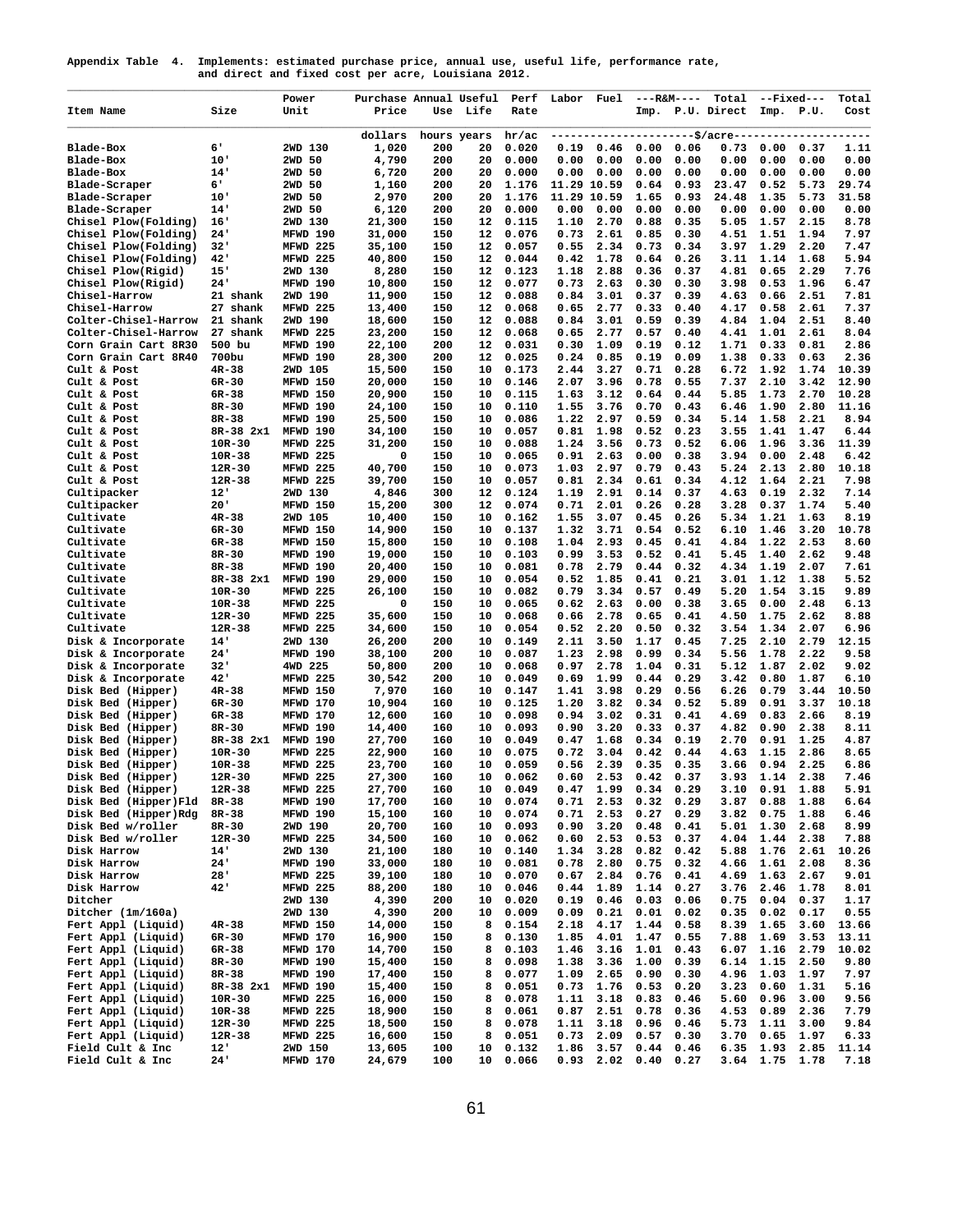| Appendix Table 4. Implements: estimated purchase price, annual use, useful life, performance rate, |                                                     |  |  |  |  |  |
|----------------------------------------------------------------------------------------------------|-----------------------------------------------------|--|--|--|--|--|
| (Continued)                                                                                        | and direct and fixed cost per acre, Louisiana 2012. |  |  |  |  |  |

|                                           |                          |                      |                                 |            |             |                |              |                    |                | ---R&M----   |                                                    |              |                          |                      |
|-------------------------------------------|--------------------------|----------------------|---------------------------------|------------|-------------|----------------|--------------|--------------------|----------------|--------------|----------------------------------------------------|--------------|--------------------------|----------------------|
| Item Name                                 | Size                     | Power<br>Unit        | Purchase Annual Useful<br>Price | Use        | Life        | Perf<br>Rate   | Labor Fuel   |                    | Imp.           |              | Total<br>P.U. Direct                               | Imp.         | --Fixed---<br>P.U.       | Total<br>Cost        |
|                                           |                          |                      | dollars                         |            | hours years | hr/ac          |              |                    |                |              | ----------------------\$/acre--------------------- |              |                          |                      |
|                                           |                          |                      |                                 |            |             |                |              |                    |                |              |                                                    |              |                          |                      |
| Field Cultivate                           | 12'                      | 2WD 150              | 15,400                          | 100        | 10          | 0.124          | 1.19         | 3.36               | 0.47           | 0.43         | 5.47                                               | 2.06         | 2.68                     | 10.22                |
| Field Cultivate<br>Field Cultivate        | 24'<br>32'               | MFWD 170<br>MFWD 190 | 23,500<br>32,700                | 100<br>100 | 10<br>10    | 0.062<br>0.046 | 0.59<br>0.44 | 1.90<br>1.59       | 0.36<br>0.38   | 0.26<br>0.18 | 3.13<br>2.61                                       | 1.57<br>1.64 | 1.67<br>1.18             | 6.38<br>5.44         |
| Field Cultivate                           | 42'                      | MFWD 225             | 47,700                          | 100        | 10          | 0.035          | 0.34         | 1.44               | 0.42           | 0.21         | 2.41                                               | 1.82         | 1.35                     | 5.59                 |
| Field Cultivate                           | 50'                      | MFWD 225             | 56,800                          | 100        | 10          | 0.029          | 0.28         | 1.21               | 0.42           | 0.17         | 2.09                                               | 1.82         | 1.14                     | 5.06                 |
| Gate Installer                            |                          | 2WD 130              | 2,960                           | 10         | 10          | 0.020          | 0.37         | 0.46               | 0.17           | 0.06         | 1.08                                               | 0.61         | 0.37                     | 2.06                 |
| Grain Drill                               | 12'                      | 2WD 130              | 17,900                          | 150        | 8           | 0.157          | 2.93         | 3.68               | 1.05           | 0.47         | 8.14                                               | 2.05         | 2.93                     | 13.13                |
| Grain Drill                               | 15'                      | MFWD 150             | 21,800                          | 150        | 8           | 0.125          | 2.34         | 3.39               | 1.02           | 0.47         | 7.24                                               | 2.00         | 2.93                     | 12.18                |
| Grain Drill                               | 20'                      | MFWD 170             | 29,000                          | 150        | 8           | 0.094          | 1.75         | 2.88               | 1.02           | 0.39         | 6.07                                               | 1.99         | 2.54                     | 10.61                |
| Grain Drill                               | 24'                      | MFWD 190             | 50,800                          | 150        | 8           | 0.078          | 1.46         | 2.68               | 1.49           | 0.31         | 5.96                                               | 2.91         | 2.00                     | 10.88                |
| Grain Drill                               | 30'                      | MFWD 225             | 53,300                          | 150        | 8           | 0.062          | 1.17         | 2.54               | 1.25           | 0.37         | 5.35                                               | 2.44         | 2.40                     | 10.20                |
| Grain Drill & Pre<br>Grain Drill & Pre    | 12'<br>15'               | 2WD 130<br>MFWD 150  | 23,000<br>26,900                | 150<br>150 | 8<br>8      | 0.169<br>0.135 | 3.15<br>2.52 | 3.96<br>3.65       | 1.45<br>1.36   | 0.51<br>0.51 | 9.09<br>8.06                                       | 2.84<br>2.66 | 3.15<br>3.15             | 15.09<br>13.88       |
| Grain Drill & Pre                         | 20'                      | MFWD 170             | 34,100                          | 150        | 8           | 0.101          | 1.89         | 3.10               | 1.29           | 0.42         | 6.73                                               | 2.52         | 2.74                     | 12.00                |
| Grain Drill & Pre                         | 24'                      | MFWD 190             | 55,900                          | 150        | 8           | 0.084          | 1.57         | 2.89               | 1.77           | 0.33         | 6.58                                               | 3.45         | 2.15                     | 12.19                |
| Grain Drill & Pre                         | 30'                      | MFWD 225             | 58,400                          | 150        | 8           | 0.067          | 1.26         | 2.74               | 1.48           | 0.40         | 5.89                                               | 2.88         | 2.58                     | 11.36                |
| Harrow                                    | 13'                      | 2WD 130              | 3,810                           | 200        | 10          | 0.119          | 1.14         | 2.79               | 0.15           | 0.36         | 4.46                                               | 0.24         | 2.22                     | 6.94                 |
| Harrow                                    | 21'                      | 2WD 150              | 4,990                           | 200        | 10          | 0.073          | 0.70         | 1.99               | 0.12           | 0.26         | 3.09                                               | 0.19         | 1.59                     | 4.89                 |
| Harrow                                    | 40'                      | MFWD 190             | 15,400                          | 200        | 10          | 0.038          | 0.37         | 1.32               | 0.20           | 0.15         | 2.06                                               | 0.32         | 0.98                     | 3.37                 |
| Harrow                                    | 47'                      | MFWD 190             | 18,100                          | 200        | 10          | 0.033          | 0.31         | 1.13               | 0.20           | 0.13         | 1.78                                               | 0.32         | 0.84                     | 2.95                 |
| Header - Corn                             | 4R-38                    | 240hp                | 25,147                          | 300        | 8           | 0.201          | 2.33         | 8.69               | 1.26           | 3.38         | 15.67                                              |              | 1.93 13.55               | 31.16                |
| Header - Corn                             | 6R30"                    | 240hp                | 39,360                          | 300        | 8           | 0.170          | 1.97         | 7.36               | 1.67           | 2.86         | 13.87                                              |              | 2.56 11.47               | 27.91                |
| Header - Corn                             | 6R38"                    | 240hp                | 40,400                          | 300        | 8           | 0.134          | 1.55         | 5.81               | 1.35           | 2.26         | 10.99                                              | 2.07         | 9.05                     | 22.12                |
| Header - Corn                             | 8R-30                    | 240hp                | 50,700                          | 300        | 8           | 0.127          | 1.48         | 5.52               | 1.61           | 2.14         | 10.76                                              | 2.47         | 8.60                     | 21.85                |
| Header - Corn<br>Header - Corn            | 8R-38<br>$12R - 20$      | 275hp<br>275hp       | 51,600<br>66,800                | 300<br>300 | 8<br>8      | 0.100<br>0.127 | 1.17<br>1.48 | 5.00<br>6.32       | 1.30<br>2.13   | 2.53<br>3.20 | 10.00<br>13.14                                     |              | 1.99 10.15<br>3.26 12.83 | 22.15<br>29.24       |
| Header - Corn                             | $12R - 30$               | 275hp                | 77,600                          | 300        | 8           | 0.085          | 0.98         | 4.21               | 1.65           | 2.13         | 8.99                                               | 2.52         | 8.55                     | 20.08                |
| $Header - Rice (CL)$                      | 22' Rigid                | 240hp                | 21,887                          | 300        | 8           | 0.288          |              | 3.34 12.46         | 1.57           | 4.85         | 22.24                                              |              | 2.41 19.44               | 44.10                |
| Header - Rice (CL)                        | 25' Rigid                | 240hp                | 49,500                          | 300        | 8           | 0.253          |              | 2.94 10.97         | 3.14           | 4.27         | 21.33                                              |              | 4.80 17.10               | 43.24                |
| Header - Rice (CL)                        | 30' Rigid                | 275hp                | 55,100                          | 300        | 8           | 0.211          |              | 2.45 10.47         | 2.91           | 5.31         | 21.15                                              |              | 4.45 21.26               | 46.88                |
| Header - Rice (SL)                        | 22' Rigid                | 240hp                | 21,887                          | 300        | 8           | 0.250          |              | 2.90 10.80         | 1.36           | 4.20         | 19.28                                              |              | 2.09 16.84               | 38.22                |
| Header - Rice (SL)                        | 25'<br>Rigid             | 240hp                | 50,400                          | 300        | 8           | 0.220          | 2.55         | 9.50               | 2.77           | 3.70         | 18.53                                              |              | 4.24 14.82               | 37.60                |
| Header - Rice (SL)                        | 30' Rigid                | 275hp                | 57,500                          | 300        | 8           | 0.183          | 2.12         | 9.07               | 2.63           | 4.60         | 18.44                                              |              | 4.03 18.43               | 40.90                |
| Header - Soybean                          | 15' Flex                 | 240hp                | 0                               | 300        | 8           | 0.170          | 1.97         | 7.36               | 0.00           | 2.86         | 12.20                                              |              | 0.0011.47                | 23.67                |
| Header - Soybean                          | $18'$ Flex               | 240hp                | 20,309                          | 300        | 8           | 0.141          | 1.64         | 6.13               | 0.72           | 2.38         | 10.88                                              | 1.10         | 9.56                     | 21.55                |
| Header - Soybean                          | 22' Flex                 | 240hp                | 25,100                          | 300        | 8           | 0.116          | 1.34         | 5.01               | 0.72           | 1.95         | 9.04                                               | 1.11         | 7.82                     | 17.98                |
| Header - Soybean                          | 25' Flex                 | 275hp                | 27,100                          | 300<br>300 | 8<br>8      | 0.102<br>0.085 | 1.18<br>0.98 | 5.05<br>4.21       | 0.69<br>0.65   | 2.56<br>2.13 | 9.50<br>7.99                                       | 0.99         | 1.05 10.27<br>8.55       | 20.83<br>17.55       |
| Header - Soybean<br>Header Wheat/Sorghum  | 30' Flex<br>18'<br>Rigid | 275hp<br>240hp       | 30,700<br>19,069                | 300        | 8           | 0.141          | 1.64         | 6.13               | 0.67           | 2.38         | 10.84                                              | 1.03         | 9.56                     | 21.44                |
| Header Wheat/Sorghum                      | 22' Rigid                | 240hp                | 19,300                          | 300        | 8           | 0.116          | 1.34         | 5.01               | 0.56           | 1.95         | 8.87                                               | 0.85         | 7.82                     | 17.56                |
| Header Wheat/Sorghum                      | 25'<br>Rigid             | 240hp                | 23,500                          | 300        | 8           | 0.102          | 1.18         | 4.41               | 0.60           | 1.71         | 7.92                                               | 0.91         | 6.88                     | 15.72                |
| Header Wheat/Sorghum                      | 30'                      | Rigid 275hp          | 26,300                          | 300        | 8           | 0.085          | 0.98         | 4.21               | 0.55           | 2.13         | 7.90                                               | 0.85         | 8.55                     | 17.31                |
| Heavy Disk                                | 14'                      | MFWD 150             | 18,791                          | 180        | 10          | 0.145          | 1.40         | 3.94               | 0.76           | 0.55         | 6.66                                               | 1.63         | 3.40                     | 11.70                |
| Heavy Disk                                | 21'                      | MFWD 170             | 29,911                          | 180        | 10          | 0.097          | 0.93         | 2.97               | 0.80           | 0.41         | 5.13                                               | 1.73         | 2.62                     | 9.49                 |
| Heavy Disk                                | 27'                      | MFWD 190             | 34,304                          | 180        | 10          | 0.075          | 0.72         | 2.59               | 0.72           | 0.30         | 4.33                                               | 1.55         | 1.92                     | 7.81                 |
| LA Boom Sprayer                           | 30 ft                    | MFWD 150             | 3,000                           | 150        | 10          | 0.059          | 0.57         | 1.62               | 0.13           | 0.22         | 2.55                                               | 0.14         | 1.39                     | 4.10                 |
| Land Plane                                | <b>40'x10</b> '          | MFWD 190             | 6,020                           | 200        | 10          | 0.242          | 2.32         | 8.30               | 0.29           | 0.96         | 11.89                                              | 0.78         | 6.18                     | 18.86                |
| Land Plane                                | 50'x16'                  | MFWD 190             | 10,900                          | 200        | 10          | 0.151<br>0.500 | 1.45         | 5.19<br>4.80 13.51 | 0.33           | 0.60         | 7.58                                               | 0.88         | 3.86<br>3.69 11.66       | 12.33                |
| LARice Backhoe-Rrmnt<br>LARice Land Level | 2 ft<br>13 ft            | MFWD 150<br>MFWD 150 | 6,000<br>7,500                  | 100<br>200 | 10<br>15    | 0.190          | 1.82         | 5.13               | 2.64<br>0.15   | 1.90<br>0.72 | 22.85<br>7.84                                      | 0.66         | 4.43                     | 38.22<br>12.94       |
| LARice Levee Plow                         | 8 ft                     | 4WD 300              | 4,600                           | 150        | 10          | 0.050          | 0.48         | 2.70               | 0.07           | 0.32         | 3.58                                               | 0.18         | 2.10                     | 5.88                 |
| LARice Water Level                        | 24 ft                    | 4WD 300              | 3,500                           | 100        | 15          | 0.149          | 1.43         | 8.10               | 0.23           | 0.98         | 10.76                                              | 0.49         | 6.32                     | 17.57                |
| Levee Splitter (1/80                      | 2 blade                  | 2WD 150              | 6,760                           | 50         | 10          | 0.004          | 0.04         | 0.11               | 0.00           | 0.01         | 0.17                                               | 0.06         | 0.09                     | 0.32                 |
| Lo-Till & Bed                             | 4R-38                    | MFWD 190             | 5,100                           | 150        | 12          | 0.145          | 1.39         | 4.98               | 0.26           | 0.58         | 7.22                                               | 0.48         | 3.71                     | 11.42                |
| Middle Buster                             | 6R-38                    | MFWD 150             | 11,700                          | 160        | 8           | 0.120          | 1.15         | 3.24               | 0.32           | 0.45         | 5.18                                               | 1.05         | 2.80                     | 9.04                 |
| Middle Buster                             | 8R-30                    | MFWD 190             | 17,110                          | 160        | 8           | 0.114          | 1.09         | 3.90               | 0.45           | 0.45         | 5.91                                               | 1.46         | 2.91                     | 10.29                |
| Middle Buster                             | 8R-38                    | MFWD 190             | 15,500                          | 160        | 8           | 0.090          | 0.86         | 3.08               | 0.32           | 0.35         | 4.64                                               | 1.04         | 2.30                     | 7.99                 |
| Middle Buster                             | 8R-40 2x1                | MFWD 190             | 25,900                          | 160        | 8           | 0.060          | 0.57         | 2.05               | 0.36           | 0.23         | 3.23                                               | 1.16         | 1.53                     | 5.93                 |
| Middle Buster                             | $10R - 30$               | MFWD 225             | 27,000                          | 160        | 8           | 0.091          | 0.87         | 3.70               | 0.57           | 0.54         | 5.70                                               | 1.84         | 3.48                     | 11.04                |
| Middle Buster                             | $10R - 38$               | MFWD 225             | 29,500                          | 160        | 8           | 0.072          | 0.69         | 2.92               | 0.49           | 0.42         | 4.53                                               | 1.59         | 2.75                     | 8.88                 |
| Middle Buster<br>Mulcher Plow             | 12R-38<br>30'            | MFWD 225<br>MFWD 225 | 25,900<br>0                     | 160<br>100 | 8<br>10     | 0.060<br>0.068 | 0.57<br>0.65 | 2.43<br>2.76       | 0.36<br>0.00   | 0.35<br>0.40 | 3.73<br>3.82                                       | 1.16<br>0.00 | 2.29<br>2.60             | 7.19<br>6.42         |
| NT Grain Drill                            | 12'                      | 2WD 130              | 35,900                          | 150        | 8           | 0.163          | 3.05         | 3.83               | 2.20           | 0.49         | 9.59                                               | 4.29         | 3.05                     | 16.93                |
| NT Grain Drill                            | 15'                      | MFWD 150             | 40,100                          | 150        | 8           | 0.130          | 2.44         | 3.53               | 1.96           | 0.49         | 8.45                                               | 3.83         | 3.05                     | 15.34                |
| NT Grain Drill                            | 10ء                      | MFWD 170             | 56,900                          | 150        | 8           | 0.098          | 1.83         | 3.00               | 2.09           | 0.41         | 7.35                                               | 4.08         | 2.65                     | 14.08                |
| NT Grain Drill                            | 24 '                     | MFWD 190             | 75,400                          | 150        | 8           | 0.081          | 1.52         | 2.80               | 2.31           | 0.32         | 6.96                                               | 4.50         | 2.08                     | 13.56                |
| NT Grain Drill                            | 30'                      | MFWD 225             | 88,000                          | 150        | 8           | 0.065          | 1.22         | 2.65               | 2.16           | 0.39         | 6.42                                               | 4.20         | 2.50                     | 13.13                |
| NT Grain Drill & Pre                      | 12'                      | 2WD 130              | 41,000                          | 150        | 8           | 0.176          | 3.28         | 4.12               | 2.71           | 0.53         | 10.66                                              | 5.28         | 3.28                     | 19.23                |
| NT Grain Drill & Pre                      | 15'                      | MFWD 150             | 45,200                          | 150        | 8           | 0.141          | 2.63         | 3.81               | 2.39           | 0.53         | 9.37                                               | 4.65         | 3.29                     | 17.31                |
| NT Grain Drill & Pre                      | 20'                      | MFWD 170             | 62,100                          | 150        | 8           | 0.105          | 1.97         | 3.23               | 2.46           | 0.44         | 8.12                                               | 4.79         | 2.85                     | 15.77                |
| NT Grain Drill & Pre                      | 24'                      | MFWD 190             | 80,500                          | 150        | 8           | 0.088          | 1.64         | 3.01               | 2.66           | 0.35         | 7.67                                               | 5.18         | 2.24                     | 15.10                |
| NT Grain Drill & Pre                      | 30'                      | MFWD 225             | 93,100                          | 150        | 8           | 0.070          | 1.31         | 2.85               | 2.46           | 0.42         | 7.05                                               | 4.79         | 2.69                     | 14.54                |
| NT Plant&Pre-Folding                      | $8R - 38$                | MFWD 170             | 44,300                          | 150        | 8           | 0.083          | 1.56         |                    | 2.56 1.38 0.35 |              |                                                    |              |                          | 5.86 2.70 2.25 10.82 |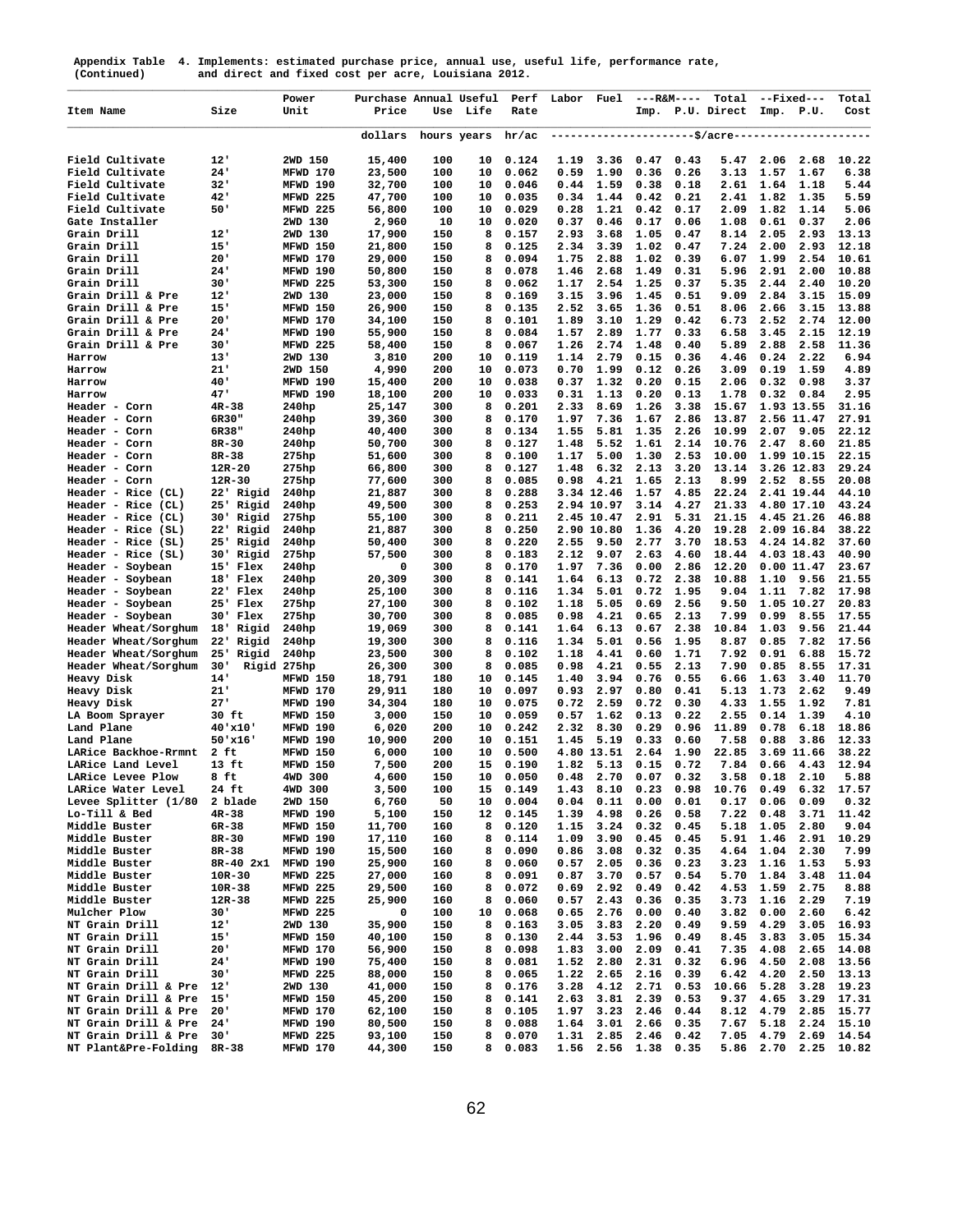|             | Appendix Table 4. Implements: estimated purchase price, annual use, useful life, performance rate, |  |  |  |  |
|-------------|----------------------------------------------------------------------------------------------------|--|--|--|--|
| (Continued) | and direct and fixed cost per acre, Louisiana 2012.                                                |  |  |  |  |

|                                            |                             | Power                | Purchase Annual Useful |            |             | Perf           | Labor Fuel   |              |                   | ---R&M----   | Total                              |              | --Fixed---    | Total          |
|--------------------------------------------|-----------------------------|----------------------|------------------------|------------|-------------|----------------|--------------|--------------|-------------------|--------------|------------------------------------|--------------|---------------|----------------|
| Item Name                                  | Size                        | Unit                 | Price                  | Use        | Life        | Rate           |              |              | Imp.              |              | P.U. Direct                        | Imp.         | P.U.          | Cost           |
|                                            |                             |                      | dollars                |            | hours years | hr/ac          | -----------  |              |                   |              | -----------\$/acre---------------- |              |               |                |
| NT Plant-Folding                           | $8R - 38$                   | MFWD 170             | 39,300<br>64,000       | 150        | 8           | 0.077          | 1.44         | 2.37         | 1.14              | 0.32         | 5.29                               | 2.22         | 2.09          | 9.62           |
| NT Plant-Folding<br>NT Plant-Folding       | $8R-38$ $2x1$<br>$10R - 30$ | MFWD 170<br>MFWD 190 | 52,061                 | 150<br>150 | 8<br>8      | 0.051<br>0.078 | 0.96<br>1.46 | 1.58<br>2.68 | 1.24<br>1.53      | 0.21<br>0.31 | 4.00<br>6.00                       | 2.41<br>2.98 | 1.39<br>2.00  | 7.81<br>10.99  |
| NT Plant-Folding                           | $10R - 38$                  | MFWD 190             | 47,646                 | 150        | 8           | 0.061          | 1.15         | 2.12         | 1.10              | 0.24         | 4.63                               | 2.15         | 1.57          | 8.36           |
| NT Plant-Folding                           | $12R - 20$                  | MFWD 190             | 62,800                 | 150        | 8           | 0.098          | 1.83         | 3.36         | 2.31              | 0.39         | 7.89                               | 4.50         | 2.50          | 14.90          |
| NT Plant-Folding<br>NT Plant-Folding       | 12R-30<br>$12R - 38$        | MFWD 190<br>MFWD 190 | 65,600<br>64,000       | 150<br>150 | 8<br>8      | 0.065<br>0.051 | 1.22<br>0.96 | 2.24<br>1.76 | 1.61<br>1.24      | 0.26<br>0.20 | 5.33<br>4.18                       | 3.13<br>2.41 | 1.66<br>1.31  | 10.14<br>7.91  |
| NT Plant-Folding                           | $16R - 30$                  | MFWD 190             | 86,400                 | 150        | 8           | 0.049          | 0.91         | 1.68         | 1.59              | 0.19         | 4.38                               | 3.09         | 1.25          | 8.73           |
| NT Plant-Folding                           | 23R-15                      | MFWD 190             | 112,000                | 150        | 8           | 0.068          | 1.27         | 2.33         | 2.86              | 0.27         | 6.74                               | 5.58         | 1.73          | 14.06          |
| NT Plant-Folding                           | $24R - 20$                  | MFWD 190             | 127,000                | 150        | 8           | 0.049          | 0.91         | 1.68         | 2.33              | 0.19         | 5.13                               | 4.55         | 1.25          | 10.93          |
| NT Plant-Folding<br>NT Plant-Rigid         | $24R - 30$<br>$4R - 30$     | MFWD 190<br>2WD 130  | 143,000<br>20,600      | 150<br>150 | 8<br>8      | 0.032<br>0.196 | 0.61<br>3.66 | 1.12<br>4.60 | 1.75<br>1.51      | 0.13<br>0.59 | 3.61<br>10.38                      | 3.42<br>2.95 | 0.83<br>3.66  | 7.87<br>17.00  |
| NT Plant-Rigid                             | $4R - 38$                   | 2WD 130              | 22,100                 | 150        | 8           | 0.154          | 2.88         | 3.62         | 1.28              | 0.47         | 8.26                               | 2.49         | 2.88          | 13.64          |
| NT Plant-Rigid                             | 6R-30                       | MFWD 150             | 29,500                 | 150        | 8           | 0.130          | 2.44         | 3.53         | 1.44              | 0.49         | 7.93                               | 2.82         | 3.05          | 13.80          |
| NT Plant-Rigid                             | $6R - 38$                   | MFWD 150             | 27,000                 | 150        | 8<br>8      | 0.103<br>0.133 | 1.92<br>2.49 | 2.79<br>4.09 | 1.04<br>1.05      | 0.39         | 6.16                               | 2.03<br>2.06 | 2.41<br>3.60  | 10.61<br>13.87 |
| NT Plant-Rigid<br>NT Plant-Rigid           | $8R - 22$<br>$8R - 30$      | MFWD 170<br>MFWD 170 | 21,142<br>36,200       | 150<br>150 | 8           | 0.098          | 1.83         | 3.00         | 1.33              | 0.56<br>0.41 | 8.20<br>6.58                       | 2.59         | 2.65          | 11.83          |
| NT Plant-Rigid                             | $8R - 38$                   | MFWD 170             | 32,500                 | 150        | 8           | 0.077          | 1.44         | 2.37         | 0.94              | 0.32         | 5.10                               | 1.84         | 2.09          | 9.03           |
| NT Plant-Rigid                             | $10R - 30$                  | MFWD 190             | 34,700                 | 150        | 8           | 0.078          | 1.46         | 2.68         | 1.02              | 0.31         | 5.49                               | 1.99         | 2.00          | 9.48           |
| NT Plant-Rigid<br>NT Plant-Rigid           | $12R - 20$<br>$12R - 30$    | MFWD 190<br>MFWD 190 | 45,400<br>52,200       | 150<br>150 | 8<br>8      | 0.098<br>0.065 | 1.83<br>1.22 | 3.36<br>2.24 | 1.67<br>1.28      | 0.39<br>0.26 | 7.25<br>5.00                       | 3.25<br>2.49 | 2.50<br>1.66  | 13.01<br>9.17  |
| Paratill & Bed                             | $4R - 30$                   | MFWD 225             | 14,300                 | 150        | 12          | 0.204          | 1.96         | 8.28         | 1.05              | 1.21         | 12.51                              | 1.86         | 7.80          | 22.18          |
| Paratill & Bed                             | $4R - 38$                   | MFWD 225             | 13,200                 | 150        | 12          | 0.160          | 1.54         | 6.52         | 0.76              | 0.96         | 9.79                               | 1.35         | 6.14          | 17.29          |
| Paratill & Bed                             | $6R - 30$                   | MFWD 225             | 19,000                 | 150        | 12          | 0.136          | 1.30         | 5.52         | 0.93              | 0.81         | 8.57                               | 1.65         | 5.20          | 15.43          |
| Paratill & Bed<br>Paratill & Bed           | $6R - 38$<br>$8R - 30$      | MFWD 225<br>MFWD 225 | 18,400<br>24,300       | 150<br>150 | 12<br>12    | 0.107<br>0.102 | 1.03<br>0.98 | 4.35<br>4.14 | 0.71<br>0.89      | 0.64<br>0.60 | 6.74<br>6.62                       | 1.26<br>1.58 | 4.10<br>3.90  | 12.11<br>12.11 |
| Paratill & Bed                             | 8R382X1                     | MFWD 225             | 69,100                 | 150        | 12          | 0.053          | 0.51         | 2.17         | 1.34              | 0.32         | 4.35                               | 2.37         | 2.05          | 8.78           |
| Paratill & Bed Fold.                       | $8R - 38$                   | MFWD 225             | 54,000                 | 150        | 12          | 0.080          | 0.77         | 3.27         | 1.57              | 0.48         | 6.10                               | 2.78         | 3.08          | 11.97          |
| Paratill & Bed Fold.                       | $12R - 38$                  | MFWD 225             | 69,100                 | 150        | 12          | 0.053          | 0.51         | 2.17         | 1.34              | 0.32         | 4.35                               | 2.37         | 2.05          | 8.78           |
| Paratill & Bed Rigid<br>Pipe Drag          | $8R - 38$<br>30'            | MFWD 225<br>2WD 150  | 24,800<br>500          | 150<br>100 | 12<br>12    | 0.080<br>0.051 | 0.77<br>0.49 | 3.27<br>1.39 | 0.72<br>0.00      | 0.48<br>0.18 | 5.25<br>2.08                       | 1.27<br>0.02 | 3.08<br>1.11  | 9.61<br>3.23   |
| Pipe Spool 160ac                           | $1/4m$ roll                 | 2WD 130              | 3,380                  | 15         | 12          | 0.003          | 0.08         | 0.07         | 0.00              | 0.00         | 0.17                               | 0.06         | 0.05          | 0.30           |
| Pipe Trailer 1m/160a                       | 30'                         | 2WD 130              | 1,240                  | 100        | 15          | 0.003          | 0.17         | 0.08         | 0.00              | 0.01         | 0.27                               | 0.00         | 0.06          | 0.34           |
| Plant & Pre Folding                        | 8R-38                       | MFWD 170             | 40,100                 | 150        | 8           | 0.080          | 1.49         | 2.45         | 1.20              | 0.33         | 5.50                               | 2.35         | 2.16          | 10.01          |
| Plant & Pre Folding<br>Plant & Pre Folding | 8R38 2x1<br>$10R - 30$      | MFWD 170<br>MFWD 190 | 64,200<br>52,920       | 150<br>150 | 8<br>8      | 0.053<br>0.081 | 0.99<br>1.51 | 1.63<br>2.78 | 1.28<br>1.61      | 0.22<br>0.32 | 4.14<br>6.23                       | 2.50<br>3.14 | 1.44<br>2.07  | 8.09<br>11.44  |
| Plant & Pre Folding                        | $10R - 38$                  | MFWD 190             | 48,258                 | 150        | 8           | 0.064          | 1.19         | 2.19         | 1.15              | 0.25         | 4.80                               | 2.25         | 1.63          | 8.69           |
| Plant & Pre Folding                        | $12R - 20$                  | MFWD 190             | 61,500                 | 150        | 8           | 0.101          | 1.89         | 3.47         | 2.34              | 0.40         | 8.11                               | 4.56         | 2.58          | 15.26          |
| Plant & Pre Folding                        | $12R - 30$                  | MFWD 190             | 64,300                 | 150        | 8           | 0.067          | 1.26         | 2.31         | 1.63              | 0.26         | 5.48                               | 3.17         | 1.72          | 10.38          |
| Plant & Pre Folding<br>Plant & Pre Folding | 12R-38<br>$16R - 30$        | MFWD 190<br>MFWD 190 | 64,200<br>84,500       | 150<br>150 | 8<br>8      | 0.053<br>0.050 | 0.99<br>0.94 | 1.82<br>1.73 | 1.28<br>1.60      | 0.21<br>0.20 | 4.32<br>4.49                       | 2.50<br>3.13 | 1.36<br>1.29  | 8.19<br>8.92   |
| Plant & Pre Folding                        | $23R - 15$                  | MFWD 190             | 105,000                | 150        | 8           | 0.070          | 1.31         | 2.41         | 2.77              | 0.28         | 6.78                               | 5.40         | 1.79          | 13.99          |
| Plant & Pre Folding                        | $24R - 20$                  | MFWD 190             | 121,000                | 150        | 8           | 0.050          | 0.94         | 1.73         | 2.30              | 0.20         | 5.19                               | 4.48         | 1.29          | 10.97          |
| Plant & Pre Folding                        | 24R-30                      | MFWD 190             | 140,000                | 150        | 8           | 0.033          | 0.63         | 1.15         | 1.77              | 0.13         | 3.70                               | 3.46         | 0.86          | 8.02           |
| Plant & Pre Rigid<br>Plant & Pre Rigid     | $4R - 30$<br>$4R - 38$      | 2WD 130<br>2WD 130   | 23,500<br>25,000       | 150<br>150 | 8<br>8      | 0.203<br>0.159 | 3.78<br>2.98 | 4.75<br>3.74 | 1.78<br>1.49      | 0.61<br>0.48 | 10.95<br>8.71                      | 3.48<br>2.92 | 3.78<br>2.98  | 18.22<br>14.61 |
| Plant & Pre Rigid                          | 6R-30                       | MFWD 150             | 32,400                 | 150        | 8           | 0.135          | 2.52         | 3.65         | 1.64              | 0.51         | 8.34                               | 3.20         | 3.15          | 14.70          |
| Plant & Pre Rigid                          | 6R-38                       | MFWD 150             | 28,900                 | 150        | 8           | 0.106          | 1.99         | 2.88         | 1.15              | 0.40         | 6.44                               | 2.25         | 2.49          | 11.19          |
| Plant & Pre Rigid                          | $8R - 22$<br>$8R - 30$      | MFWD 170<br>MFWD 170 | 23,550                 | 150<br>150 | 8<br>8      | 0.138<br>0.101 | 2.57<br>1.89 | 4.23<br>3.10 | 1.22<br>1.40      | 0.58<br>0.42 | 8.61<br>6.84                       | 2.37<br>2.74 | 3.72<br>2.74  | 14.71<br>12.32 |
| Plant & Pre Rigid<br>Plant & Pre Rigid     | $8R - 38$                   | MFWD 170             | 37,000<br>33,300       | 150        | 8           | 0.080          | 1.49         | 2.45         | 1.00              | 0.33         | 5.29                               | 1.95         | 2.16          | 9.41           |
| Plant & Pre Rigid                          | 10R-30                      | MFWD 190             | 34,400                 | 150        | 8           | 0.081          | 1.51         | 2.78         | 1.04              | 0.32         | 5.66                               | 2.04         | 2.07          | 9.77           |
| Plant & Pre Rigid                          | $12R - 20$                  | MFWD 190             | 44,100                 | 150        | 8           | 0.101          | 1.89         | 3.47         | 1.67              | 0.40         | 7.45                               | 3.27         | 2.58          | 13.31          |
| Plant & Pre Rigid<br>Plant - Folding       | $12R - 30$<br>8R-38         | MFWD 190<br>MFWD 170 | 50,900<br>35,100       | 150<br>150 | 8<br>8      | 0.067<br>0.074 | 1.26<br>1.39 | 2.31<br>2.28 | 1.29<br>0.98      | 0.26<br>0.31 | 5.14<br>4.96                       | 2.51<br>1.91 | 1.72<br>2.01  | 9.38<br>8.89   |
| Plant - Folding                            | 8R-38 2x1                   | MFWD 170             | 57,700                 | 150        | 8           | 0.049          | 0.92         | 1.51         | 1.07              | 0.20         | 3.72                               | 2.09         | 1.33          | 7.16           |
| Plant - Folding                            | $10R - 30$                  | MFWD 190             | 47,426                 | 150        | 8           | 0.075          | 1.40         | 2.58         | 1.34              | 0.30         | 5.63                               | 2.61         | 1.92          | 10.16          |
| Plant - Folding<br>Plant - Folding         | $10R - 38$                  | MFWD 190             | 43,011                 | 150        | 8           | 0.059          | 1.11         | 2.03         | 0.95              | 0.23         | 4.34                               | 1.86         | 1.51          | 7.72           |
| Plant - Folding                            | 12R-20<br>$12R - 30$        | MFWD 190<br>MFWD 190 | 56,500<br>59,300       | 150<br>150 | 8<br>8      | 0.094<br>0.062 | 1.75<br>1.17 | 3.22<br>2.15 | 1.99<br>1.39      | 0.37<br>0.25 | 7.36<br>4.97                       | 3.89<br>2.72 | 2.40<br>1.60  | 13.65<br>9.29  |
| Plant - Folding                            | $12R - 38$                  | MFWD 190             | 57,700                 | 150        | 8           | 0.049          | 0.92         | 1.69         | 1.07              | 0.19         | 3.89                               | 2.09         | 1.26          | 7.25           |
| Plant - Folding                            | 16R-30                      | MFWD 190             | 77,900                 | 150        | 8           | 0.047          | 0.87         | 1.61         | 1.37              | 0.18         | 4.05                               | 2.68         | 1.20          | 7.94           |
| Plant - Folding<br>Plant - Folding         | $23R - 15$<br>$24R - 20$    | MFWD 190<br>MFWD 190 | 99,600<br>115,000      | 150<br>150 | 8<br>8      | 0.065<br>0.047 | 1.22<br>0.87 | 2.24<br>1.61 | 2.44<br>2.03      | 0.26<br>0.18 | 6.16                               | 4.76<br>3.96 | 1.66<br>1.20  | 12.60<br>9.87  |
| Plant - Folding                            | 24R-30                      | MFWD 190             | 130,000                | 150        | 8           | 0.031          | 0.58         | 1.07         | 1.53              | 0.12         | 4.71<br>3.31                       | 2.98         | 0.80          | 7.10           |
| Plant - Rigid                              | $4R - 30$                   | 2WD 130              | 18,500                 | 150        | 8           | 0.188          | 3.51         | 4.41         | 1.30              | 0.57         | 9.81                               | 2.54         | 3.51          | 15.88          |
| Plant - Rigid                              | 4R-38                       | 2WD 130              | 20,000                 | 150        | 8           | 0.148          | 2.77         | 3.47         | 1.11              | 0.45         | 7.81                               | 2.16         | 2.76          | 12.75          |
| Plant - Rigid<br>Plant - Rigid             | 6R-30<br>6R-38              | MFWD 150<br>MFWD 150 | 27,400<br>23,900       | 150<br>150 | 8<br>8      | 0.125<br>0.099 | 2.34<br>1.85 | 3.39<br>2.68 | 1.29<br>0.88      | 0.47<br>0.37 | 7.51<br>5.80                       | 2.51<br>1.73 | 2.93<br>2.31  | 12.96<br>9.85  |
| Plant - Rigid                              | $8R - 22$                   | MFWD 170             | 18,473                 | 150        | 8           | 0.127          | 2.38         | 3.91         | 0.88              | 0.53         | 7.72                               | 1.72         | 3.45          | 12.90          |
| Plant - Rigid                              | $8R - 30$                   | MFWD 170             | 32,000                 | 150        | 8           | 0.094          | 1.75         | 2.88         | 1.13              | 0.39         | 6.17                               | 2.20         | 2.54          | 10.92          |
| Plant - Rigid                              | $8R - 38$                   | MFWD 170             | 28,300                 | 150        | 8           | 0.074          | 1.39         | 2.28         | 0.79              | 0.31         | 4.77                               | 1.54         | 2.01          | 8.33           |
| Plant - Rigid<br>Plant - Rigid             | $10R - 30$<br>$12R - 20$    | MFWD 190<br>MFWD 190 | 29,400<br>39,100       | 150<br>150 | 8<br>8      | 0.075<br>0.094 | 1.40<br>1.75 | 2.58<br>3.22 | 0.83<br>1.38      | 0.30<br>0.37 | 5.12<br>6.74                       | 1.62<br>2.69 | 1.92<br>2.40  | 8.66<br>11.84  |
| Plant - Rigid                              | 12R-30                      | MFWD 190             | 45,900                 | 150        | 8           | 0.062          | 1.17         | 2.15         | 1.08              | 0.25         | 4.65                               | 2.10         | 1.60          | 8.36           |
| Plant - Rigid                              | 15R-15                      | 2WD 150              | 45,100                 | 150        | 8           | 0.094          | 1.75         | 2.54         | 1.59              | 0.33         | 6.23                               | 3.10         | 2.03          | 11.37          |
| Pull Levee (1m/80a))                       | 4 blade                     | 2WD 50               | 3,180                  | 100        | 10          | 0.003          | 0.03         |              | $0.03 \quad 0.00$ | 0.00         | 0.07                               |              | $0.01$ $0.01$ | 0.10           |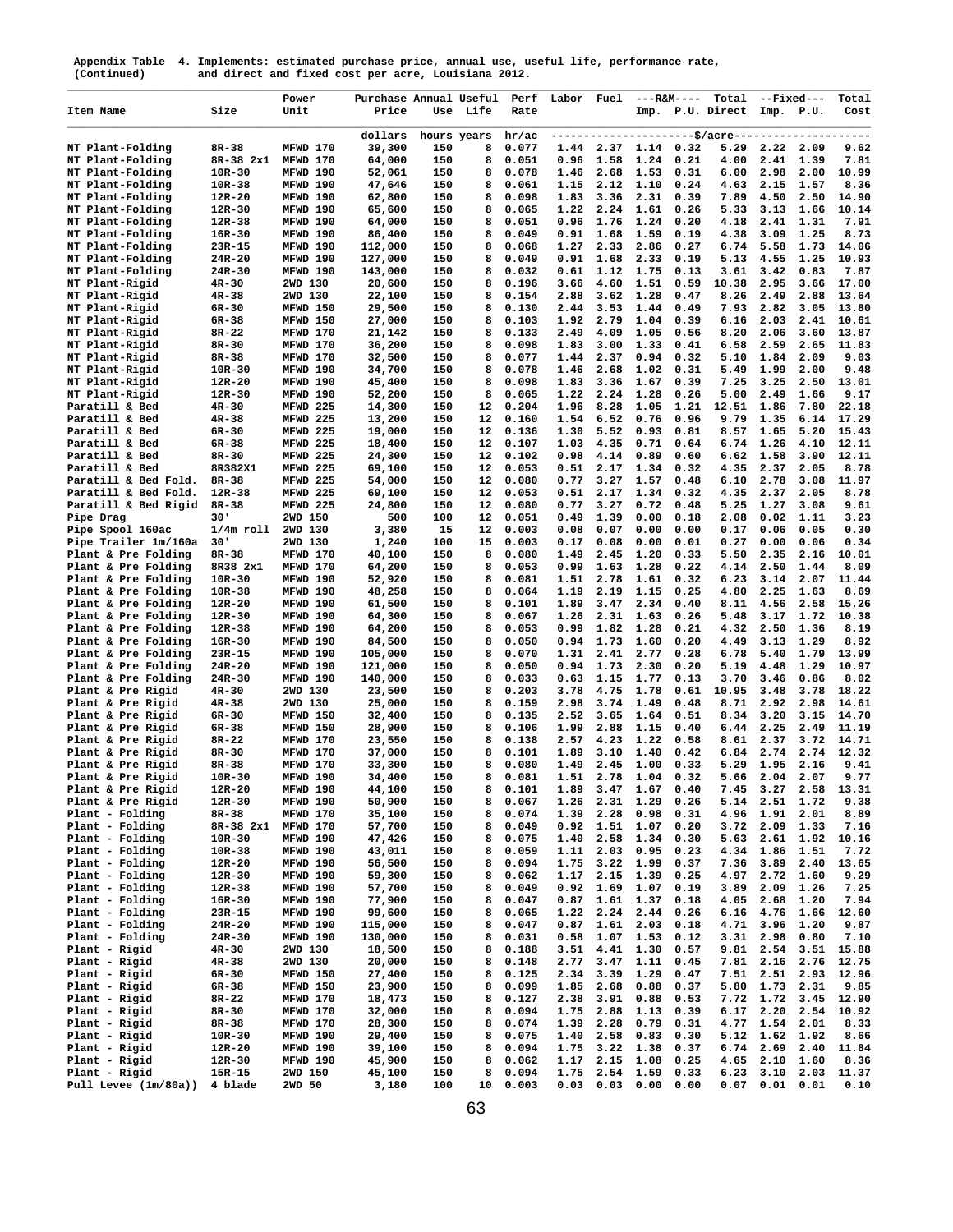Appendix Table 4. Implements: estimated purchase price, annual use, useful life, performance rate, (Continued) and direct and fixed cost per acre, Louisiana 2012.

| Item Name                                    | Size                        | Power<br>Unit        | Purchase Annual Useful<br>Price | Use        | Life              | Perf<br>Rate   | Labor Fuel   |              | ---R&M----<br>Imp. |              | Total<br>P.U. Direct                           | Imp.         | --Fixed---<br>P.U. | Total<br>Cost |
|----------------------------------------------|-----------------------------|----------------------|---------------------------------|------------|-------------------|----------------|--------------|--------------|--------------------|--------------|------------------------------------------------|--------------|--------------------|---------------|
|                                              |                             |                      |                                 |            |                   |                |              |              |                    |              | -----------------------\$/acre---------------- |              |                    |               |
| Rice Grain Cart                              | 500 Bu                      | MFWD 190             | dollars<br>16,979               | 200        | hours years<br>12 | hr/ac<br>0.057 | 0.54         | 1.95         | 0.26               | 0.22         | 2.99                                           | 0.46         | 1.45               | 4.91          |
| Rice Grain Cart                              | 700 Bu                      | MFWD 190             | 23,337                          | 200        | 12                | 0.063          | 0.60         | 2.17         | 0.40               | 0.25         | 3.43                                           | 0.70         | 1.61               | 5.76          |
| Roller                                       | 32'                         | MFWD 170             | 12,595                          | 100        | 12                | 0.046          | 0.44         | 1.42         | 0.09               | 0.19         | 2.17                                           | 0.56         | 1.25               | 3.99          |
| Rotary Cutter<br>Rotary Cutter               | 7'<br>12'                   | MFWD 130<br>2WD 150  | 3,950<br>10,800                 | 185<br>185 | 10<br>10          | 0.168<br>0.098 | 1.61<br>0.94 | 3.94<br>2.65 | 0.53<br>0.86       | 0.51<br>0.34 | 6.61<br>4.80                                   | 0.38<br>0.61 | 3.15<br>2.12       | 10.15<br>7.54 |
| Rotary Cutter                                | 15'                         | MFWD 150             | 17,700                          | 185        | 10                | 0.078          | 0.75         | 2.12         | 1.12               | 0.29         | 4.30                                           | 0.80         | 1.83               | 6.94          |
| Row Cond & Inc                               | 13'                         | 2WD 130              | 11,400                          | 100        | 10                | 0.137          | 1.94         | 3.23         | 0.39               | 0.42         | 5.99                                           | 1.69         | 2.57               | 10.25         |
| Row Cond & Inc                               | 21'                         | 2WD 170              | 15,200                          | 100        | 10                | 0.085          | 1.20         | 2.61         | 0.32               | 0.31         | 4.46                                           | 1.39         | 2.03               | 7.89          |
| Row Cond & Inc<br>Row Cond & Inc             | 26'<br>38'                  | MFWD 190<br>MFWD 225 | 16,600<br>27,300                | 100<br>100 | 10<br>10          | 0.063<br>0.047 | 0.89<br>0.66 | 2.17<br>1.91 | 0.26<br>0.32       | 0.25<br>0.28 | 3.58<br>3.18                                   | 1.13<br>1.38 | 1.61<br>1.80       | 6.32<br>6.37  |
| Row Cond & Inc                               | 42'                         | MFWD 225             | 20,400                          | 100        | 10                | 0.040          | 0.56         | 1.62         | 0.20               | 0.23         | 2.64                                           | 0.88         | 1.53               | 5.05          |
| Row Cond (Harrow)                            | 13'                         | 2WD 130              | 6,310                           | 100        | 10                | 0.114          | 1.10         | 2.69         | 0.18               | 0.34         | 4.32                                           | 0.77         | 2.14               | 7.24          |
| Row Cond (Harrow)                            | 21'<br>27'                  | 2WD 170              | 10,100                          | 100        | 10                | 0.071          | 0.68         | 2.17         | 0.17               | 0.26         | 3.30                                           | 0.77         | 1.69               | 5.76          |
| Row Cond (Harrow)<br>Cond (Harrow)<br>Row    | 38'                         | MFWD 190<br>MFWD 225 | 11,500<br>22,200                | 100<br>100 | 10<br>10          | 0.057<br>0.039 | 0.55<br>0.37 | 1.96<br>1.59 | 0.16<br>0.21       | 0.22<br>0.23 | 2.91<br>2.42                                   | 0.71<br>0.93 | 1.46<br>1.50       | 5.08<br>4.86  |
| Row Cond (Harrow)                            | 42'                         | MFWD 225             | 15,582                          | 100        | 10                | 0.035          | 0.34         | 1.44         | 0.13               | 0.21         | 2.13                                           | 0.59         | 1.35               | 4.08          |
| Row Cond (Plant)                             | 13'                         | 2WD 130              | 5,032                           | 100        | 10                | 0.157          | 1.50         | 3.68         | 0.19               | 0.47         | 5.86                                           | 0.85         | 2.93               | 9.64          |
| Row Cond (Plant)                             | 21'                         | 2WD 170              | 7,710                           | 100        | 10                | 0.097          | 0.93         | 2.97         | 0.18               | 0.36         | 4.46                                           | 0.80         | 2.31               | 7.58          |
| Row Cond (Plant)<br>Row Cond (Plant)         | 27'<br>38'                  | MFWD 190<br>MFWD 225 | 9,476<br>16,587                 | 100<br>100 | 10<br>10          | 0.078<br>0.053 | 0.75<br>0.51 | 2.69<br>2.17 | 0.18<br>0.22       | 0.31<br>0.32 | 3.94<br>3.23                                   | 0.80<br>0.95 | 2.00<br>2.05       | 6.74<br>6.25  |
| Row Cond (Plant)                             | 42'                         | MFWD 225             | 15,582                          | 100        | 10                | 0.048          | 0.46         | 1.97         | 0.18               | 0.29         | 2.91                                           | 0.81         | 1.85               | 5.59          |
| RT Cult (Early)                              | $8R - 30$                   | 2WD 170              | 20,774                          | 200        | 12                | 0.103          | 0.99         | 3.15         | 1.02               | 0.38         | 5.55                                           | 1.05         | 2.45               | 9.07          |
| RT Cult (Early)                              | $12R - 30$                  | 2WD 190              | 29,998                          | 200        | 12                | 0.068          | 0.66         | 2.35         | 0.98               | 0.30         | 4.30                                           | 1.02         | 1.96               | 7.29          |
| RT Cult (Late)<br>RT Cult (Late)             | $8R - 30$<br>$12R - 30$     | 2WD 170<br>2WD 190   | 20,774<br>29,998                | 200<br>200 | 12<br>12          | 0.128<br>0.085 | 1.23<br>0.82 | 3.94<br>2.94 | 1.28<br>1.23       | 0.47<br>0.38 | 6.94<br>5.38                                   | 1.32<br>1.27 | 3.06<br>2.45       | 11.34<br>9.11 |
| RT Cult + PD (Early)                         | $8R - 30$                   | 2WD 150              | 26,264                          | 200        | 12                | 0.110          | 1.55         | 2.97         | 1.38               | 0.38         | 6.29                                           | 1.42         | 2.37               | 10.10         |
| $RT$ Cult + PD (Early)                       | $12R - 30$                  | MFWD 225             | 35,493                          | 200        | 12                | 0.073          | 1.03         | 2.97         | 1.24               | 0.43         | 5.69                                           | 1.28         | 2.80               | 9.78          |
| $RT$ Cult + PD (Late)                        | 8R-30                       | 2WD 170              | 26,264                          | 200        | 12                | 0.137          | 1.94         | 4.21         | 1.73               | 0.51         | 8.39                                           | 1.78         | 3.27               | 13.45         |
| $RT$ Cult + PD (Late)<br>Spin Spreader       | $12R - 30$<br>5 ton         | 2WD 190<br>MFWD 190  | 35,493<br>11,300                | 200<br>100 | 12<br>8           | 0.091<br>0.042 | 1.29<br>0.78 | 3.13<br>1.44 | 1.55<br>0.26       | 0.40<br>0.16 | 6.40<br>2.66                                   | 1.60<br>0.54 | 2.62<br>1.07       | 10.63<br>4.28 |
| Spin Spreader                                | 5 ton                       | MFWD 190             | 11,300                          | 100        | 8                 | 0.042          | 0.78         | 1.44         | 0.26               | 0.16         | 2.66                                           | 0.54         | 1.07               | 4.28          |
| Spray (Band)                                 | 27'                         | MFWD 170             | 5,110                           | 200        | 8                 | 0.062          | 0.88         | 1.91         | 0.15               | 0.26         | 3.21                                           | 0.18         | 1.69               | 5.09          |
| Spray (Band)                                 | 40'                         | MFWD 170             | 6,350                           | 200        | 8                 | 0.042          | 0.59         | 1.29         | 0.12               | 0.17         | 2.19                                           | 0.15         | 1.14               | 3.49          |
| Spray (Band)                                 | 50'<br>53'                  | MFWD 170<br>MFWD 170 | 8,820                           | 200<br>200 | 8<br>8            | 0.033<br>0.031 | 0.47<br>0.45 | 1.03<br>0.97 | 0.13<br>0.08       | 0.14         | 1.79                                           | 0.17<br>0.10 | 0.91<br>0.86       | 2.88<br>2.61  |
| Spray (Band)<br>Spray (Band)                 | 60'                         | MFWD 170             | 5,800<br>11,100                 | 200        | 8                 | 0.028          | 0.39         | 0.86         | 0.14               | 0.13<br>0.11 | 1.65<br>1.52                                   | 0.17         | 0.76               | 2.46          |
| Spray (Bcast/HB)                             | 13'<br>Rigid                | MFWD 150             | 4,860                           | 200        | 8                 | 0.130          | 1.83         | 3.51         | 0.29               | 0.49         | 6.15                                           | 0.36         | 3.03               | 9.55          |
| Spray (Bcast/HB)                             | 20'<br>Rigid                | 2WD 50               | 5,570                           | 200        | 8                 | 0.084          | 1.19         | 0.76         | 0.22               | 0.06         | 2.24                                           | 0.27         | 0.41               | 2.92          |
| Spray (Bcast/HB)<br>Spray (Bcast/HB)         | 27'<br>Fold<br>27'<br>Rigid | MFWD 170<br>MFWD 170 | 9,640<br>6,410                  | 200<br>200 | 8<br>8            | 0.062<br>0.062 | 0.88<br>0.88 | 1.91<br>1.91 | 0.28<br>0.18       | 0.26<br>0.26 | 3.35<br>3.25                                   | 0.34<br>0.23 | 1.69<br>1.69       | 5.39<br>5.18  |
| Spray (Bcast/HB)                             | 30'<br>Fold                 | MFWD 170             | 13,300                          | 200        | 8                 | 0.056          | 0.79         | 1.72         | 0.35               | 0.23         | 3.11                                           | 0.43         | 1.52               | 5.06          |
| Spray (Bcast/HB)                             | 40'<br>Fold                 | MFWD 170             | 13,500                          | 200        | 8                 | 0.042          | 0.59         | 1.29         | 0.26               | 0.17         | 2.33                                           | 0.32         | 1.14               | 3.80          |
| Spray (Bcast/HB/HD)                          | 27'                         | MFWD 170             | 20,500                          | 200        | 8                 | 0.062          | 0.88         | 1.91         | 0.60               | 0.26         | 3.67                                           | 0.73         | 1.69               | 6.10          |
| Spray (Bcast/HB/HD)<br>Spray (Broadcast)     | 40'<br>27'                  | MFWD 170<br>MFWD 170 | 24,400<br>5,110                 | 200<br>200 | 8<br>8            | 0.042<br>0.062 | 0.59<br>0.88 | 1.29<br>1.91 | 0.48<br>0.15       | 0.17<br>0.26 | 2.55<br>3.21                                   | 0.59<br>0.18 | 1.14<br>1.69       | 4.29<br>5.09  |
| Spray (Broadcast)                            | 40'                         | MFWD 170             | 6,350                           | 200        | 8                 | 0.042          | 0.59         | 1.29         | 0.12               | 0.17         | 2.19                                           | 0.15         | 1.14               | 3.49          |
| Spray (Broadcast)                            | 50'                         | MFWD 170             | 8,820                           | 200        | 8                 | 0.033          | 0.47         | 1.03         | 0.13               | 0.14         | 1.79                                           | 0.17         | 0.91               | 2.88          |
| Spray (Broadcast)                            | 53'                         | MFWD 170             | 5,800                           | 200        | 8                 | 0.031          | 0.45         | 0.97         | 0.08               | 0.13         | 1.65                                           | 0.10         | 0.86               | 2.61          |
| Spray (Broadcast)                            | 60'<br>$8R - 30$            | MFWD 170<br>MFWD 170 | 11,100<br>14,700                | 200<br>200 | 8<br>8            | 0.028<br>0.084 | 0.39<br>1.19 | 0.86<br>2.59 | 0.14<br>0.58       | 0.11<br>0.35 | 1.52<br>4.72                                   | 0.17<br>0.71 | 0.76<br>2.28       | 2.46<br>7.72  |
| Spray (Direct/Hood)<br>Spray (Direct/Hood)   | 8R-38                       | MFWD 170             | 16,000                          | 200        | 8                 | 0.066          | 0.94         | 2.04         | 0.50               | 0.28         | 3.77                                           | 0.61         | 1.80               | 6.19          |
| Spray (Direct/Hood)                          | 12R-30                      | MFWD 170             | 18,700                          | 200        | 8                 | 0.056          | 0.79         | 1.72         | 0.49               | 0.23         | 3.25                                           | 0.60         | 1.52               | 5.38          |
| Spray (Direct/Hood)                          | $12R - 38$                  | MFWD 170             | 19,200                          | 200        | 8                 | 0.044          | 0.62         | 1.36         | 0.40               | 0.18         | 2.58                                           | 0.49         | 1.20               | 4.27          |
| Spray (Direct/Layby)<br>Spray (Direct/Layby) | $8R - 30$<br>$8R - 38$      | MFWD 170<br>MFWD 170 | 10,500<br>11,300                | 200<br>200 | 8<br>8            | 0.084<br>0.066 | 1.19<br>0.94 | 2.59<br>2.04 | 0.41<br>0.35       | 0.35<br>0.28 | 4.56<br>3.63                                   | 0.50<br>0.43 | 2.28<br>1.80       | 7.35<br>5.86  |
| Spray (Direct/Layby)                         | 8R-38 2x1                   | MFWD 170             | 16,700                          | 200        | 8                 | 0.044          | 0.62         | 1.36         | 0.34               | 0.18         | 2.52                                           | 0.42         | 1.20               | 4.15          |
| Spray (Direct/Layby)                         | $10R - 30$                  | MFWD 170             | 12,200                          | 200        | 8                 | 0.067          | 0.95         | 2.07         | 0.38               | 0.28         | 3.70                                           | 0.47         | 1.82               | 6.00          |
| Spray (Direct/Layby)                         | $12R - 30$                  | MFWD 170             | 14,700                          | 200        | 8                 | 0.056          | 0.79         | 1.72         | 0.38               | 0.23         | 3.15                                           | 0.47         | 1.52               | 5.14          |
| Spray (Direct/Layby)<br>Spray (Direct/Layby) | $12R - 38$<br>$16R - 20$    | MFWD 170<br>MFWD 170 | 16,700<br>9,840                 | 200<br>200 | 8<br>8            | 0.044<br>0.063 | 0.62<br>0.89 | 1.36<br>1.94 | 0.34<br>0.29       | 0.18<br>0.26 | 2.52<br>3.39                                   | 0.42<br>0.35 | 1.20<br>1.71       | 4.15<br>5.46  |
| Spray (Spot)                                 | 27'                         | MFWD 170             | 5,110                           | 200        | 8                 | 0.062          | 0.88         | 1.91         | 0.15               | 0.26         | 3.21                                           | 0.18         | 1.69               | 5.09          |
| Spray (Spot)                                 | 40'                         | MFWD 170             | 6,350                           | 200        | 8                 | 0.042          | 0.59         | 1.29         | 0.12               | 0.17         | 2.19                                           | 0.15         | 1.14               | 3.49          |
| Spray (Spot)                                 | 50'                         | MFWD 170             | 8,820                           | 200        | 8                 | 0.033          | 0.47         | 1.03         | 0.13               | 0.14         | 1.79                                           | 0.17         | 0.91               | 2.88          |
| Spray (Spot)<br>Spray (Spot)                 | 53'<br>60'                  | MFWD 170<br>MFWD 170 | 5,800<br>11,100                 | 200<br>200 | 8<br>8            | 0.031<br>0.028 | 0.45<br>0.39 | 0.97<br>0.86 | 0.08<br>0.14       | 0.13<br>0.11 | 1.65<br>1.52                                   | 0.10<br>0.17 | 0.86<br>0.76       | 2.61<br>2.46  |
| Stalk Shredder                               | 14'                         | MFWD 150             | 12,400                          | 200        | 10                | 0.117          | 1.13         | 3.18         | 1.27               | 0.44         | 6.04                                           | 0.78         | 2.75               | 9.58          |
| Stalk Shredder                               | 20'                         | MFWD 150             | 30,500                          | 200        | 10                | 0.082          | 0.79         | 2.22         | 2.20               | 0.31         | 5.53                                           | 1.35         | 1.92               | 8.81          |
| Stalk Shredder-Flail                         | 12'                         | MFWD 150             | 14,800                          | 200        | 10                | 0.137          | 1.32         | 3.71         | 1.78               | 0.52         | 7.34                                           | 1.09         | 3.20               | 11.64         |
| Stalk Shredder-Flail<br>Subsoiler            | 20'                         | MFWD 150             | 24,100<br>3,250                 | 200        | 10                | 0.082<br>0.204 | 0.79<br>1.96 | 2.22<br>6.99 | 1.73<br>0.22       | 0.31<br>0.81 | 5.07<br>9.99                                   | 1.06<br>0.56 | 1.92<br>5.20       | 8.06<br>15.75 |
| Subsoiler                                    | 3 shank<br>4 shank          | MFWD 190<br>MFWD 225 | 7,340                           | 100<br>100 | 15<br>15          | 0.153          | 1.47         | 6.22         | 0.37               | 0.91         | 8.99                                           | 0.95         | 5.86               | 15.81         |
| Subsoiler                                    | 5 shank                     | MFWD 225             | 7,070                           | 100        | 15                | 0.122          | 1.17         | 4.95         | 0.28               | 0.73         | 7.15                                           | 0.72         | 4.67               | 12.55         |
| Subsoiler low-till                           | 4 shank                     | MFWD 225             | 10,580                          | 100        | 15                | 0.153          | 1.47         | 6.22         | 0.54               | 0.91         | 9.16                                           | 1.37         | 5.86               | 16.39         |
| Subsoiler low-till<br>Subsoiler low-till     | 6 shank<br>8 shank          | MFWD 225<br>MFWD 225 | 15,100<br>19,250                | 100<br>100 | 15<br>15          | 0.102<br>0.076 | 0.98<br>0.73 | 4.14<br>3.10 | 0.51<br>0.49       | 0.60<br>0.45 | 6.24<br>4.78                                   | 1.30<br>1.24 | 3.90<br>2.92       | 11.44<br>8.94 |
| TerraTill Bed w/roll                         | 4R-38                       | MFWD 225             | 14,300                          | 150        | 12                | 0.160          | 1.54         |              | $6.52 \quad 0.83$  | 0.96         |                                                | 9.85 1.47    |                    | 6.14 17.47    |